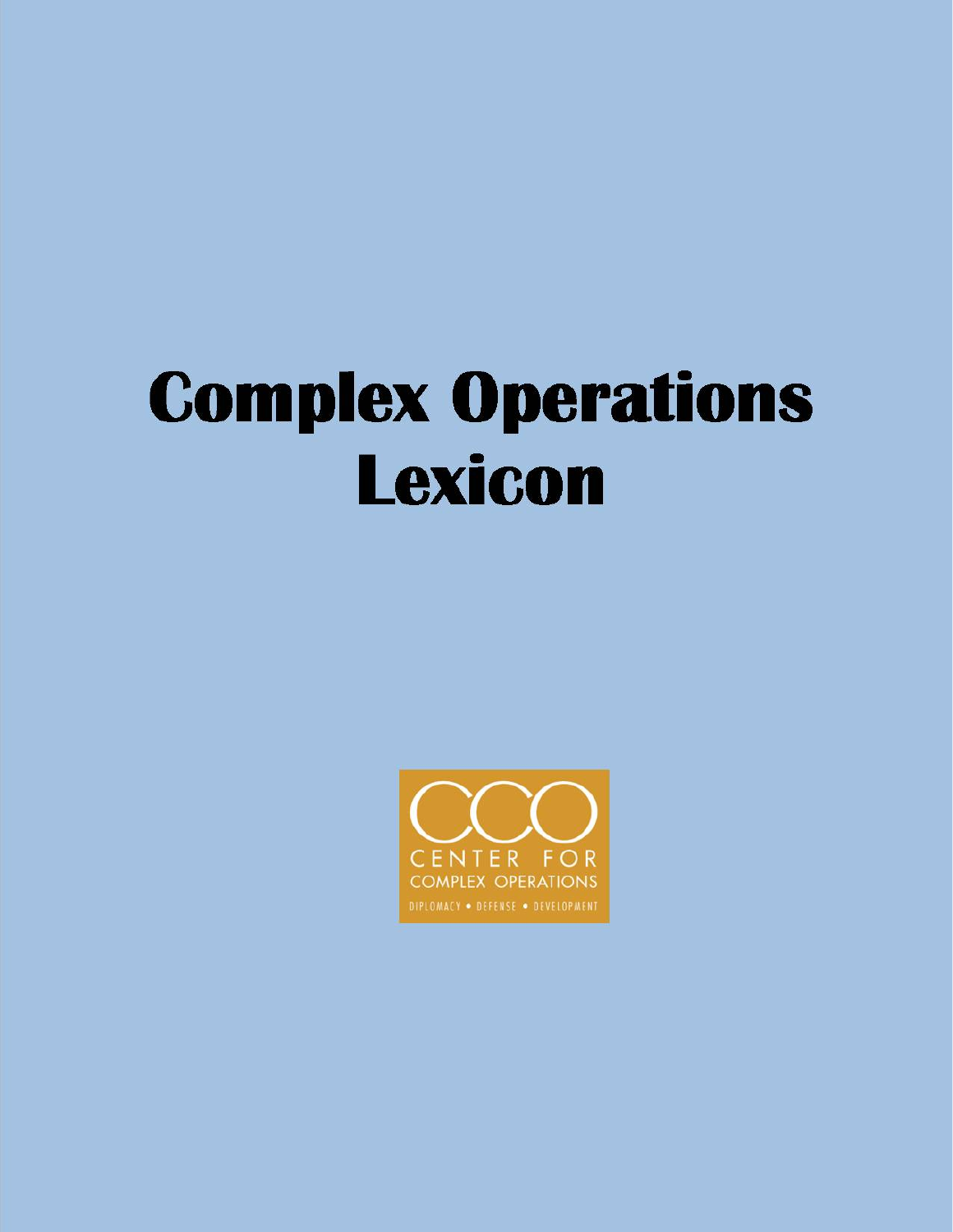# **Complex Operations Lexicon**

**Senior Editor** 

**R. Scott Moore, PhD** 

**Principal Researcher** 

**Christopher Ehrhart** 

**Contributors** 

**Geary Cox Aileen McLaren Scott Miller Jenny Mitchell Nicole Neitzey**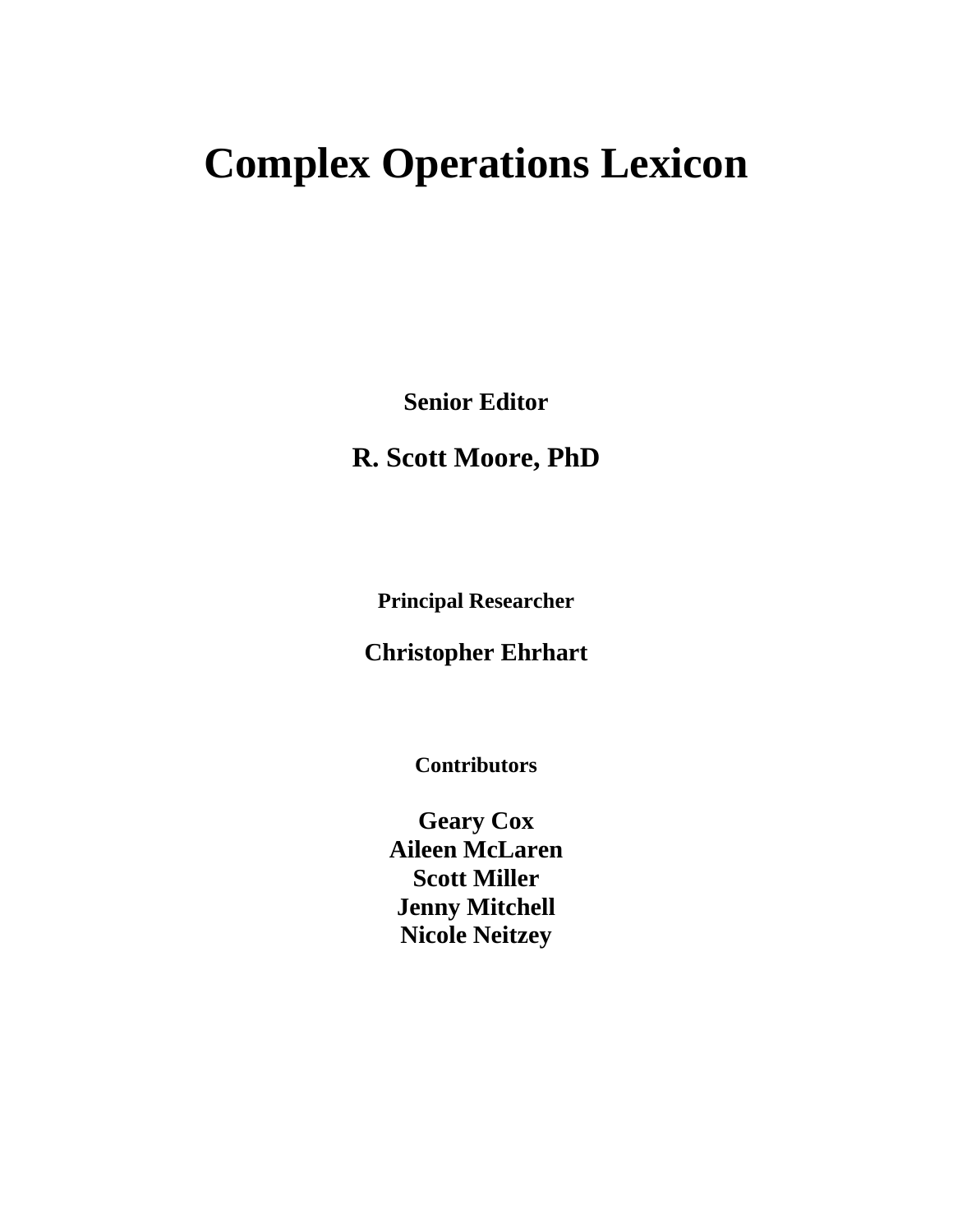# **Table of Contents**

| Acknowledgements                     | iii |
|--------------------------------------|-----|
| Introduction                         | 1V  |
| <b>Lexicon of Terms</b>              |     |
| List of Acronyms and Abbreviations   | 172 |
| Sources                              | 192 |
| <b>Center for Complex Operations</b> | 198 |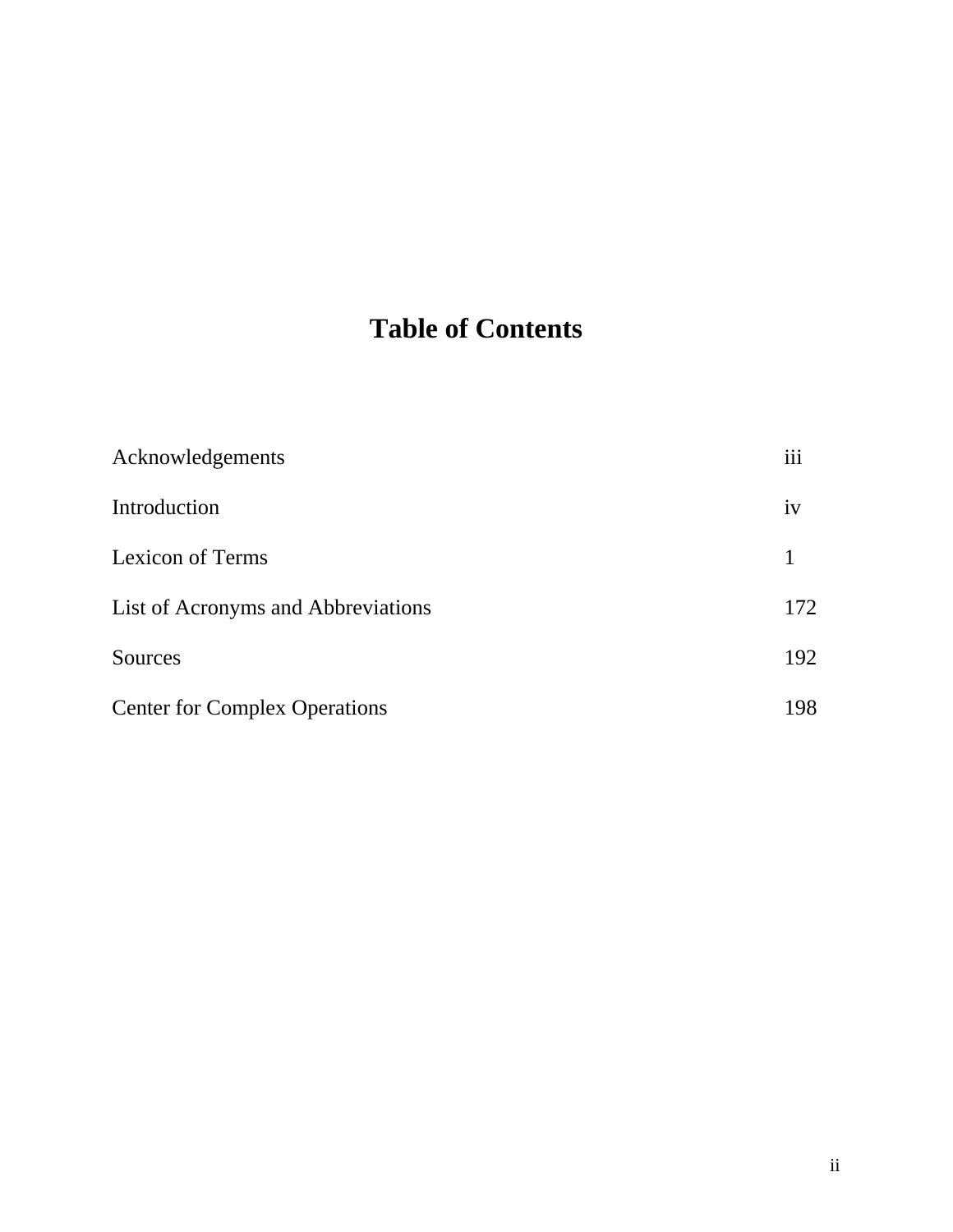### **Acknowledgements**

The research and writing of this lexicon would not have been possible without the efforts and dedication of a wide range of organizations and people. Thanks must first be given to those individuals from the US Departments of Defense and State, the US Agency for International Development, the United Nations, NATO, the NGO community, and a host of other official and semi-official organizations whose largely anonymous but important work compiled the many word lists, glossaries, and publications that form the basis of this lexicon. The list of sources offers but a sampling of their efforts.

Within the Center for Complex Operations (CCO), a host of research associates and student interns conducted literature reviews and research, sought out new sources, contacted government agencies, proofread drafts, and cross-checked definitions and references over the course of many months. Notable among these individuals was Scott Miller, whose research acumen resulted in an initial draft that formed the core of the lexicon. Jenny Mitchell and Aileen McLaren spent long hours doing the necessary final editing as well as ensuring each term was appropriately and accurately cited. For those whose names may not be listed, rest assured your contributions did not go unnoticed and are much appreciated.

James Madison University's Center for International Stabilization and Recovery (CISR) fleshed an original draft into a robust reference of value across the community of conflict practitioners, military and civilian, by drawing in the language of a diverse set of communities who operate in conflict zones. This CISR team, under the capable supervision of Nicole Neitzey, moved the lexicon from a loose list to an all-inclusive and documented sourcebook. Particular praise goes to the principle researcher, Eastern Mennonite University graduate Christopher Ehrhart, who added the language of conflict resolution. Without the professionalism and expertise resident in CISR, this project would have floundered. Special thanks are extended to former CISR Director Dennis Barlow and current Director Ken Rutherford for making their superb organization available.

Any omissions or oversights in the lexicon cannot be blamed on those listed above; errors real or perceived rest solely with the senior editor, whose primary task, in addition to directing the project, centered on determining which terms, and which sources for those terms, would be included. A more detailed explanation of the criteria for such decisions is contained in the introduction. The lexicon is intended as a dynamic document, with the full realization that complex operations and their associated vocabulary are inherently dynamic. Those who find fault are invited to contribute to the lexicon's refinement and growth.

R. Scott Moore, PhD Deputy Director Center for Complex Operations National Defense University Washington, DC

February 2011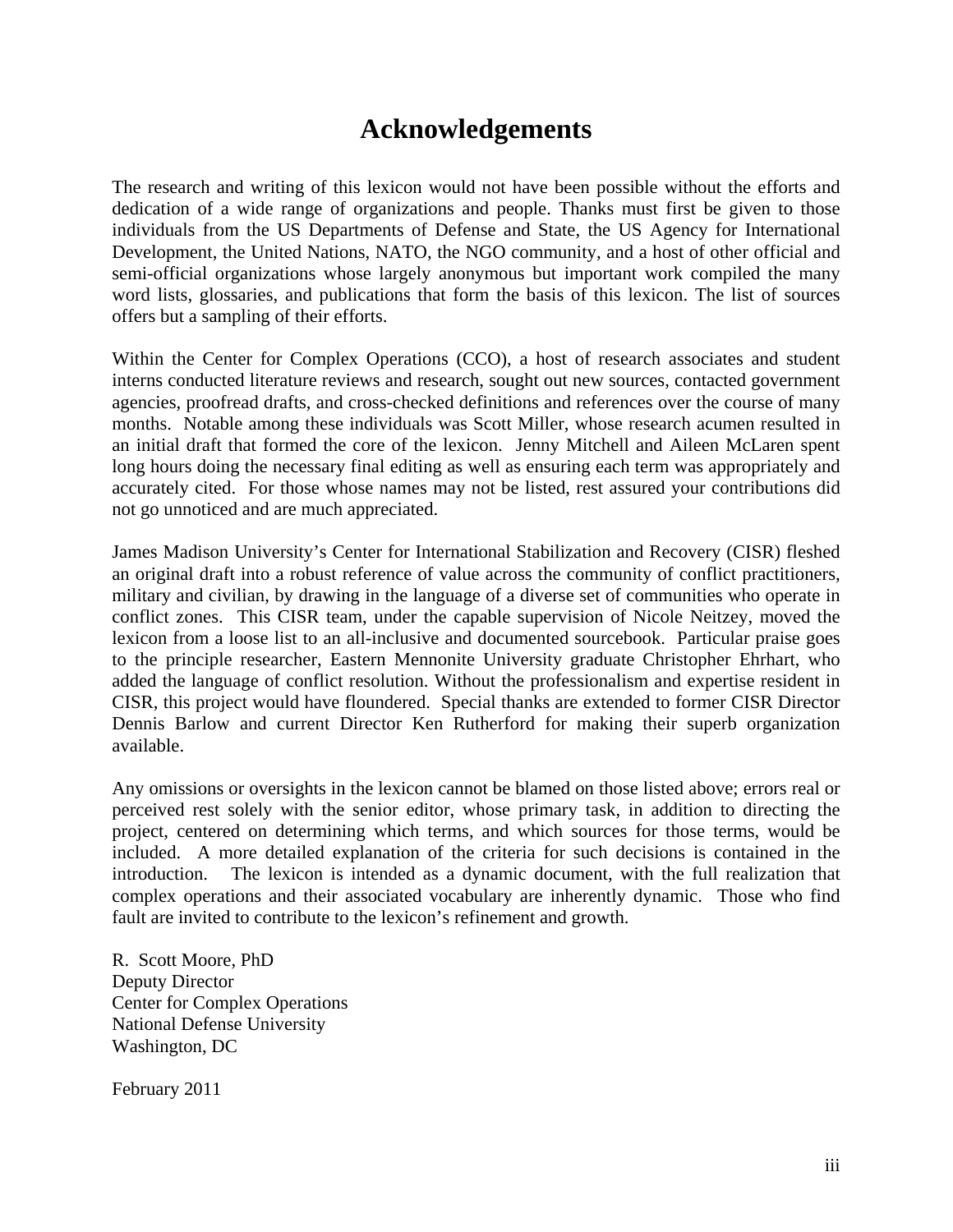### **Introduction**

This lexicon is intended as a tool to help strip away one source of the endemic miscommunication and friction that now plagues both soldiers and civilians, government and non-government, who plan, coordinate, and execute the complex set of overlapping civil-military activities and tasks that have come to characterize armed conflicts and their aftermath. Collectively known as complex operations<sup>[1](#page-4-0)</sup>, they demand, but too often lack, a sense of common purpose and mutual understanding between a wide array of planners and practitioners, all of whom bring with them different organizational cultures, world visions, and operational approaches. These disconnects can, and too often do, create confusion, at times with tragic results, both on the ground and among policy-makers. Part of that confusion stems from the widely varied vocabulary used by these many actors. Each organization possesses their own unique terminology, perfectly clear to them, but foggy to others. Even when words look and sound familiar they often have quite different and sometimes alien meanings. Anyone who has attended an acronym and jargon-laced coordination meeting of military, civilian government, and NGO representatives knows the frustration of trying to interpret what is meant by words that have many different connotations. It is in hopes of lessening this confusion that this lexicon has been compiled.

By providing a list of terms and their definitions, as well as many of the acronyms, used by both military and civilian actors in complex operations, the following pages offer a means to translate what others are saying. The lexicon does not strive to establish a single agreed meaning for each term. Indeed, such a list may well be unrealistic if not impossible, and certainly beyond the scope of this publication. Rather, each word or phrase includes one or more definitions reflecting various organizational vocabularies. In that way the meaning of a term employed by one may become understandable to another. This lexicon thus takes no stance; it records the definitions of the many terms used in complex operations, in all their variations. In short, it seeks to provide a reference tool with which practitioners may look up a word or phrase and ensure that its meaning as intended by the user is clear.

If the lexicon makes no attempt to proffer consensus definitions, it nonetheless does try to provide a comprehensive list of those terms that are officially recognized, commonly used, or generally accepted. It thus draws first from officially recognized glossaries of government or international agencies. For government organizations, definitions reflect official approval as found in published glossaries and dictionaries, manuals and handbooks, policy documents, and training materials. Glossaries for non-governmental organizations and the wider conflict

1

<span id="page-4-0"></span><sup>1</sup> Although increasingly in use, the term *complex operations* is not universally recognized, even with the relatively narrow confines of the United States national security community. Formally coined by the US Congress in legislation that established the Center for Complex Operations, the definition includes stability operations, security operations, transition and reconstruction operations, counterinsurgency operations, and operations included within the Department of Defense's concept of irregular warfare. In truth, the term *complex operations* is a compromise that allows civilian agencies, to include many humanitarian non-governmental organizations whose mandates and cultures eschew warfare and armed conflict, to examine and perhaps participate in operations that may include military operations; it is used to define the problem as inoffensively as possible. In that sense, the term is symbolic of the institutional and organizational differences this lexicon in small part tries to address.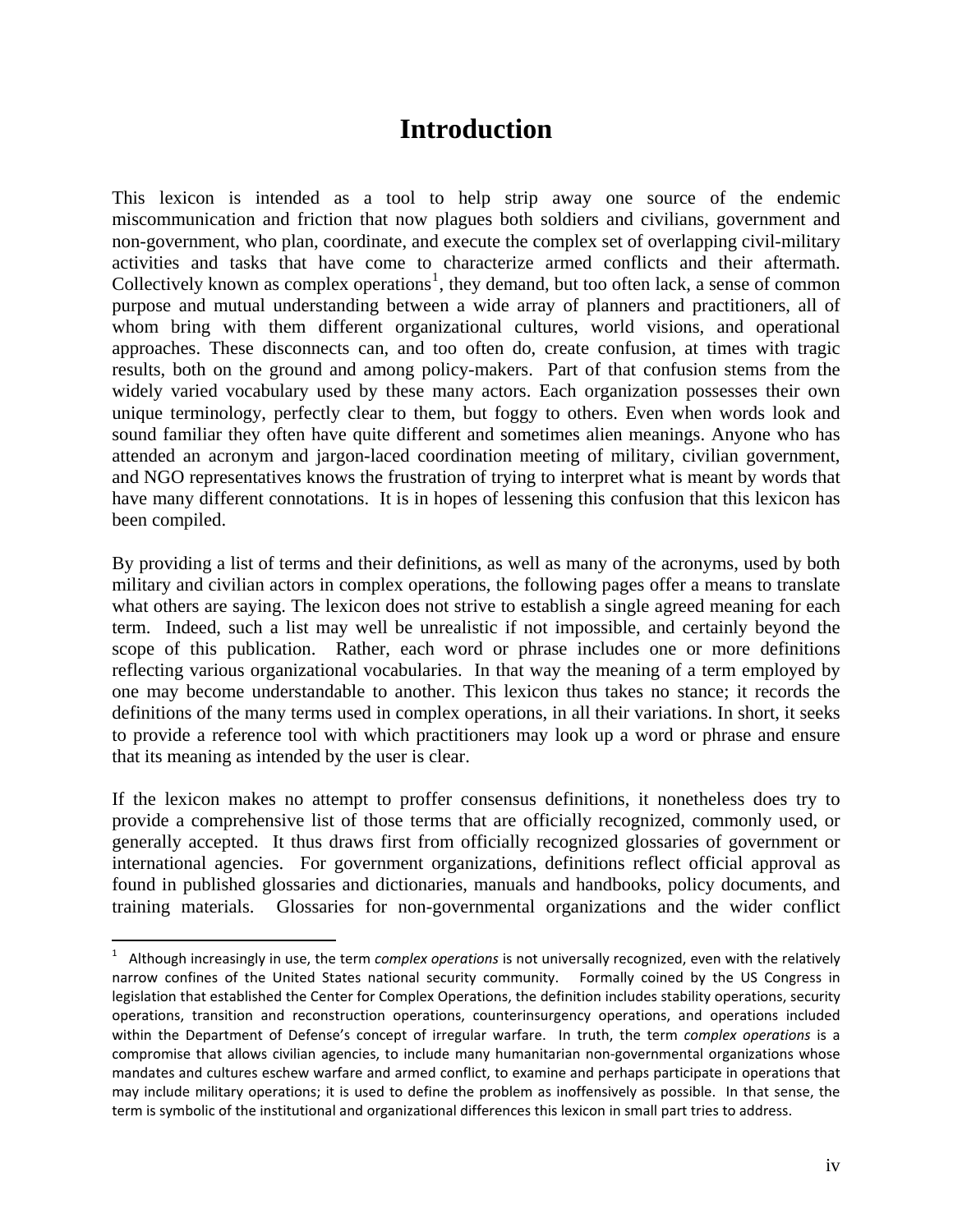resolution and humanitarian aid communities lack such clarity, but attempts to collect common usages and definitions by such organizations as the United States Institute for Peace and academic institutions have resulted in a set of terms and definitions that, if not prescriptive, boast a certain status of acceptability. Unfortunately, the vocabulary of complex operations is not nearly so succinct or well-defined. In many organizations, to include government agencies, even certified terms lack broad agreement or applicability; one need look no further than the differences of terminology between the US military services to see such divergence. The many non-governmental organizations and individuals who operate in conflict zones largely lack such formal documentation. Additionally, practitioners tend to use words and phrases that work for them and their immediate contemporaries, thus field expediency can alter definitions to meet immediate demands. Finally, a growing literature within academe, especially in the security studies and conflict resolution communities, has created an unofficial but relatively widely accepted language that needed to be acknowledged and included.

The lexicon is arranged in three parts. In the first, terms and their definitions are listed alphabetically, with one or more definitions, with each definition immediately followed by its source in italics (the full citation for which can be found at the end of the lexicon). Notably, many terms are followed by more than one definition, reflecting the various usages of a term by military and civilian, government and non-government organizations. This is the heart of the lexicon, and its purpose—to list, in the same place, the variations that surround complex operations vocabulary and offer a source of common understanding. Two key considerations determine whether or not a term is included in this lexicon. First, and most obvious, the term must relate, at least in some small way, to complex operations, as defined in the footnote above and in the lexicon. Second, the term must be in use by military forces, civilian agencies, nongovernmental organizations, or international and regional organizations (such as the United Nations, NATO, or OSCE), preferably in the field, but at least in their doctrine or policy literature. In the end, the inclusion of a term sometimes fell to subjective judgment based on experience. For that, the senior editor takes full responsibility, for he had the final say on whether or not a term, once identified, made it into the following pages.

The second part offers many of the commonly used complex operations acronyms and initials and their full translation. Acronyms have become language of their own, especially in military circles. The most commonly used are contained in this section, chosen using the same criteria as that for terms and definitions.

The last section provides the principle sources used to compile the lexicon. The list includes those specifically cited in the lexicon as well as those used as references and guidance. Military sources proved both readily available and comprehensive. The US Department of Defense's *Dictionary of Military and Associated Terms (JP 1.02)* provided the base document, augmented, when necessary, by other doctrinal publications and by NATO's *Glossary of Terms and Definitions (AAP*-6), which offered a coalition perspective.US government civilian agencies proved more difficult, and often their glossaries were narrowly focused on specific functional areas (such as contracting or humanitarian assistance) or incomplete. The US Agency for International Development's *Field Operations Guide* offered a solid reference for humanitarian aid and emergency response terms. Fortunately, while unofficial, Freeman's seminal *Diplomat's Dictionary*, now in its third printing, filled in gaps, ensured commonality, and often offered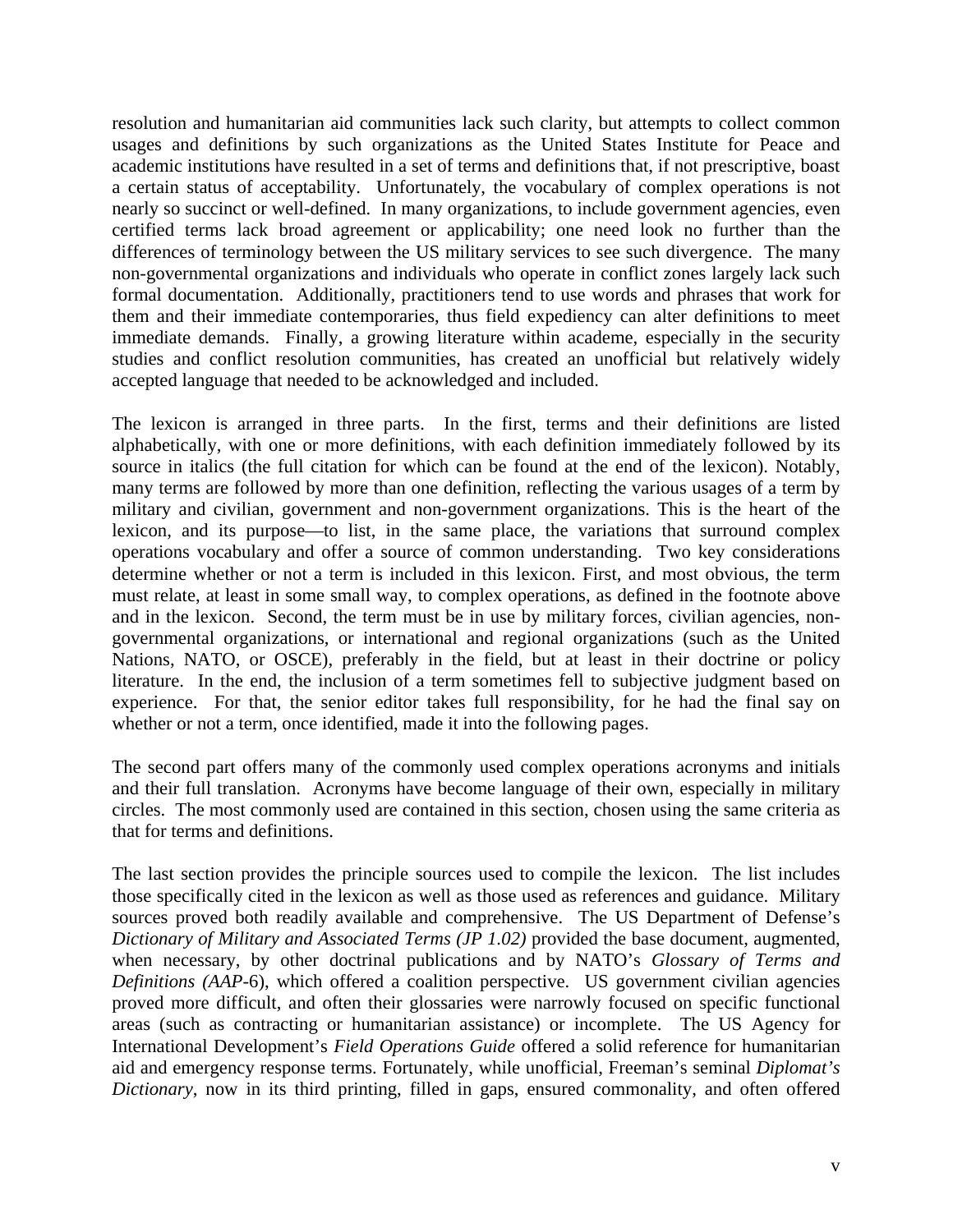terms and definitions that could not otherwise be found. The United Nations, through its departments (especially Peacekeeping and Development), provided a ready source of internationally recognized terms, both military and civilian. Perhaps the most useful source for non-military and conflict resolution related terms was the United States Institute for Peace's recently published *Peace Terms*. It served as another baseline document, but one that required augmentation from several academic and non-governmental sources. Notable among the latter were a listing compiled by the American Friends Service Committee for promoting peace and the glossary developed by the University of Colorado's Conflict Research Consortium. Nevertheless, despite the wide-ranging array of sources, it was occasionally necessary to turn to policy documents, speeches, and even websites to find definitions, or at least craft one from common usage. In the few cases where molding a definition from several such documents became necessary, the citation may read *multiple sources* or *website*. This should not be taken to mean that the definition is invalid; quite the contrary, the definition in the lexicon reflects the common usage as set forth in several documents and speeches. It merely indicates that formal cataloging of the term has not occurred (until now). In cases in which various institutional definitions contained excessive jargon or seemed confusing, the *Oxford Dictionary* offered a standard reference and starting point for common understanding. Finally, occasionally listed below a term is an *Editor's Note*, inserted to add clarity or explain a term that may be in common use, but not adequately defined in other sources.

Given the wide array of sources and usages, this lexicon thus makes no claim to be either complete or officially sanctioned. This lexicon is intended as a tool to help practitioners and policy makers understand each other, not to satisfy an academic or doctrinal pedant. Indeed, the Center for Complex Operations views this as a living document. In keeping with that intent, users are invited to offer new terms and definitions, updates, corrections, and constructive comments via email at info@ccoportal.org. With your help, the lexicon will be continually updated and remain a useful and practical resource for all involved in complex operations.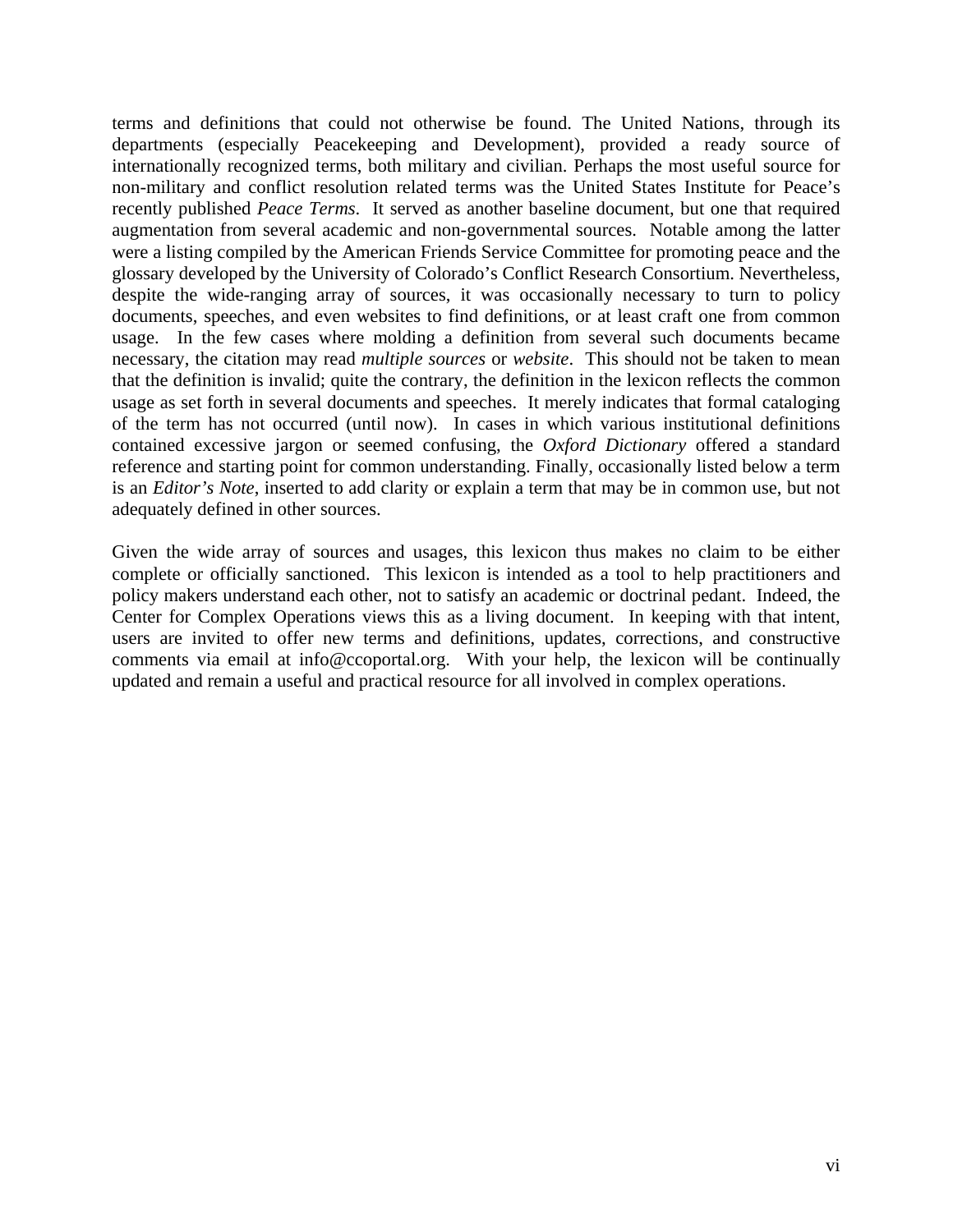# **Lexicon of Terms**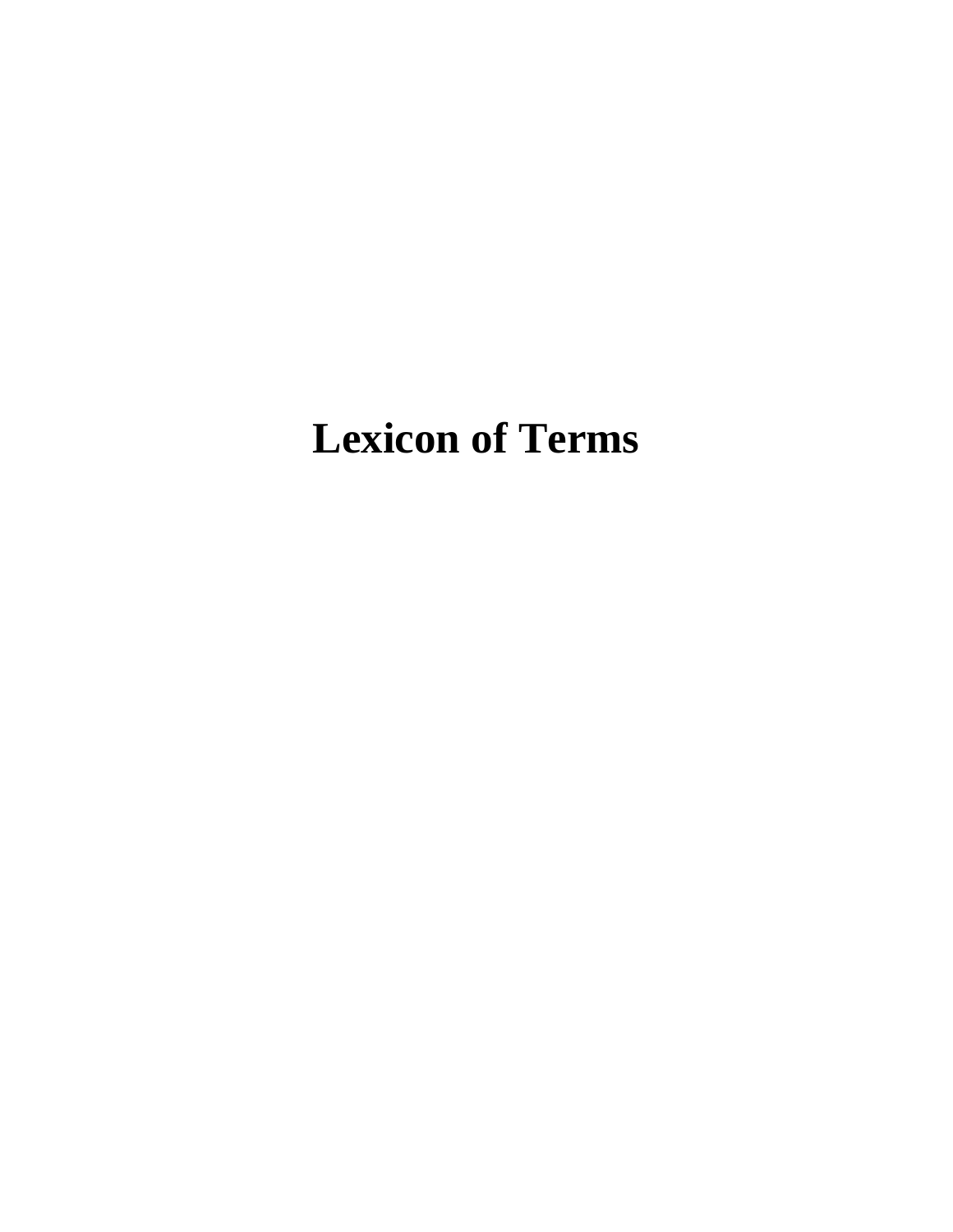#### **Acceptability**

The joint operation plan review criterion for assessing whether the contemplated course of action is proportional and worth the cost in personnel, equipment, materiel, time involved, or position; is consistent with the law of war; and is militarily and politically supportable. *DoD Joint Pub 1-02*

#### **Acceptable Risk**

Degree of human and material loss that is perceived by the community or relevant authorities as tolerable in actions to minimize disaster risk. *UN-CMCoord Glossary: Civil-Military Coordination Section* 

#### **Accountability**

The notion that individuals, including public officials, should be held responsible for their actions. Political accountability means the responsibility or obligation of government officials to act in the best interests of society or face consequences. Legal accountability concerns the mechanisms by which public officials can be held liable for actions that go against established rules and principles. In cases of crimes against humanity, accountability means that individuals should be held accountable by the state they occurred in or by the international community. *USIP Peace Terms* 

International aid agencies shall hold themselves accountable to both the beneficiary communities (that their needs for assistance are met with dignity) and the donors (that assistance is provided for the proposed purpose). Coordination with other actors is a key part of this principle. *UN-CMCoord Glossary: Civil-Military Coordination Section*

#### **Active Defense**

The employment of limited offensive action and counterattacks to deny a contested area or position to the enemy. *DoD Joint Pub 1-02* 

#### **Acquisition Planning**

The process by which the efforts of all personnel responsible for an acquisition are coordinated and integrated through a comprehensive plan for fulfilling the agency need in a timely manner and at a reasonable cost. It includes developing the overall strategy for managing the acquisition. *Department of State Foreign Affairs Handbook*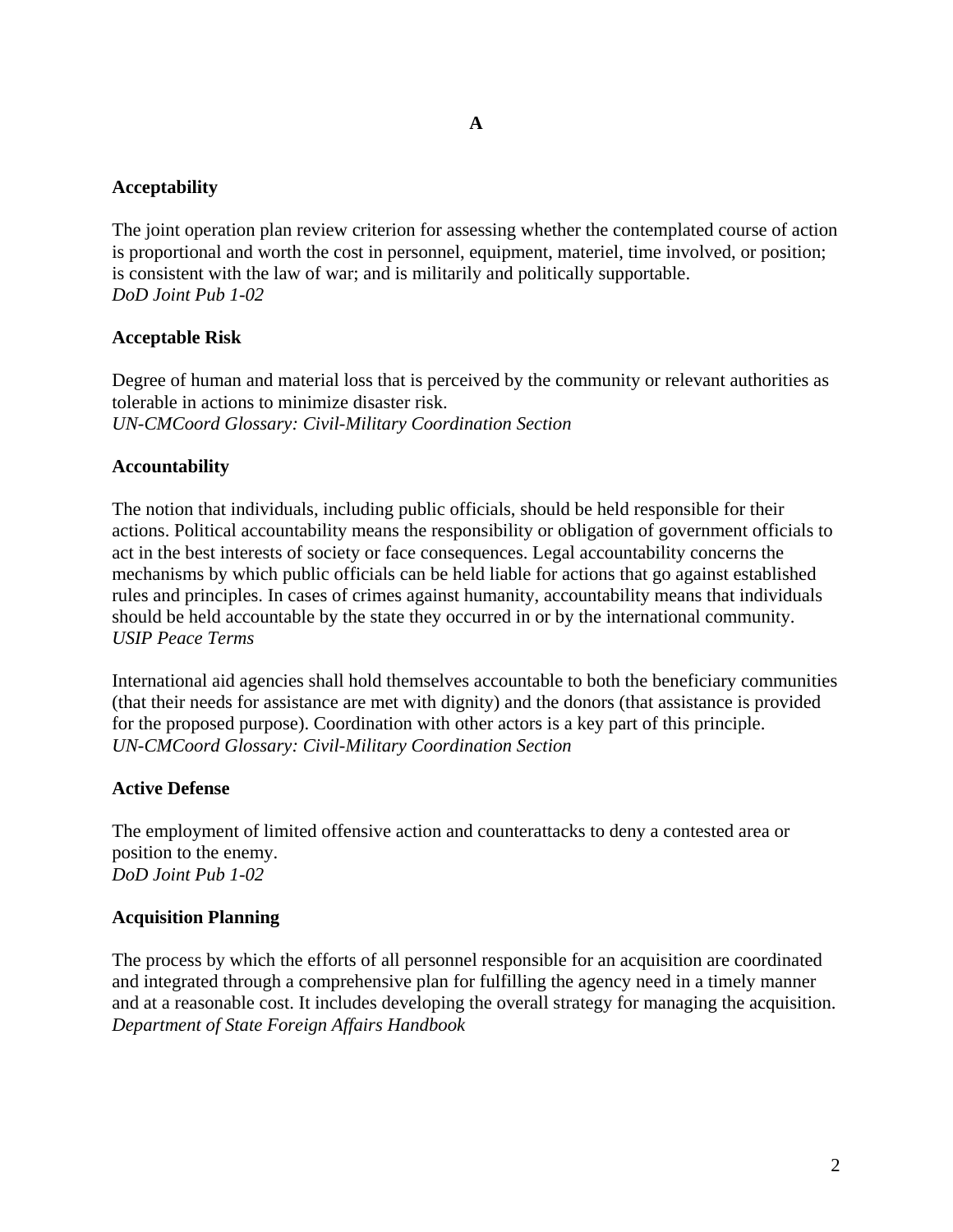#### **Adequacy**

The joint operation plan review criterion for assessing whether the scope and concept of planned operations can accomplish the assigned mission and comply with the planning guidance provided.

*DoD Joint Pub 1-02* 

#### **Administrative Control (ADCON)**

Direction or exercise of authority over subordinate or other organizations in respect to administration and support, including organization of Service forces, control of resources and equipment, personnel management, unit logistics, individual and unit training, readiness, mobilization, demobilization, discipline, and other matters not included in the operational missions of the subordinate or other organizations. *DoD Joint Pub 1-02* 

Safeguards ensuring that contracting will be carried out in conformity with applicable regulations and Department policy. *Department of State Foreign Affairs Handbook* 

Direction or exercise of authority over subordinate or other organizations in respect to administrative matters such as personnel management, supply, services, and other matters not included in operational missions of the subordinate or other organizations. *NATO AAP-6* 

#### **Advance Planning**

Planning conducted principally in peacetime to develop plans for contingencies identified by strategic planning assumptions. Advance planning prepares for a possible contingency based upon the best available information and can form the basis for Crisis Response Planning. *Joint Chiefs of Staff JWP 5-00* 

Advance planning (also referred to as contingency planning) is deliberate planning conducted with the intent of addressing future security risks. Typically this type of planning is performed by a nation/nations or a standing regional alliance structure. The on-the-shelf plans resulting from this process may provide the basis for coalition plan development dependent upon their applicability to the actual situation.

*Multinational Interoperability Council Coalition Planning Guide* 

The interagency planning within the US government normally initiated by the Deputies Committee – but may also be originated at the call of the National Security Council, a department Under Secretary, a U.S. Ambassador, or a regional Combatant Commander – prior to employing resources during a contingency. Advance planning generates viable options to deal with the crisis rather than detailed plans. The process produces the National Political-Military Implementation Plan that documents the national objectives for resolving the contingency and provides interagency guidance for achieving them. In situations where a rapid response is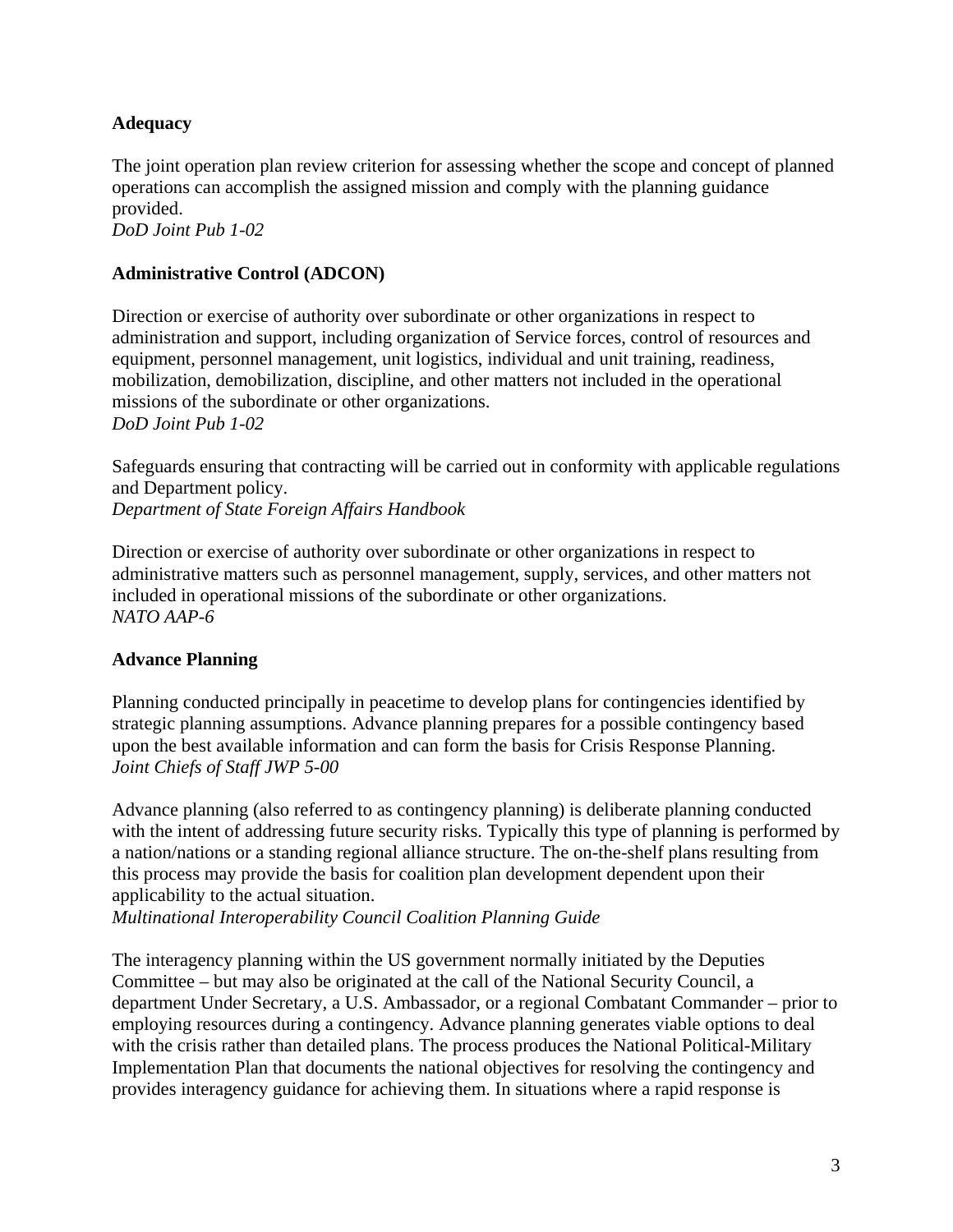essential, advanced planning and crisis action planning may be accomplished in parallel, but the assumptions used for parallel planning must be shared. *Multiple Sources* 

#### **Adversarial Approach**

The adversarial approach to a conflict sees the other party or parties as an enemy to be defeated. It can be compared to the problem-solving approach which views the other party or parties as people who have a common problem that needs to be jointly solved. The adversarial approach typically leads to competitive confrontation strategies, while the problem-solving approach leads to cooperative or integrative strategies for approaching the conflict situation. *U of C: International Online Training Program Glossary* 

#### **Adversary/Adversaries**

Adversaries are people who oppose each other in a conflict. They are also called opponents, parties, or disputants. *U of C: International Online Training Program Glossary* 

One's opponent in a contest, conflict, or dispute. *Oxford Dictionary* 

#### **Advocacy**

Advocacy is the process of taking and working for a particular side's interests in a conflict. Lawyers engage in advocacy when they represent a client in a legal proceeding. Disputants can also engage in advocacy themselves – arguing for their own position in negotiation, mediation, or a political debate. Any attempt to persuade another side to agree to your demands is advocacy. *U of C: International Online Training Program Glossary* 

#### **Agency**

In intelligence usage, an organization or individual engaged in collecting and/or processing information. Also called collection agency. *DoD Joint Pub 1-02* 

Special government organizations set up for a specific purpose such as the management of resources, financial oversight of industries or national security issues. These organizations are typically created by legislative action, but may initially be set up by a presidential order as well. The directors of these agencies are typically selected by Presidential appointment. *Multiple Sources*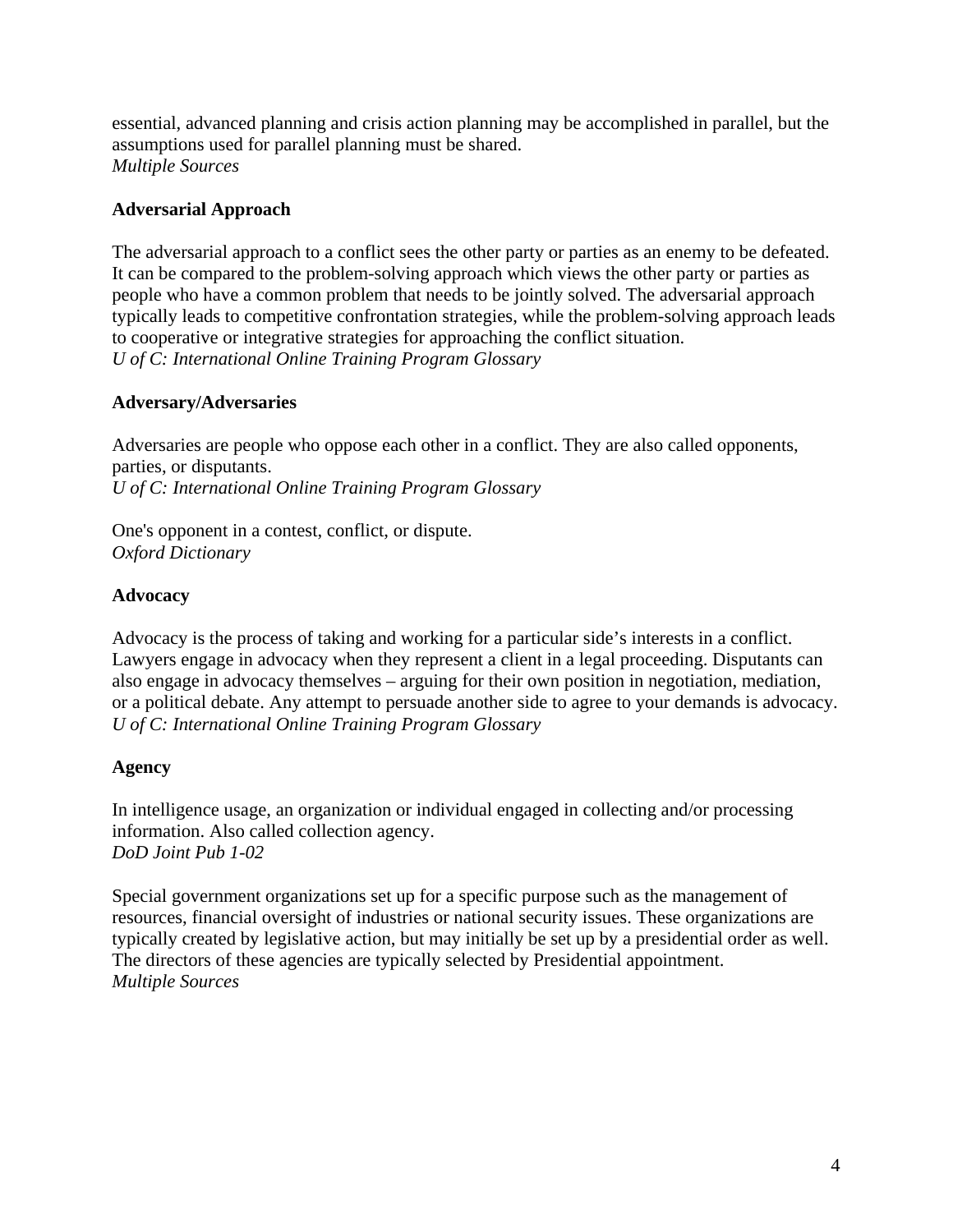#### **Agent**

In intelligence usage, one who is authorized or instructed to obtain or to assist in obtaining information for intelligence or counterintelligence purposes. *DoD Joint Pub 1-02* 

A general term denoting the persons who carry on the politcal and diplomatic relations of the states they represent with the government of the country where they are appointed to reside. Also called a diplomatic agent.

*Diplomat's Dictionary* 

#### **Aide Memoire**

French for "aid to memory" to describe an informal note presented to a foreign official to help in conveying USG views or positions; a useful device to ensure "our" words, not the foreign official's notes, are the ones which convey our views to his superiors who may not be present for the discussion.

*DoS Glossary of Government Acronyms* 

#### **Air Assault**

The movement of friendly assault forces (combat, combat support, and combat service support) by rotary-wing aircraft to engage and destroy enemy forces or to seize and hold key terrain. *DoD Joint Pub 1-02* 

#### **Air Interdiction**

Air operations conducted to divert, disrupt, delay, or destroy the enemy's military potential before it can be brought to bear effectively against friendly forces, or to otherwise achieve objectives. Air interdiction is conducted at such distance from friendly forces that detailed integration of each air mission with the fire and movement of friendly forces is not required. *DoD Joint Pub 1-02* 

Air operations conducted to divert, disrupt, delay, degrade or destroy an enemy's military potential before it can be brought to bear effectively and at such distance that detailed integration of each air mission with the fire and maneuver of friendly forces is not required. *NATO AAP-6* 

#### **Air Support**

All forms of support given by air forces on land or sea. *DoD Joint Pub 1-02*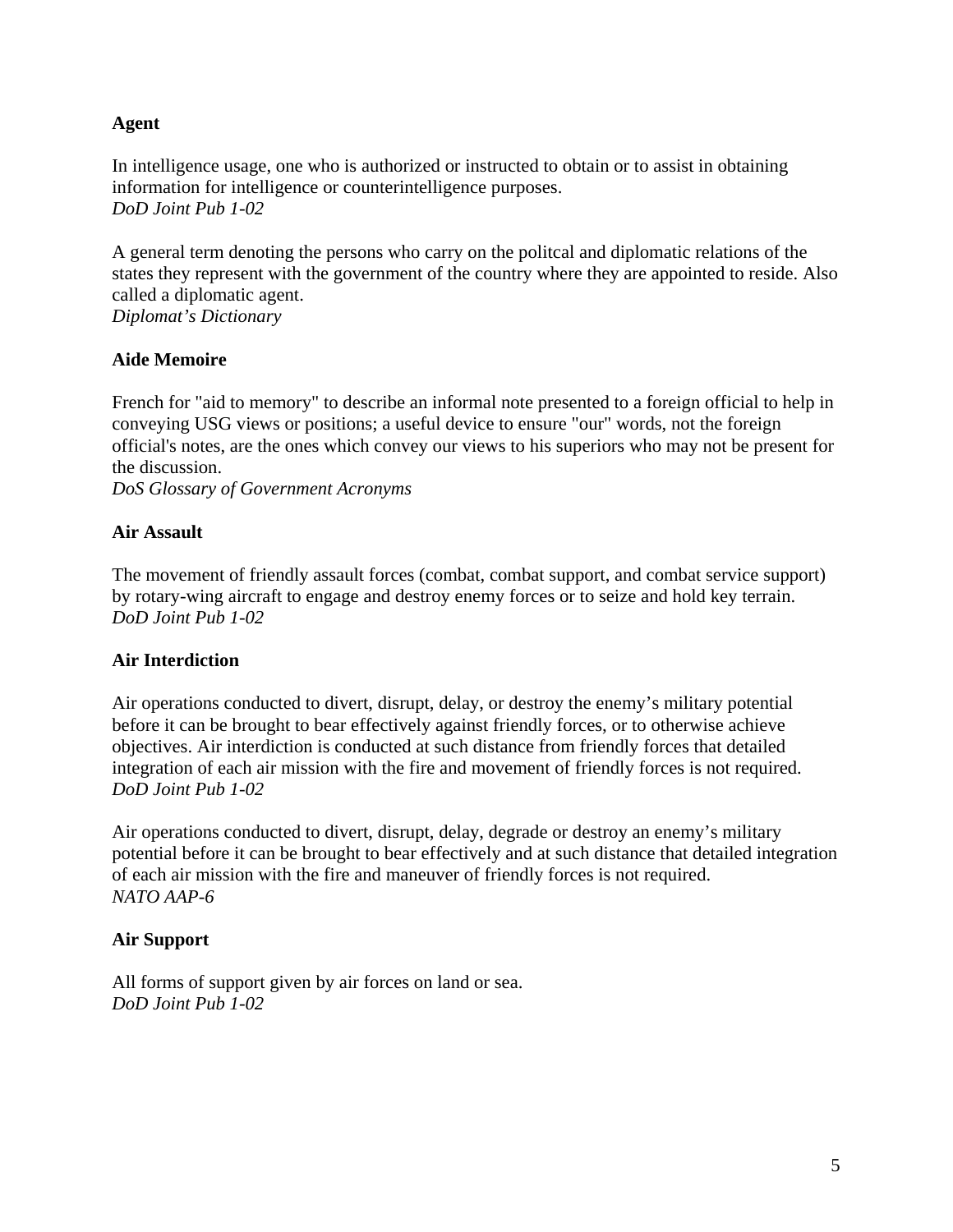#### **Air Strike**

An attack on specific objectives by fighter, bomber, or attack aircraft on an offensive mission. May consist of several air organizations under a single command in the air.

*DoD Joint Pub 1-02* 

#### **All-Source Intelligence**

Intelligence products and/or organizations and activities that incorporate all sources of information, most frequently including human resources intelligence, imagery intelligence, measurement and signature intelligence, signals intelligence, and open-source data in the production of finished intelligence. *DoD Joint Pub 1-02* 

#### **Alliance**

The relationship that results from a formal agreement (e.g., treaty) between two or more nations for broad, long-term objectives that further the common interests of the members. *DoD Joint Pub 1-02* 

A relatively stable coalition of two or more states sharing common national secuirty interests that has been formalized in a treaty or treaties. *Diplomat's Dictionary* 

A union or association formed for mutual benefit, especially between countries or organizations. A relationship based on an affinity in interests, nature, or qualities. *Oxford Dictionary*

#### **Ambassador: See Chief of Mission**

*Editor's Note: A US ambassador is the direct representative President and the senior US official in the host country, with directive authority over all US government personnel serving in that country, the sole exception being US military units deployed in response to crisis or conflict and operating under a Combatant Commander.* 

#### **Amnesty**

The granting of a pardon for past offenses – especially political offenses – including, for example, human rights violations and war crimes. *U of C: International Online Training Program Glossary* 

1. An official pardon for people who have been convicted of political offenses.

2. An undertaking by the authorities to take no action against specified offenses or offenders during a fixed period.

*Oxford Dictionary*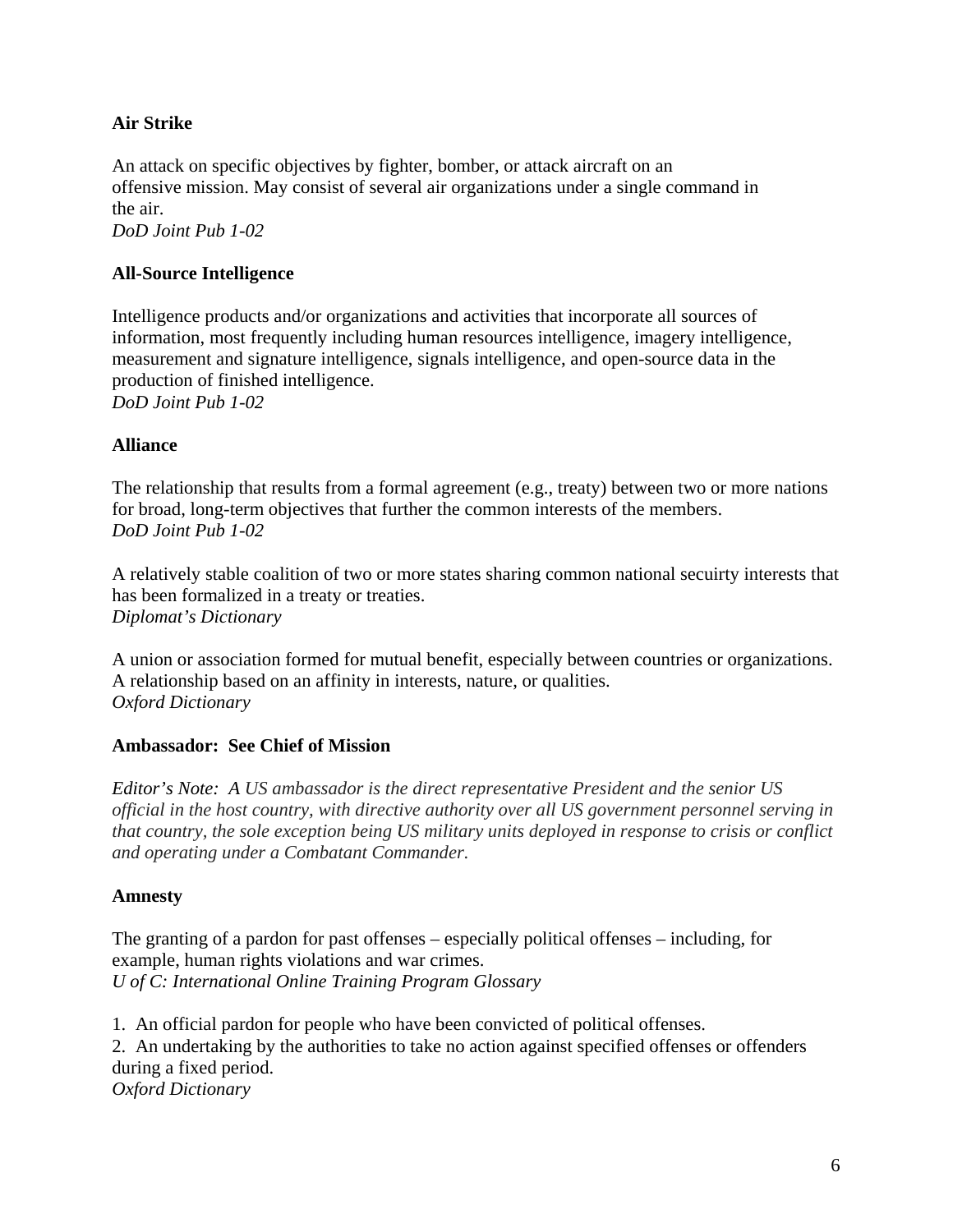#### **Analytical Problem-Solving**

This is an approach to deep-rooted or intractable conflicts that brings disputants together to analyze the underlying human needs that cause their conflict, and then helping them work together to develop ways to provide the necessary needs to resolve the problem. *U of C: International Online Training Program Glossary* 

#### **Antiterrorism**

Defensive measures used to reduce the vulnerability of individuals and property to terrorist acts, to include limited response and containment by local military forces. *DoD Joint Pub 1-02* 

#### **Arbitration**

A form of international adjudication that involves the referral of a dispute or disputes to an ad hoc tribunal – rather than to a permanently established court – for binding decision. By agreement, the parties define the issues to be arbitrated, the method for selecting arbitrators, and the procedures for the tribunal. Because the parties have committed in advance (often by treaty) to accept the results, most states comply with arbitral awards. Perhaps the best-known recent example of conflict-related arbitration concerned control of the Brcko area, in Bosnia and Herzegovina, as part of the Dayton Peace Agreement. Arbitration differs from mediation, in which a third party helps the disputants develop a solution on their own. *USIP Peace Terms*

#### **Area Clearance**

In land operations, the detection and if found, identification, marking and neutralization, destruction or removal of mines or other explosive ordnance, improvised explosive devices and booby traps in a defined area to allow a military operation to continue with reduced risk. Note: Area clearance is normally conducted by military units. *NATO AAP-6* 

#### **Area Damage Control**

Measures taken before, during or after hostile action or natural or manmade disasters, to reduce the probability of damage and minimize its effects. *DoD Joint Pub 1-02*

#### **Area of Influence**

A geographical area wherein a commander is directly capable of influencing operations by maneuver or fire support systems normally under the commander's command or control. *DoD Joint Pub 1-02*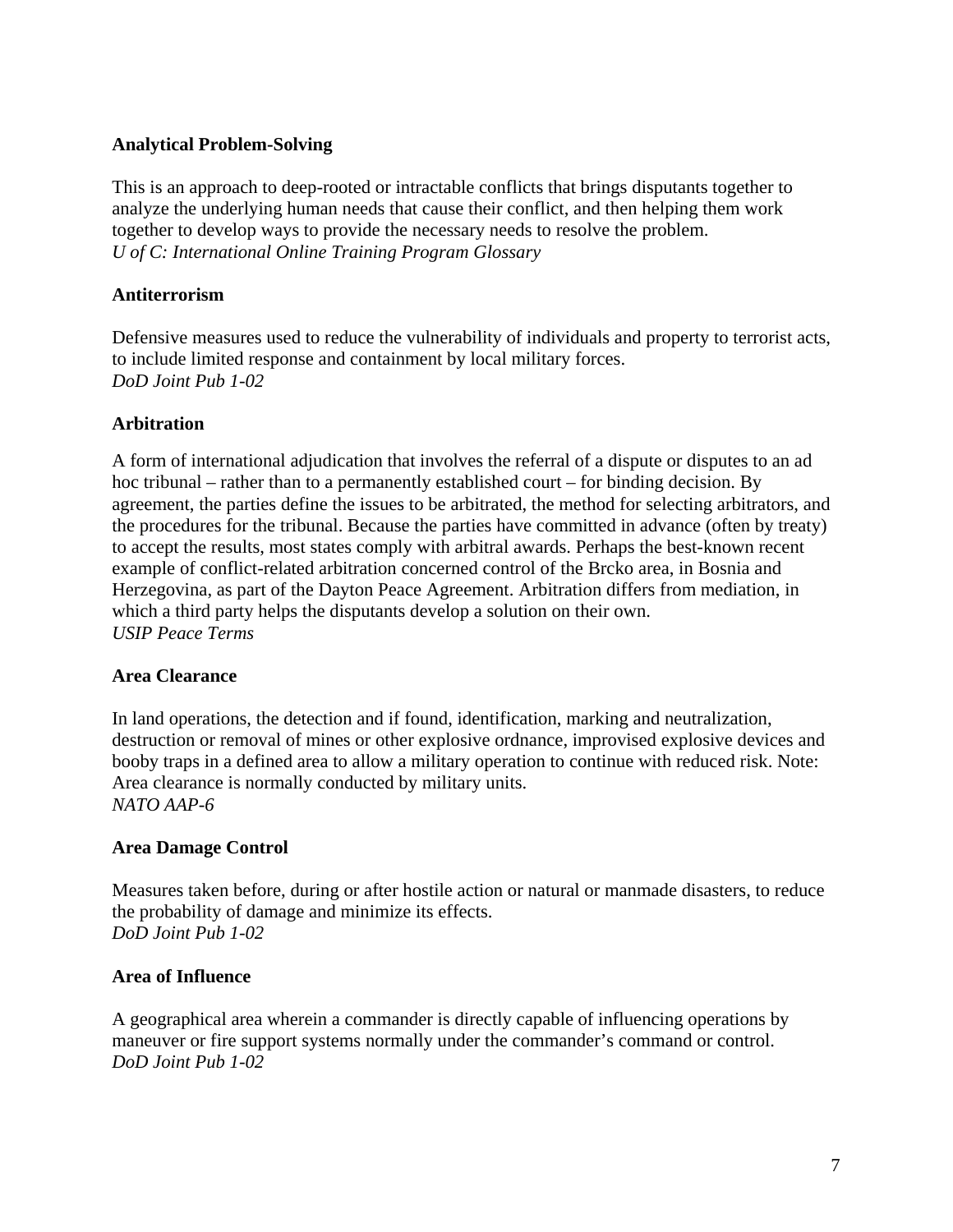A geographical area wherein a commander is directly capable of influencing operations, by manoeuvre or fire support systems normally under his command or control. *NATO AAP-6* 

#### **Area of Interest**

That area of concern to the commander, including the area of influence, areas adjacent thereto, and extending into enemy territory to the objectives of current orplanned operations. This area also includes areas occupied by enemy forces who could jeopardize the accomplishment of the mission.

*DoD Joint Pub 1-02* 

The area of concern to a commander relative to the objectives of current or planned operations, including his areas of influence, operations and/or responsibility, and areas adjacent thereto. *NATO AAP-6* 

#### **Area of Limitation**

A defined area where specific limitations apply to the strength and fortifications of disputing or belligerent forces. Normally, upper limits are established for the number and type of formations, tanks, antiaircraft weapons, artillery, and other weapons systems in the area of limitation. *DoD Joint Pub 1-02* 

#### **Area of Operations (AO)**

An operational area defined by the joint force commander for land and maritime forces. Areas of operation do not typically encompass the entire operational area of the joint force commander, but should be large enough for component commanders to accomplish their missions and protect their forces.

*DoD Joint Pub 1-02* 

An operational area defined by a joint commander for land or maritime forces to conduct military activities. Normally, an area of operations does not encompass the entire joint operations area of the joint commander, but is sufficient in size for the joint force component commander to accomplish assigned missions and protect forces. *NATO AAP-6* 

#### **Area of Responsibility (AOR)**

The geographical area associated with a combatant command within which a geographic combatant commander has authority to plan and conduct operations. *DoD Joint Pub 1-02* 

In naval operations, a predefined area of enemy terrain for which supporting ships are responsible for covering by fire on known targets or targets of opportunity and by observation. *NATO AAP-6*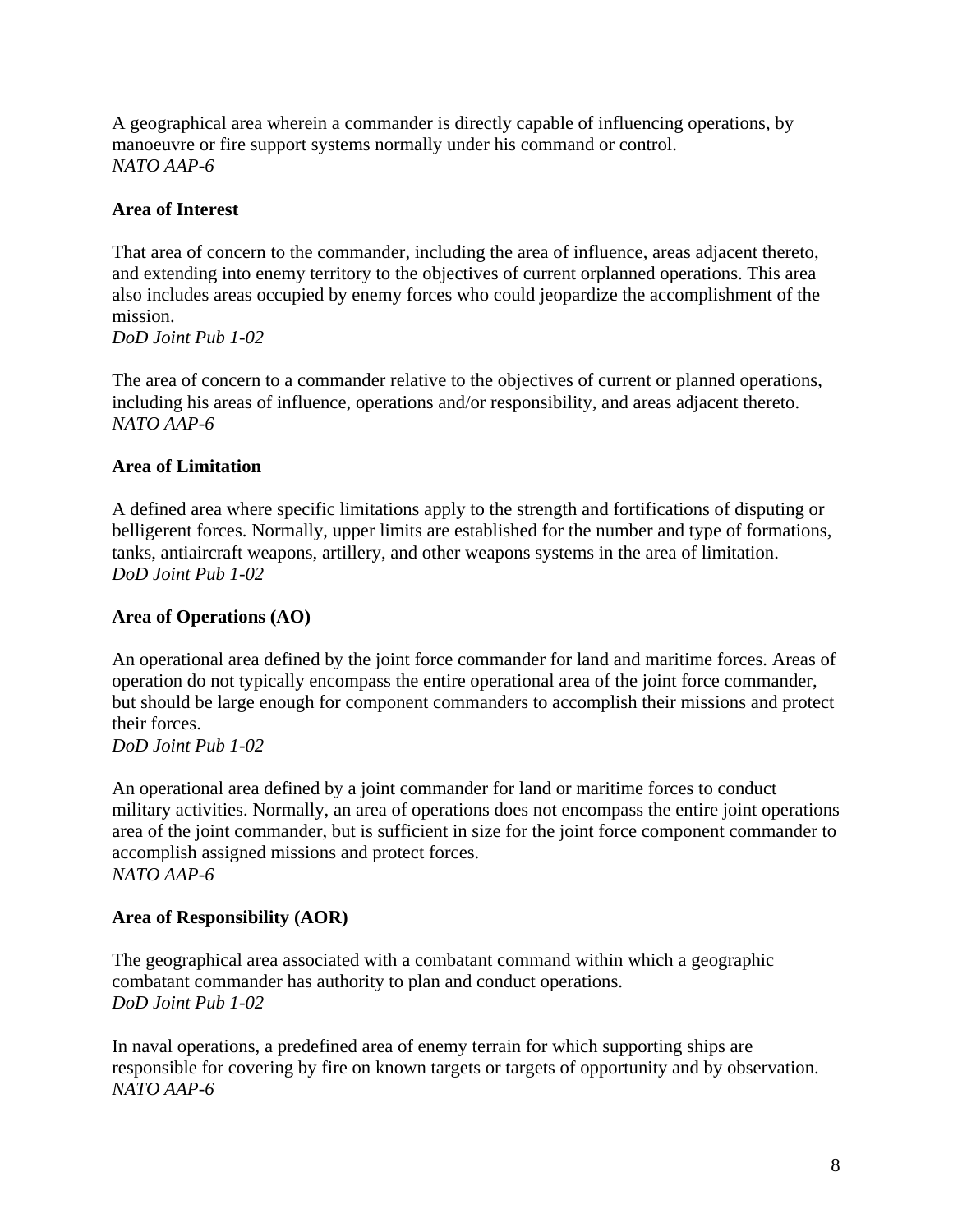#### **Area of Separation**

A defined area controlled by a peace operations force from which disputing or belligerent forces have been excluded. A buffer zone is formed to create an area of separation between disputing or belligerent forces and reduce the risk of renewed conflict. *DoD Joint Pub 1-02* 

#### **Area Security**

A form of security operations conducted to protect friendly forces, installation routes, and actions within a specific area. *DoD Joint Pub 1-02* 

#### **Armed Conflict**

A dispute involving the use of armed force between two or more parties. International humanitarian law distinguishes between international and noninternational armed conflict. *UN-CMCoord Glossary: Civil-Military Coordination Section*

A conflict where parties on both sides resort to the use of force. Difficult to define, an armed conflict can encompass a continuum of situations ranging from a military overflight or an attack on a civilian by a single soldier to an all-out war with massive casualties. *Ramsbotham, Woodhouse, and Miall* 

#### **Armistice**

In international law, a suspension or temporary cessation of hostilities by agreement between belligerent powers. *DoD Joint Pub 1-02* 

#### **Arms Control**

International disarmament or arms limitation, especially by mutual consent. *Oxford Dictionary*

#### **Arms Control Agreement**

The written or unwritten embodiment of the acceptance of one or more arms control measures by two or more nations. *DoD Joint Pub 1-02* 

#### **Assault**

1. The climax of an attack, closing with the enemy in hand-to-hand fighting.

2. In an amphibious operation, the period of time between the arrival of the major assault forces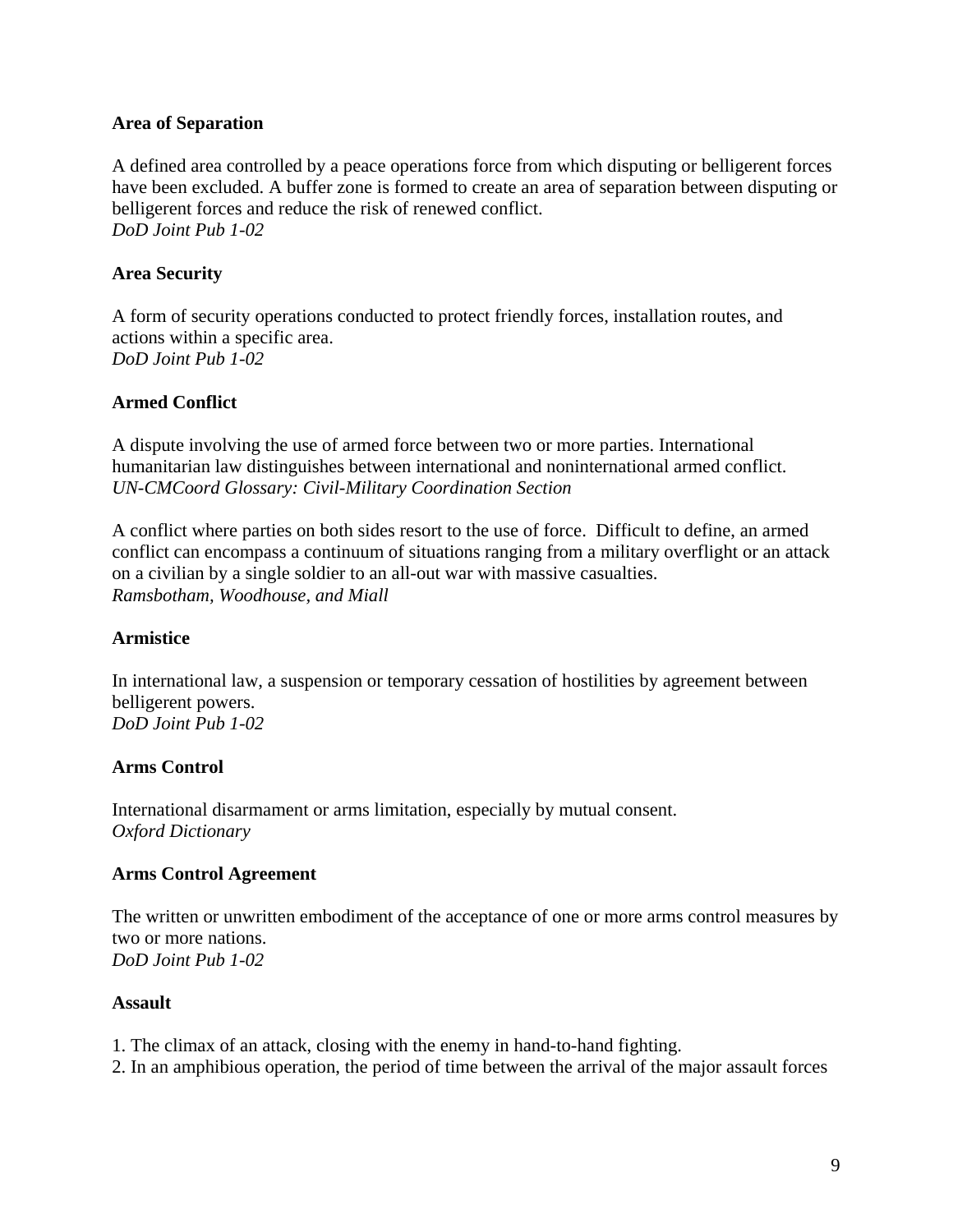of the amphibious task force in the objective area and the accomplishment of the amphibious task force mission.

3. To make a short, violent, but well-ordered attack against a local objective, such as a gun emplacement, a fort, or a machine gun nest.

4. A phase of an airborne operation beginning with delivery by air of the assault echelon of the force into the objective area and extending through attack of assault objectives and consolidation of the initial airhead.

*DoD Joint Pub 1-02* 

#### **Assembly Area**

An area in which a command is assembled preparatory to further action. *DoD Joint Pub 1-02* 

#### **Assessment**

1. A continuous process that measures the overall effectiveness of employing joint force capabilities during military operations.

2. Determination of the progress toward accomplishing a task, creating an effect, or achieving an objective.

3. Analysis of the security, effectiveness, and potential of an existing or planned intelligence activity.

4. Judgment of the motives, qualifications, and characteristics of present or prospective employees or "agents." *DoD Joint Pub 1-02* 

The continuous monitoring and evaluation of the current situation, particularly the enemy, and progress of an operation.

*U.S. Army FM 3-0* 

The process of evaluating the situation caused by a disaster, such as the number killed, injured, and affected.

*USAID Field Operations Guide* 

Survey of a real or potential disaster to estimate the actual or expected damage and to make recommendations for prevention. *UN-CMCoord Glossary: Civil-Military Coordination Section* 

The evaluation or estimation of the nature, quality, or ability of someone or something. *Oxford Dictionary*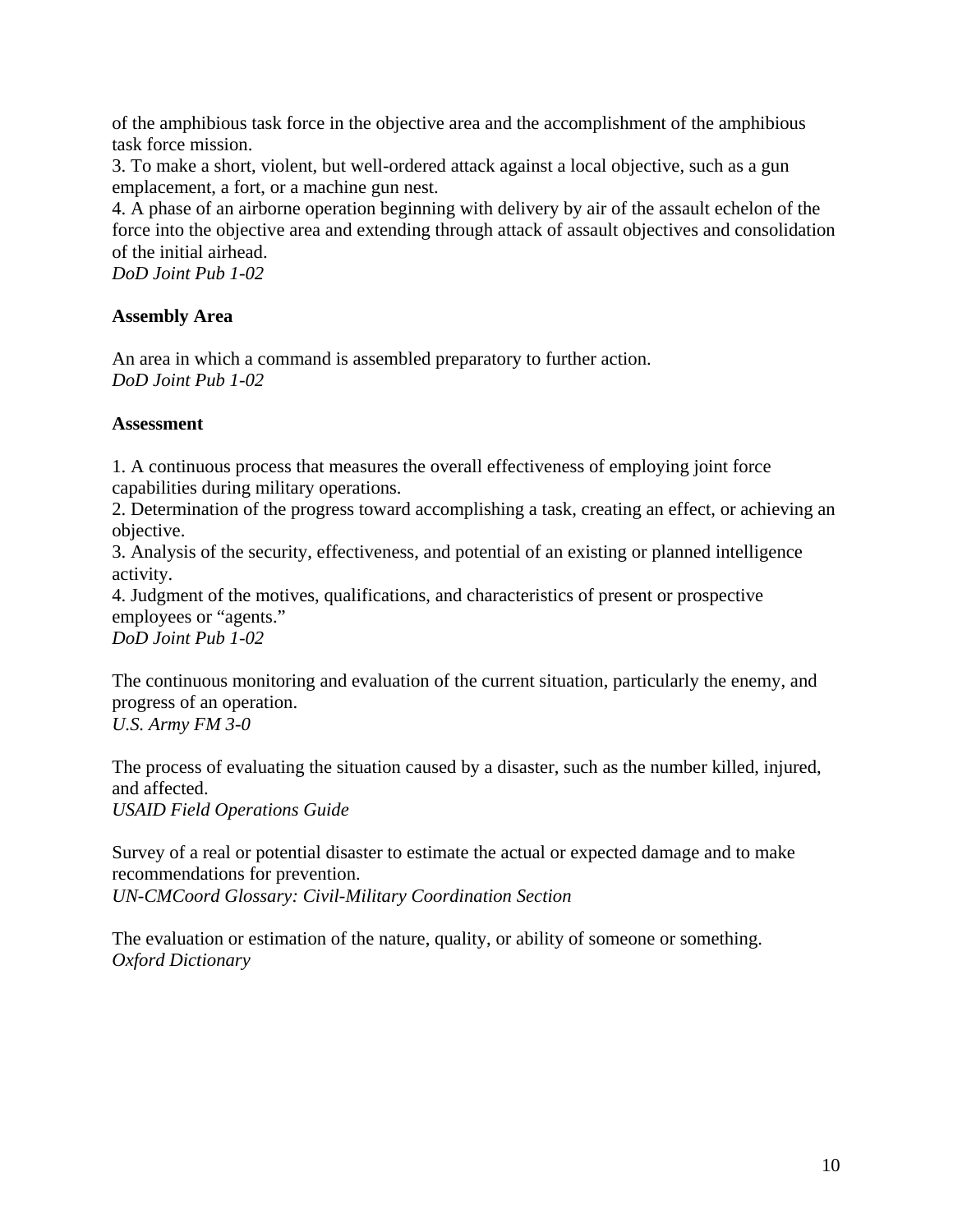#### **Asset**

(Intelligence) Any resource – person, group, relationship, instrument, installation, or supply – at the disposition of an intelligence organization for use in an operational or support role. Often used with a qualifying term such as agent asset or propaganda asset. *DoD Joint Pub 2-0* 

1. Military equipment, such as planes, ships, communications and radar installations, employed or targeted in military operations.

2. Property owned by a person or company, regarded as having value and available to meet debts, commitments, or legacies *Oxford Dictionary* 

#### **Asset Visibility**

Provides users with information on the location, movement, status, and identity of units, personnel, equipment, and supplies. It facilitates the capability to act upon that information to improve overall performance of the Department of Defense's logistics practices. *DoD Joint Pub 1-02* 

#### **Assistance**

Aid provided to address the physical, material and legal needs of persons of concern. This may include food items, medical supplies, clothing, shelter, seeds and tools, as well as the provision of infrastructure, such as school and roads. "Humanitarian Assistance" refers to assistance provided by humanitarian organizations for humanitarian purposes (i.e. non-political, noncommercial, and non-military purposes).

*UN-CMCoord Glossary: Civil-Military Coordination Section*

#### **Assisting Organization**

Organization providing international disaster relief assistance. *UN-CMCoord Glossary: Civil-Military Coordination Section*

#### **Assisting State**

State providing international disaster relief assistance. *UN-CMCoord Glossary: Civil-Military Coordination Section*

#### **Assumption**

A supposition on the current situation or a presupposition on the future course of events, either or both assumed to be true in the absence of positive proof, necessary to enable the commander in the process of planning to complete an estimate of the situation and make a decision on the course of action.

*DoD Joint Pub 1-02*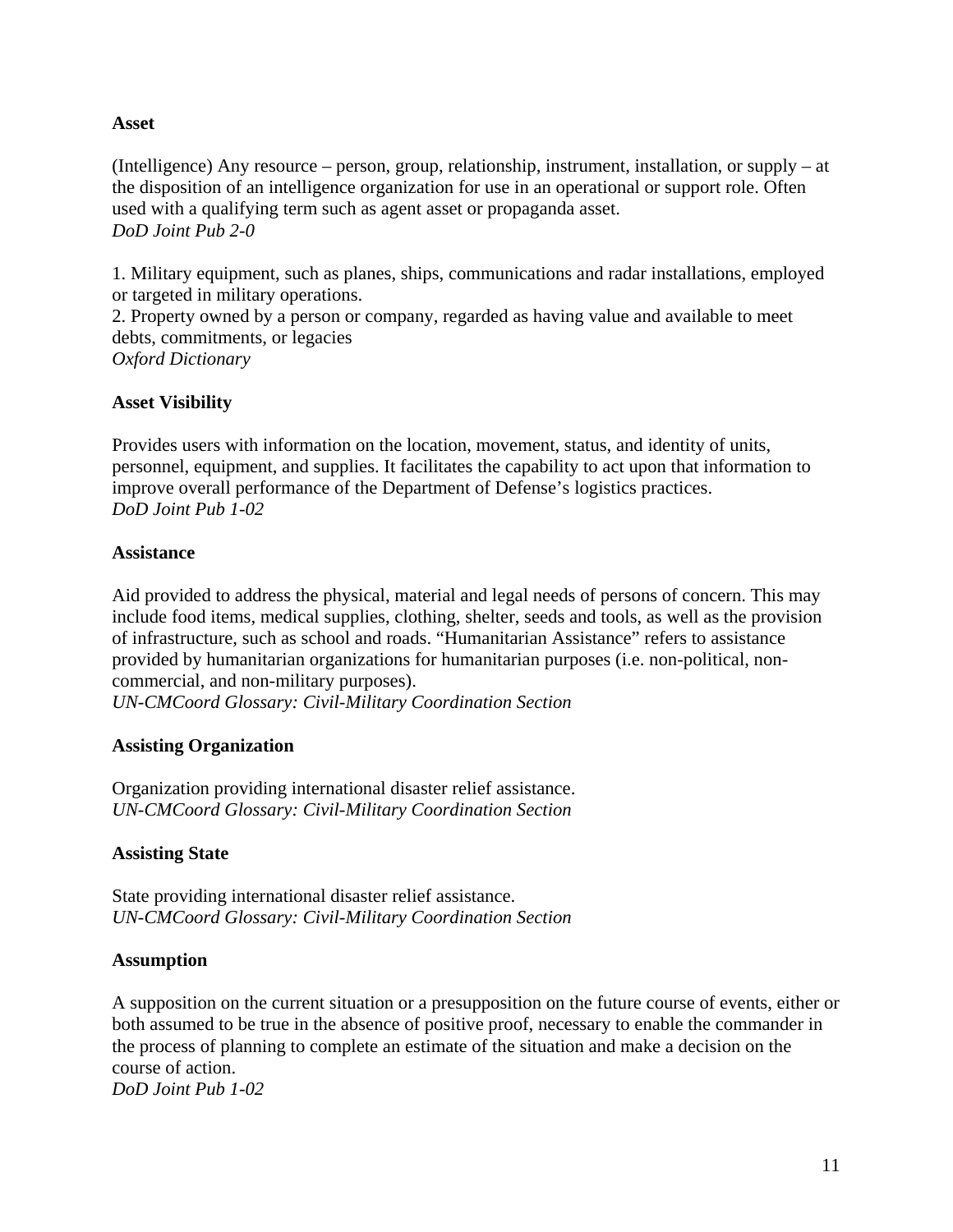A proposition that is taken for granted, as if it were true. For project management, assumptions are hypotheses about causal linkages or factors that could affect the progress or success of an intervention.

*USAID Glossary of Evaluation Terms* 

Hypotheses about factors or risks, which could affect the progress or success of a development intervention. Assumptions can also be understood as hypothesized conditions that bear on the validity of the evaluation itself, (e.g., about the characteristics of the population when designing a sampling procedure for a survey. Assumptions are made explicit in theory-based evaluations where evaluation tracks systematically the anticipated results chain. *OECD Glossary of Key Terms in Evaluation and Results Based Management*

A thing that is accepted as true or as certain to happen, without proof. *Oxford Dictionary* 

#### **At-risk Population**

A group that may suffer the effects of drought, conflict, food insecurity, or other phenomena resulting in humanitarian hardship. *USAID Field Operations Guide*

#### **Attach**

1. The placement of units or personnel in an organization where such placement is relatively temporary.

2. The detailing of individuals to specific functions where such functions are secondary or relatively temporary**.** 

*DoD Joint Pub 1-02*

#### **Attaché**

Specialist, civilian or military, assigned to an overseas mission. *DoS Glossary of Government Acronyms* 

A diplomatic title referring to officers in an embassy with a professional specialization – e.g. , military, cultural, educational, or press liaison. *Diplomat's Dictionary* 

#### **Attribution**

Ascribing a causal link between observed changes and a specific intervention(s) or program, taking into account the effects of other interventions and possible confounding factors. *USAID Glossary of Evaluation Terms*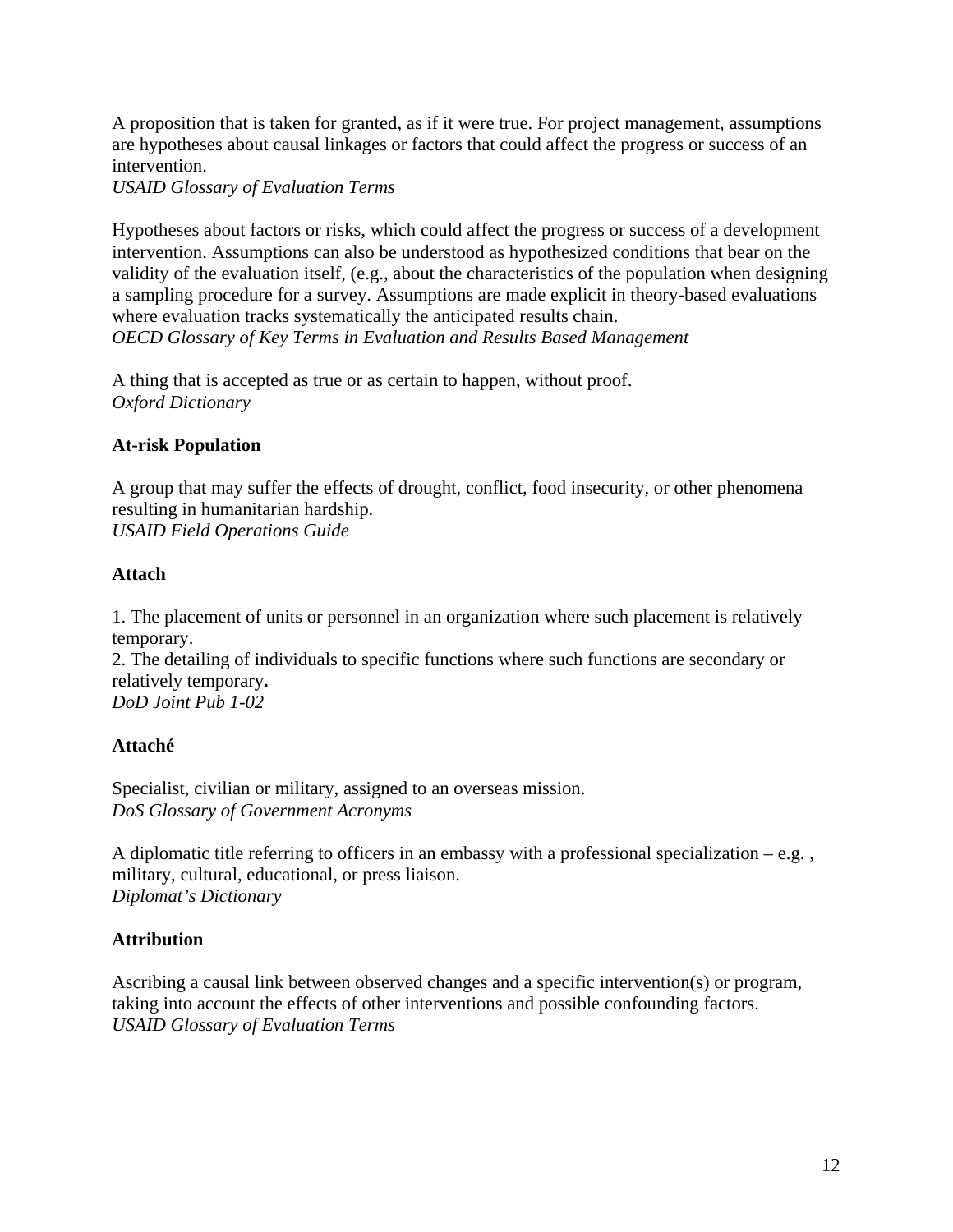#### **Attrition**

The reduction of the effectiveness of a force caused by loss of personnel and materiel. *DoD Joint Pub 1-02* 

#### **Attrition Rate**

A factor, normally expressed as a percentage, reflecting the degree of losses of personnel or materiel due to various causes within a specified period of time. *DoD Joint Pub 1-02*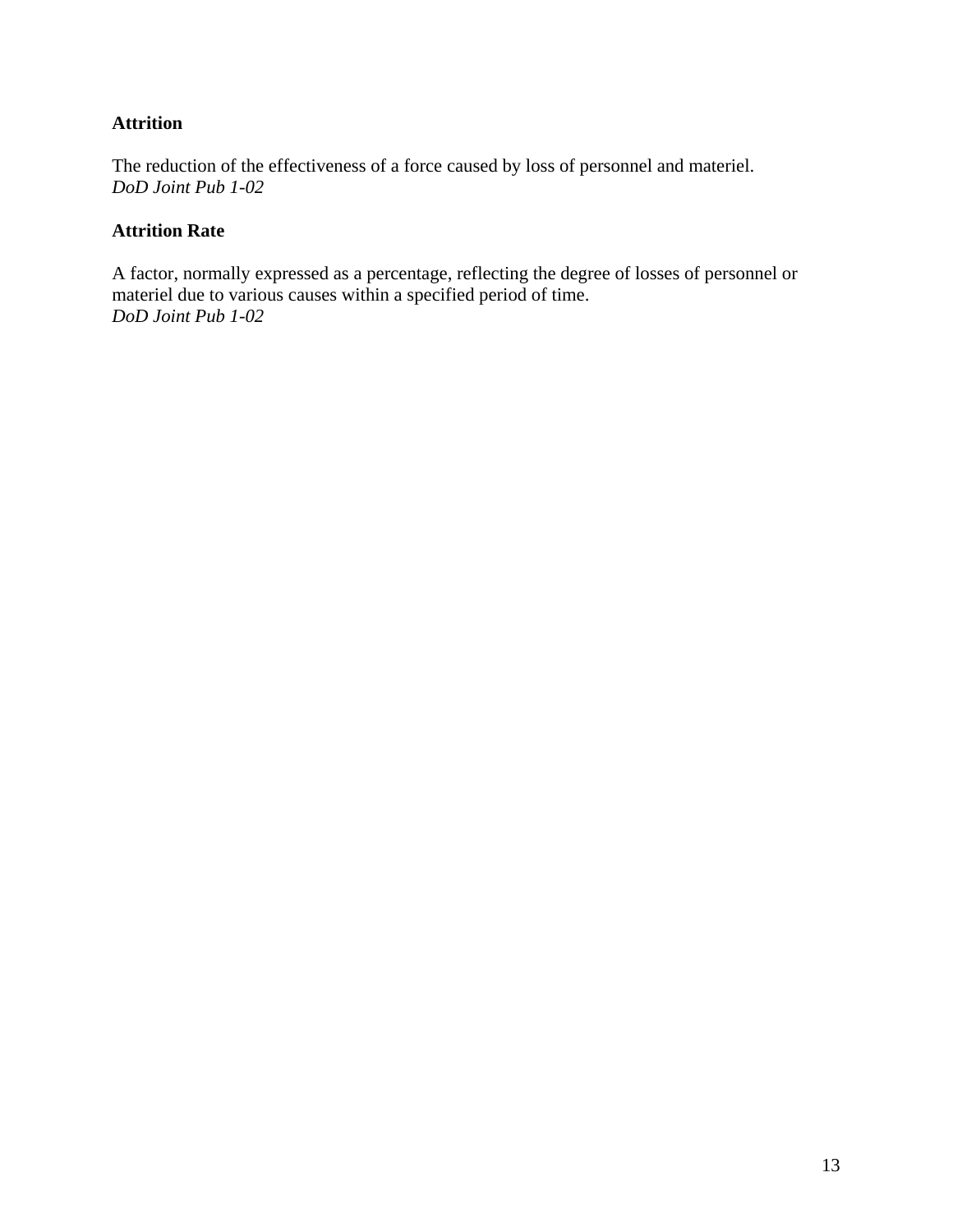#### **Backlash**

Backlash is a negative response to an action. When someone or a group is forced to do something against their will they will often resist or try to get back at the person or group who forced them in the first place. This can result in a reversal of an apparently resolved situation, and may even escalate the conflict further.

*U of C: International Online Training Program Glossary* 

#### **Bargaining**

The process of concessions, conditional offers, threats, and inducements, by which compromises and mutual accommodation are reached. *Diplomat's Dictionary* 

#### **Baseline**

1. A surveyed line established with more than usual care, to which surveys are referred for coordination and correlation.

2. The line between the principal points of two consecutive vertical air photographs. It is usually measured on one photograph after the principal point of the other has been transferred.

3. The shorter arc of the great circle joining two radio transmitting stations of a navigation system.

4. The side of one of a series of coordinated triangles the length of which is measured with prescribed accuracy and precision and from which lengths of the other triangle sides are obtained by computation.

*DoD Joint Pub 1-02* 

Information collected before or at the start of a project or program that provides a basis for planning and/or assessing subsequent progress and impact. *USAID Glossary of Evaluation Terms* 

#### **Basic Undertakings**

The essential things, expressed in broad terms, that must be done in order to implement the commander's concept successfully. These may include military, diplomatic, economic, informational, and other measures. *DoD Joint Pub 1-02* 

#### **BATNA (Best Alternative to a Negotiated Settlement)**

The measure against which parties should judge the proposed terms of any mediated or negotiated agreement. *USIP Peace Terms*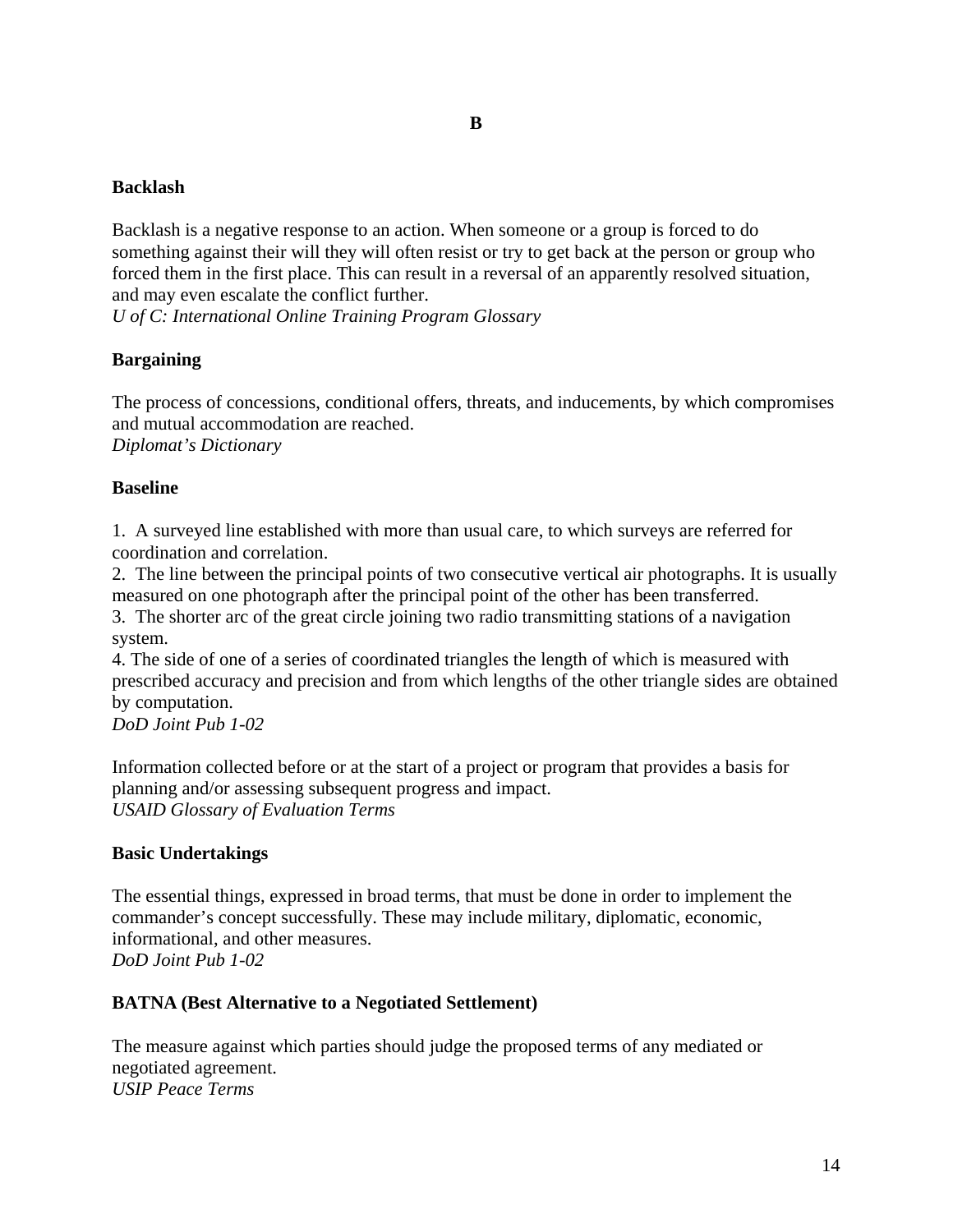Any negotiator should determine his or her BATNA before agreeing to any negotiated settlement. If the settlement is as good as or better than one's BATNA, the agreement should be accepted. If the alternative is better, it should be pursued instead of the negotiated settlement. When one party's BATNA is good (or even if they just think it is good), they are unlikely to be willing to enter into negotiations, preferring instead to pursue their alternative option. *Multiple Sources*

#### **Battle Damage Assessment (BDA)**

The estimate of damage resulting from the application of lethal or nonlethal military force. Battle damage assessment is composed of physical damage assessment, functional damage assessment, and target system assessment. *DoD Joint Pub 1-02* 

#### **Battlespace**

The environment, factors, and conditions that must be understood to successfully apply combat power, protect the force, or complete the mission. This includes the air, land, sea, space, and the included enemy and friendly forces; facilities; weather; terrain; the electromagnetic spectrum; and the information environment within the operational areas and areas of interest. *DoD Joint Pub 1-02* 

#### **Battlespace Awareness**

Knowledge and understanding of the operational area's environment, factors, and conditions, to include the status of friendly and adversary forces, neutrals and noncombatants, weather and terrain, that enables timely, relevant, comprehensive, and accurate assessments, in order to successfully apply combat power, protect the force, and/or complete the mission. *DoD Joint Pub 1-02* 

#### **Benchmark**

A standard against which results are measured. *USAID Glossary of Evaluation Terms* 

#### **Beneficiaries**

The individuals, groups, or organizations that benefit from an intervention, project, or program. *USAID Glossary of Evaluation Terms* 

#### **Best Practices**

Methods, approaches, and tools that have been demonstrated to be effective, useful, and replicable. *USAID Glossary of Evaluation Terms*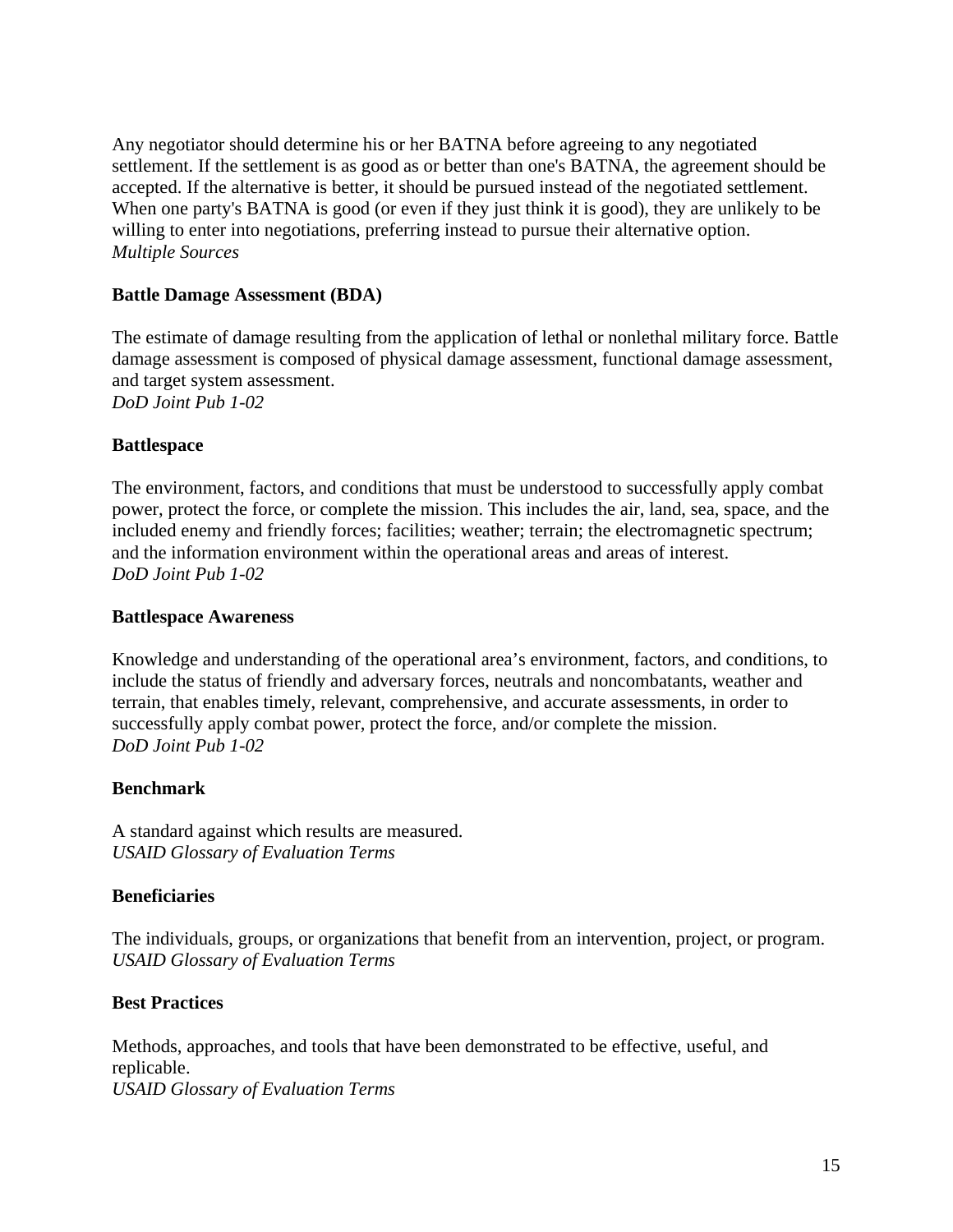#### **Bias**

The extent to which a measurement, sampling, or analytic method systematically underestimates or overestimates the true value of a variable or attribute. *USAID Glossary of Evaluation Terms* 

#### **Biological Agent**

A microorganism that causes disease in personnel, plants, or animals, or causes the deterioration of materiel. *DoD Joint Pub 1-02* 

#### **Biological Defense**

The methods, plans, and procedures involved in establishing and executing defensive measures against attacks using biological agents. *DoD Joint Pub 1-02*

#### **Biological Hazard**

An organism or substance derived from an organism that poses a threat to human or animal health. This can include medical waste, samples of a microorganism, virus, or toxin (from a biological source) that can impact human health. *DoD Joint Pub 1-02* 

#### **Biological Weapon**

An item of materiel which projects, disperses, or disseminates a biological agent including arthropod vectors. *DoD Joint Pub 1-02* 

#### **Biological Warfare**

Employment of biological agents to produce casualties in personnel or animals, or damage to plants or materiel. Also the defense against such employment. *DoD Joint Pub 1-02* 

#### **Black List**

An official counterintelligence listing of actual or potential enemy collaborators, sympathizers, intelligence suspects, and other persons whose presence menaces the security of friendly forces. *DoD Joint Pub 1-02*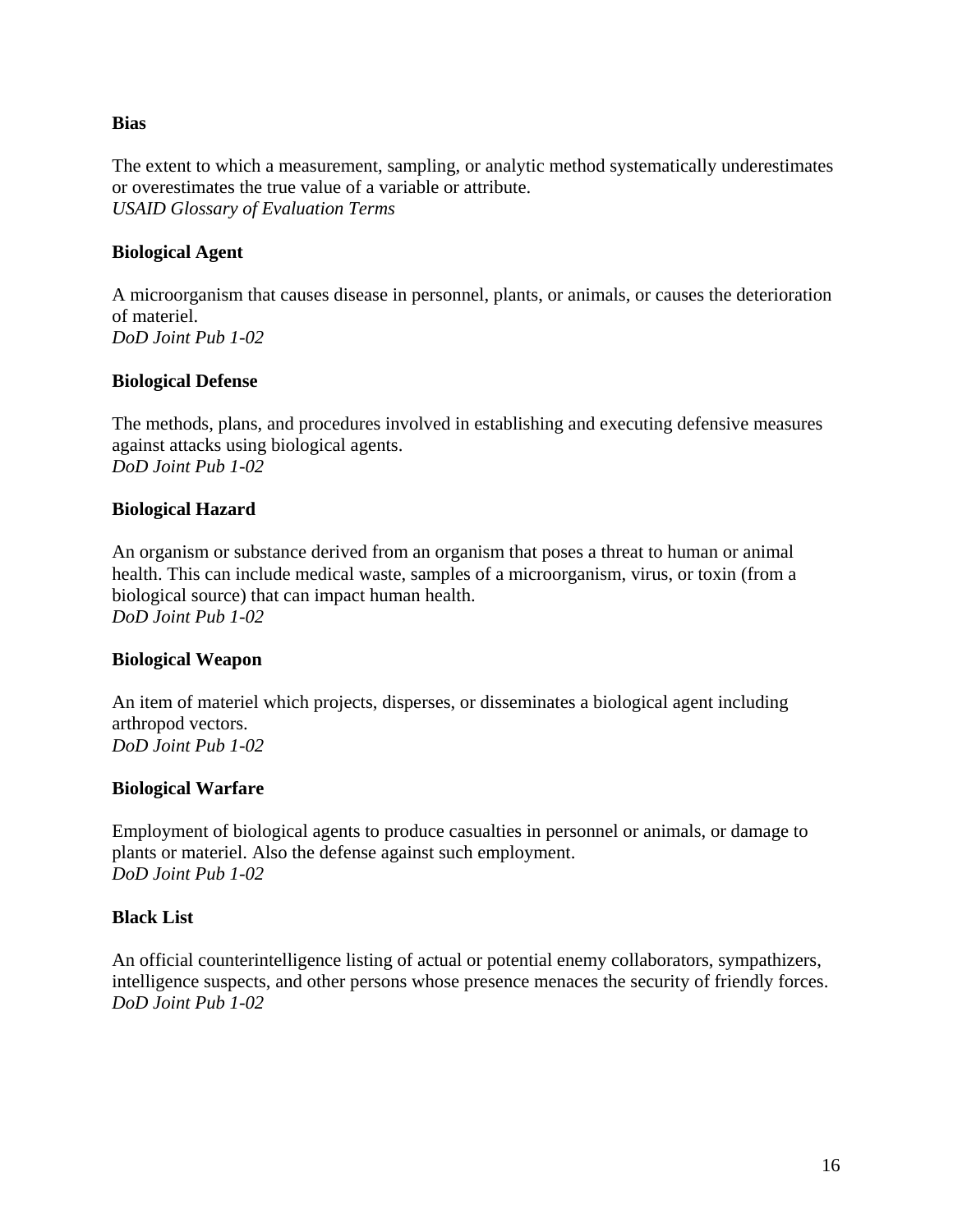#### **Booby Trap**

An explosive or nonexplosive device or other material deliberately placed to cause casualties when an apparently harmless object is disturbed or a normally safe act is performed. *DoD Joint Pub 1-02* 

A device designed, constructed or adapted to kill or injure, which functions when a person disturbs or approaches an apparently harmless object or performs an apparently safe act. *NATO AAP-6* 

*Editor's Note: Although this term remains in official glossaries, it largely has been replaced by the more commonly used term 'improvised explosive device', for which these definitions equally apply.* 

#### **Branch**

1. A subdivision of any organization.

2. A geographically separate unit of an activity, which performs all or part of the primary functions of the parent activity on a smaller scale.

3. An arm or service of the Army.

4. The contingency options built into the base plan. A branch is used for changing the mission, orientation, or direction of movement of a force to aid success of the operation based on anticipated events, opportunities, or disruptions caused by enemy actions and reactions. *DoD Joint Pub 1-02* 

Part of a NATO headquarters division responsible for a major functional area. *NATO AAP-6*

#### **Brevity Code**

A code which provides no security but which has as its sole purpose the shortening of messages rather than the concealment of their content. *DoD Joint Pub 1-02* 

#### **Buddy Aid**

Acute medical care (first aid) provided by a non-medical service member or [personnel] to another person. *DoD Joint Pub 1-02* 

#### **Buffer Zone**

A defined area controlled by a peace operations force from which disputing or belligerent forces have been excluded. A buffer zone is formed to create an area of separation between disputing or belligerent forces and reduce the risk of renewed conflict. Also called area of separation in some United Nations operations.

*DoD Joint Pub 1-02*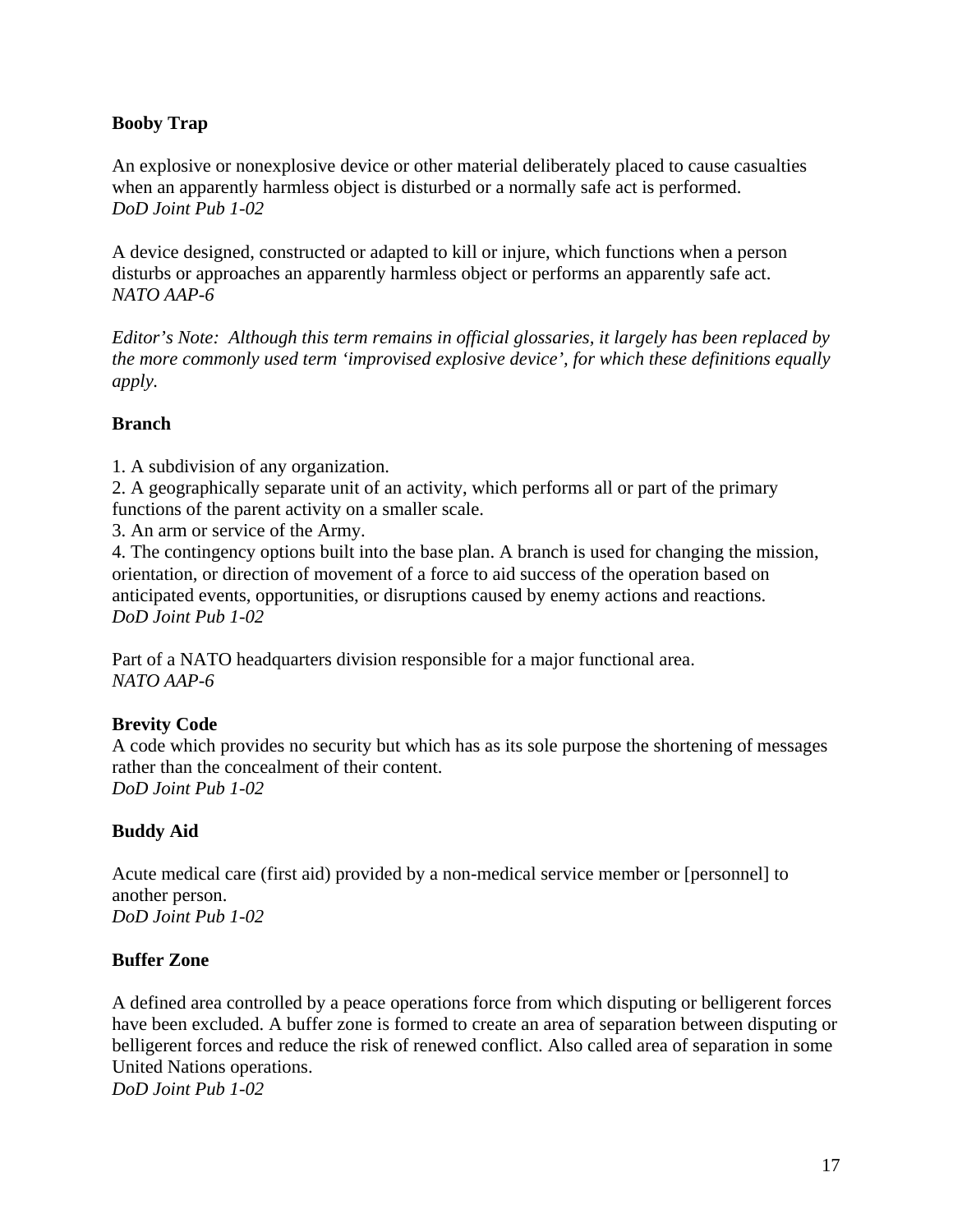#### **Bureau**

The basic organizational entity – either geographic or functional – of the State Department; headed by an Assistant Secretary responsible for directing the work of various "offices" or "country directors."

*DoS Glossary of Government Acronyms*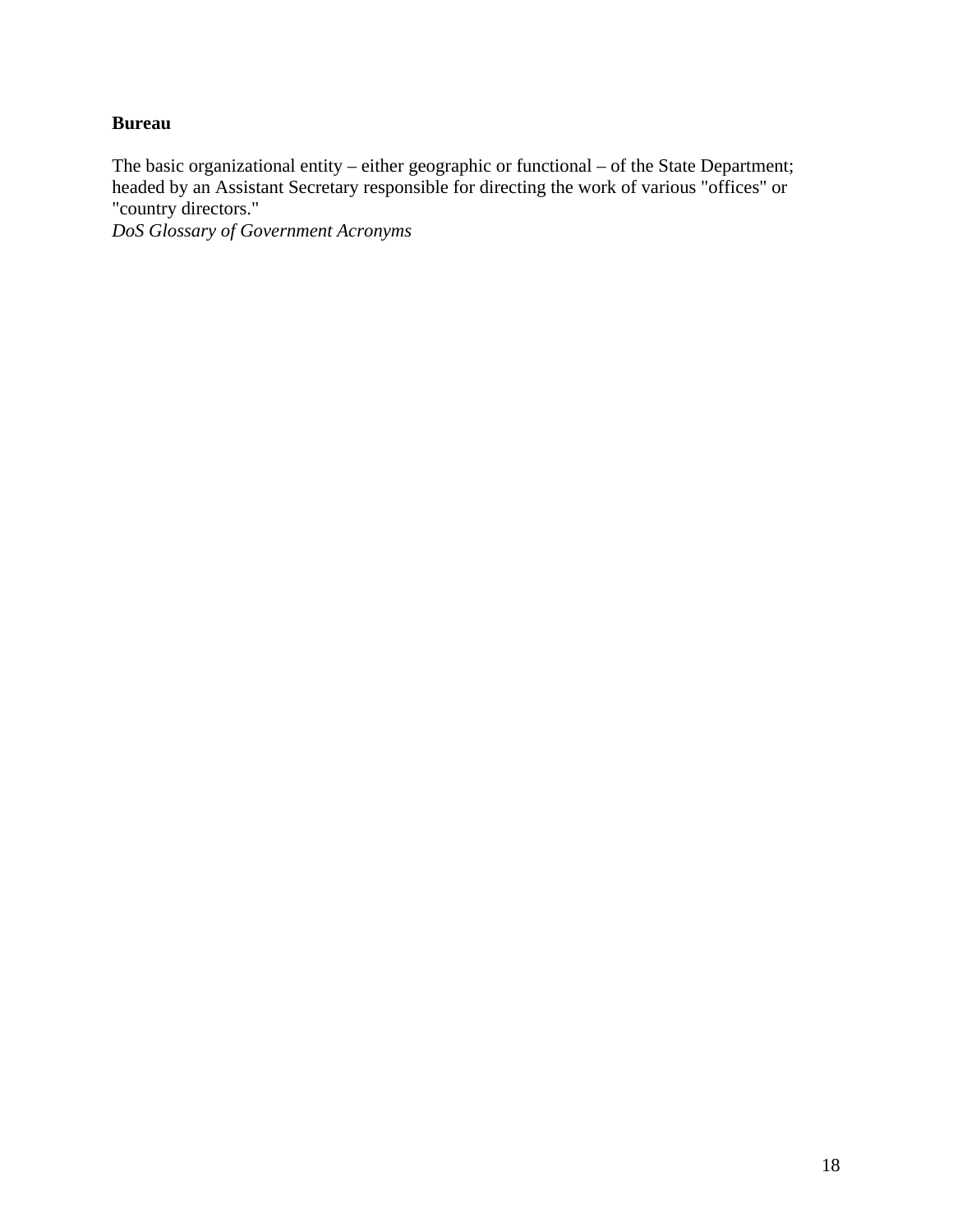#### **C**

#### **Cable**

A confidential text message exchanged between a diplomatic mission, such as an embassy or a consulate, and the State Department. *DoS website* 

#### **Cache**

A source of subsistence and supplies, typically containing items such as food, water, medical items, and/or communications equipment, packaged to prevent damage from exposure and hidden in isolated locations by such methods as burial, concealment, and/or submersion, to support isolated personnel. *DoD Joint Pub 1-02* 

#### **Call for Fire**

A request for fire containing data necessary for obtaining the required fire on a target. *DoD Joint Pub 1-02* 

*Editor's Note: A call for fire is normally associated with a request for indirect (mortar or artillery) support from a military unit engaged with enemy forces.* 

#### **Call Sign**

Any combination of characters or pronounceable words, which identifies a communication facility, a command, an authority, an activity, or a unit; used primarily for establishing and maintaining communications. *DoD Joint Pub 1-02* 

#### **Campaign**

A series of related major operations aimed at achieving strategic and operational objectives within a given time and space. *DoD Joint Pub 1-02* 

A set of military operations planned and conducted to achieve a strategic objective within a given time and geographical area, which normally involve maritime, land and air forces. *NATO AAP-6*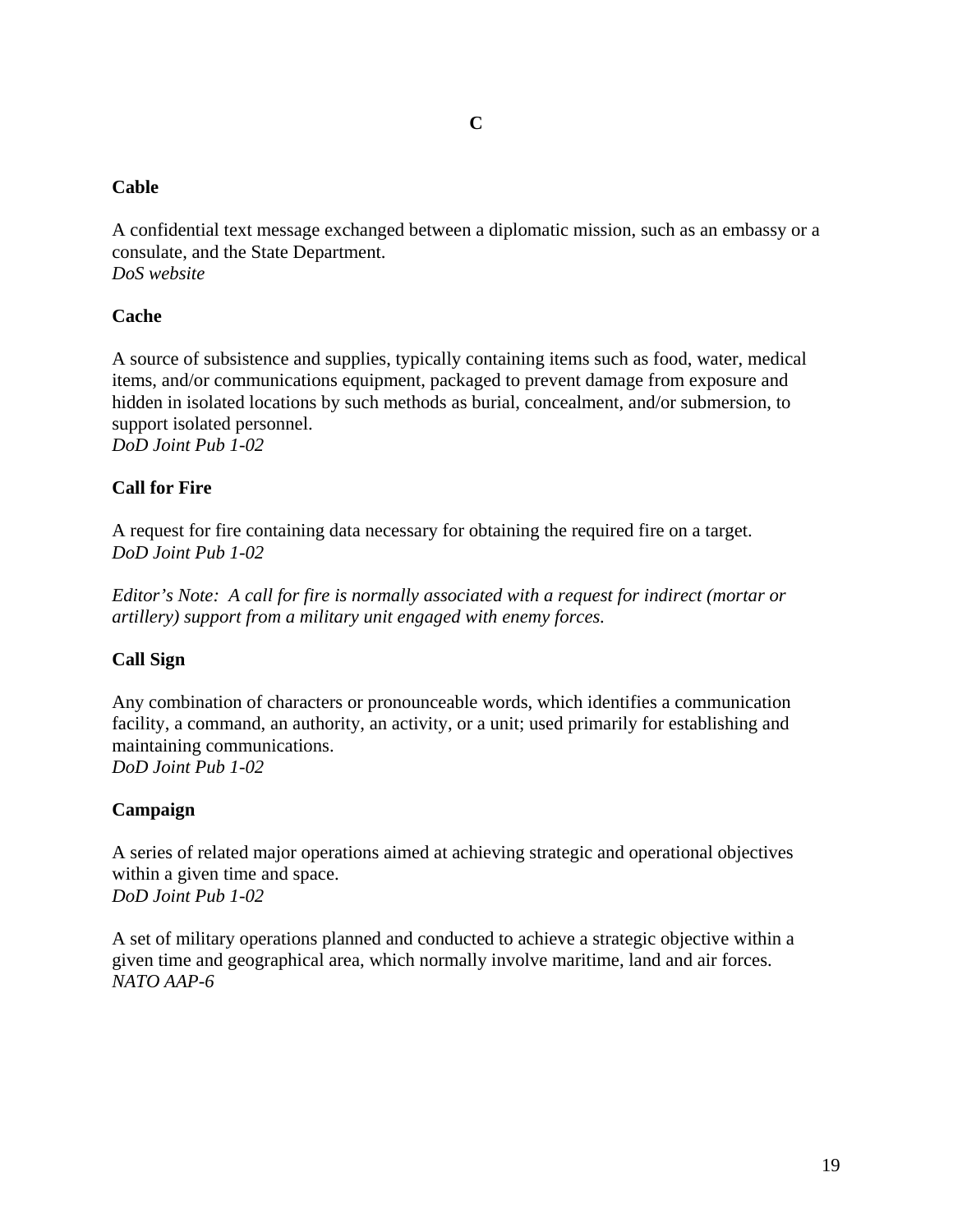#### **Campaign Plan**

A joint operation plan for a series of related major operations aimed at achieving strategic or operational objectives within a given time and space. *DoD Joint Pub 1-02* 

#### **Campaign Planning**

The process whereby combatant commanders and subordinate joint force commanders translate national or theater strategy into operational concepts through the development of an operation plan for a campaign. Campaign planning may begin during contingency planning when the actual threat, national guidance, and available resources become evident, but is normally not completed until after the President or Secretary of Defense selects the course of action during crisis action planning. Campaign planning is conducted when contemplated military operations exceed the scope of a single major joint operation. *DoD Joint Pub 1-02* 

#### **Capability**

The ability to execute a specified course of action. (A capability may or may not be accompanied by an intention.) *DoD Joint Pub 1-02* 

1. The extent of someone's or something's ability. 2. Forces or resources giving a country or state the ability to undertake a particular kind of military action.

*Oxford Dictionary* 

#### **Capability-Based Planning**

A planning methodology that identifies and provides capabilities that the joint warfighter and supporting defense entities need to address a range of challenges. *DoD Directive 7045.20* 

#### **Capacity**

The ability of people, institutions, and societies to perform functions, solve problems, and set and achieve objectives. The term was originally applied to institutions – hence the related term institution building – but more recently it has been applied to a wide range of stakeholders, including individuals. At the individual level, capacity refers to the knowledge and skills that people have acquired by study or experience. At the organizational level, capacity refers to management structures, processes, systems, and practices as well as an institution's relationships with other organizations and sectors including public, private, and community organizations. *USIP Peace Terms*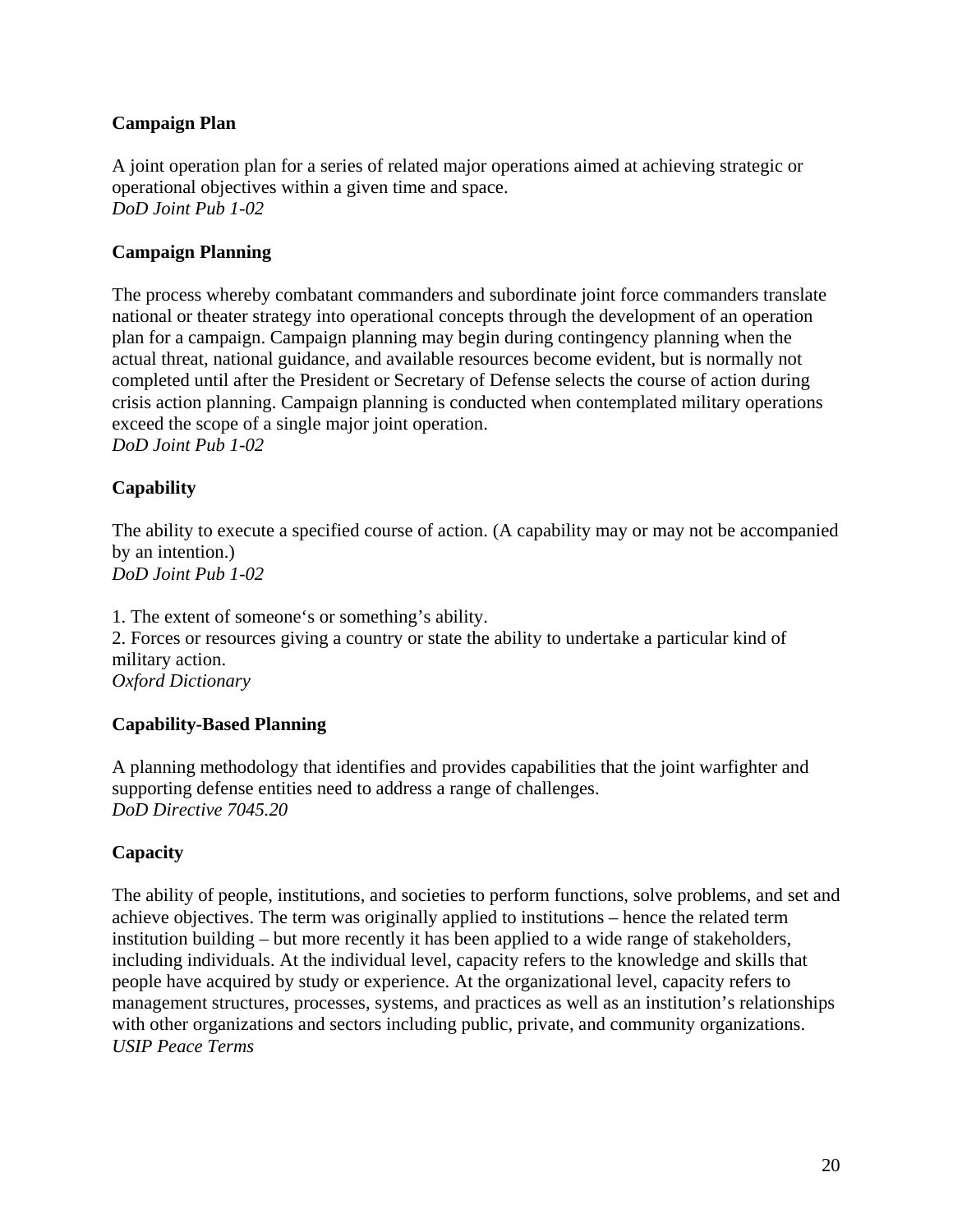#### **Capacity Building**

Programs and actions intended to enable the efficient and effective transfer of best practices and capabilities – skills, expertise, procedures, laws, regulations, systems, equipment, and technology – to strengthen the economic, political, and security capability of partner states. *DoS Multiple Sources* 

Denotes targeted efforts to improve the collective capabilities and performance of the Department of Defense and its partners. Partnership capacity includes, but is not limited to, the capability to: defeat terrorist networks; defend the US homeland in depth; shape the choices of countries at strategic crossroads; prevent hostile states and non-state actors from acquiring or using WMD; conduct irregular warfare (IW) and stabilization, security, transition and reconstruction (SSTR) operations; conduct "military diplomacy"; enable host countries to provide good governance; enable the success of integrated foreign assistance. *Department of Defense BPC Roadmap* 

Enabling people, organizations, and societies to develop, strengthen, and expand their abilities to meet their goals or fulfill their mandates. Capacity is strengthened through the transfer of knowledge and skills that enhance individual and collective abilities to deliver services and carry out programs that address challenges in a sustainable way. It is a long-term and continuous process that focuses on developing human resources, organizational strength, and legal structures, and it involves all stakeholders including civil society. *USIP Peace Terms* 

A process by which individuals, institutions and societies develop abilities, individually and collectively, to perform functions, solve problems and set and achieve their goals*. UN-CMCoord Glossary: Civil-Military Coordination Section* 

The development of individual and collective abilities or capabilities to transform conflict from violence, into a positive, constructive force. Capacity-building may also include the development of non-governmental organizations and other institutions (local government, judiciary, etc.) which enable society to handle conflict constructively and without recourse to violence. *International Alert Code of Conduct: Conflict Transformation Work* 

#### **Capacity Development**

The process by which individuals, organizations, institutions and societies develop abilities (individually and collectively) to perform functions, solve problems and set and achieve objectives.

*UN Development Program website*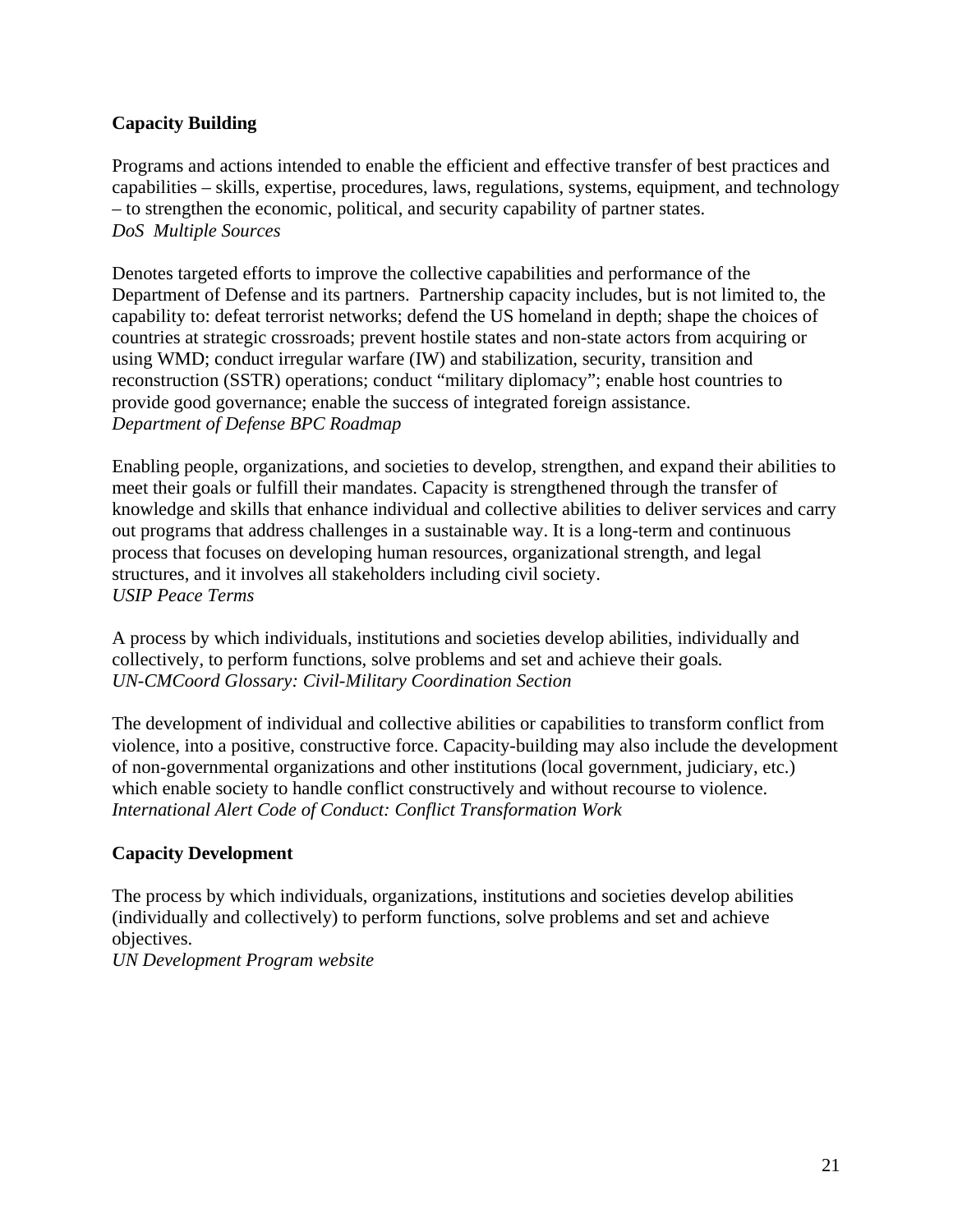#### **CARVER**

A special operations forces acronym used throughout the targeting and mission planning cycle to assess mission validity and requirements. The acronym stands for criticality, accessibility, recuperability, vulnerability, effect and recognizability. *DoD Joint Pub 1-02* 

#### **Casualty**

Any person who is lost to the organization by having been declared dead, duty status – whereabouts unknown, missing, ill or injured. *DoD Joint Pub 1-02* 

In relation to personnel, any person who is lost to his organization by reason of having been declared dead, wounded, diseased, detained, captured or missing. *NATO AAP-6* 

#### **Casualty Status**

A term used to classify a casualty for reporting purposes. There are seven casualty statuses: (1) deceased; (2) duty status - whereabouts unknown; (3) missing; (4) very seriously ill or injured; (5) seriously ill or injured; (6) incapacitating illness or injury; and (7) not seriously injured. *DoD Joint Pub 1-02* 

#### **Casualty Type**

A term used to identify a casualty for reporting purposes as either a hostile casualty or a nonhostile casualty. *DoD Joint Pub 1-02* 

#### **Catastrophic Event**

Any natural or man-made incident, including terrorism, which results in extraordinary levels of mass casualties, damage, or disruption severely affecting the population, infrastructure, environment, economy, national morale, and/or government functions. *DoD Joint Pub 1-02* 

#### **Caveat**

In NATO operations, any limitation, restriction or constraint by a nation on its military forces or civilian elements under NATO command and control or otherwise available to NATO, that does not permit NATO commanders to deploy and employ these assets fully in line with the approved operation plan. Note: A caveat may apply inter alia to freedom of movement within the joint operations area and/or to compliance with the approved rules of engagement. *NATO AAP-6*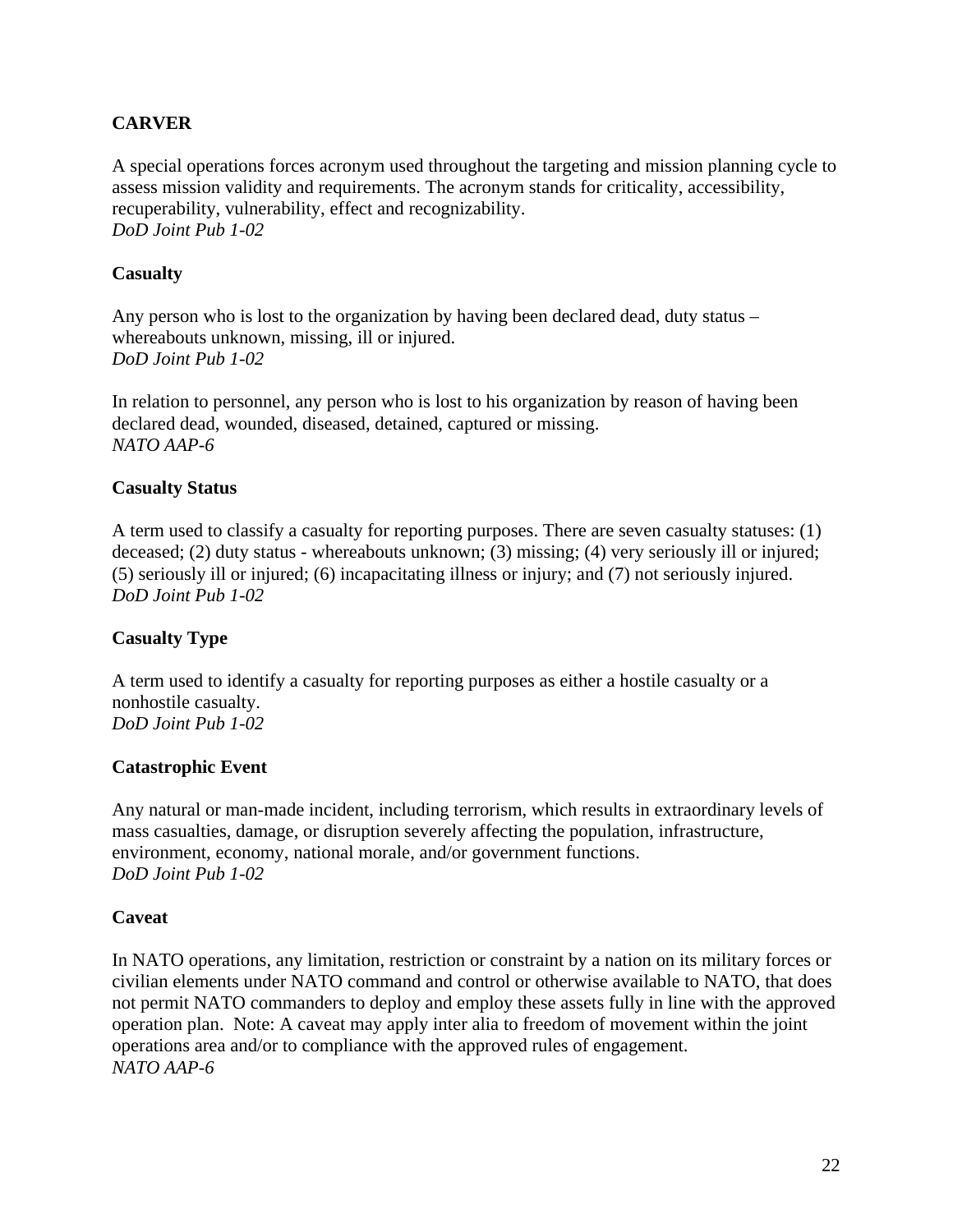#### **Cease Fire**

1. A command given to any unit or individual firing any weapon to stop engaging the target. 2. A command given to air defense artillery units to refrain from firing on, but to continue to track, an airborne object. Missiles already in flight will be permitted to continue to intercept. *DoD Joint Pub 1-02* 

Cease-fire: A suspension of armed conflict agreed to by both sides. It may be aimed at freezing the conflict in place, in which case it is often called a cessation of hostilities agreement. Or it may be a formal cease-fire with more elaborate terms and provisions including external monitoring, often undertaken as part of a larger negotiated settlement. *USIP Peace Terms* 

A temporary suspension of fighting, typically one during which peace talks take place; a truce. *Oxford Dictionary* 

#### **Center of Gravity (COG)**

The source of power that provides moral or physical strength, freedom of action, or will to act. *DoD Joint Pub 1-02* 

Characteristics, capabilities or localities from which a nation, an alliance, a military force or other grouping derives its freedom of action, physical strength or will to fight. *NATO AAP-6* 

#### **Central Emergency Response Fund (CERF)**

A United Nations emergency relief fund officially launched on March 9, 2006, by Secretary-General Kofi Annan. The objective of the CERF is to provide urgent and effective humanitarian aid to regions threatened by, or experiencing, a humanitarian crisis. The CERF was adopted by resolution of the General Assembly on December 15, 2005, and upgrades the loan mechanism under the 1992 Central Emergency Revolving Fund from US \$50 million to a total of around \$450 million. The CERF is administered by the Under-Secretary-General for Humanitarian Affairs and Emergency Relief Coordinator in consultation with humanitarian agencies and coordinators.

*UN-CMCoord Glossary: Civil-Military Coordination Section* 

*Editor's Note: CERF should not be confused with a similar US term, Commander's Emergecy Response Program (CERP), the definition for which is also provided in this lexicon.* 

#### **Chain of Command**

The succession of commanding officers from a superior to a subordinate through which command is exercised. Also called command channel. *DoD Joint Pub 1-02*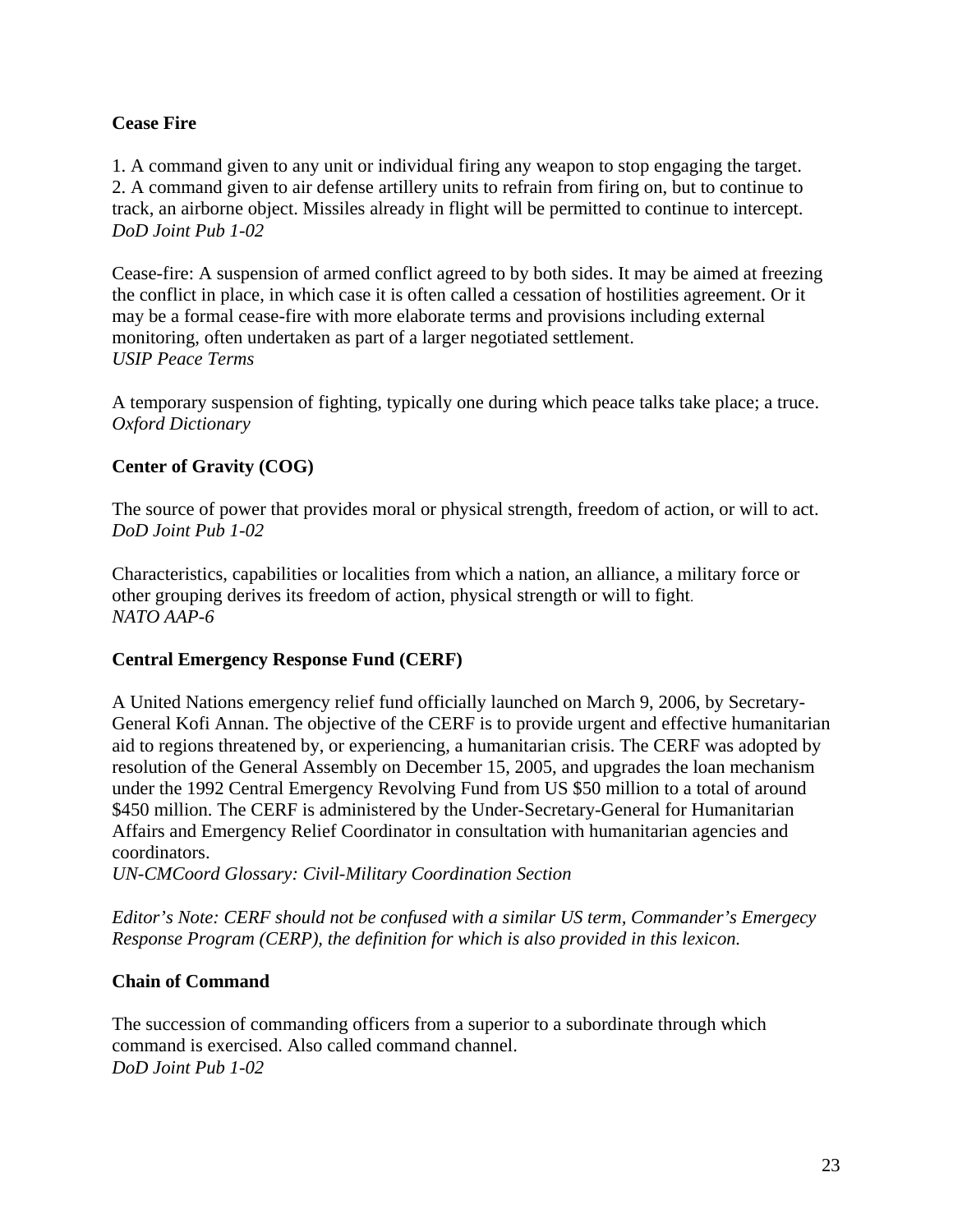#### **Challenge**

Any process carried out by one unit or person with the object of ascertaining the friendly or hostile character or identity of another. *DoD Joint Pub 1-02* 

#### **Chancery**

Principal office of an embassy (building housing the Ambassador's office). *DoS Glossary of Government Acronyms* 

#### **Chargé d'Affaires**

French, literally "in charge of affairs." The designation of the officer – normally the Deputy Chief of Mission – who is temporarily in charge of an Embassy when the Ambassador is out of the country. Usually followed by the letters "a.i.," which stands for the Latin "ad interim." *DoS Glossary of Government Acronyms* 

#### **Chemical Defense**

The methods, plans, and procedures involved in establishing and executing defensive measures against attack utilizing chemical agents. *DoD Joint Pub 1-02*

#### **Chemical Hazard**

Any chemical manufactured, used, transported, or stored which can cause death or other harm through toxic properties of those materials. This includes chemical agents and chemical weapons (prohibited under the Chemical Weapons Convention), as well as toxic industrial chemicals and toxic industrial materials. *DoD Joint Pub 1-02* 

#### **Chemical Warfare**

All aspects of military operations involving the employment of lethal and incapacitating munitions/agents and the warning and protective measures associated with such offensive operations. Since riot control agents and herbicides are not considered to be chemical warfare agents, those two items will be referred to separately or under the broader term "chemical," which will be used to include all types of chemical munitions/agents collectively. *DoD Joint Pub 1-02* 

#### **Chemical Weapon**

Together or separately, (a) a toxic chemical and its precursors, except when intended for a purpose not prohibited under the Chemical Weapons Convention; (b) a munition or device, specifically designed to cause death or other harm through toxic properties of those chemicals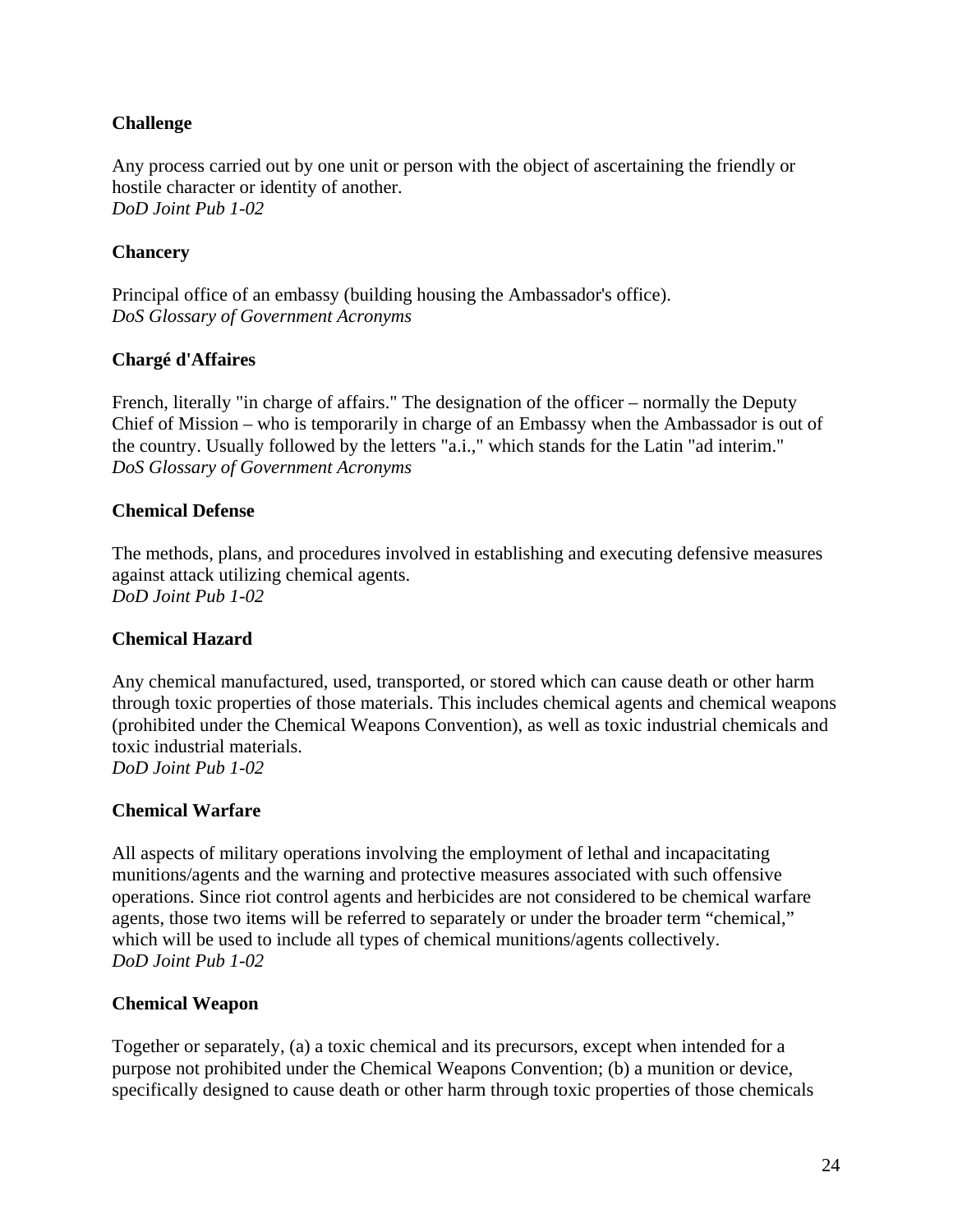specified in (a), above, which would be released as a result of the employment of such munition or device; (c) any equipment specifically designed for use directly in connection with the employment of munitions or devices specified in (b), above. *DoD Joint Pub 1-02* 

#### **Chief of Mission (COM)**

With the title of Ambassador, Minister, or Charge d'Affaires, the COM heads the mission's "country team" of U.S. Government personnel. Responsibilities of Chiefs of Mission also include speaking with one voice to others on U.S. policy – and ensuring mission staff do likewise – while providing to the President and Secretary of State expert guidance and frank counsel; directing and coordinating all executive branch offices and personnel (except for those under the command of a U.S. area military commander, under another chief of mission, or on the staff of an international organization); cooperating with the U.S. legislative and judicial branches so that U.S. foreign policy goals are advanced, security is maintained, and executive, legislative, and judicial responsibilities are carried out; reviewing communications to or from mission elements; taking direct responsibility for the security of the mission--including security from terrorism--and protecting all U.S. Government personnel on official duty (other than those personnel under the command of a U.S. area military commander) and their dependents; carefully using mission resources through regular reviews of programs, personnel, and funding levels; reshaping the mission to serve American interests and values and to ensure that all executive branch agencies attached to the mission do likewise; serving Americans with professional excellence, the highest standards of ethical conduct, and diplomatic discretion. *DoS website* 

The principal officer (the ambassador) in charge of a diplomatic facility of the U.S., including any individual assigned to be temporarily in charge of such a facility. The chief of mission is the personal representative of the President to the country of accreditation. The chief of mission is responsible for the direction, coordination, and supervision of all U.S. Government executive branch employees in that country (except those under the command of a U.S. area military commander). The security of the diplomatic post is the chief of mission's direct responsibility. *DoD Joint Pub 1-02* 

#### **Citizen Diplomacy**

Unofficial contacts between people of different countries, as differentiated from official contacts between governmental representatives. Citizen diplomacy includes exchanges of people (such as student exchanges); international religious, scientific, and cultural activities; and unofficial dialogues, discussions, or negotiations between citizens of opposing countries, which is usually referred to as track II diplomacy. In the latter case, citizens in the United States may seek authorization from the federal government, to comply with the Logan Act, which prohibits unauthorized U.S. citizens from interfering in relations between the United States and foreign governments.

*USIP Peace Terms*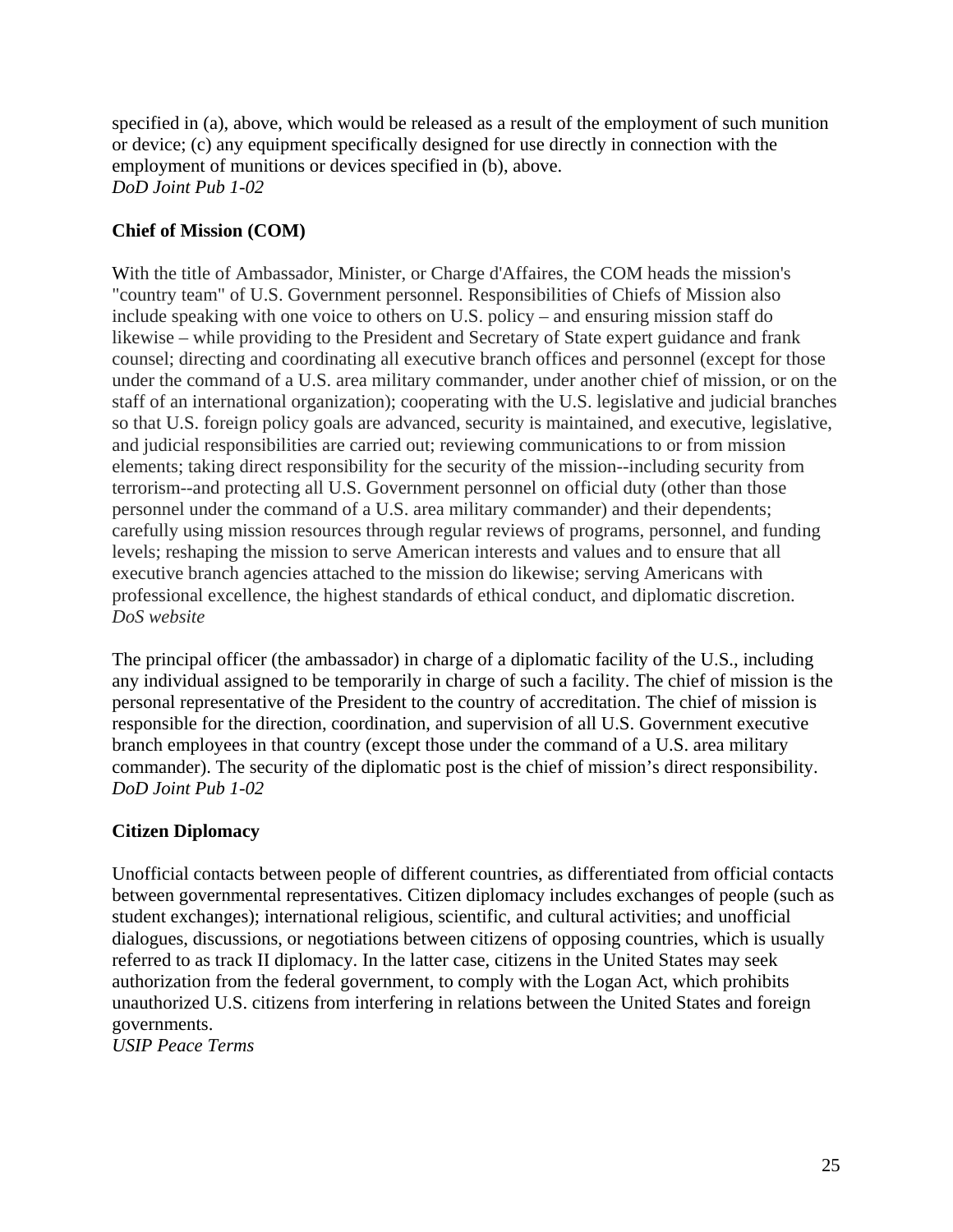#### **Civil Administration**

An administration established by a foreign government in (1) friendly territory, under an agreement with the government of the area concerned, to exercise certain authority normally the function of the local government; or (2) hostile territory, occupied by United States forces, where a foreign government exercises executive, legislative, and judicial authority until an indigenous civil government can be established.

*DoD Joint Pub 1-02* 

#### **Civil Affairs**

Active and Reserve component military forces and units organized, trained, and equipped specifically to conduct civil affairs activities and to support civil-military operations. *DoD Joint Pub 1-02* 

A civilian component of a UN-integrated mission with a role to engage and assist local civilian authorities and communities in efforts to consolidate peace by restoring the political, legal, economic and social infrastructures that support democratic governance and economic development. In missions that have a transitional administration mandate, the Civil Affairs component can become a civil administration, responsible for directly managing all aspects of civilian life while simultaneously working to devolve its responsibilities to local authorities. *UN-CMCoord Glossary: Civil-Military Coordination Section* 

#### **Civil Affairs Activities**

Actions and operations performed to: (a) enhance the relationship between military forces and civil authorities in areas where military forces are present; and (b) involve application of civil affairs functional specialty skills, in areas normally the responsibility of civil government, to enhance conduct of civil-military operations. *DoD Joint Pub 1-02* 

#### **Civil Considerations**

The influence of manmade infrastructure, civilian institutions, and attitudes and activities of the civilian leaders, populations, and organizations within an area of operations on the conduct of military operations. *U.S. Army FM 6-0* 

#### **Civil Damage Assessment**

An appraisal of damage to a nation's population, industry, utilities, communications, transportation, food, water and medical resources to support planning for national recovery. *DoD Joint Pub 1-02*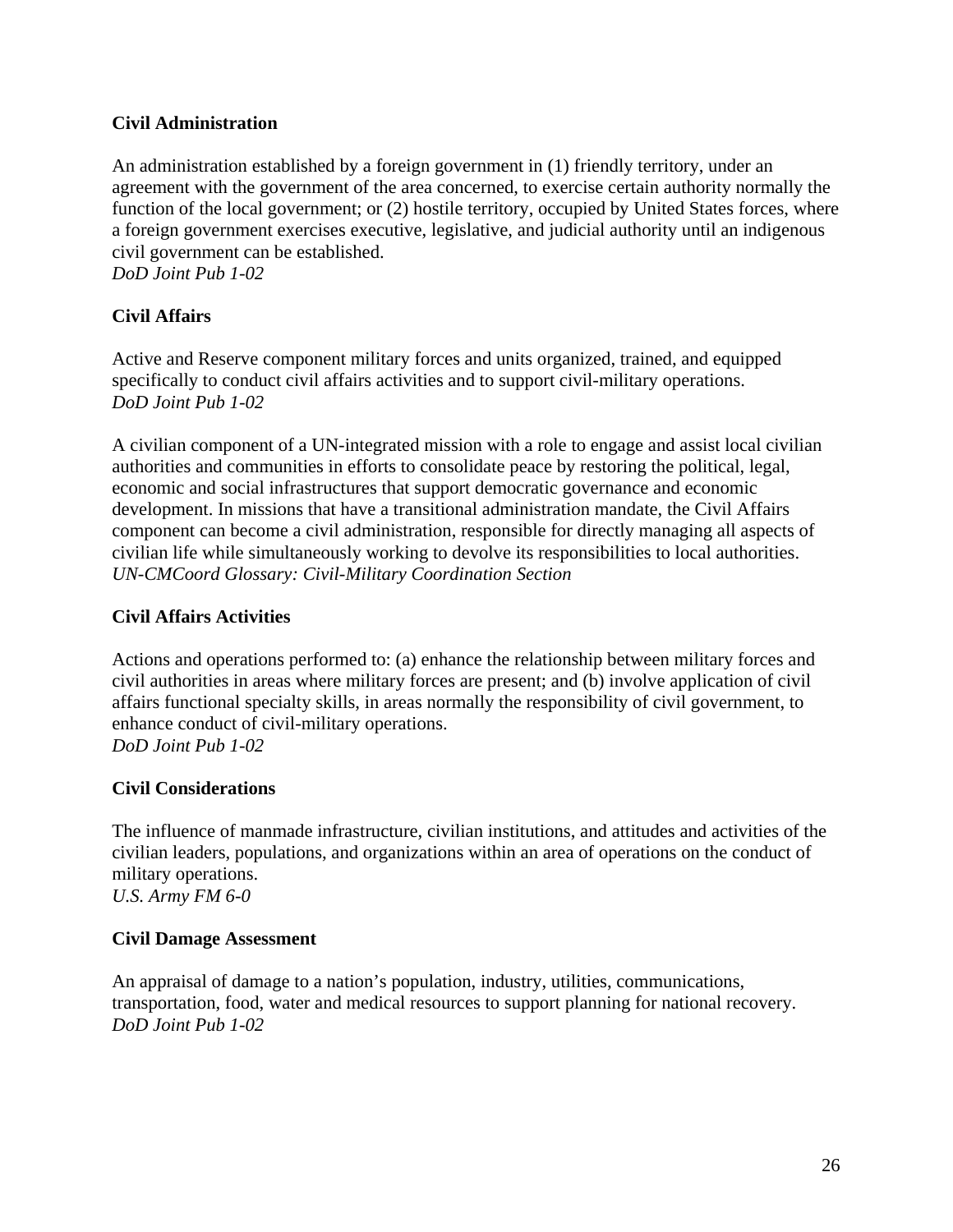#### **Civil Military Cooperation (CIMIC)**

The coordination and cooperation, in support of the mission, between the NATO Commander and civil actors, including the national population and local authorities, as well as international, national and non-governmental organizations and agencies. *NATO AAP-6*

A broad term that covers a variety of collaborative relationships between civilian and military actors in a conflict environment. Civilian actors may include government officials, staff from international organizations, and representatives of nongovernmental organizations. Civ-mil cooperation ranges from occasional informational meetings to comprehensive programs where civilian and military partners share planning and implementation. Cooperation can be controversial, as the military may see civilians as unduly complicating their mission, and civilians - especially in the humanitarian field - may think that any association with the military will compromise their impartiality and threaten their personal safety. However, most experts see civ-mil cooperation as necessary to provide the security, knowledge, and skills needed to help transform a conflict into an enduring peace. *USIP Peace Terms* 

## **Civil-Military Liaison**

A staff function in UN-integrated missions that deals with the interaction between the military and civilian actors. The purpose of CML is to facilitate links between the military and various civilian actors and de-conflict activities. It does not seek to provide a buffer between these two elements. It does not have the capability, nor does it seek to replace direct interaction, for example as part of the normal intelligence, current operations management, and planning functions, elsewhere in military or joint mission structures. *UN-CMCoord Glossary: Civil-Military Coordination Section* 

#### **Civil-Military Operations (CMO)**

The activities of a commander that establish, maintain, influence, or exploit relations between military forces, governmental and nongovernmental civilian organizations and authorities, and the civilian populace in a friendly, neutral, or hostile operational area in order to facilitate military operations, to consolidate and achieve operational U.S. objectives. Civil-military operations may include performance by military forces of activities and functions normally the responsibility of the local, regional, or national government. These activities may occur prior to, during, or subsequent to other military actions. They may also occur, if directed, in the absence of other military operations. Civil-military operations may be performed by designated civil affairs, by other military forces, or by a combination of civil affairs and other forces. *DoD Joint Pub 1-02* 

#### **Civil-Military Operations Center (CMOC)**

An ad hoc organization, normally established by the geographic combatant commander or subordinate joint force commander, to assist in the coordination of activities of engaged military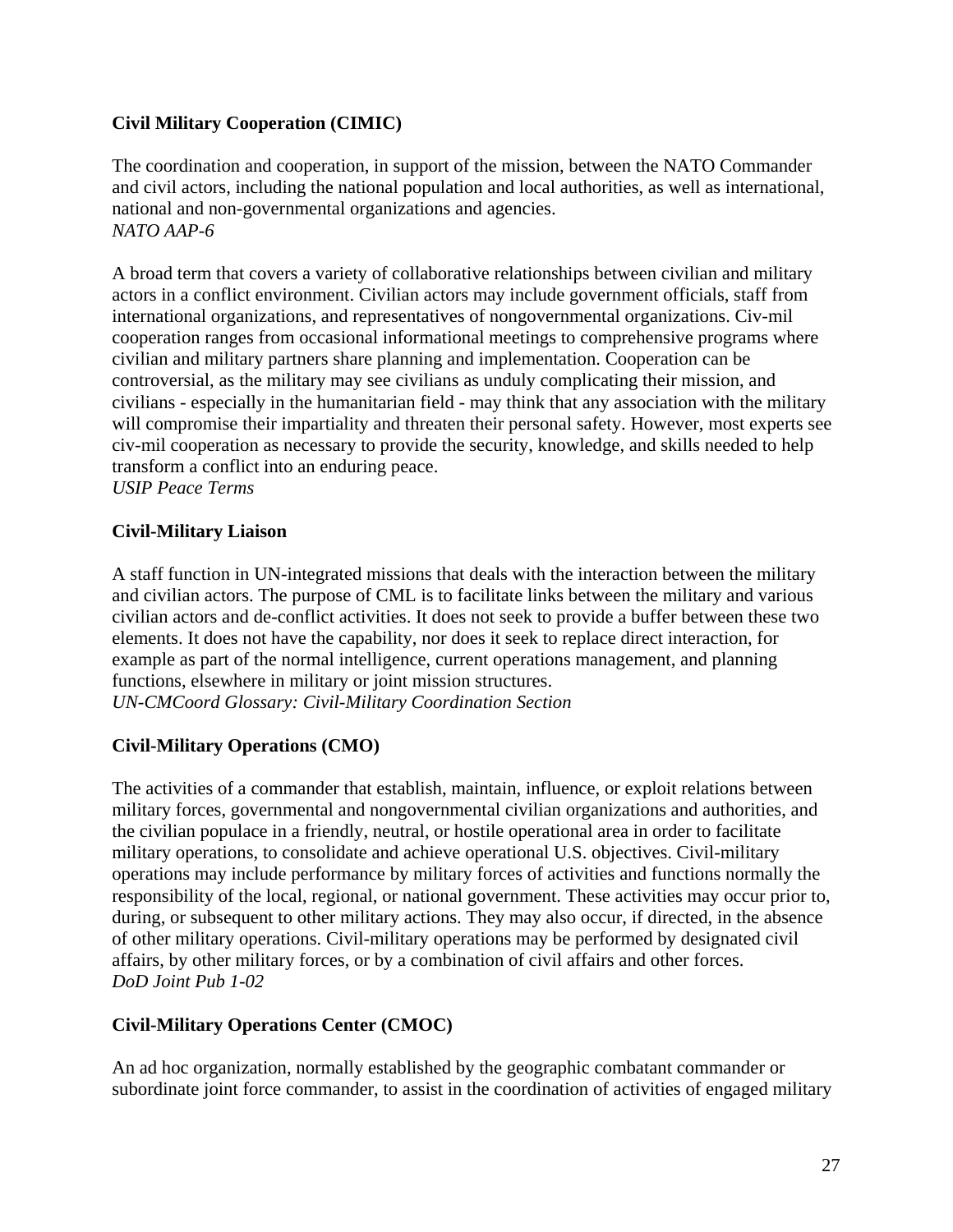forces, and other United States Government agencies, nongovernmental organizations, and regional and intergovernmental organizations. There is no established structure, and its size and composition are situation dependent. *DoD Joint Pub 1-02* 

**Civil Requirements** 

The necessary production and distribution of all types of services, supplies, and equipment during periods of armed conflict or occupation to ensure the productive efficiency of the civilian economy and to provide to civilians the treatment and protection to which they are entitled under customary and conventional international law. *DoD Joint Pub 1-02* 

#### **Civil Society**

The collective entity composed of NGOs, social movements, and professional and voluntary associations that functions independent of the state. Civil society occupies a public space between citizen and government and between economy and state. It creates a network of pressure groups able to resist the holders of state power, if necessary. *USAID Glossary on Violent Conflict* 

A collective term for a wide array of nongovernmental and non-profit groups that help their society at large function while working to advance their own or others' well-being. It can include civic, educational, trade, labor, charitable, media, religious, recreational, cultural, and advocacy groups, as well as informal associations and social movements. In theory, its institutional forms are distinct from those of the state, family, and market, though in practice, the boundaries are often blurred. A strong civil society, or "public space," can protect individuals and groups against intrusive government and positively influence government behavior. Most definitions do not include commercial enterprises but do include business associations. Some definitions do not consider the media, most of which is for profit, to be part of civil society but rather a tool that can promote civil society.

*USIP Peace Terms*

Refers to structures independent from governments such as non-governmental organizations and human rights groups, independent activists and human rights defenders, religious congregations, charities, universities, trade unions, legal associations, families and clans. Domestic civil society represents one of the most critical sources of humanitarian assistance and civilian protection during humanitarian emergencies.

*UN-CMCoord Glossary: Civil-Military Coordination Section* 

#### **Civil Support**

Department of Defense support to US civil authorities for domestic emergencies, and for designated law enforcement and other activities. *DoD Joint Pub 1-02*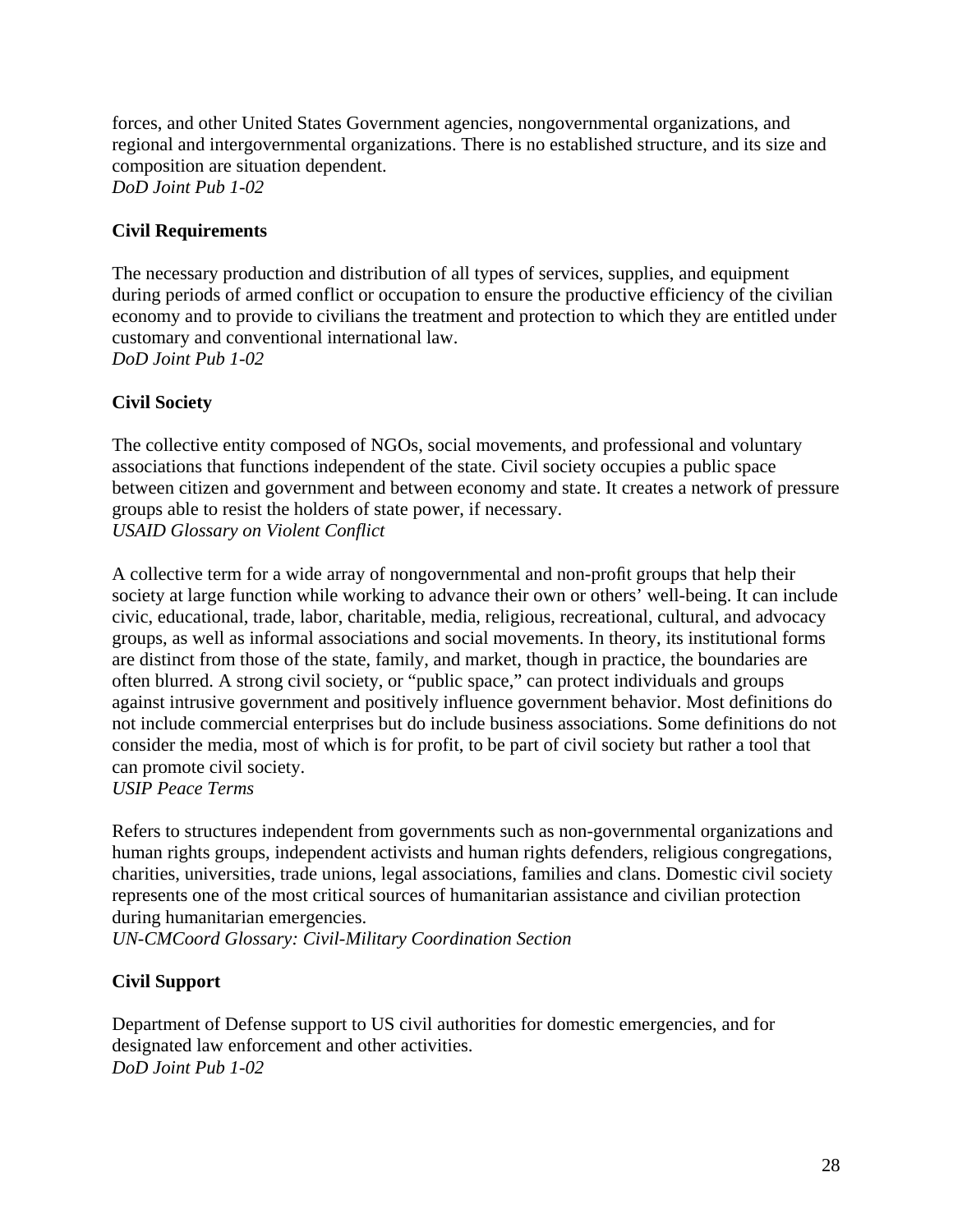#### **Civil War**

A large-scale armed conflict within a country fought either for control of all or part of the state, for a greater share of political or economic power, or for the right to secede. Analysts differ on how to define "large-scale," but several sources say a conflict must cause at least 1,000 warrelated deaths a year to be labeled a civil war. *USIP Peace Terms*

#### **Civilian Populations**

Groups of unarmed people, including women, children, the sick and elderly, refugees and internally displaced persons, who are not directly engaged in the armed conflict. *UN-CMCoord Glossary: Civil-Military Coordination Section*

#### **Civilianization**

The transfer of responsibilities, functions, or posts from military personnel to civilian staff. *NATO AAP-6* 

#### **Clandestine Operation**

An operation sponsored or conducted by governmental departments or agencies in such a way as to assure secrecy or concealment. A clandestine operation differs from a covert operation in that emphasis is placed on concealment of the operation rather than on concealment of the identity of the sponsor. In special operations, an activity may be both covert and clandestine and may focus equally on operational considerations and intelligence-related activities. *DoD Joint Pub 1-02* 

Operation related to intelligence, counter-intelligence and other similar activities, sponsored or conducted in such a way as to assure secrecy or concealment. *NATO AAP-6* 

#### **Classified Information**

Official information that has been determined to require, in the interests of national security, protection against unauthorized disclosure and which has been so designated. *DoD Joint Pub 1-02*

#### **Close Support**

That action of the supporting force against targets or objectives which are sufficiently near the supported force as to require detailed integration or coordination of the supporting action with the fire, movement, or other actions of the supported force. *DoD Joint Pub 1-02*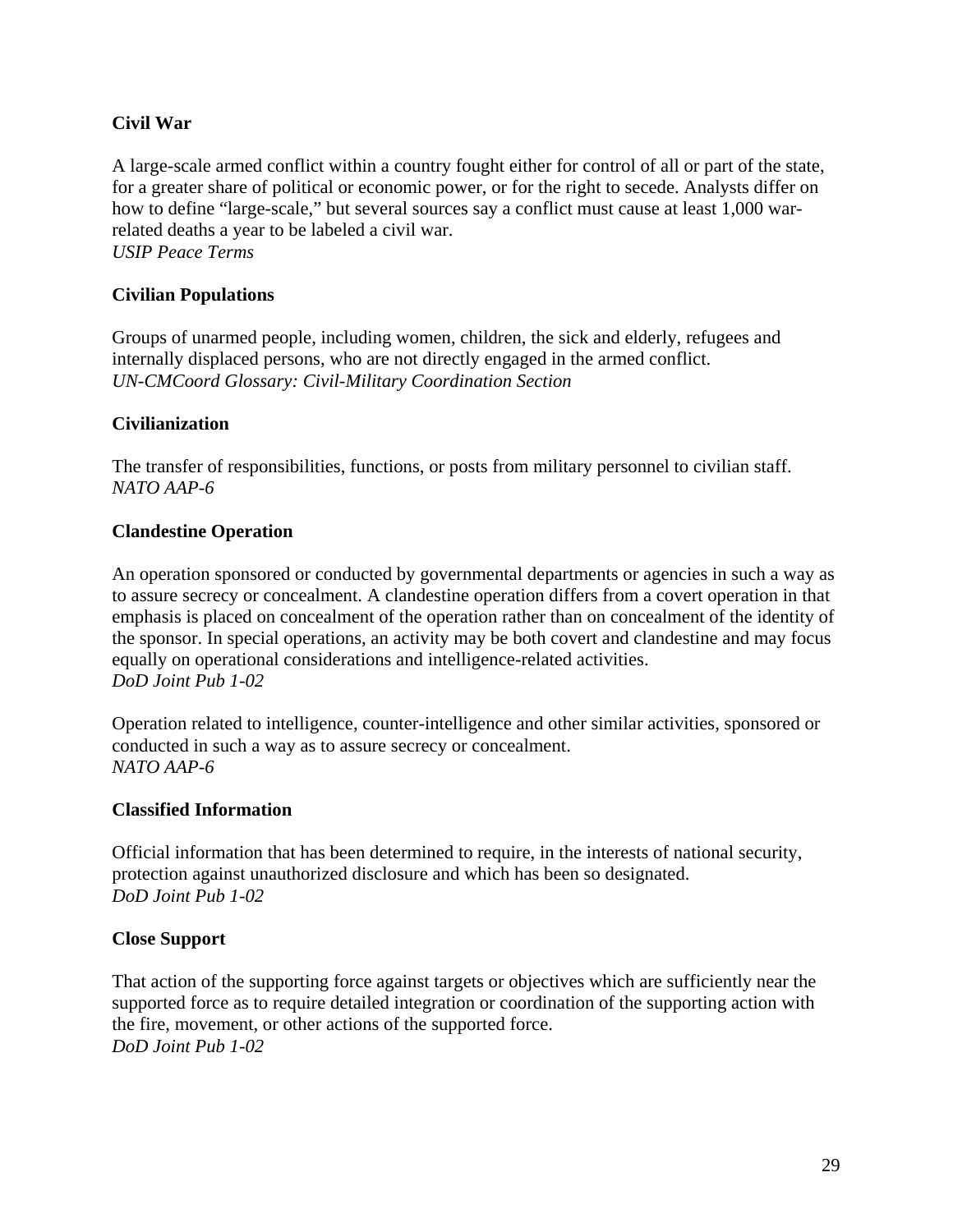## **Close Air Support (CAS)**

Air action by fixed- and rotary-wing aircraft against hostile targets that are in close proximity to friendly forces and that require detailed integration of each air mission with the fire and movement of those forces. *DoD Joint Pub 1-02* 

### **Coalition**

An ad hoc arrangement between two or more nations for common action. *DoD Joint Pub 1-02* 

A partnership between two or more states sharing common national security interests. A relatively stable coalition that has been formalized in treateis is termed an alliance. *Diplomat's Dictionary* 

### **Coalition Action**

Multinational action outside the bounds of established alliances, usually for single occasions or longer cooperation in a narrow sector of common interest. *DoD Joint Pub 1-02* 

### **Coherence**

Refers to close co-operation and consistency in policy across government departments and between donor agencies in responding to violent conflict. *UK DFID Glossary* 

### **Cold Chain**

The refrigerated transportation system for vaccines from the manufacturer to the individual. *USAID Field Operations Guide*

### **Collateral Damage**

Unintentional or incidental injury or damage to persons or objects that would not be lawful military targets in the circumstances ruling at the time. Such damage is not unlawful so long as it is not excessive in light of the overall military advantage anticipated from the attack. *DoD Joint Pub 1-02* 

Inadvertent casualties and destruction in civilian areas caused by military operations. *NATO AAP-6*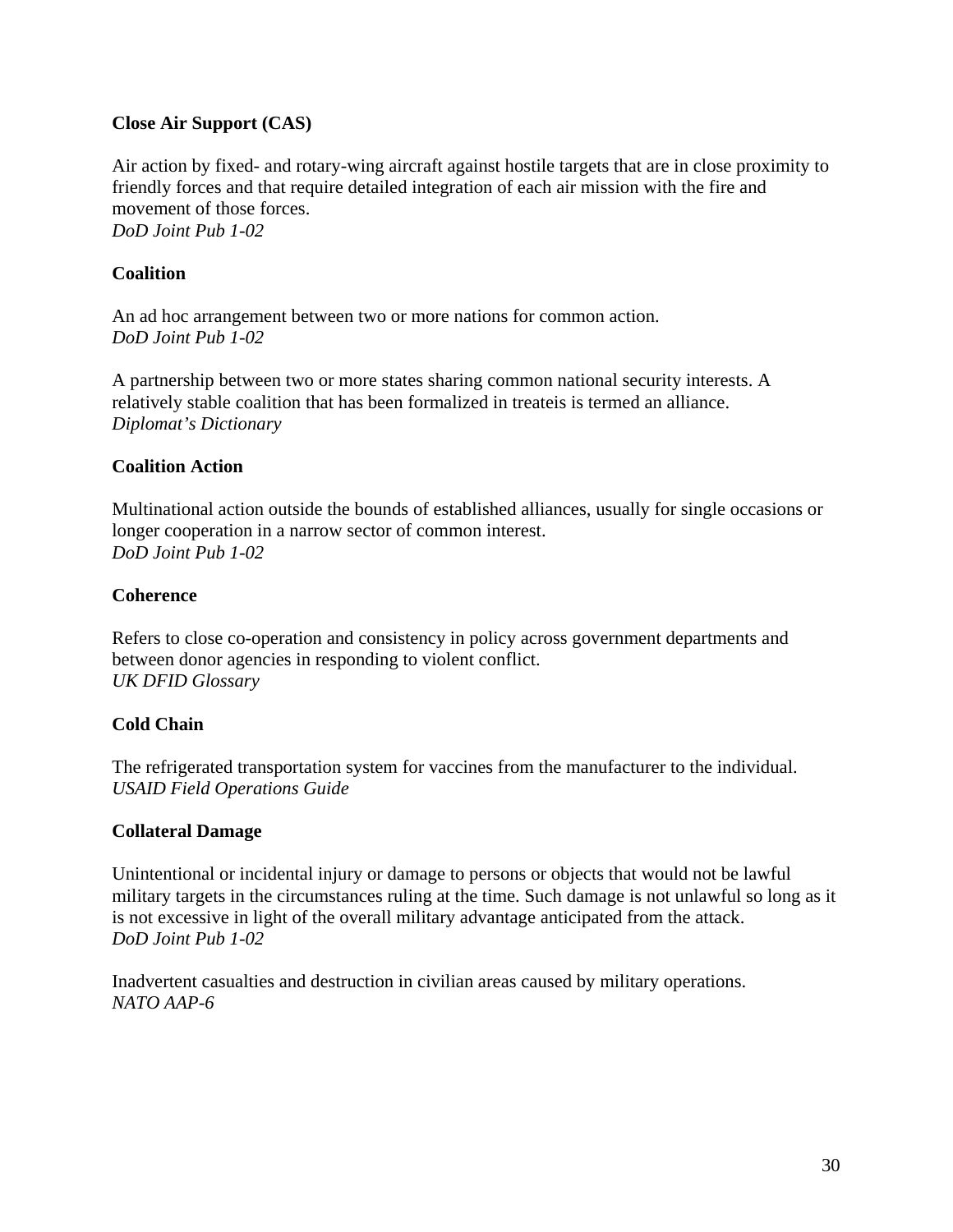### **Collective Self-Defense**

Collective self-defense is the act of defending other designated non-US forces. Only the President or Secretary of Defense may authorize US forces to exercise the right of collective self-defense. *DoD Joint Pub 1-02* 

### **Combat Assessment**

The determination of the overall effectiveness of force employment during military operations. Combat assessment is composed of three major components: (a) battle damage assessment; (b) munitions effectiveness assessment; and (c) reattack recommendation. *DoD Joint Pub 1-02* 

### **Combat Intelligence**

That knowledge of the enemy, weather, and geographical features required by a commander in the planning and conduct of combat operations. *DoD Joint Pub 1-02* 

### **Combat and Operational Stress**

The expected and predictable emotional, intellectual, physical, and/or behavioral reactions of Service members who have been exposed to stressful events in war or military operations other than war. Combat stress reactions vary in quality and severity as a function of operational conditions, such as intensity, duration, rules of engagement, leadership, effective communication, unit morale, unit cohesion, and perceived importance of the mission. *DoD Joint Pub 1-02* 

## **Combat Search and Rescue (CSAR)**

The tactics, techniques, and procedures performed by forces to affect the recovery of isolated personnel during combat. *DoD Joint Pub 1-02* 

### **Combat Support**

Fire support and operational assistance provided to combat elements. *DoD Joint Pub 1-02* 

### **Combat Surveillance**

A continuous, all-weather, day-and-night, systematic watch over the battle area in order to provide timely information for tactical combat operations. *DoD Joint Pub 1-02*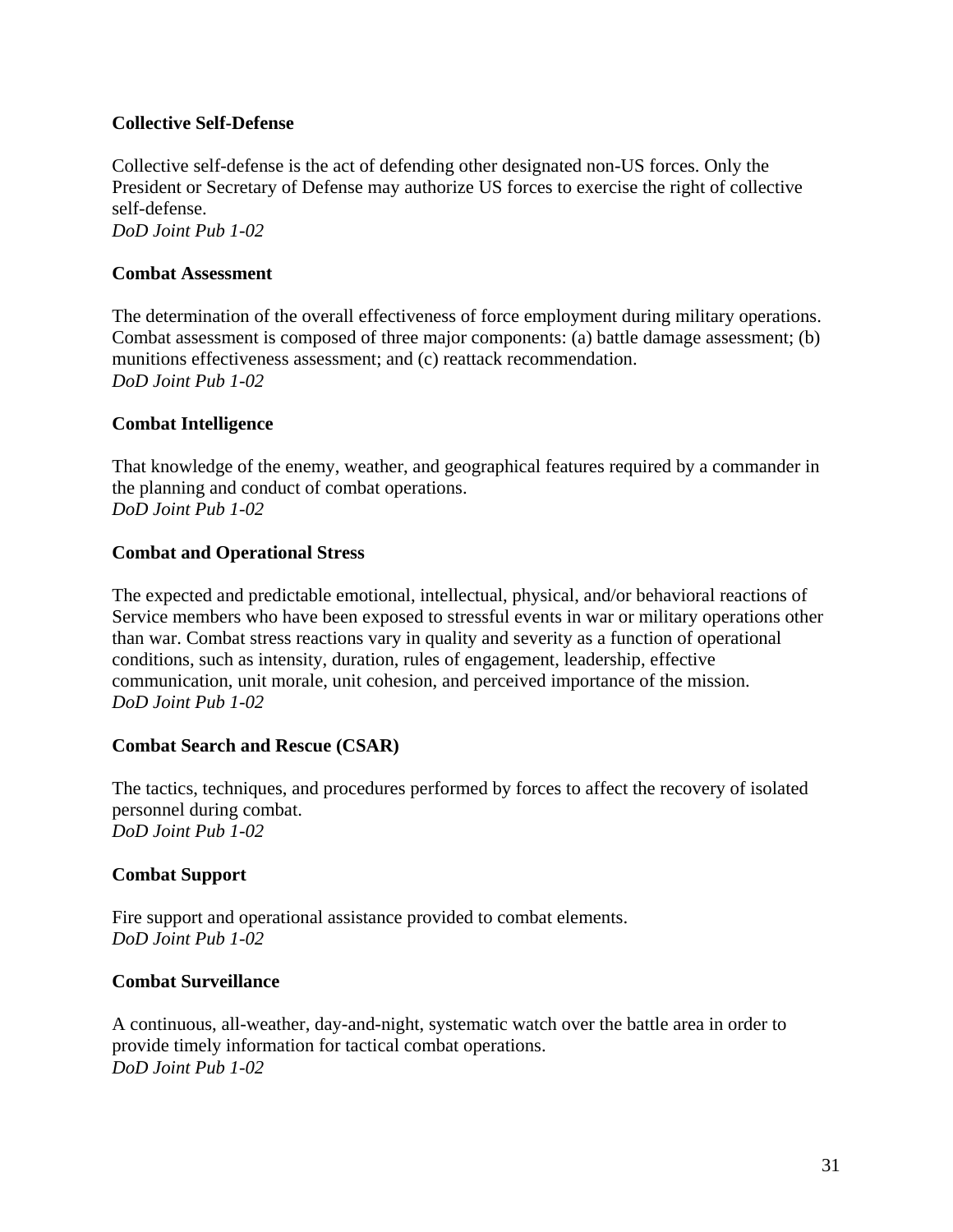# **Combat Survival**

Those measures to be taken by Service personnel when involuntarily separated from friendly forces in combat, including procedures relating to individual survival, evasion, escape, and conduct after capture. *DoD Joint Pub 1-02* 

## **Combatant**

A person who takes an active part in hostilities, who can kill, and who, in turn, is a lawful military target. S/he can be a member of the armed forces, other than medical personnel and chaplains, or of any other organized armed group. *NATO AAP-6* 

Combatants are obliged to distinguish themselves from the civilian population while they are engaged in an attack or in a military operation preparatory to an attack. Recognizing, however, that there are situations in armed conflicts where, owing to the nature of the hostilities an armed combatant cannot so distinguish himself, he shall retain his status as a combatant, provided that, in such situations, he carries his arms openly during each military engagement, and during such time as he is visible to the adversary while he is engaged in a military deployment preceding the launching of an attack in which he is to participate. *1977 Protocol to Geneva Conventions* 

### **Combatant Command**

A unified or specified command with a broad continuing mission under a single commander established and so designated by the President, through the Secretary of Defense and with the advice and assistance of the Chairman of the Joint Chiefs of Staff. Combatant commands typically have geographic or functional responsibilities. *DoD Joint Pub 1-02* 

### **Combating Terrorism**

Actions, including antiterrorism (defensive measures taken to reduce vulnerability to terrorist acts) and counterterrorism (offensive measures taken to prevent, deter, and respond to terrorism), taken to oppose terrorism throughout the entire threat spectrum. *DoD Joint Pub 1-02*

### **Combined**

Between two or more forces or agencies of two or more allies. (When all allies or services are not involved, the participating nations and services shall be identified, e.g., combined navies.) *DoD Joint Pub 1-02*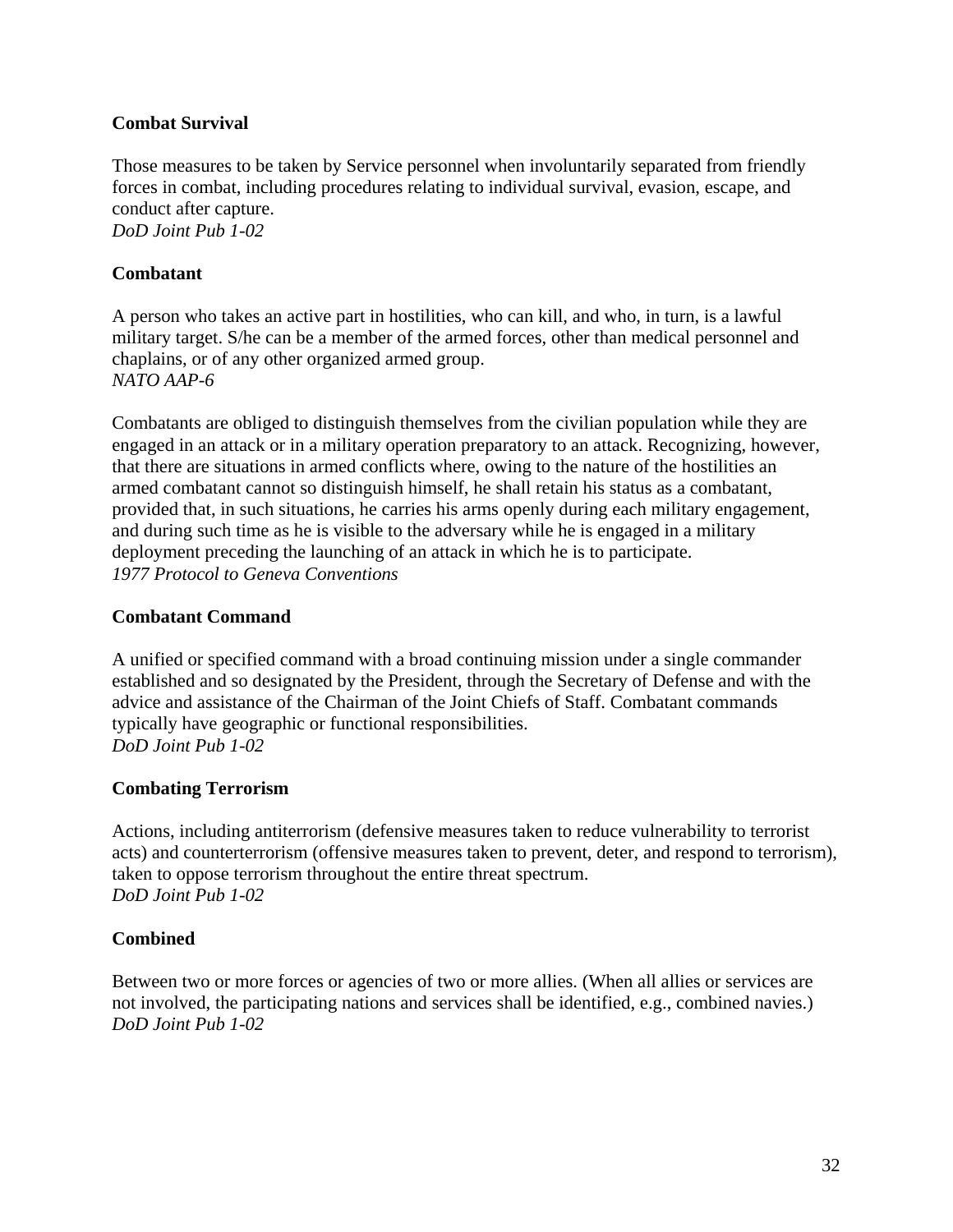Adjective used to describe activities, operations and organizations, in which elements of more than one nation participate. *NATO AAP-6* 

### **Command**

The authority, which a commander in the military service lawfully exercises over his subordinates by virtue of rank or assignment. Command includes the authority and responsibility for employing, organizing, directing, coordinating, and controlling military forces for the accomplishment of assigned missions. It also includes responsibility for health, welfare, morale, and discipline of assigned personnel. *DoD Joint Pub 1-02* 

1. The authority vested in an individual of the armed forces for the direction, coordination, and control of military forces.

2. A unit, group of units, organization, or area under the authority of a single individual. *NATO AAP-6* 

## **Command and Control (C2)**

The exercise of authority and direction by a properly designated commander over assigned and attached forces in the accomplishment of the mission. Command and control functions are performed through an arrangement of personnel, equipment, communications, facilities, and procedures employed by a commander in planning, directing, coordinating, and controlling forces and operations in the accomplishment of the mission. *DoD Joint Pub 1-02* 

## **Commander's Emergency Response Program (CERP)**

Funds used by military commanders to use for conducting rebuilding and reconstruction during operations in Iraq and Afghanistan. CERP enables local commanders to respond to urgent, smallscale, humanitarian relief, and reconstruction projects and services that immediately assist the indigenous population and that the local population or government can sustain. *Multiple Sources*

### **Common-user Transportation**

Transportation and transportation services provided on a common basis for two or more Department of Defense agencies and, as authorized, non-Department of Defense agencies. Common-user assets are under the combatant command (command authority) of Commander, United States Transportation Command, excluding Service-organic or theater-assigned transportation assets. *DoD Joint Pub 1-02*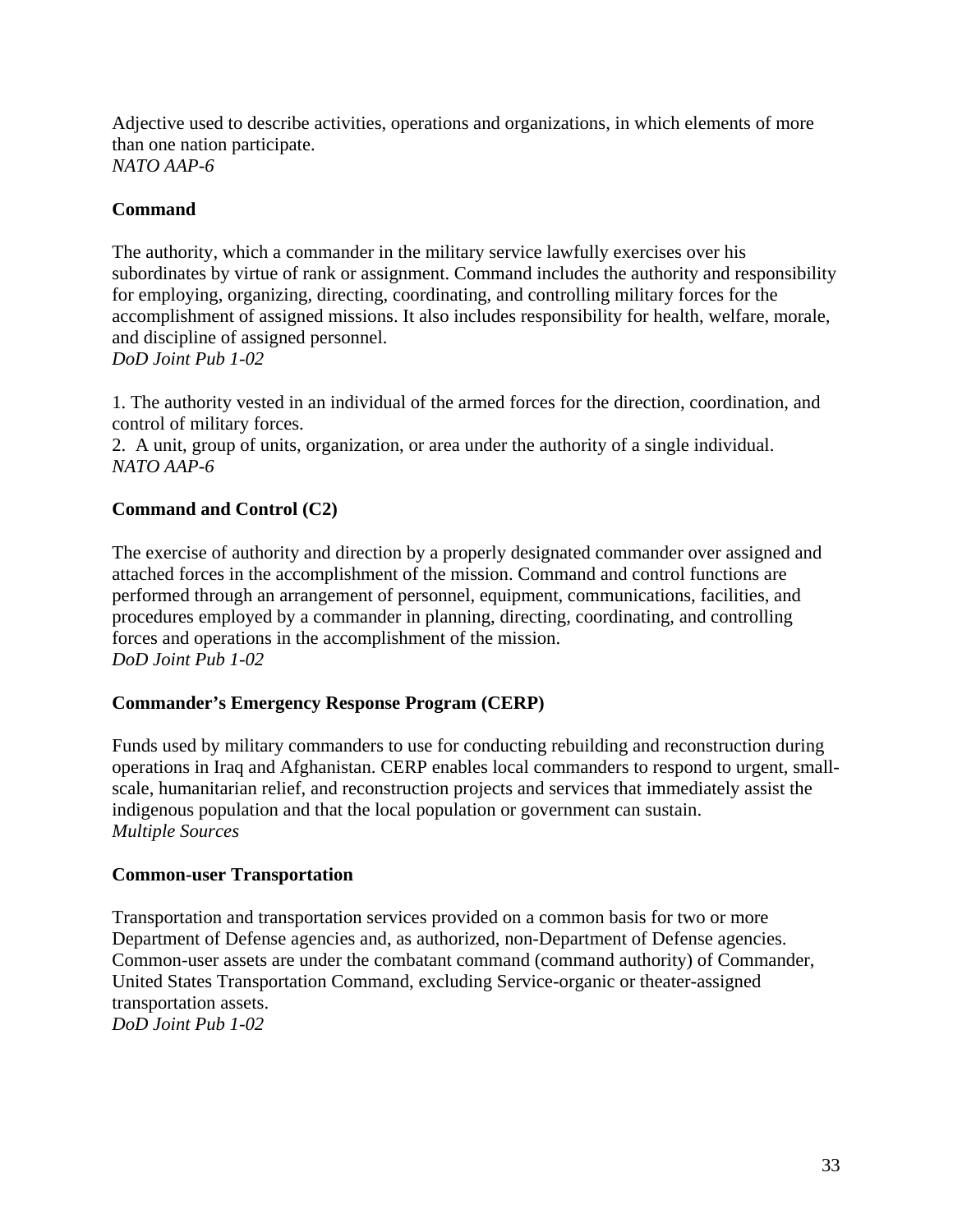## **Communications Intelligence (COMINT)**

Technical information and intelligence derived from foreign communications by other than the intended recipients. *DoD Joint Pub 1-02* 

# **Communications Security (COMSEC)**

The protection resulting from all measures designed to deny unauthorized persons information of value that might be derived from the possession and study of telecommunications, or to mislead unauthorized persons in their interpretation of the results of such possession and study. *DoD Joint Pub 1-02* 

# **Community Organizing**

Community organizing is a process through which an expert helps a group of individuals engage in collective action to address a social problem. Community organizers help people work together to get what they want or need: they may help people work together to get more jobs in a community; they may help people fight an unfair government law or ruling; or they may help people work together to force a polluter to clean up their industrial process so it no longer pollutes the environment as badly.

*U of C: International Online Training Program Glossary* 

## **Complex Contingency Operations**

Large-scale peace operations (or elements thereof) conducted by a combination of military forces and nonmilitary organizations that involve one or more of the elements of peace operations that include one or more elements of other types of operations such as foreign humanitarian assistance, nation assistance, support to insurgency, or support to counterinsurgency. *DoD Joint Pub 1-02* 

## **Complex Emergency**

A multifaceted humanitarian crisis in a country, region or society where there is a total or considerable breakdown of authority resulting from internal or external conflict and which requires a multi-sectoral, international response that goes beyond the mandate or capacity of any single agency and/or the ongoing UN country program. Such emergencies have, in particular, a devastating effect on children and women, and call for a complex range of responses. *UN-CMCoord Glossary: Civil-Military Coordination Section* 

## **Complex Operation**

An overseas stability operation, a security operation, a transition and reconstruction operation, a counterinsurgency operation, or an operation consisting of irregular warfare involving both military forces and civil agencies.

*U.S. Congress NDAA09*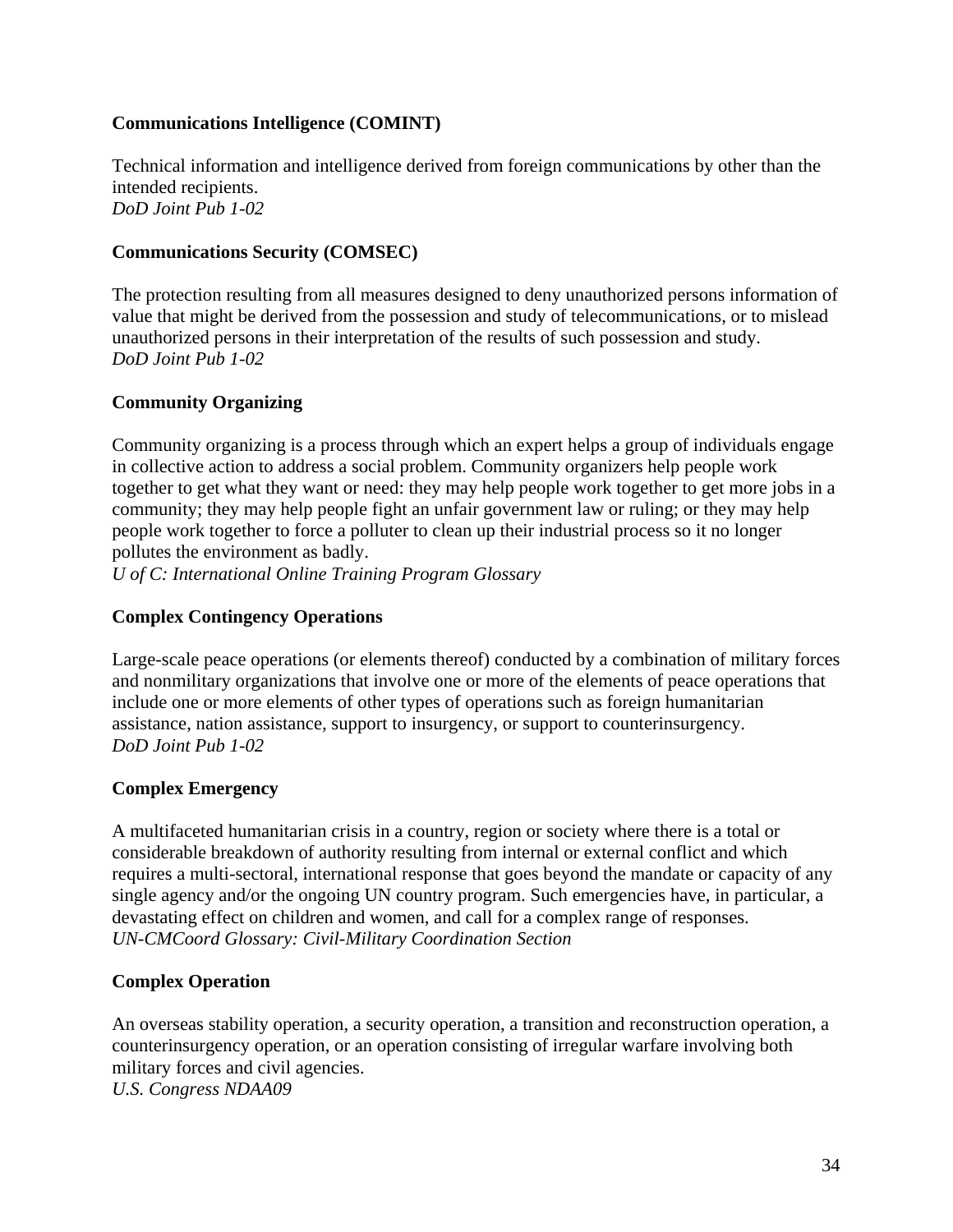# **Complicating Factors**

Conflict complicating factors are dynamics such as communication problems or escalation which, while common, are usually extraneous parts of the conflict which confuse the core issues in the conflict and make them more difficult to understand and deal with. *U of C: International Online Training Program Glossary* 

# **Concept of Operations**

A verbal or graphic statement that clearly and concisely expresses what the joint force commander intends to accomplish and how it will be done using available resources. The concept is designed to give an overall picture of the operation. *DoD Joint Pub 1-02* 

A clear and concise statement of the line of action chosen by a commander in order to accomplish his mission. *NATO AAP-6* 

# **Concept Plan**

In the context of joint operations planning, an operation plan in an abbreviated format that may require considerable expansion or alteration to convert it into a complete operation plan or operation order. *DoD Joint Pub 1-02* 

## **Conciliation**

The process by which a third party attempts to broker a solution to a dispute by assisting the parties to it to define the facts of a dispute and to reach an agreement on the trade-offs necessary to resolve it.

*Diplomat's Dictionary* 

Efforts by a third party to improve the relationship between two or more disputants. It may be done as a part of mediation, or independently. Generally, the third party will work with the disputants to correct misunderstandings, reduce fear and distrust, and generally improve communication between the parties in conflict. *U of C: International Online Training Program Glossary* 

## **Condition**

Those variables of an operational environment or situation in which a unit, system, or individual is expected to operate and may affect performance. *DoD Joint Pub 1-02*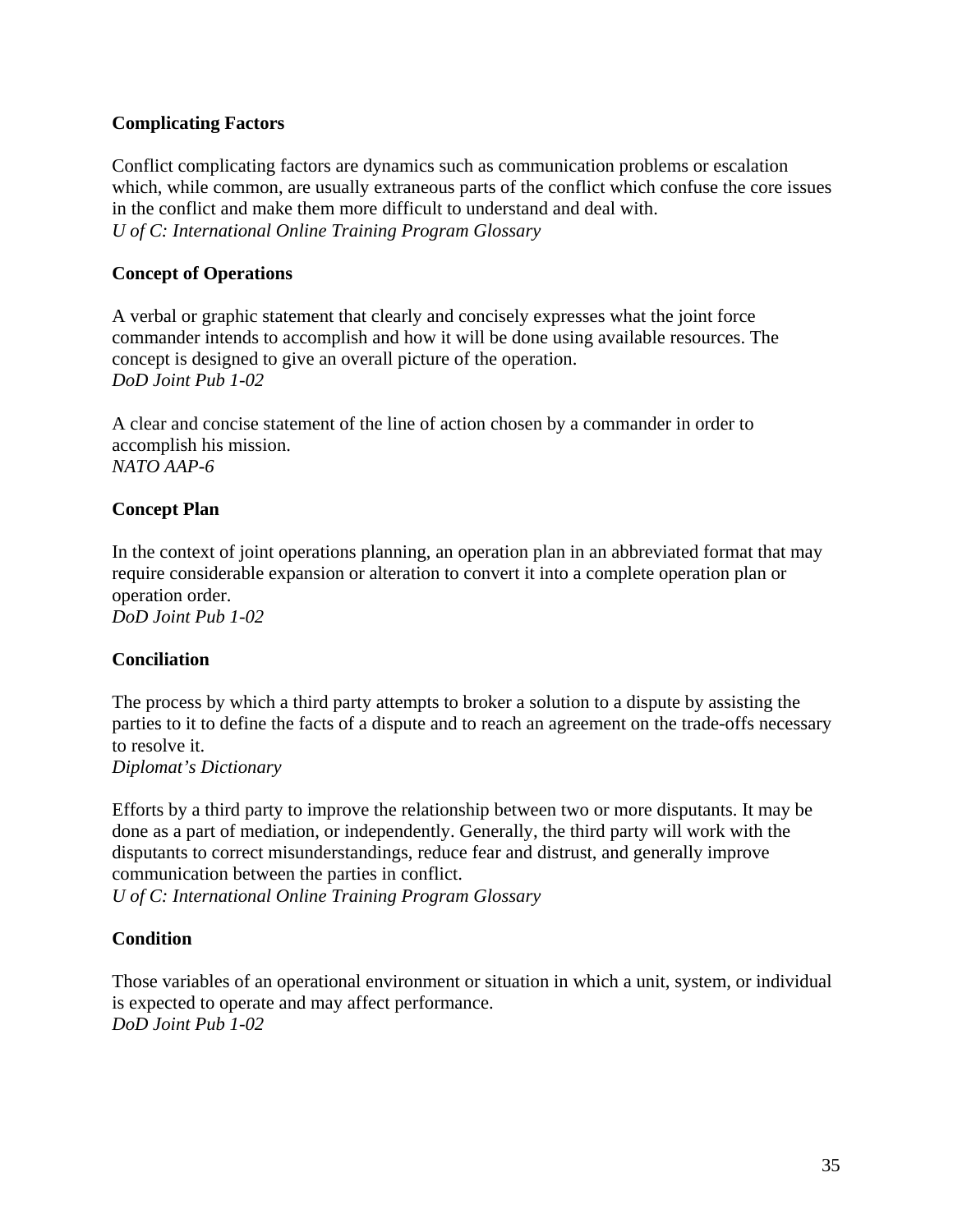# **Cone**

One of the five functional specialties into which Foreign Service Officers (FSOs) are grouped at entry into the Foreign Service. The cones are: consular, economic, administrative, political, and public diplomacy.

*DoS Glossary of Government Acronyms* 

# **Conflict**

An armed struggle or clash between organized groups within a nation or between nations in order to achieve limited political or military objectives. Although regular forces are often involved, irregular forces frequently predominate. Conflict often is protracted, confined to a restricted geographic area, and constrained in weaponry and level of violence. Within this state, military power in response to threats may be exercised in an indirect manner while supportive of other instruments of national power. Limited objectives may be achieved by the short, focused, and direct application of force. *DoD Joint Pub 1-02* 

An inevitable aspect of human interaction, conflict is present when two or more individuals or groups pursue mutually incompatible goals. Conflicts can be waged violently, as in a war, or nonviolently, as in an election or an adversarial legal process. When channeled constructively into processes of resolution, conflict can be beneficial. *USIP Peace Terms* 

A serious disagreement or argument, typically a protracted one. *Oxford Dictionary* 

## **Conflict Management**

A general term that describes efforts to prevent, limit, contain, or resolve conflicts, especially violent ones, while building up the capacities of all parties involved to undertake peacebuilding. It is based on the concept that conflicts are a normal part of human interaction and are rarely completely resolved or eliminated, but they can be managed by such measures as negotiation, mediation, conciliation, and arbitration. Conflict management also supports the longer-term development of societal systems and institutions that enhance good governance, rule of law, security, economic sustainability, and social well-being, which helps prevent future conflicts. A closely related term is peacemaking, although peacemaking tends to focus on halting ongoing conflicts and reaching partial agreements or broader negotiated settlements. *USIP Study Guide* 

This term refers to the long-term management of intractable conflicts and the people involved in them so that they do not escalate out of control and become violent. *U of C: International Online Training Program Glossary*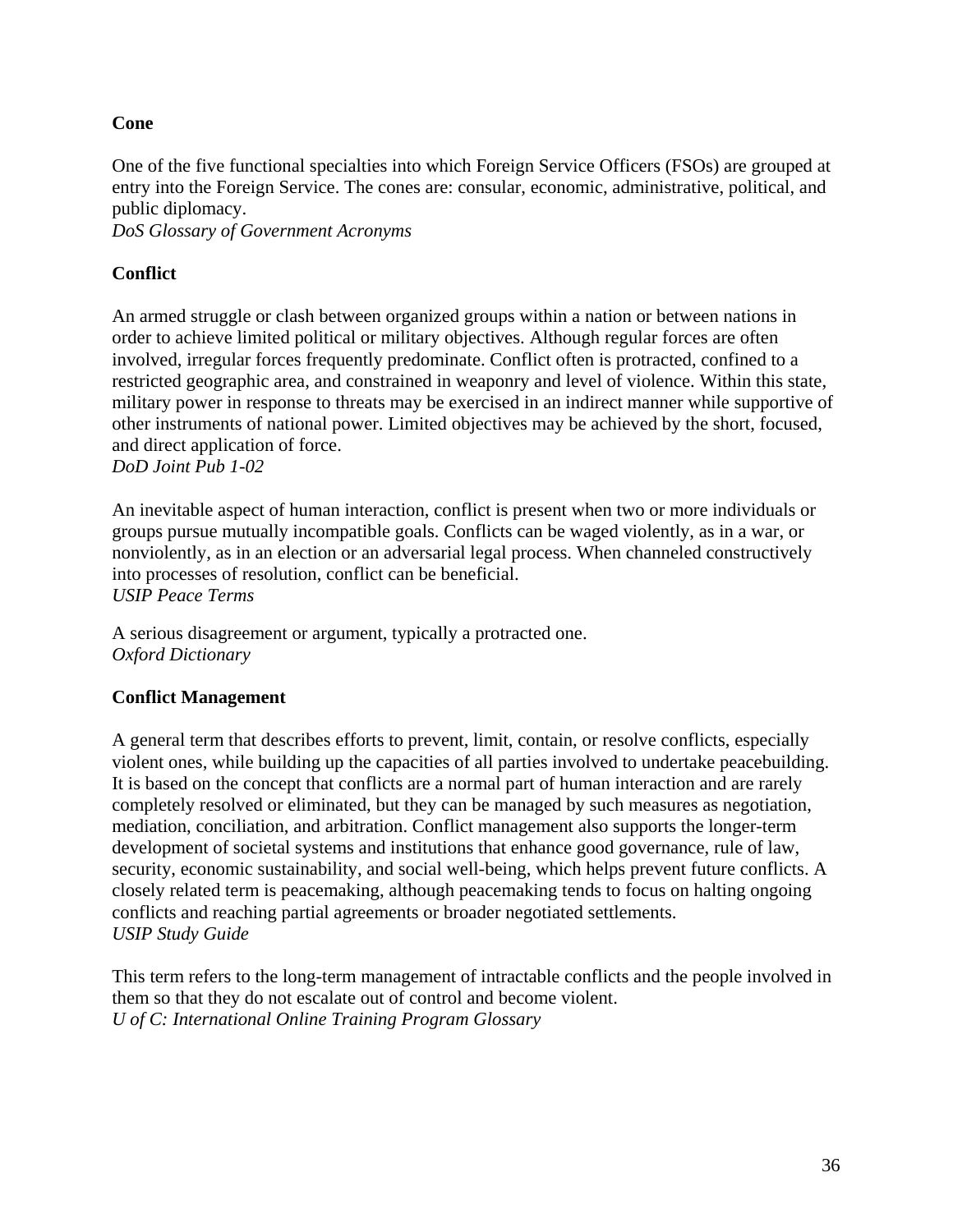# **Conflict Prevention**

A peace operation employing complementary diplomatic, civil, and, when necessary, military means, to monitor and identify the causes of conflict, and take timely action to prevent the occurrence, escalation, or resumption of hostilities. Activities aimed at conflict prevention are often conducted under Chapter VI of the United Nations Charter. Conflict prevention can include fact-finding missions, consultations, warnings, inspections, and monitoring. *DoD Joint Pub 1-02* 

A peace support operation employing complementary diplomatic, civil, and, when necessary, military means, to monitor and identify the causes of conflict, and take timely action to prevent the occurrence, escalation, or resumption of hostilities. *NATO AAP-6* 

This term is used most often to refer to measures taken to keep low-level or long-festering disputes from escalating into violence, but it can also apply to efforts to limit the spread of violence if it does occur, or to avoid the reoccurrence of violence. It may include early warning systems, confidence-building measures (hotlines, notification of troop movements), preventive deployment, and sanctions. Sometimes referred to as preventive diplomacy. *USIP Peace Terms* 

Conflict prevention involves the application of structural or diplomatic measures to keep intrastate or inter-state tensions and disputes from escalating into violent conflict. Ideally, it should build on structured early warning, information gathering and a careful analysis of the factors driving the conflict. Conflict prevention activities may include the use of the Secretary-General's "good offices," preventive deployment or confidence-building measures. *UN Peacekeeping Operations: Principles and Guidelines* 

## **Conflict Resolution**

Efforts to address the underlying causes of a conflict by finding common interests and overarching goals. It includes fostering positive attitudes and generating trust through reconciliation initiatives, and building or strengthening the institutions and processes through which the parties interact peacefully. *USIP Peace Terms* 

This term (along with dispute resolution) usually refers to the process of resolving a dispute or a conflict permanently, by providing each sides' needs, and adequately addressing their interests so that they are satisfied with the outcome.

*U of C: International Online Training Program Glossary* 

The process of building bridges between hostile communities, working to clarify issues which represent points of confrontation between them and creating opportunities for developing new relationships based upon a process of peaceful change and grass-roots level reconciliation. *International Alert Code of Conduct: Conflict Transformation Work*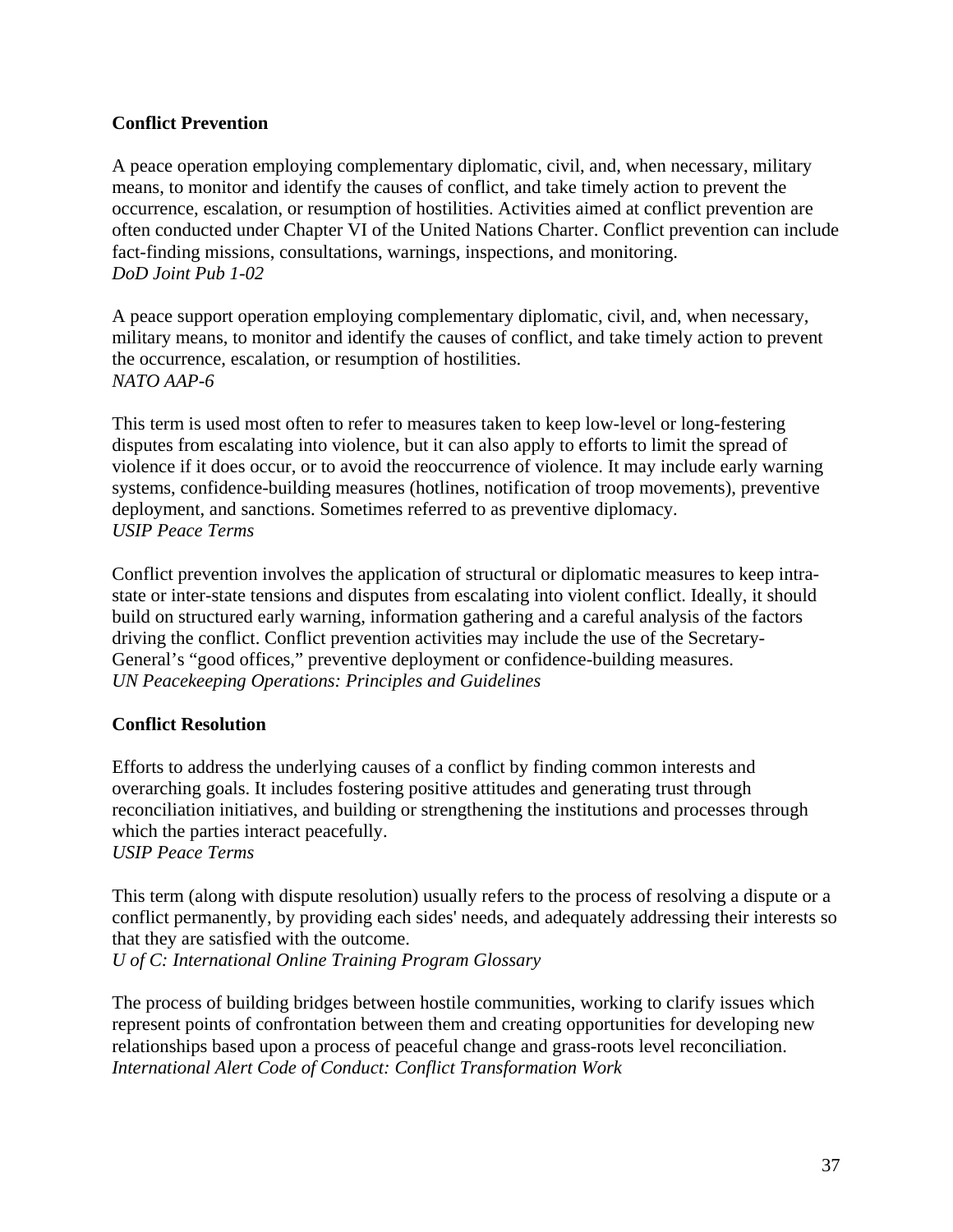## **Conflict Transformation**

A recently developed concept that emphasizes addressing the structural roots of conflict by changing existing patterns of behavior and creating a culture of nonviolent approaches. It proposes an integrated approach to peacebuilding that aims to bring about long-term changes in personal, relational, structural, and cultural dimensions. Recognizing that societies in conflict have existing systems that still function, conflict transformation focuses on building up local institutions as well as reducing drivers of conflict. *USIP Peace Terms* 

A term used to refer to a change (usually an improvement) in the nature of a conflict – a deescalation or a reconciliation between people or groups. The concept of conflict transformation reflects the notion that conflicts go on for long periods of time, changing the nature of the relationships between the people involved, and themselves changing as people's responses to the situation develops over time.

*U of C: International Online Training Program Glossary* 

The process by which people change situations, relationships or structures so that they become less violent, less conflictual and less unjust. It involves exploring alternative and more peaceful ways of settling differences and disputes. By focusing on the processes by which conflict develops into violence, it addresses the root causes of violent conflicts in order to prevent their emergence or resurgence. In International Alert's experience, conflict transformation encompasses work undertaken to prevent or resolve violent conflicts. *International Alert Code of Conduct: Conflict Transformation Work* 

### **Consequence Management**

Actions taken to maintain or restore essential services and manage and mitigate problems resulting from disasters and catastrophes, including natural, manmade, or terrorist incidents. *DoD Joint Pub 1-02* 

## **Construct Validity**

The degree of agreement between a theoretical concept (e.g. peace and security, economic development) and the specific measures (e.g. number of wars, GDP) used as indicators of the phenomenon; that is the extent to which some measure (e.g., number of wars, GDP) adequately reflects the theoretical construct (e.g., peace and security, economic development) to which it is tied.

*USAID Glossary of Evaluation Terms* 

## **Content Validity**

The degree to which a measure or set of measures adequately represents all facets of the phenomena it is meant to describe. *USAID Glossary of Evaluation Terms*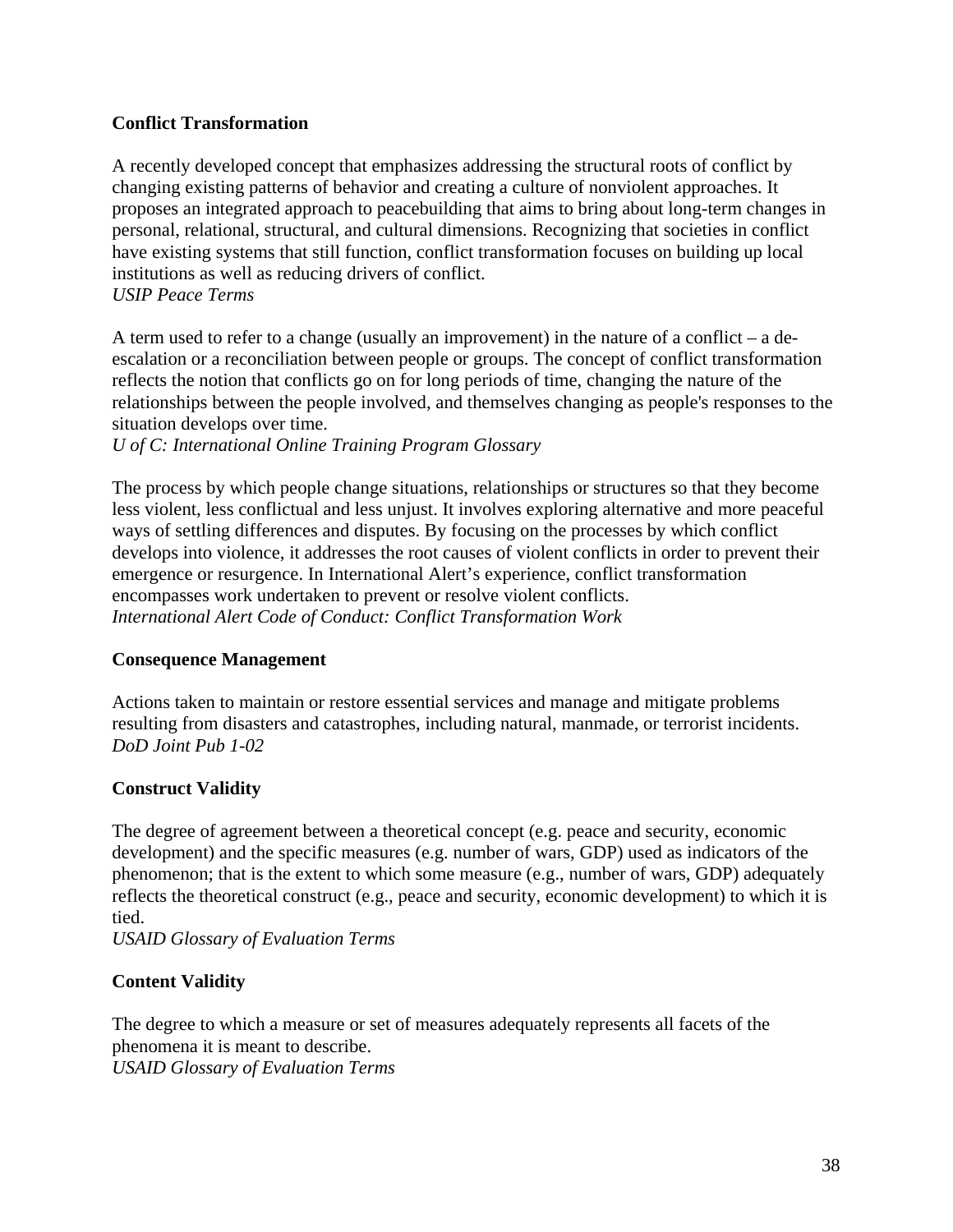## **Constabulary Force**

A specialized unit trained and equipped to operate in peace operations, providing police-type functions like crowd control in high-threat environments where traditional police tactics would be ineffective but the use of military forces would be too lethal. The unit is equipped in military fashion but operates as police. In some countries, constabulary units are permanent forces that deal with such high-violence situations as fighting the mafia or terrorism. *USIP Peace Terms*

## **Consul**

An official agent sent by a state to reside in a foreign territory to assist and see to the general protection of its nationals there. *Diplomat's Dictionary* 

An official appointed by a government to live in a foreign city and protect and promote the government's citizens and interests there *Oxford Dictionary* 

## **Consul General**

The head of consulate general or the chief of a large consular section in an embassy. The title ranks with that of a counselor, but consuls general are often much senior in personal rank than counselors of embassy. *Diplomat's Dictionary* 

A large consulate headed by a Consul General and capable of performing a wider variety of consular and reporting functions than a consulate. *Associates of the American Foreign Service Worldwide* 

A consul of the highest status, stationed in a major city and supervising other consuls in the district.

*Oxford Dictionary* 

## **Consulate**

A Foreign Service Post engaged primarily in consular work; officers assigned have consular titles. Consulates are usually constituent posts of an Embassy, either within the Embassy itself or in some other city in the foreign country. While consulates engage in routine reporting, they carry out no diplomatic or representational functions vis-à-vis the host government. *DoS Glossary of Government Acronyms*

## **Constituents/Constituency**

Constituents or one's constituency refers to the people a decision maker represents. The constituents of a governmental leader are the citizens he or she represents in Parliament or other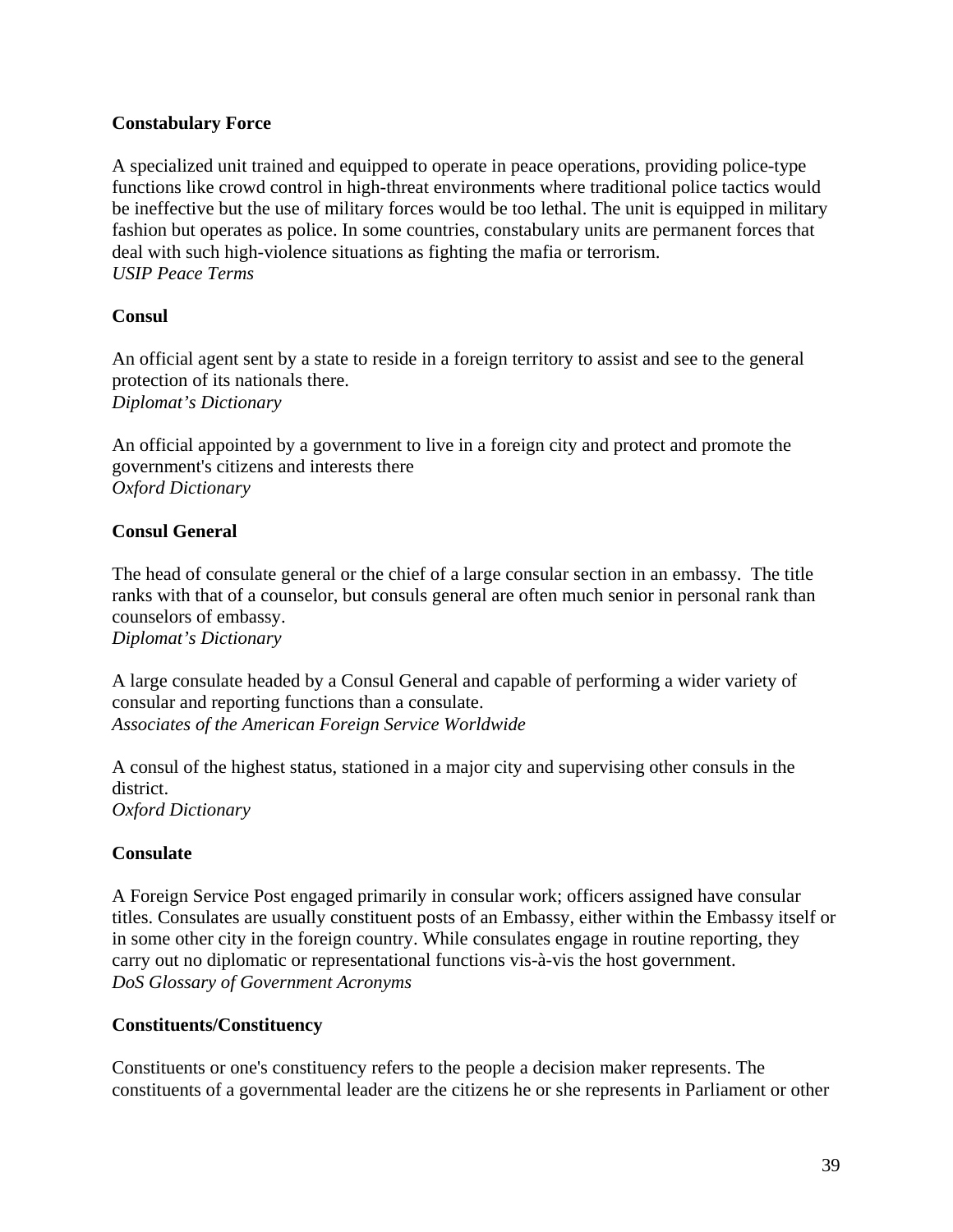legislative body. The constituents of a negotiator are the people he or she is negotiating for; members of a union, perhaps, or of an interest group or business. *U of C: International Online Training Program Glossary* 

# **Constraint**

In the context of joint operation planning, a requirement placed on the command by a higher command that dictates an action, thus restricting freedom of action. *DoD Joint Pub 1-02* 

# **Constructive Conflict**

Refers to a conflict which has more benefits than costs – one that pulls people together, strengthens and/or improves their relationship (by redefining it in a more appropriate or useful way) and one that leads to positive change in all of the parties involved. It is contrasted with destructive conflict which has largely negative results – pushing people apart, destroying relationships, and leading to negative changes including an escalation of violence, fear, and distrust.

*U of C: International Online Training Program Glossary* 

# **Contingency**

A situation requiring military operations in response to natural disasters, terrorists, subversives, or as otherwise directed by appropriate authority to protect US interests. *DoD Joint Pub 1-02* 

# **Contingency Contracting**

The process of obtaining goods, services, and construction via contracting means in support of contingency operations. *DoD Joint Pub 1-02* 

# **Contingency Operation**

A military operation that is either designated by the Secretary of Defense as a contingency operation or becomes a contingency operation as a matter of law. Under Title 10 United States Code, Section 101 [a][13][B], a contingency operation exists if a military operation results in the (1) call-up to (or retention on) active duty of members of the Uniformed Services; and (2) the call-up to (or retention on) active duty of members of the Uniformed Services during war or national emergency declared by the President or Congress. *DoD Joint Pub 1-02*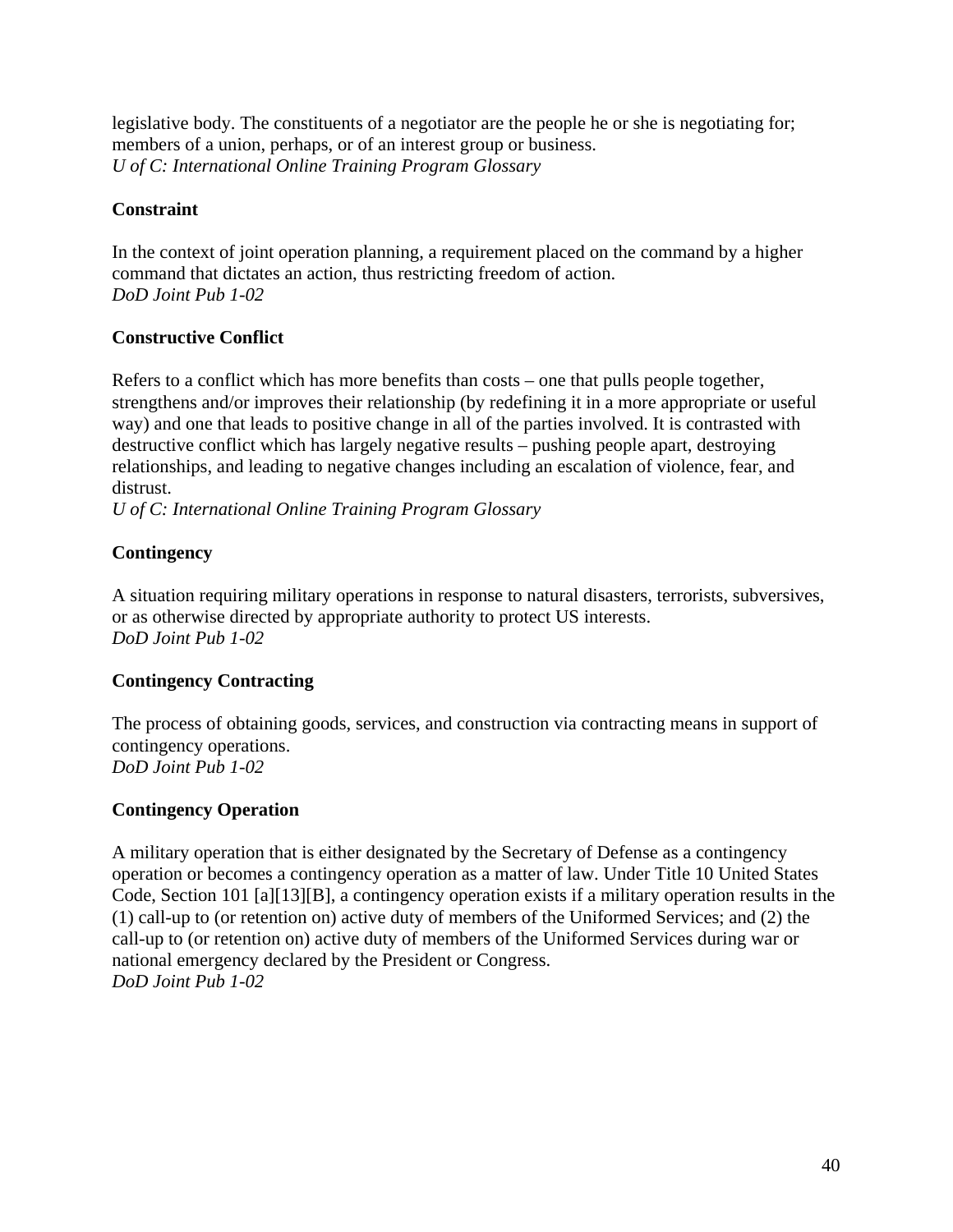# **Contingency Plan**

A plan which is developed for possible operations where the planning factors have been identified or can be assumed. This plan is produced in as much detail as possible, including the resources needed and deployment options, as a basis for subsequent planning**.**  *NATO AAP-6* 

# **Contingency Planning**

The Joint Operation Planning and Execution System planning activities that occur in non-crisis situations. The Joint Planning and Execution Community uses contingency planning to develop operation plans for a broad range of contingencies based on requirements identified in the Contingency Planning Guidance, Joint Strategic Capabilities Plan, or other planning directive. Contingency planning underpins and facilitates the transition to crisis action planning. *DoD Joint Pub 1-02*

A management tool used to ensure that adequate arrangements are made in anticipation of a crisis. This is achieved primarily through engagement in a planning process leading to a plan of action, together with follow-up actions. *UN-CMCoord Glossary: Civil-Military Coordination Section* 

# **Continuity of Operations (COOP)**

The degree or state of being continuous in the conduct of functions, tasks, or duties necessary to accomplish a military action or mission in carrying out the national military strategy. It includes the functions and duties of the commander, as well as the supporting functions and duties performed by the staff and others acting under the authority and direction of the commander. *DoD Joint Pub 1-02* 

## **Contracting Officer**

A US military officer, enlisted member, or government employee who has a valid appointment as a contracting officer under the provisions of the Federal Acquisition Regulation. The individual has the authority to enter into and administer contracts and determinations as well as findings about such contracts. *DoD Joint Pub 1-02* 

## **Contribution Agreement**

An agreement with a State sending or contributing personnel and equipment to a peacekeeping operation, based on the Model Contribution Agreement adopted by the UN General Assembly in 1991. The Model Contribution Agreement outlines the troop size, equipment, type of force, etc. and other responsibilities of the troop contributing country. It also cross references the Model SOFA, specifying that peacekeeping personnel shall enjoy the privileges and immunities provided for in the SOFA and that questions relating to jurisdiction over personnel for criminal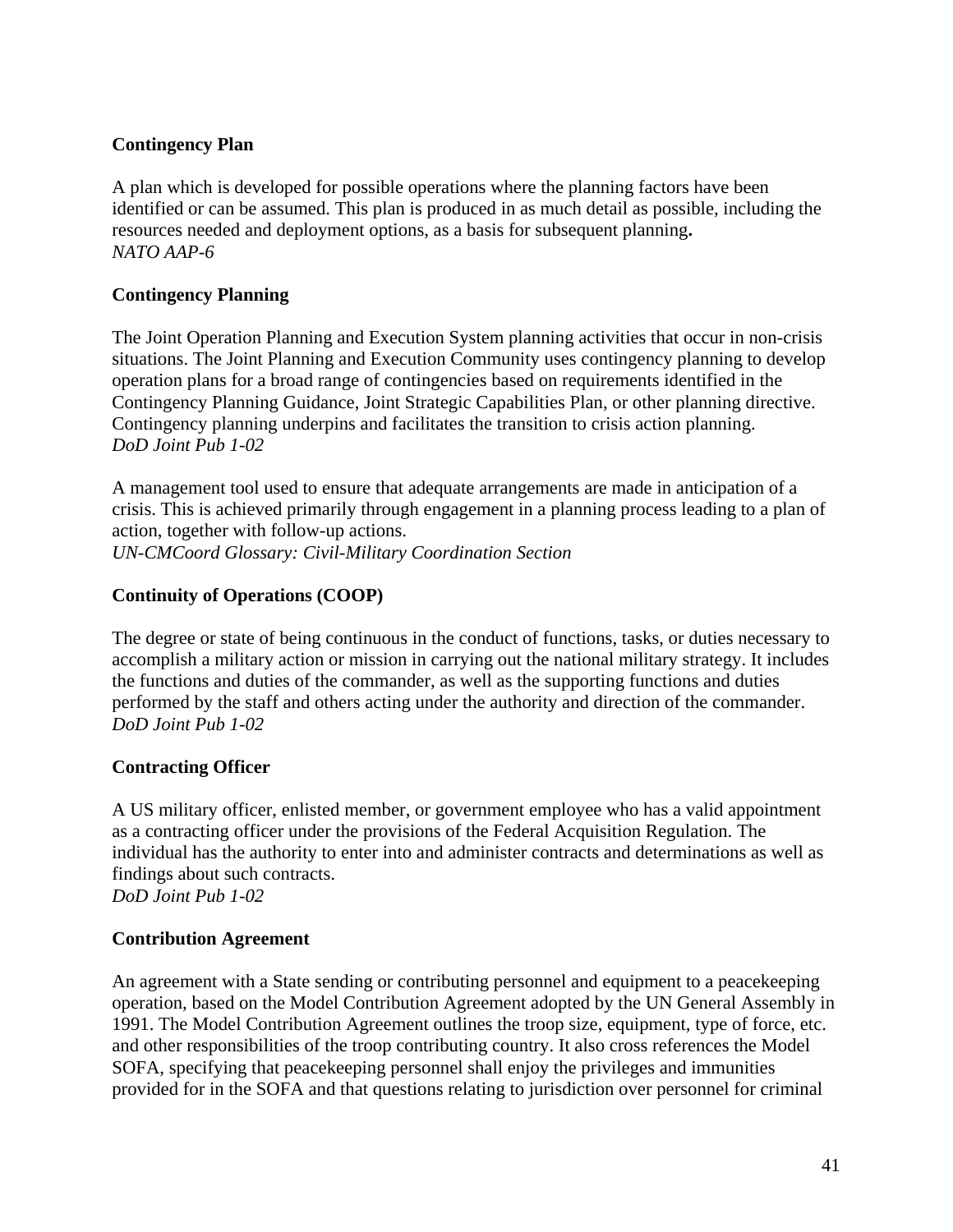offences and civil liability shall be settled according to the SOFA procedures. Furthermore, it provides that responsibility for disciplinary action with respect to military personnel made available by the participating State shall rest with that State, and that it shall keep the UN's Head of Mission informed regarding the outcome of such exercise of jurisdiction. Peacekeepers remain in their national service while a part of a peacekeeping operation, but are acting under the command and operational control of the UN, as exercised by the UN's Head of Mission. *UN-CMCoord Glossary: Civil-Military Coordination Section* 

# **Control**

Authority that may be less than full command exercised by a commander over part of the activities of subordinate or other organizations. *DoD Joint Pub 1-02* 

The power to influence or direct people's behavior or the course of events. *Oxford Dictionary* 

# **Convoy**

A group of vehicles organized for the purpose of control and orderly movement with or without escort protection that moves over the same route at the same time and under one commander. *DoD Joint Pub 1-02* 

# **Cooperating Agency**

An agency that provides technical and resource support (including planning, training, and exercising), at the request of the coordinating agency, to conduct operations using their own authorities, subject-matter experts, capabilities or resources (i.e., personnel, equipment, or other resource support). The Department of Defense is considered a cooperating agency for the majority of the National Response Plan support annexes. *DoD Joint Pub 1-02* 

# **Cooperative Approach**

A peacemaking approach by which disputants work together to solve a mutual problem. A cooperative situation is one in which the goals of the participants are so linked that any participant can attain his goal if, and only if, the others with whom he is linked can attain their goals. It is contrasted with a competitive approach in which it is assumed that it is impossible to win, unless the other side loses.

*U of C: International Online Training Program Glossary* 

# **Coordinate**

The harmonious and effective working together of people and organizations towards a common goal.

*UN High Commissioner for Refugees Handbook for Emergencies*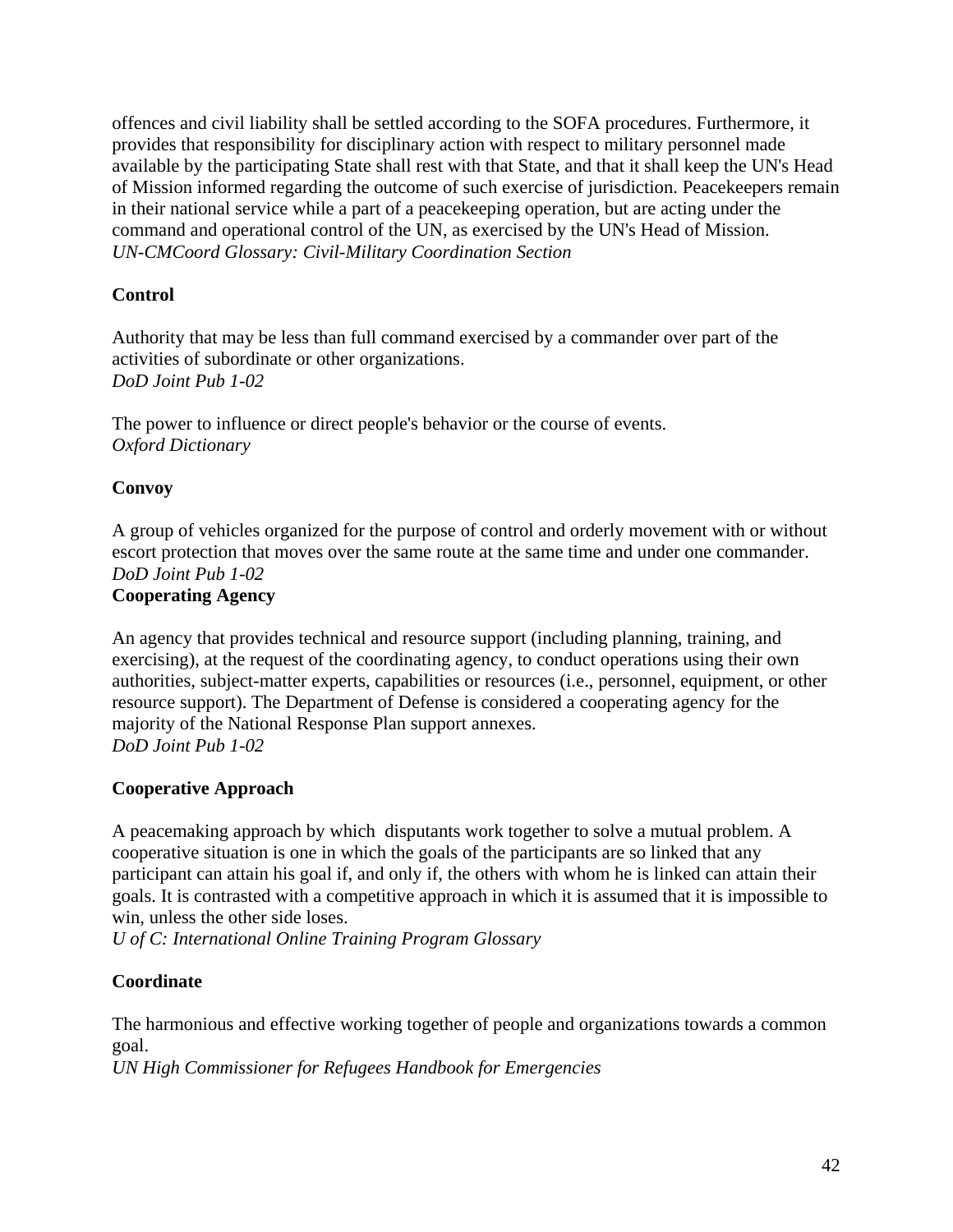1. To bring the different elements of (a complex activity or organization) into a relationship that will ensure efficiency or harmony.

2. To negotiate with others in order to work together effectively. *Oxford Dictionary* 

# **Coordinating Agency**

An agency that supports the incident management mission by providing the leadership, expertise, and authorities to implement critical and specific aspects of the response. Responsible for orchestrating a coordinated response, provides staff for operations functions, notifies and tasks cooperating agencies, manages tasks with cooperating agencies, works with private-sector organizations, communicates ongoing activities to organizational elements, plans for short- and long-term incident management and maintains trained personnel to execute their appropriate support responsibilities.

*DoD Joint Pub 1-02* 

# **Core Issues**

We distinguish between core issues in a conflict, which are the fundamental interests, values, and needs which are in conflict with each other, and complicating factors, which are dynamics such as communication problems or escalation which, while common, are usually extraneous parts of the conflict which confuse the core issues and make them more difficult to understand and deal with.

*U of C: International Online Training Program Glossary* 

# **Costing**

Costing is the process of assessing the costs and benefits of a particular action; not only in monetary terms, but in terms of time, resources, emotional energy, and other intangible effects on people's lives.

*U of C: International Online Training Program Glossary* 

# **Counselor**

A diplomatic title accorded to a head of section in the Embassy, as "Counselor for Political Affairs" or "Political Counselor" (for which the acronym is POLCOUNS). (N.B. Do not confuse diplomatic ranks like "Counselor" with the Senior Foreign Service pay grades of "Counselor," "Minister-Counselor," "Career Minister," and "Career Ambassador," which correspond to the top four grades of the Senior Intelligence Service and the Senior Executive Service.) *DoS Glossary of Government Acronyms*

## **Counterattack**

Attack by part or all of a defending force against an enemy attacking force, for such specific purposes as regaining ground lost or cutting off or destroying enemy advance units, and with the general objective of denying to the enemy the attainment of the enemy's purpose in attacking. In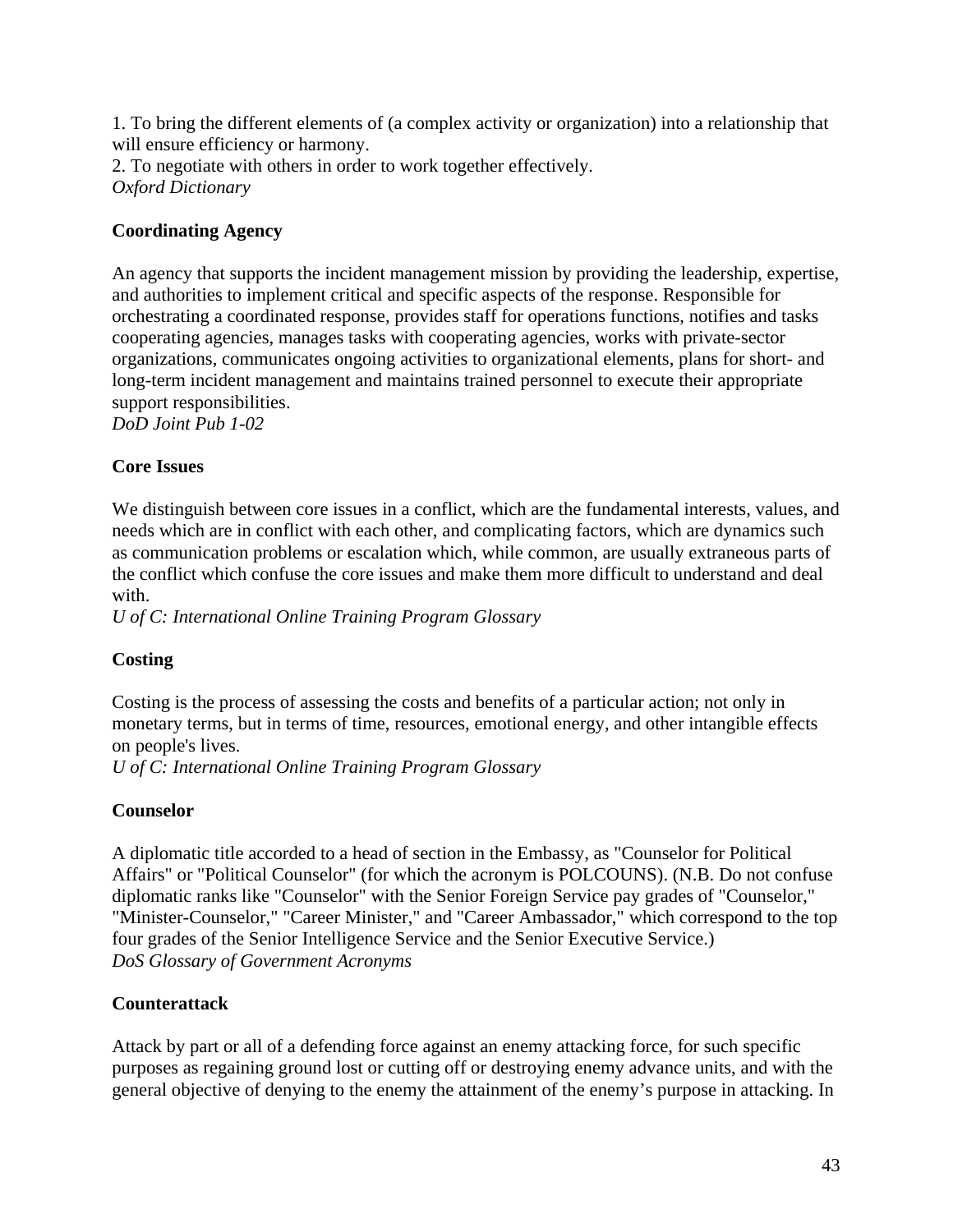sustained defensive operations, it is undertaken to restore the battle position and is directed at limited objectives. *DoD Joint Pub 1-02* 

### **Counterdrug**

Those active measures taken to detect, monitor, and counter the production, trafficking, and use of illegal drugs. *DoD Joint Pub 1-02* 

## **Counterdrug Activities**

Those measures taken to detect, interdict, disrupt, or curtail any activity that is reasonably related to illicit drug trafficking. This includes, but is not limited to, measures taken to detect, interdict, disrupt, or curtail activities related to substances, materiel, weapons, or resources used to finance, support, secure, cultivate, process, or transport illegal drugs. *DoD Joint Pub 1-02* 

### **Counterdrug Operations**

Civil or military actions taken to reduce or eliminate illicit drug trafficking. *DoD Joint Pub 1-02* 

### **Counterespionage**

That aspect of counterintelligence designed to detect, destroy, neutralize, exploit, or prevent espionage activities through identification, penetration, manipulation, deception, and repression of individuals, groups, or organizations conducting or suspected of conducting espionage activities.

*DoD Joint Pub 1-02* 

## **Counterforce**

The employment of strategic air and missile forces in an effort to destroy, or render impotent, selected military capabilities of an enemy force under any of the circumstances by which hostilities may be initiated. *DoD Joint Pub 1-02* 

### **Counterguerrilla Warfare**

Operations and activities conducted by armed forces, paramilitary forces, or nonmilitary agencies against guerrillas. *DoD Joint Pub 1-02*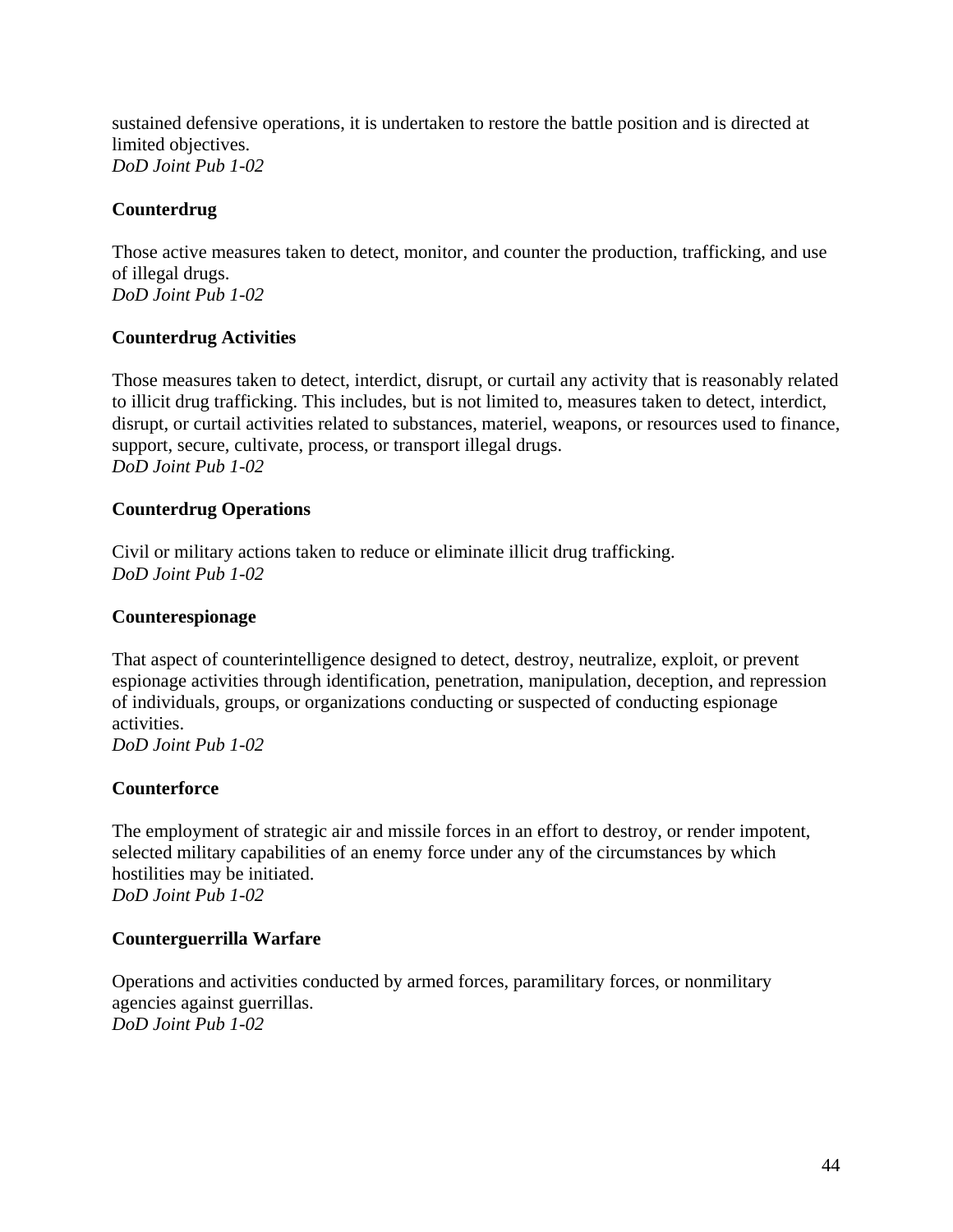# **Counterinsurgency (COIN)**

Those military, paramilitary, political, economic, psychological, and civic actions taken by a government to defeat insurgency. *DoD Joint Pub 1-02* 

## **Counterintelligence**

Information gathered and activities conducted to protect against espionage, other intelligence activities, sabotage, or assassinations conducted by or on behalf of foreign governments or elements thereof, foreign organizations, or foreign persons, or international terrorist activities. *DoD Joint Pub 1-02* 

Counterintelligence counters or neutralizes intelligence collection efforts through collection, counterintelligence investigations, operations, analysis and production, and functional and technical services. Counterintelligence includes all actions taken to detect, identify, exploit, and neutralize the multidiscipline intelligence activities of friends, competitors, opponents, adversaries, and enemies, and is the key intelligence community contributor to protect the United States' interests and equities. *U.S. Army FM 2-0* 

Those activities which are concerned with identifying and counteracting the threat to security posed by hostile intelligence services or organizations or by individuals engaged in espionage, sabotage, subversion or terrorism. *NATO AAP-6* 

## **Countermeasures**

That form of military science that, by the employment of devices and/or techniques, has as its objective the impairment of the operational effectiveness of enemy activity. *DoD Joint Pub 1-02* 

## **Countermine Operation**

In land mine warfare, an operation to reduce or eliminate the effects of mines or minefields. *DoD Joint Pub 1-02* 

### **Countermove**

An operation undertaken in reaction to or in anticipation of a move by the enemy. *DoD Joint Pub 1-02*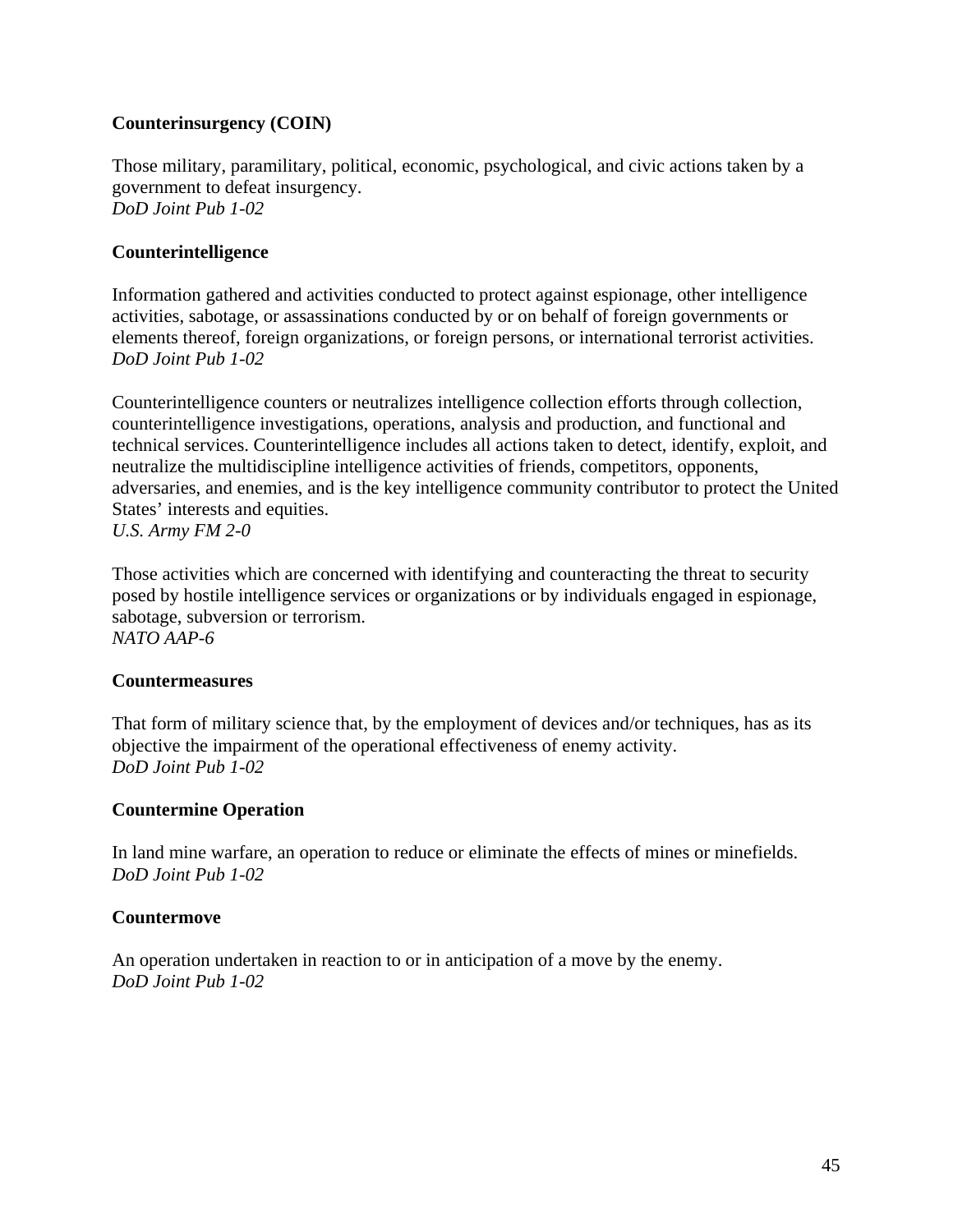## **Counterpropaganda Operations**

Those psychological operations activities that identify adversary propaganda, contribute to situational awareness, and serve to expose adversary attempts to influence friendly populations and military forces. *DoD Joint Pub 1-02* 

### **Counteroffensive**

A large scale offensive undertaken by a defending force to seize the initiative from the attacking force. *DoD Joint Pub 1-02* 

### **Countersabotage**

That aspect of counterintelligence designed to detect, destroy, neutralize, or prevent sabotage activities through identification, penetration, manipulation, deception, and repression of individuals, groups, or organizations conducting or suspected of conducting sabotage activities. *DoD Joint Pub 1-02*

### **Countersubversion**

That aspect of counterintelligence designed to detect, destroy, neutralize, or prevent subversive activities through identification, exploitation, penetration, manipulation, deception, and repression of individuals, groups, or organizations conducting or suspected of conducting subversive activities.

*DoD Joint Pub 1-02*

## **Countersurveillance**

All measures, active or passive, taken to counteract hostile surveillance. *DoD Joint Pub 1-02*

## **Counterterrorism (CT)**

Operations that include the offensive measures taken to prevent, deter, preempt, and respond to terrorism. *DoD Joint Pub 1-02* 

All offensive measures taken to neutralize terrorism before and after hostile acts are carried out. Such measures include those counterforce activities justified for the defence of individuals as well as containment measures implemented by military forces or civilian organizations. Related term: anti-terrorism.

*NATO AAP-6*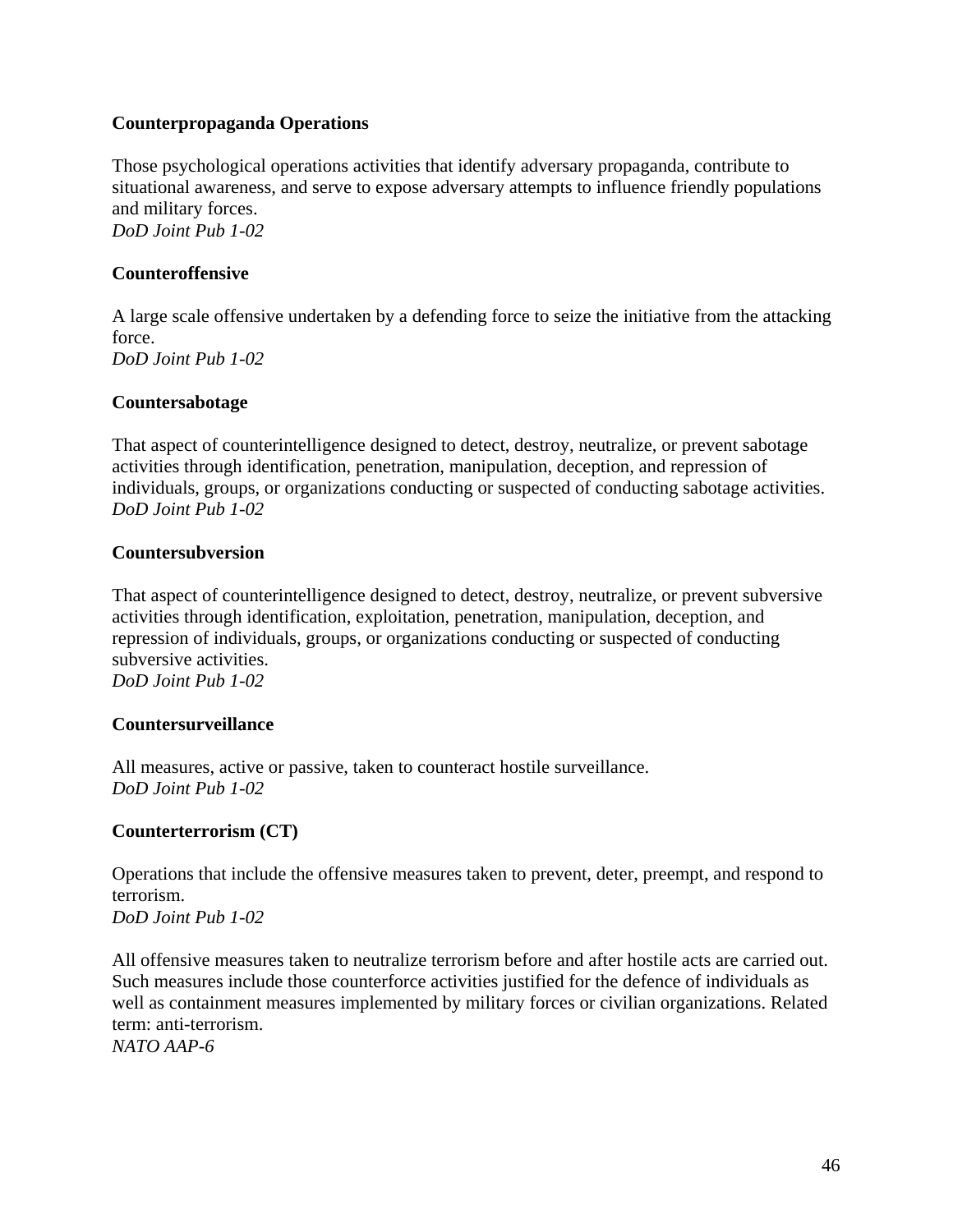# **Country Desk**

The basic country organization of the Department of State office, each "desk" is headed by a Country Desk Officer and sometimes includes several other persons. *DoS Glossary of Government Acronyms* 

# **Country Team**

The senior, in-country, US coordinating and supervising body, headed by the chief of the US diplomatic mission, and composed of the senior member of each represented US department or agency, as desired by the chief of the US diplomatic mission. *DoD Joint Pub 1-02* 

Agency heads and other senior advisors of the Ambassador. Meets at intervals determined by the Ambassador. *DoS Glossary of Government Acronyms* 

# **Coup de Main**

An offensive operation that capitalizes on surprise and simultaneous execution of supporting operations to achieve success in one swift stroke. *DoD Joint Pub 1-02* 

## **Course of Action (COA)**

1. Any sequence of activities that an individual or unit may follow.

2. A possible plan open to an individual or commander that would accomplish, or is related to the accomplishment of the mission.

3. The scheme adopted to accomplish a job or mission.

4. A line of conduct in an engagement.

5. A product of the Joint Operation Planning and Execution System concept development phase and the course-of-action determination steps of the joint operation planning process. *DoD Joint Pub 1-02* 

# **Covenant**

A morally binding agreement between two or more parties, committing them to do or refrain from doing certain things. *Diplomat's Dictionary* 

# **Covert Operation**

An operation that is so planned and executed as to conceal the identity of or permit plausible denial by the sponsor. A covert operation differs from a clandestine operation in that emphasis is placed on concealment of the identity of the sponsor rather than on concealment of the operation. *DoD Joint Pub 1-02*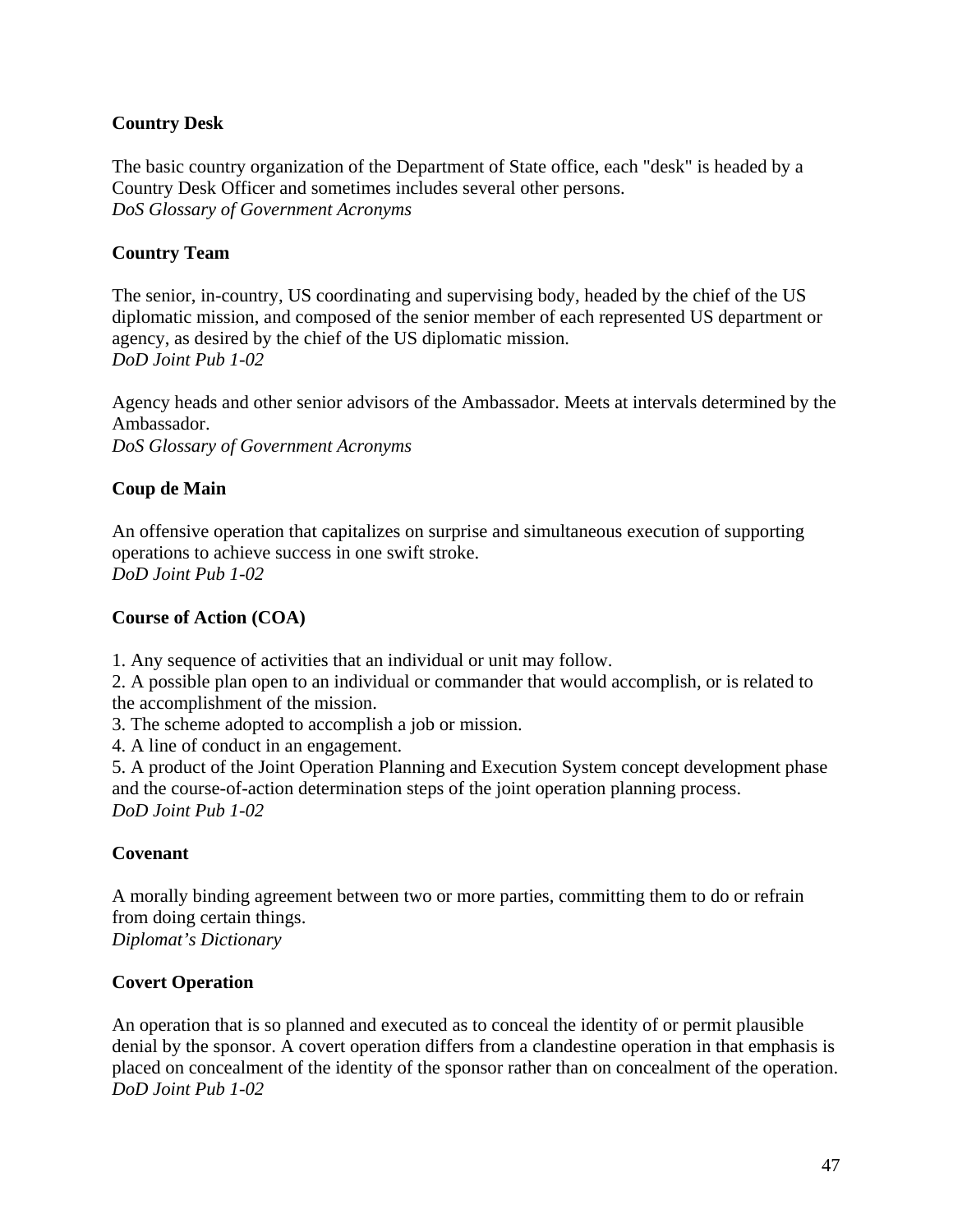# **Credibility**

Refers to whether or not a person or a statement is believed or trusted. Sometimes leaders or expert witnesses are not considered by the public to be credible because they have a personal interest in the outcome of a situation or a conflict which would likely influence their views and/or statements about that situation or conflict.

*U of C: International Online Training Program Glossary* 

# **Crisis**

An incident or situation involving a threat to a nation, its territories, citizens, military forces, possessions, or vital interests that develops rapidly and creates a condition of such diplomatic, economic, political, or military importance that commitment of military forces and resources is contemplated to achieve national objectives. *DoD Joint Pub 1-02* 

## **Crisis Action Planning**

One of the two types of joint operation planning. The Joint Operation Planning and Execution System process involving the time-sensitive development of joint operation plans and operation orders for the deployment, employment, and sustainment of assigned and allocated forces and

resources in response to an imminent crisis. Crisis action planning is based on the actual circumstances that exist at the time planning occurs. *Deparment of Defense Joint Pub 1-02* 

### **Crisis Management**

Measures to identify, acquire, and plan the use of resources needed to anticipate, prevent, and/or resolve a threat or an act of terrorism. It is predominately a law enforcement response, normally executed under federal law. *DoD Joint Pub 1-02* 

The coordinated actions taken to defuse crises, prevent their escalation into an armed conflict, and contain hostilities if they should result. *NATO AAP-6* 

The attempt to control events during a crisis to prevent significant and systematic violence from occurring or escalating. It usually involves finding a balance between coercion and accommodation. *USIP Peace Terms*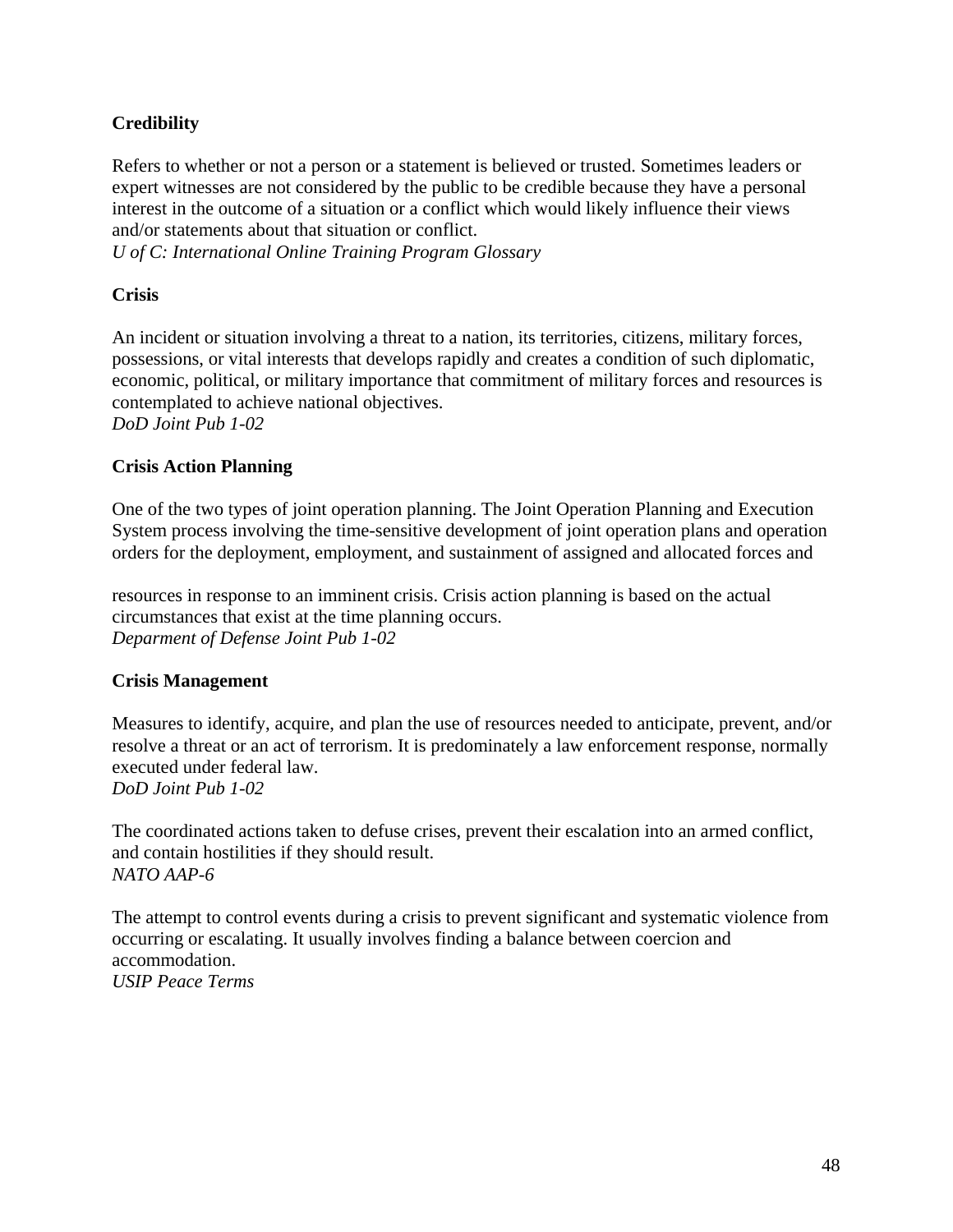# **Critical Asset**

A specific entity that is of such extraordinary importance that its incapacitation or destruction would have a very serious, debilitating effect on the ability of a nation to continue to function effectively.

*DoD Joint Pub 1-02* 

# **Culture**

A feature of the terrain that has been constructed by man. Included are such items as roads, buildings, and canals; boundary lines; and, in a broad sense, all names and legends on a map. *DoD Joint Pub 1-02* 

The shared beliefs, traits, attitudes, behavior, products, and artifacts common to a particular social or ethnic group. The term cross-cultural refers to interactions across cultures and reflects the fact that different cultures may have different communication styles and negotiating behavior. The term multicultural refers to the acceptance of different ethnic cultures within a society. Cultural sensitivity means being aware of cultural differences and how they affect behavior, and moving beyond cultural biases and preconceptions to interact effectively. *USIP Peace Terms* 

The customs, arts, social institutions, and achievements of a particular nation, people, or other social group; the attitudes and behaviors characteristic of a particular social group. *Oxford Dictionary* 

## **Cyber Counterintelligence**

Measures to identify, penetrate, or neutralize foreign operations that use cyber means as the primary tradecraft methodology, as well as foreign intelligence service collection efforts that use traditional methods to gauge cyber capabilities and intentions. *DoD Joint Pub 1-02* 

# **Cyberspace**

A global domain within the information environment consisting of the interdependent network of information technology infrastructures, including the Internet, telecommunications networks, computer systems, and embedded processors and controllers. *DoD Joint Pub 1-02*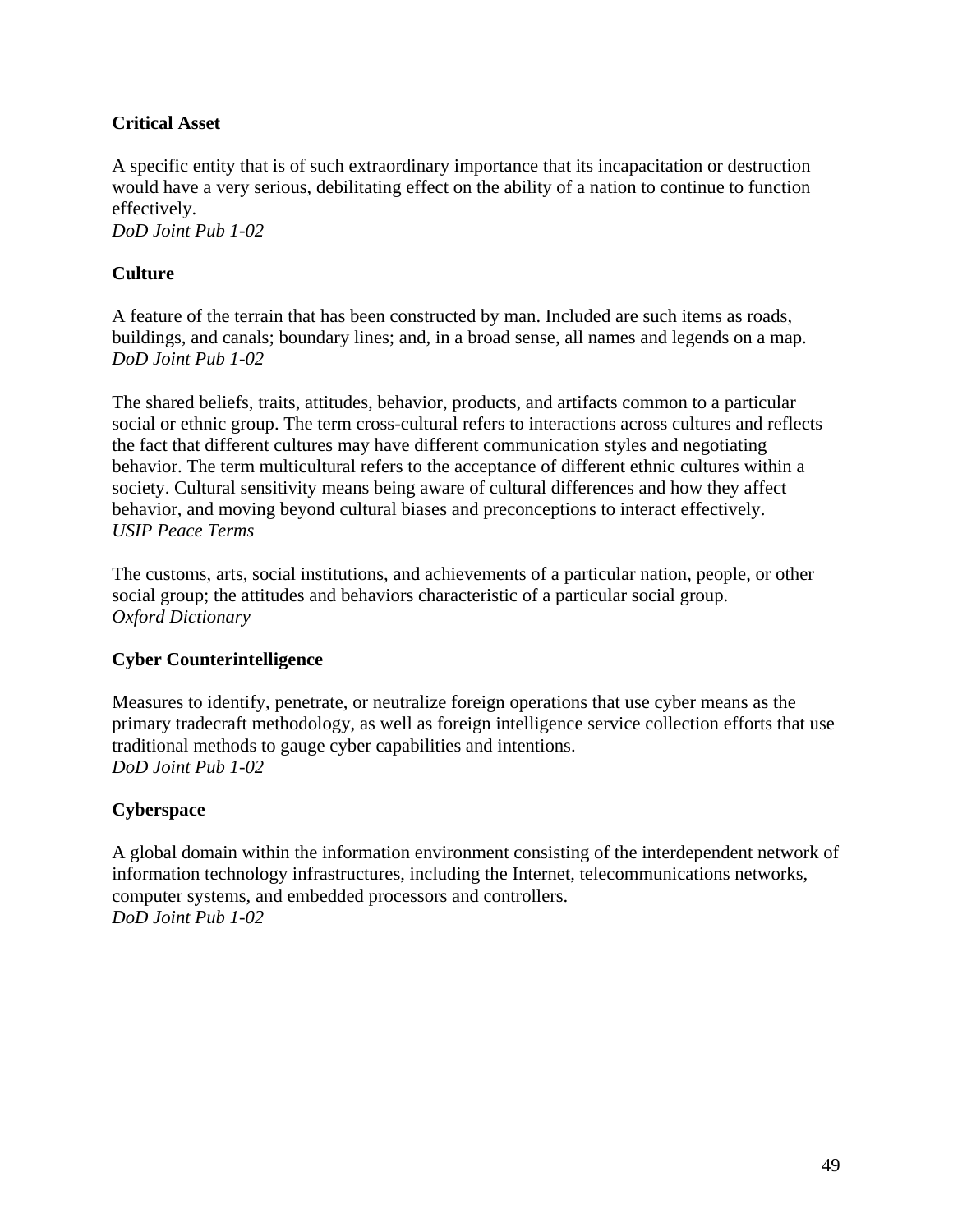#### **Damage Assessment**

1. The determination of the effect of attacks on targets.

2. A determination of the effect of a compromise of classified information on national security. *DoD Joint Pub 1-02*

#### . **Damage Control**

In naval usage, measures necessary aboard ship to preserve and reestablish watertight integrity, stability, maneuverability, and offensive power; to control list and trim; to effect rapid repairs of materiel; to limit the spread of and provide adequate protection from chemical, biological, and radiological agents; and to provide for care of wounded personnel. *DoD Joint Pub 1-02*

### **Deception**

Those measures designed to mislead the enemy by manipulation, distortion, or falsification of evidence to induce the enemy to react in a manner prejudicial to the enemy's interests. *DoD Joint Pub 1-02* 

### **Decisive Point**

A geographic place, specific key event, critical factor, or function that, when acted upon, allows commanders to gain a marked advantage over an adversary or contribute materially to achieving success.

*DoD Joint Pub 1-02* 

### **De-escalation**

De-escalation is the opposite of escalation. It is the ratcheting down of the intensity of a conflict which occurs as parties tire out, or begin to realize that the conflict is doing them more harm than good. They then may begin to make concessions, or reduce the intensity of their attacks, moving slowly toward an eventual negotiated resolution.

*U of C: International Online Training Program Glossary* 

### **De Facto Boundary**

An international or administrative boundary whose existence and legality is not recognized, but which is a practical division between separate national and provincial administering authorities. *DoD Joint Pub 1-02*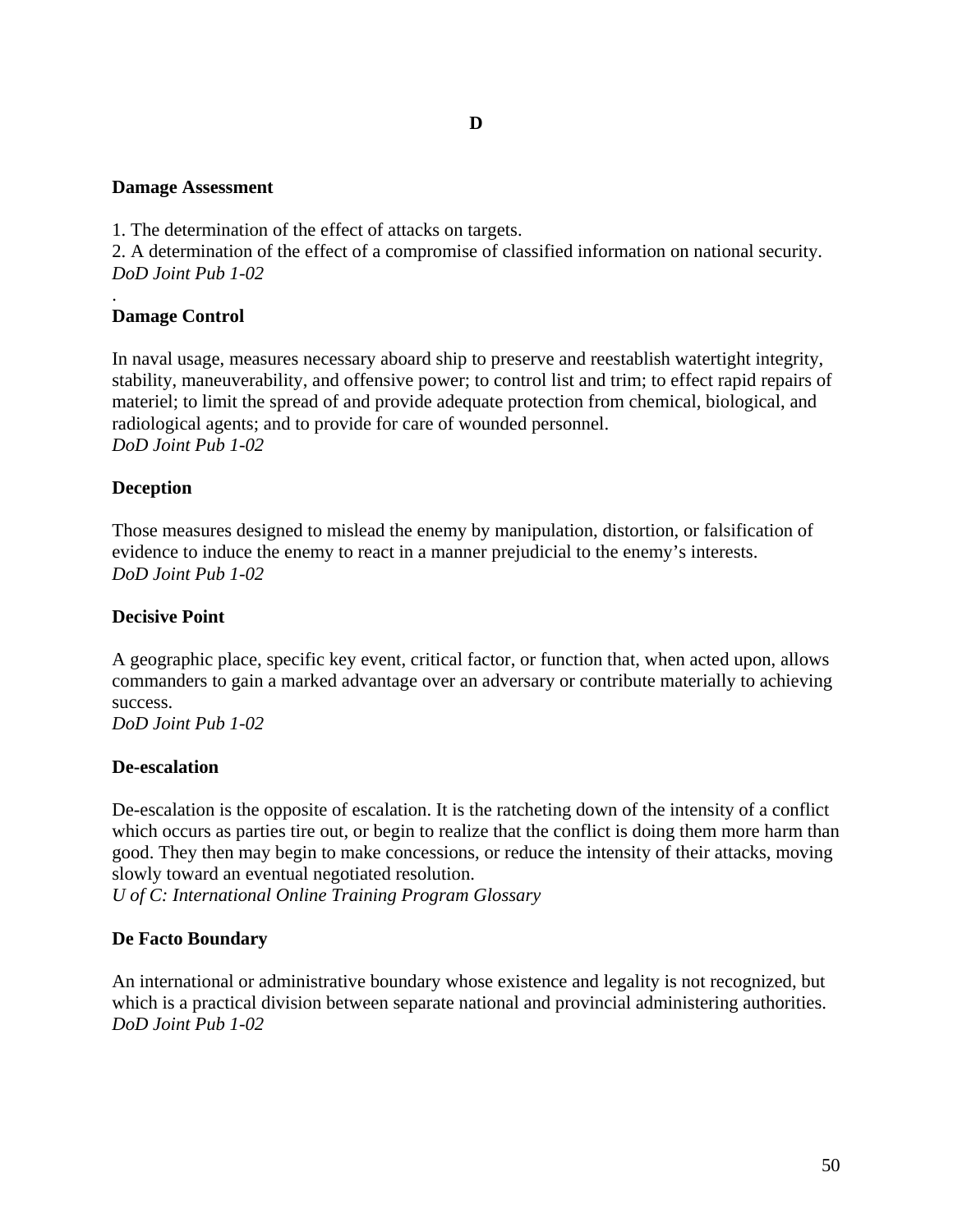# **De Jure Boundary**

An international or administrative boundary whose existence and legality is recognized. *DoD Joint Pub 1-02* 

### **De-humanization**

This is the psychological process of demonizing the enemy, making them seem less than human and hence not worthy of humane treatment. *U of C: International Online Training Program Glossary* 

## **Deliberate Attack**

A type of offensive action characterized by preplanned coordinated employment of firepower and maneuver to close with and destroy or capture the enemy. *DoD Joint Pub 1-02*.

## **Deliberate Planning**

1. The Joint Operation Planning and Execution System process involving the development of joint operation plans for contingencies identified in strategic planning documents. Conducted principally in peacetime, deliberate planning is accomplished in prescribed cycles that complement other Department of Defense planning cycles in accordance with the formally established Joint Strategic Planning System.

2. A planning process for the deployment and employment of apportioned forces and resources that occurs in response to a hypothetical situation. Deliberate planners rely heavily on assumptions regarding the circumstances that will exist when the plan is executed. *DoD Joint Pub 1-02* 

## **Demarche**

A request or intercession with a foreign official; e.g., a request for support of a policy, a protest about the host government's policy or actions. *DoS Glossary of Government Acronyms* 

## **Demilitarized Zone**

A defined area in which the stationing or concentrating of military forces, or the retention or establishment of military installations of any description, is prohibited. *DoD Joint Pub 1-02*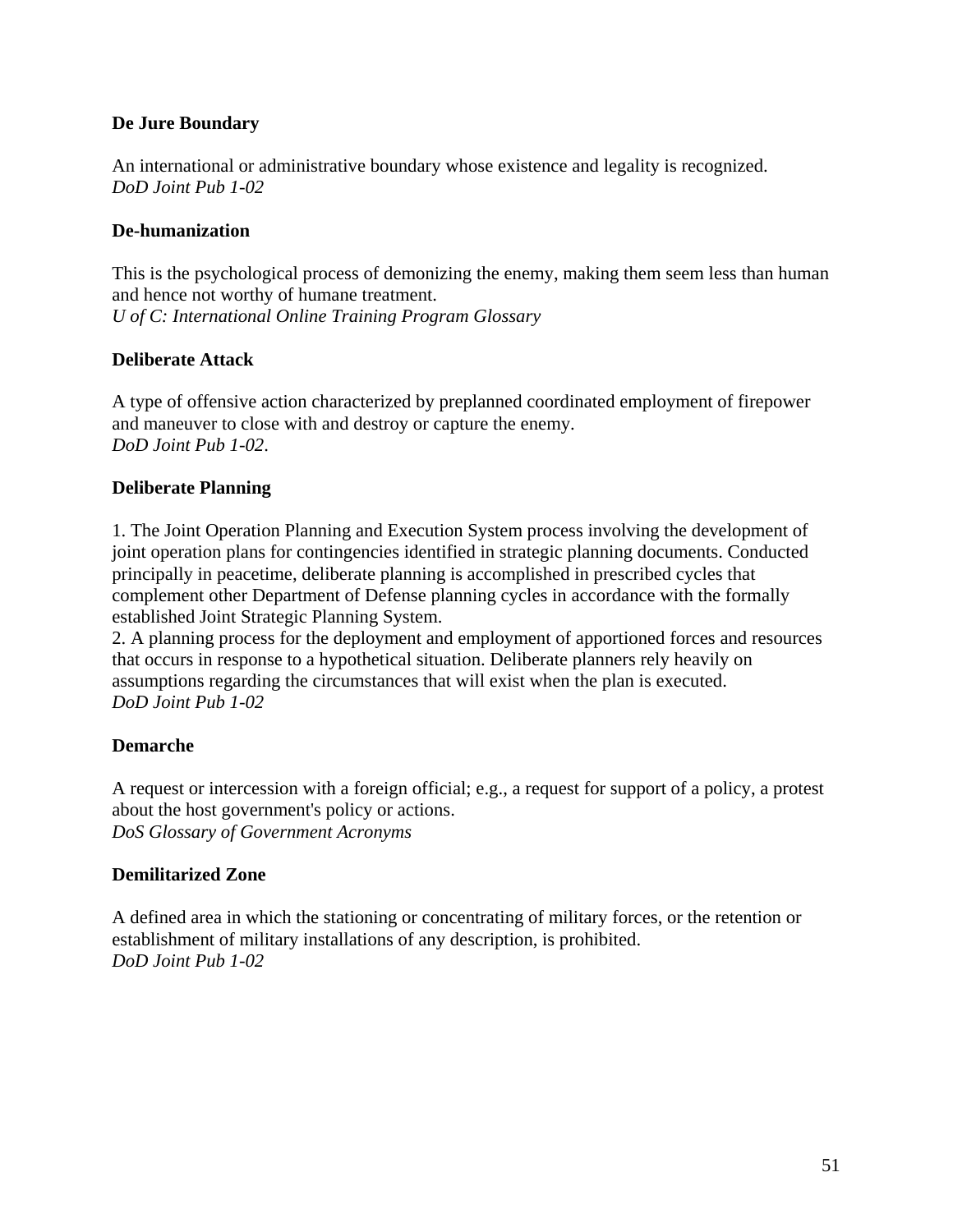# **Demining**

The removal of all unexploded mines, explosive ordnance, improvised explosive devices and booby traps from a defined area to make the area safe for civilians. Demining is not normally conducted by military units. *NATO AAP-6*

**Demobilization**

The process of transitioning a conflict or wartime military establishment and defense-based civilian economy to a peacetime configuration while maintaining national security and economic vitality.

*DoD Joint Pub 1-02* 

The act of changing from a state of war to a state of peace, including disbanding or discharging troops. To release someone from service in an armed force, e.g., after a war. Demobilization entails either disbanding an armed unit, reducing the number of combatants or an interim stage before reassembling new armed forces. *SCRS Lessons Learned* 

The formal and controlled discharge of active combatants from armed forces or other armed groups. The first stage may extend frpom the processing of individual combatants in temporary centers to the massing of troops in camps designed for the purpose. The second stage encompasses the support package provided to the demobolized, which is called reinsertion. *UN DDR Resource Center* 

### **Denial Measure**

An action to hinder or deny the enemy the use of territory, personnel, or facilities. It may include destruction, removal, contamination, or erection of obstructions. *DoD Joint Pub 1-02* 

### **Department of Defense Civilian**

A Federal civilian employee of the Department of Defense directly hired and paid from appropriated or non-appropriated funds, under permanent or temporary appointment. Specifically excluded are contractors and foreign host nationals as well as third country civilians. *DoD Joint Pub 1-02* 

### **Desk Officer**

Officer responsible for a specific country or countries in the geographic bureaus of the Department of State. *DoS Glossary of Government Acronyms*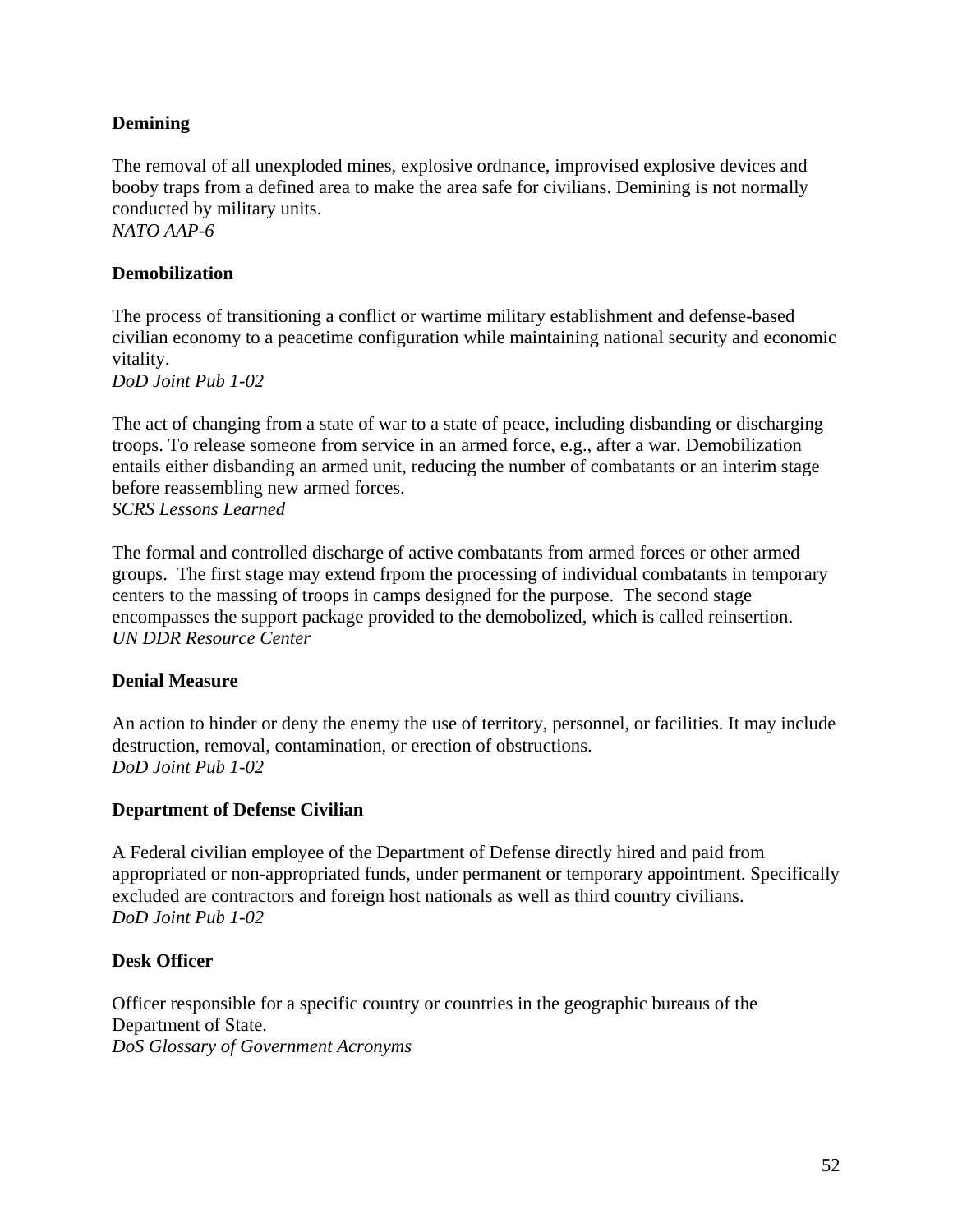# **Destroyed**

A condition of a target so damaged that it can neither function as intended nor be restored to a usable condition. In the case of a building, all vertical supports and spanning members are damaged to such an extent that nothing is salvageable. In the case of bridges, all spans must have dropped and all piers must require replacement. *DoD Joint Pub 1-02* 

### **Destructive Conflict/Destructive Confrontation**

Destructive conflict/confrontation has largely negative results – it pushes people apart, destroys relationships, and leads to a host of negative personal and social changes including an escalation of violence, fear, and distrust. It is contrasted with constructive conflict/confrontation which has more benefits than costs – one that pulls people together, strengthens and/or improves their relationship (by redefining it in a more appropriate or useful way), and one that leads to positive change in all of the parties involved.

*U of C: International Online Training Program Glossary* 

### **Detainee**

A term used to refer to any person captured or otherwise detained by an armed force. *DoD Joint Pub 1-02* 

### **Development**

In general, development is the process of improving people's lives. Originally, the term focused on the goal of greater economic prosperity and opportunity. But it now typically includes efforts at human development that take into account such issues as governance, education, the environment, and human rights. *USIP Peace Terms*

### **Development Aid**

Assistance given to developing countries to support their economic, social, and political development. Such assistance usually comes from individual countries or from international organizations such as the UN Development Program and the World Bank Group. Development aid tends to be aimed at long-term problems such as poverty, whereas humanitarian aid is usually aimed at short-term problems such as providing clean water or food. Tied aid refers to the practice by most donors of insisting that aid be spent on goods and services from the donor country. Conditional aid refers to assistance that comes with specific requirements that the recipient must meet, such as reducing corruption or fighting terrorism; it is meant to change behavior.

#### *USIP Peace Terms*

Aid given by governments and other agencies to support the economic, environmental, social and political development of developing countries, and primarily designed to promote economic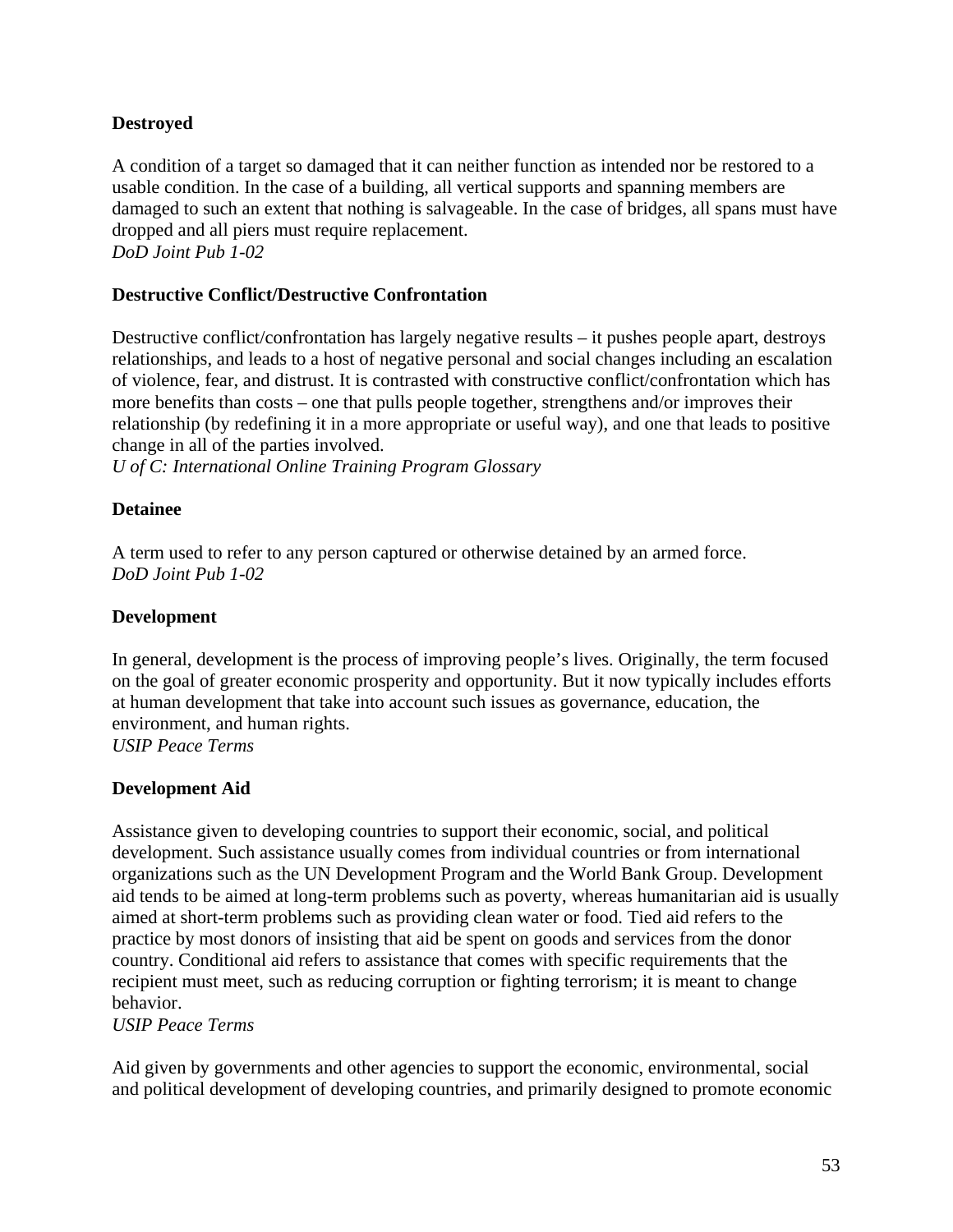growth and the equitable distribution of its benefits. It is distinguished from humanitarian aid by focusing on alleviating poverty in the long term, rather than a short term response. *Multiple Sources* 

# **Dialogue**

A conversation or exchange of ideas that seeks mutual understanding through the sharing of perspectives. Dialogue is a process for learning about another group's beliefs, feelings, interests, and needs in a non-adversarial, open way, usually with the help of a third-party facilitator. Facilitated dialogue is a face-to-face process, often among elites. It takes place at a meeting site, whereas other third-party assisted processes may occur indirectly or by means of proximity talks. *USIP Peace Terms* 

## **Diplomacy**

The fundamental means by which foreign policy is implemented. Official or track I diplomacy is typically carried out by government officials, who use bargaining, negotiation, and other peaceful means to negotiate treaties, trade policies, and other international agreements, including agreements to prevent, limit, manage, or settle conflicts. Unofficial or nonofficial (also called citizen or track II) diplomacy refers to the use of nontraditional diplomatic agents, including business executives, religious figures, nongovernmental organizations, academics, and other private citizens who are typically conducting dialogue and problem-solving activities. The term preventive diplomacy is sometimes used as a synonym for conflict prevention. *USIP Peace Terms* 

The pursuit of interests abroad by measures short of war. *Diplomat's Dictionary* 

Generally, diplomacy refers to the interaction between two or more nation-states. Traditionally carried out by government officials, who negotiate treaties, trade policies, and other international agreements, the term has been extended to include unofficial exchanges of private citizens (such as cultural, scientific, and religious exchanges) as well as unofficial (sometimes called "citizen" or "track-two") diplomacy in which private citizens actually try to develop solutions to international diplomatic problems.

*U of C: International Online Training Program Glossary* 

## **Direct Action**

Short-duration strikes and other small-scale offensive actions conducted as a special operation in hostile, denied, or politically sensitive environments and which employ specialized military capabilities to seize, destroy, capture, exploit, recover, or damage designated targets. Direct action differs from conventional offensive actions in the level of physical and political risk, operational techniques, and the degree of discriminate and precise use of force to achieve specific objectives. *DoD Joint Pub 1-02*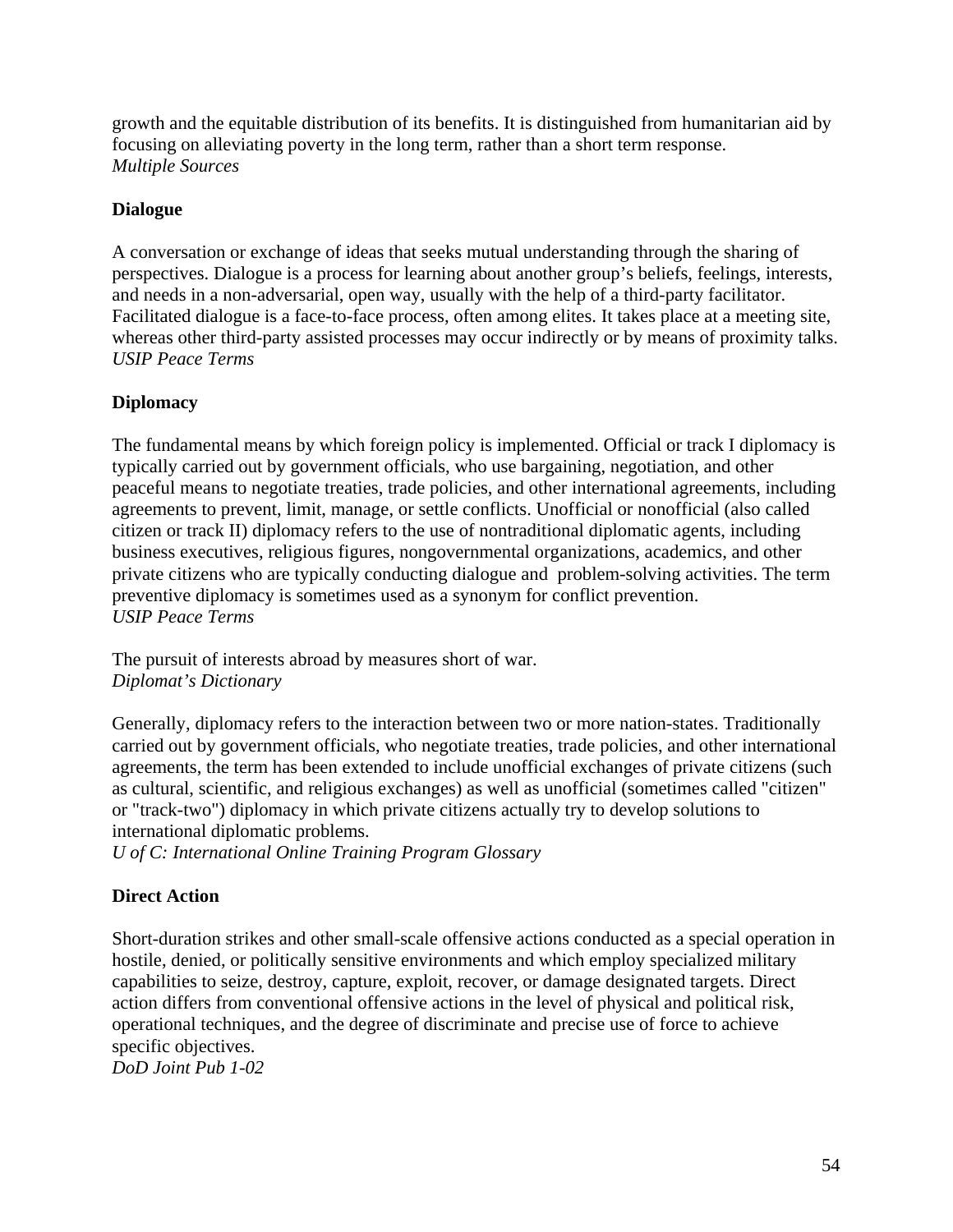# **Direct Support**

A mission requiring a force to support another specific force and authorizing it to answer directly to the supported force's request for assistance. *DoD Joint Pub 1-02* 

### **Disappearances**

A euphemism for politically motivated murders or abductions, usually performed by or with the support of government or political organizations. *USIP Peace Terms* 

### **Disarmament**

The reduction of a military establishment to some level set by international agreement. *DoD Joint Pub 1-02* 

The collection, documentation, control, and disposal of small arms, ammunition, explosives, and light and heavy weapons of combatants and often also of the civilina population. Disarmament also includes the development of responsible arms management programs. *UN DDR Resource Center* 

## **Disarmament, Demobilization, and Reintegration (DDR**)

The process of disarming soldiers or other fighters, disbanding their military units, and helping them integrate socially and economically into society by finding civilian livelihoods. This can be done by comprehensive programs offering skills training, job creation, housing, psychological assistance, and re-socialization. *USIP Peace Terms* 

A process of removing weapons from the hands of combatants, taking the combatants out of military structures and helping them to integrate socially and economically into society, DDR seeks to support ex-combatants so that they can become active participants in the peace process. *UN DDR Resource Center* 

## **Disarming Strategies**

Disarming strategies are actions that are designed to break down or challenge negative stereotypes. If one person or group is seen by another as extremely threatening and hostile, a gesture of friendship and goodwill is a disarming move, which will alter perceptions of the other and can significantly de-escalate the conflict.

*U of C: International Online Training Program Glossary*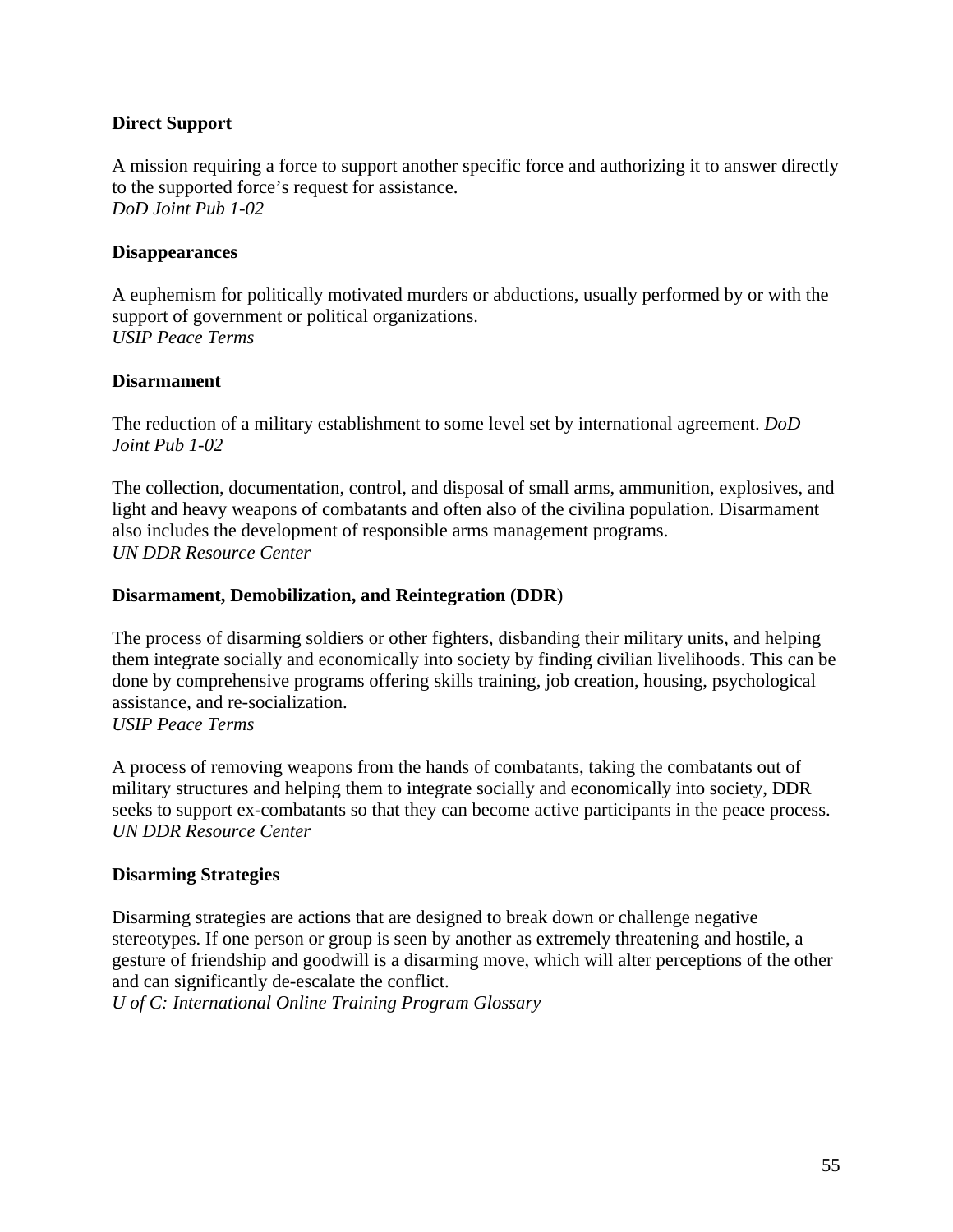### **Disaster Assessment**

The collection of information to identify the magnitude and extent of the disaster and its effects on local populations. *USAID Field Operations Guide*

### **Disaster Assistance Response Team (DART)**

The U.S. Agency for International Development (USAID) Office of U.S. Foreign Disaster Assistance (OFDA) has developed a response capability called the Disaster Assistance Response Team (DART) as a method of providing rapid response assistance to international disasters, as mandated by the Foreign Assistance Act (FAA). A DART is deployed to a disaster-stricken country at the discretion of the OFDA Director and with the concurrence of the U.S. Ambassador or Chief of Mission. The DART consists of specialists trained in a variety of disaster relief skills and assists the USAID Mission or U.S. Embassy with management of the U.S. Government (USG) response to the disaster. The activities of a DART vary depending on the type, size, and complexity of the disaster to which the DART is deployed. *USAID Field Operations Guide* 

### **Disaster Control**

Measures taken before, during, or after hostile action or natural or man-made disasters to reduce the probability of damage, minimize its effects, and initiate recovery. *DoD Joint Pub 1-02*

### **Disaster Response**

Sum of decisions and actions taken during and after a disaster, including immediate relief, rehabilitation and reconstruction. *UN-CMCoord Glossary: Civil-Military Coordination Section* 

### **Disengagement**

In arms control, a general term for proposals that would result in the geographic separation of opposing nonindigenous forces without directly affecting indigenous military forces. *DoD Joint Pub 1-02*

### **Dislocated Civilian**

A broad term that includes a displaced person, an evacuee, an expellee, an internally displaced person, a migrant, a refugee, or a stateless person. *DoD Joint Pub 1-02*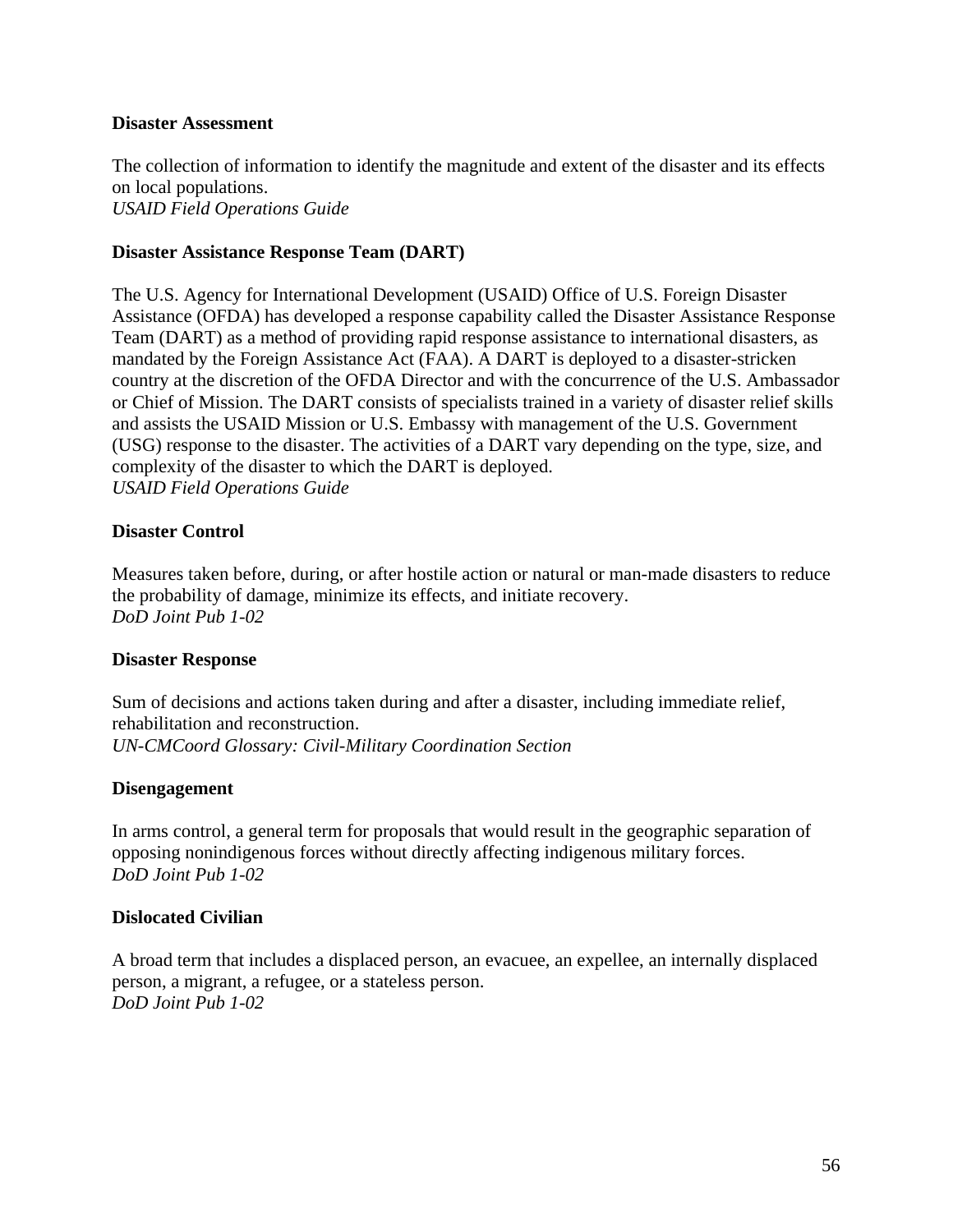### **Displaced Person**

A civilian who is involuntarily outside the national boundaries of his or her country. *DoD Joint Pub 1-02* 

### **Displacement**

Forcible or voluntary uprooting of persons from their homes by violent conflicts, gross violations of human rights, natural disasters and other traumatic events or threats thereof. Internally displaced persons remain within the borders of their own country while refugees are forced to flee outside the borders of their state of nationality or residence for reasons based on a wellfounded fear of persecution on the grounds identified in the 1951 Refugee Convention or to flee conflict in the case of States Parties to the 1969 OAU Convention or 1984 Cartagena Declaration on Refugees.

*UN-CMCoord Glossary: Civil-Military Coordination Section* 

## **Disputants**

Disputants are the people, groups, or organizations who are in conflict with each other. They are often also called "parties." Third parties, however, are not disputants, but rather people who intercede to try to help the disputants resolve the dispute. *U of C: International Online Training Program Glossary* 

### **Distribution**

1. The arrangement of troops for any purpose, such as a battle, march, or maneuver.

2. A planned pattern of projectiles about a point.

3. A planned spread of fire to cover a desired frontage or depth.

4. An official delivery of anything, such as orders or supplies.

5. The operational process of synchronizing all elements of the logistic system to deliver the "right things" to the "right place" at the "right time" to support the geographic combatant commander.

6. The process of assigning military personnel to activities, units, or billets. *DoD Joint Pub 1-02* 

## **Doctrine**

Fundamental principles by which the military forces or elements thereof guide their actions in support of national objectives. It is authoritative but requires judgment in application. *DoD Joint Pub 1-02* 

1. A belief or set of beliefs held and taught by a church, political party, or other group. 2. Stated principle of government policy, mainly in foreign or military affairs. *Oxford Dictionary*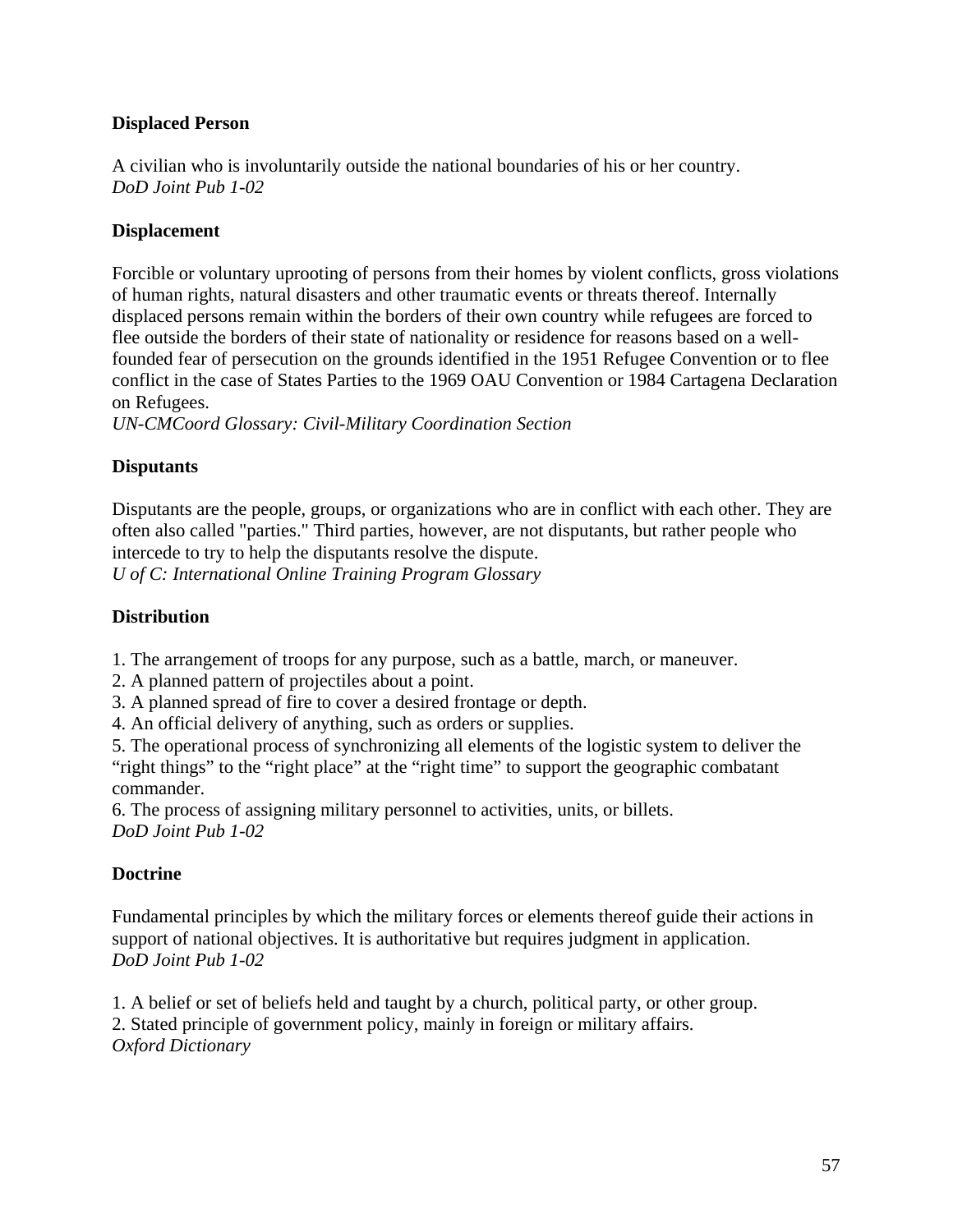### **Do No Harm**

A maxim that acknowledges that any intervention carries with it the risk of doing harm. Practitioners should proceed with programs only after careful consideration and widespread consultation, including with other institutions in the field so as not to duplicate or undercut their efforts. In assistance activities, the maxim recognizes that resources inevitably represent the distribution of power and wealth and will create tensions if careful attention is not given to how they are distributed and delivered.

*USIP Peace Terms* 

Humanitarian organizations must strive to "do no harm" or to minimize the harm they may be inadvertently doing by being present and providing assistance. Humanitarian actors need to be aware if aid is used as an instrument of war or if aid is an indirect part of the dynamics of conflict.

*UN-CMCoord Glossary: Civil-Military Coordination Section*

### **Donor Coordination**

A term that describes efforts to integrate the work of donors, the host government, and local nongovernmental organizations so as to avoid duplication and inefficiencies. *USIP Peace Terms*

### **Donor Government**

Government intervening for historical diplomatic, economic, and political reasons by funding bilaterally or through intergovernmental/private organizations prior, during, and after emergency. *UN-CMCoord Glossary: Civil-Military Coordination Section* 

### **Double Agent**

Agent in contact with two opposing intelligence services, only one of which is aware of the double contact or quasi-intelligence services. *DoD Joint Pub 1-02* 

### **Drug Interdiction**

A continuum of events focused on interrupting illegal drugs smuggled by air, sea, or land. Normally consists of several phases – cueing, detection, sorting, monitoring, interception, handover, disruption, endgame, and apprehension – some which may occur simultaneously. *DoD Joint Pub 1-02* 

### **Dual Agent**

One who is simultaneously and independently employed by two or more intelligence agencies, covering targets for both. *DoD Joint Pub 1-02*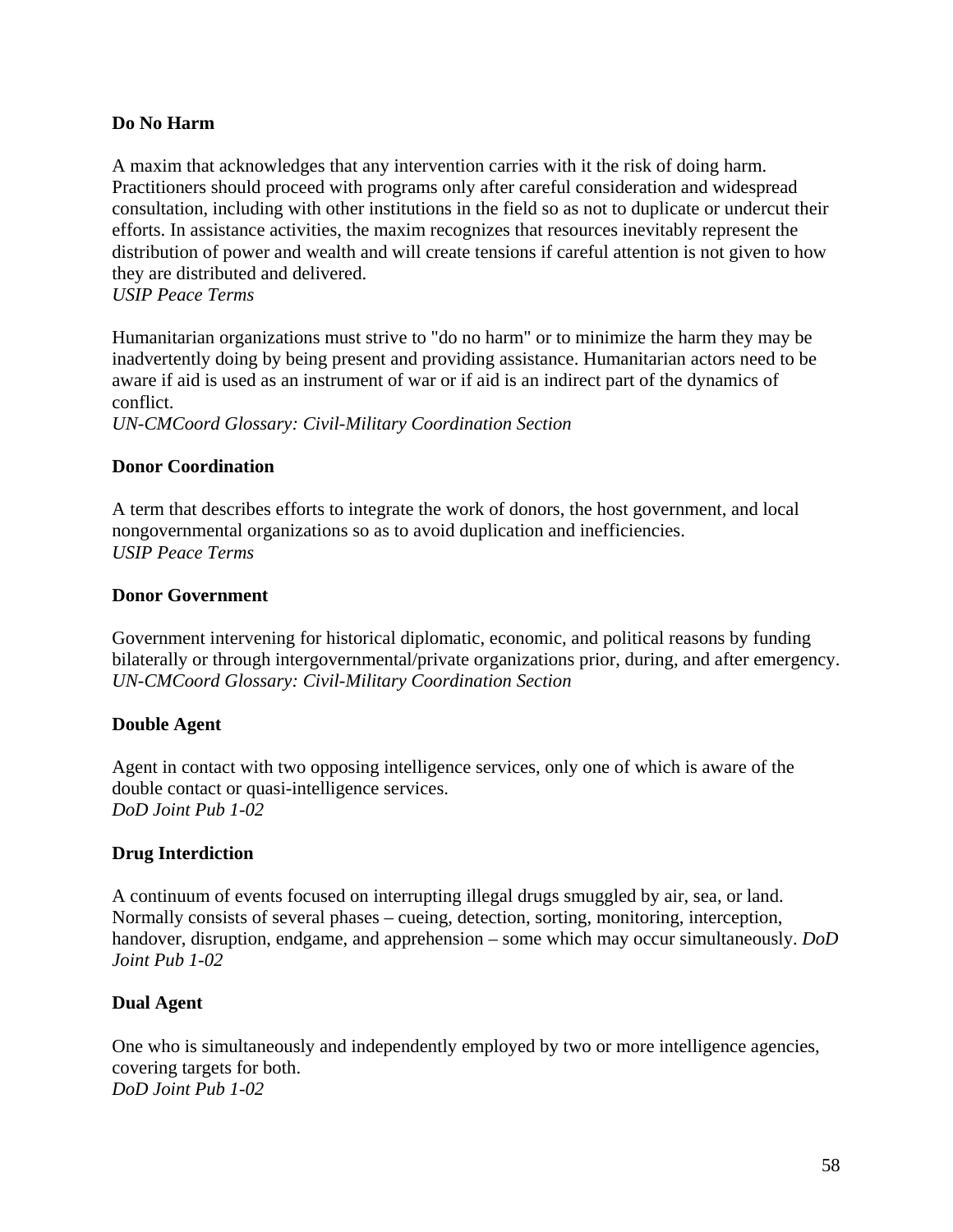# **Duty Status - Whereabouts Unknown (DUSTWUN)**

A transitory casualty status, applicable only to military personnel, that is used when the responsible commander suspects the member may be a casualty whose absence is involuntary, but does not feel sufficient evidence currently exists to make a definite determination of missing or deceased.

*DoD Joint Pub 1-02*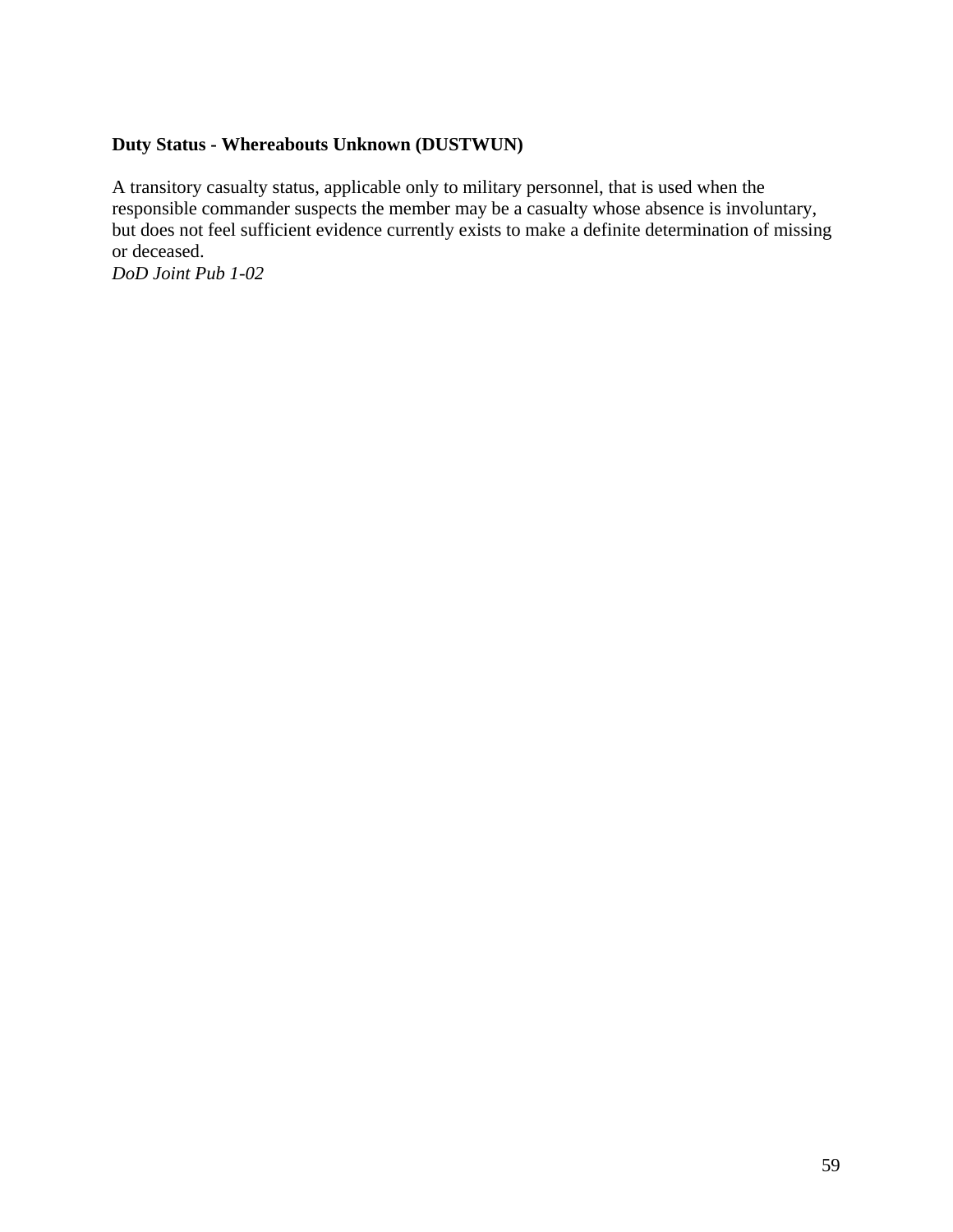### **Economic Action**

The planned use of economic measures designed to influence the policies or actions of another state, e.g., to impair the war-making potential of a hostile power or to generate economic stability within a friendly power. *DoD Joint Pub 1-02* 

#### **Economic Warfare**

Aggressive use of economic means to achieve national objectives. *DoD Joint Pub 1-02* 

#### **Effect**

1. The physical or behavioral state of a system that results from an action, a set of actions, or another effect.

2. The result, outcome, or consequence of an action.

3. A change to a condition, behavior, or degree of freedom. *DoD Joint Pub 1-02*

#### **Electromagnetic Spectrum**

The range of frequencies of electromagnetic radiation from zero to infinity. It is divided into 26 alphabetically designated bands. *DoD Joint Pub 1-02*

#### **Electronic Attack**

Division of electronic warfare involving the use of electromagnetic energy, directed energy, or antiradiation weapons to attack personnel, facilities, or equipment with the intent of degrading, neutralizing, or destroying enemy combat capability and is considered a form of fires. *DoD Joint Pub 1-02* 

#### **Electronic Protection**

Division of electronic warfare involving actions taken to protect personnel, facilities, and equipment from any effects of friendly or enemy use of the electromagnetic spectrum that degrade, neutralize, or destroy friendly combat capability. *DoD Joint Pub 1-02*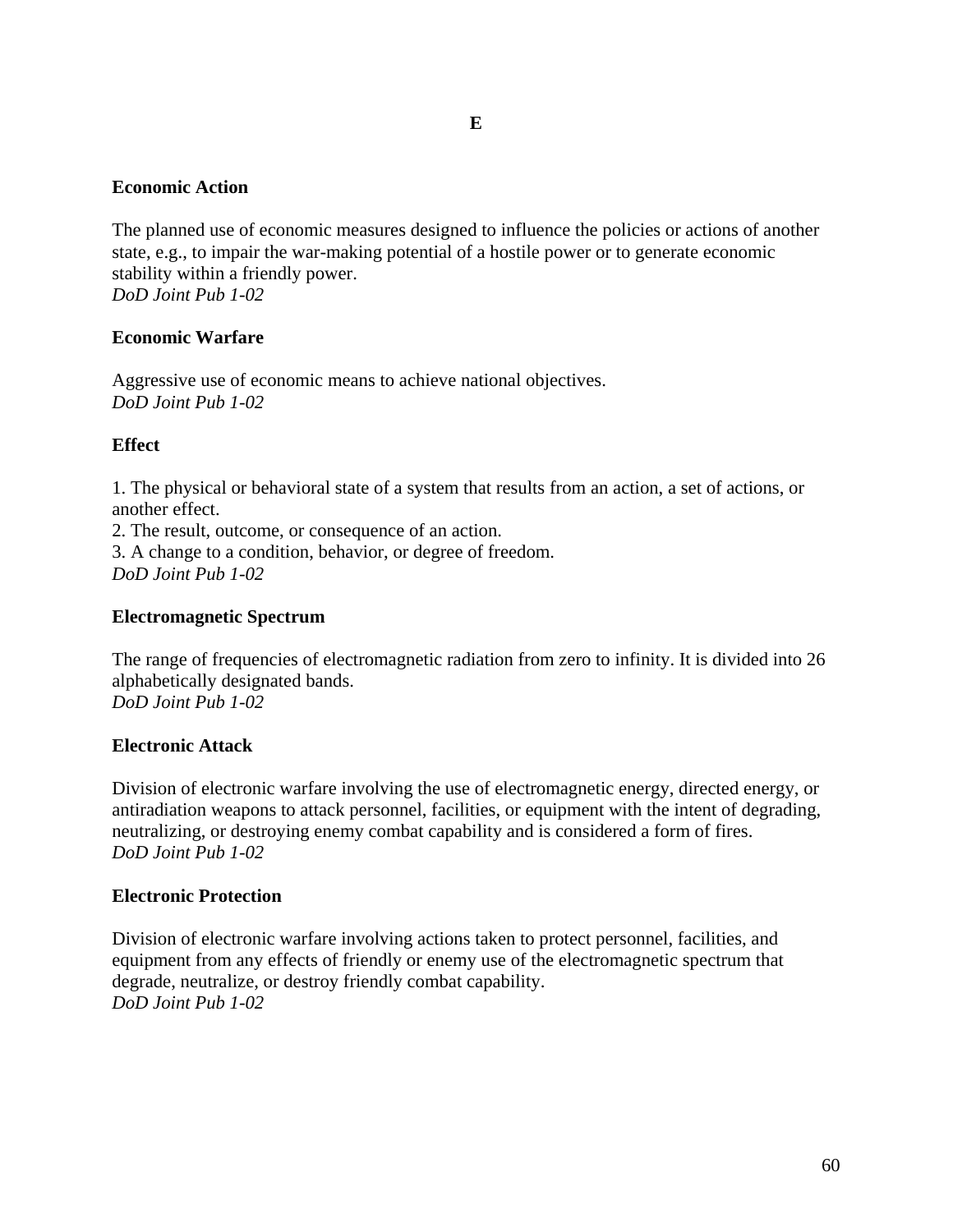### **Electronic Warfare**

Military action involving the use of electromagnetic and directed energy to control the electromagnetic spectrum or to attack the enemy. Electronic warfare consists of three divisions: electronic attack, electronic protection, and electronic warfare support. *DoD Joint Pub 1-02* 

### **Electronic Warfare Support (ES)**

Division of electronic warfare involving actions tasked by, or under direct control of, an operational commander to search for, intercept, identify, and locate or localize sources of intentional and unintentional radiated electromagnetic energy for the purpose of immediate threat recognition, targeting, planning and conduct of future operations. *DoD Joint Pub 1-02*

### **Embassy**

A diplomatic mission in the capital city of a foreign country headed by an Ambassador. *DoS Glossary of Government Acronyms* 

### **Emergency Action Committee**

Organization established at a diplomatic post for the purpose of directing and coordinating the post's response to emergency situations. *USAID Field Operations Guide* 

#### **Emergency Relief**

The immediate survival assistance to the victims of crisis and violent conflict. Most relief operations are initiated on short notice and have a short implementation period (project objectives are generally completed within a year). The main purpose of emergency relief is to save lives.

*UN-CMCoord Glossary: Civil-Military Coordination Section* 

### **Emergency Relief Coordinator (ERC)**

The Emergency Relief Coordinator is the Under-Secretary-General for Humanitarian Affairs and coordinates the international response to humanitarian emergencies and disasters. *UN-CMCoord Glossary: Civil-Military Coordination Section* 

#### **Emissary**

A representative sent on an offical or unoffical mission or errand. *Diplomat's Dictionary*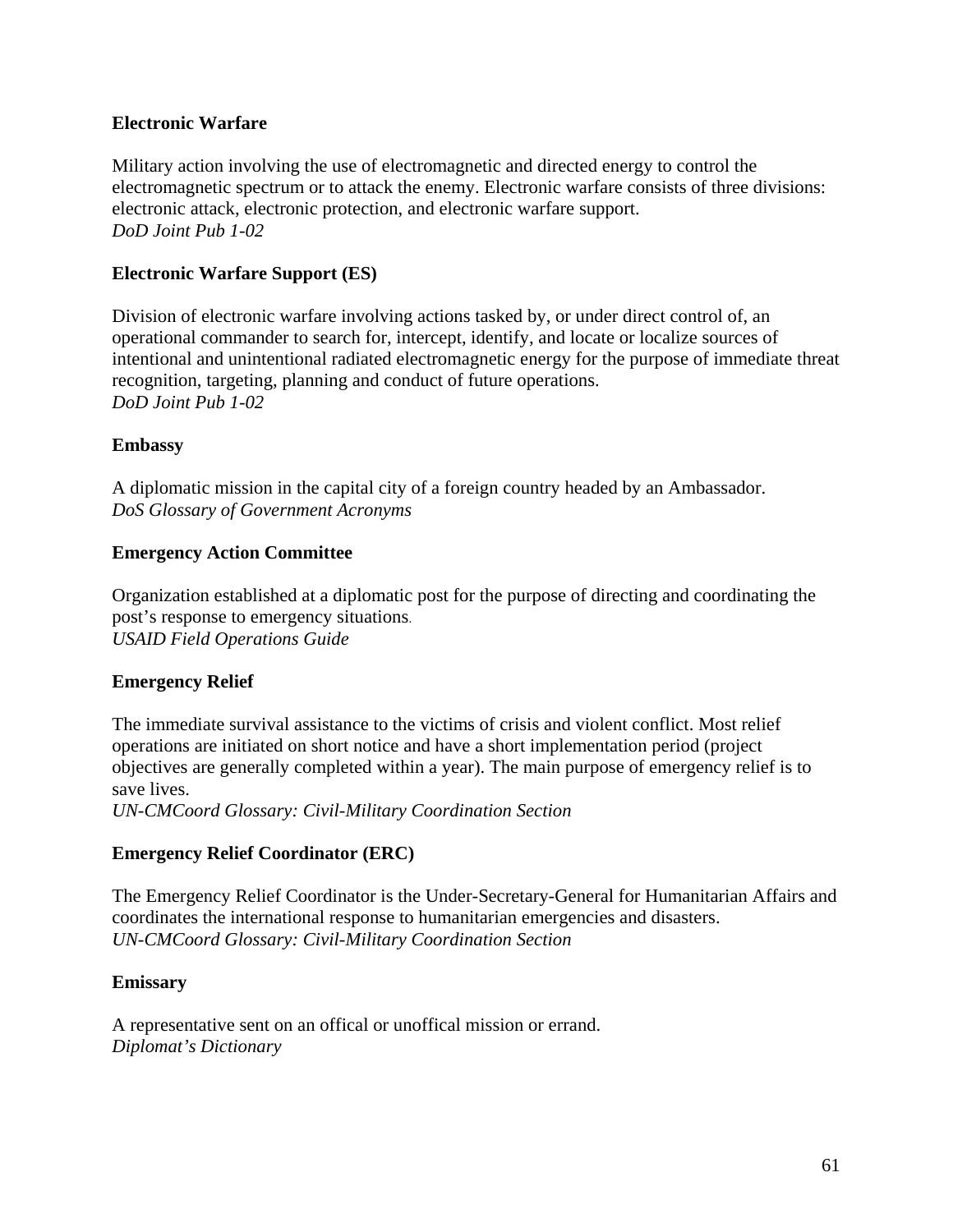### **Empowerment**

Empowerment means giving a person or group more power. This may be done by the party alone, through education, coalition building, community organizing, resource development, or advocacy assistance. It can also be done by a mediator, who can work with the lower power person or group to help them represent themselves more effectively. Although this approach causes ethical dilemmas (since helping one side more than another compromises a mediator's impartiality), it is quite commonly done in the problem-solving or "settlement-oriented" approach to mediation, since this approach works best when the two parties are relatively equal in power. Baruch Bush and Joe Folger, however, advocate the empowerment of both parties simultaneously through transformative mediation, which seeks to restore disputants' "sense of their own value and strength and their own capacity to handle life's problems." This approach avoids the ethical dilemmas of one-sided empowerment, though it sacrifices emphasis on achieving a settlement as primary.

*U of C: International Online Training Program Glossary* 

## **End State**

The set of required conditions that defines achievement of the commander's objectives. *DoD Joint Pub 1-02* 

The political and/or military situation to be attained at the end of an operation, which indicates that the objective has been achieved. *NATO AAP-6*

## **Enemy Capabilities**

Those courses of action of which the enemy is physically capable and that, if adopted, will affect accomplishment of the friendly mission. The term "capabilities" includes not only the general courses of action open to the enemy, such as attack, defense, reinforcement, or withdrawal, but also all the particular courses of action possible under each general course of action. "Enemy capabilities" are considered in the light of all known factors affecting military operations, including time, space, weather, terrain, and the strength and disposition of enemy forces. In strategic thinking, the capabilities of a nation represent the courses of action within the power of the nation for accomplishing its national objectives throughout the range of military operations. *DoD Joint Pub 1-02* 

### **Enemy Combatant**

In general, a person engaged in hostilities against the United States or its coalition partners during an armed conflict. *DoD Joint Pub 1-02*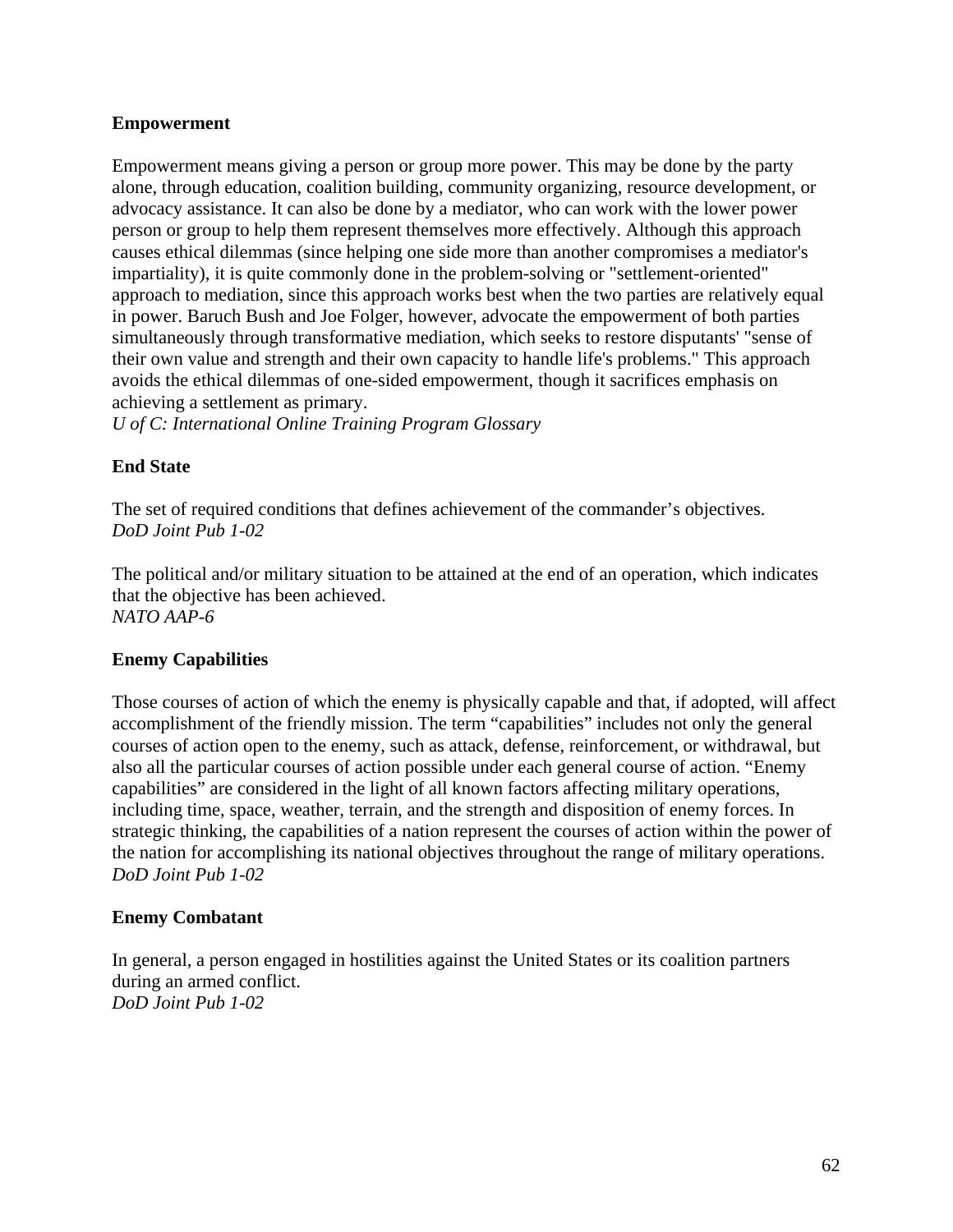### **Environmental Considerations**

The spectrum of environmental media, resources, or programs that may impact on, or are affected by, the planning and execution of military operations. Factors may include, but are not limited to, environmental compliance, pollution prevention, conservation, protection of historical and cultural sites, and protection of flora and fauna. *DoD Joint Pub 1-02* 

## **Escalation**

A deliberate or unpremeditated increase in scope or violence of a conflict. *DoD Joint Pub 1-02* 

An increase in intensity or scope of a conflict. The number of parties tends to increase, as does the number and breadth of the issues. De-escalation is the lessening of the intensity of a conflict as parties tire out or begin to realize that the conflict is doing them more harm than good, or as conflict management efforts begin to take effect. The ultimate intent of de-escalation is to create space for more intensive efforts to resolve the conflict. *USIP Peace Terms* 

## **Escapee**

Any person who has been physically captured by the enemy and succeeds in getting free. *DoD Joint Pub 1-02* 

## **Essential Task**

In the context of joint operation planning, a specified or implied task that an organization must perform to accomplish the mission. An essential task is typically included in the mission statement. *DoD Joint Pub 1-02* 

### **Ethnic Cleansing**

Deliberate, organized, and usually violent expulsion of people from an area on the basis of their perceived ethnic, communal, sectarian, or religious identity. *USIP Peace Terms* 

### **Evacuation**

1. Removal of a patient by any of a variety of transport means (air, ground, rail, or sea) from a theater of military operation, or between health service support capabilities, for the purpose of preventing further illness or injury, providing additional care, or providing disposition of patients from the military health care system.

2. The clearance of personnel, animals, or materiel from a given locality.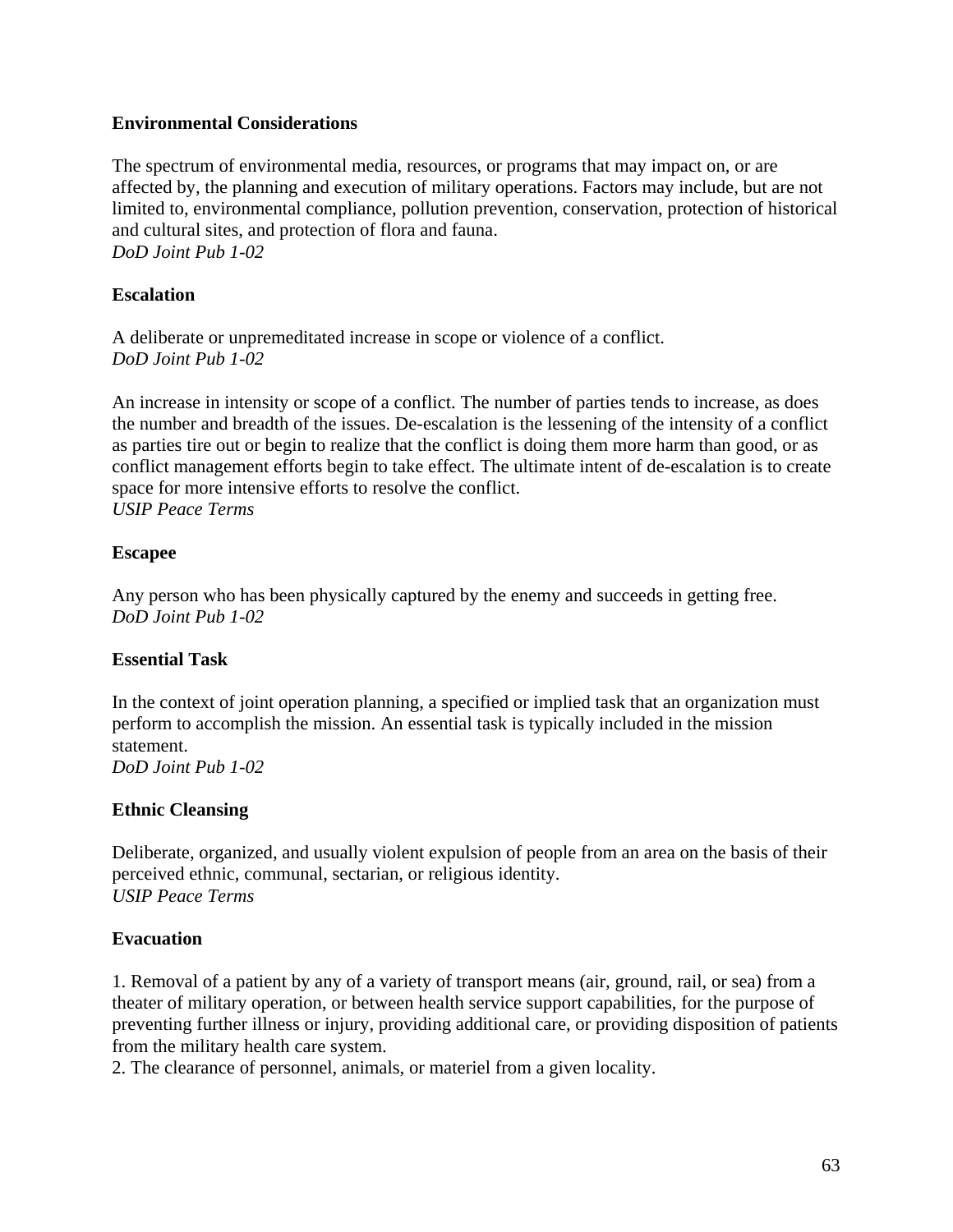3. The controlled process of collecting, classifying, and shipping unserviceable or abandoned materiel, US or foreign, to appropriate reclamation, maintenance, technical intelligence, or disposal facilities.

4. The ordered or authorized departure of noncombatants from a specific area by Department of State, Department of Defense, or appropriate military commander. This refers to the movement from one area to another in the same or different countries. The evacuation is caused by unusual or emergency circumstances and applies equally to command or non-command sponsored family members.

*DoD Joint Pub 1-02* 

## **Evacuee**

A civilian removed from a place of residence by military direction for reasons of personal security or the requirements of the military situation. *DoD Joint Pub 1-02* 

# **Evader**

Any person isolated in hostile or unfriendly territory who eludes capture. *DoD Joint Pub 1-02* 

# **Evaluation**

The systematic collection and analysis of data on a program, both as to the process and outputs (materials and activities) and the impact or outcome (immediate and longer term effects). *USIP Peace Terms*

## **Evasion**

The process whereby isolated personnel avoid capture with the goal of successfully returning to areas under friendly control. *DoD Joint Pub 1-02* 

## **Exclusion zone**

A zone established by a sanctioning body to prohibit specific activities in a specific geographic area. The purpose may be to persuade nations or groups to modify their behavior to meet the desires of the sanctioning body or face continued imposition of sanctions, or use or threat of force.

*DoD Joint Pub 1-02* 

# **Exfiltration**

The removal of personnel or units from areas under enemy control by stealth, deception, surprise, or clandestine means. *DoD Joint Pub 1-02*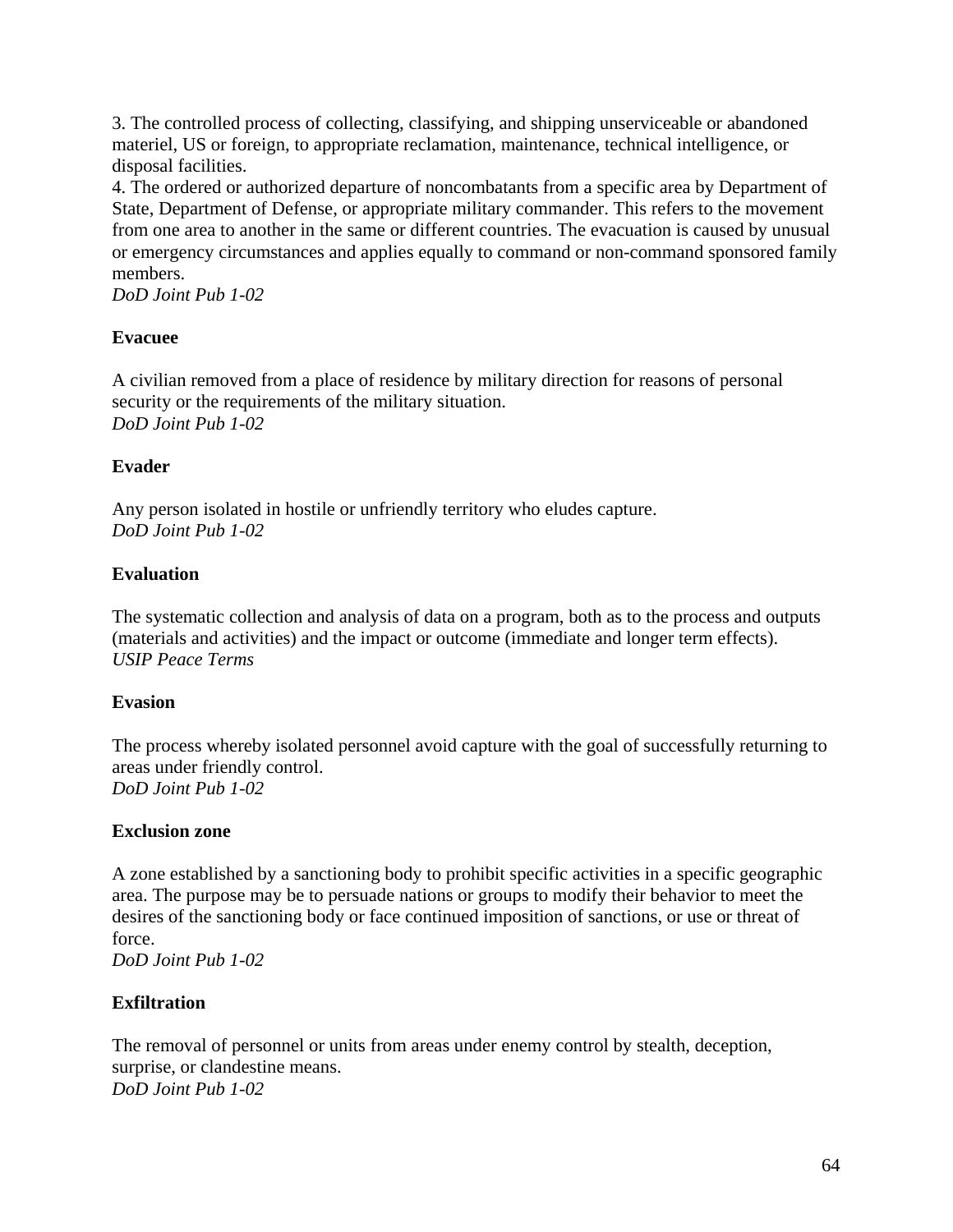# **Expedition**

A military operation conducted by an armed force to accomplish a specific objective in a foreign country. *DoD Joint Pub 1-02* 

# **Expeditionary Force**

An armed force organized to accomplish a specific objective in a foreign country. *DoD Joint Pub 1-02* 

# **Expellee**

A civilian outside the boundaries of the country of his or her nationality or ethnic origin who is being forcibly repatriated to that country or to a third country for political or other purposes. *DoD Joint Pub 1-02* 

# **Exploitation**

1.Taking full advantage of success in military operations, following up initial gains, and making permanent the temporary effects already achieved.

2. Taking full advantage of any information that has come to hand for tactical, operational, or strategic purposes.

3. An offensive operation that usually follows a successful attack and is designed to disorganize the enemy in depth.

*DoD Joint Pub 1-02* 

# **Explosive Hazard**

Any hazard containing an explosive component. Explosive hazards include unexploded explosive ordnance (including land mines), booby traps (some booby traps are non-explosive), improvised explosive devices (which are an improvised type of booby trap), captured enemy ammunition, and bulk explosives.

*DoD Joint Pub 1-02* 

## **Explosive Ordnance**

All munitions containing explosives, nuclear fission or fusion materials, and biological and chemical agents. This includes bombs and warheads; guided and ballistic missiles; artillery, mortar, rocket, and small arms ammunition; all mines, torpedoes, and depth charges; demolition charges; pyrotechnics; clusters and dispensers; cartridge and propellant actuated devices; electroexplosive devices; clandestine and improvised explosive devices; and all similar or related items or components explosive in nature.

*DoD Joint Pub 1-02*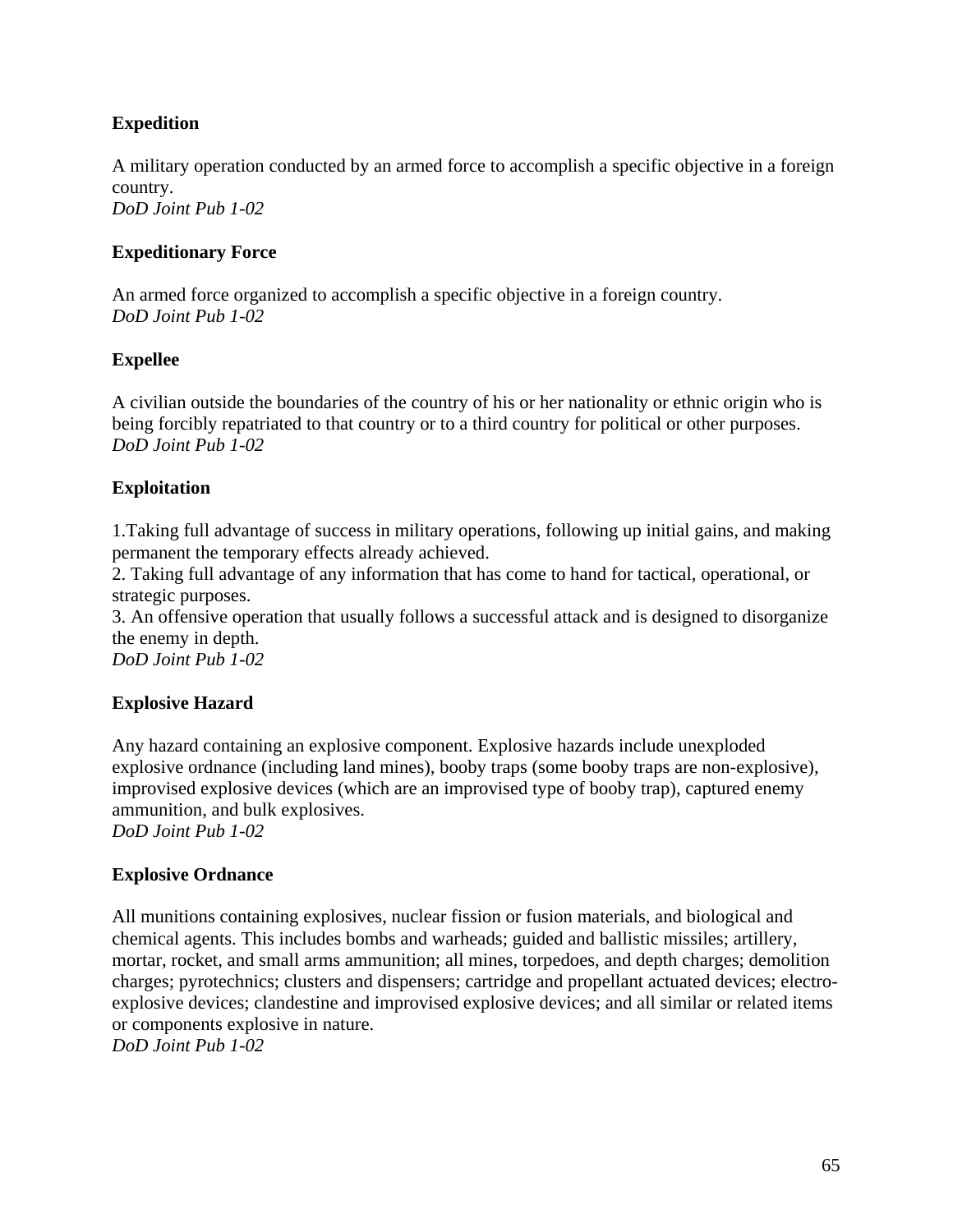# **Explosive Ordnance Disposal (EOD)**

The detection, identification, on-site evaluation, rendering safe, recovery, and final disposal of unexploded explosive ordnance. It may also include explosive ordnance which has become hazardous by damage or deterioration. *DoD Joint Pub 1-02* 

# **External Support Contract**

Contract awarded by contracting organizations whose contracting authority does not derive directly from the theater support contracting head(s) of contracting activity or from systems support contracting authorities. *DoD Joint Pub 4-10*

### **External Support Contractors**

US national or third party contract personnel hired from outside the operational area. *DoD Joint Pub 1-02* 

### **Extremist**

Extremists are people who take extreme views – those which are much stronger, and often more fixed than other people's views of the same situation. In escalated conflicts, extremists may advocate violent responses, while more moderate disputants will advocate less extreme measures.

*U of C: International Online Training Program Glossary* 

A person who holds extreme or fanatical political or religious views, especially one who resorts to or advocates extreme action. *Oxford Dictionary*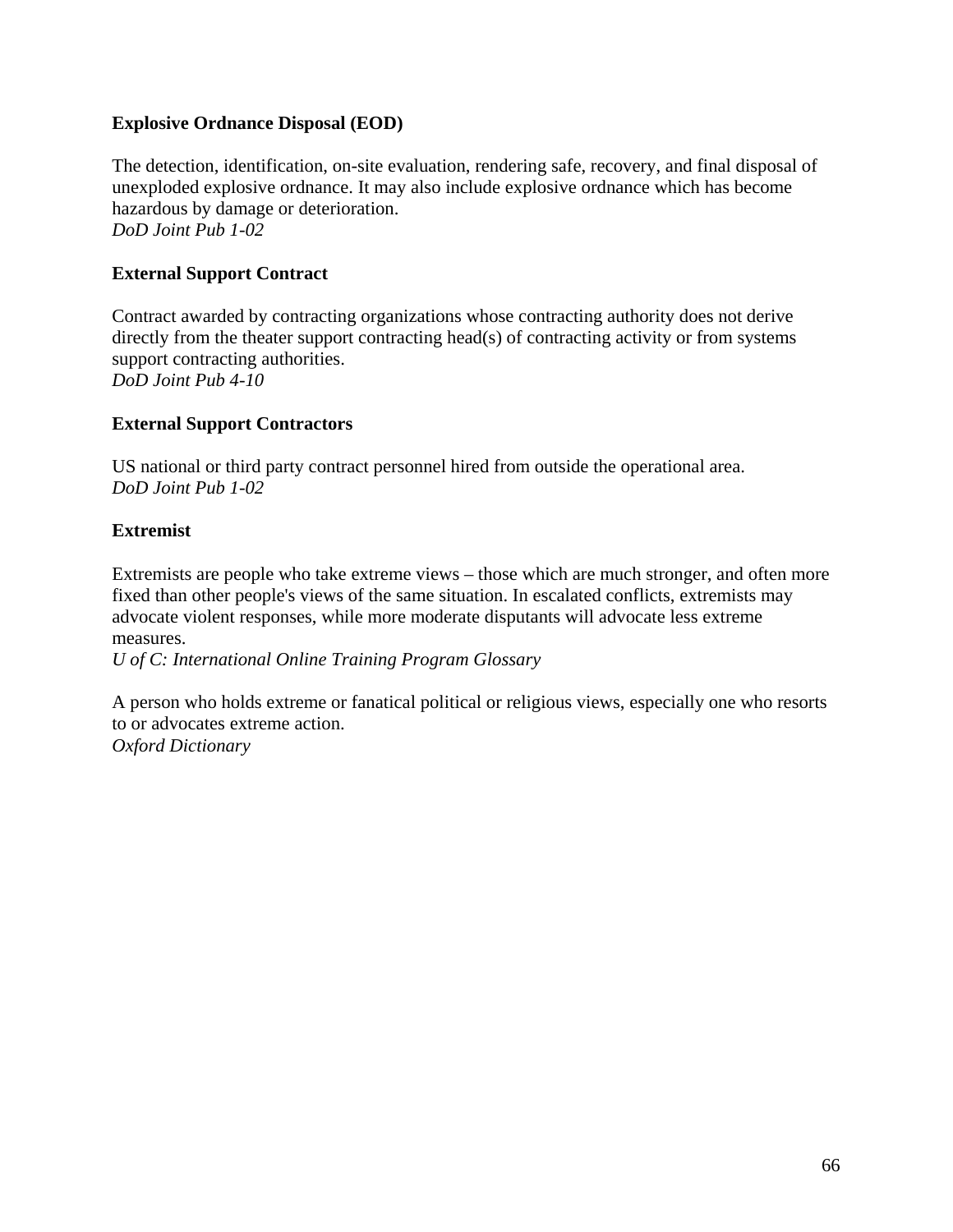#### **Facilitation**

The process or set of skills by which a third party attempts to help the disputants move toward resolution of their dispute. Facilitation can operate at many levels, from providing good offices to a more active role as a mediator. It may mean helping the parties set ground rules and agendas for meetings, helping with communication between the parties, and analysis of the situation and possible outcomes—in general, helping the participants keep on track and working toward their mutual goals. It may also mean helping them set those goals. *USIP Peace Terms* 

Facilitation is done by a third party who assists in running consensus-building meetings. The facilitator typically helps the parties set ground rules and agendas, enforces both, and helps the participants keep on track and working toward their mutual goals. While similar to a mediator, a facilitator usually plays a less active role in the deliberations, and often does not see "resolution" as a goal of his or her work, as mediators usually do. *U of C: International Online Training Program Glossary* 

### **Failed State**

A state that is unable to provide reasonable public services, often because of war, genocide, corruption, mismanagement, or criminal threats. Some analysts use the term collapsed state to refer to a situation where national structures have essentially dissolved and there is an almost complete vacuum of authority. A weak or fragile state may be on the verge of failure because of instability and weak governance.

*USIP Peace Terms*

#### **Feasibility**

The joint operation plan review criterion for assessing whether the assigned mission can be accomplished using available resources within the time contemplated by the plan. *DoD Joint Pub 1-02* 

#### **Feint**

In military deception, an offensive action involving contact with the adversary conducted for the purpose of deceiving the adversary as to the location and/or time of the actual main offensive action.

*DoD Joint Pub 1-02*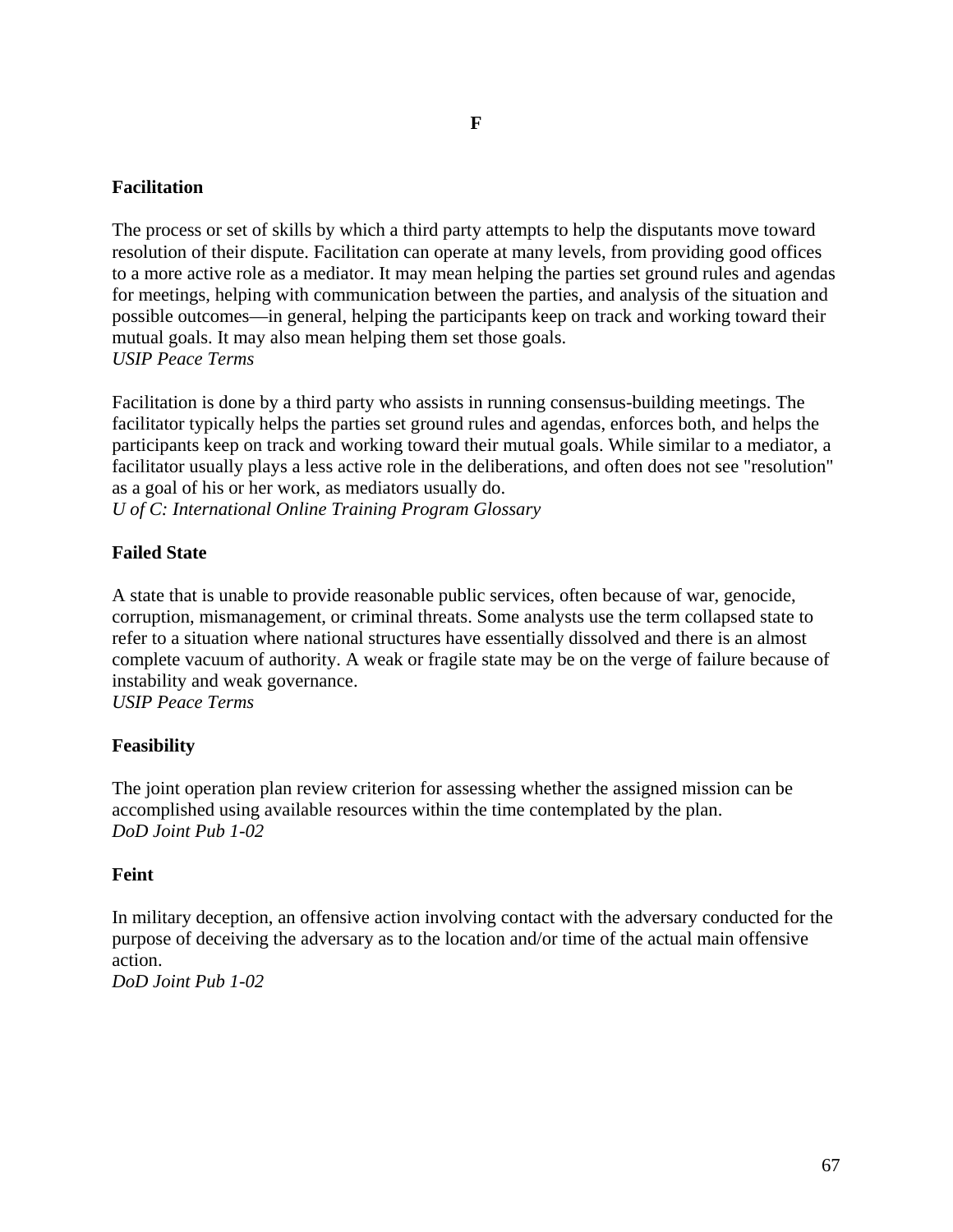### **Fire Mission**

1. Specific assignment given to a fire unit as part of a definite plan.

2. Order used to alert the weapon/battery and indicate that the message following is a call for fire.

*DoD Joint Pub 1-02* 

### **Flexible Response**

The capability of military forces for effective reaction to any enemy threat or attack with actions appropriate and adaptable to the circumstances existing. *DoD Joint Pub 1-02* 

# **Food Basket**

The particular selection of food commodities that is handled by the assistance operation and included in the rations distributed to the target beneficiaries. *USAID Field Operations Guide* 

# **Food Pipeline**

The various location points (port of origin, ship on high seas, port of entry, distribution system) and the amount of food going to an affected population. *USAID Field Operations Guide* 

### **Force**

1. An aggregation of military personnel, weapon systems, equipment, and necessary support, or combination thereof. 2. A major subdivision of a fleet. *DoD Joint Pub 1-02*

### **Force Multiplier**

A capability that, when added to and employed by a combat force, significantly increases the combat potential of that force and thus enhances the probability of successful mission accomplishment. *DoD Joint Pub 1-02* 

### **Force Protection**

Actions taken to prevent or mitigate hostile actions against Department of Defense personnel (to include family members), resources, facilities, and critical information. These actions conserve the force's fighting potential so it can be applied at the decisive time and place and incorporate the coordinated and synchronized offensive and defensive measures to enable the effective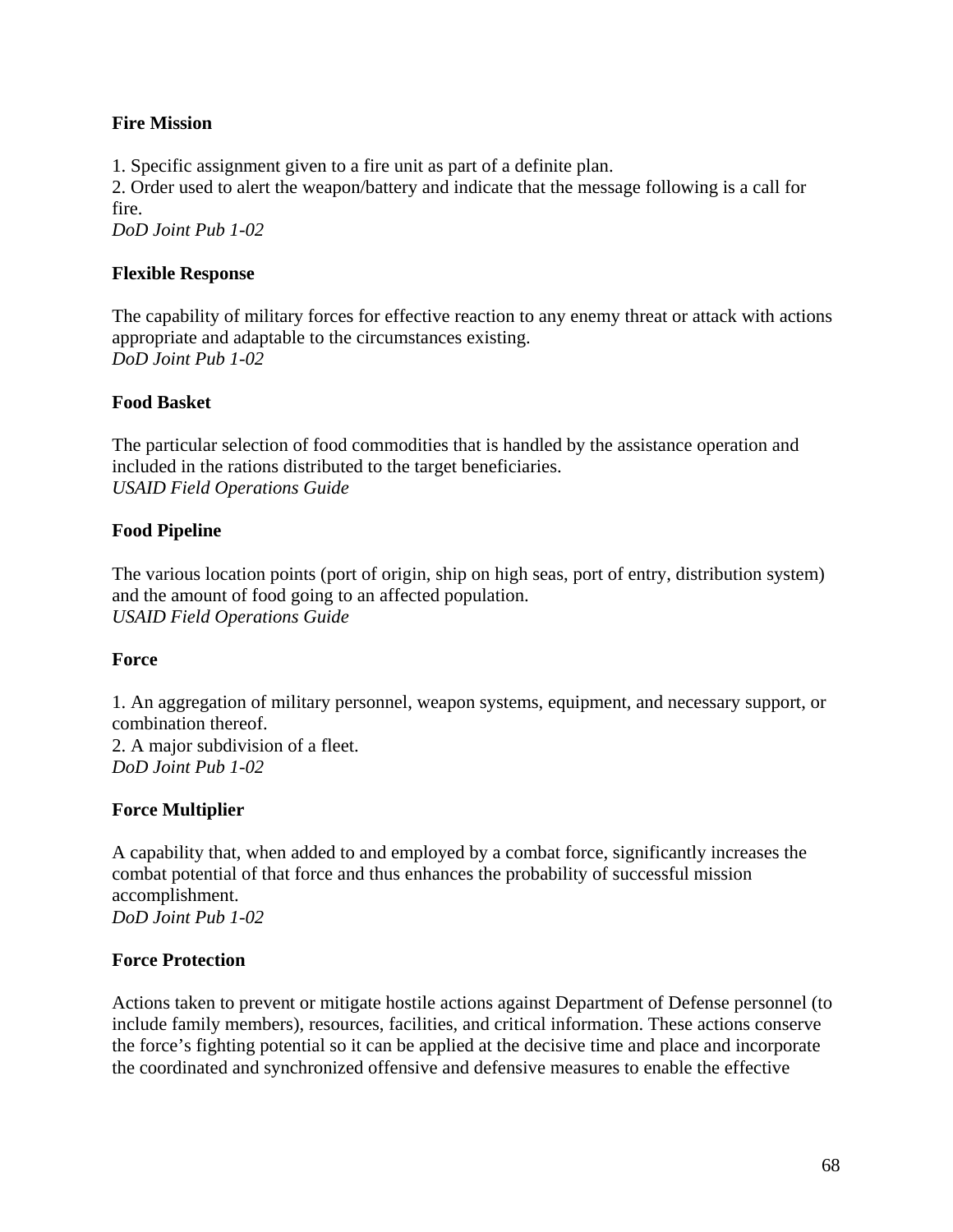employment of the joint force while degrading opportunities for the enemy. Force protection does not include actions to defeat the enemy or protect against accidents, weather, or disease. *DoD Joint Pub 1-02* 

### **Foreign Aid/Assistance**

Assistance to foreign nations ranging from the sale of military equipment to donations of food and medical supplies to aid survivors of natural and manmade disasters; US assistance takes three forms—development assistance, humanitarian assistance, and security assistance. *DoD Joint Pub 1-02* 

A technique of statecraft whereby economic and technical assistance are used as instruments of policy in order to achieve certain goals. There are three main types of foreign aid - humanitarian, military, and development. Aid may be bilateral or multilateral, the latter usually being channeled through an international body. *USIP Peace Terms* 

# **Foreign Disaster**

An act of nature (such as a flood, drought, fire, hurricane, earthquake, volcanic eruption, or epidemic), or an act of man (such as a riot, violence, civil strife, explosion, fire, or epidemic), which is or threatens to be of sufficient severity and magnitude to warrant United States foreign disaster relief to a foreign country, foreign persons, or to an intergovernmental organization. *DoD Joint Pub 1-02* 

### **Foreign Disaster Assistance**

U.S. Government emergency assistance overseas to save lives, alleviate human suffering, and reduce the social and economic impact of natural and man-made disasters worldwide. *USAID Multiple Sources*

# **Foreign Disaster Relief**

Prompt aid that can be used to alleviate the suffering of foreign disaster victims. Normally it includes humanitarian services and transportation; the provision of food, clothing, medicine, beds, and bedding; temporary shelter and housing; the furnishing of medical materiel, and medical and technical personnel; and making repairs to essential services. *DoD Joint Pub 1-02* 

# **Foreign Humanitarian Assistance**

Programs conducted to relieve or reduce the results of natural or manmade disasters or other endemic conditions such as human pain, disease, hunger, or privation that might present a serious threat to life or that can result in great damage to or loss of property. Foreign humanitarian assistance (FHA) provided by US forces is limited in scope and duration. The foreign assistance provided is designed to supplement or complement the efforts of the host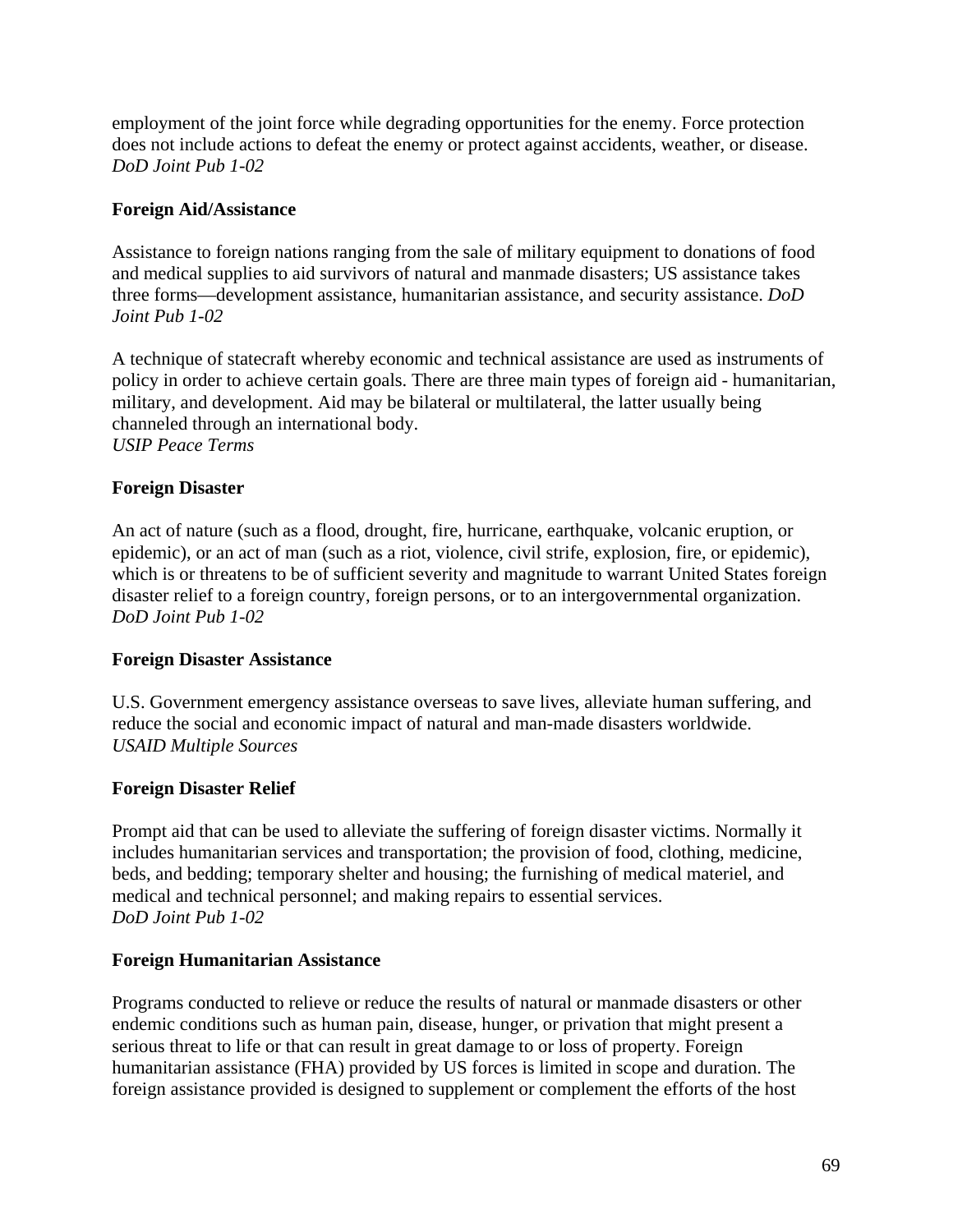nation civil authorities or agencies that may have the primary responsibility for providing FHA. FHA operations are those conducted outside the United States, its territories, and possessions. *DoD Joint Pub 1-02* 

### **Foreign Intelligence**

Information relating to capabilities, intentions, and activities of foreign powers, organizations, or persons, but not including counterintelligence, except for information on international terrorist activities.

*DoD Joint Pub 1-02* 

# **Foreign Internal Defense (FID)**

Participation by civilian and military agencies of a government in any of the action programs taken by another government or other designated organization to free and protect its society from subversion, lawlessness, and insurgency. *DoD Joint Pub 1-02* 

### **Foreign Nation Support**

Civil and/or military assistance rendered to a nation when operating outside its national boundaries during military operations based on agreements mutually concluded between nations or on behalf of intergovernmental organizations. Support may come from the nation in which forces are operating. Foreign nation support also may be from third party nations and include support or assistance, such as logistics, rendered outside the operational area. *DoD Joint Pub 1-02* 

### **Forward Operating Base (FOB)**

A [military base or site] used to support tactical operations without establishing full support facilities. The base may be used for an extended time period. Support by a main operating base will be required to provide backup support for a forward-operating base. *DoD Joint Pub 1-02* 

### **Frames**

Frames are ways of defining a problem. Some people may define a problem in terms of rights, while others may define it in terms of interests or relative power. These different positions are sometimes referred to as different "frames."

*U of C: International Online Training Program Glossary* 

### **Framing**

Framing is the process of defining what a problem is about. Just as a frame can be placed around a photograph, including some portions of the picture, but cropping other portions out, people can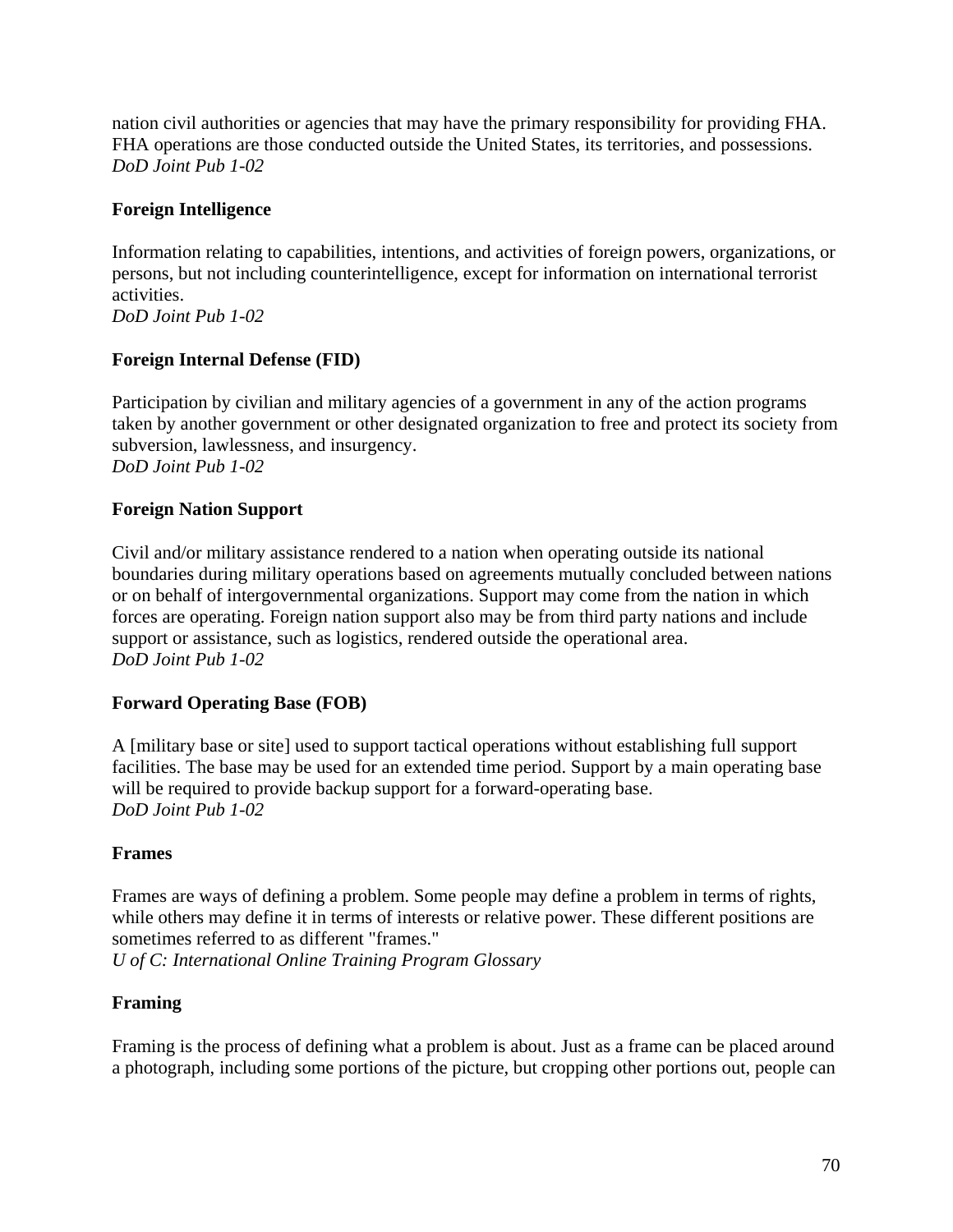define some aspects of a problem as important, while they ignore (or are unaware of) other issues that do not concern them. *U of C: International Online Training Program Glossary* 

### **Freedom of Navigation Operations**

Operations conducted to demonstrate US or international rights to navigate air or sea routes. *DoD Joint Pub 1-02* 

# **Friendly Fire**

In casualty reporting, a casualty circumstance applicable to persons killed in action or wounded in action mistakenly or accidentally by friendly forces actively engaged with the enemy, who are directing fire at a hostile force or what is thought to be a hostile force. *DoD Joint Pub 1-02*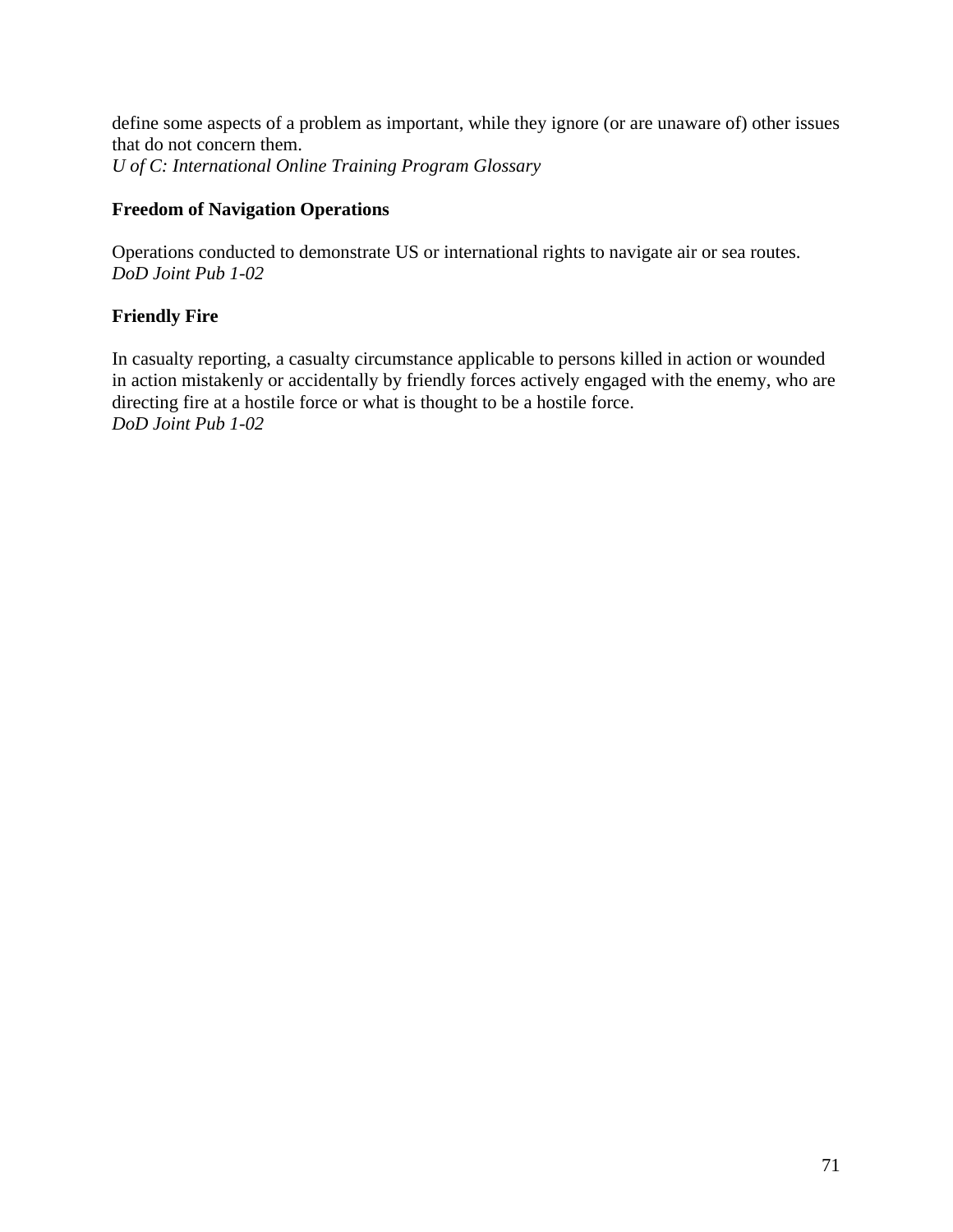#### **Gender-based Violence**

Violence directed against individuals or groups on the basis of their gender or sex. It includes acts or threats of acts that inflict physical or mental harm or suffering, coercion, and other deprivations of liberty, including rape, torture, mutilation, sexual slavery, forced impregnation, and murder. Although men and boys can be victims of gender-based violence, women and girls are the primary victims. *USIP Peace Terms*

#### **General and Complete Disarmament**

Reductions of armed forces and armaments by all states to levels required for internal security and for an international peace force. Connotation is "total disarmament" by all states. *DoD Joint Pub 1-02* 

#### **General Support**

1. That support which is given to the supported force as a whole and not to any particular subdivision thereof.

2. A tactical artillery mission. *DoD Joint Pub 1-02* 

#### **General War**

Armed conflict between major powers in which the total resources of the belligerents are employed, and the national survival of a major belligerent is in jeopardy. *DoD Joint Pub 1-02* 

#### **Geneva Conventions**

The Geneva Conventions consist of four treaties, with subsequent additions and revisions. They set the widely accepted legal standards for humane treatment of noncombatants (medical and religious personnel and civilians) and combatants who are no longer able to fight, including the sick, wounded, and prisoners of war. The first convention was adopted in 1864 and the fourth in 1949; the most recent protocol was added in 2005. *USIP Peace Terms*

#### **Genocide**

The Convention on the Prevention and Punishment of the Crime of Genocide defines genocide as "any of a number of acts committed with the intent to destroy, in whole or in part, a national, ethnic, racial, or religious group: killing members of the group; causing serious bodily or mental harm to members of the group; deliberately inflicting on the group conditions of life calculated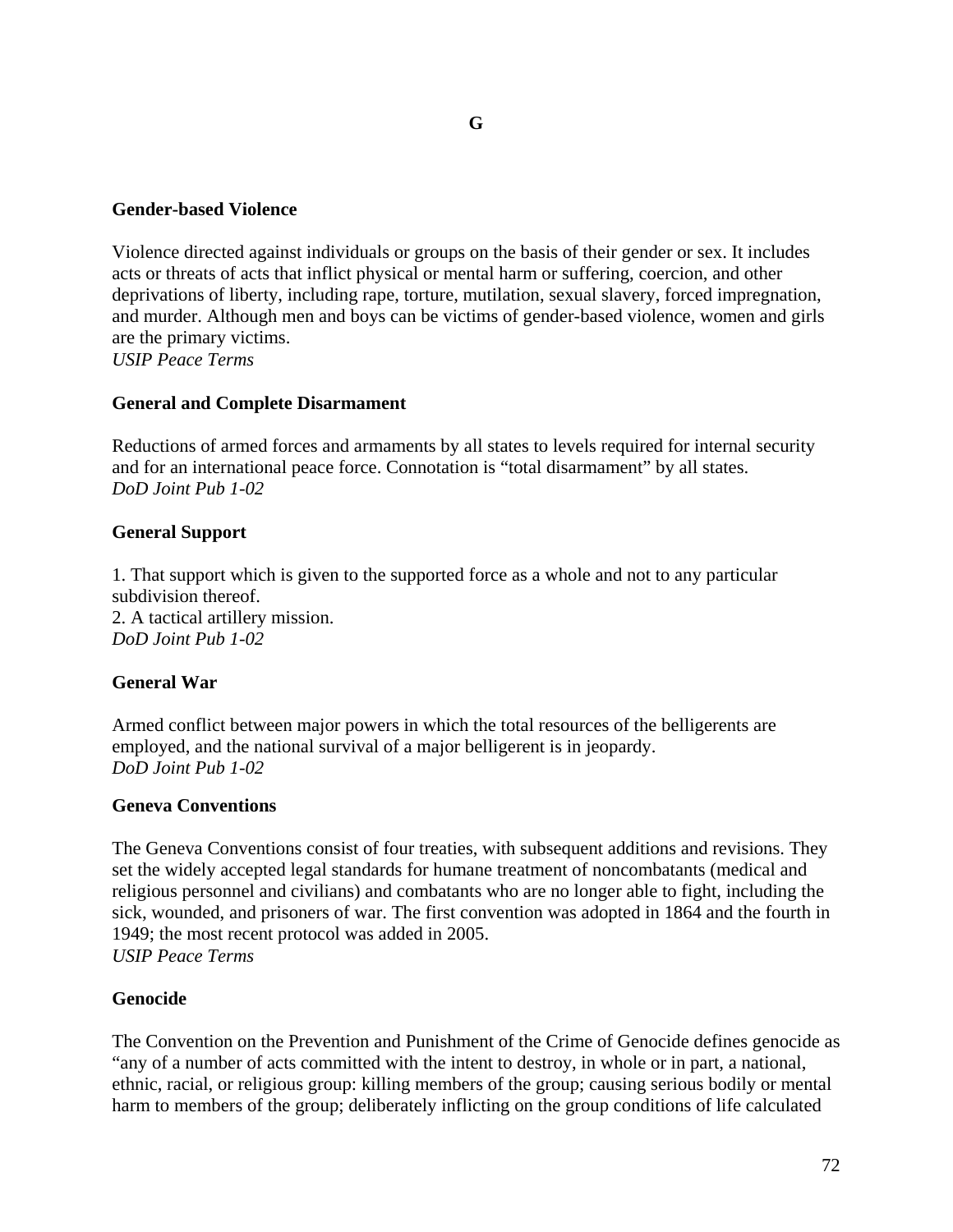to bring about its physical destruction in whole or in part; imposing measures intended to prevent births within the group, and forcibly transferring children of the group to another group." *USIP Peace Terms* 

The deliberate killing of a large group of people, especially those of a particular ethnic group or nation. *Oxford Dictionary* 

# **Good Offices**

Typically, low-key actions by a third party to bring opposing parties to dialogue or negotiation. Good offices may include informal consultations to facilitate communication; offer of transportation, security, or site of venue; or fact-finding. The third party may suggest ways into negotiations and a settlement but usually stops short of participating in negotiations. Norway's role in the 1993 Oslo Accords concerning the Israeli-Palestinian conflict is a classic example of good offices. Mediation and conciliation tend to be more active roles than good offices. *USIP Peace Terms* 

# **Governance**

The exercise of authority to implement rules and policies in an effort to bring order to the social, political, economic, and judicial processes that allow a society to develop. Good governance involves a process that is informed and to a degree monitored by, and ultimately serves, all members of society. Good governance also implies a level of accountability and transparency, both of which will help to ameliorate the risk of corruption, a corrosive and destabilizing practice.

*USIP Peace Terms*

### **Governing Factors**

In the context of joint operation planning, those aspects of the situation (or externally imposed factors) that the commander deems critical to the accomplishment of the mission. *DoD Joint Pub 1-02* 

### **Guarantor**

A state, group of states, international organization, or other entity such as an alliance that is obliged to ensure the maintenance of an agreement, in some cases by the use of force. In its original usage, the term usually referred to a formal, legal commitment to take action in the event of a breach of obligations by a party to a treaty. In recent years, the term has been used more loosely to refer to a party that monitors or bears witness to an accord. *USIP Peace Terms*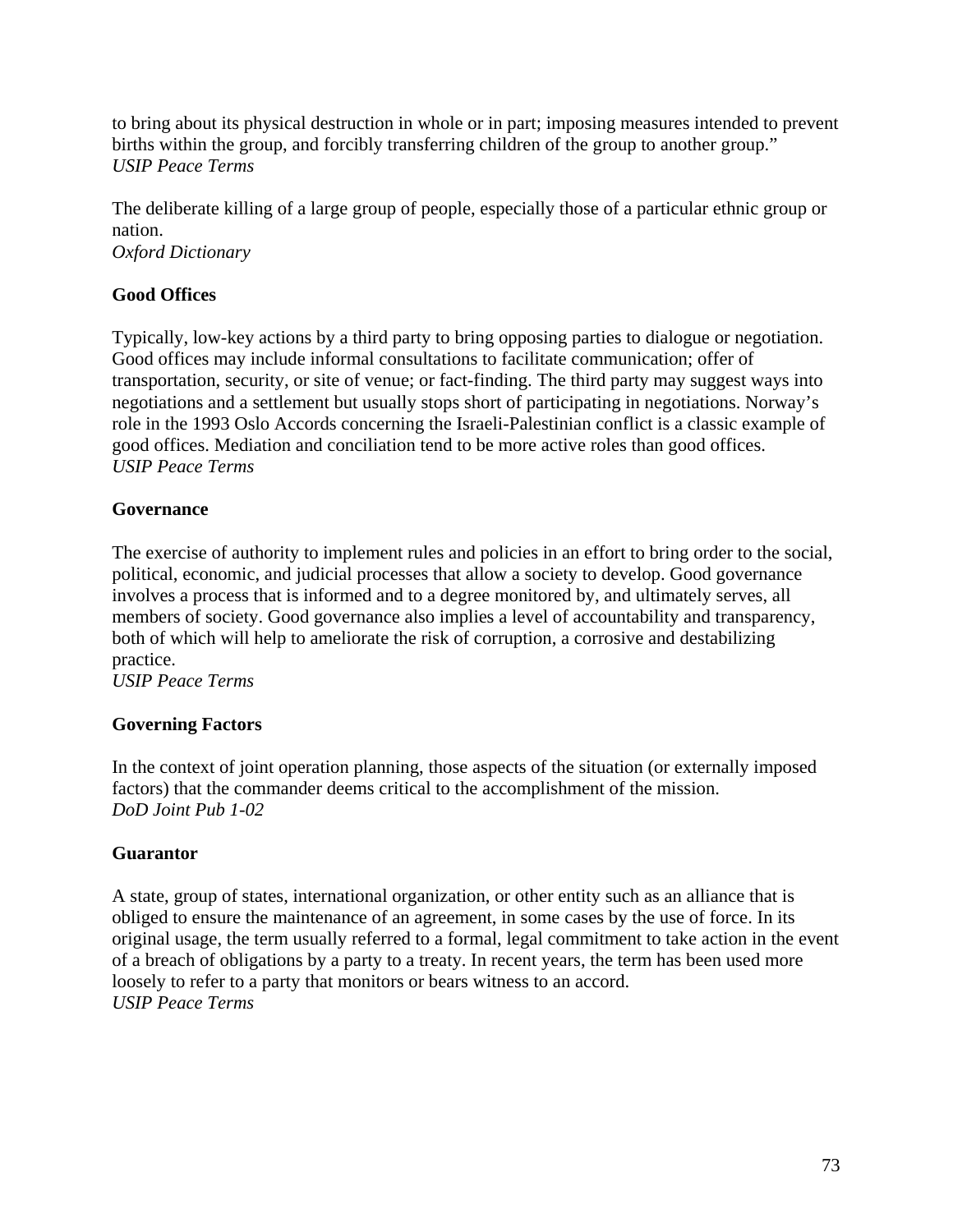### **Guerrilla**

A combat participant in guerrilla warfare. *DoD Joint Pub 1-02* 

A member of a small independent group taking part in irregular fighting, typically against larger regular forces. *Oxford Dictionary* 

### **Guerrilla Force**

A group of irregular, predominantly indigenous personnel organized along military lines to conduct military and paramilitary operations in enemy-held, hostile, or denied territory. *DoD Joint Pub 1-02* 

### **Guerrilla Warfare**

Military and paramilitary operations conducted in enemy-held or hostile territory by irregular, predominantly indigenous forces. *DoD Joint Pub 1-02* 

Warfare conducted by an irregular military or paramilitary unit using techniques such as harassment, sabotage, and surprise attacks against a more powerful force. Guerrilla groups may seize control of and live among unarmed civilian populations that are influenced to provide labor, food, and other supplies. Successful guerrilla campaigns are usually protracted and have the support of the local population as well as external assistance. *USIP Peace Terms*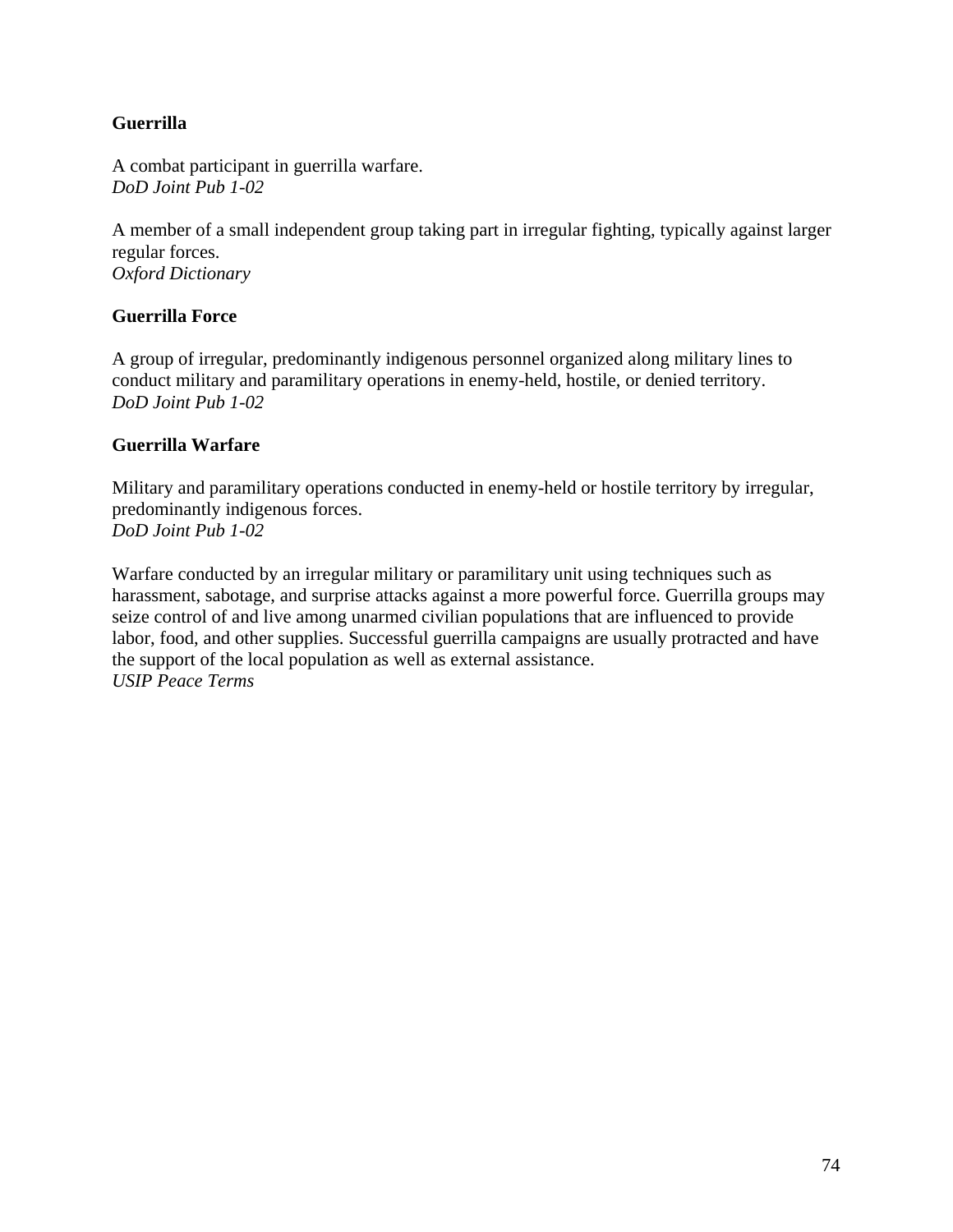### **Hard Bargaining**

This is a term used to refer to adversarial, competitive bargaining that assumes that the opponent is an enemy to be defeated, rather than a partner to be worked with cooperatively. Fisher and Ury contrast hard bargaining with soft bargaining (which is highly conciliatory to the point of giving in on important points). They contrast both these approaches with a third approach, principled negotiation, which is neither hard, nor soft, but rather integrative in its approach. *U of C: International Online Training Program Glossary* 

#### **Harassment**

An incident in which the primary objective is to disrupt the activities of a unit, installation, or ship, rather than to inflict serious casualties or damage. *DoD Joint Pub 1-02* 

#### **Hasty Attack**

In land operations, an attack in which preparation time is traded for speed in order to exploit an opportunity. *DoD Joint Pub 1-02* 

#### **Hazard**

A condition with the potential to cause injury, illness, or death of personnel; damage to or loss of equipment or property; or mission degradation. *DoD Joint Pub 1-02* 

#### **High-Payoff Target (HPT)**

A target whose loss to the enemy will significantly contribute to the success of the friendly course of action. High-payoff targets are those high-value targets that must be acquired and successfully attacked for the success of the friendly commander's mission. *DoD Joint Pub 1-02* 

#### **High-Risk Personnel**

Personnel who, by their grade, assignment, symbolic value, or relative isolation, are likely to be attractive or accessible terrorist targets. *DoD Joint Pub 1-02*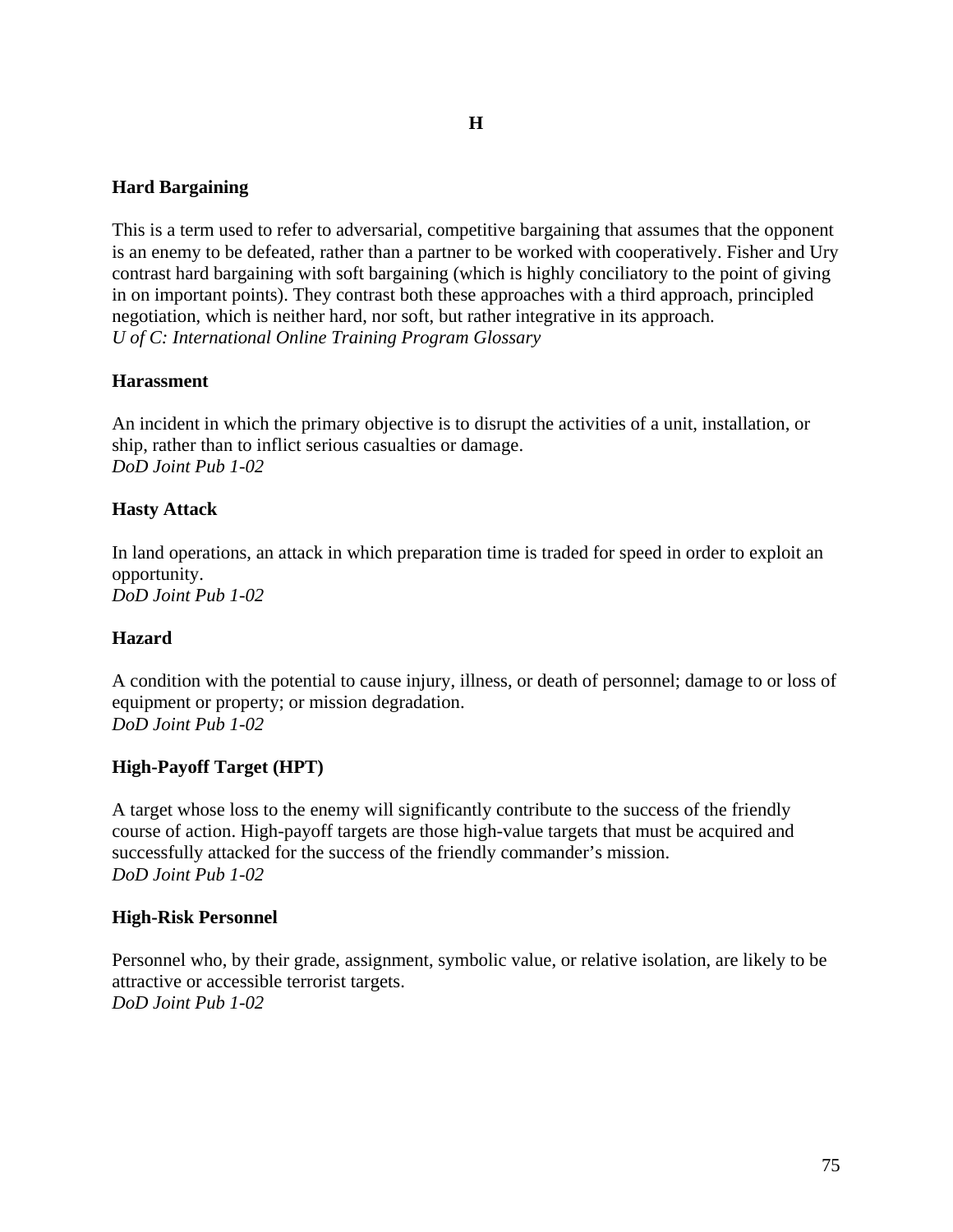### **High Side**

*Editors Note: Although not officially recognized, this is a commonly used military colloquialism to indicate computer-based information systems containing classified information, usually at the secret level or above, protected by security protocols. Individuals seeking to access information "on the high side" normally require security clearances and permissions (special access cards or passwords) from the organization or agency managing the particular information system. Conversely, information "on the low side" would normally not require such permissions and may even be generally accessible to those without access approvals.* 

### **High-Value Target (HVT)**

A target the enemy commander requires for the successful completion of the mission. The loss of high-value targets would be expected to seriously degrade important enemy functions throughout the friendly commander's area of interest. *DoD Joint Pub 1-02* 

#### **Host Country**

A nation which permits, either by written agreement or official invitation, government representatives and/or agencies of another nation to operate, under specified conditions, within its borders. *DoD Joint Pub 1-02* 

# **Host Nation**

A nation that receives the forces and/or supplies of allied nations, coalition partners, and/or NATO organizations to be located on, to operate in, or to transit through its territory. *DoD Joint Pub 1-02* 

#### **Host-Nation Support**

Civil and/or military assistance rendered by a nation to foreign forces within its territory during peacetime, crises or emergencies, or war based on agreements mutually concluded between nations.

*DoD Joint Pub 1-02* 

#### **Hostage**

A person held as a pledge that certain terms or agreements will be kept. (The taking of hostages is forbidden under the Geneva Conventions, 1949.) *DoD Joint Pub 1-02*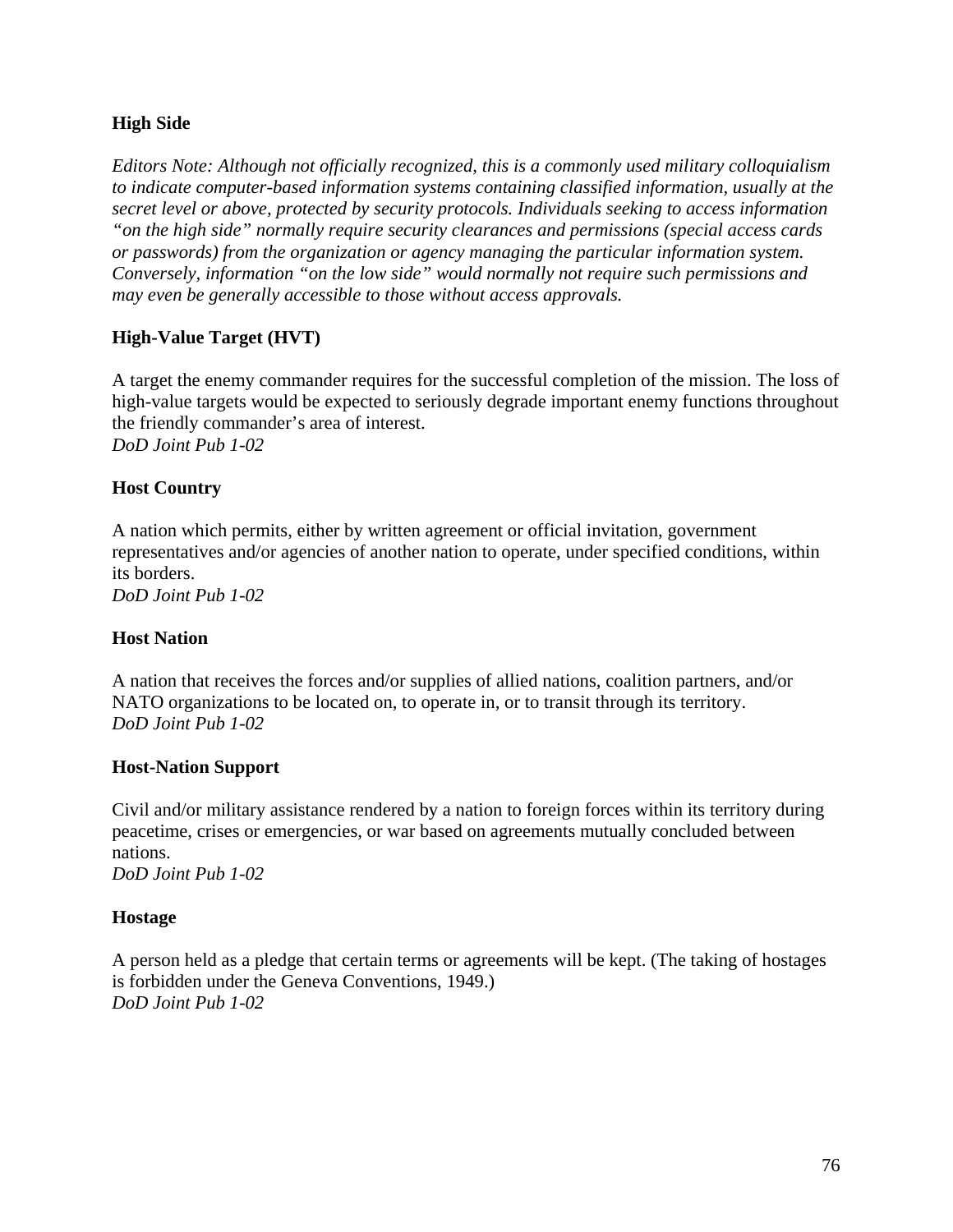# **Hostile**

In combat and combat support operations, an identity applied to a track declared to belong to any opposing nation, party, group, or entity, which by virtue of its behavior or information collected on it such as characteristics, origin, or nationality contributes to the threat to friendly forces. *DoD Joint Pub 1-02* 

### **Hostile Act**

An attack or other use of force against the US, US forces, or other designated persons or property. It also includes force used directly to preclude or impede the mission and/or duties of US forces, including the recovery of US personnel or vital US Government property. *DoD Joint Pub 1-02* 

### **Hostile Casualty**

A person who is the victim of a terrorist activity or who becomes a casualty "in action." "In action" characterizes the casualty as having been the direct result of hostile action, sustained in combat or relating thereto, or sustained going to or returning from a combat mission provided that the occurrence was directly related to hostile action. Included are persons killed or wounded mistakenly or accidentally by friendly fire directed at a hostile force or what is thought to be a hostile force. However, not to be considered as sustained in action and not to be interpreted as hostile casualties are injuries or death due to the elements, self-inflicted wounds, combat fatigue, and except in unusual cases, wounds or death inflicted by a friendly force while the individual is in an absent-without-leave, deserter, or dropped-from-rolls status or is voluntarily absent from a place of duty.

*DoD Joint Pub 1-02* 

### **Hostile Intent**

The threat of imminent use of force by a foreign force, terrorist(s), or organization against the United States and US national interests, US forces and, in certain circumstances, US nationals, their property, US commercial assets, and other designated non-US forces, foreign nationals, and their property. When hostile intent is present, the right exists to use proportional force, including armed force, in self-defense by all necessary means available to deter or neutralize the potential attacker or, if necessary, to destroy the threat. A determination that hostile intent exists and requires the use of proportional force in self-defense must be based on evidence that an attack is imminent. Evidence necessary to determine hostile intent will vary depending on the state of international and regional political tension, military preparations, intelligence, and indications and warning information.

*DoD Joint Pub 1-02*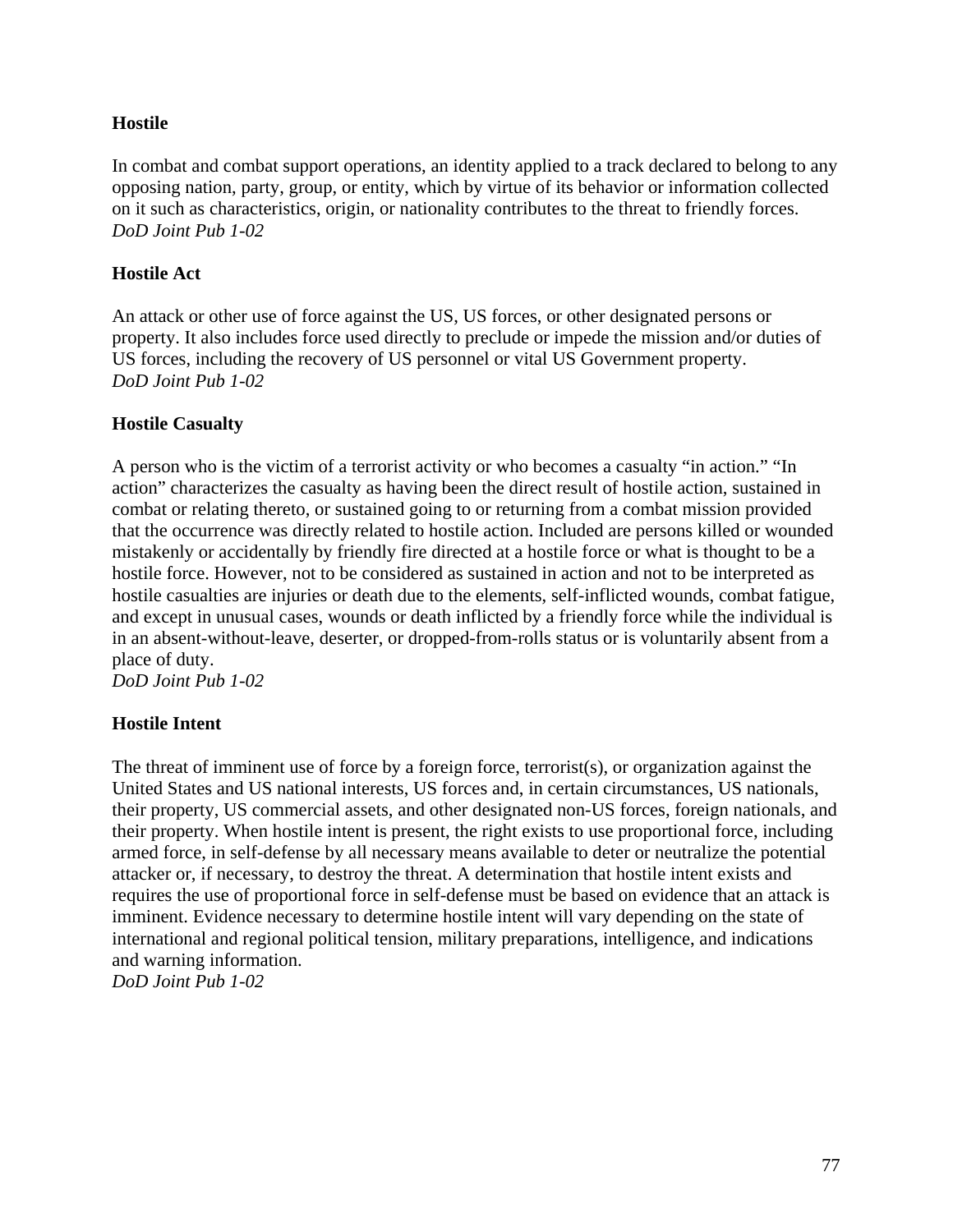### **Human Development**

Human development is concerned with removing the various hindrances that restrain and restrict human lives and prevent it from blossoming. It is concerned with progress and augmentation. *Commission on Human Security Final Report* 

A human development approach…shift(s) the focus of development attention away from an overarching concentration on the growth of inanimate objects of convenience, such as commodities produced (reflected in the gross domestic product or the gross national product) to the quality and richness of human lives, which depend on a number of influences of which commodity production is only one.

*UNDP: A Human Rights-based Approach to Development Programming* 

### **Human Factors**

The psychological, cultural, behavioral, and other human attributes that influence decisionmaking, the flow of information, and the interpretation of information by individuals or groups. *DoD Joint Pub 1-02* 

# **Human Intelligence (HUMINT)**

A category of intelligence derived from information collected and provided by human sources. *DoD Joint Pub 1-02* 

The collection of information by a trained human intelligence collector from people and their associated documents and media sources to identify elements, intentions, composition, strength, dispositions, tactics, equipment, personnel, and capabilities. *U.S. Army FM 3-24* 

A category of intelligence derived from information collected and provided by human sources. *NATO AAP-6* 

### **Human Rights**

The basic prerogatives and freedoms to which all humans are entitled. Supported by the United Nation's Universal Declaration of Human Rights of 1948 and several international agreements, these rights include the right to life, liberty, education, and equality before law, and the right of association, belief, free speech, religion, and movement. *USIP Peace Terms* 

*Editor's Note: The Universal Declaration of Human Rights of 1948 established the principle that "the inherent dignity and the equal and inalienable rights of all members of the human family is the foundation of freedom, justice and peace in the world," and lists, in thirty articles, the specific elements considered to be inalienable human rights. The full text of the Declaration is available on the internet at http://www.un.org/en/documents/udhr/index.shtml.*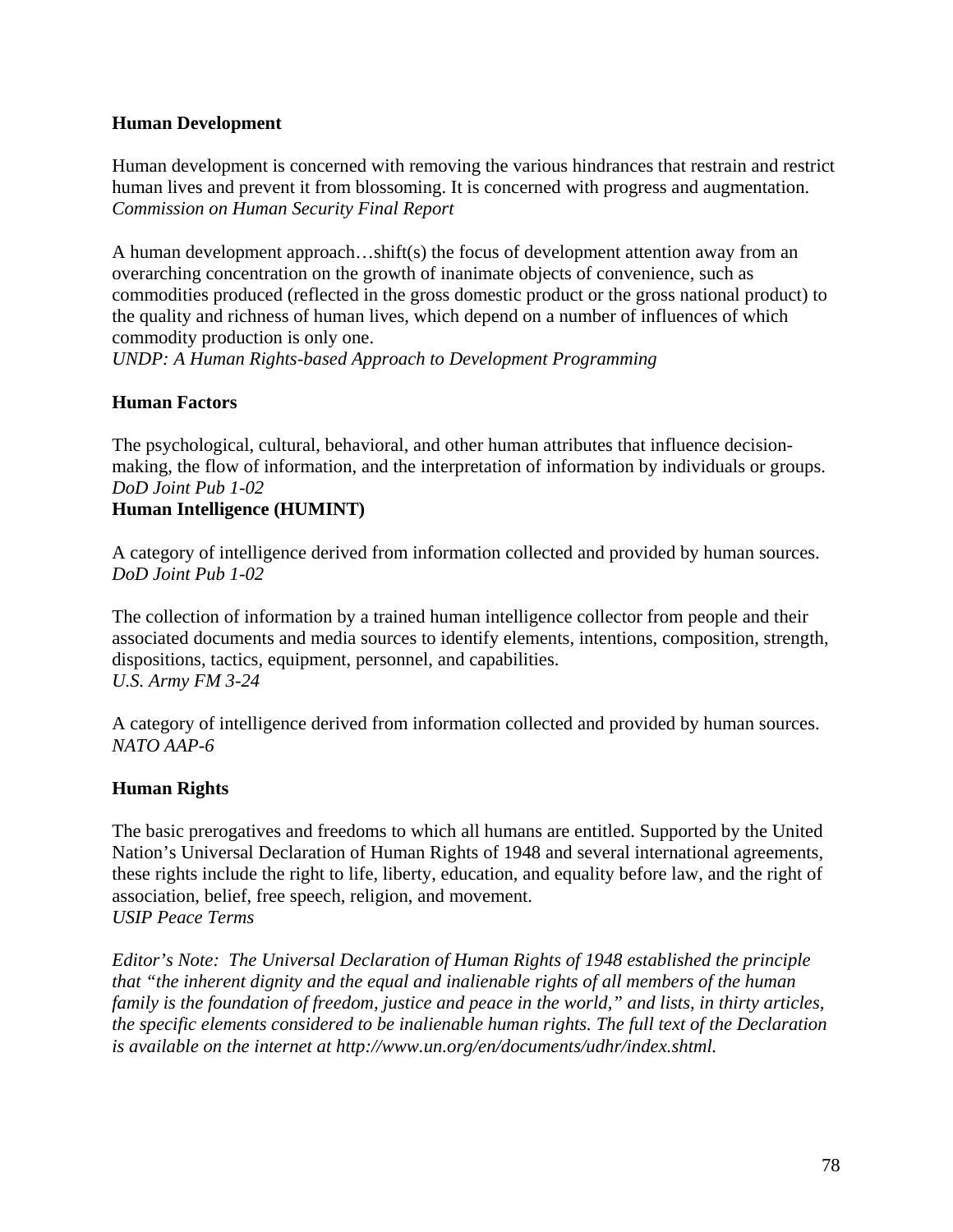### **Human Security**

1. A fundamental departure from orthodox security analysis in which human beings and their complex social and economic relations are the primary referent object rather than the state. Thus, the main focus and starting point is understanding security in terms of the real-life everyday experiences of humanity rather than the experiences of territorially discrete sovereign states. 2. Safety from such chronic threats such as hunger, disease, and repression, as well as protection from sudden and hurtful disruptions in the patterns of daily life, whether in homes, jobs or communities. Such threats can exist at all levels of national income and development. 3. An underlying condition for sustainable human development. It results from the social, psychological, economic, and political aspects of human life that in times of acute crisis or chronic deprivation protect the survival of individuals, support individual and group capacities to attain minimally adequate standards of living, and promote constructive group attachment and continuity through time. Its key measurable components can be summarized as: a sustainable sense of home; constructive social and family networks; and an acceptance of the past and a positive grasp of the future.

*USAID Glossary on Violent Conflict* 

Core elements of human security – economic security, food security, health security, environmental security, personal security, community security and political security. *UNDP A Human Rights-based Approach to Development Programming* 

1. Protecting "the vital core of all human lives in ways that enhance human freedoms and human fulfillment…

2. Protecting fundamental freedoms – freedoms that are the essence of life…

3. Protecting people from critical (severe) and pervasive (widespread) threats and situations…

4. Using processes that build on people's strengths and aspirations…

5. Creating political, social, environmental, economic, military and cultural systems that together give people the building blocks of survival, livelihood and dignity." *American Friends Service Committee Glossary* 

#### **Humanitarian Access**

Where protection is not available from national authorities or controlling non-state actors, vulnerable populations have a right to receive international protection and assistance from an impartial relief operation. Such action is subject to the consent of the State or parties concerned and does not prescribe coercive measures in the event of refusal, however unwarranted. *UN-CMCoord Glossary: Civil-Military Coordination Section* 

#### **Humanitarian Aid/Assistance**

As part of an operation, the use of available military resources to assist or complement the efforts of responsible civil actors in the operational area or specialized civil humanitarian organizations in fulfilling their primary responsibility to alleviate human suffering. *NATO AAP-6*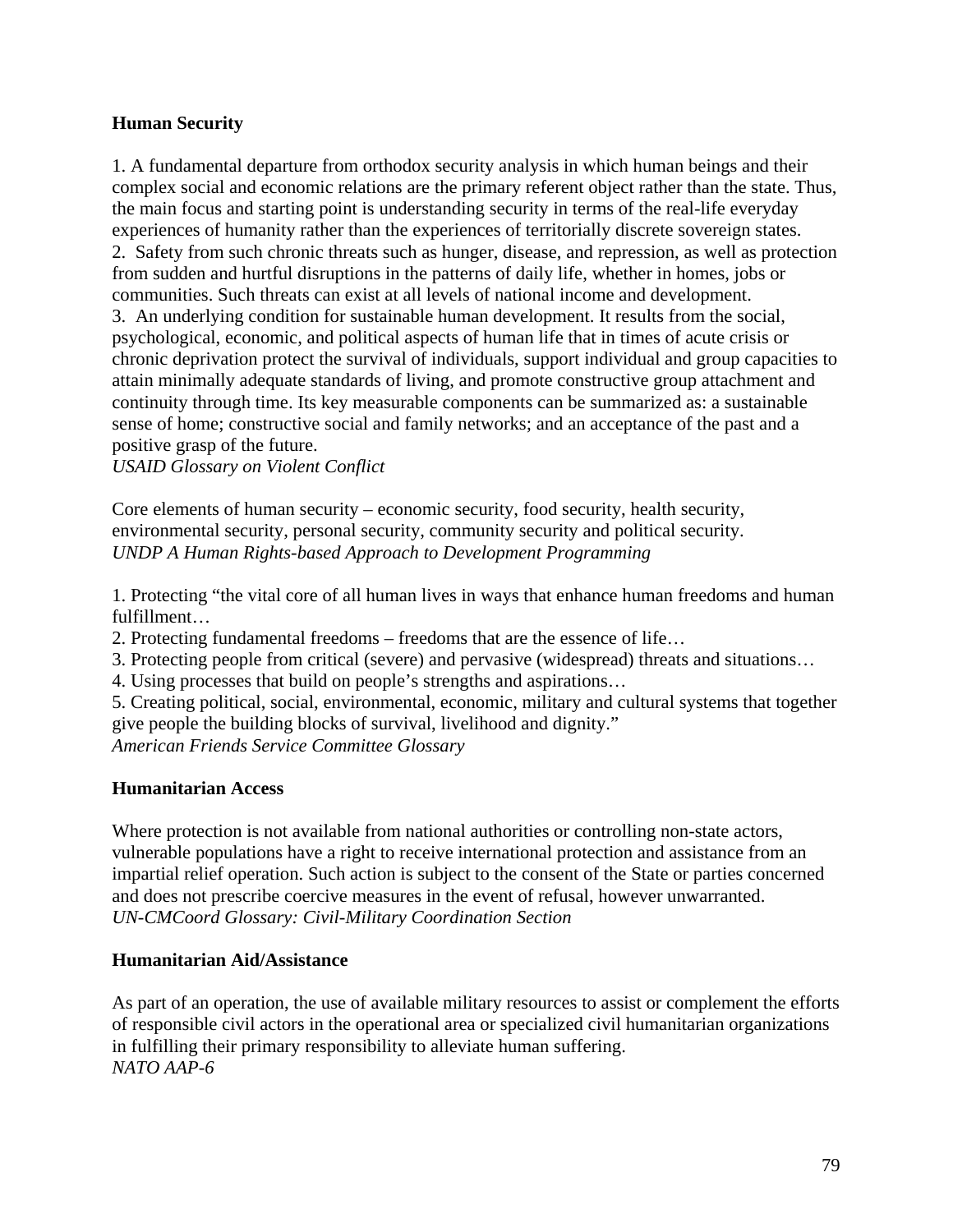Traditionally associated with natural disasters such as floods, fires, and famines, but more recently applied to other disasters such as social or political unrest, usually with the consent of the host country. Assistance can include providing food, shelter, clothing, and medicine and medical personnel; evacuating the most vulnerable; and restoring basic amenities (water, sewage, power supplies). Aid can be given during the emergency itself and in the rehabilitation phase. *USIP Peace Terms* 

Aid that seeks to save lives and alleviate suffering of a crisis-affected population. Humanitarian assistance must be provided in accordance with the basic humanitarian principles of humanity, impartiality and neutrality as stated in General Assembly Resolution 46/182 and with full respect for the sovereignty of States. Assistance may be divided into three categories – direct assistance, indirect assistance and infrastructure support – which have diminishing degrees of contact with the affected population.

*UN-CMCoord Glossary: Civil-Military Coordination Section* 

# **Humanitarian and Civic Assistance (HCA)**

Assistance to the local populace provided by predominantly US forces in conjunction with military operations and exercises. This assistance is specifically authorized by title 10, United States Code, section 401, and funded under separate authorities. Assistance provided under these provisions is limited to (1) medical, dental, and veterinary care provided in rural areas of a country; (2) construction of rudimentary surface transportation systems; (3) well drilling and construction of basic sanitation facilities; and (4) rudimentary construction and repair of public facilities. Assistance must fulfill unit training requirements that incidentally create humanitarian benefit to the local populace.

*DoD Joint Pub 1-02* 

# **Humanitarian Coordination**

An approach based on the belief that a coherent response to an emergency will maximize its benefits and minimize potential pitfalls. In each country, the coordination of UN humanitarian assistance is entrusted to the UN Resident and Humanitarian Coordinator. OCHA, under the direction of the Emergency Relief Coordinator, is responsible for the coordination of a humanitarian response in the event of a crisis and carries out this role according to the approved policies and structures set by the IASC. This coordination involves developing common strategies with partners both within and outside the UN system, identifying overall humanitarian needs, developing a realistic plan of action, monitoring progress and adjusting programs as necessary, convening coordination forums, mobilizing resources, addressing common problem to humanitarian actors, and administering coordination mechanisms and tools. It does not involve OCHA in the administration of humanitarian assistance. *UN-CMCoord Glossary: Civil-Military Coordination Section* 

**Humanitarian Demining** 

Department of Defense and Department of State program to promote the foreign policy interests of the United States by assisting other nations in protecting their populations from landmines and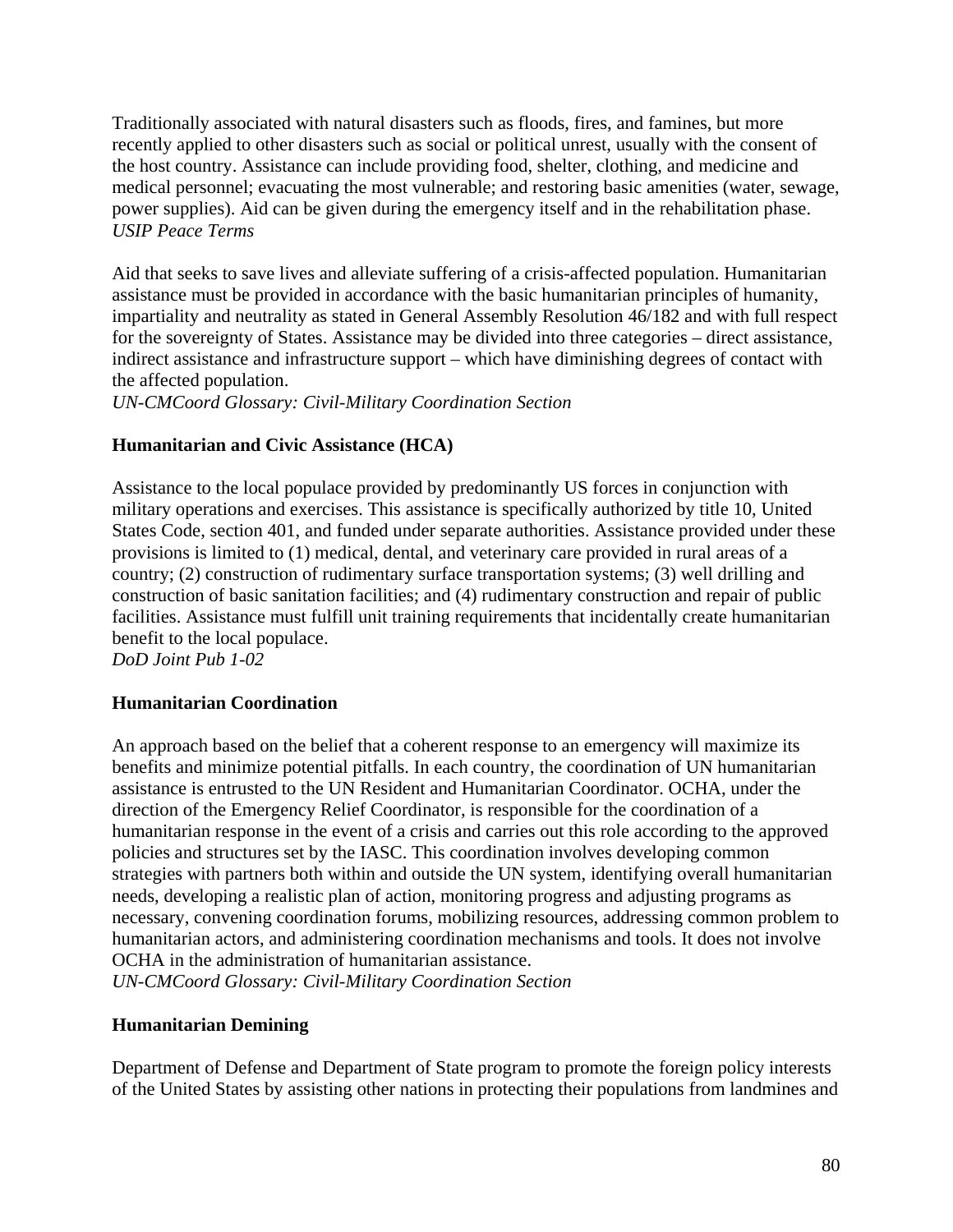clearing land of the threat posed by landmines remaining after conflict has ended. The humanitarian demining program includes training of host nation deminers, establishment of national demining organizations, provision of demining equipment, mine awareness training, and research development. *DoD Joint Pub 1-02* 

### **Humanitarian Emergency**

Situations in which large numbers of people are dependent on humanitarian assistance from sources external to their own society and/or are in need of physical protection in order to have access to subsistence or external assistance. *USAID Glossary on Violent Conflict*

### **Humanitarian Engagement**

The involvement of humanitarian agencies and organizations within a complex emergency to deliver protection, assistance and relief. *UN-CMCoord Glossary: Civil-Military Coordination Section*

# **Humanitarian Imperative**

Implies a right to receive and to offer humanitarian assistance. Human suffering must be addressed wherever it is found, with particular attention to the most vulnerable in the population. *UN-CMCoord Glossary: Civil-Military Coordination Section*

### **Humanitarian Information Centers**

A semi-permanent facility established by OCHA in cooperation with other agencies and NGOs during a complex emergency that serves as an information and data resource and provides infrastructure and professional services to humanitarian organizations as they implement relief and rehabilitation projects. *UN-CMCoord Glossary: Civil-Military Coordination Section* 

### **Humanitarian Intervention**

An intervention undertaken to protect unarmed civilian populations at risk. Some analysts use the term interchangeably with "military intervention"; others argue it should be reserved for the delivery of humanitarian aid. Broadly speaking, the term includes non-military as well as military interventions. *USIP Peace Terms* 

While there is no agreed upon international definition of "humanitarian intervention" yet, it is a doctrine generally understood to mean coercive action by States involving the use of armed force in another State without the consent of its government, with or without authorization from the UN Security Council, for the purpose of preventing or putting to a halt gross or massive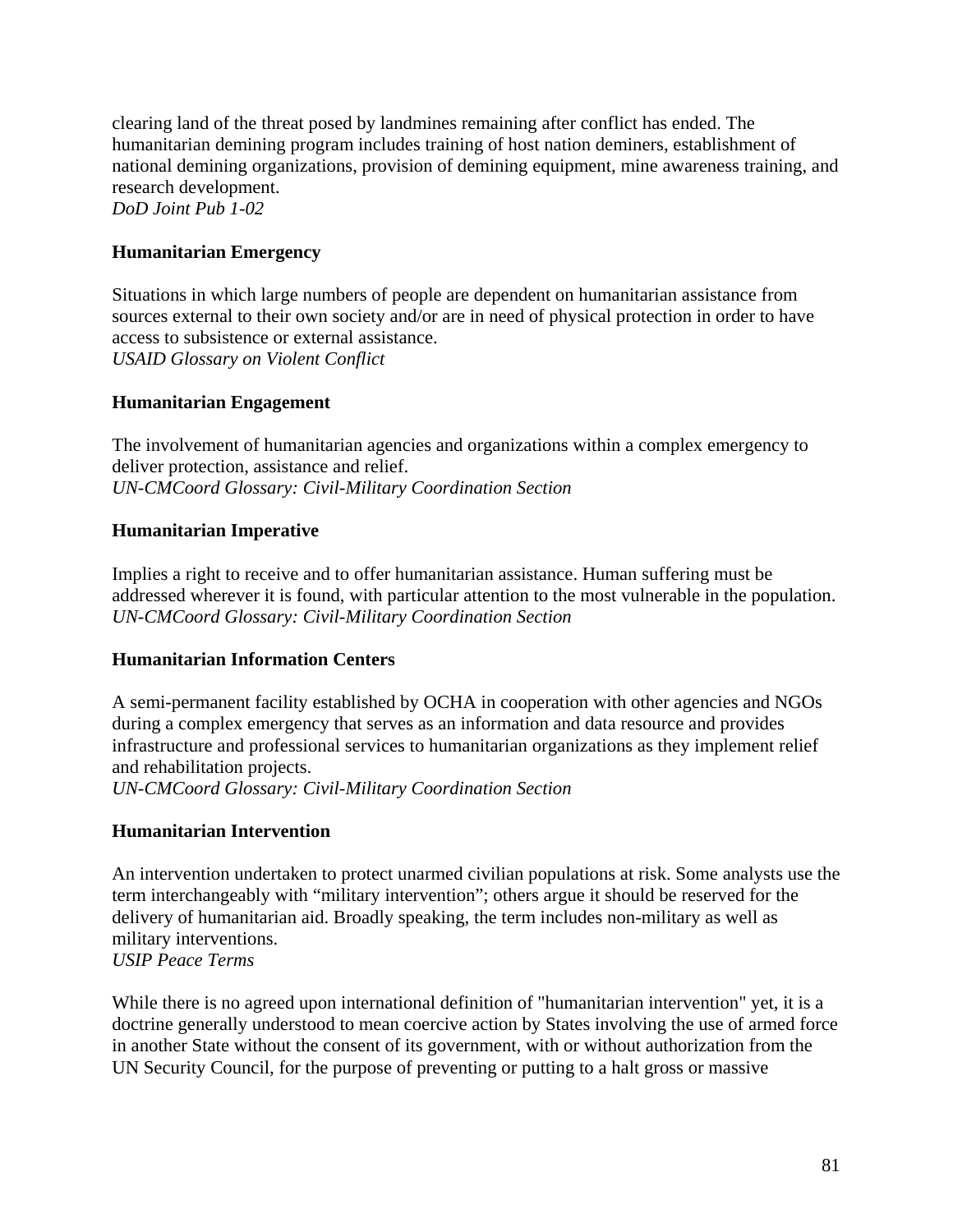violations of human rights or international humanitarian law. The UN's operation in Kosovo have all been termed humanitarian intervention. *UN-CMCoord Glossary: Civil-Military Coordination Section* 

# **Humanitarian Mine Action**

Activities that strive to reduce the social, economic, and environmental impact of land mines, unexploded ordnance and small arms ammunition – also characterized as explosive remnants of war.

*DoD Joint Pub 1-02* 

# **Humanitarian Operation**

An operation specifically mounted to alleviate human suffering where responsible civil actors in an area are unable or unwilling to adequately support a population. It may precede, parallel, or complement the activity of specialized civil humanitarian organizations. *NATO AAP-6* 

Operations conducted to relieve human suffering, especially in circumstances where responsible authorities in the area are unable or unwilling to provide adequate service support to civilian populations.

*UN-CMCoord Glossary: Civil-Military Coordination Section* 

# **Humanitarian Operations Center**

An interagency policymaking body that coordinates the overall relief strategy and unity of effort among all participants in a large foreign humanitarian assistance operation. It normally is established under the direction of the government of the affected country or the United Nations, or a United States Government agency during a United States unilateral operation. The humanitarian operations center should consist of representatives from the affected country, the United States Embassy or Consulate, the joint force, the United Nations, nongovernmental and intergovernmental organizations, and other major players in the operation. *DoD Joint Pub 1-02* 

# **Humanitarian Operating Environment**

A key element for humanitarian agencies and organizations when they deploy, consists of establishing and maintaining a conducive humanitarian operating environment, sometimes referred to as "humanitarian space." The perception of adherence to the key operating principles of neutrality and impartiality in humanitarian operations represents the critical means by which the prime objective of ensuring that suffering must be met wherever it is found, can be achieved. Consequently, maintaining a clear distinction between the role and function of humanitarian actors from that of the military is the determining factor in creating an operating environment in which humanitarian organizations can discharge their responsibilities both effectively and safely. Sustained humanitarian access to the affected population is ensured when the receipt of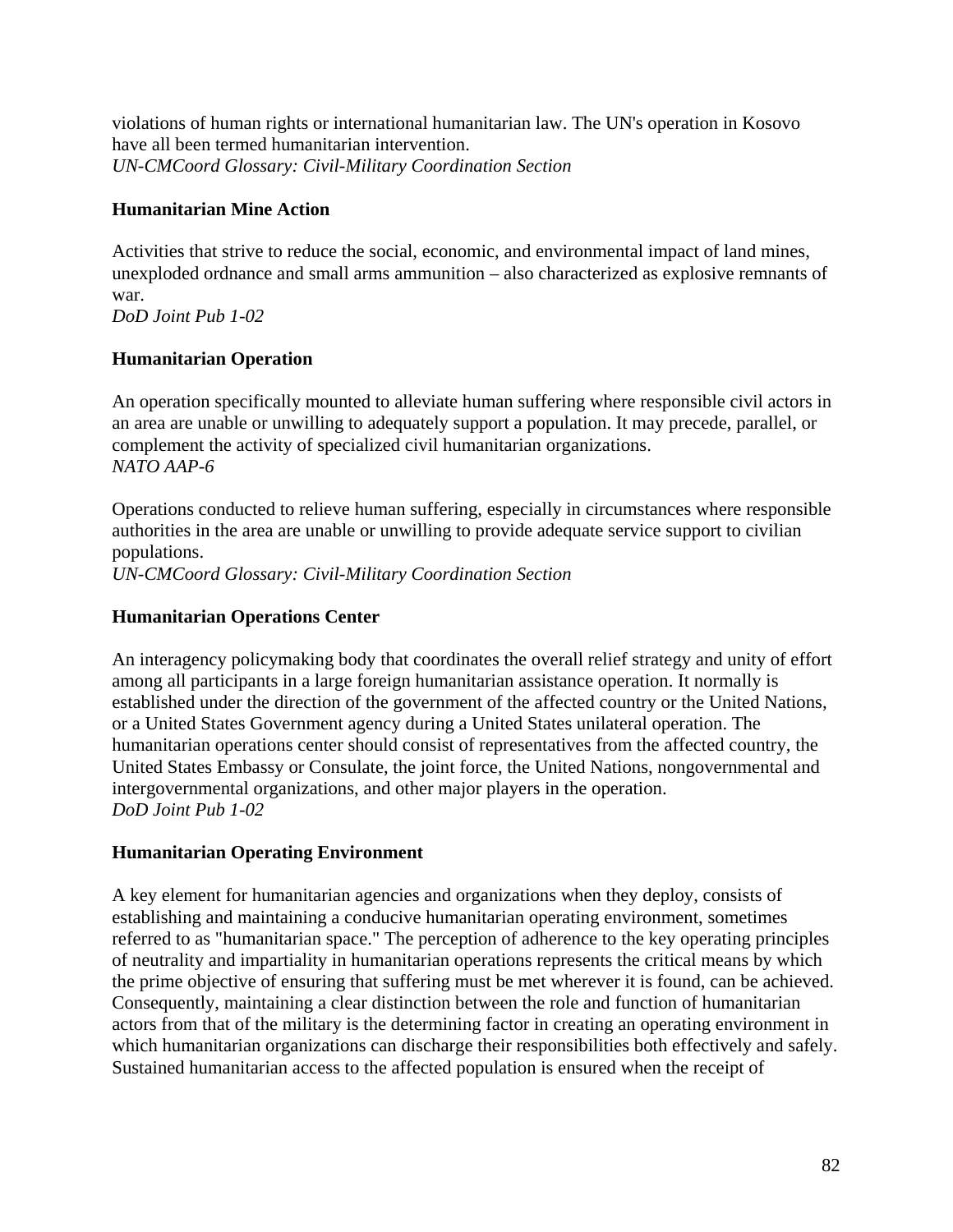humanitarian assistance is not conditional upon the allegiance to or support to parties involved in a conflict but is a right independent of military and political action. *UN-CMCoord Glossary: Civil-Military Coordination Section*

### **Humanitarian Space**

This means the ability of humanitarian agencies to work independently and impartially, without fear of attack in pursuit of the humanitarian imperative. *UN Peacekeeping Operations: Principles and Guidelines* 

# **Hybrid Operation**

A peace operation involving the deployment of military, police or civilian personnel from two or more entities under a single structure. *UN Peacekeeping Operations: Principles and Guidelines*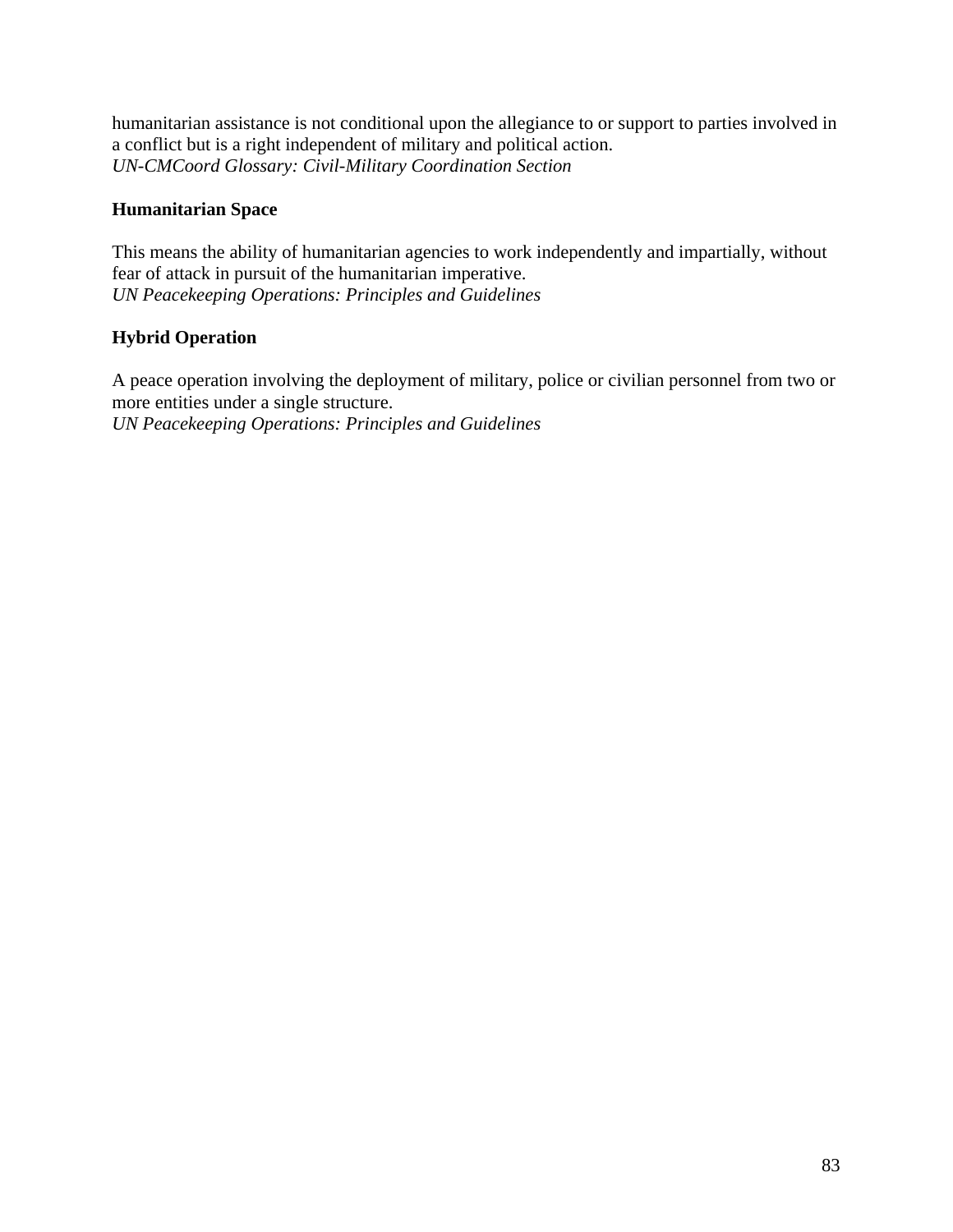#### **Identification**

1. The process of determining the friendly or hostile character of an unknown detected contact. 2. In arms control, the process of determining which nation is responsible for the detected violations of any arms control measure.

3. In ground combat operations, discrimination between recognizable objects as being friendly or enemy, or the name that belongs to the object as a member of a class. *DoD Joint Pub 1-02* 

### **Identity**

Identity refers to the way people see themselves - the groups they feel a part of, the aspects of themselves that they use to describe themselves. Some theorists distinguish between collective identity, social identity, and personal identity. However, all are related in one way or another to a description of who one is, and how one fits into his or her social group and society overall. Identity conflicts are conflicts that develop when a person or group feels that their sense of self is threatened or denied legitimacy or respect. Religious, ethnic, and racial conflicts are examples of identity conflicts. Identity politics tries to exploit those conflicts for political advantage. *USIP Peace Terms* 

#### **Immediate Air Support**

Air support to meet specific requests which arise during the course of a battle and which by their nature cannot be planned in advance. *DoD Joint Pub 1-02* 

#### **Immediate Mission Request**

A request for an air strike on a target that, by its nature, could not be identified sufficiently in advance to permit detailed mission coordination and planning. *DoD Joint Pub 1-02* 

#### **Immediate Response**

Any form of immediate action taken to save lives, prevent human suffering, or mitigate great property damage under imminently serious conditions when time does not permit approval from a higher authority.

*DoD Joint Pub 1-02*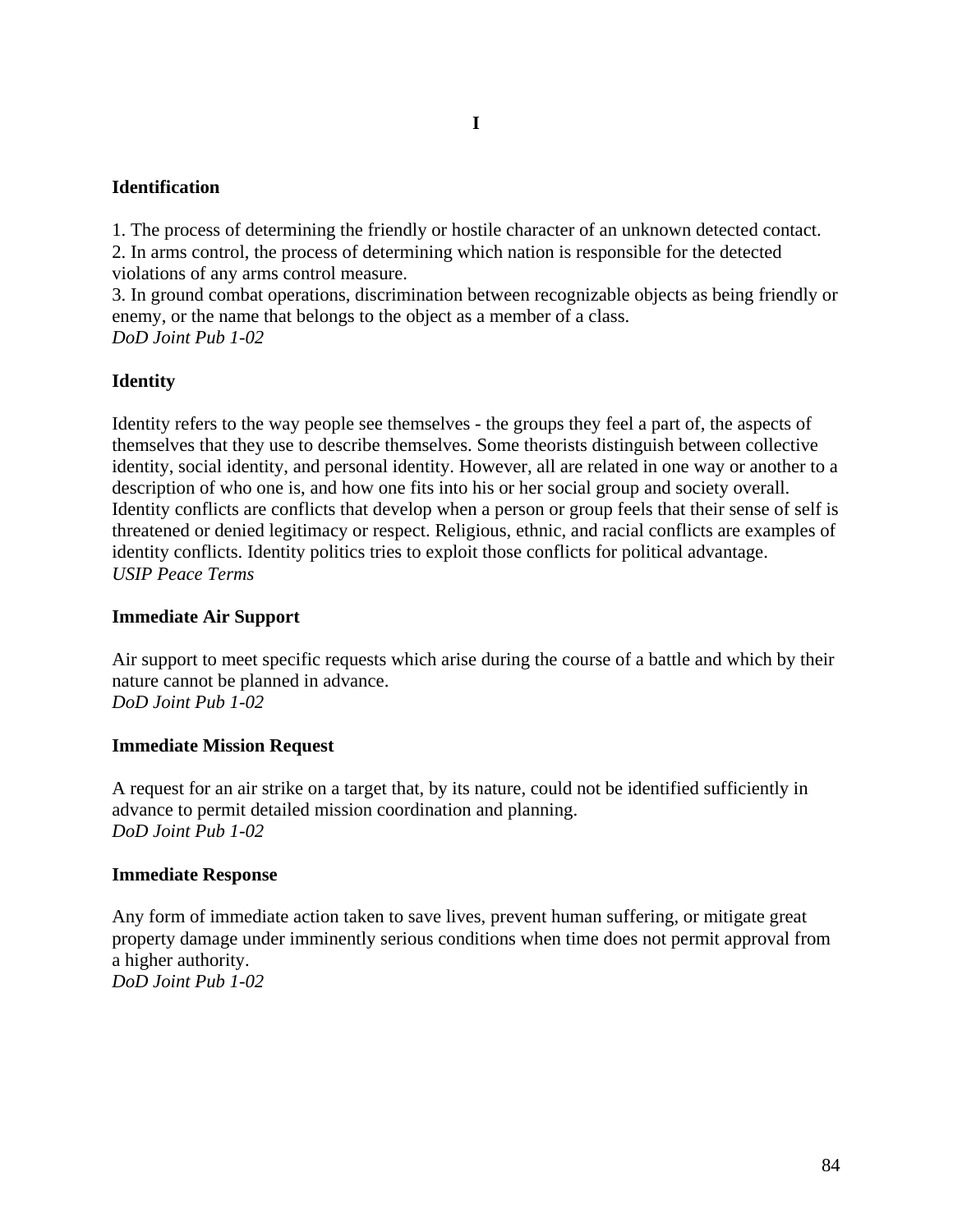### **Impartiality**

Regarding foreign aid, impartiality means assistance must be based on need alone, without regard to nationality, race, religion, class, or politics; it does not imply equal provision of aid, however. In mediation or peacekeeping, impartiality means treating the contending sides equitably and with fairness. *USIP Peace Terms*

### **Improvised Explosive Device (IED)**

A device placed or fabricated in an improvised manner incorporating destructive, lethal, noxious, pyrotechnic, or incendiary chemicals and designed to destroy, incapacitate, harass, or distract. It may incorporate military stores, but is normally devised from nonmilitary components. *DoD Joint Pub 1-02* 

#### **Incident Management**

A national comprehensive approach to preventing, preparing for, responding to, and recovering from terrorist attacks, major disasters, and other emergencies. Incident management includes measures and activities performed at the local, state, and national levels, and includes both crisis and consequence management activities. *DoD Joint Pub 1-02* 

#### **Indirect Assistance**

At least one step removed from the population – transporting relief goods, building camps and shelters, providing water sources, clearing mines and ordnance, etc. *UN-CMCoord Glossary: Civil-Military Coordination Section*

#### **Inequality**

Social or economic disparity between people and groups; unequal opportunity based on social or economic disparity. *American Friends Service Committee Glossary* 

#### **Infiltration**

1. The movement through or into an area or territory occupied by either friendly or enemy troops or organizations. The movement is made, either by small groups or by individuals, at extended or irregular intervals. When used in connection with the enemy, it implies that contact is avoided. 2. In intelligence usage, placing an agent or other person in a target area in hostile territory. Usually involves crossing a frontier or other guarded line. Methods of infiltration are: black (clandestine); grey (through legal crossing point but under false documentation); and white (legal). *DoD Joint Pub 1-02*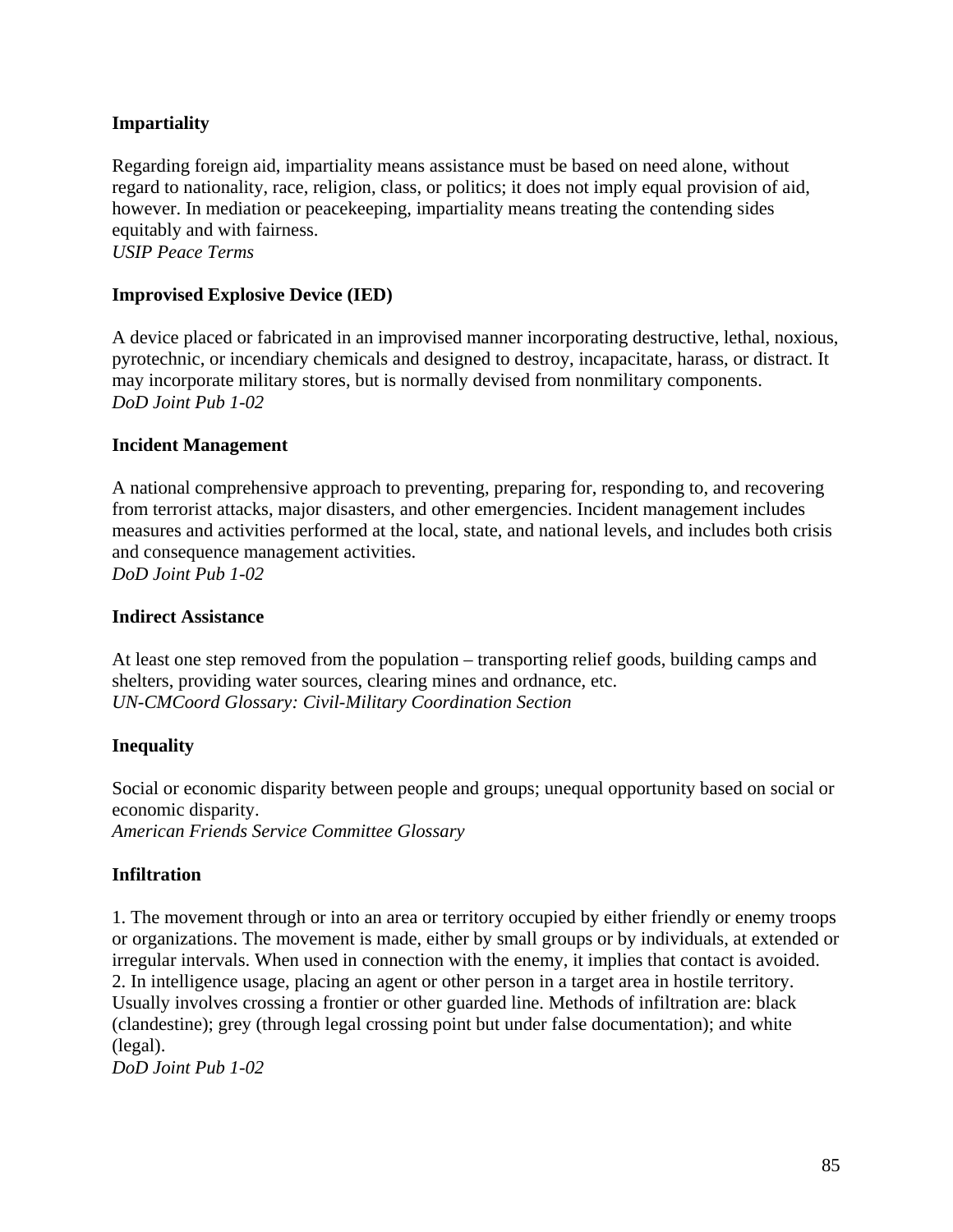### **Infrastructure**

The system of public works of a country, state, or region, including buildings and equipment to support highways, airports, and facilities for waste treatment and water supply, electricity, and communications. Some analysts use the term more broadly to include political and socioeconomic aspects. *USIP Peace Terms* 

The basic physical and organizational structures and facilities (e.g., buildings, roads, and power supplies) needed for the operation of a society or enterprise. *Oxford Dictionary* 

### **Infrastructure Support**

General services that facilitate relief, but are not necessarily visible to or solely for the benefit of the affected population – repairing infrastructure, operating airfields, providing weather info, ensuring access to communications networks, etc. *UN-CMCoord Glossary: Civil-Military Coordination Section*

### **Information Operations (IO)**

The integrated employment of the core capabilities of electronic warfare, computer network operations, psychological operations, military deception, and operations security, in concert with specified supporting and related capabilities, to influence, disrupt, corrupt or usurp adversarial human and automated decision making while protecting our own. *DoD Joint Pub 1-02* 

#### **Instability**

A situation in which the parties perceive one another as enemies and maintain deterrent military capabilities, although armed force is not deployed. The threat of violence is absent or only sporadic. A balance of power may discourage aggression, but crisis and war are still possible. On the conflict curve, instability is located between peace and violent conflict. *USIP Peace Terms*

#### **Instruments of National Power**

All of the means available to the government in its pursuit of national objectives. They are expressed as diplomatic, economic, informational and military. *DoD Joint Pub 1-02* 

#### **Insurgency**

An organized movement aimed at the overthrow of a constituted government through use of subversion and armed conflict. *DoD Joint Pub 1-02*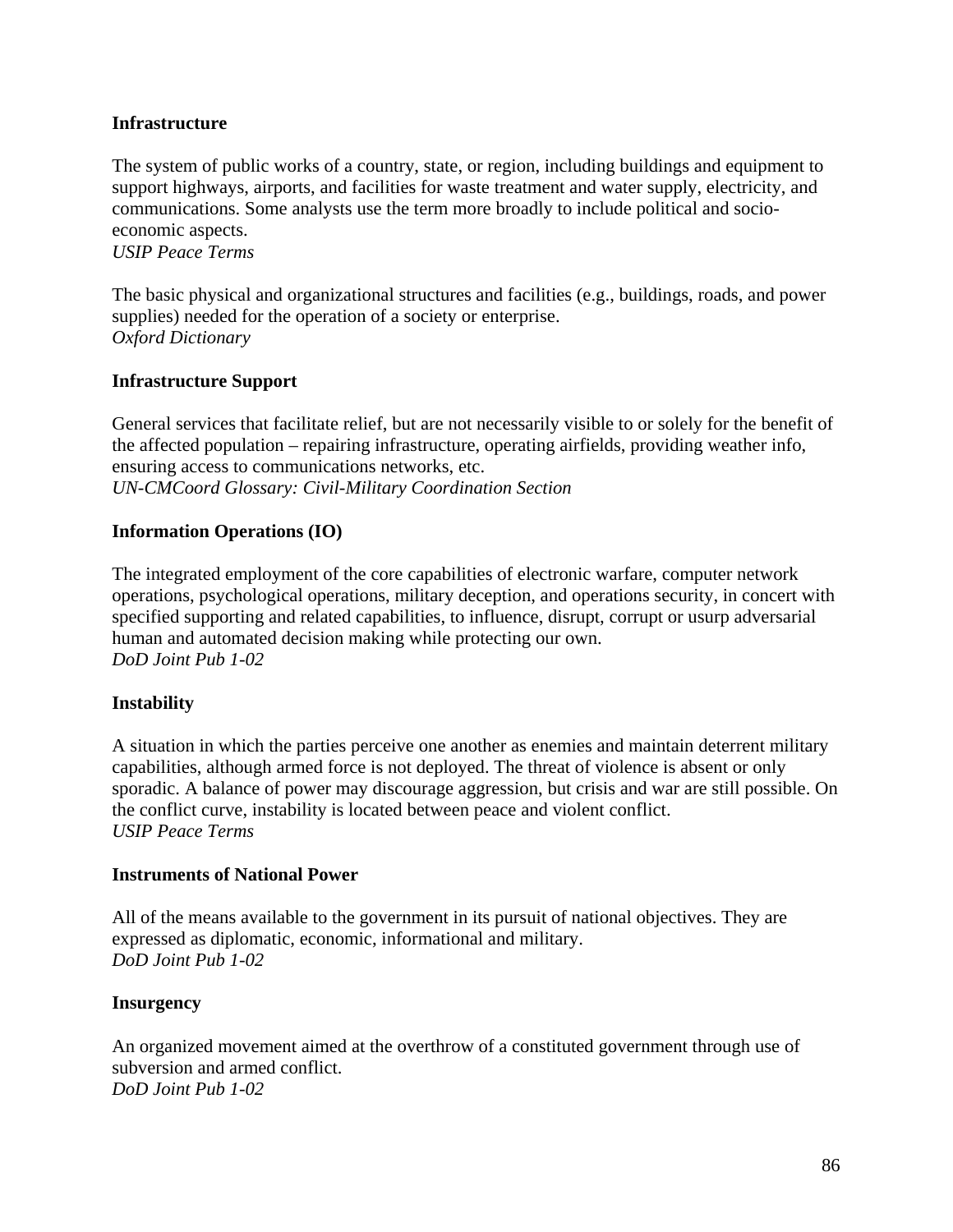An organized movement aimed at the overthrow of a constituted government through use of subversion and armed conflict. *NATO AAP-6* 

Paramilitary, guerrilla, or other uprisings directed against a state from within in order to achieve political objectives. Insurgencies typically aim to either replace the current regime, or to secede from the state. Successful insurgencies have the support of the local population. For that reason, counter-insurgency efforts seek to separate the insurgents from the population by winning their "hearts and minds," typically by undertaking badly needed reforms. *USIP Peace Terms*

#### **Insurgent**

Member of a political party who rebels against established leadership. *DoD Joint Pub 1-02* 

A rebel or revolutionary. *Oxford Dictionary*

### **Integrated Mission**

A strategic partnership between a multi-dimensional United Nations peacekeeping operation and the UNCT based on a shared vision among all United Nations actors as to the strategic objectives of the United Nations presence at country-level. *UN Peacekeeping Operations: Principles and Guidelines*

Integration is the guiding principle for the design and implementation of complex UN operations in post-conflict situations and for linking the different dimensions of peacebuilding (political, development, humanitarian, human rights, rule of law, social and security aspects) into a coherent support strategy. An integrated mission is based on a common strategic plan and a shared understanding of the priorities and types of program interventions that need to be undertaken at various stages of the recovery process. Through this integrated process, the UN system seeks to maximize its contribution towards countries emerging from conflict by engaging its different capabilities in a coherent and mutually supportive manner. *UN-CMCoord Glossary: Civil-Military Coordination Section* 

#### **Integrated Warfare**

The conduct of military operations in any combat environment wherein opposing forces employ non-conventional weapons in combination with conventional weapons. *DoD Joint Pub 1-02*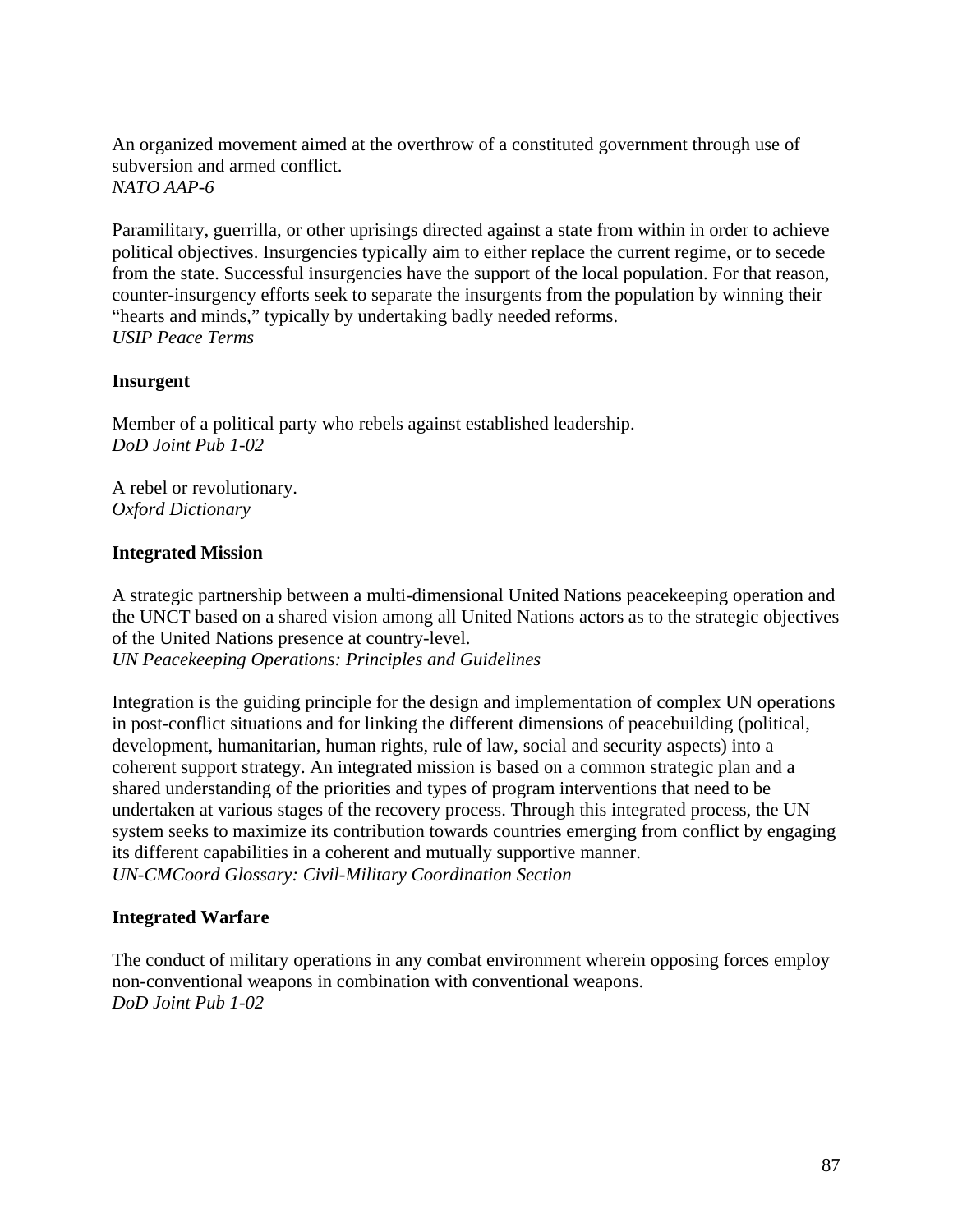### **Integration**

The process through which the United Nations system seeks to maximize its contribution towards countries emerging from conflict by engaging its different capabilities in a coherent and mutually supportive manner.

*UN Peacekeeping Operations: Principles and Guidelines*

#### **Intelligence**

1. The product resulting from the collection, processing, integration, analysis, evaluation, and interpretation of available information concerning foreign countries or areas. 2. Information and knowledge about an adversary obtained through observation, investigation, analysis, or understanding. *DoD Joint Pub 1-02* 

### **Intelligence Interrogation**

The systematic process of using approved interrogation approaches to question a captured or detained person to obtain reliable information to satisfy intelligence requirements, consistent with applicable law.

*DoD Joint Pub 1-02* 

### **Intelligence Process**

The process by which information is converted into intelligence and made available to users. The process consists of six interrelated intelligence operations: planning and direction, collection, processing and exploitation, analysis and production, dissemination and integration, and evaluation and feedback. *DoD Joint Pub 1-02* 

#### **Interagency**

United States Government agencies and departments, including the Department of Defense. *DoD Joint Pub 1-02* 

#### **Interagency Coordination**

Within the context of Department of Defense involvement, the coordination that occurs between elements of Department of Defense and engaged U.S. Government agencies for the purpose of achieving an objective. *DoD Joint Pub 1-02* 

#### **Interdiction**

An action to divert, disrupt, delay, or destroy the enemy's military surface capability before it can be used effectively against friendly forces, or to otherwise achieve objectives. 2. In support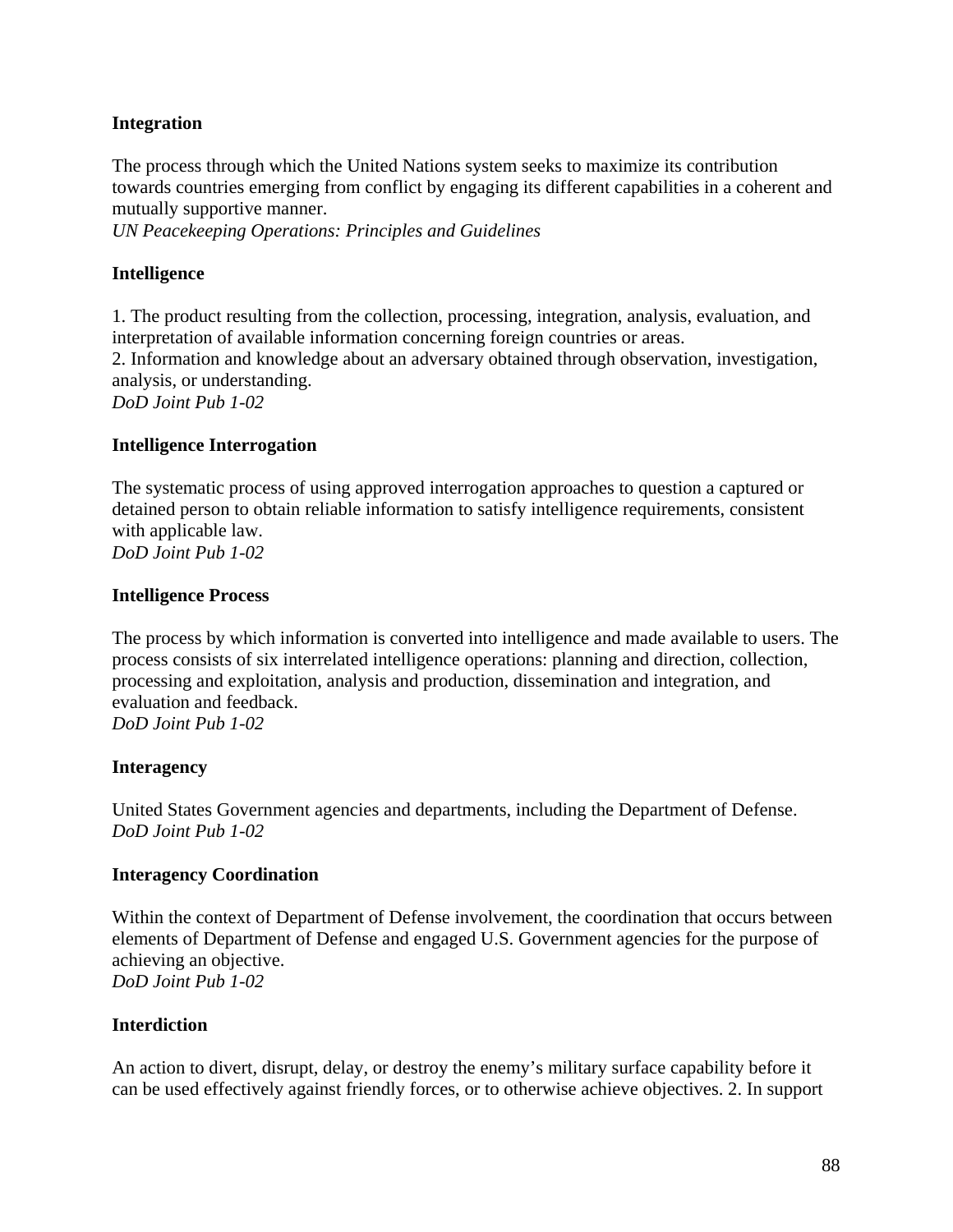of law enforcement, activities conducted to divert, disrupt, delay, intercept, board, detain, or destroy, as appropriate, vessels, vehicles, aircraft, people, and cargo. *DoD Joint Pub 1-02* 

### **Interest-Based Problem-Solving**

Interest-based problem solving defines problems in terms of interests (not positions) and works to reconcile the interests to obtain a mutually-satisfactory solution. *U of C: International Online Training Program Glossary* 

### **Interest Groups**

Interest groups are advocacy groups – groups of people who join together to work for a common cause. Environmental groups, groups defending human rights, and groups working for social causes are all interest groups.

*U of C: International Online Training Program Glossary* 

### **Interest Section**

The office responsible for protecting the interests of the United States, housed in a third country embassy, in a country with which the United States has no formal relations. *DoS Glossary of Government Acronyms* 

#### **Interests**

Interests are the underlying desires and concerns that motivate people to take a position. While their position is what they say they want, such as "I want to build my house here!", their interests are the reasons why they take that position (because I want a quiet lot with a good view of the city). Often parties' interests are compatible, and hence negotiable, even when their positions seem to be in complete opposition.

*U of C: International Online Training Program Glossary* 

#### **Intergovernmental Organization (IGO)**

An organization created by a formal agreement (e.g., a treaty) between two or more governments. It may be established on a global, regional, or functional basis for wide-ranging or narrowly defined purposes. Formed to protect and promote national interests shared by member states. Examples include the United Nations, North Atlantic Treaty Organization, and the African Union. *DoD Joint Pub 1-02* 

#### **Internal Audience**

US military members and civilian employees and their immediate families. One of the audiences comprising the concept of "publics." *DoD Joint Pub 1-02*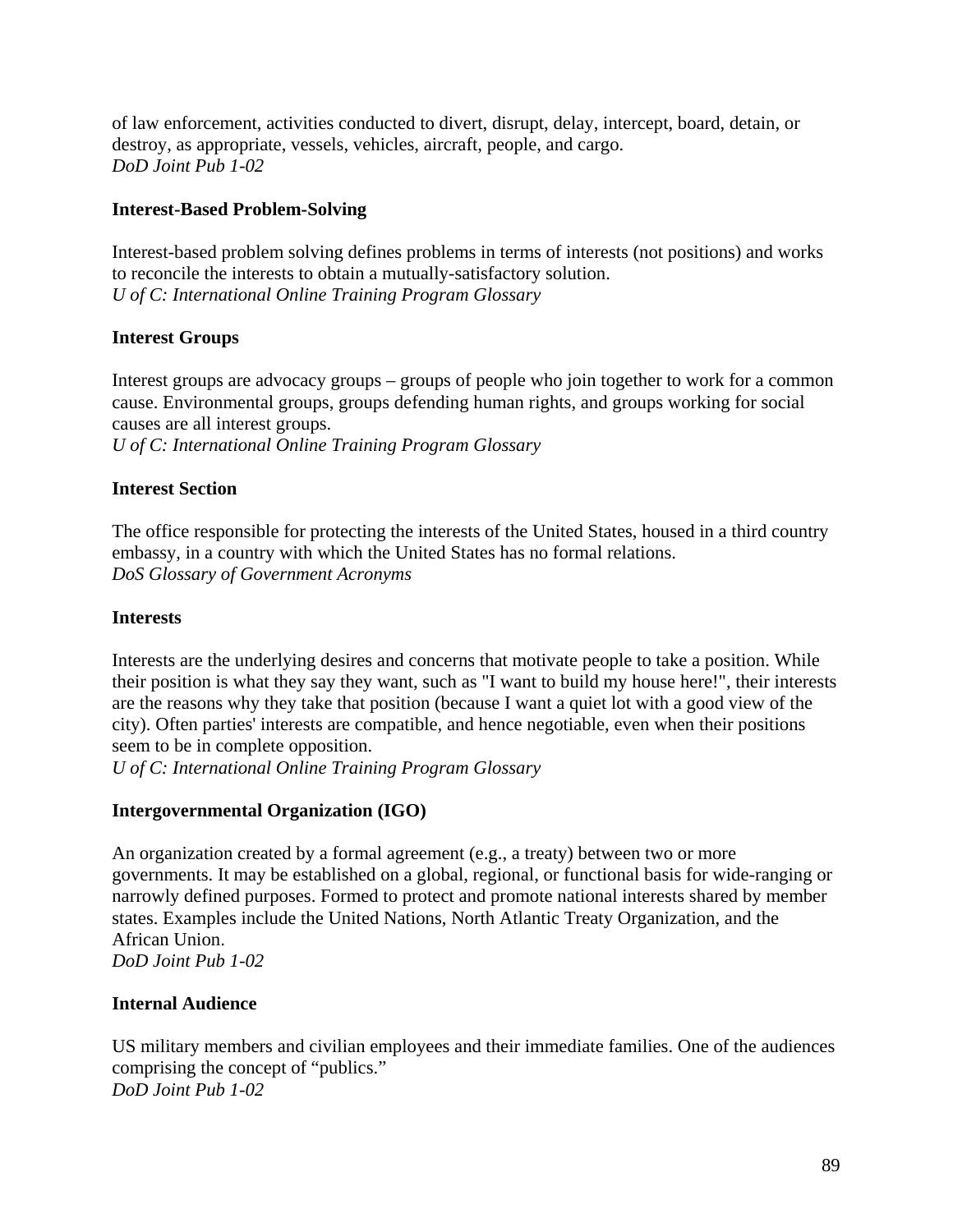### **Internal Defense and Development (IDAD)**

The full range of measures taken by a nation to promote its growth and protect itself from subversion, lawlessness, and insurgency. It focuses on building viable institutions (political, economic, social, and military) that respond to the needs of society. *DoD Joint Pub 1-02* 

### **Internally Displaced Person (IDP)**

Persons or groups of persons who have been forced or obliged to flee or to leave their homes or places of habitual residence, in particular as a result of or in order to avoid the effects of armed conflict, situations of generalized violence, violations of human rights or natural or human-made disasters, and who have not crossed an internationally recognized State border. *UN Guiding Principles on Internal Displacement* 

#### **International Disaster Relief Assistance**

Material, personnel and services provided by the international community to a Receiving State to meet the needs of those affected by a disaster. It includes all action necessary to grant and facilitate movement over the territory, including the territorial waters and the airspace of a Transit State. It is exclusively humanitarian and impartial in character. It is based on the respect of the principle of the sovereignty of States and is executed without discrimination of any kind based on race, color, sex, language or political or religious convictions. *UN-CMCoord Glossary: Civil-Military Coordination Section*

#### **Interrogation**

Systematic effort to procure information by direct questioning of a person under the control of the questioner. *DoD Joint Pub 1-02* 

#### **Inter-sectoral**

The adjective inter-sectoral refers to the involvement of representatives from two sectors of society, such as government and business, or business and academics, or government and community organizations, etc. in a particular entity, initiative or activity. *American Friends Service Committee Glossary* 

#### **Intervention**

Involvement by a third party or parties in the internal affairs of a country. It may be military or nonmilitary, requested or imposed. Traditionally, nonintervention was the norm in international relations, but recently the international community has become more willing to undertake humanitarian intervention to alleviate widespread human suffering where the state is unwilling or unable to address such conditions. Other examples of coercive actions might include punishing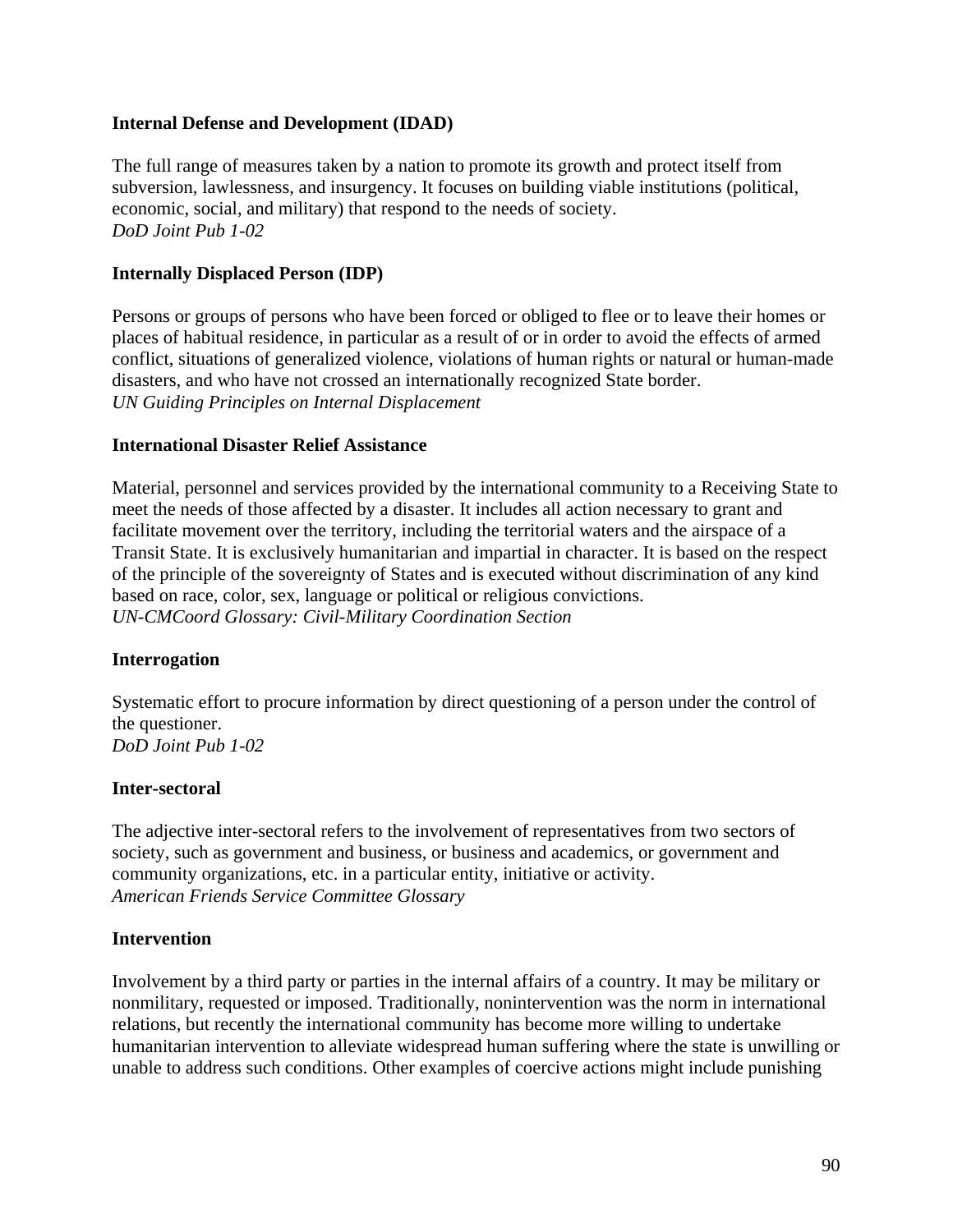aggression by one state against another, enforcing violations of international agreements, and preventing an impending ecological catastrophe. *USIP Peace Terms*

### **Intolerance**

Intolerance is the unwillingness to accept the legitimacy of another person, group, or idea that differs from one's own. It may result in an effort to get rid of the "objectionable" person or idea, or it may simply result in treating them in a subservient way, as occurs when people of certain racial or ethnic groups are discriminated against by the dominant group in a society. *U of C: International Online Training Program Glossary* 

### **Intractable Conflict**

A conflict that goes on for a long time, resisting attempts to resolve it. Typically, intractable conflicts involve fundamental value disagreements, high-stakes distributional questions, domination issues, and denied human needs—usually the most difficult kinds of problems. *USIP Peace Terms* 

# **Intruder**

An individual, unit, or weapon system, in or near an operational or exercise area, which presents the threat of intelligence gathering or disruptive activity. *DoD Joint Pub 1-02* 

### **Irregular Forces**

Armed individuals or groups who are not members of the regular armed forces, police, or other internal security forces. *DoD Joint Pub 1-02* 

# **Irregular Warfare (IW)**

A violent struggle among state and non-state actors for legitimacy and influence over the relevant population(s). Irregular warfare favors indirect and asymmetric approaches, though it may employ the full range of military and other capacities, in order to erode an adversary's power, influence, and will. *DoD Joint Pub 1-02*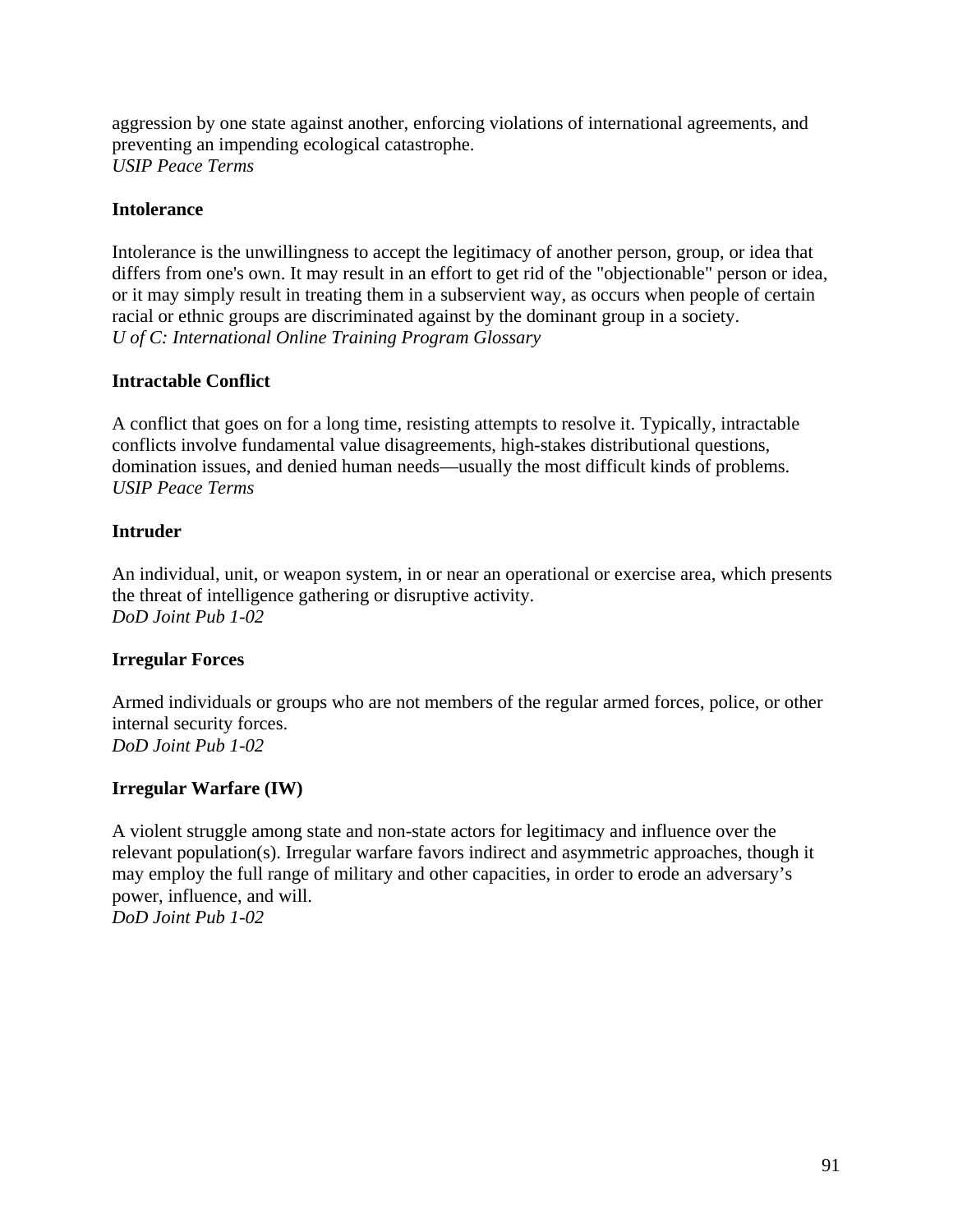### **Joint Civil-Military Operations Task Force**

A joint task force composed of civil-military operations units from more than one Service. It provides support to the joint force commander in humanitarian or nation assistance operations, theater campaigns, or civil-military operations concurrent with or subsequent to regional conflict. It can organize military interaction among many governmental and nongovernmental humanitarian agencies within the theater. *DoD Joint Pub 1-02* 

 $\mathbf{J}$ 

### **Joint Combined Exchange Training**

A program conducted overseas to fulfill US forces training requirements and at the same time exchange the sharing of skills between US forces and host nation counterparts. Training activities are designed to improve US and host nation capabilities. *DoD Joint Pub 1-02* 

### **Joint Doctrine**

Fundamental principles that guide the employment of US military forces in coordinated action toward a common objective. Joint doctrine contained in joint publications also includes terms, tactics, techniques, and procedures. It is authoritative but requires judgment in application. *DoD Joint Pub 1-02* 

#### **Joint Fact-Finding**

Joint fact finding is a process in which two or more disputants work together to clarify disputed facts in a conflict – for example, they might cooperate on a scientific study of environmental impacts of a proposed project, or on an inquiry into the extent of human rights abuses during or after a war.

*U of C: International Online Training Program Glossary* 

### **Joint Force Commander (JFC)**

A general term applied to a combatant commander, sub-unified commander, or joint task force commander authorized to exercise combatant command (command authority) or operational control over a joint force. *DoD Joint Pub 1-02* 

#### **Joint Interagency Coordination Group (JIACG)**

An interagency staff group that establishes regular, timely, and collaborative working relationships between civilian and military operational planners. Composed of US Government civilian and military experts accredited to the combatant commander and tailored to meet the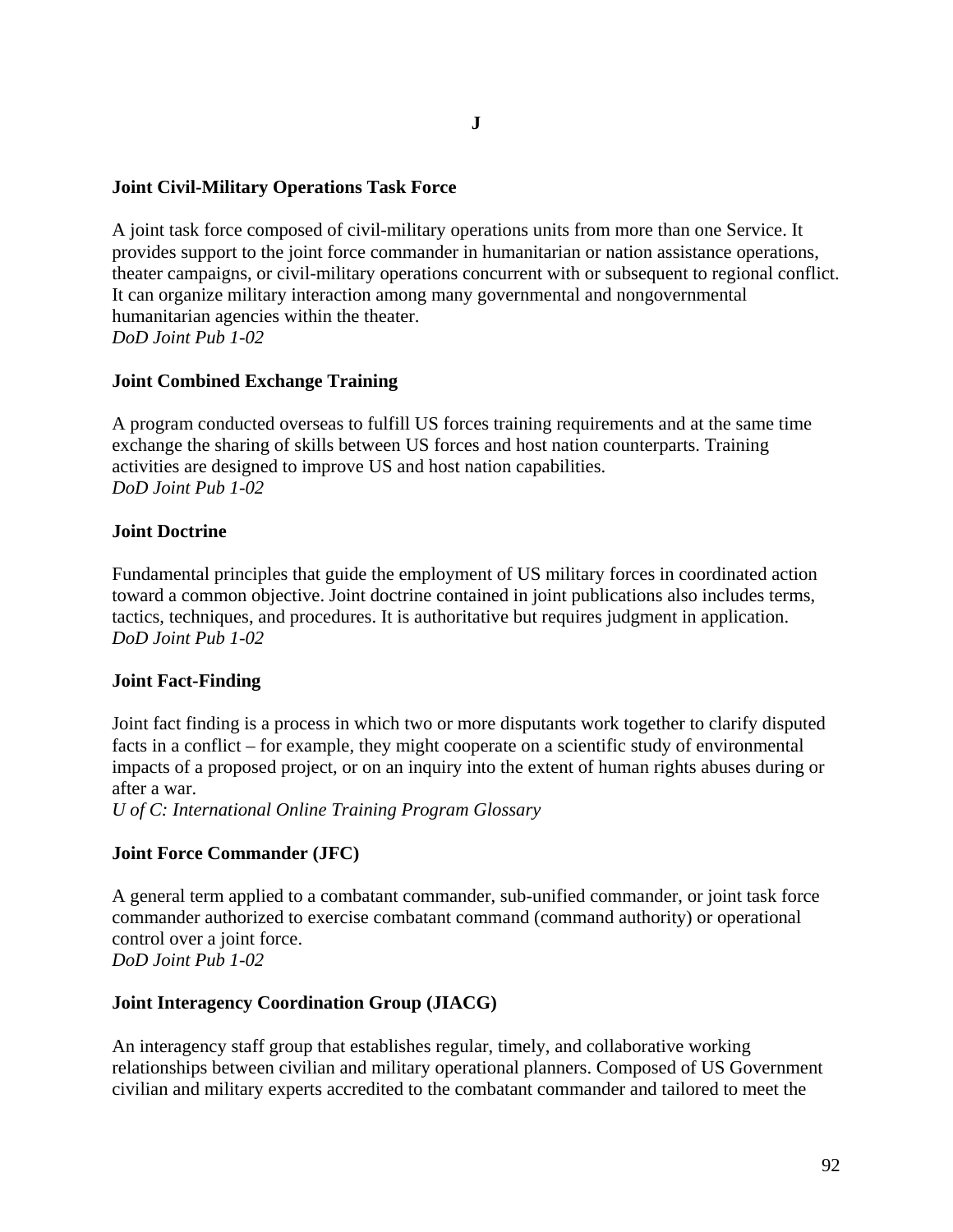requirements of a supported combatant commander, the joint interagency coordination group provides the combatant commander with the capability to collaborate at the operational level with other US Government civilian agencies and departments. *DoD Joint Pub 1-02* 

# **Joint Logistics Operations Center**

A joint uniformed/civilian organization which provides functional interface for the Integrated Support Service (ISS) with the rest of the mission. The JLOC oversees and manages the routine receipt, analysis, and tasking of all requests from within the mission for logistics support, on behalf of the Chief ISS.

*UN-CMCoord Glossary: Civil-Military Coordination Section* 

### **Joint Mission Analysis Center**

A joint uniformed/civilian entity that manages the collection, collation, analysis and dissemination of the mission's operational information analysis. The Chief of JMAC ensures that the JMAC serves as a decision support and planning support tool for the Head of Mission and Mission Leadership Team in safeguarding and implementation of the mission's mandate. The Head of Military Component and Head of Police Component should also utilize the JMAC to support planning for any discrete component operations. *UN-CMCoord Glossary: Civil-Military Coordination Section* 

### **Joint Mission-Essential Task**

A mission task selected by a joint force commander deemed essential to mission accomplishment and defined using the common language of the universal joint task list in terms of task, condition, and standard. *DoD Joint Pub 1-02* 

### **Joint Operations Area (JOA)**

An area of land, sea, and airspace, defined by a geographic combatant commander or subordinate unified commander, in which a joint force commander (normally a joint task force commander) conducts military operations to accomplish a specific mission. *DoD Joint Pub 1-02* 

### **Joint Operations Center**

A jointly manned facility of a joint force commander's headquarters established for planning, monitoring, and guiding the execution of the commander's decisions. *DoD Joint Pub 1-02*

A joint military, police and civilian entity which monitors situation reports and operational reports from all sources within a UN peacekeeping operation on behalf of the Head of Mission. The JOC collates reports received from all possible sources and ensures these are disseminated in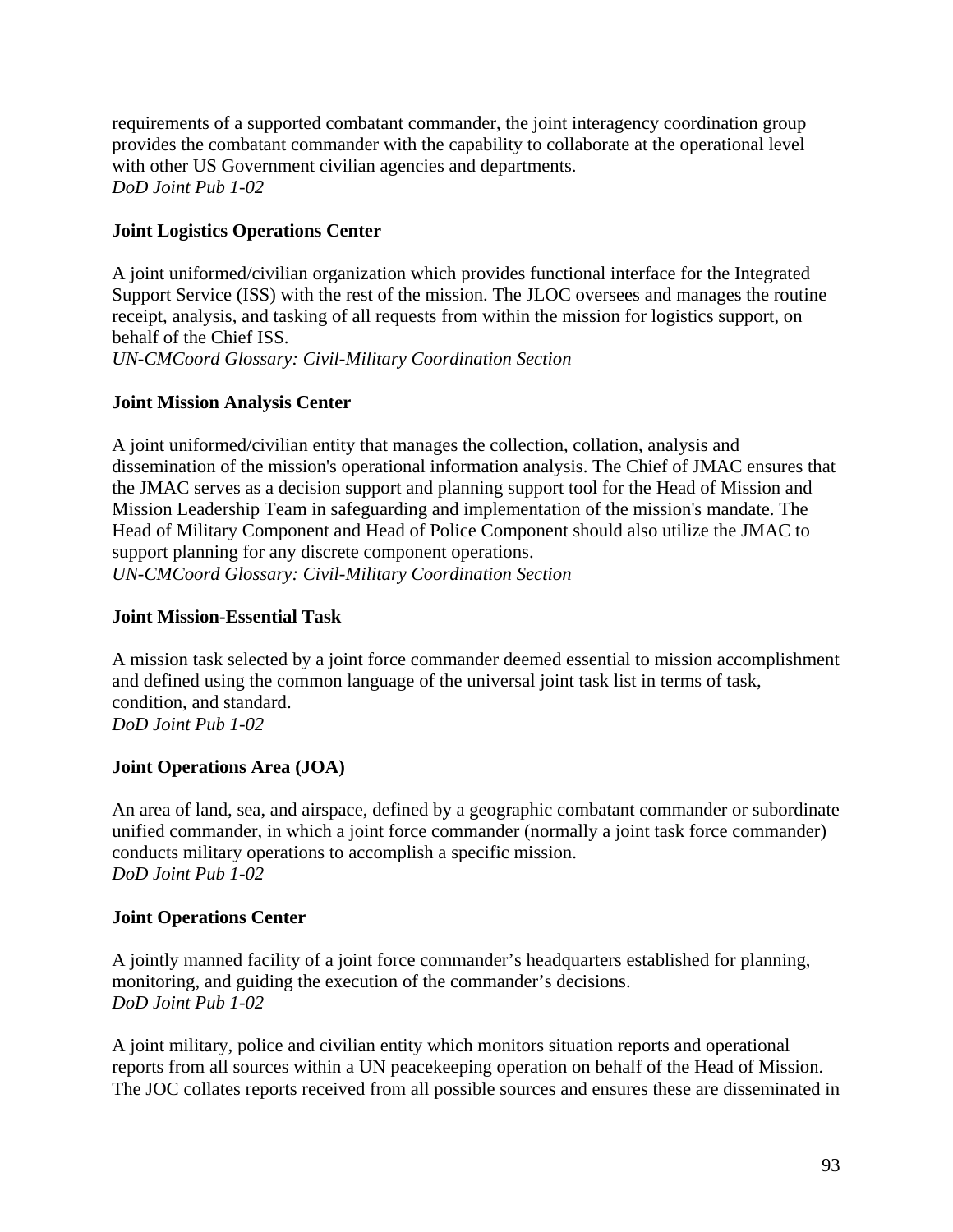accordance with the guidance of the Head of Mission. During crises, the JOC acts as the mission crisis management centre and provides support to the Mission's Crisis Management Team. *UN-CMCoord Glossary: Civil-Military Coordination Section* 

### **Joint Publication**

A publication containing joint doctrine that is prepared under the direction and authority of the Chairman of the Joint Chiefs of Staff and applies to all Armed Forces of the United States. *DoD Joint Pub 1-02* 

# **Joint Special Operations Area (JSOA)**

An area of land, sea, and airspace assigned by a joint force commander to the commander of a joint special operations force to conduct special operations activities. It may be limited in size to accommodate a discrete direct action mission or may be extensive enough to allow a continuing broad range of unconventional warfare operations. *DoD Joint Pub 1-02*

# **Joint Staff**

1. The staff of a commander of a unified or specified command, subordinate unified command, joint task force, or subordinate functional component (when a functional component command will employ forces from more than one Military Department), that includes members from the several Services comprising the force. These members should be assigned in such a manner as to ensure that the commander understands the tactics, techniques, capabilities, needs, and limitations of the component parts of the force. Positions on the staff should be divided so that Service representation and influence generally reflect the Service composition of the force. 2. The staff under the Chairman of the Joint Chiefs of Staff as provided for in the National Security Act of 1947, as amended by the Goldwater-Nichols Department of Defense Reorganization Act of 1986. The Joint Staff assists the Chairman and, subject to the authority, direction, and control of the Chairman and the other members of the Joint Chiefs of Staff in carrying out their responsibilities. *DoD Joint Pub 3-08* 

### **Joint Task Force**

A joint force that is constituted and so designated by the Secretary of Defense, a combatant commander, a sub-unified commander, or an existing joint task force commander. *DoD Joint Pub 3-08* 

### **Jus Ad Bellem**

A moral code justifications that must be satisfied for a war to be considered a just war. The elements of this have traditionally included having just cause; being declared by a proper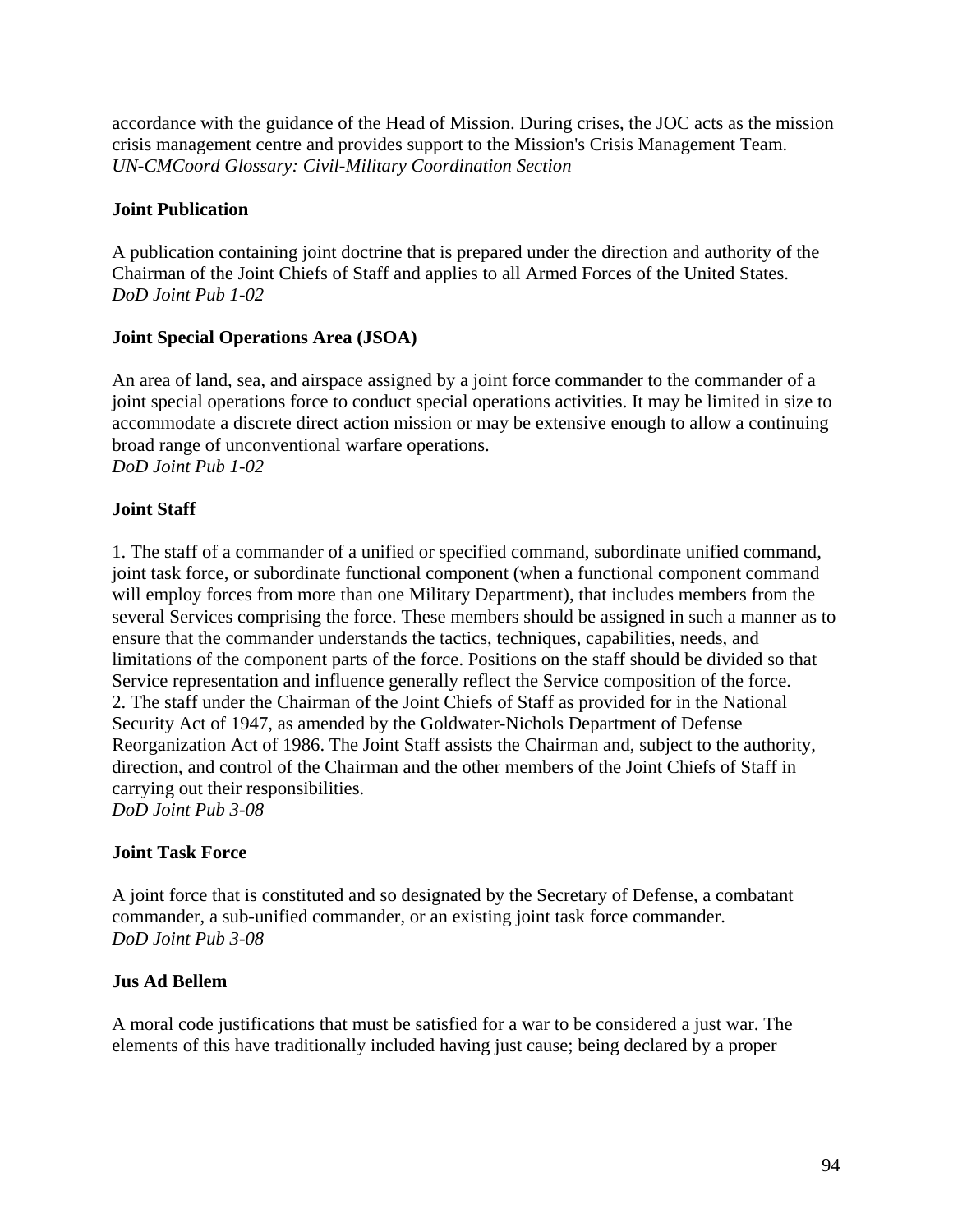authority; possessing right intention; having a reasonable chance of success; and ends being proportional to the means used. From the Latin "justice to go to war." *Nye, Joseph S.* 

# **Jus In Bello**

A moral code of conduct that holds states and individuals responsible for their actions during wartime. From the Latin "justice in war." *Nye, Joseph S.*

# **Just War Theory**

The belief that the use of military force is acceptable only if it meets certain standards: right authority, just cause, right intention, last resort, proportional means, and reasonable prospects of success. The actual conduct of the war must meet the standards of proportional means and discrimination (immunity for noncombatants). *USIP Peace Terms* 

An intellectual tradition with origins in the Christian church that employs moral guidelines and justifications to sanction the appropriate use of force by states. Just war tradition prohibits killing innocent civilians.

*Nye, Joseph S.*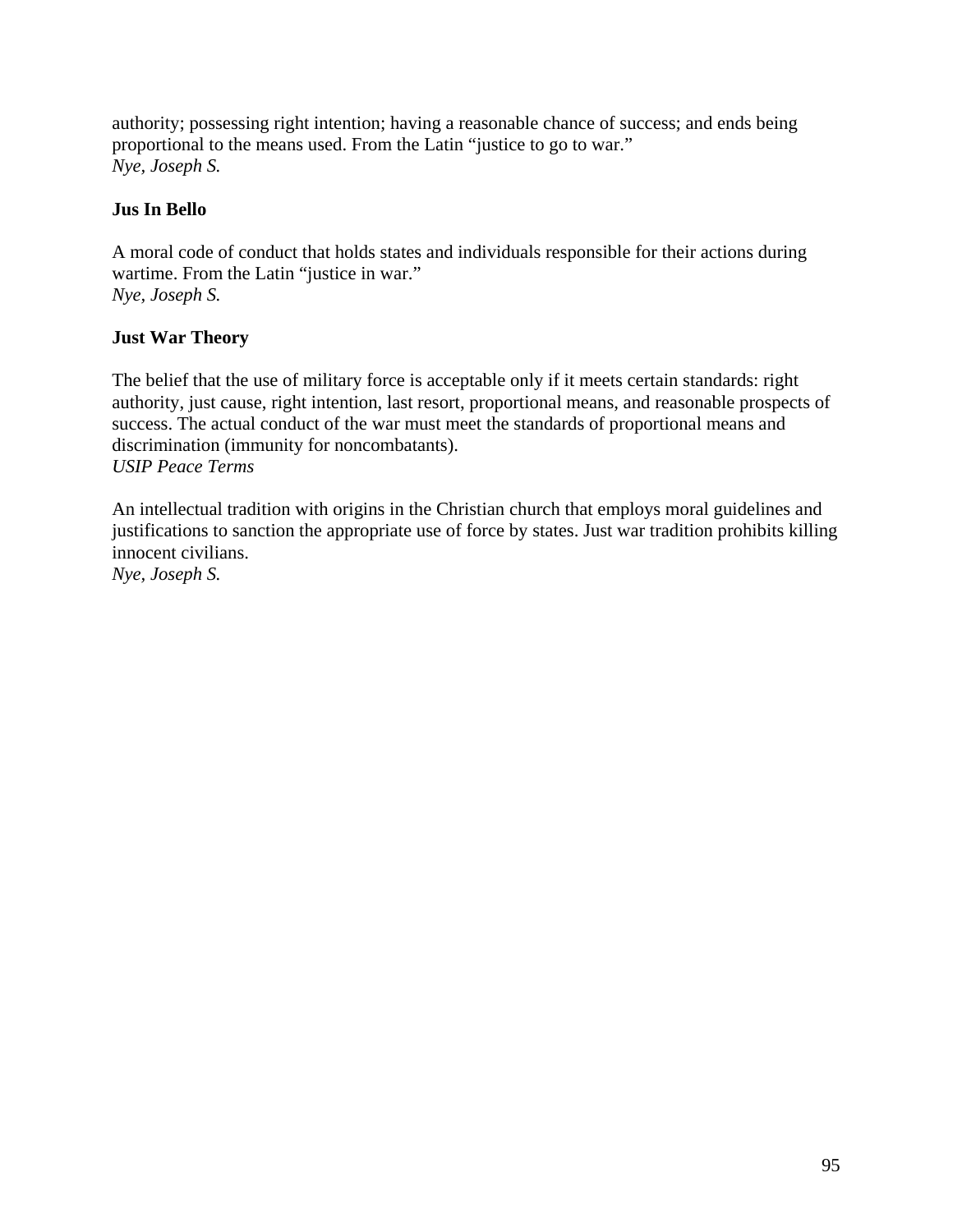#### **Last Resort**

Use of military assets, armed escorts, joint humanitarian-military operations and any other actions involving visible interactions with the military must be the option of last resort. Such actions may take place only where there is no comparable civilian alternative and only the use of military support can meet a critical humanitarian need. *UN-CMCoord UN Glossary: Civil-Military Coordination Section* 

#### **Laundering**

In counterdrug operations, the process of transforming drug money into a more manageable form while concealing its illicit origin. Foreign bank accounts and dummy corporations are used as shelters. *DoD Joint Pub 1-02* 

#### **Law of War**

That part of international law that regulates the conduct of armed hostilities. Also called the law of armed conflict. *DoD Joint Pub 1-02* 

#### **Lead Agency**

Designated among US Government agencies to coordinate the interagency oversight of the dayto-day conduct of an ongoing operation. The lead agency is to chair the interagency working group established to coordinate policy related to a particular operation. The lead agency determines the agenda, ensures cohesion among the agencies and is responsible for implementing decisions. *DoD Joint Pub 1-02* 

#### **Lead Nation**

One nation assumes the responsibility for procuring and providing a broad spectrum of logistic support for all or a part of the multinational force and/or headquarters. Compensation and/or reimbursement will then be subject to agreements between the parties involved. The lead nation may also assume the responsibility to coordinate logistics of the other nations within its functional and regional area of responsibility.

*DoD Joint Pub 1-02*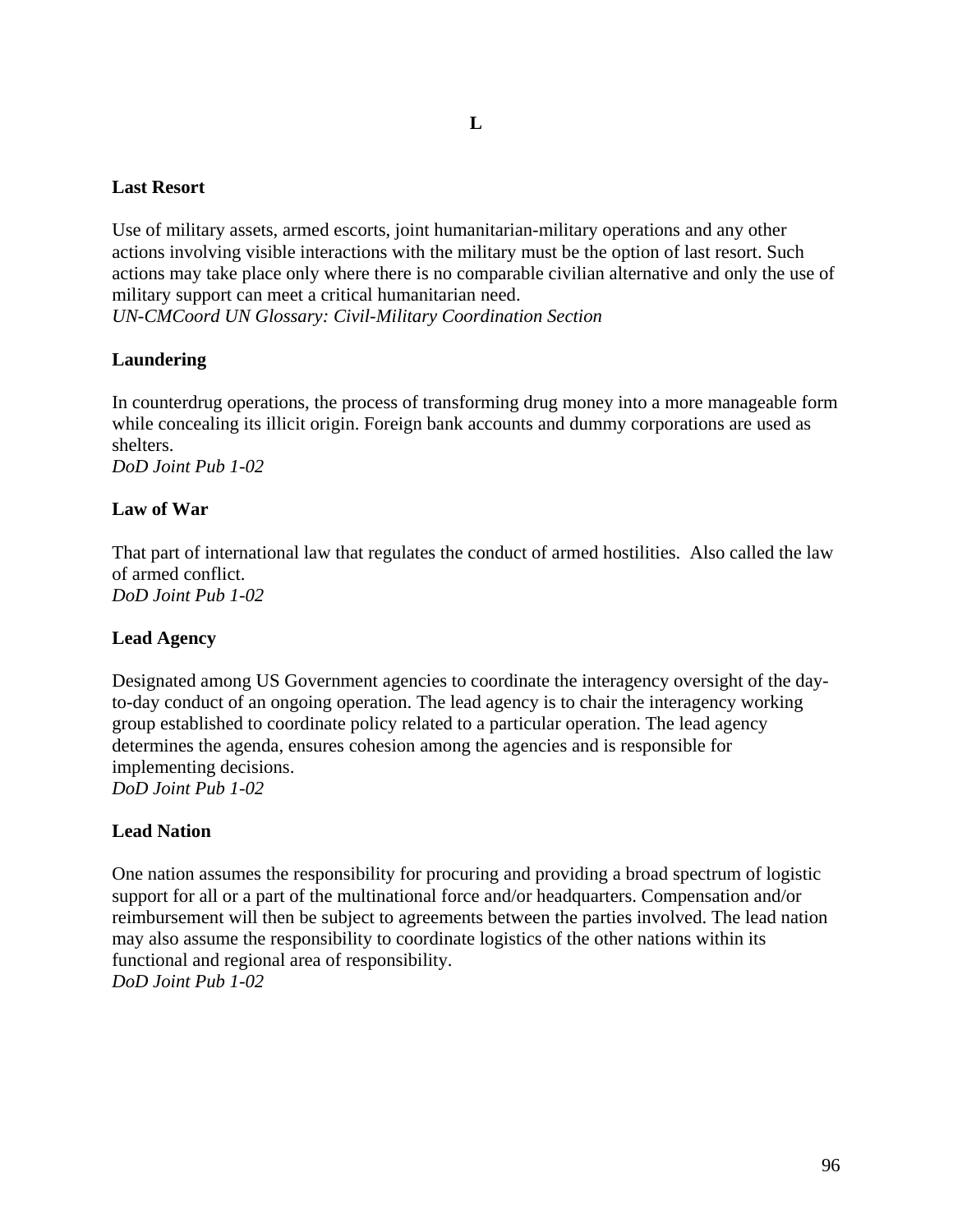# **Legation**

A diplomatic mission in a foreign country headed by a minister. The United States has none at the present time, but a few other countries do. *DoS Glossary of Government Acronyms*

### **Legitimacy**

The degree to which the population accepts and supports the mission, its mandate and its behavior over time; the degree to which the local population accepts and supports the host nation government (which can include informal government structures as well); the manner in which the government attains power; and the extent to which regional neighbors and the international community accept the mission mandate and its actions and the host nation government. *USIP Guiding Principles* 

In terms of an intervention, legitimacy refers to the degree to which: (a) the operation is authorized by an appropriate international or regional body, and (b) the operation's mandate and conduct are accepted or at least tolerated by the affected population and the host country government.

*USIP Peace Terms* 

Legitimacy refers to the perceived fairness of a dispute resolution process. For example, fair elections or litigation based on socially-accepted laws are generally considered legitimate, as are the decisions that result from such processes. On the other hand, elections where voters are harassed or forced to vote a particular way are usually considered illegitimate, as are court decisions handed down by biased courts. Legitimacy of decision making procedures is important, because illegitimate procedures almost always escalate conflicts, making their ultimate resolution more difficult.

*U of C: International Online Training Program Glossary* 

# **Letter of Assist**

A contractual document issued by the United Nations (UN) to a government authorizing it to provide goods or services to a peacekeeping operation; the UN agrees either to purchase the goods or services or authorizes the government to supply them subject to reimbursement by the UN. A letter of assist typically details specifically what is to be provided by the contributing government and establishes a funding limit that cannot be exceeded. *DoD Joint Pub 1-02* 

### **Liaison**

That contact or intercommunication maintained between elements of military forces or other agencies to ensure mutual understanding and unity of purpose and action. *DoD Joint Pub 1-02*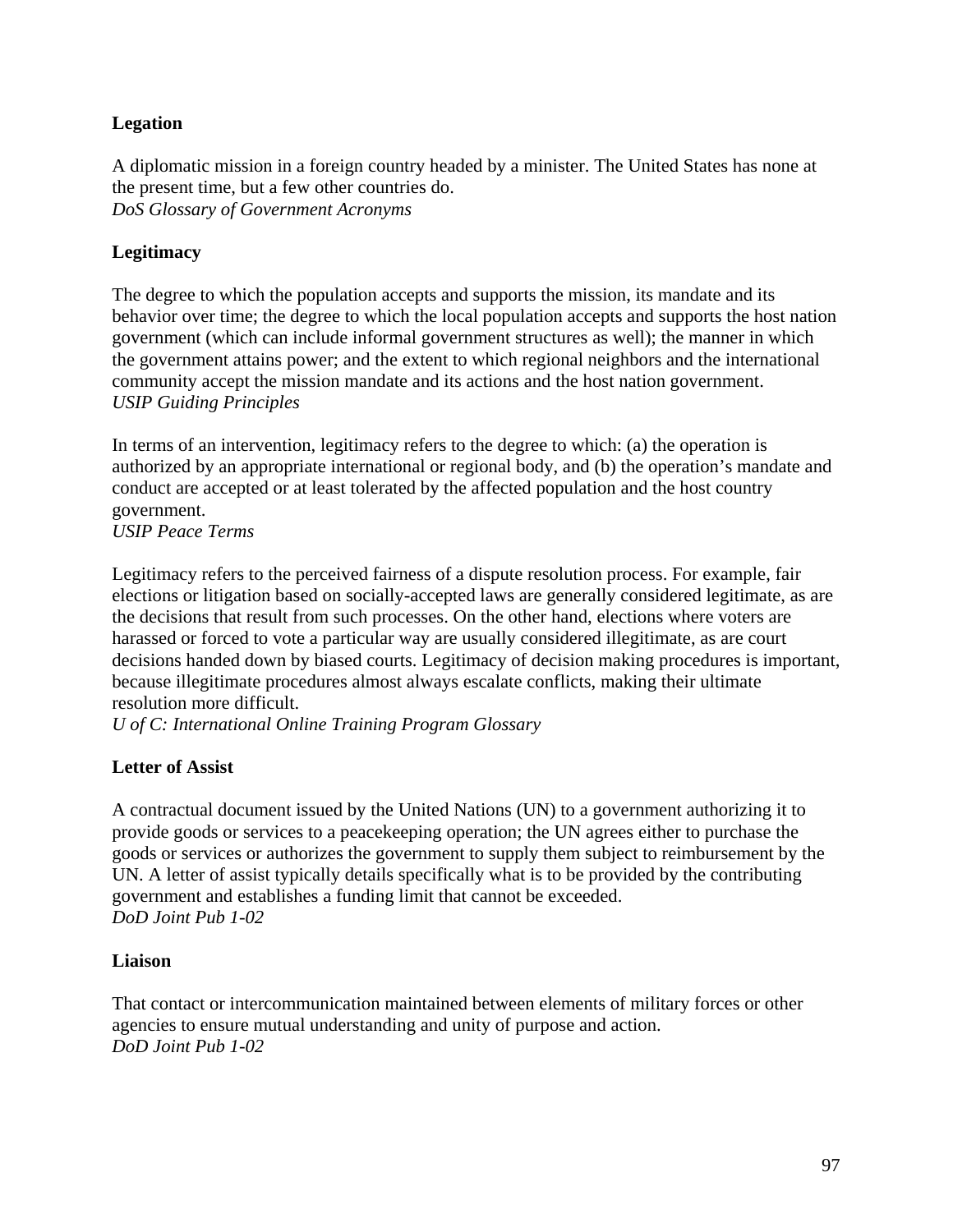### **Liaison Office**

The office responsible for protecting the interests of the United States prior to the establishment of diplomatic relations (or while diplomatic relations are suspended) between the United States and the host country.

*DoS Glossary of Government Acronyms*

### **Liberated Territory**

Any area, domestic, neutral, or friendly, which, having been occupied by an enemy, is retaken by friendly forces. *DoD Joint Pub 1-02* 

# **Limited War**

Armed conflict short of general war, exclusive of incidents, involving the overt engagement of the military forces of two or more nations. *DoD Joint Pub 1-02* 

### **Limiting Factor**

A factor or condition that, either temporarily or permanently, impedes mission accomplishment. Illustrative examples are transportation network deficiencies, lack of in-place facilities, malpositioned forces or materiel, extreme climatic conditions, distance, transit or over-flight rights, political conditions, etc. *DoD Joint Pub 1-02* 

### **Line of Demarcation**

A line defining the boundary of a buffer zone or area of limitation. A line of demarcation may also be used to define the forward limits of disputing or belligerent forces after each phase of disengagement or withdrawal has been completed. *DoD Joint Pub 1-02* 

### **Lines of Operation (LOO)**

1. A logical line that connects actions on nodes and/or decisive points related in time and purpose with an objective(s).

2. A physical line that defines the interior or exterior orientation of the force in relation to the enemy or that connects actions on nodes and/or decisive points related in time and space to an objective(s).

*DoD Joint Pub 1-02*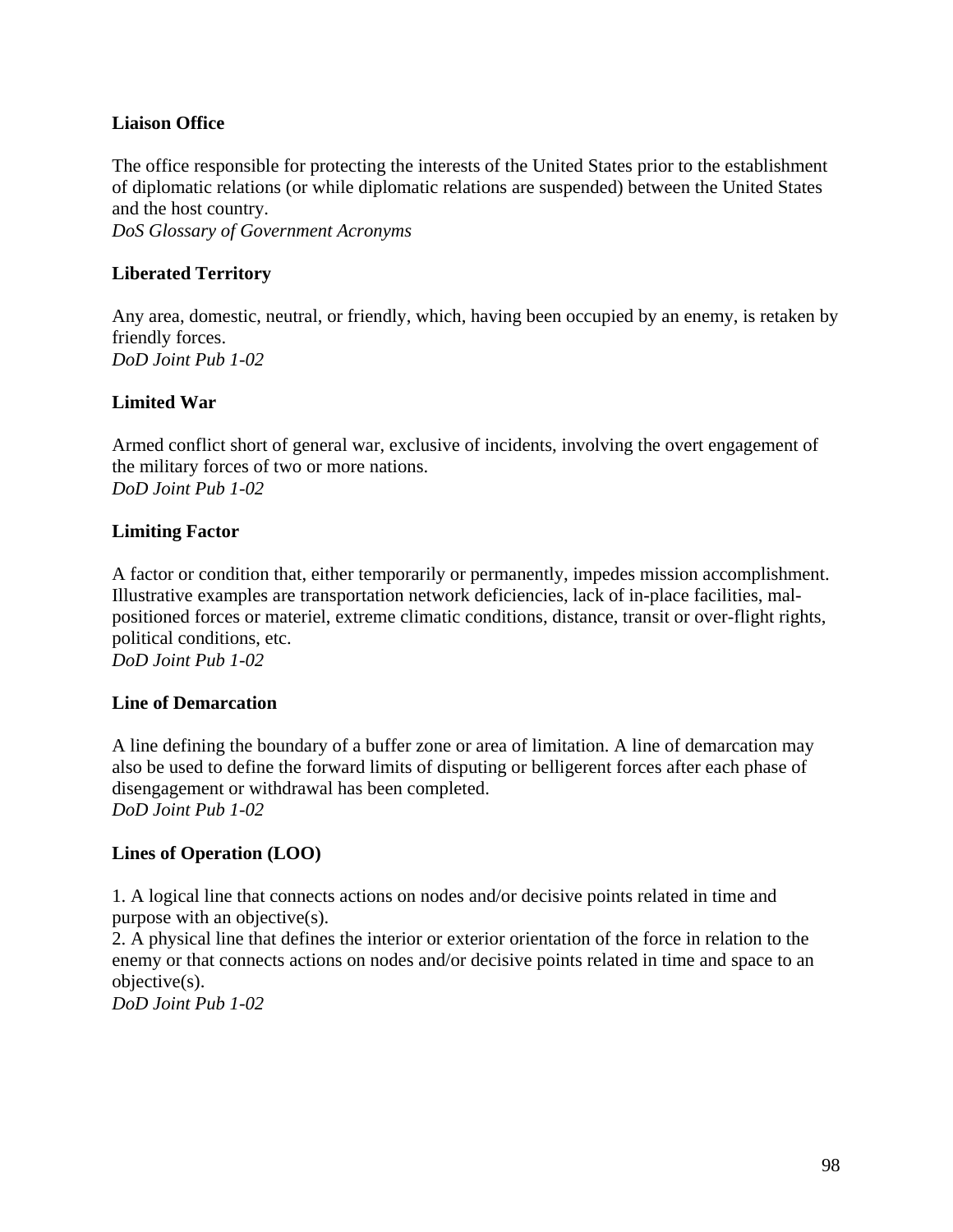### **Logistic Support**

Logistic support encompasses the logistic services, materiel, and transportation required to support the continental United States-based and worldwide deployed forces. *DoD Joint Pub 1-02*

### **Low Visibility Operations**

Sensitive operations wherein the political-military restrictions inherent in covert and clandestine operations are either not necessary or not feasible; actions are taken as required to limit exposure of those involved and/or their activities. Execution of these operations is undertaken with the knowledge that the action and/or sponsorship of the operation may preclude plausible denial by the initiating power.

*DoD Joint Pub 1-02*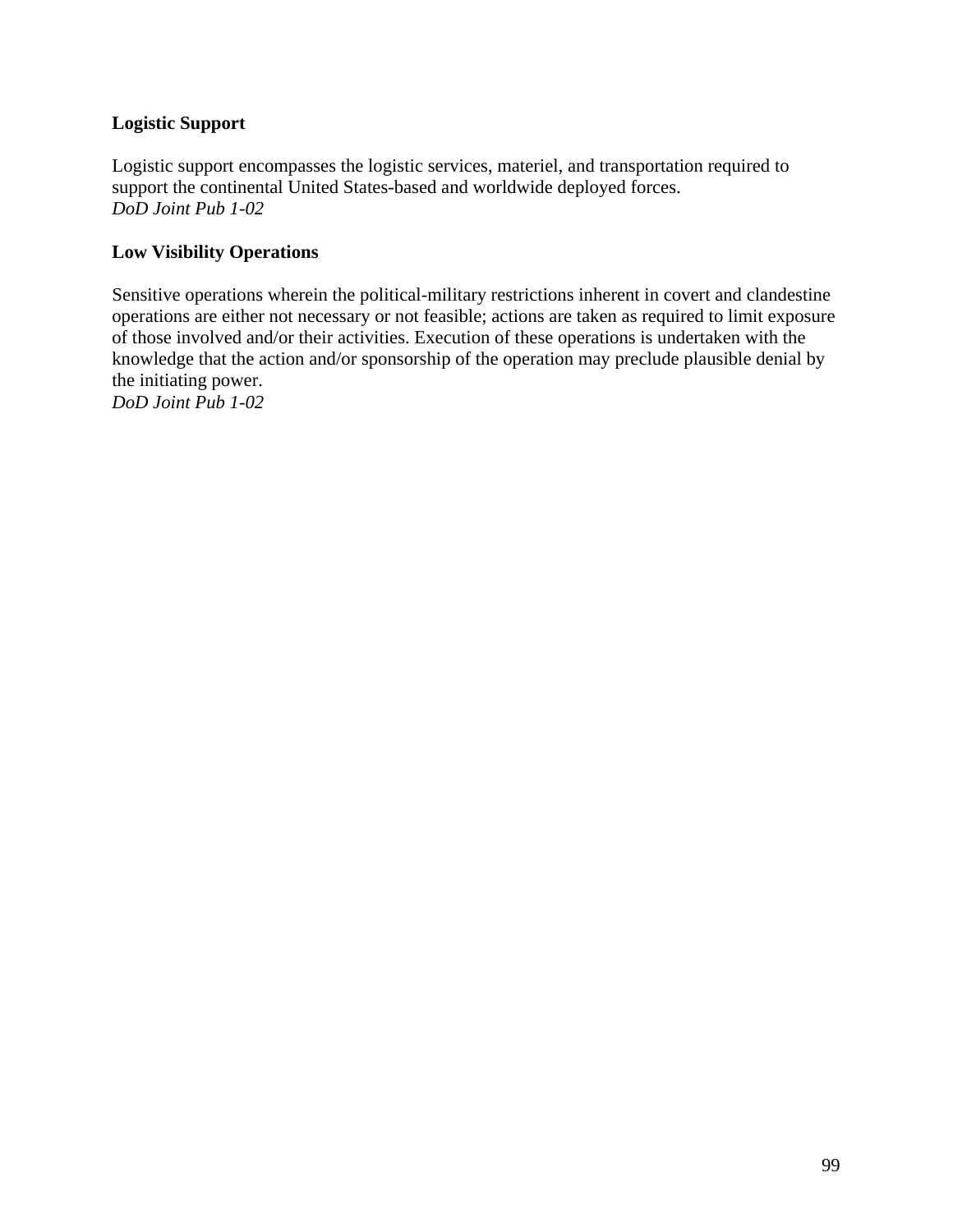#### **Main Attack**

The principal attack or effort into which the commander throws the full weight of the offensive power at his disposal. An attack directed against the chief objective of the campaign, major operation, or battle. *DoD Joint Pub 1-02* 

#### **Major Operation**

A series of tactical actions (battles, engagements, strikes) conducted by combat forces of a single or several Services, coordinated in time and place, to achieve strategic or operational objectives in an operational area. These actions are conducted simultaneously or sequentially in accordance with a common plan and are controlled by a single commander. For noncombat operations, a reference to the relative size and scope of a military operation. *DoD Joint Pub 1-02* 

#### **Make Safe**

One or more actions necessary to prevent or interrupt complete function of the system (traditionally synonymous with "dearm," "disarm," and "disable"). Among the necessary actions are: (1) install (safety devices such as pins or locks); (2) disconnect (hoses, linkages, batteries); (3) bleed (accumulators, reservoirs); (4) remove (explosive devices such as initiators, fuzes, detonators); and (5) intervene (as in welding, lockwiring). *DoD Joint Pub 1-02* 

#### **Mass Casualty**

Any large number of casualties produced in a relatively short period of time, usually as the result of a single incident such as a military aircraft accident, hurricane, flood, earthquake, or armed attack that exceeds local logistic support capabilities. *DoD Joint Pub 1-02* 

#### **Marginalized Groups**

Marginalized groups suffer from a social, economic, or political process that renders an individual or an ethnic or national group powerless or to a lower social standing. *USIP Guiding Principles*

#### **Mediation**

A mode of negotiation in which a mutually acceptable third party helps the parties to a conflict find a solution that they cannot find by themselves. It is a three-sided political process in which the mediator builds and then draws upon relationships with the other two parties to help them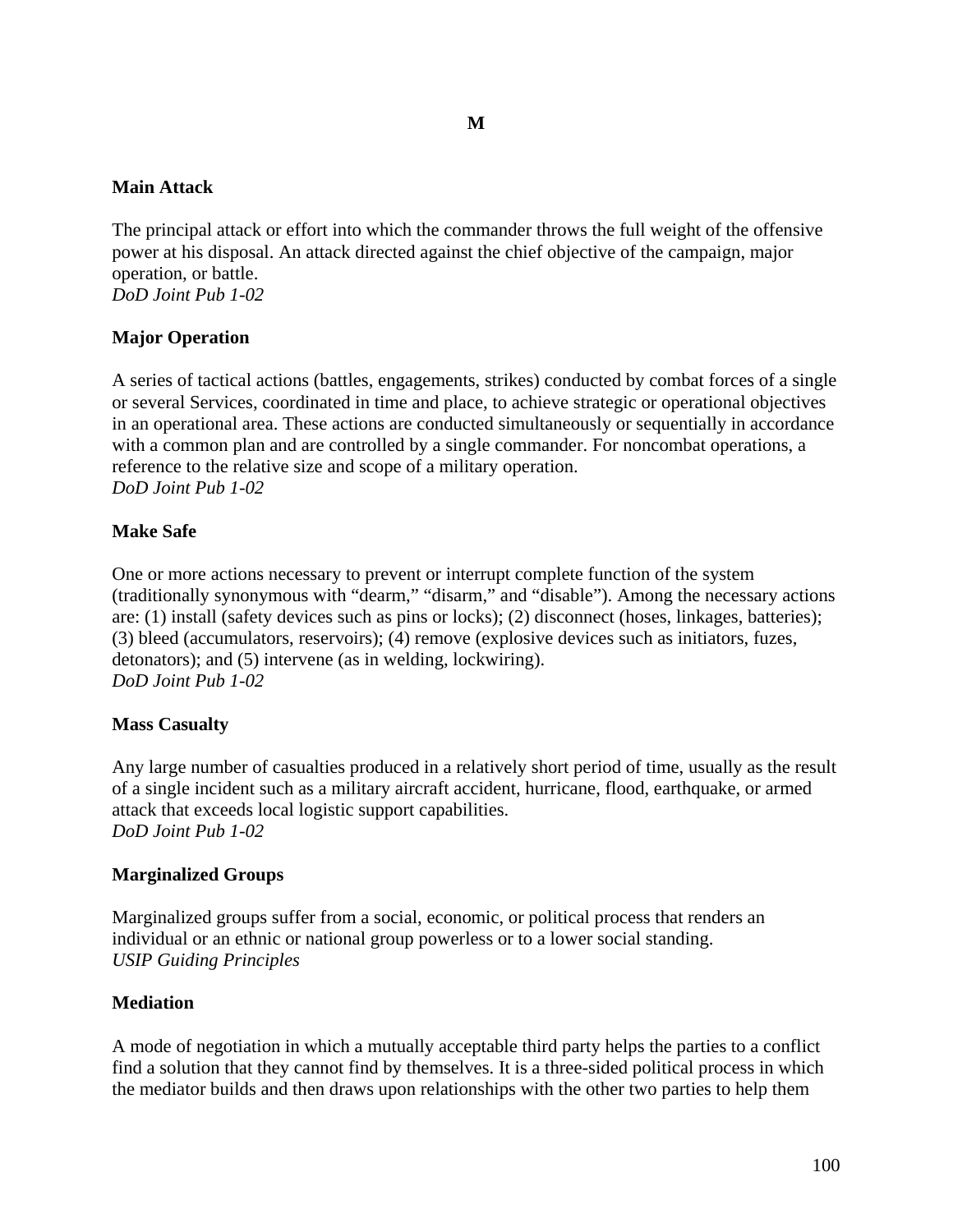reach a settlement. Unlike judges or arbitrators, mediators have no authority to decide the dispute between the parties, although powerful mediators may bring to the table considerable capability to influence the outcome. Mediators are typically from outside the conflict. Sometimes mediators are impartial and neutral, in other cases they have a strategic interest that motivates them to promote a negotiated outcome. Mediators may focus on facilitating communication and negotiation but they also may offer solutions and use leverage, including positive and negative incentives, to persuade the parties to achieve an agreement. *USIP Peace Terms* 

Mediation is a method of conflict resolution that is carried out by an intermediary who works with the disputing parties to help them improve their communication and their analysis of the conflict situation, so that the parties can themselves identify and choose an option for resolving the conflict that meets the interests or needs of all of the disputants. Unlike arbitration, where the intermediary listens to the arguments of both sides and makes a decision for the disputants, a mediator will help the disputants design a solution themselves. *U of C: International Online Training Program Glossary* 

### **Meeting Engagement**

A combat action that occurs when a moving force, incompletely deployed for battle, engages an enemy at an unexpected time and place. *DoD Joint Pub 1-02* 

#### **Mental Models**

The term 'mental models' comes from the field of organizational development. It is used to refer to the underlying assumptions that shape the way people experience and interpret the world around them.

*American Friends Service Committee Glossary* 

#### **Metrics**

Measurable indicators of progress, typically to assist in implementing an agreement. The most useful metrics gauge impact or outcomes, such as fewer weapons-related deaths, reduced child mortality, increased literacy, and reduced gender disparity in education, rather than input. *USIP Peace Terms*

#### **Migrant**

A person who (1) belongs to a normally migratory culture who may cross national boundaries, or (2) has fled his or her native country for economic reasons rather than fear of political or ethnic persecution.

*DoD Joint Pub 1-02*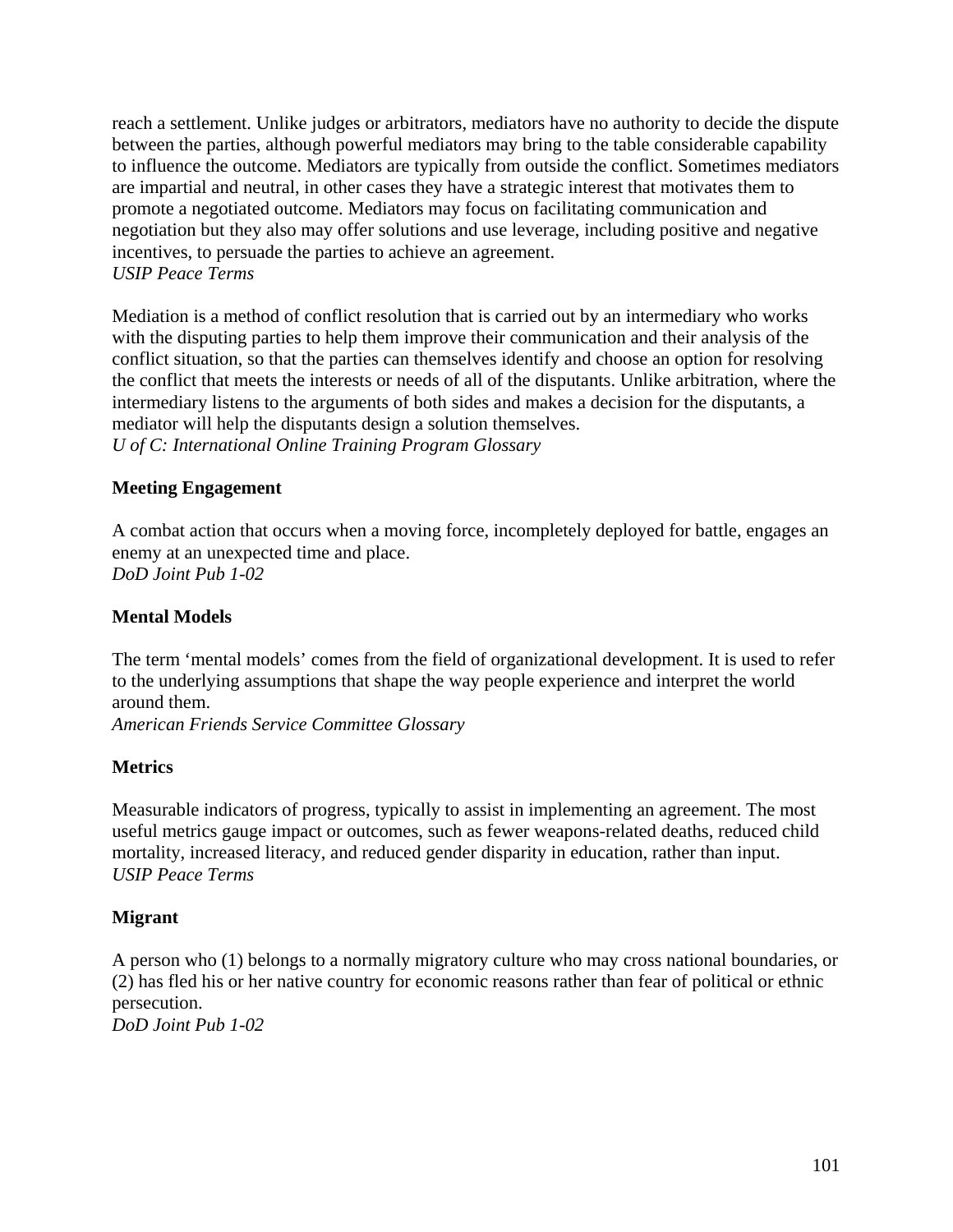# **Military Assistance Advisory Group (MAAG)**

A joint Service group, normally under the military command of a commander of a unified command and representing the Secretary of Defense, which primarily administers the US military assistance planning and programming in the host country. *DoD Joint Pub 1-02* 

# **Military Capability**

The ability to achieve a specified wartime objective (win a war or battle, destroy a target set). It includes four major components: force structure, modernization, readiness, and sustainability. A. Force structure — Numbers, size, and composition of the units that comprise US defense forces; e.g., divisions, ships, air wings. B. Modernization — Technical sophistication of forces, units, weapon systems, and equipments. C. Unit readiness — The ability to provide capabilities required by the combatant commanders to execute their assigned missions. This is derived from the ability of each unit to deliver the outputs for which it was designed. D. Sustainability — The ability to maintain the necessary level and duration of operational activity to achieve military objectives. Sustainability is a function of providing for and maintaining those levels of ready forces, materiel, and consumables necessary to support military effort. *DoD Joint Pub 1-02* 

# **Military Civic Action**

The use of preponderantly indigenous military forces on projects useful to the local population at all levels in such fields as education, training, public works, agriculture, transportation, communications, health, sanitation, and others contributing to economic and social development, which would also serve to improve the standing of the military forces with the population. US forces may at times advise or engage in military civic actions in overseas areas. *DoD Joint Pub 1-02* 

# **Military Deception**

Actions executed to deliberately mislead adversary military decision makers as to friendly military capabilities, intentions, and operations, thereby causing the adversary to take specific actions (or inactions) that will contribute to the accomplishment of the friendly mission. *DoD Joint Pub 1-02* 

# **Military Governor**

The military commander or other designated person who, in an occupied territory, exercises supreme authority over the civil population subject to the laws and usages of war and to any directive received from the commander's government or superior. *DoD Joint Pub 1-02*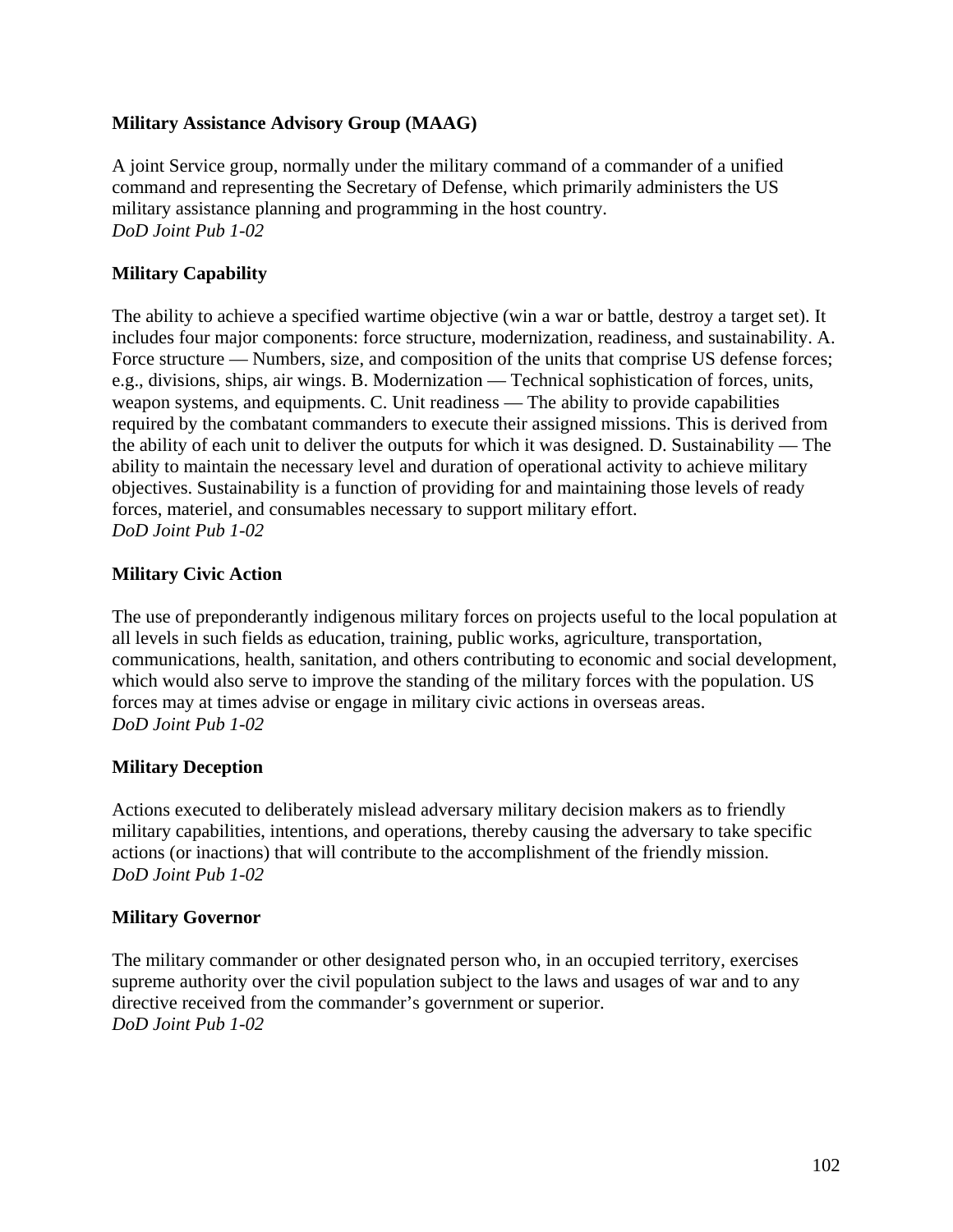# **Military Intervention**

The deliberate act of a nation or a group of nations to introduce its military forces into the course of an existing controversy. *DoD Joint Pub 1-02* 

## **Military Necessity**

The principle whereby a belligerent has the right to apply any measures which are required to bring about the successful conclusion of a military operation and which are not forbidden by the laws of war. *DoD Joint Pub 1-02* 

## **Military Occupation**

A condition in which territory is under the effective control of a foreign armed force. *DoD Joint Pub 1-02* 

## **Military Options**

A range of military force responses that can be projected to accomplish assigned tasks. Options include one or a combination of the following: civic action, humanitarian assistance, civil affairs, and other military activities to develop positive relationships with other countries; confidence building and other measures to reduce military tensions; military presence; activities to convey threats to adversaries as well as truth projections; military deceptions and psychological operations; quarantines, blockades, and harassment operations; raids; intervention operations; armed conflict involving air, land, maritime, and strategic warfare operations; support for law enforcement authorities to counter international criminal activities (terrorism, narcotics trafficking, slavery, and piracy); support for law enforcement authorities to suppress domestic rebellion; and support for insurgency, counterinsurgency, and civil war in foreign countries. *DoD Joint Pub 1-02* 

## **Military Posture**

The military disposition, strength, and condition of readiness as it affects capabilities. *DoD Joint Pub 1-02* 

## **Military Requirement**

An established need justifying the timely allocation of resources to achieve a capability to accomplish approved military objectives, missions, or tasks. Also called operational requirement and objective force level.

*DoD Joint Pub 1-02*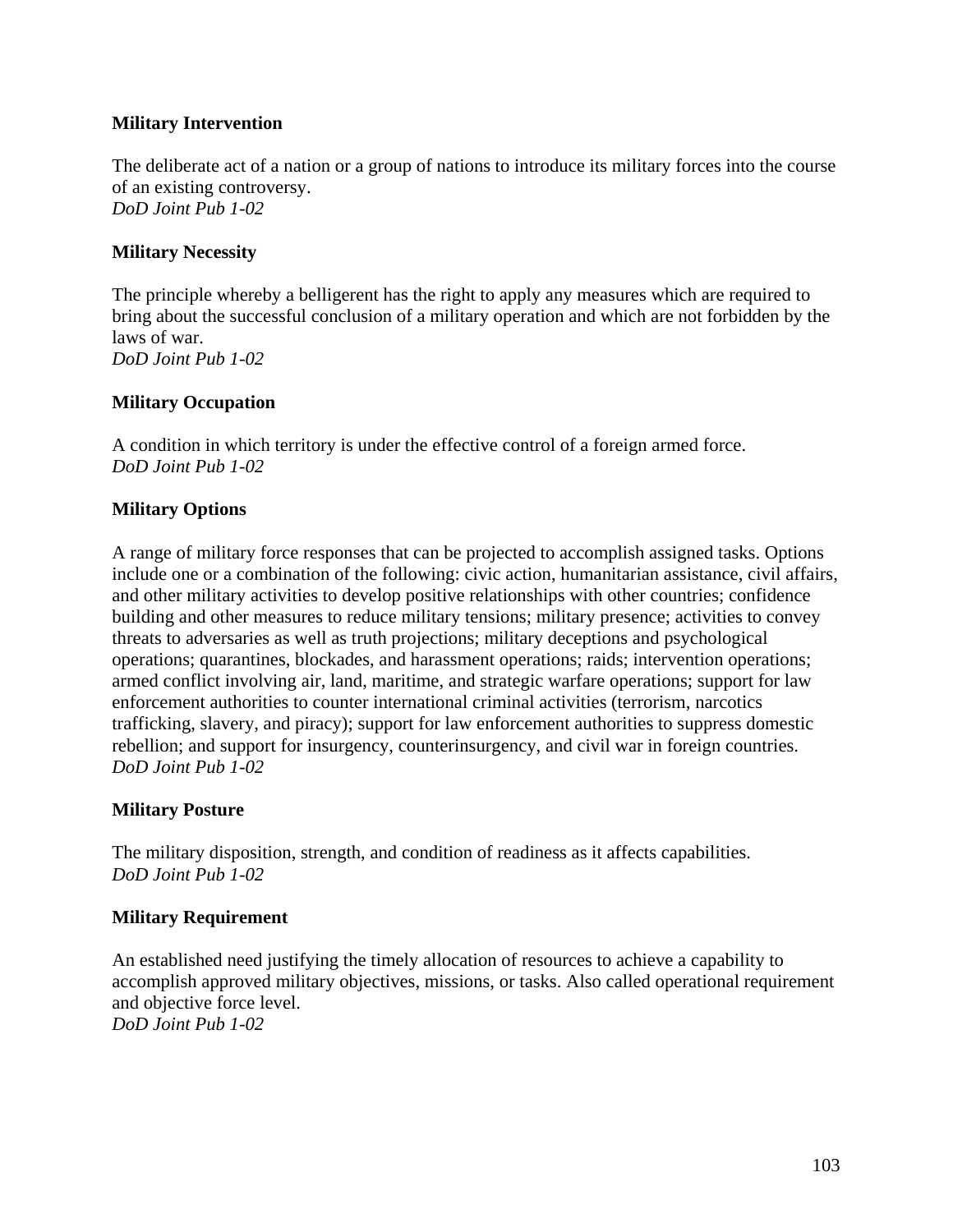## **Minimize**

A communications term used to describe a post using minimum communications to avoid overload during a crisis; e.g., "Embassy Beirut is on minimize." This reduces routine communications and means outgoing communications require very senior-level authorization. *DoS Glossary of Government Acronyms* 

## **Minimum Force**

Those minimum actions, including the use of armed force, sufficient to bring a situation under control or to defend against hostile act or hostile intent. All actions must cease as soon as the target complies with instructions or ceases hostile action. The firing of weapons is to be considered as a means of last resort. *DoD Joint Pub 1-02* 

## **Missing in Action (MIA)**

A casualty status for which the United States Code provides statutory guidance concerning missing members of the Military Services. Excluded are personnel who are in an absent without leave, deserter, or dropped-from-rolls status. A person declared missing is categorized as follows. A. Beleaguered — The casualty is a member of an organized element that has been surrounded by a hostile force to prevent escape of its members. B. Besieged — The casualty is a member of an organized element that has been surrounded by a hostile force, compelling it to surrender. C. Captured — The casualty has been seized as the result of action of an unfriendly military or paramilitary force in a foreign country. D. Detained — The casualty is prevented from proceeding or is restrained in custody for alleged violation of international law or other reason claimed by the government or group under which the person is being held. e. interned — The casualty is definitely known to have been taken into custody of a nonbelligerent foreign power as the result of and for reasons arising out of any armed conflict in which the Armed Forces of the United States are engaged. F. Missing — The casualty is not present at his or her duty location due to apparent involuntary reasons and whose location is unknown. G. Missing in action — The casualty is a hostile casualty, other than the victim of a terrorist activity, who is not present at his or her duty location due to apparent involuntary reasons and whose location is unknown.

*DoD Joint Pub 1-02* 

## **Mission**

1. The task, together with the purpose, that clearly indicates the action to be taken and the reason therefore.

2. In common usage, especially when applied to lower military units, a duty assigned to an individual or unit; a task.

3. The dispatching of one or more aircraft to accomplish one particular task. *DoD Joint Pub 1-02*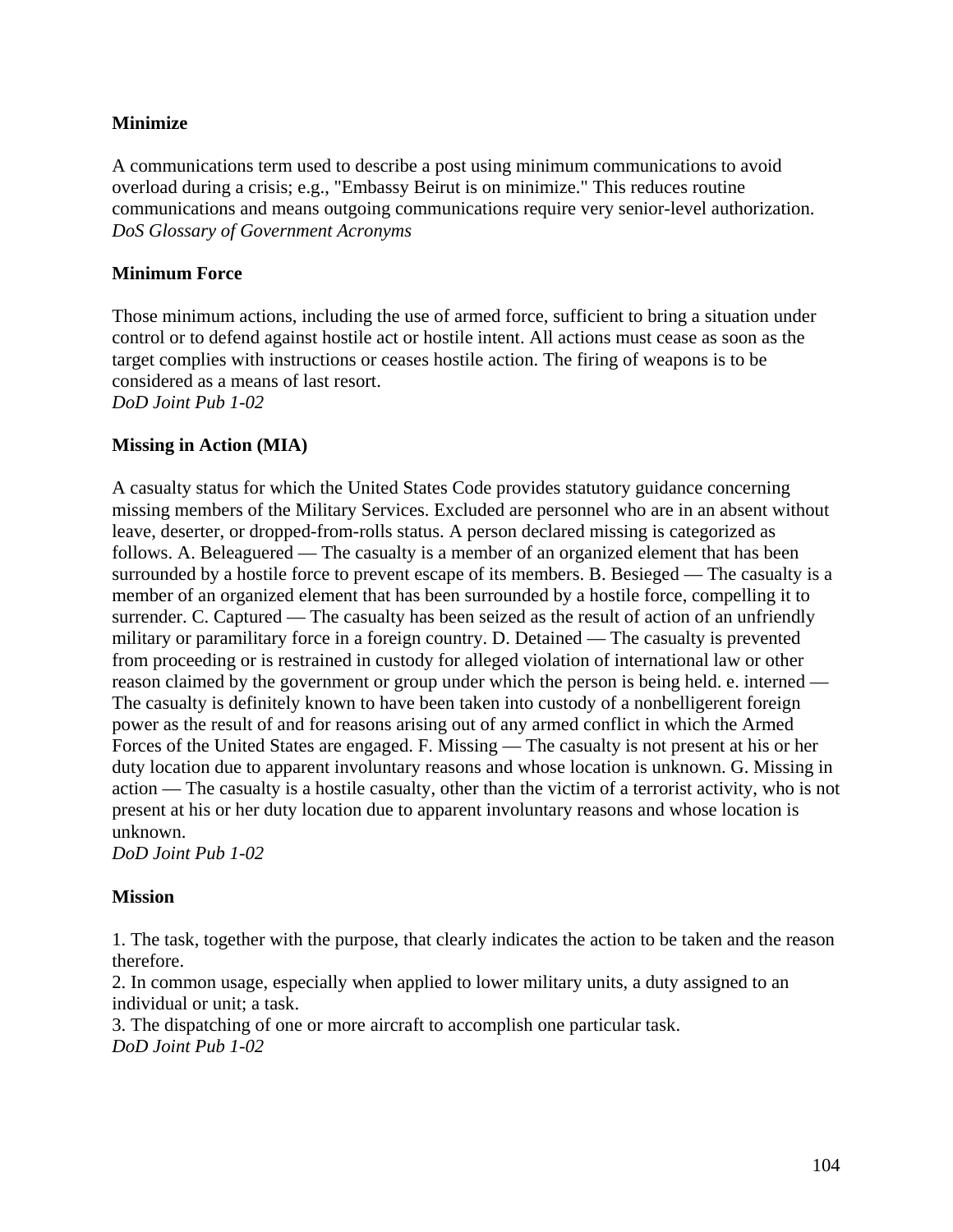A generic term that can be used interchangeably with "embassy" or "post." The entirety of official U.S. representation in a given foreign country that functions under the supervision of the Ambassador, including civilian and military personnel (except U.S. military reporting to a unified command and official U.S. representation to a multilateral organization). However, USAID uses the word to mean specifically the USAID component of a diplomatic mission. Also used as the term for posts accredited to multilateral organizations; e.g., the U.S. Mission to the United Nations, the U.S. Mission to NATO.

*DoS Glossary of Government Acronyms*

# **Mission Statement**

A short sentence or paragraph that describes the organization's essential task (or tasks) and purpose – a clear statement of the action to be taken and the reason for doing so. The mission statement contains the elements of who, what, when, where, and why, but seldom specifies how. *DoD Joint Pub 1-02* 

# **Mitigation**

Activities undertaken in advance to limit the adverse impact of disasters. *USAID Field Operations Guide*

# **Mobility**

A quality or capability of military forces which permits them to move from place to place while retaining the ability to fulfill their primary mission. *DoD Joint Pub 1-02* 

# **Mock-Up**

A model, built to scale, of a machine, apparatus, or weapon, used in studying the construction of, and in testing a new development, or in teaching personnel how to operate the actual machine, apparatus, or weapon. *DoD Joint Pub 1-02* 

# **Multi-Agent Munition**

A munition that, when activated, disperses two or more chemical and/or biological agents. *NATO AAP-6*

# **Multinational**

Between two or more forces or agencies of two or more nations or coalition partners. *DoD Joint Pub 1-02*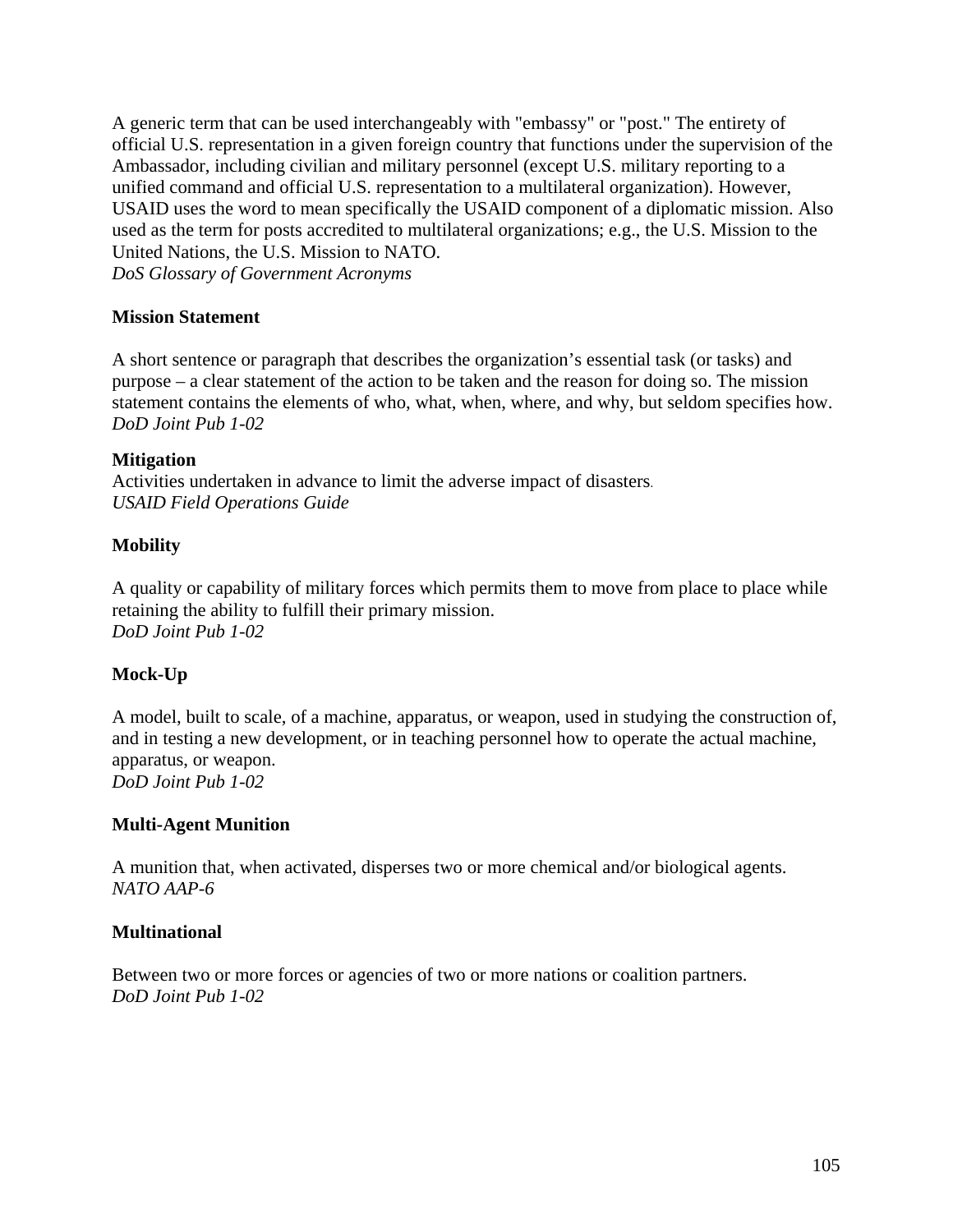# **Multinational Force (MNF)**

A force composed of military elements of nations who have formed an alliance or coalition for some specific purpose. *DoD Joint Pub 1-02* 

# **Multinational Operations**

A collective term to describe military actions conducted by forces of two or more nations, usually undertaken within the structure of a coalition or alliance. *DoD Joint Pub 1-02* 

# **Multinational Warfare**

Warfare conducted by forces of two or more nations, usually undertaken within the structure of a coalition or alliance. *DoD Joint Pub 1-02* 

# **Multi-Sectoral**

The adjective multi-sectoral refers to the involvement of representatives from more than two sectors of society, such as government, business, academics, community organizations, etc. in a particular entity, initiative or activity. *American Friends Service Committee Glossary* 

# **Multi-Stakeholder**

The adjective multi-stakeholder refers to the involvement of representatives from groups that have a stake in the outcome of a particular process. Multi-stakeholder processes are often multisectoral.

*American Friends Service Committee Glossary* 

# **Multi-Track Diplomacy**

A synergy of peace-making efforts by several categories of actors based on their comparative advantage and expertise: governments, professional organizations, the business community, churches, the media, private citizens, training and educational institutes, activists; and funding organizations.

*USAID Glossary on Violent Conflict* 

This term has been developed recently to reflect the idea that international exchanges can take many forms beyond official negotiations between diplomats. Examples of multi-track diplomacy include official and unofficial conflict resolution efforts, citizen and scientific exchanges, international business negotiations, international cultural and athletic activities and other international contacts and cooperative efforts.

*U of C: International Online Training Program Glossary*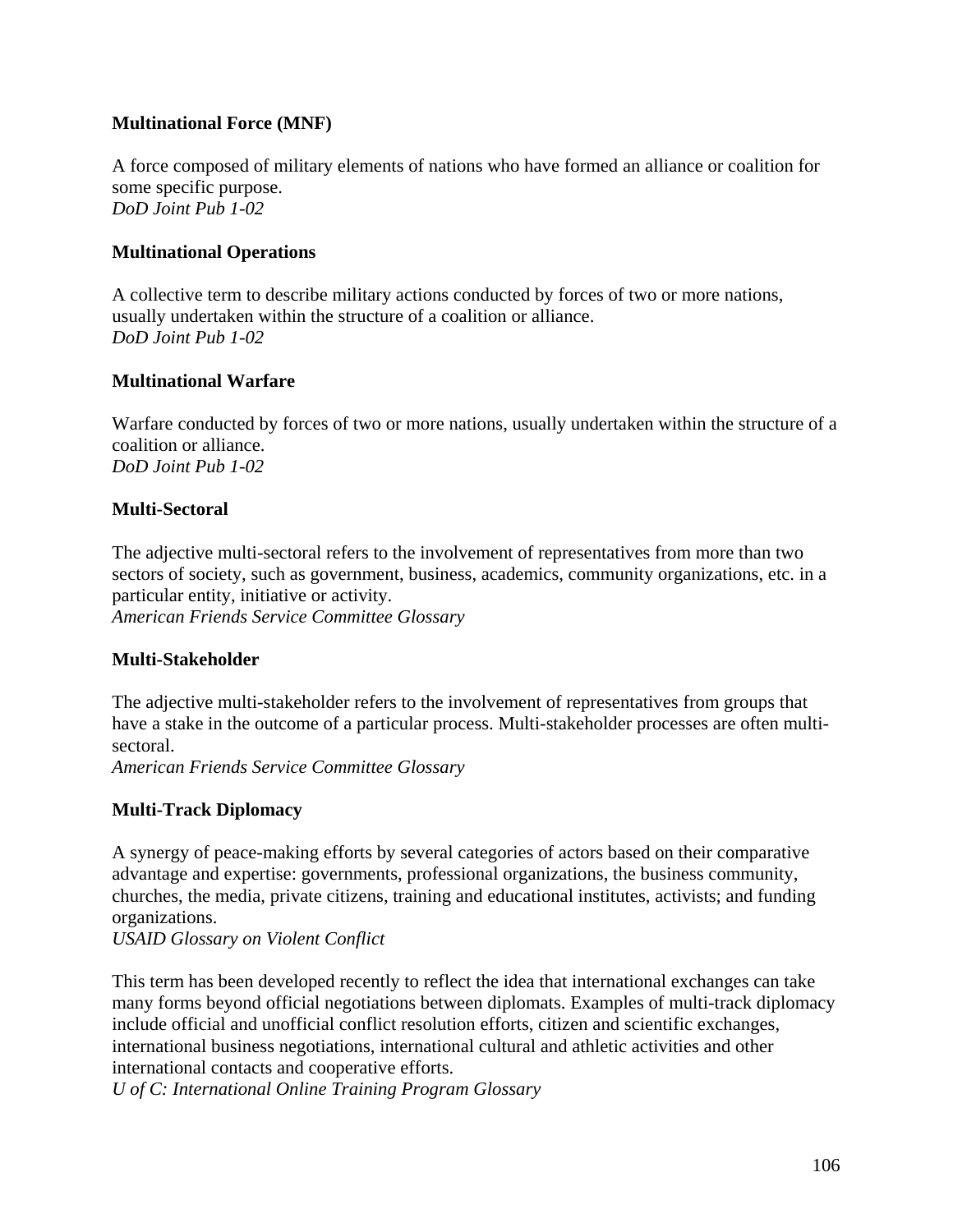# **Munition**

A complete device charged with explosives, propellants, pyrotechnics, initiating composition, or nuclear, biological, or chemical material for use in military operations, including demolitions. Certain suitably modified munitions can be used for training, ceremonial, or nonoperational purposes.

*DoD Joint Pub 1-02* 

# **Mutually Hurting Stalemate**

A situation in which neither party thinks it can win a given conflict without incurring excessive loss, and in which both are suffering from a continuation of fighting. The conflict is judged to have entered a period of ripeness, a propitious moment for third party mediation. *USIP Peace Terms*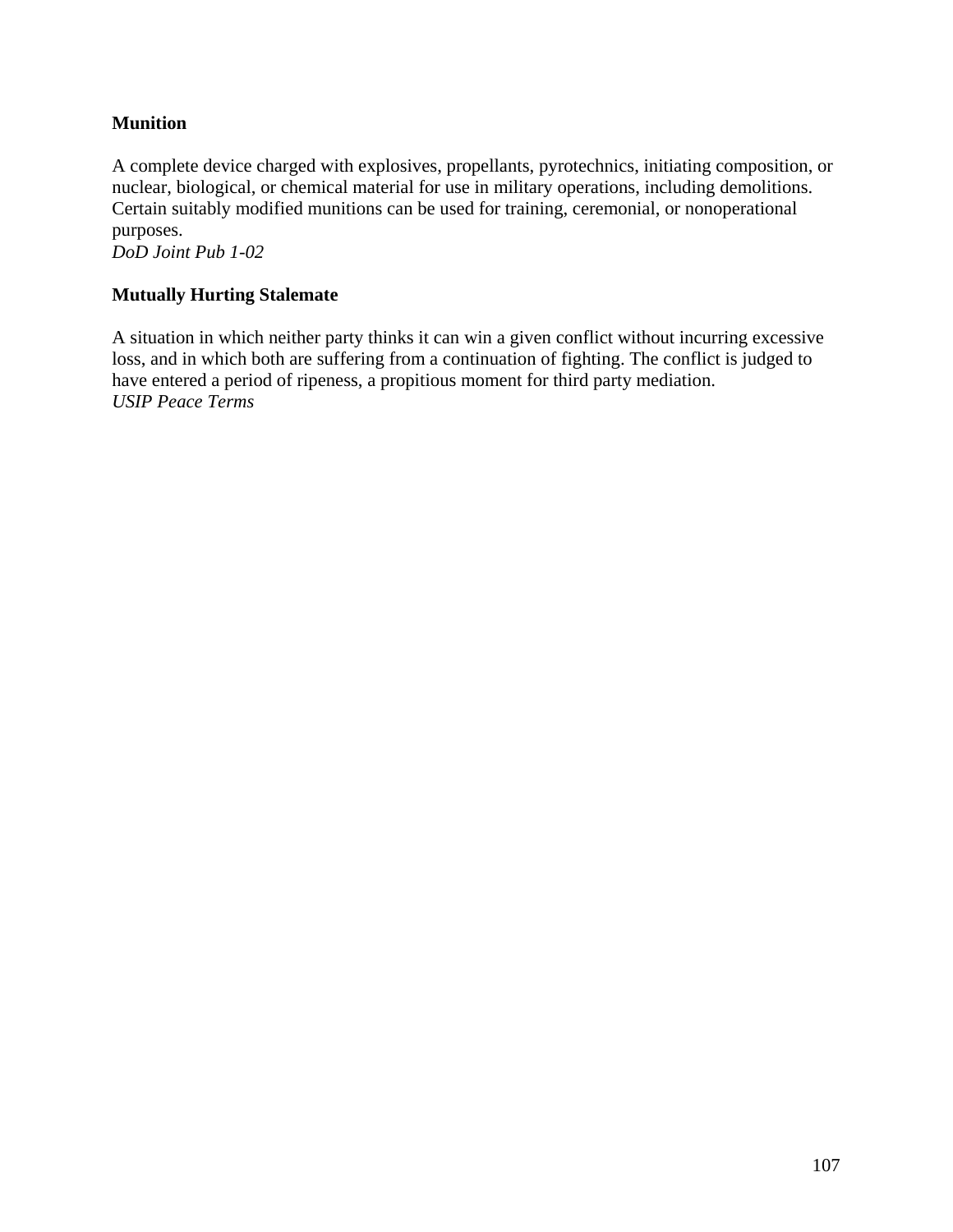## **Named Area of Interest (NAI)**

The geographical area where information that will satisfy a specific information requirement can be collected. Named areas of interest are usually selected to capture indications of adversary courses of action, but also may be related to conditions of the battlespace. *DoD Joint Pub 1-02* 

## **National Defense Strategy**

A document approved by the Secretary of Defense for applying the Armed Forces of the United States in coordination with Department of Defense agencies and other instruments of national power to achieve national security strategy objectives. *DoD Joint Pub 1-02* 

## **National Emergency**

A condition declared by the President or the Congress by virtue of powers previously vested in them that authorize certain emergency actions to be undertaken in the national interest. Action to be taken may include partial, full, or total mobilization of national resources. *DoD Joint Pub 1-02* 

## **National Intelligence**

The terms "national intelligence" and "intelligence related to the national security" each refer to all intelligence, regardless of the source from which derived and including information gathered within or outside of the United States, which pertains, as determined consistent with any guidelines issued by the President, to the interests of more than one department or agency of the Government; and that involves (a) threats to the United States, its people, property, or interests; (b) the development, proliferation, or use of weapons of mass destruction; or (c) any other matter bearing on United States national or homeland security. *DoD Joint Pub 1-02* 

## **National Intelligence Estimate (NIE)**

A strategic estimate of the capabilities, vulnerabilities, and probable courses of action of foreign nations produced at the national level as a composite of the views of the intelligence community. *DoD Joint Pub 1-02*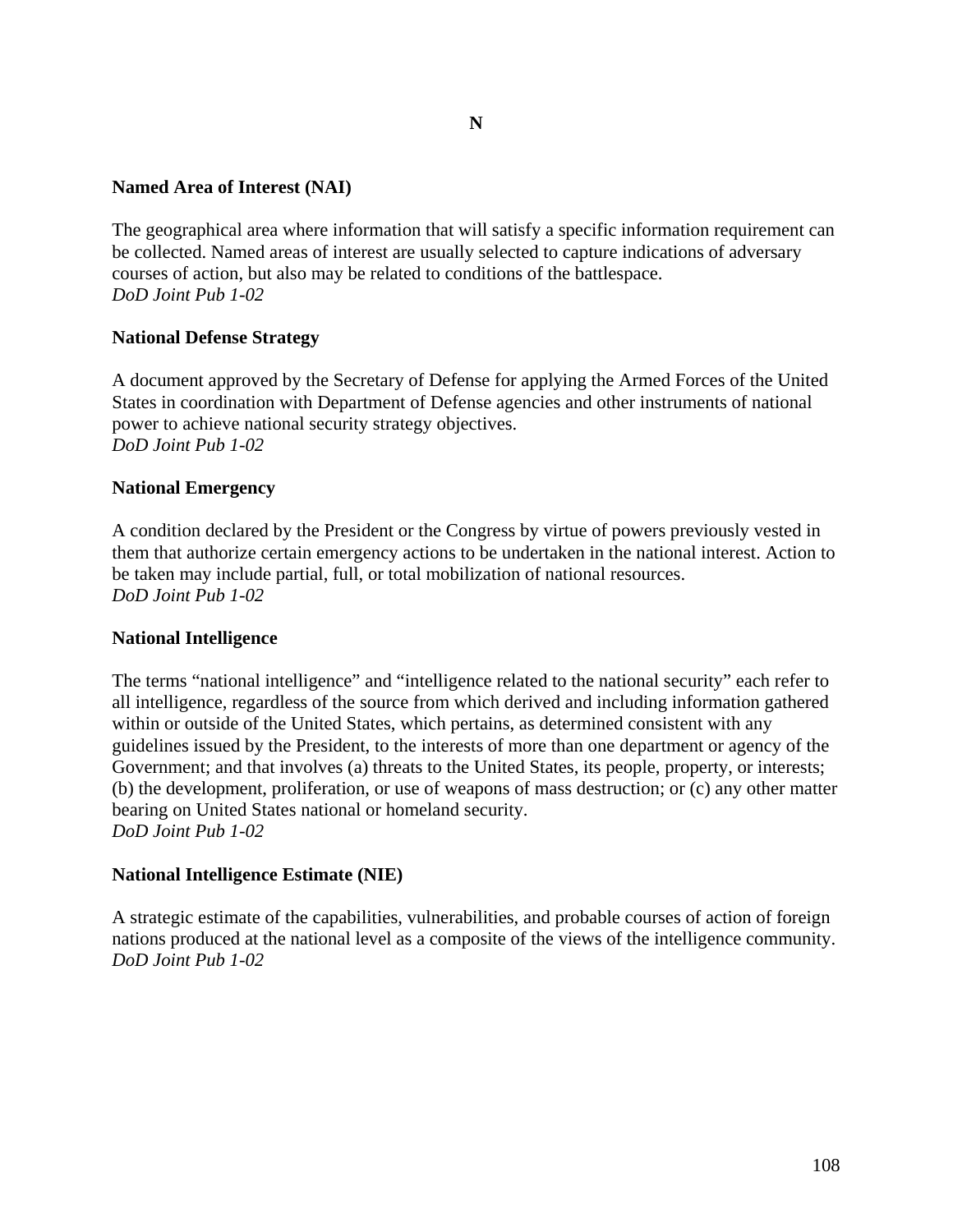# **National Security**

A collective term encompassing both national defense and foreign relations of the United States. Specifically, the condition provided by: A. a military or defense advantage over any foreign nation or group of nations; B. a favorable foreign relations position; or C. a defense posture capable of successfully resisting hostile or destructive action from within or without, overt or covert.

*DoD Joint Pub 1-02* 

# **National Security Interests**

The foundation for the development of valid national objectives that define US goals or purposes. National security interests include preserving US political identity, framework, and institutions; fostering economic well-being; and bolstering international order supporting the vital interests of the United States and its allies. *DoD Joint Pub 1-02* 

## **Nation Assistance**

Civil and/or military assistance rendered to a nation by foreign forces within that nation's territory during peacetime, crises or emergencies, or war, based on agreements mutually concluded between nations. Nation assistance programs may include, but are not limited to, security assistance, foreign internal defense, other United States Code title 10 programs, and activities performed on a reimbursable basis by Federal agencies or intergovernmental organizations.

*DoD Joint Pub 1-02* 

# **Needs**

Psychologist Abraham Maslow suggested that all people are driven to attain certain biological and psychological requirements, which he called fundamental human "needs." Several conflict theorists, for instance John Burton and Herbert Kelman, have applied this idea to conflict theory, suggesting that the needs for security, identity, and recognition underlie most deep-rooted and protracted conflicts. Most ethnic and racial conflicts, they argue, for instance, are not interestbased conflicts (and hence cannot be negotiated), but are driven by the subordinate group's need for these fundamental needs. Only by restructuring the society so that all groups' fundamental needs are met can needs conflicts be resolved.

*U of C: International Online Training Program Glossary* 

# **Negotiation**

The process of communication and bargaining between parties seeking to arrive at a mutually acceptable outcome on issues of shared concern. The process typically involves compromise and concessions and is designed to result in an agreement, although sometimes a party participates in negotiations for other reasons (to score propaganda points or to appease domestic political forces, for example). Prenegotiation refers to preliminary talks to agree on such issues as the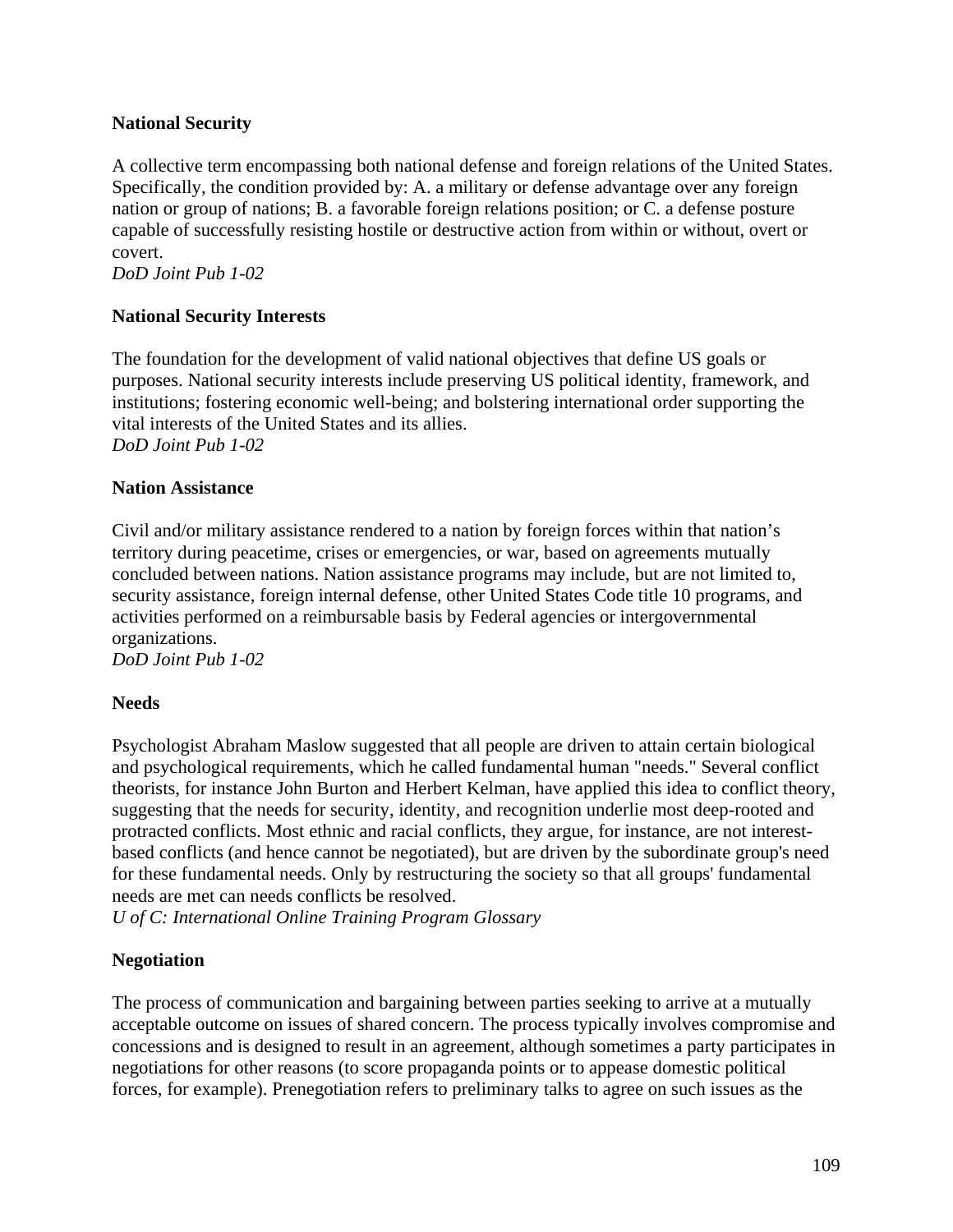format, procedures, time frame, who will participate, and sometimes the scope of the formal talks. Endgame refers to the final stages of a negotiation, when substantive progress has been made but important details remain to be ironed out and the agreement hammered into final form. *USIP Peace Terms* 

Discussion aimed at reaching an agreement. *Oxford Dictionary* 

# **Negotiation Loopbacks**

This term refers to the return to negotiation after rights-based and power-based processes are used to clarify respective rights and relative levels of power. These tests of rights and power determine the parties' best alternatives to a negotiated agreement (their "BATNA"s). Once these are known, the parties can "loopback" to negotiation to avoid a protracted and costly struggle, while usually obtaining the same result.

*U of C: International Online Training Program Glossary* 

# **Neutral**

In combat and combat support operations, an identity applied to a track whose characteristics, behavior, origin, or nationality indicate that it is neither supporting nor opposing friendly forces. *DoD Joint Pub 1-02* 

# **Neutrality**

In international law, the attitude of impartiality during periods of war adopted by third states toward a belligerent and subsequently recognized by the belligerent, which creates rights and duties between the impartial states and the belligerent. In a United Nations enforcement action, the rules of neutrality apply to impartial members of the United Nations except so far as they are excluded by the obligation of such members under the United Nations Charter. *DoD Joint Pub 1-02* 

Humanitarian assistance must be provided without engaging in hostilities or taking sides in controversies of a political, religious or ideological nature. *UN-CMCoord Glossary: Civil-Military Coordination Section* 

This term means that a third party is not connected to or had a prior relationship with any of the disputants.

*U of C: International Online Training Program Glossary* 

# **Neutralize**

1. As pertains to military operations, to render ineffective or unusable.

2. To render enemy personnel or material incapable of interfering with a particular operation.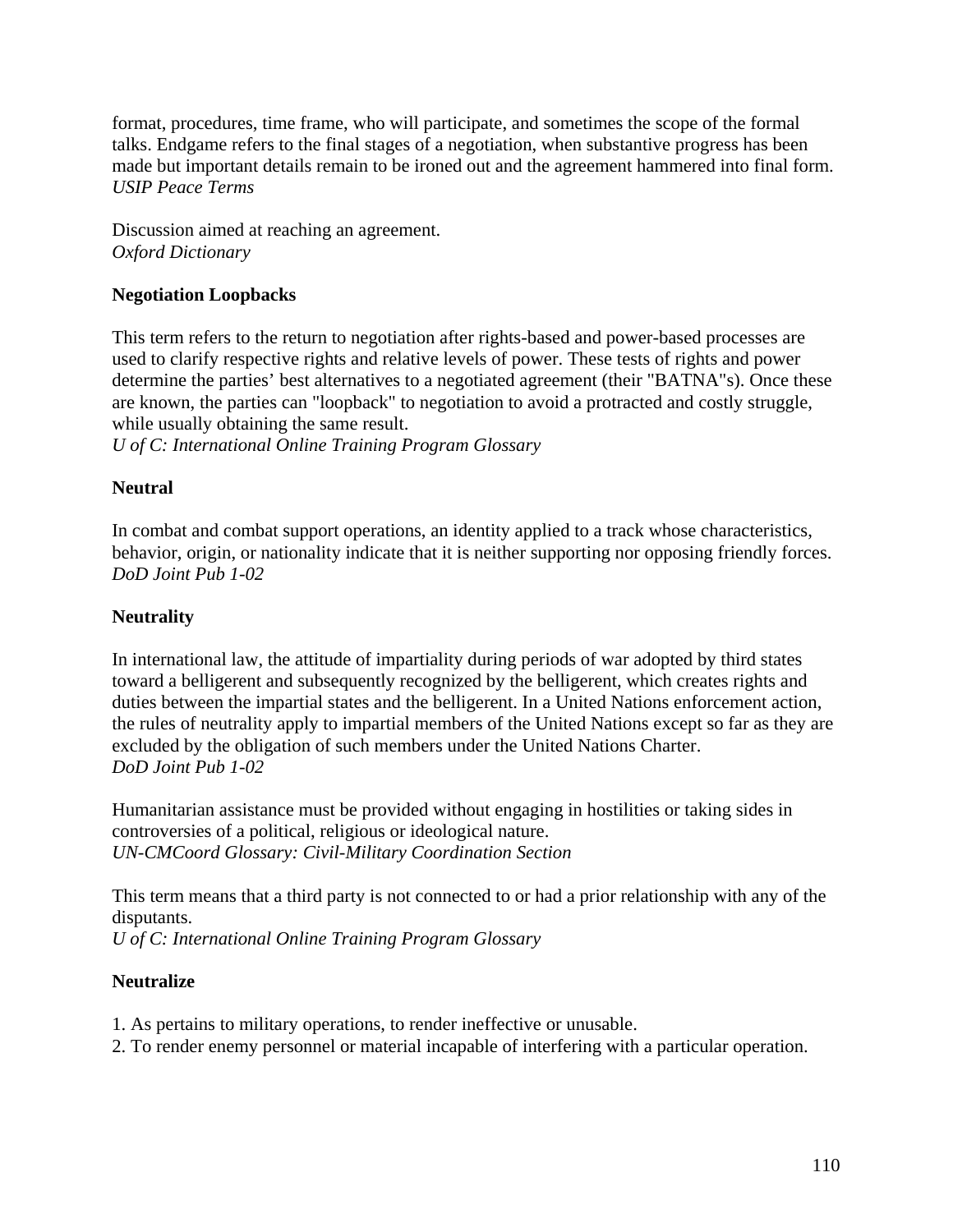3. To render safe mines, bombs, missiles, and booby traps. 4. To make harmless anything contaminated with a chemical agent. *DoD Joint Pub 1-02* 

# **Nonalignment**

The political attitude of a state that does not associate or identify itself with the political ideology or objective espoused by other states, groups of states, or international causes, or with the foreign policies stemming therefrom. It does not preclude involvement, but expresses the attitude of no precommitment to a particular state (or block) or policy before a situation arises. *DoD Joint Pub 1-02* 

# **Noncombatant Evacuation Operation (NEO)**

Operation directed by the Department of State or other appropriate authority, in conjunction with the Department of Defense, whereby noncombatants are evacuated from foreign countries when their lives are endangered by war, civil unrest, or natural disaster to safe havens or to the United States.

*DoD Joint Pub 1-02* 

An operation conducted to relocate designated non-combatants threatened in a foreign country to a place of safety. *NATO AAP-6* 

# **Noncombatant Evacuees**

1. US citizens who may be ordered to evacuate by competent authority include: a. civilian employees of all agencies of the US Government and their dependents, except as noted in 2a below; b. military personnel of the Armed Forces of the United States specifically designated for evacuation as noncombatants; and c. dependents of members of the Armed Forces of the United States.

2. US (and non-US) citizens who may be authorized or assisted (but not necessarily ordered to evacuate) by competent authority include: a. civilian employees of US Government agencies and their dependents, who are residents in the country concerned on their own volition, but express the willingness to be evacuated; b. private US citizens and their dependents; c. military personnel and dependents of members of the Armed Forces of the United States outlined in 1c above, short of an ordered evacuation; and d. designated personnel, including dependents of persons listed in 1a through 1c above, as prescribed by the Department of State.

*DoD Joint Pub 1-02*

# **Non-Discrimination**

The principle that a measure of general protection for civilian populations against certain consequences of war without any adverse distinction based, in particular on race, nationality, religion or political opinion (e.g. the establishment of hospitals and safety zones and of neutralized zones, the protection of civilian hospitals and their staff, the free passage of relief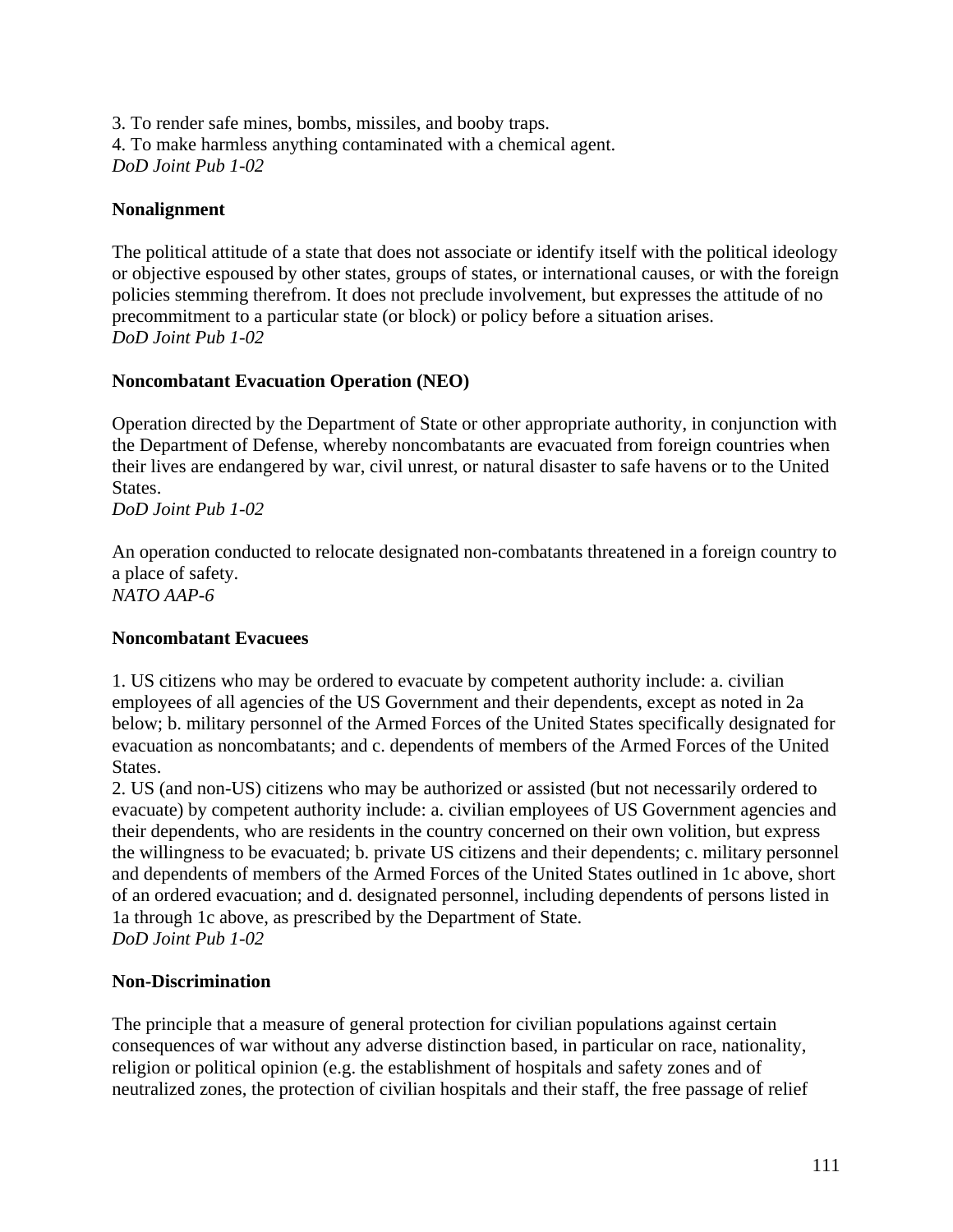supplies, etc.). Also the principle under human rights law that States must undertake measures to respect and to ensure to all individuals within their territories and subject to their jurisdiction the rights recognized in the 1966 International Covenants on Civil and Political Rights, and Economic, Social and Cultural Rights, without distinction of any kind, such as race, color, sex, language, religion, political or other opinion, national or social origin, property, birth or other status. This principle applies equally in times of peace as in times of war. *UN-CMCoord Glossary: Civil-Military Coordination Section* 

## **Non-Governmental Organization (NGO)**

A private, self-governing, not-for-profit organization dedicated to alleviating human suffering; and/or promoting education, health care, economic development, environmental protection, human rights, and conflict resolution; and/or encouraging the establishment of democratic institutions and civil society. *DoD Joint Pub 1-02* 

Any nonprofit or profit making organization receiving or providing USAID-funded assistance. General usage of this term in the wider humanitarian community, however, is based on an informal definition that excludes profit making organizations and is not limited to organizations associated with USAID.

*USAID Field Operations Guide* 

A private, self-governing, nonprofit organization dedicated to advancing an objective or objectives such as alleviating human suffering; promoting education, health care, economic development, environmental protection, human rights, and conflict resolution; and encouraging the establishment of democratic institutions and civil society. Some people use the term international nongovernmental organization (INGO) to differentiate those organizations that transcend national boundaries from local NGOs. Also known as private voluntary organizations, civic associations, nonprofits, and charitable organizations. *USIP Peace Terms* 

An organized entity that is functionally independent of, and does not represent, a government or State. It is normally applied to organizations devoted to humanitarian and human rights causes, a number of which have official consultative status at the United Nations. *UN-CMCoord Glossary: Civil-Military Coordination Section* 

## **Nonhostile Casualty**

A person who becomes a casualty due to circumstances not directly attributable to hostile action or terrorist activity. Casualties due to the elements, self-inflicted wounds, and combat fatigue are nonhostile casualties.

*DoD Joint Pub 1-02*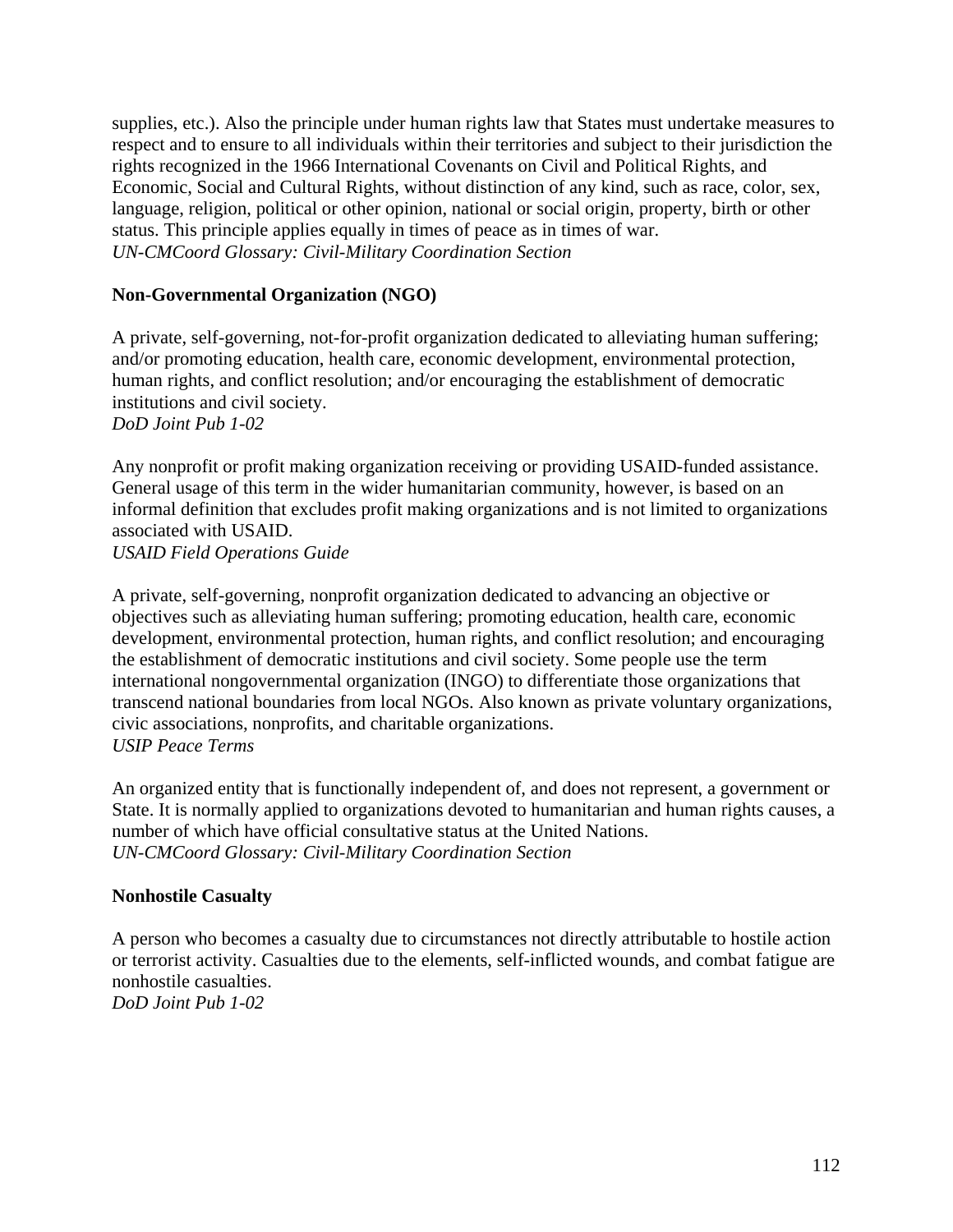## **Non-State Actor**

A large category that includes nongovernmental organizations, multinational corporations, media, terrorist groups, warlords, insurgents, criminal organizations, religious groups, trade unions, universities, and diaspora communities. Most types of non-state actors would be considered part of civil society. *USIP Peace Terms* 

Actors not directly connected to the state in which they operate and include: non-government organizations, rebel groups, armed groups, and private corporations. *UN-CMCoord Glossary: Civil-Military Coordination Section* 

## **Nonviolent Direct Action/Nonviolent Struggle**

Nonviolent direct action is action, usually undertaken by a group of people, to persuade someone else to change their behavior. Examples include strikes, boycotts, marches, and demonstrations – social, economic, or political acts that are intended to persuade an opponent to change its policies. While not violent initially, nonviolent direct action can provoke a violent response. Thus, forcing someone to do something at gunpoint would not be nonviolent direct action, but if demonstrators are forced to retreat by police using or threatening to use weapons, the initial action is still considered to be nonviolent.

*U of C: International Online Training Program Glossary* 

## **Normal Operations**

Generally and collectively, the broad functions that a combatant commander undertakes when assigned responsibility for a given geographic or functional area. Except as otherwise qualified in certain unified command plan paragraphs that relate to particular commands, "normal operations" of a combatant commander include: planning and execution of operations throughout the range of military operations; planning and conduct of cold war activities; planning and administration of military assistance; and maintaining the relationships and exercising the directive or coordinating authority prescribed in DoD Joint Pub 1-02 and Department of Defense Joint Pub 4-01.

*DoD Joint Pub 1-02*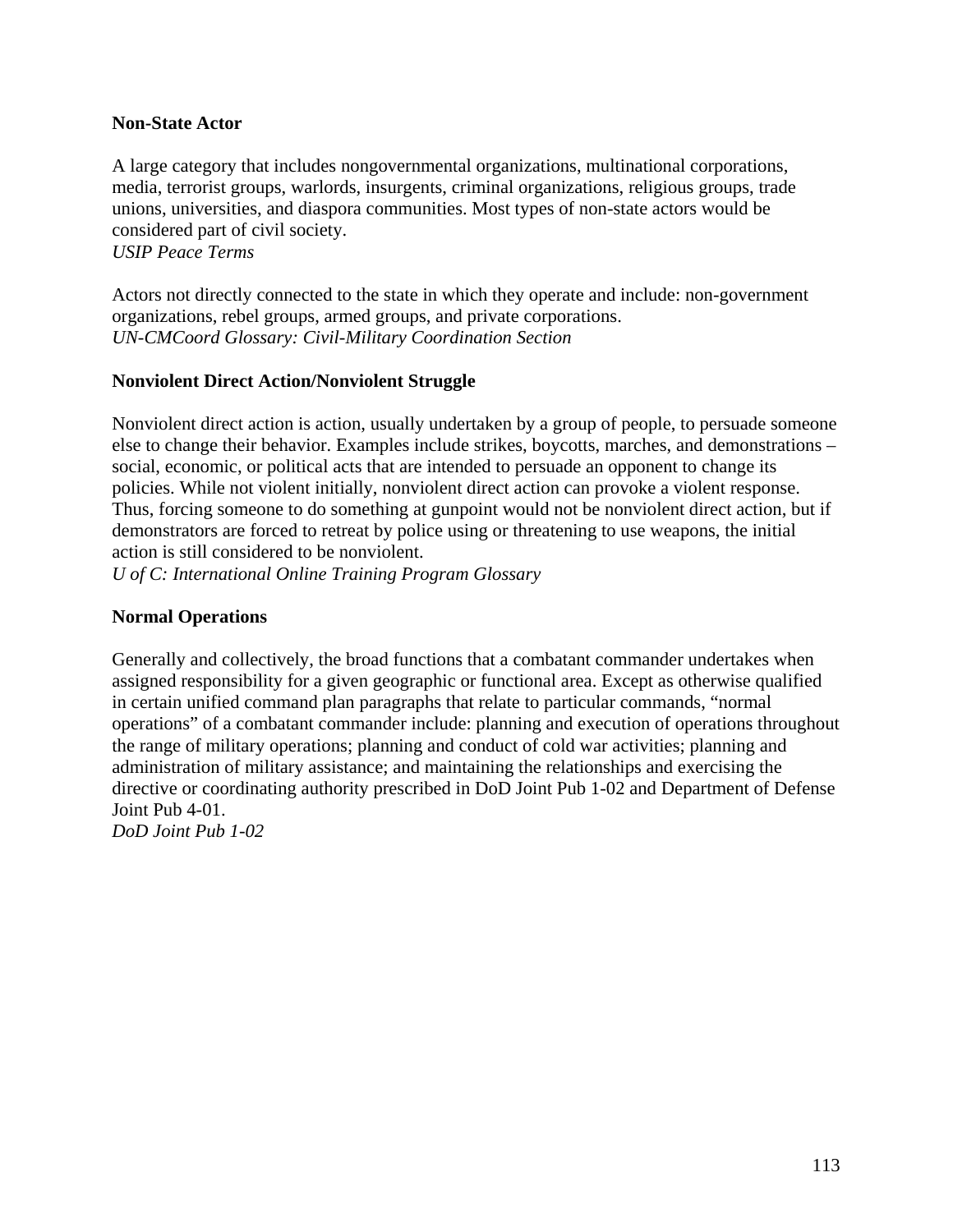## **Objective**

1. The clearly defined, decisive, and attainable goal toward which every operation is directed. 2. The specific target of the action taken (for example, a definite terrain feature, the seizure or holding of which is essential to the commander's plan, or, an enemy force or capability without regard to terrain features).

*DoD Joint Pub 1-02* 

## **Occupied Territory**

Territory under the authority and effective control of a belligerent armed force. The term is not applicable to territory being administered pursuant to peace terms, treaty, or other agreement, express or implied, with the civil authority of the territory. *DoD Joint Pub 1-02* 

## **Operation**

1. A military action or the carrying out of a strategic, operational, tactical, service, training, or administrative military mission.

2. The process of carrying on combat, including movement, supply, attack, defense, and maneuvers needed to gain the objectives of any battle or campaign. *DoD Joint Pub 1-02* 

## **Operational Area (OA)**

An overarching term encompassing more descriptive terms for geographic areas in which military operations are conducted. Operational areas include, but are not limited to, such descriptors as area of responsibility, theater of war, theater of operations, joint operations area, amphibious objective area, joint special operations area, and area of operations. *DoD Joint Pub 1-02* 

## **Operational Intelligence**

Intelligence that is required for planning and conducting campaigns and major operations to accomplish strategic objectives within theaters or operational areas. *DoD Joint Pub 1-02* 

## **Operational Level**

The level at which campaigns and major operations are planned, conducted, and sustained to accomplish strategic objectives within theatres or areas of operations. *NATO AAP-6*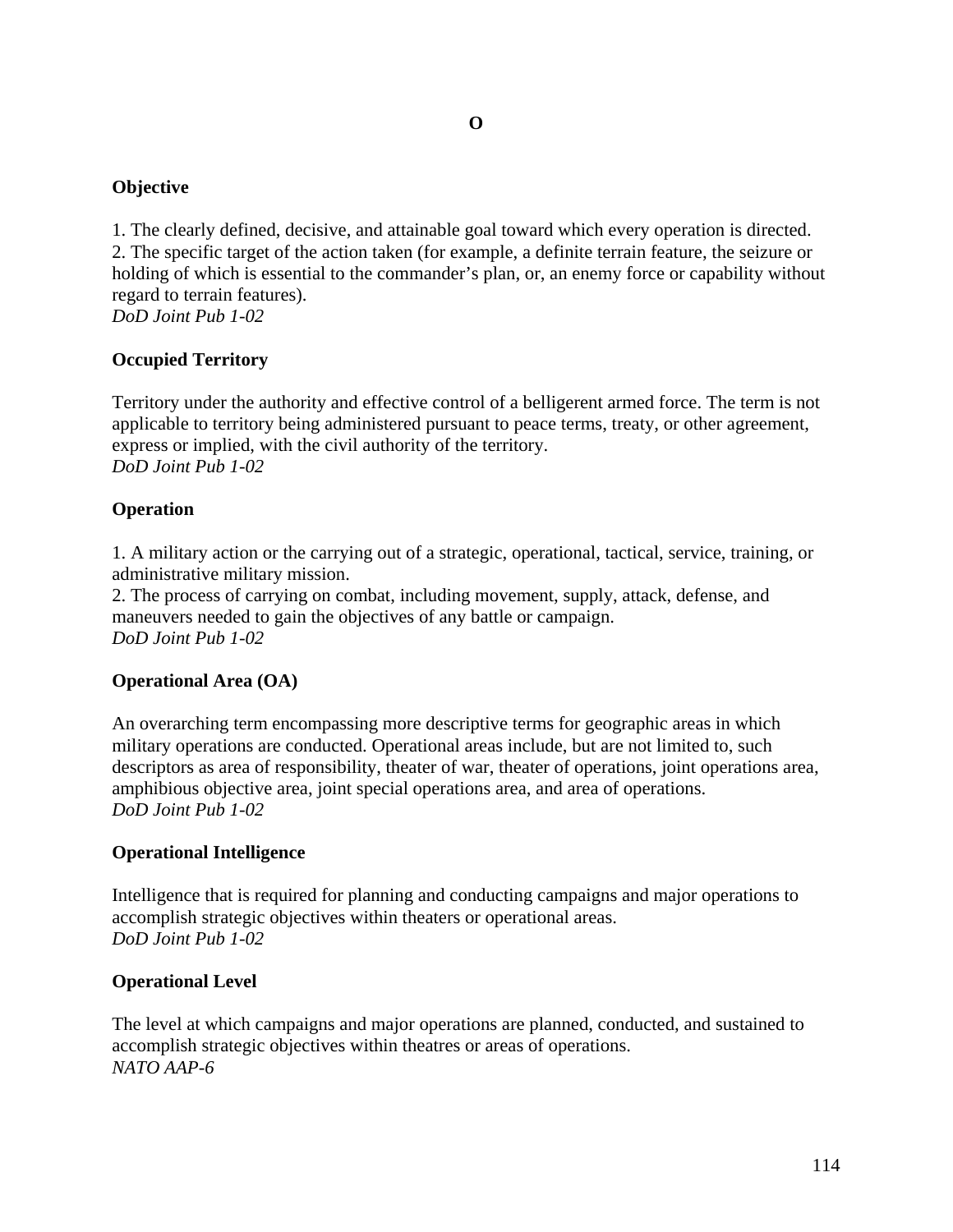# **Operational Level of War**

The level of war at which campaigns and major operations are planned, conducted, and sustained to achieve strategic objectives within theaters or other operational areas. Activities at this level link tactics and strategy by establishing operational objectives needed to achieve the strategic objectives, sequencing events to achieve the operational objectives, initiating actions, and applying resources to bring about and sustain these events. *DoD Joint Pub 1-02* 

# **Operational Limitation**

An action required or prohibited by higher authority, such as a constraint or a restraint, and other restrictions that limit the commander's freedom of action, such as diplomatic agreements, rules of engagement, political and economic conditions in affected countries, and host nation issues. *DoD Joint Pub 1-02* 

# **Operations Plan (OPLAN)**

1. Any plan for the conduct of military operations prepared in response to actual and potential contingencies. In the context of joint operation planning level.

2. Planning detail, a complete and detailed joint plan containing a full description of the concept of operations, all annexes applicable to the plan, and a time-phased force and deployment data. It identifies the specific forces, functional support, and resources required to execute the plan and provide closure estimates for their flow into the theater. *DoD Joint Pub 1-02* 

# **Operations Security**

A process of identifying critical information and subsequently analyzing friendly actions attendant to military operations and other activities to: a. identify those actions that can be observed by adversary intelligence systems; b. determine indicators that adversary intelligence systems might obtain that could be interpreted or pieced together to derive critical information in time to be useful to adversaries; and c. select and execute measures that eliminate or reduce to an acceptable level the vulnerabilities of friendly actions to adversary exploitation. *DoD Joint Pub 1-02*

# **Order of Battle**

The identification, strength, command structure, and disposition of the personnel, units, and equipment of any military force. *DoD Joint Pub 1-02*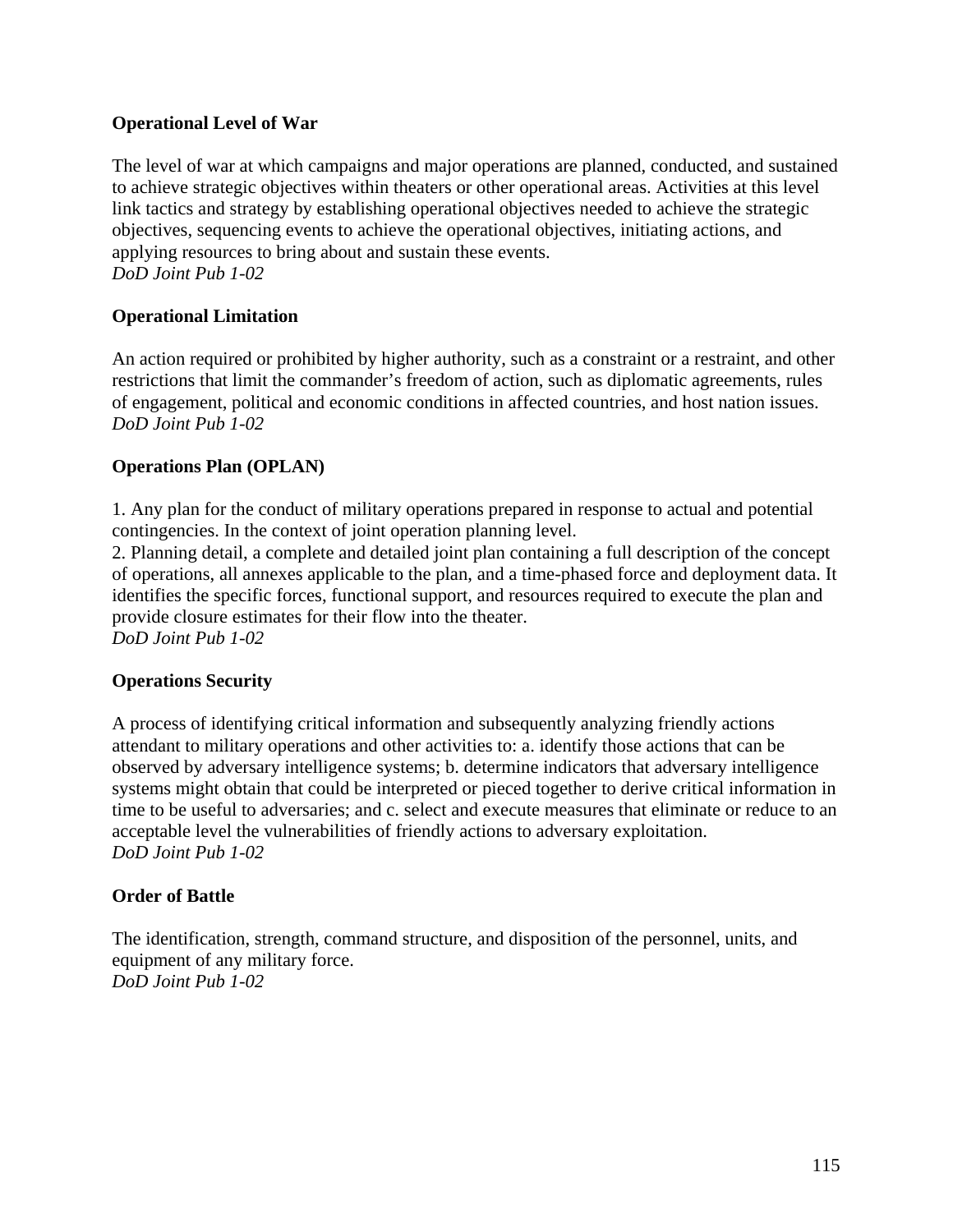# **Other Government Agency (OGA)**

Within the context of interagency coordination, a non Department of Defense agency of the United States Government. *DoD Joint Pub 1-02* 

## **Outputs and outcomes**

In performance assessment, outputs are the products or services delivered (often called deliverables); outcomes are the impacts on social, economic, or other indicators arising from the delivery of outputs. *USIP Peace Terms*

## **Overt Operation**

An operation conducted openly, without concealment. *DoD Joint Pub 1-02*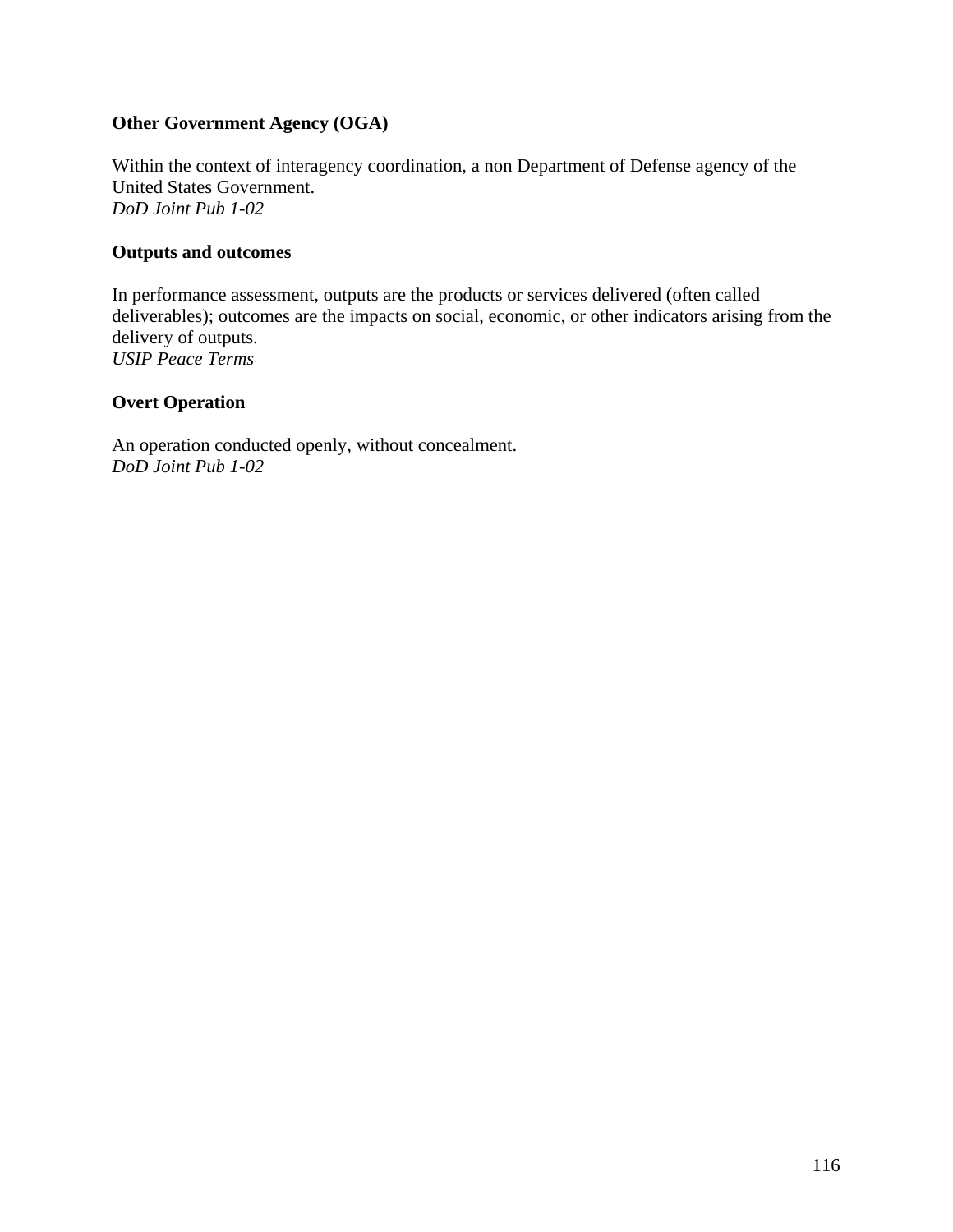## **Parlimentaire**

An agent employed by a commander of belligerent forces in the field to go in person within the enemy lines for the purpose of communicating or negotiating openly and directly with the enemy commander.

*DoD Joint Pub 1-02* 

## **Participation**

The humanitarian aid community has a responsibility to give aid in a way that realizes the right of affected populations to participate in decisions that affect their lives, and which builds on capacities in the affected population.

*UN-CMCoord Glossary: Civil-Military Coordination Section* 

#### **Participatory Action Research**

Participatory action research is a term that brings together a set of assumptions underlying 'new paradigm' science and in contrast to those of traditional or 'old paradigm' science. These new assumptions underline the importance of social and collective processes in reaching conclusions about "what is the case," and what the implications are for change which is deemed useful by those whose problematic situation led to the research in the first place. *American Friends Service Committee Glossary* 

#### **Partner Nation**

Those nations that the United States works with to disrupt the production, transportation, distribution, and sale of illicit drugs, as well as the money involved with this illicit activity. *DoD Joint Pub 1-02* 

#### **Passive Defense**

Measures taken to reduce the probability of and to minimize the effects of damage caused by hostile action without the intention of taking the initiative. *DoD Joint Pub 1-02* 

#### **Peace**

A condition that exists in the relations between groups, classes or states when there is an absence of violence (direct or indirect) or the threat of violence. *UN-CMCoord Glossary: Civil-Military Coordination Section* 

Freedom from or the cessation of war or violence. *Oxford Dictionary*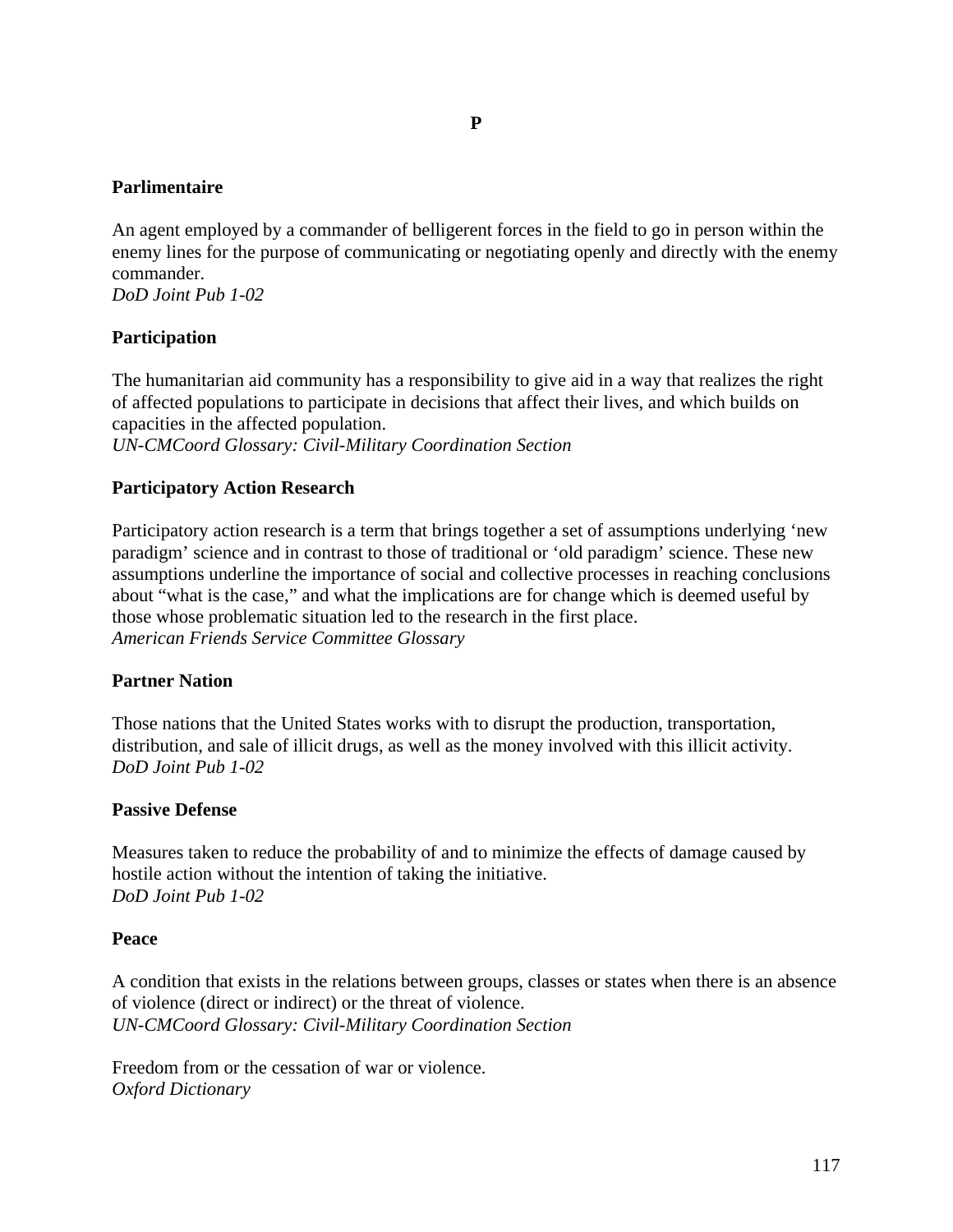## **Peace Agreement**

A formal treaty intended to end or significantly transform violent conflict. *UN Peacekeeping Operations: Principles and Guidelines* 

## **Peacebuilding**

Stability actions, predominately diplomatic and economic, that strengthen and rebuild governmental infrastructure and institutions in order to avoid a relapse into conflict. *DoD Joint Pub 1-02* 

A peace support operation employing complementary diplomatic, civil and – when necessary – military means, to address the underlying causes of conflict and the longer-term needs of the people. It requires a commitment to a long-term process and may run concurrently with other types of peace support operations. *NATO AAP-6*

Originally conceived in the context of post-conflict recovery efforts to promote reconciliation and reconstruction, the term peacebuilding has more recently taken on a broader meaning. It may include providing humanitarian relief, protecting human rights, ensuring security, establishing nonviolent modes of resolving conflicts, fostering reconciliation, providing trauma healing services, repatriating refugees and resettling internally displaced persons, supporting broad-based education, and aiding in economic reconstruction. As such, it also includes conflict prevention in the sense of preventing the recurrence of violence, as well as conflict management and postconflict recovery. In a larger sense, peacebuilding involves a transformation toward more manageable, peaceful relationships and governance structures—the long-term process of addressing root causes and effects, reconciling differences, normalizing relations, and building institutions that can manage conflict without resorting to violence. *USIP Peace Terms* 

Measures aimed at reducing the risk of lapsing or relapsing into conflict, by strengthening national capacities for conflict management, and laying the foundations for sustainable peace. Peacebuilding involves a range of measures targeted to reduce the risk of lapsing or relapsing into conflict by strengthening national capacities at all levels for conflict management, and to lay the foundation for sustainable peace and development. Peacebuilding is a complex, long-term process of creating the necessary conditions for sustainable peace. It works by addressing the deep-rooted, structural causes of violent conflict in a comprehensive manner. Peacebuilding measures address core issues that effect the functioning of society and the State, and seek to enhance the capacity of the State to effectively and legitimately carry out its core functions. *UN-CMCoord Glossary: Civil-Military Coordination Section*

The employment of measures which consolidate peaceful relations and societal institutions in order to contribute to the creation of an environment which deters the emergence or the escalation of tensions which may lead to violent conflicts. *International Alert Code of Conduct: Conflict Transformation Work*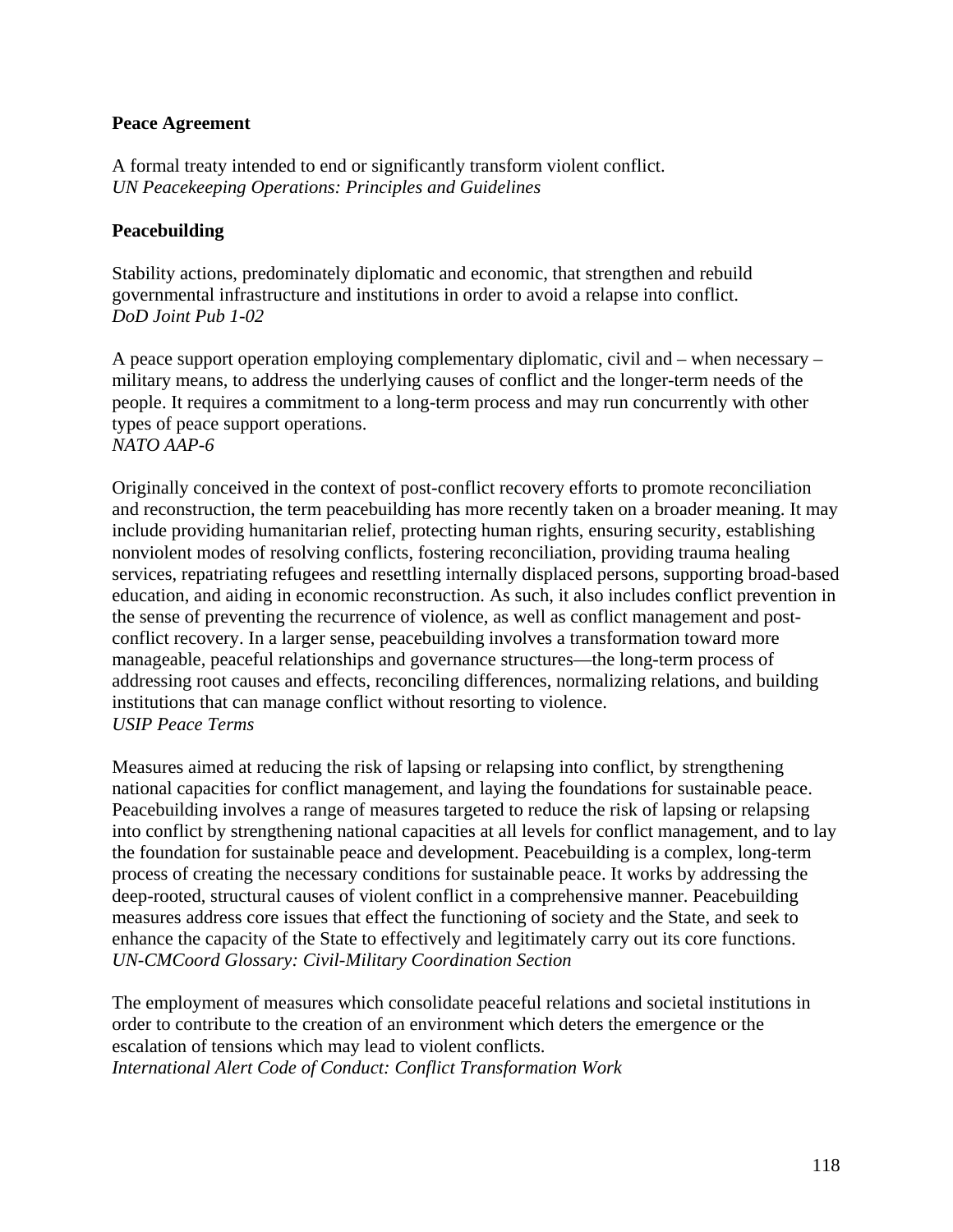## **Peace Constituencies**

The coming together of people from different sectors of civil society whose prevailing interest is the development and realization of sustainable peace. *International Alert Code of Conduct: Conflict Transformation Work* 

## **Peace Enforcement**

Application of military force, or the threat of its use, normally pursuant to international authorization, to compel compliance with resolutions or sanctions designed to maintain or restore peace and order. *DoD Joint Pub 1-02* 

A peace support operation conducted to maintain a ceasefire or peace agreement where the level of consent and compliance is uncertain and the threat of disruption is high. The peace support force must be capable of applying credible coercive force and must apply the provision of the ceasefire or peace agreement impartially. *NATO AAP-6*

Coercive action undertaken with the authorization of the United Nations Security Council to end armed hostilities, restore a cease-fire, or enforce a peace agreement. It includes diplomatic and military measures, the latter usually being carried out by a third-party or multinational force. Enforcement operations do not require the consent of the affected parties. *USIP Peace Terms* 

Coercive action undertaken with the authorization of the United Nations Security Council to maintain or restore international peace and security in situations where the Security Council has determined the existence of a threat to the peace, breach of the peace or act of aggression. *UN Peacekeeping Operations: Principles and Guidelines* 

## **Peacekeeping**

1. Military operations undertaken with the consent of all major parties to dispute, designed to monitor and facilitate implementation of an agreement (cease fire, truce, or other such agreement) and support diplomatic efforts to reach a long-term political settlement. 2. The process of diplomacy, mediation, negotiation, or other forms of peaceful settlements that arranges an end to a dispute and resolves issues that led to it. *DoD Joint Pub 1-02* 

A peace support operation following an agreement or ceasefire that has established a permissive environment where the level of consent and compliance is high, and the threat of disruption is low. The use of force by a peace support force is normally limited to self-defence. *NATO AAP-6* 

Traditionally, action undertaken to preserve peace where fighting has been halted and to assist in implementing agreements achieved by the peacemakers. Typically authorized by the UN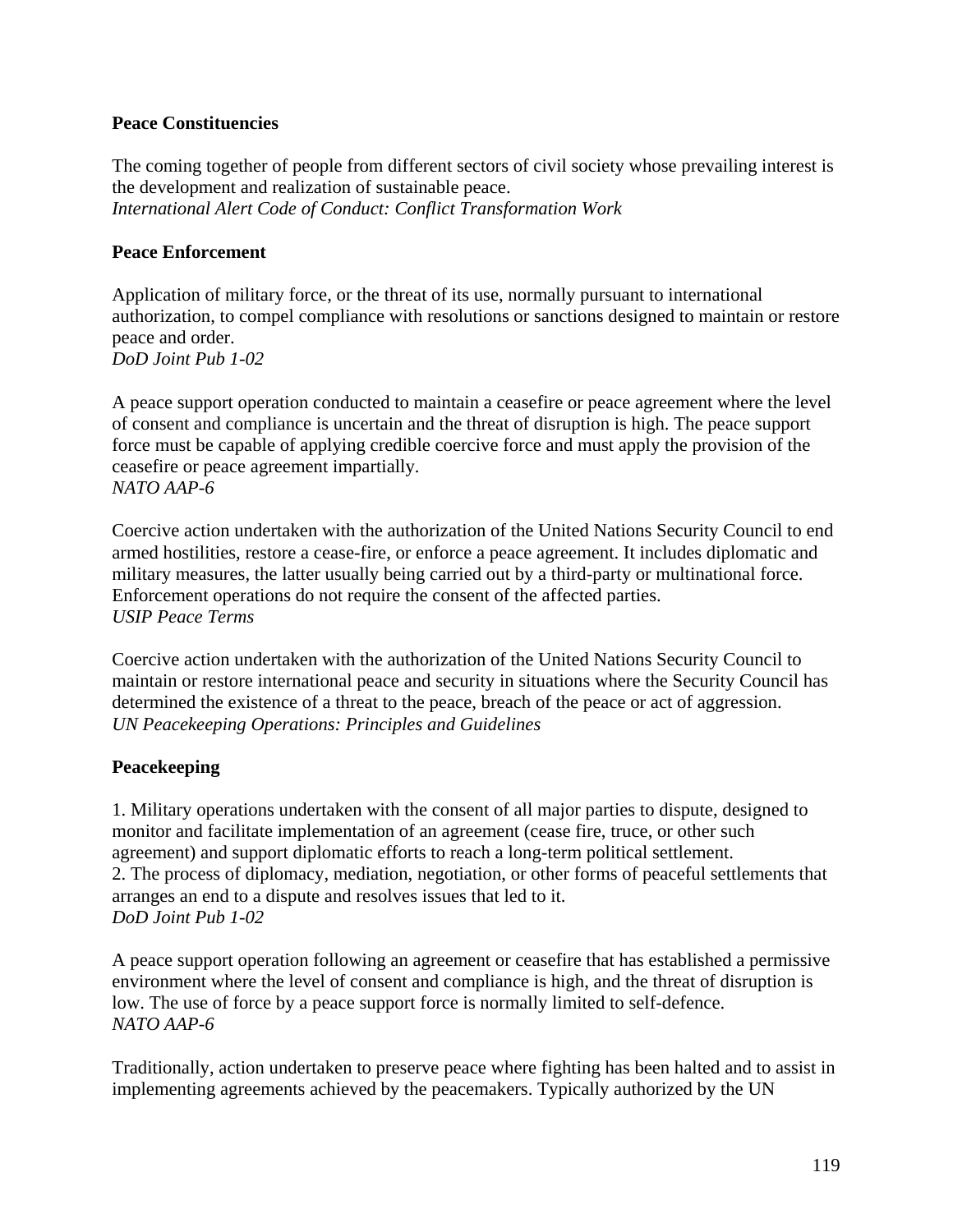Security Council under Chapter 6 or 7 of the UN Charter, these operations usually include lightly armed military personnel and have the consent of the parties. The scope of peacekeeping activities has gradually broadened since the end of the Cold War to include civilian and humanitarian activities such as food distribution, electoral assistance, refugee return and reintegration, civilian protection and prevention of gender-based violence, restoration of transportation and other basic services, and establishing safe havens. In recent years, peacekeepers have been placed in areas where fighting is continuing, and their role is more to position themselves between hostile parties, a situation in which there is often a mismatch between their mandate and their capability. *USIP Peace Terms* 

Action undertaken to preserve peace, however fragile, where fighting has been halted and to assist in implementing agreements achieved by the peacemakers. *UN Peacekeeping Operations: Principles and Guidelines* 

# **Peace Making (Peacemaking)**

A peace support operation, conducted after the initiation of a conflict to secure a ceasefire or peaceful settlement, that involves primarily diplomatic action supported, when necessary, by direct or indirect use of military assets. *NATO AAP-6* 

Activities to halt ongoing conflicts and bring hostile parties to agreement, essentially through such peaceful means as those foreseen in Chapter 6 of the Charter of the United Nations: "negotiation, enquiry, mediation, conciliation, arbitration, judicial settlement, resort to regional agencies or agreements, or other peaceful means." Peacemaking typically involves the process of negotiating an agreement between contending parties, often with the help of a third-party mediator.

## *USIP Peace Terms*

Action to bring hostile parties to agreement. Peacemaking generally includes measures to address conflicts in progress and usually involves diplomatic action to bring hostile parties to a negotiated agreement. The United Nations Secretary-General, upon the request of the Security Council or the General Assembly or at his her own initiative, may exercise his or her "good offices" to facilitate the resolution of the conflict. Peacemakers may also be envoys, governments, groups of states, regional organizations or the United Nations. Peacemaking efforts may also be undertaken by unofficial and non-governmental groups, or by a prominent personality working independently.

*UN-CMCoord Glossary: Civil-Military Coordination Section* 

# **Peace Operation**

A broad term that encompasses peacekeeping operations and peace enforcement operations conducted in support of diplomatic efforts to establish and maintain peace. *DoD Joint Pub 1-02*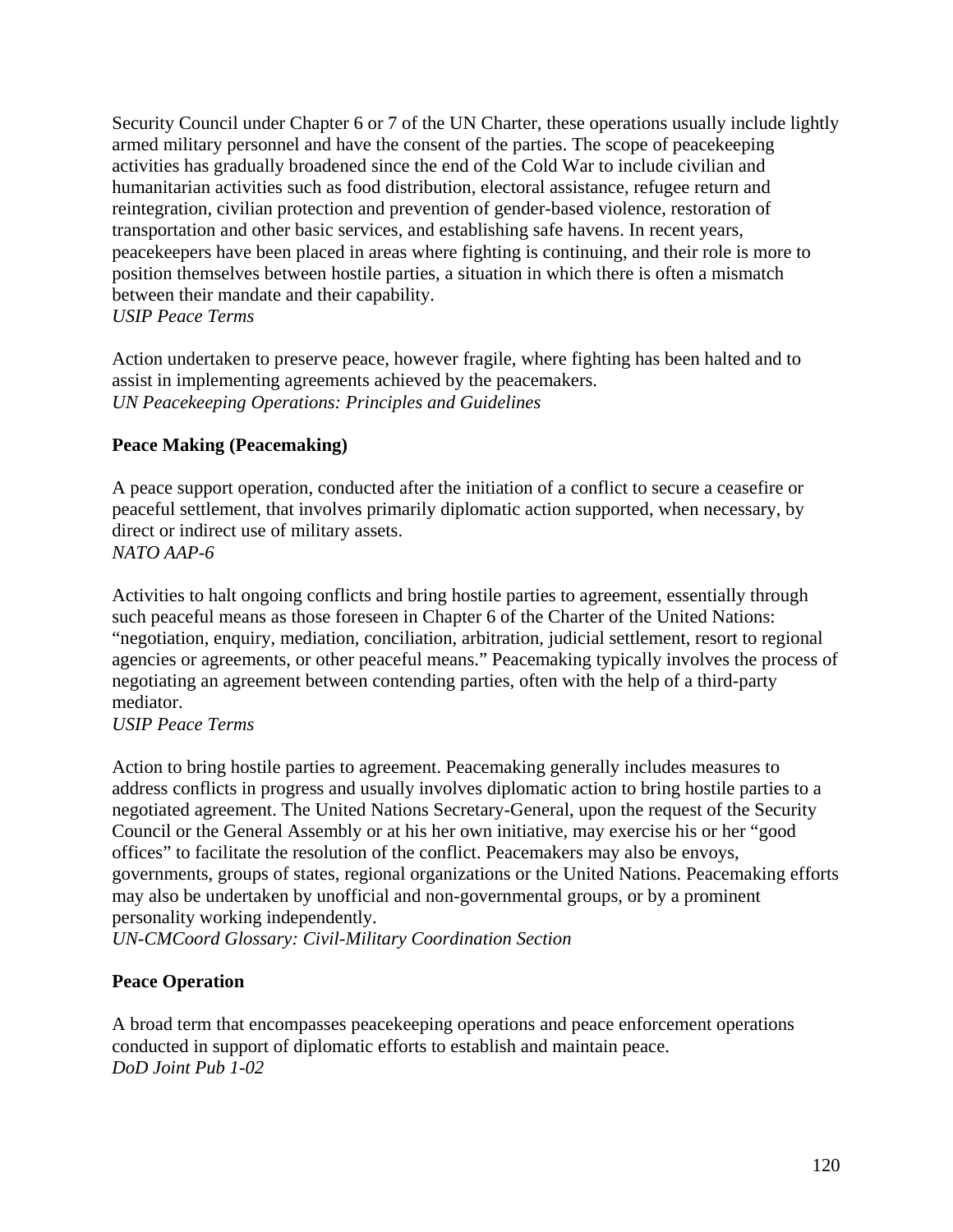A generic term sometimes used to encompass peacemaking, peacekeeping, peace enforcement, and peacebuilding, the lines between which are not always clear. *USIP Peace Terms* 

# **Peace Practice**

A term, coined by the Collaborative for Development Action's Reflecting on Peace Practices project, referring to "a broad range of NGO work that seeks to address violent conflicts and build peace."

*American Friends Service Committee Glossary* 

# **Peace Support Force**

A military force assigned to a peace support operation. *NATO AAP-6*

# **Peace Support Operation**

An operation that impartially makes use of diplomatic, civil, and military means, normally in pursuit of United Nations Charter purposes and principles, to restore or maintain peace. Such operations may include conflict prevention, peacemaking peace enforcement, peacekeeping, peacebuilding and/or humanitarian operations. *NATO AAP-6*

# **Peace Writ Large**

Peace at the systemic level, either within a particular society or at the global level. *American Friends Service Committee Glossary* 

# **Persuasion**

Persuasion involves convincing another party to change their attitude and/or their behavior. Although this can be done through coercion, we generally use the term "persuasion" in a more positive sense – to refer to emotional or rational appeals based on common values and understandings.

*U of C: International Online Training Program Glossary* 

# **Physical Security**

1. That part of security concerned with physical measures designed to safeguard personnel; to prevent unauthorized access to equipment, installations, material, and documents; and to safeguard them against espionage, sabotage, damage, and theft.

2. In communications security, the component that results from all physical measures necessary to safeguard classified equipment, material, and documents from access thereto or observation thereof by unauthorized persons. This definition is used in the Department of Defense only. *DoD Joint Pub 1-02*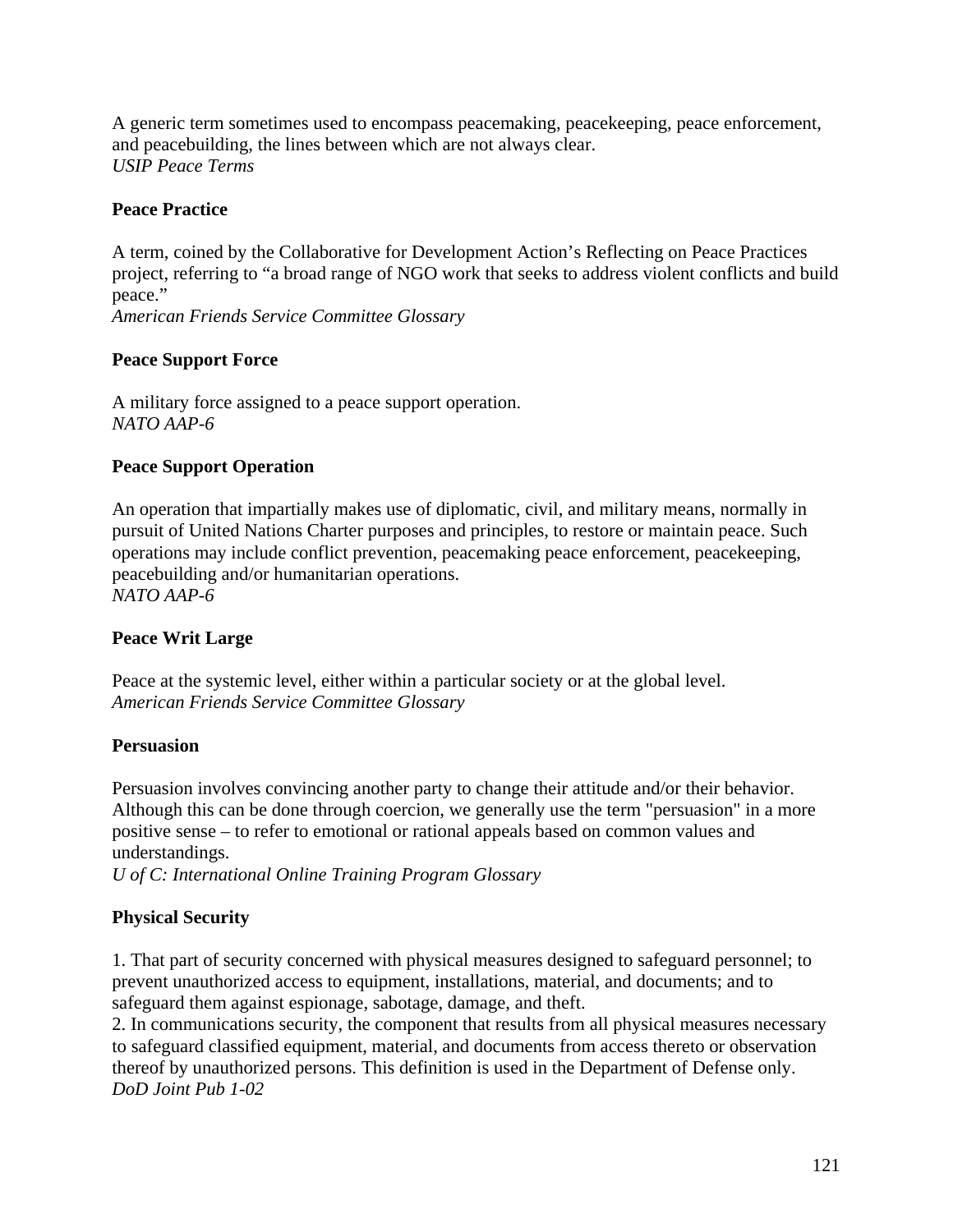# **Piracy**

An illegal act of violence, depredation (e.g., plundering, robbing, or pillaging), or detention in or over international waters committed for private ends by the crew or passengers of a private ship or aircraft against another ship or aircraft or against persons or property on board such ship or aircraft.

*DoD Joint Pub 1-02* 

## **Pivotal Factors**

Single or (most likely) configurations of factors that show up in (almost) all stages of the lifecycle of the conflict. As such, they can be seen as key factors leading to escalation or deescalation. They lie at the root of the conflict and as such are most important in policy making, as they need to be addressed in order to resolve the conflict. *USAID Glossary on Violent Conflict*

## **Planning**

The process by which commanders (and staffs, if available) translate the commander's visualization into a specific course of action for preparation and execution, focusing on the expected results.

*U.S. Army FM 3-24* 

## **Pluralism**

A strategy for accommodating ethnic minorities that recognizes their individual and collective right to preserve their language, values, and ways of life in coexistence with those of the dominant group. *USAID Glossary on Violent Conflict*

## **Point Defense**

The defense or protection of special vital elements and installations; e.g., command and control facilities or air bases. *DoD Joint Pub 1-02* 

## **Polarization**

Polarization of a conflict occurs as a conflict rises in intensity (that is, escalates). Often as escalation occurs, more and more people get involved, and take strong positions either on one side or the other. "Polarization" refers to this process in which people move toward extreme positions ("poles"), leaving fewer and fewer people "in the middle." *U of C: International Online Training Program Glossary*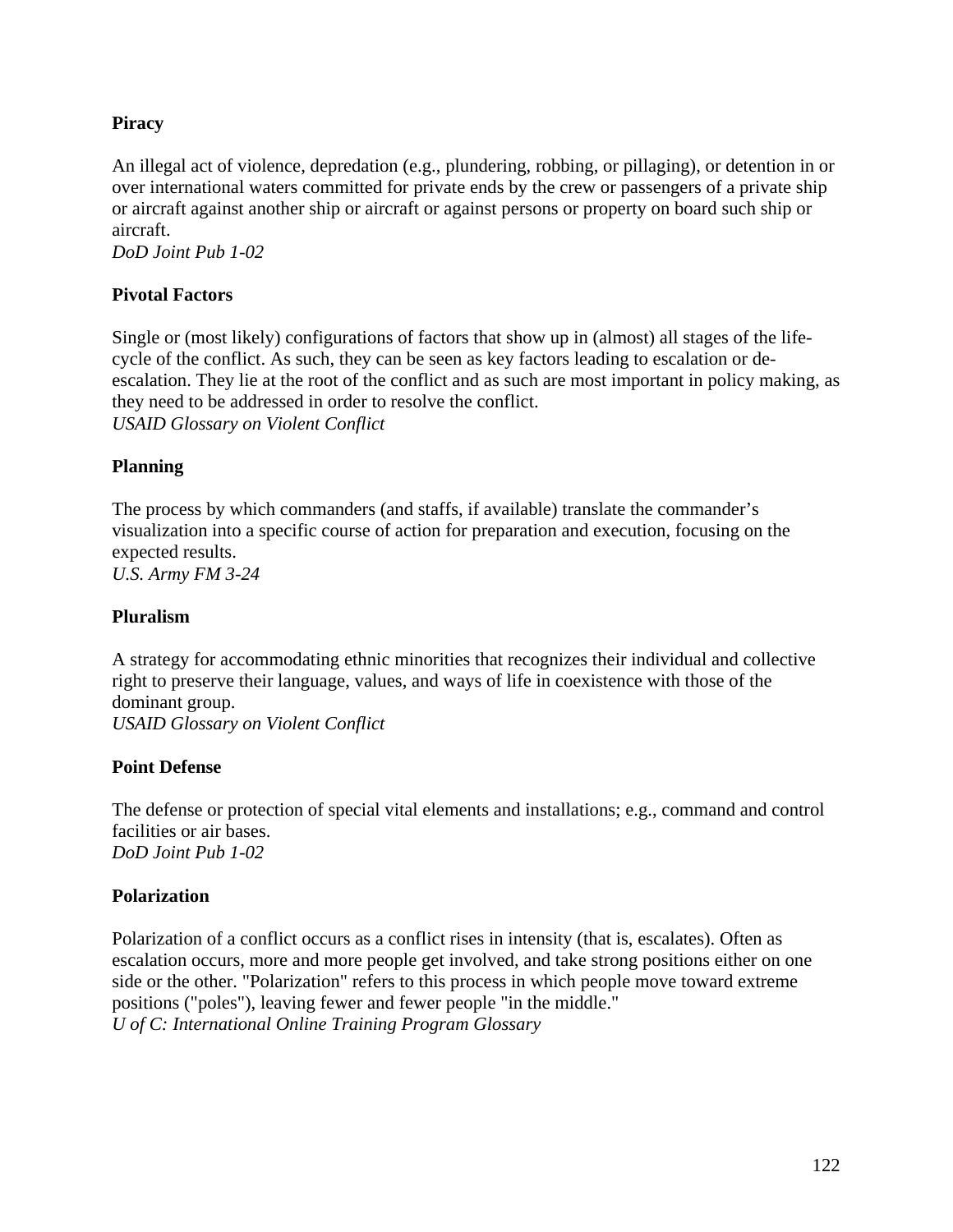# **Political Intelligence**

Intelligence concerning foreign and domestic policies of governments and the activities of political movements. *DoD Joint Pub 1-02* 

# **Political Legitimacy**

The perception of the citizenry that the nation's political institutions and leaders are generally acting in accordance with their interests and needs. *USAID Glossary on Violent Conflict*

# **Population at Risk**

The strength in personnel of a given force structure in terms of which casualty rates are stated. *DoD Joint Pub 1-02* 

# **Positions**

Positions are what people say they want – the superficial demands they make of their opponent. According to Fisher and Ury, who first distinguished between interests and positions, positions are what people have decided upon, while interests are what caused them to decide. Often one side's position will be the opposite of their opponent's, although their interests may actually be compatible.

*U of C: International Online Training Program Glossary* 

# **Post-Conflict Transition**

The tenuous period immediately following the termination of conflict during which humanitarian needs must still be met and programs such as those for disarmament, demobilization, reintegration and rehabilitation and for rebuilding infrastructure remain at an early stage. This period may also involve the temporary transfer of government functions to a UN transitional administration, as occurred in Kosovo and East Timor. *UN-CMCoord Glossary: Civil-Military Coordination Section* 

# **Post-Hostilities Period**

That period subsequent to the date of ratification by political authorities of agreements to terminate hostilities. *DoD Joint Pub 1-02*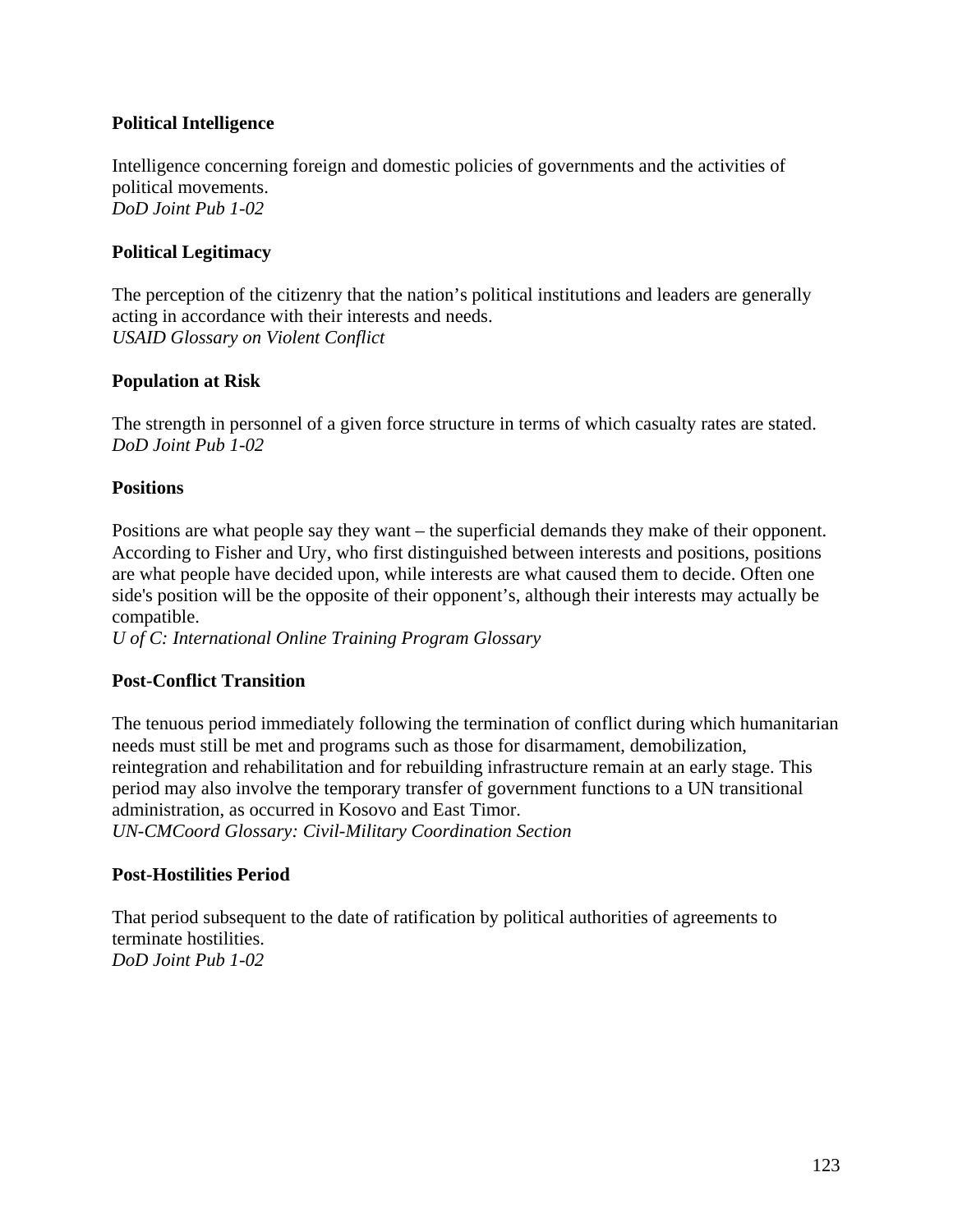# **Poverty**

Poverty is not just a matter of being relatively poorer than others in society, but of not having some basic opportunities of material well-being – the failure to have certain minimum capabilities.

*Sen, Amartya* 

The state of being extremely poor; the state of being inferior in quality or insufficient in amount. *Oxford Dictionary*

## **Power**

Power is the ability to get what you want, or as conflict theorist Kenneth Boulding put it, to "change the future." This can occur through force (sometimes referred to as "power-over"), through cooperation (referred to as "power-with" or exchange power) or through the power of the integrative system – the system of identity and relationships that holds people together in groups.

*U of C: International Online Training Program Glossary*

# **Power Projection**

The ability of a nation to apply all or some of its elements of national power – political, economic, informational, or military – to rapidly and effectively deploy and sustain forces in and from multiple dispersed locations to respond to crises, to contribute to deterrence, and to enhance regional stability.

*DoD Joint Pub 1-02* 

# **Practitioners**

Practitioners are people who engage in conflict resolution as a profession – mediators, arbitrators, facilitators, and diplomats, for example. *U of C: International Online Training Program Glossary* 

## **Predatory Economic Actors**

Broadly refer to any group or individual who engages in or directly benefits from illegal economic activity that promotes violence and/or undermines efforts for good governance and economic development. These actors can exist inside or outside of government. *USIP Guiding Principles*

## **Preemptive Attack**

An attack initiated on the basis of incontrovertible evidence that an enemy attack is imminent. *DoD Joint Pub 1-02*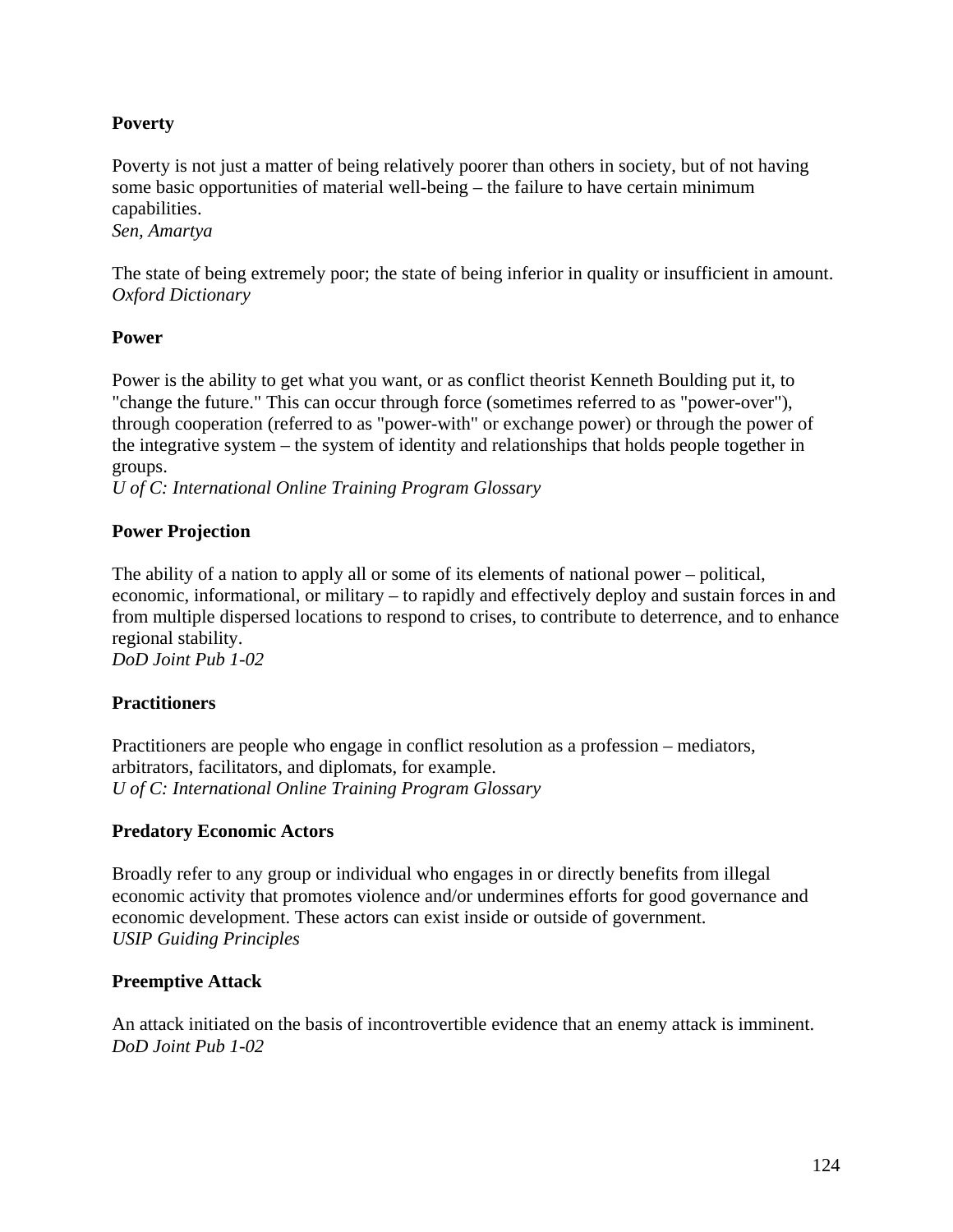## **Preparedness**

Activities undertaken in advance to ensure effective response to the impact of disasters. *USAID Field Operations Guide* 

Activities designed to minimise loss of life and damage, to organize the temporary removal for people and property from a threatened location and facilitate timely and effective rescue, relief and rehabilitation.

*UN-CMCoord Glossary: Civil-Military Coordination Section* 

## **Preplanned Air Support**

Air support in accordance with a program, planned in advance of operations. *DoD Joint Pub 1-02* 

## **Preplanned Mission Request**

A request for an air strike on a target that can be anticipated sufficiently in advance to permit detailed mission coordination and planning. *DoD Joint Pub 1-02* 

## **Presence**

The demonstration of the interest, commitment, and capacity to speedily apply power, especially military or economic power, through the placement of armed forces or official representatives in or near a country or region of concern. *Diplomat's Dictionary* 

## **Prevention**

1. The security procedures undertaken by the public and private sectors in order to discourage terrorist acts.

2. In space usage, measures to preclude an adversary's hostile use of United States or third-party space systems and services. Prevention can include diplomatic, economic, and political measures.

*DoD Joint Pub 1-02* 

Activities undertaken in advance to absolutely prevent the adverse impact of disasters. *USAID Field Operations Guide* 

Activities designed to provide permanent protection from disasters. It includes engineering and other physical protective measures, as well as legislative measures controlling land use and urban planning.

*UN-CMCoord Glossary: Civil-Military Coordination Section*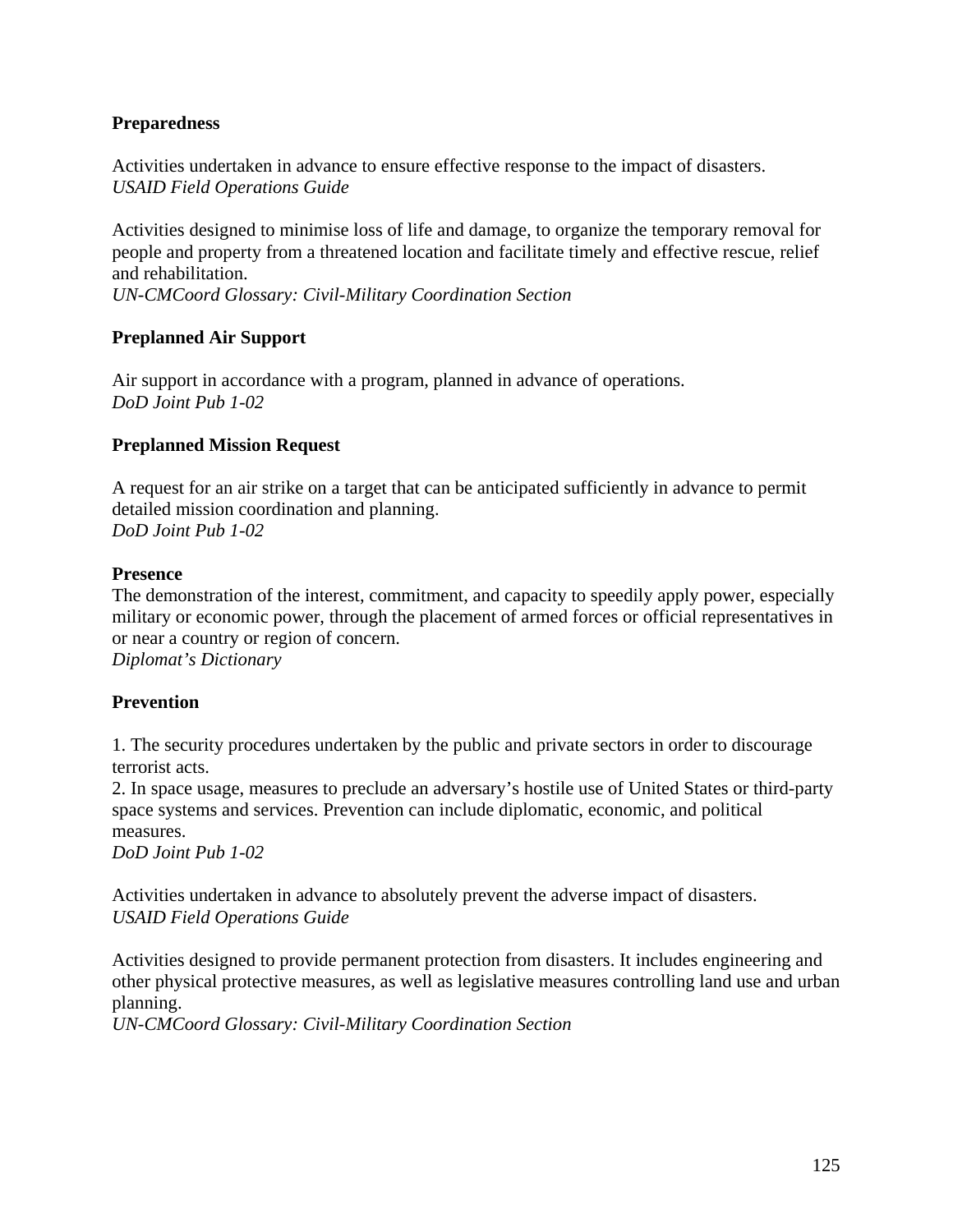## **Prevention, Mitigation and Preparedness**

Actions taken to reduce disaster risks to actual or potential victims. PMP activities include strengthening the physical environment, reducing chronic threats to agriculture, training in disaster management and other actions designed to eliminate or moderate the effects of disasters. *USAID Glossary of ADS Terms* 

# **Preventive Deployment**

The deployment of military forces to deter violence at the interface or zone of potential conflict where tension is rising among parties. Forces may be employed in such a way that they are indistinguishable from a peace operations force in terms of equipment, force posture, and activities.

*DoD Joint Pub 1-02* 

## **Preventive Diplomacy**

Diplomatic actions taken in advance of a predictable crisis to prevent or limit violence. *DoD Joint Pub 1-02* 

1. Action taken in vulnerable places and times to avoid the threat or use of armed force and related forms of coercion by states or groups to settle political disputes that can arise from the destabilizing effects of economic, social, political, and international change. 2. Measures taken to prevent the breakdown of peaceful conditions. It aims to prevent existing tensions from escalating into violence and to contain the spread of conflict when it occurs.

*USAID Glossary on Violent Conflict*

# **Preventive War**

A war initiated in the belief that military conflict, while not imminent, is inevitable, and that to delay would involve greater risk. *DoD Joint Pub 1-02* 

## **Principled Negotiation**

An integrative negotiation strategy that calls for 'separating the people from the problem,' negotiating on the basis of interests rather than positions, identifying options for mutual gain, and using objective criteria to judge fairness of any proposed settlement. *U of C: International Online Training Program Glossary* 

## **Prisoner of War**

A detained person as defined in Articles 4 and 5 of the Geneva Convention Relative to the Treatment of Prisoners of War of August 12, 1949. In particular, one who, while engaged in combat under orders of his or her government, is captured by the armed forces of the enemy. As such, he or she is entitled to the combatant's privilege of immunity from the municipal law of the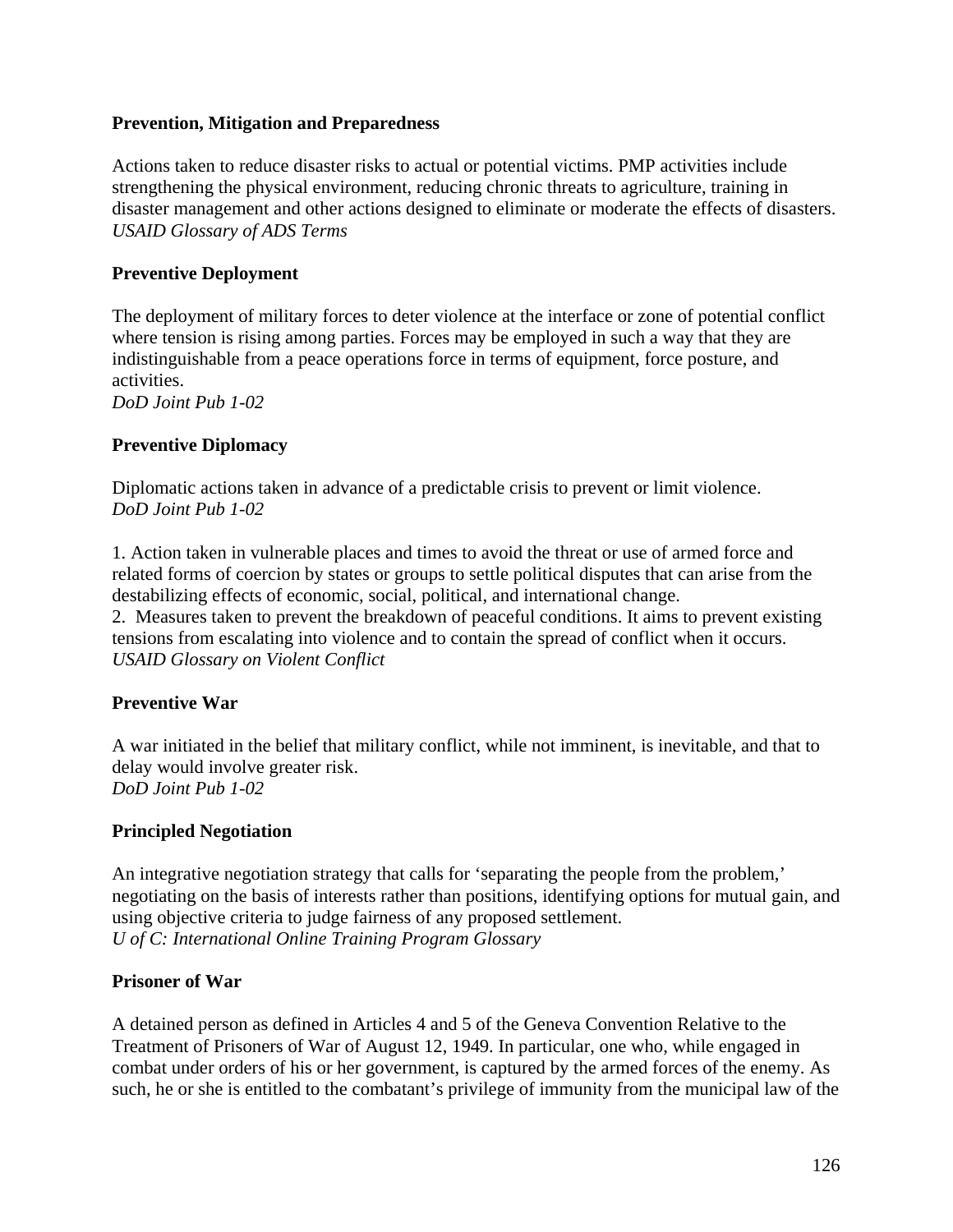capturing state for warlike acts which do not amount to breaches of the law of armed conflict. For example, a prisoner of war may be, but is not limited to, any person belonging to one of the following categories who has fallen into the power of the enemy: a member of the armed forces, organized militia or volunteer corps; a person who accompanies the armed forces without actually being a member thereof; a member of a merchant marine or civilian aircraft crew not qualifying for more favorable treatment; or individuals who, on the approach of the enemy, spontaneously take up arms to resist the invading forces. *DoD Joint Pub 1-02* 

## **Private Military Firms/Contractors**

Businesses that provide governments with professional services intricately linked to warfare; they represent, in other words, the corporate evolution of the age-old profession of mercenaries. The industry is divided into three basic sectors: military provider firms (also known as "private security firms"), which offer tactical military assistance, including actual combat services, to clients; military consulting firms, which employ retired officers to provide strategic advice and military training; and military support firms, which provide logistics, intelligence, and maintenance services to armed forces, allowing the latter's soldiers to concentrate on combat and reducing their government's need to recruit more troops or call up more reserves. *UN-CMCoord Glossary: Civil-Military Coordination Section* 

## **Private Sector**

The part of an economy whose activities are under the control and direction of nongovernmental economic units such as households or firms. *USAID Glossary on Violent Conflict* 

## **Proactive Measures**

In antiterrorism, measures taken in the preventive stage of antiterrorism designed to harden targets and detect actions before they occur. *DoD Joint Pub 1-02*

## **Problem-Solving Approach**

The problem solving approach to conflict involves working cooperatively with the other disputants to solve a common problem. It can be contrasted with the adversarial approach which views the other disputants as opponents or enemies to be defeated, not cooperated with. *U of C: International Online Training Program Glossary* 

## **Procedural Problems**

Procedural problems are problems with decision making procedures. Examples are decisions that are made without considering relevant and important facts, decisions that are made arbitrarily without considering the interests or needs of the affected people, or decisions that are made without following the established and accepted process. Often, procedural problems can intensify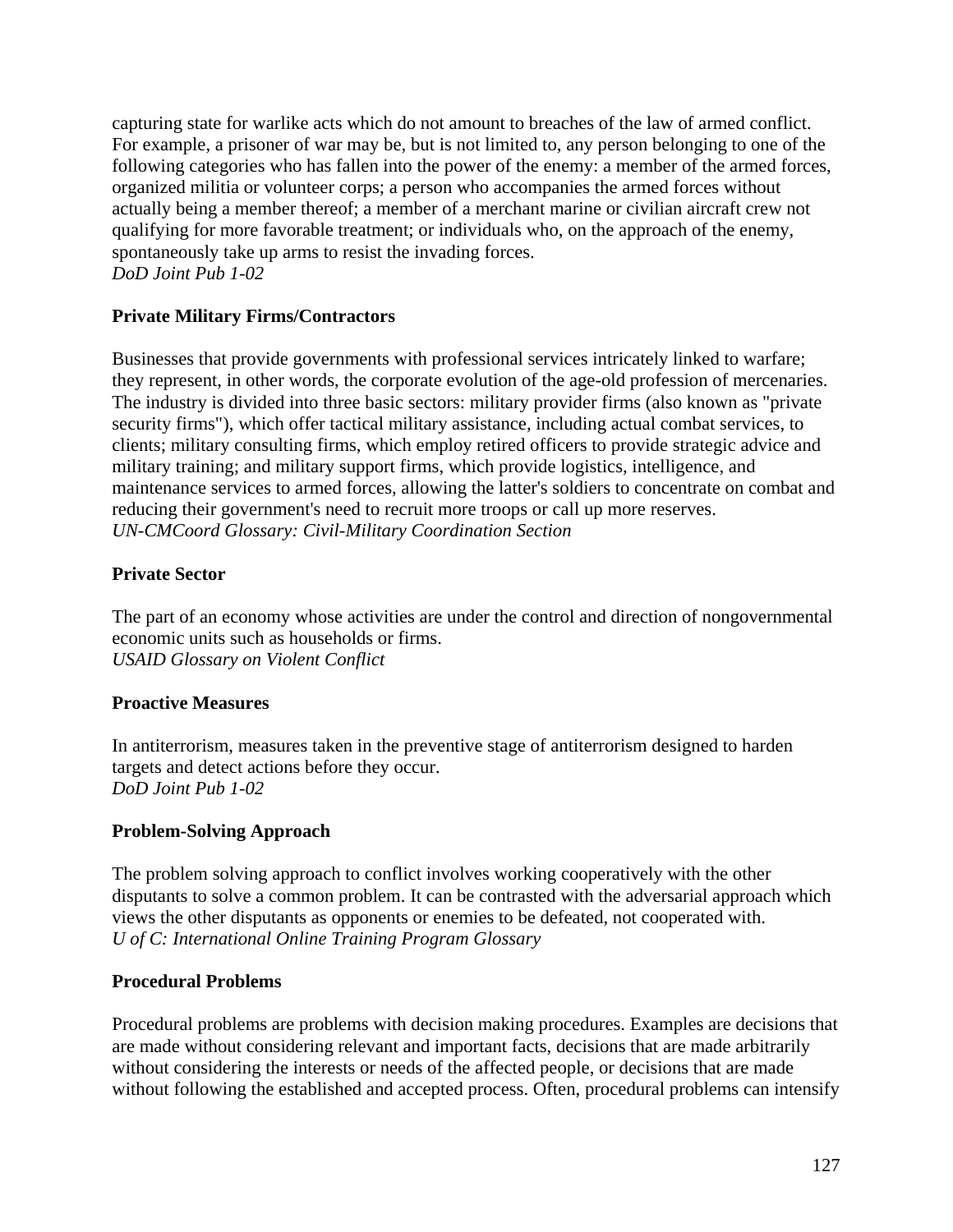and complicate disputes which could be resolved relatively easily if proper procedures were followed.

*U of C: International Online Training Program Glossary* 

# **Proclamation**

A document published to the inhabitants of an area that sets forth the basis of authority and scope of activities of a commander in a given area and which defines the obligations, liabilities, duties, and rights of the population affected. *DoD Joint Pub 1-02* 

# **Proofing**

In land operations, the process following breaching, route or area clearance to further reduce the risk from mines or other explosive ordnance, improvised explosive devices and booby traps in a defined area. *NATO AAP-6*

# **Propaganda**

Any form of communication in support of national objectives designed to influence the opinions, emotions, attitudes, or behavior of any group in order to benefit the sponsor, either directly or indirectly.

*DoD Joint Pub 1-02* 

Any information, ideas, doctrines, or special appeals disseminated to influence the opinion, emotions, attitudes, or behaviour of any specified group in order to benefit the sponsor either directly or indirectly.

A. Black - Propaganda which purports to emanate from a source other than the true one.

B. Grey - Propaganda which does not specifically identify any source.

C. White - Propaganda disseminated and acknowledged by the sponsor or by an accredited agency thereof.

*NATO AAP-6* 

An aspect of politcal warfare consisting of public dissemination of information, whether truthful or deceptive, intended to promote strategic or ideological objectives. Propaganda may be attributed, that is, acknowledged to be the product of the state; unattributed; or attributed to a source other than its true one.

*Diplomat's Dictionary* 

# **Proportional Representation**

Electoral system designed to produce legislative bodies in which the number of seats held by any group or party is proportional to the number of votes cast for members of that group. There are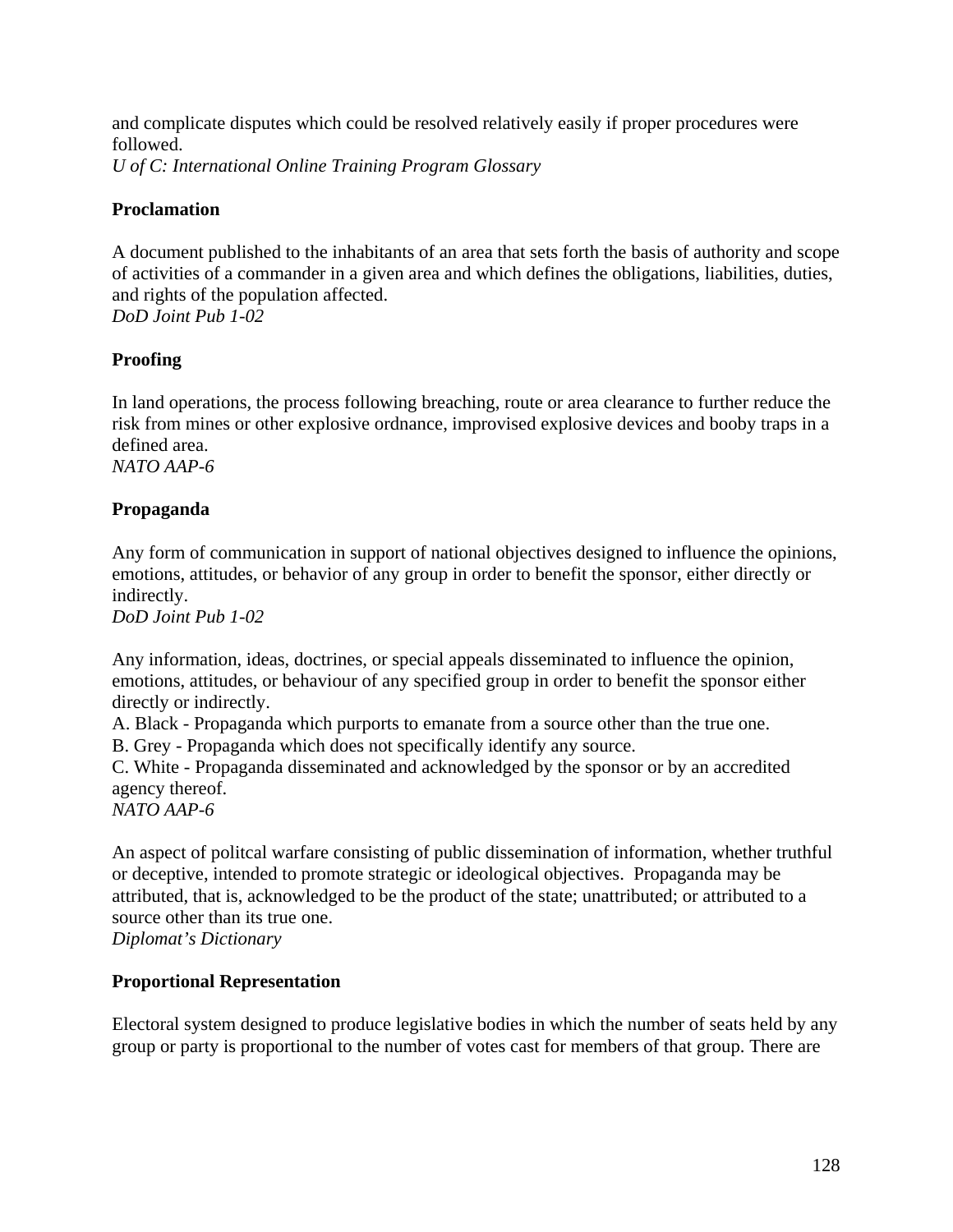several variations of this system. One purpose has been to provide minority groups with a degree of representation that may have been denied to them in the past. *USAID Glossary on Violent Conflict* 

# **Protected Persons**

Persons accorded protection under International Humanitarian Law, who take no active part in the hostilities, including members of armed forces who have laid down their arms and those placed hors de combat by sickness, wounds, detention or any other cause, shall in all circumstances be treated humanely, without any adverse distinction founded on race, color, religion or faith, sex, birth or wealth, or any other similar criteria. *UN-CMCoord Glossary: Civil-Military Coordination Section*

# **Protection**

A concept that encompasses all activities aimed at obtaining full respect for the rights of the individual in accordance with the letter and spirit of human rights, refugee and international humanitarian law. Protection involves creating an environment conducive to respect for human beings, preventing and/or alleviating the immediate effects of a specific pattern of abuse, and restoring dignified conditions of life throughout reparation, restitution and rehabilitation. *UN-CMCoord Glossary: Civil-Military Coordination Section* 

# **Protective Security**

The organized system of defensive measures instituted and maintained at all levels of command with the aim of achieving and maintaining security. *NATO AAP-6*

# **Protest**

An official, diplomatic notice of objection to a policy, practice, or action by a government or international organization. *Diplomat's Dictionary* 

# **Protocol**

An agreement or an amendment to a preexisting agreement. *Diplomat's Dictionary* 

# **Protracted Social Conflict**

Ongoing and apparently irresolvable conflicts mostly in developing countries centered on religious, cultural, or ethnic communal identity which in turn is dependent upon the satisfaction of basic needs such as security, communal recognition and distributive justice. *USAID Glossary on Violent Conflict*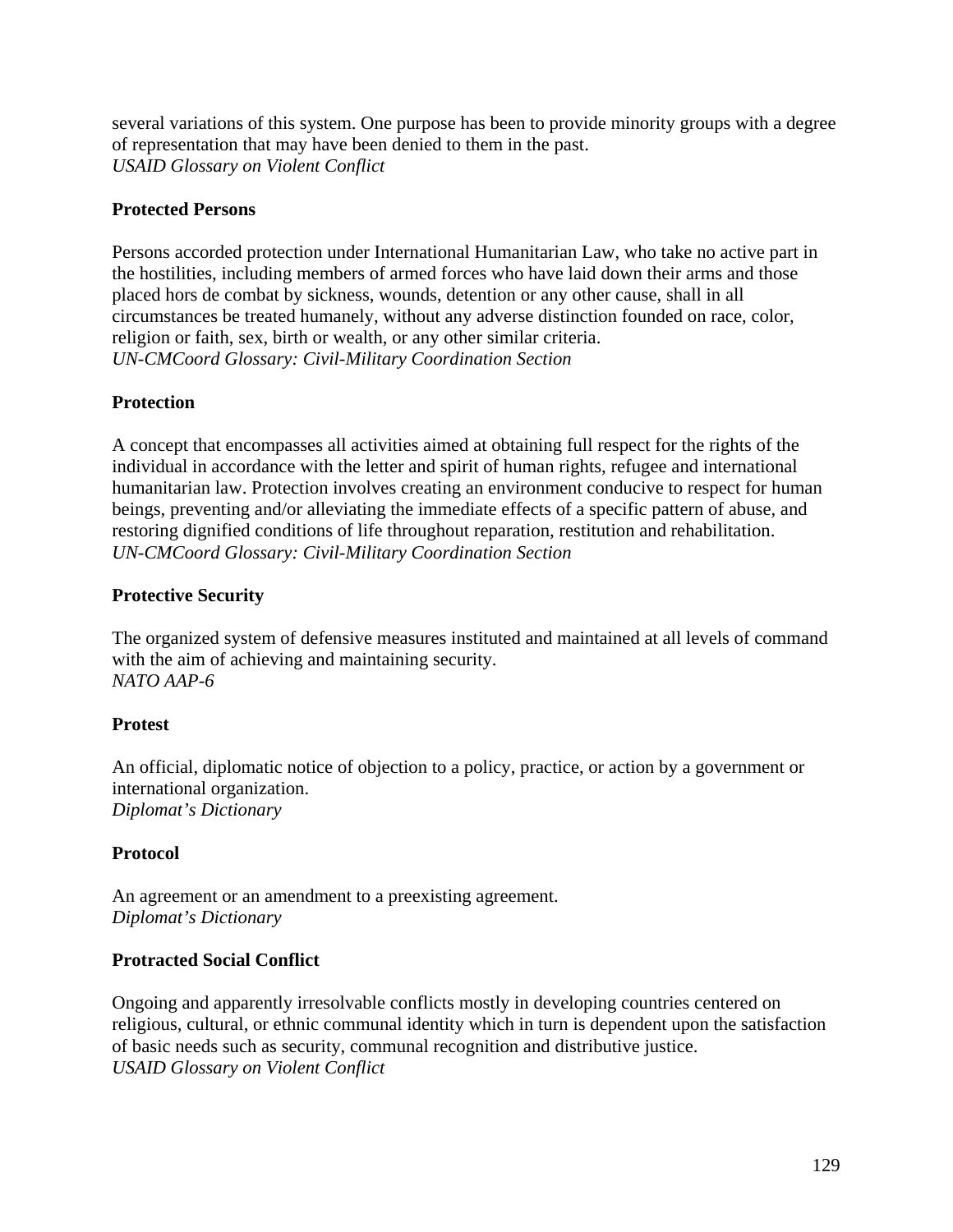## **Provincial Reconstruction Team (PRT)**

Small civilian-military units that assist provincial and local governments to govern effectively and deliver essential services. *MORS IW Glossary*

## **Psychological Operations (PSYOP)**

Planned operations to convey selected information and indicators to foreign audiences to influence their emotions, motives, objective reasoning, and ultimately, the behavior of foreign governments, organizations, groups, and individuals. The purpose of psychological operations is to induce or reinforce foreign attitudes and behavior favorable to the originator's objectives. *DoD Joint Pub 1-02* 

Planned psychological activities designed to influence attitudes and behaviour affecting the achievement of political and military objectives. Related terms: battlefield psychological activities; peace support psychological activities; psychological consolidation activities; strategic psychological activities. *NATO AAP-6* 

# **Public Affairs**

Those public information, command information, and community relations activities directed toward both the external and internal publics with interest in the Department of Defense. *DoD Joint Pub 1-02* 

## **Public Affairs Assessment**

An analysis of the news media and public environments to evaluate the degree of understanding about strategic and operational objectives and military activities and to identify levels of public support. It includes judgments about the public affairs impact of pending decisions and recommendations about the structure of public affairs support for the assigned mission. *DoD Joint Pub 1-02* 

## **Public Diplomacy**

1. Those overt international public information activities of the United States Government designed to promote United States foreign policy objectives by seeking to understand, inform, and influence foreign audiences and opinion makers, and by broadening the dialogue between American citizens and institutions and their counterparts abroad.

2. In peacebuilding, civilian agency efforts to promote an understanding of the reconstruction efforts, rule of law, and civic responsibility through public affairs and international public diplomacy operations. Its objective is to promote and sustain consent for peacebuilding both within the host nation and externally in the region and in the larger international community. *DoD Joint Pub 1-02*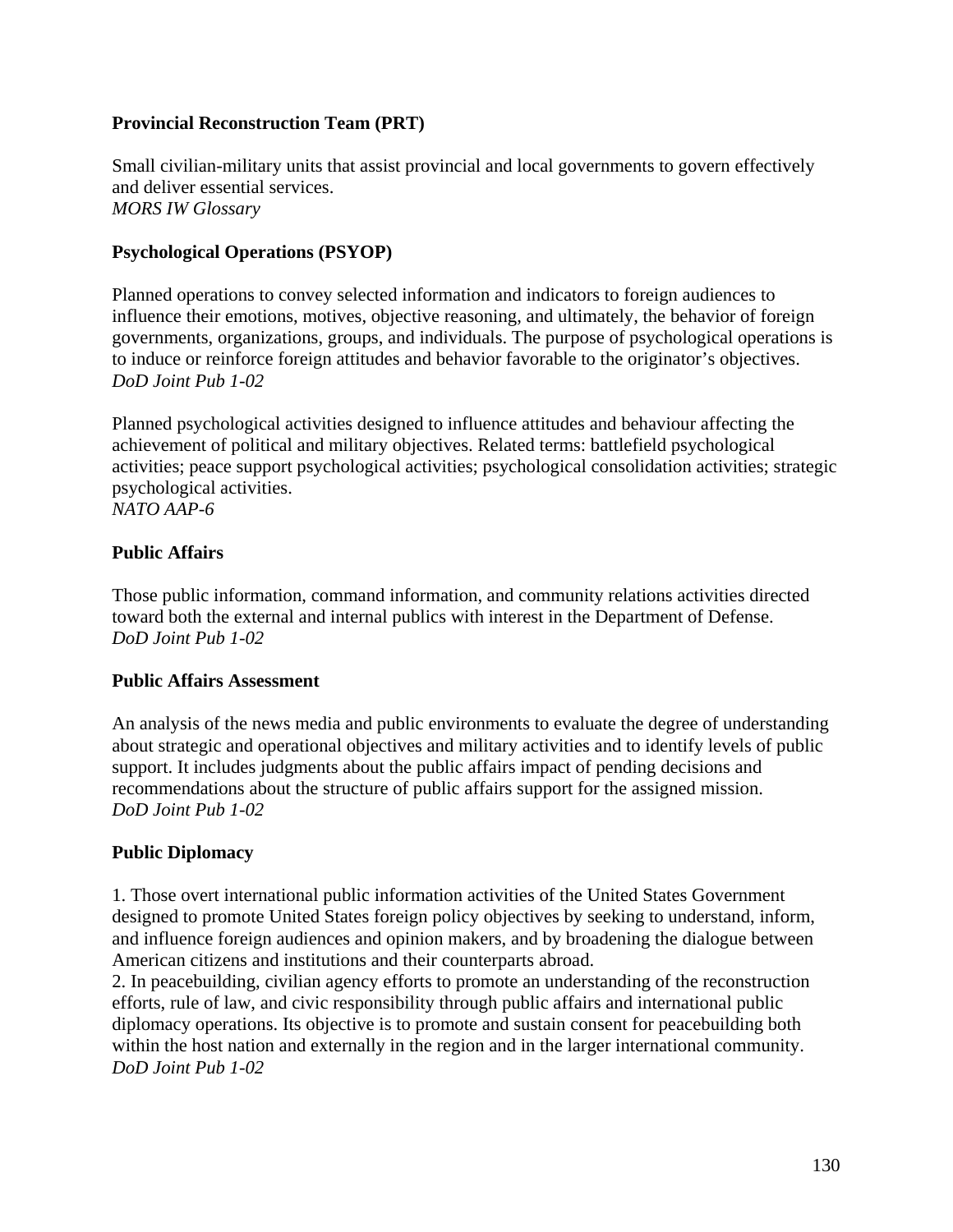Advocacy openly directed at foreign publics in support of negotiations or broad policy positions and to enlist their backing for a particular position or outcome. *USIP Peace Terms* 

# **Public Sector**

The part of an economy in which goods and services are produced and/or (re)distributed by government agencies. *USAID Glossary on Violent Conflict*

# **Pursuit**

An offensive operation designed to catch or cut off a hostile force attempting to escape, with the aim of destroying it. *DoD Joint Pub 1-02*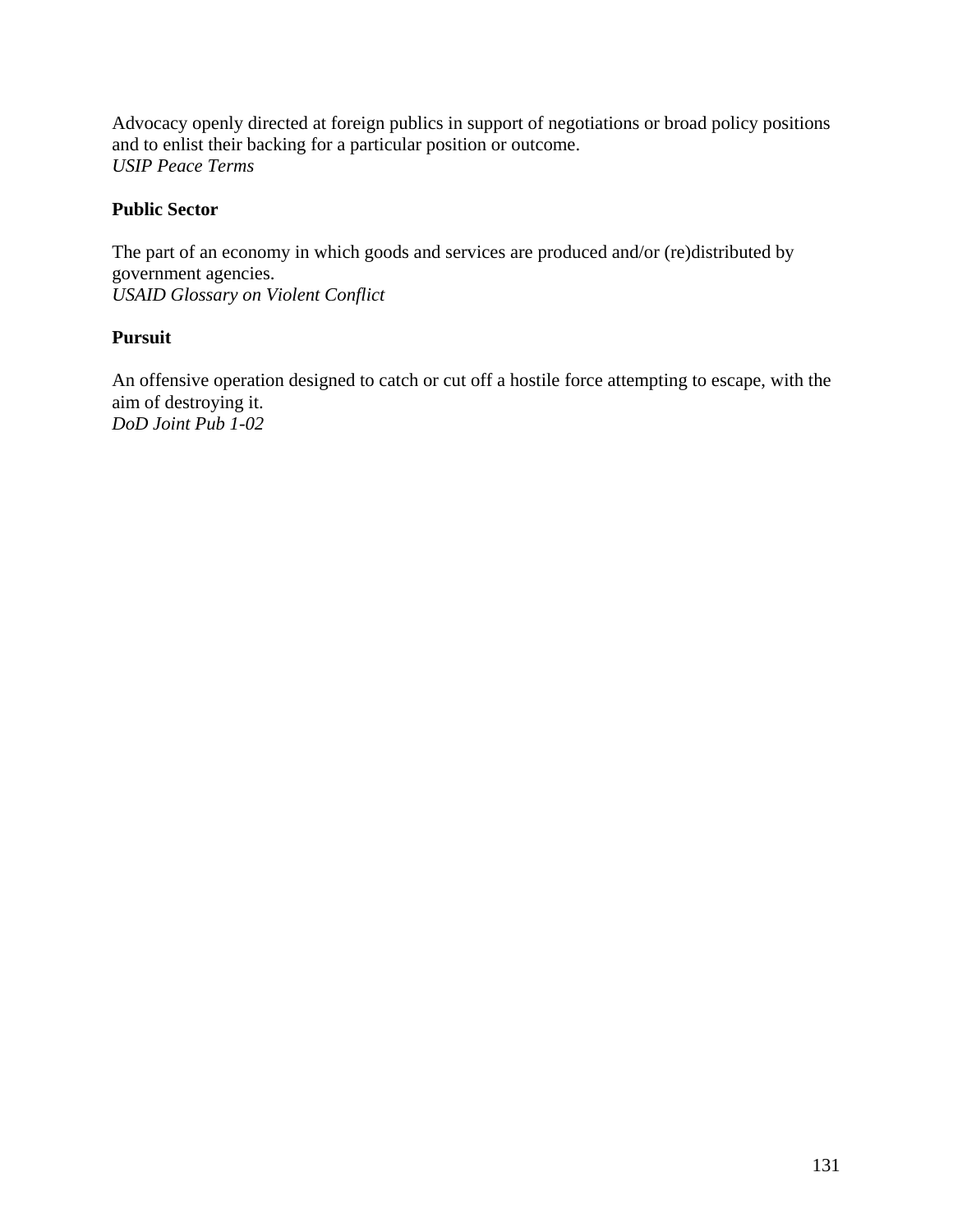# **Quick Response Force (QRF)**

A company-sized force providing responsive, mission-tailored, lightly armed ground units that can deploy on short notice, with minimal lift assets, and capable of providing immediate or emergency response. *DoD Joint Pub 1-02*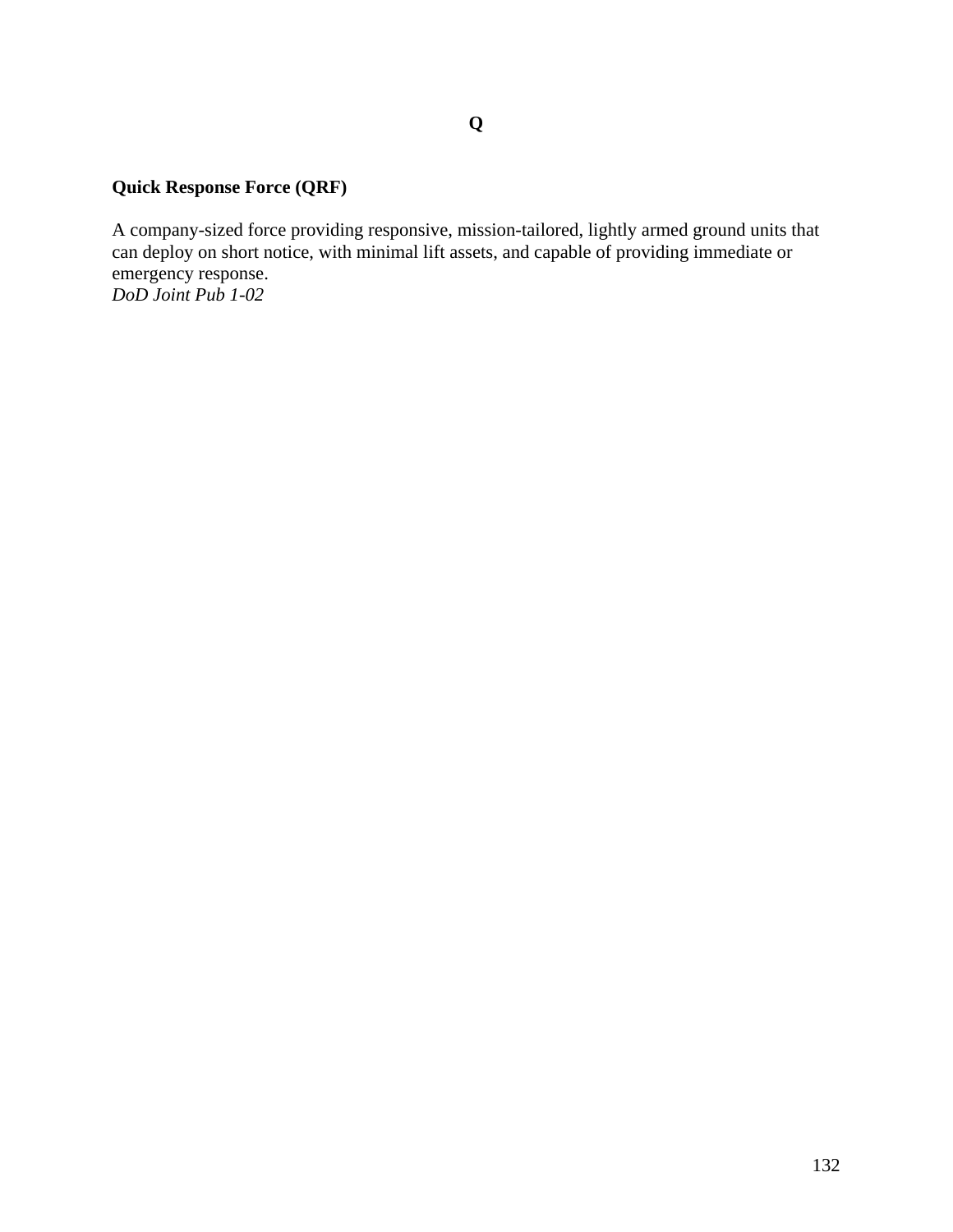## **Raid**

An operation to temporarily seize an area in order to secure information, confuse an adversary, capture personnel or equipment, or to destroy a capability. It ends with a planned withdrawal upon completion of the assigned mission. *DoD Joint Pub 1-02* 

#### **Rationing**

A system of distribution employed to restrict the quantities of goods and services that consumers or producers can purchase or be allocated freely. *USAID Glossary on Violent Conflict* 

#### **Readiness**

The ability of US military forces to fight and meet the demands of the national military strategy. Readiness is the synthesis of two distinct but interrelated levels:

A. Unit readiness — The ability to provide capabilities required by the combatant commanders to execute their assigned missions. This is derived from the ability of each unit to deliver the outputs for which it was designed.

B. Joint readiness — The combatant commander's ability to integrate and synchronize ready combat and support forces to execute his or her assigned missions. *DoD Joint Pub 1-02* 

#### **Reconciliation**

The process through which conditions that lead to conflict are addressed and adversarial relationships are transformed into more harmonious ones. Sustainable peace is maintained as communities use nonviolent channels to resolve conflict, a sense of nationhood is established or restored, and social capital is enhanced.

*USAID Glossary on Violent Conflict* 

The long-term process by which the parties to a violent dispute build trust, learn to live cooperatively, and create a stable peace. It can happen at the individual level, the community level, and the national level. It may involve dialogue, admissions of guilt, judicial processes, truth commissions, ritual forgiveness, and *sulha* (a traditional Arabic form of ritual forgiveness and restitution).

#### *USIP Peace Terms*

*Editor's Note: Currently (2011) the term 'reintegration' is being used by coalition military forces in Afghanistan to describe the porcess by which an insurgent movement as a whole reaches an accomodation with the government to bring the insurgency to an end.*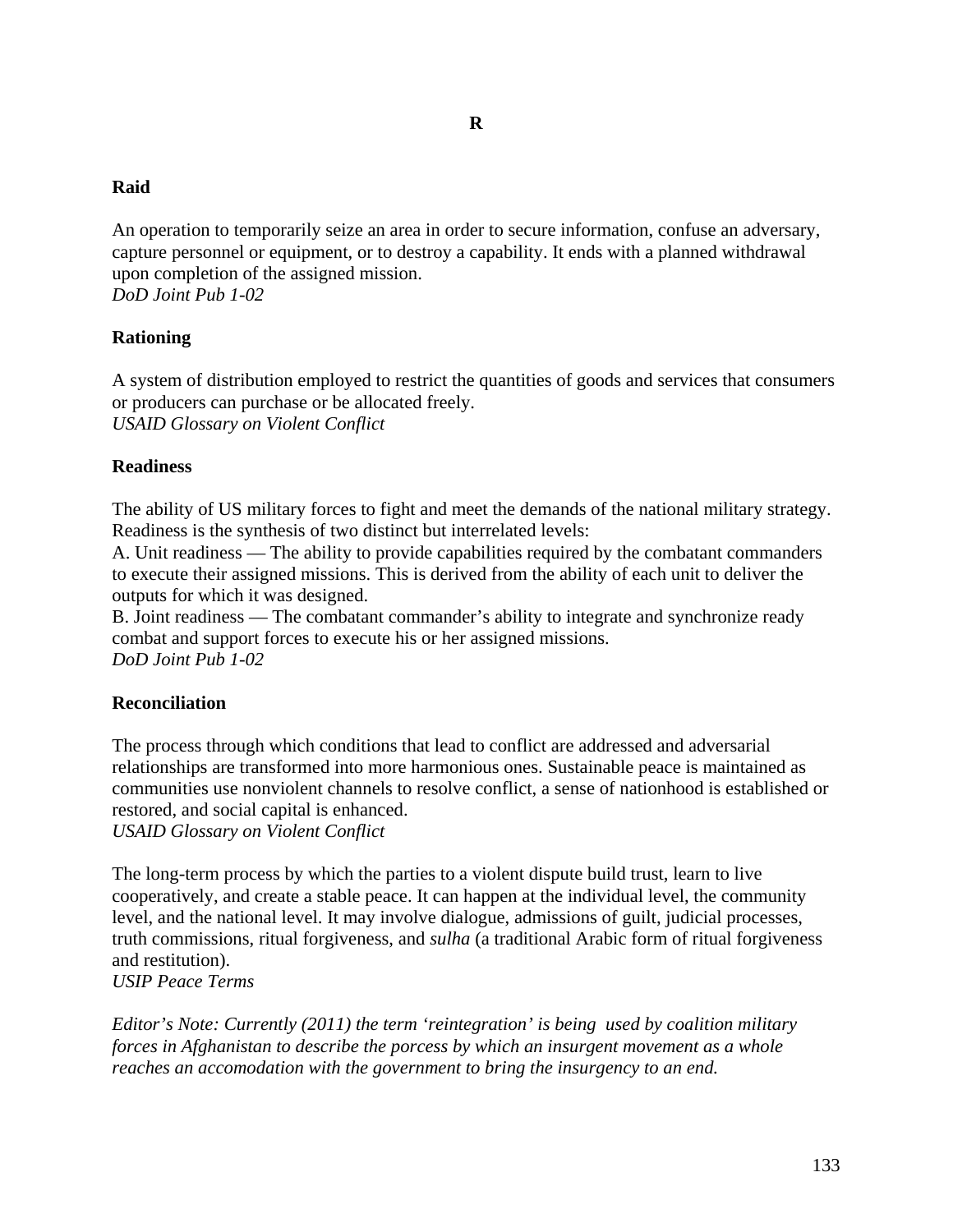## **Reconnaissance (RECON)**

A mission undertaken to obtain, by visual observation or other detection methods, information about the activities and resources of an enemy or adversary, or to secure data concerning the meteorological, hydrographic, or geographic characteristics of a particular area. *DoD Joint Pub 1-02* 

## **Reconstruction**

The process of rebuilding degraded, damaged, or destroyed political, socioeconomic, and physical infrastructure of a country or territory to create the foundation for long-term development.

*U.S. Army FM 3-07 and USIP Peace Terms* 

Actions taken to re-establish a community after a period of rehabilitation subsequent to a disaster. Actions include construction of permanent housing, full restoration of all services and complete resumption of the pre-disaster state.

*UN-CMCoord Glossary: Civil-Military Coordination Section*

## **Recovery**

A focus on how best to restore the capacity of the government and communities to rebuild and recover from crisis and to prevent relapses into conflict. In so doing, recovery seeks not only to catalyze sustainable development activities but also to build upon earlier humanitarian programs to ensure that their inputs become assets for development. *UN-CMCoord Glossary: Civil-Military Coordination Section* 

## **Recovery Operations**

Operations conducted to search for, locate, identify, recover, and return isolated personnel, human remains, sensitive equipment, or items critical to national security. *DoD Joint Pub 1-02* 

## **Referendum**

A decision on policy proposals by a direct vote of the electorate. *USAID Glossary on Violent Conflict*

## **Reframing**

To look at a problem from new perspectives in order to find ways to reduce tensions or break a deadlock. Reframing is the process of redefining a situation—seeing a conflict in a new way, usually based on input from other people *USIP Peace Terms*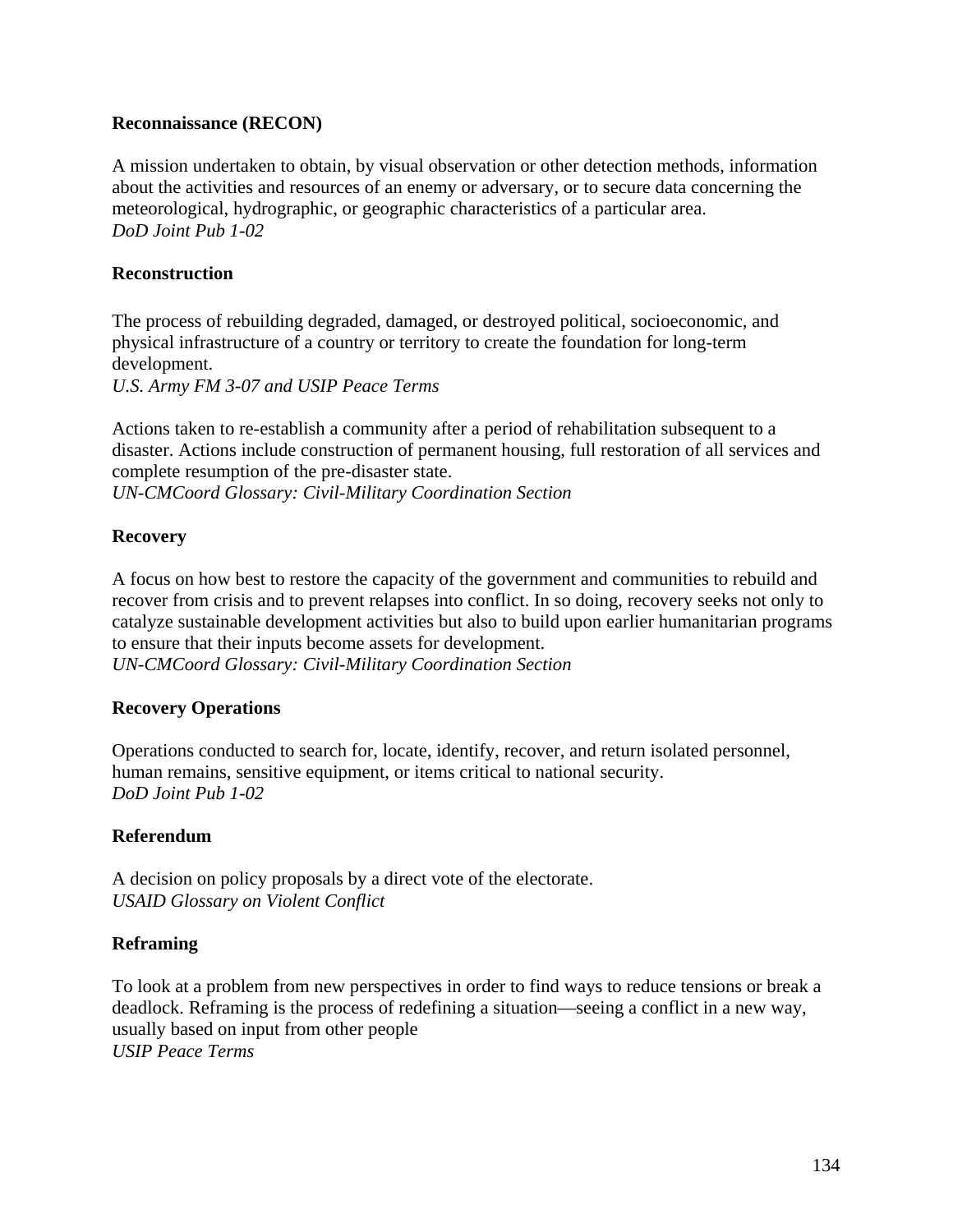# **Refoulement**

A state forcibly returning a refugee or asylum-seeker to a country where his or her life or freedom is threatened. Refoulement is prohibited under Article 33 of the UN Refugee Convention and other international instruments, yet many states violate this obligation and return refugees to countries where they are at grave risk. *USAID Glossary on Violent Conflict*

## **Refugee(s)**

A person who, by reason of real or imagined danger, has left their home country or country of their nationality and is unwilling or unable to return. *DoD Joint Pub 1-02* 

Individuals who are outside the country of their nationality due to well-founded fear of being persecuted for reasons of race, religion, nationality, or membership of a social group or political opinion.

## *USIP Guiding Principles*

Persons or groups of persons who have been forced or obliged to flee or to leave their homes or places of habitual relationships, partiuclarly as a result of or in order to avoid the effects of armed violence, situations of generalized violence, or violence of human rights and who have crossed an internationaly recognized state border.

*UN High Commissioner for Refugees Handbook for Emergencies* 

A person seeking asylum in another country on the basis of a well-founded fear of persecution in his or her homeland.

*Diplomat's Dictionary* 

# **Reinsertion**

The assistance offered to ex-combatants during demobilization but prior to the longer term process of reintegration. Reinsertion is a form of transitional assistance to help cover basic needs of ex-combatants and their families and can include transitional safety allowances, food, clothes, shelter, medical services, short-term education, training, employment, and tools. Reinsertion is a short term material and/or financial assistance to meet immediate needs. *UN DDR Resource Center* 

# **Reintegration**

The process by which ex-combatants acquire civilian status and gain sustainable employment and income. Reintegration is essentially a social and economic process with an open timeframe, primarily taking place in communities at the local level. It is part of the general development of a country and a national responsibility, and often necessitiates long term external assistance. *UN DDR Resource Center*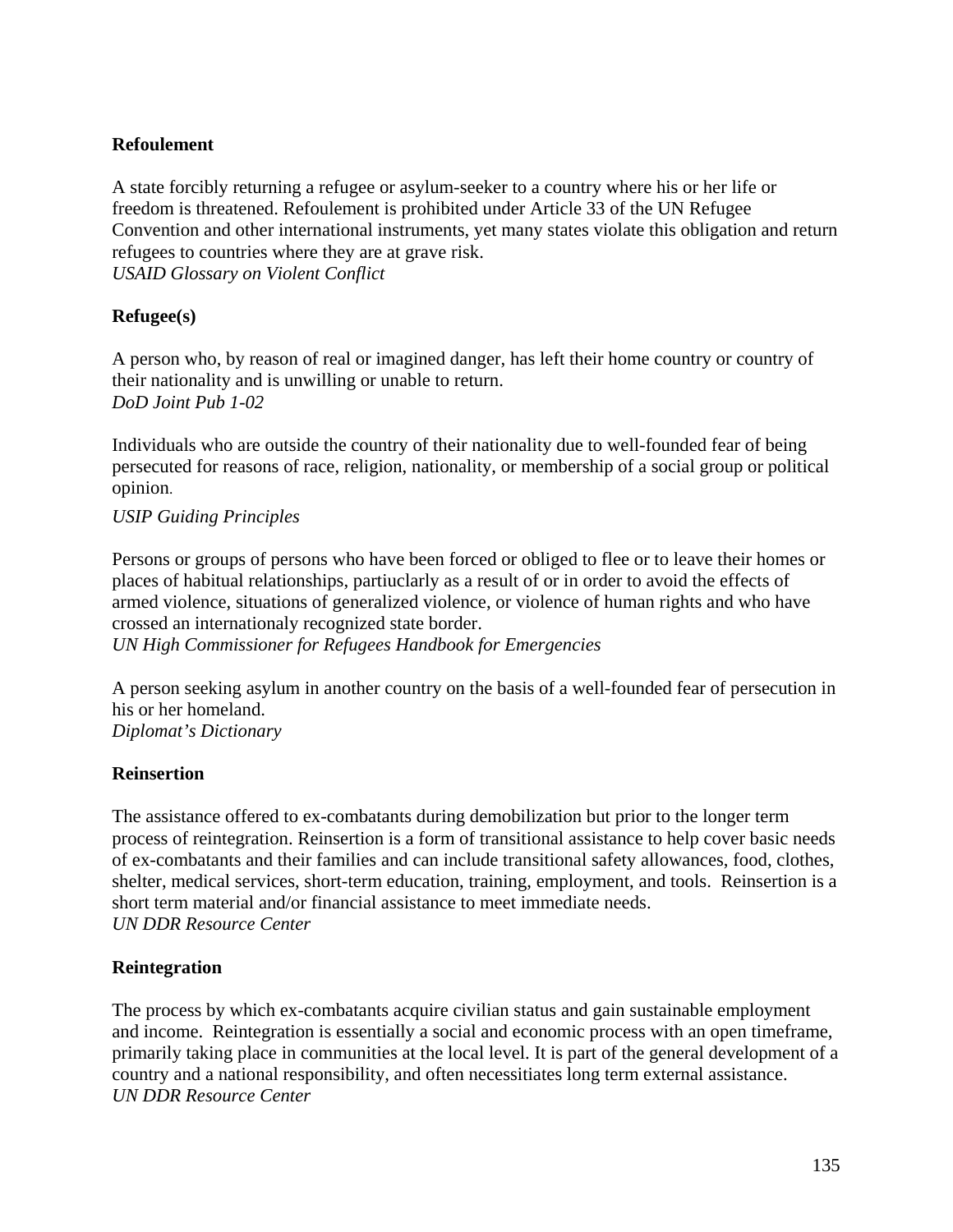1. The process which allows ex-combatants and their families to adapt, economically and socially, to productive civilian life. It generally entails the provision of a package of cash or inkind compensation, training, and job- and income-generating projects. These measures frequently depend for their effectiveness upon other, broader undertakings, such as assistance to returning refugees and internally displaced persons; economic development at the community and national level; infrastructure rehabilitation; truth and reconciliation efforts; and institutional reform. Enhancement of local capacity is often crucial for the long-term success of reintegration. 2. The process of facilitating the transition of refugees and internally displaced persons back into their communities of origin. In the context of ex-soldiers, it is the process of facilitating their return to civilian life. *MORS IW Glossary* 

*Editor's Note: Currently (2011) the term 'reintegration' is being used by coalition military forces in Afghanistan to describe the process by which insurgents (fighters and groups of fighters) opt out of the insurgency and peacefully rejoin their communities.* 

# **Relationship Problems**

Relationship problems are problems between two or more people that involve, most importantly, the relationship between those two people. For example, conflicts can be caused because two people don't trust each other, or because they are in constant, hostile competition with each other. *U of C: International Online Training Program Glossary* 

## **Relief**

Dispatch of vital material goods and services (clean water, blankets, tents, medicine, food etc.) to victims of disaster. *USAID Glossary on Violent Conflict*

## **Repatriate**

A person who returns to his or her country or citizenship, having left said native country either against his or her will, or as one of a group who left for reason of politics, religion, or other pertinent reasons.

*DoD Joint Pub 1-02* 

## **Repression**

1. Actions, usually taken by a regime or vigilantes, to restrain a political opponent from mobilizing. It involves both non-lethal and lethal coercive measures. Repression is not the exclusive prerogative of state actors; national liberation movements, resistance groups and terrorist actors also use it for internal discipline.

2. Government policies that forcefully restrict the movement and political activities of most or all members of a group.

*USAID Glossary on Violent Conflict*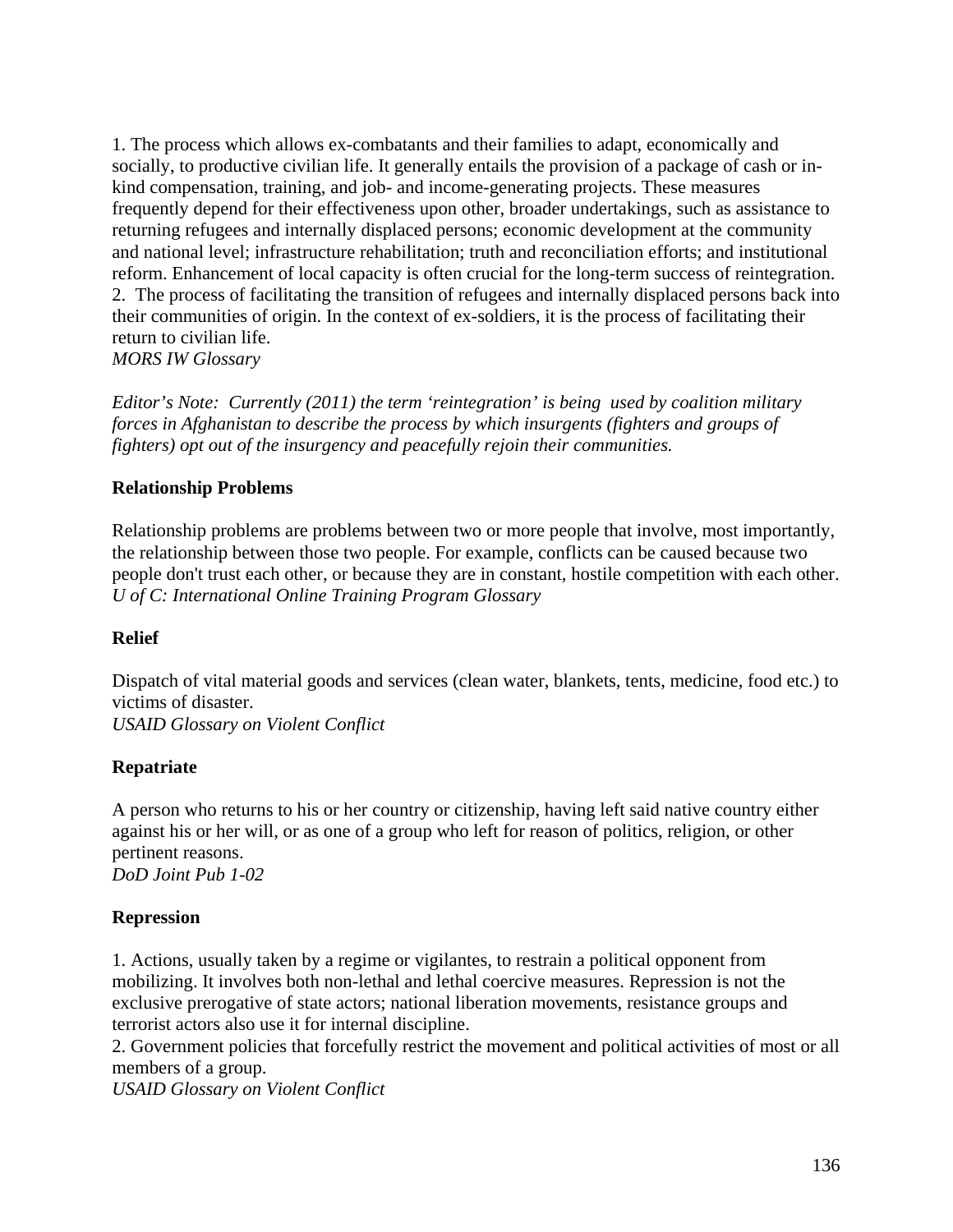# **Resolution-Resistant Conflict**

We use this term to refer to conflicts that are highly difficult, but not impossible, to resolve. The term "intractable conflict" means the same thing, but often we use "resolution-resistant" instead because some people interpret "intractable" to mean "impossible." *U of C: International Online Training Program Glossary* 

# **Responsibility**

1. The obligation to carry forward an assigned task to a successful conclusion. With responsibility goes authority to direct and take the necessary action to ensure success. 2. The obligation for the proper custody, care, and safekeeping of property or funds entrusted to the possession or supervision of an individual. *DoD Joint Pub 1-02* 

# **Responsibility to Protect (R2P)**

A recently developed concept, R2P asserts that states have an ethical and legal responsibility to protect their people against genocide, war crimes, crimes against humanity, and ethnic cleansing, but if a state is unable or unwilling to do so, that responsibility falls to the international community, which may intervene militarily in extreme cases. A controversial concept, R2P can be applied to all parts of the conflict curve, for those who accept its far-reaching implications. *USIP Peace Terms*

A concept that imposes a responsibility on the international community to protect a population that is suffering serious harm, as a result of internal war, insurgency, repression or state failure, and the state in question is unwilling or unable to halt or avert it. The 2001 Report of the International Commission on Intervention and State Sovereignty notes that the responsibility to protect encompasses three essential components:

1) the responsibility to prevent a human catastrophe by addressing root causes and direct causes of internal conflict and other man-made crises;

2) the responsibility to react to an actual or apprehended situation of compelling human need, should one occur, with appropriate measures, which may include coercive measures such as sanctions, international prosecution and military intervention in extreme cases;

3) the responsibility to rebuild after the intervention through the provision of full assistance with recovery, reconstruction and reconciliation. The responsibility to protect is founded on the obligations inherent in the concept of state sovereignty, the responsibility of the Security Council under Article 24 of the UN Charter for the maintenance of international peace and security, specific legal obligations under human rights and human protection instruments, international humanitarian law and national laws, as well as, in the developing practice of states, regional organizations and the security Council.

*UN-CMCoord Glossary: Civil-Military Coordination Section*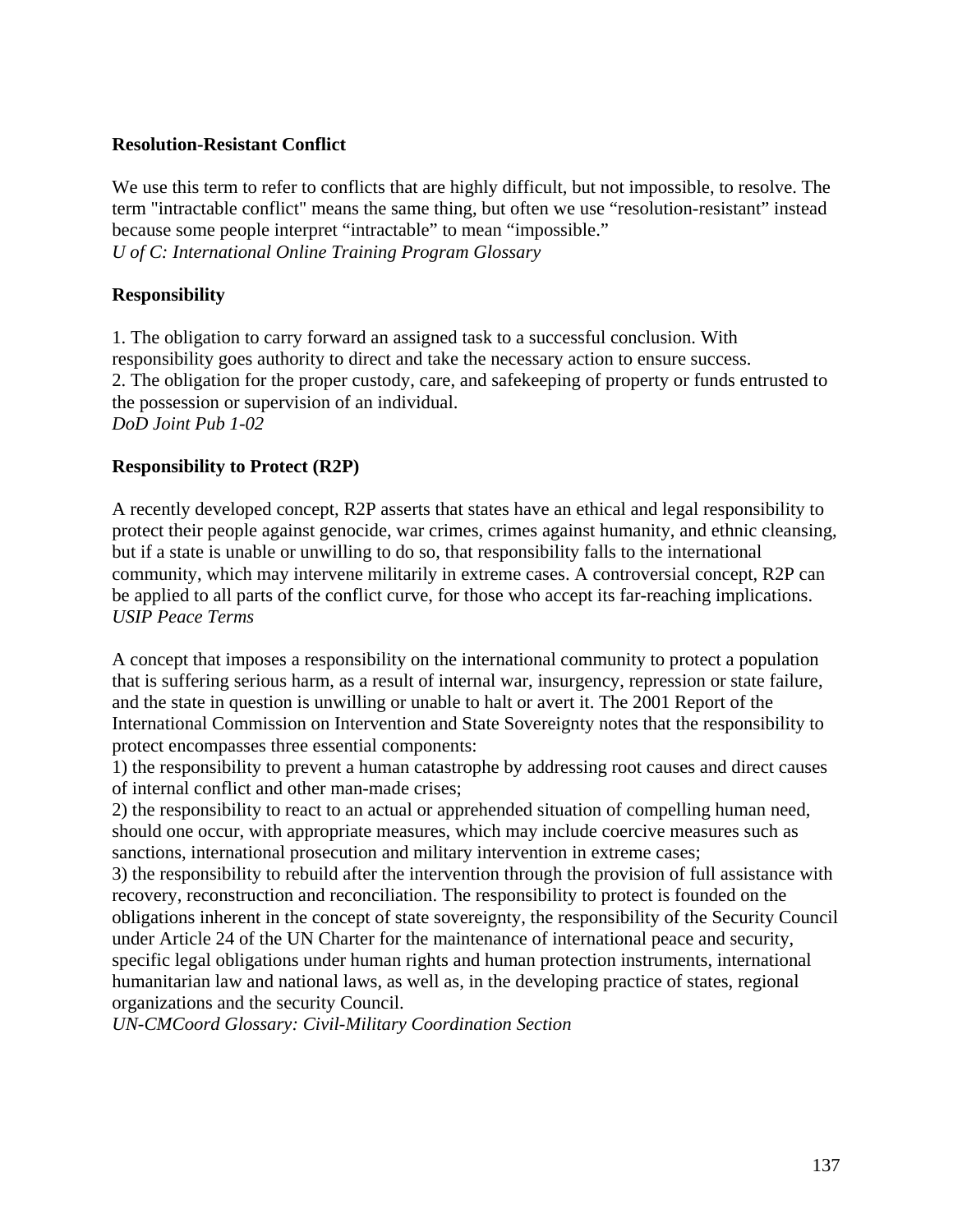## **Restitution**

Restitution involves paying a person or group back for harm that was done to them. Although lost lives can never be replaced, making a symbolic repayment of money, social or economic assistance, or otherwise alleviating damage or harm that was done as much as possible can go a long way toward resolving a conflict and moving toward reconciliation. *U of C: International Online Training Program Glossary* 

## **Restorative Justice**

Restorative justice is justice that is not designed to punish the wrong-doer, but rather to restore the victim and the relationship to the way they were before the offence. Thus, restorative justice requires an apology from the offender, restitution for the offense, and forgiveness from the victim. Often this is accomplished through victim-offender reconciliation programs which may operate at either the interpersonal or intergroup level. *U of C: International Online Training Program Glossary* 

#### **Restraint**

In the context of joint operation planning, a requirement placed on the command by a higher command that prohibits an action, thus restricting freedom of action. *DoD Joint Pub 1-02* 

## **Restricted Target**

A valid target that has specific restrictions placed on the actions authorized against it due to operational considerations. *DoD Joint Pub 1-02* 

#### **Revolution**

Forcible, pervasive, and often violent change of a social, political, or economic order. Revolution is the most extreme political option of a dissenting group, a course taken generally when more moderate attempts to achieve reform have failed. A revolution is distinguished from a coup d'état, which is a sudden seizure of state power by a small faction that does not necessarily change the social system, and a revolt or rebellion, which may be either a failed attempt at revolution or a violent expression of grievances. *USAID Glossary on Violent Conflict*

#### **Riot Control Agent**

Any chemical, not listed in a schedule of the Convention on the Prohibition of the Development, Production, Stockpiling and Use of Chemical Weapons and on their Destruction which can rapidly produce in humans sensory irritation or disabling physical effects which disappear within a short time following termination of exposure.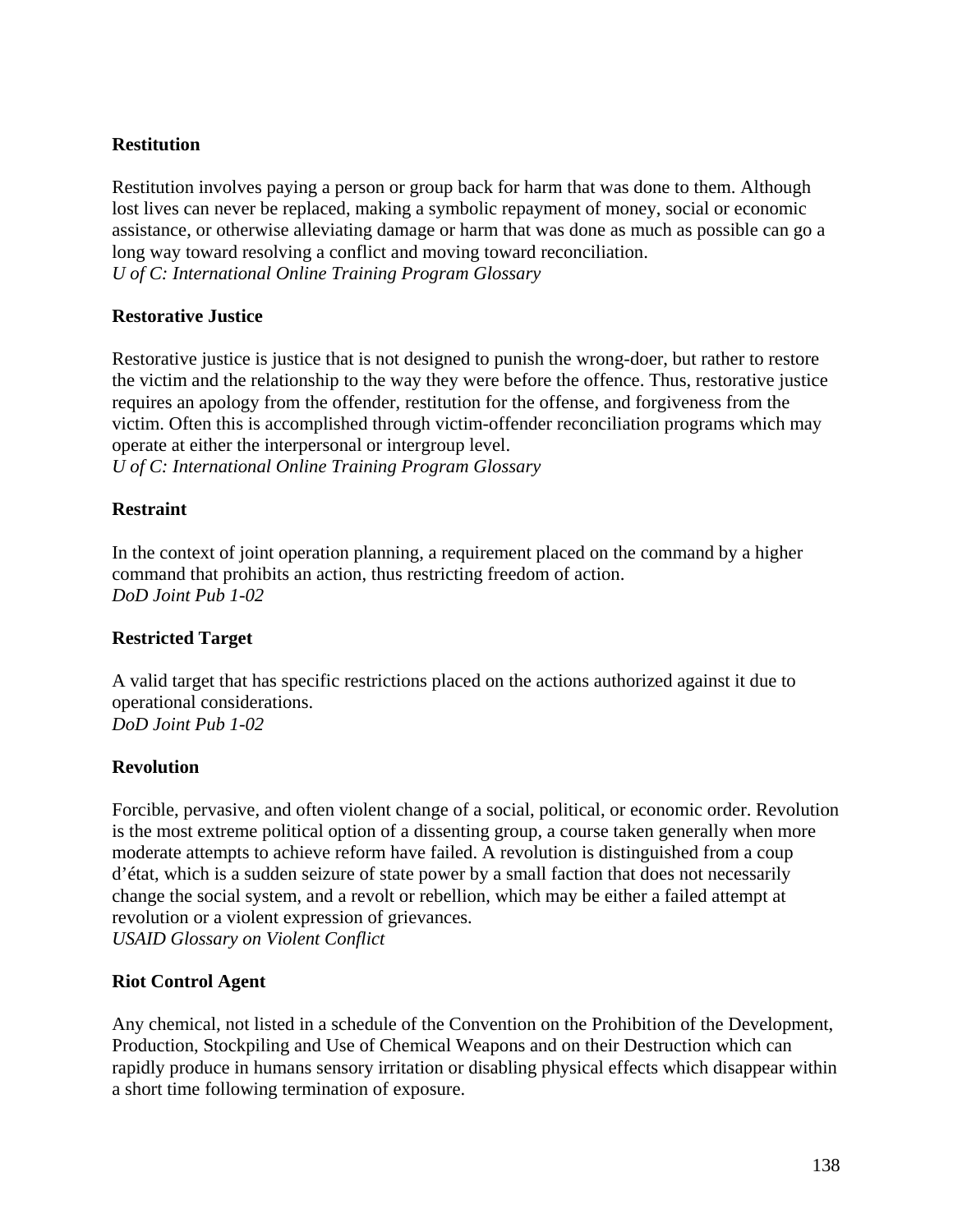## *DoD Joint Pub 1-02* **Riot Control Operations**

The employment of riot control agents and/or special tactics, formations, and equipment in the control of violent disorders. *DoD Joint Pub 1-02* 

## **Ripeness**

A conflict is said to be "ripe" for settlement or negotiation when it has reached a stalemate, or when all of the parties have determined that their alternatives to negotiation will not get them what they want or need. In this case, they are likely to be ready to negotiate a settlement which will attain at least part of their interests – more than they are getting otherwise or stand to get if they pursue their force-based options further.

*U of C: International Online Training Program Glossary* 

#### **Risk**

Probability and severity of loss linked to hazards. *DoD Joint Pub 1-02* 

A situation in which the probability of obtaining some outcome of an event is not precisely known; that is, known probabilities cannot be precisely assigned to these outcomes, but their general level can be inferred. In everyday usage, a risky situation is one in which the one of the outcomes involves some loss to the decision maker. *USAID Glossary on Violent Conflict* 

A person or thing regarded as likely to turn out well or badly, as specified, in a particular context or respect; the possibility that something unpleasant or unwelcome will happen. *Oxford Dictionary* 

#### **Risk Analysis**

An analysis or an assessment of factors (called assumptions in the long frame) that affect, or are likely to affect, the successful achievement of an intervention's objectives. It is a systematic process to provide information regarding undesirable consequences based on quantification of the probabilities and/or expert judgment. *USAID Glossary of Evaluation Terms* 

#### **Risk Assessment**

The identification and assessment of hazards (first two steps of risk management process). *DoD Joint Pub 1-02* 

In conflict studies, an analysis that attempts to identify and evaluate factors that make a given country or community likely to descend into violent conflict. It is essentially a probability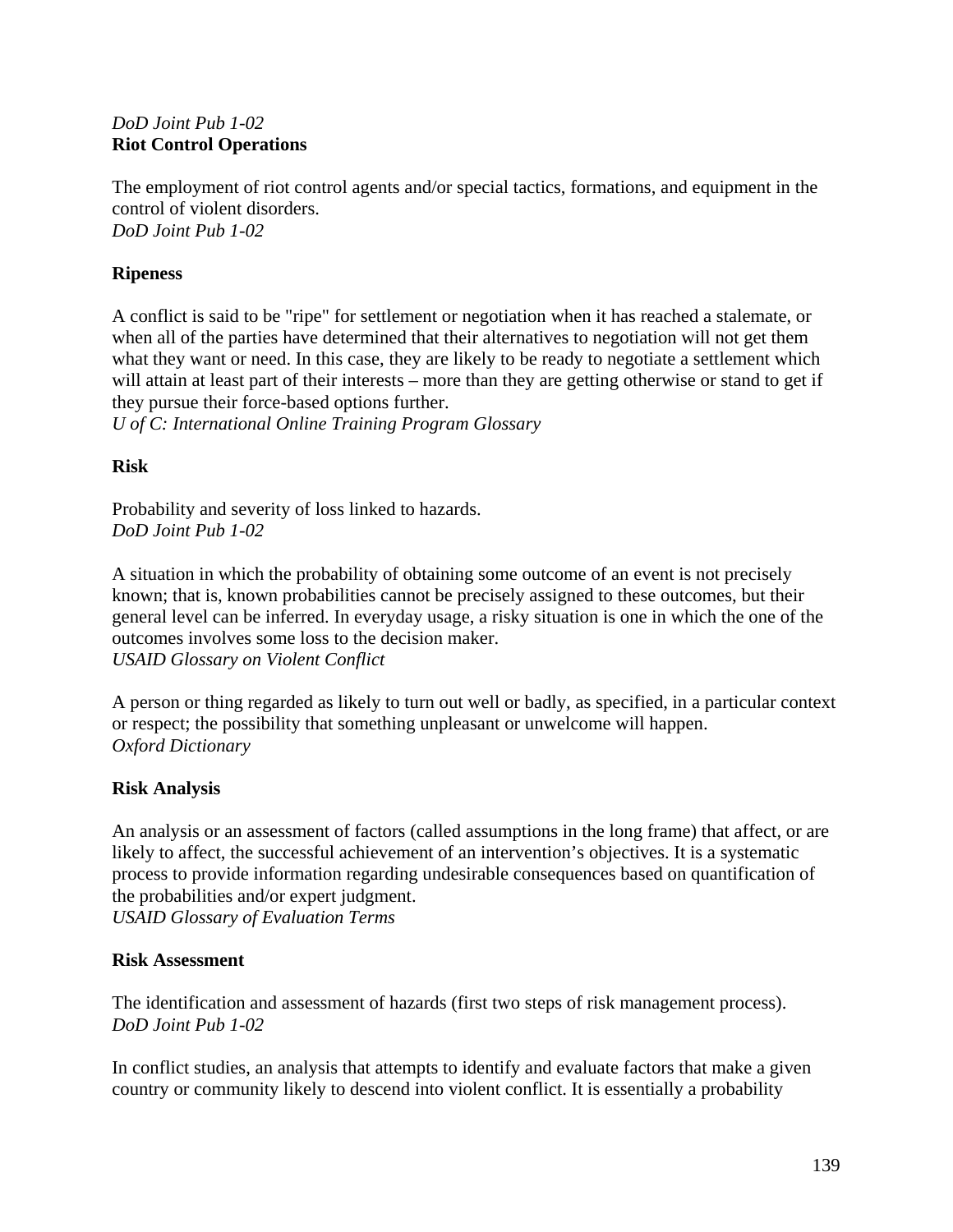analysis although it is generally not possible to give a precise quantitative assessment of the risk. Risk assessment typically represents a medium- or long-term analysis. *USAID Glossary on Violent Conflict* 

#### **Risk Management**

The process of identifying, assessing, and controlling risks arising from operational factors and making decisions that balance risk cost with mission benefits. *DoD Joint Pub 1-02* 

#### **Rogue State**

A state that, for one reason or another, does not feel it should cooperate with the rules established by other nations of the world. *DoS website*

#### **Rules of Engagement (ROE)**

Directives issued by competent military authority that delineate the circumstances and limitations under which United States forces will initiate and/or continue combat engagement with other forces encountered.

*DoD Joint Pub 1-02* 

Directives issued by competent military authority which specify the circumstances and limitations under which forces will initiate and/or continue combat engagement with other forces encountered.

*NATO AAP-6* 

## **Rule of Law**

Belief that all actions, of individuals and governments, are subject to an institutionalized set of rules and regulations.

*USAID Glossary on Violent Conflict* 

A principle of governance in which all persons and institutions, public and private, including the state itself, are accountable to laws that are publicly announced, equally enforced and independently adjudicated, and consistent with international human rights norms and standards. The drafting of laws must be transparent, and they must be applied fairly and without arbitrariness. In addition, all persons must have access to justice—the ability to seek and obtain a remedy through informal or formal institutions of justice. *USIP Peace Terms*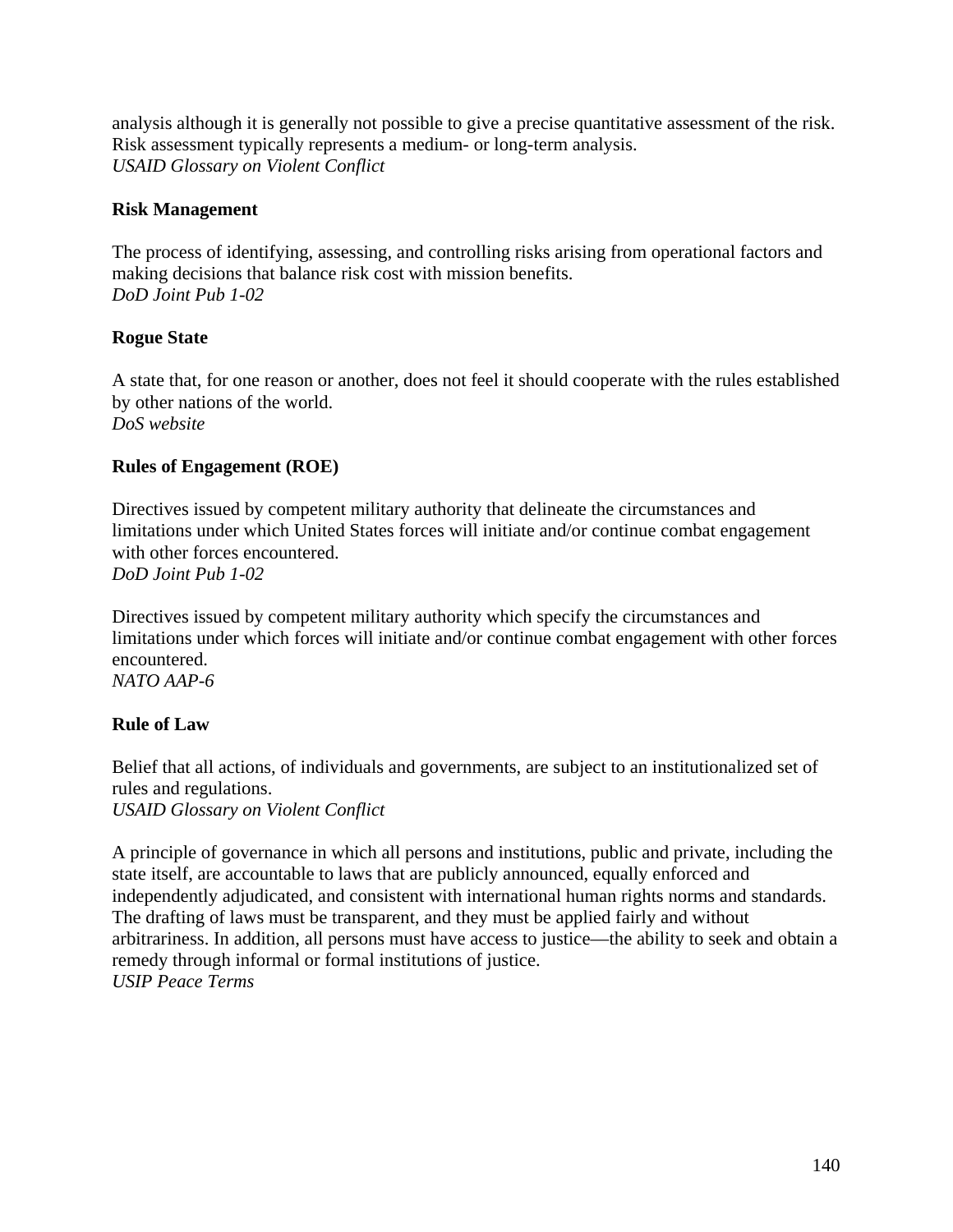A principle of governance in which all persons, institutions and entities, public and private, including the State itself, are accountable to laws that are publicly promulgated, equally enforced and independently adjudicated, and which are consistent with international human rights norms and standards.

*UN Peacekeeping Operations: Principles and Guidelines* 

## **Rules for the Use of Force (RUF)**

Directives issued to guide United States forces on the use of force during various operations. These directives may take the form of execute orders, deployment orders, memoranda of agreement, or plans. *DoD Joint Pub 1-02* 

#### **Ruse**

In military deception, a trick of war designed to deceive the adversary, usually involving the deliberate exposure of false information to the adversary's intelligence collection system. *DoD Joint Pub 1-02*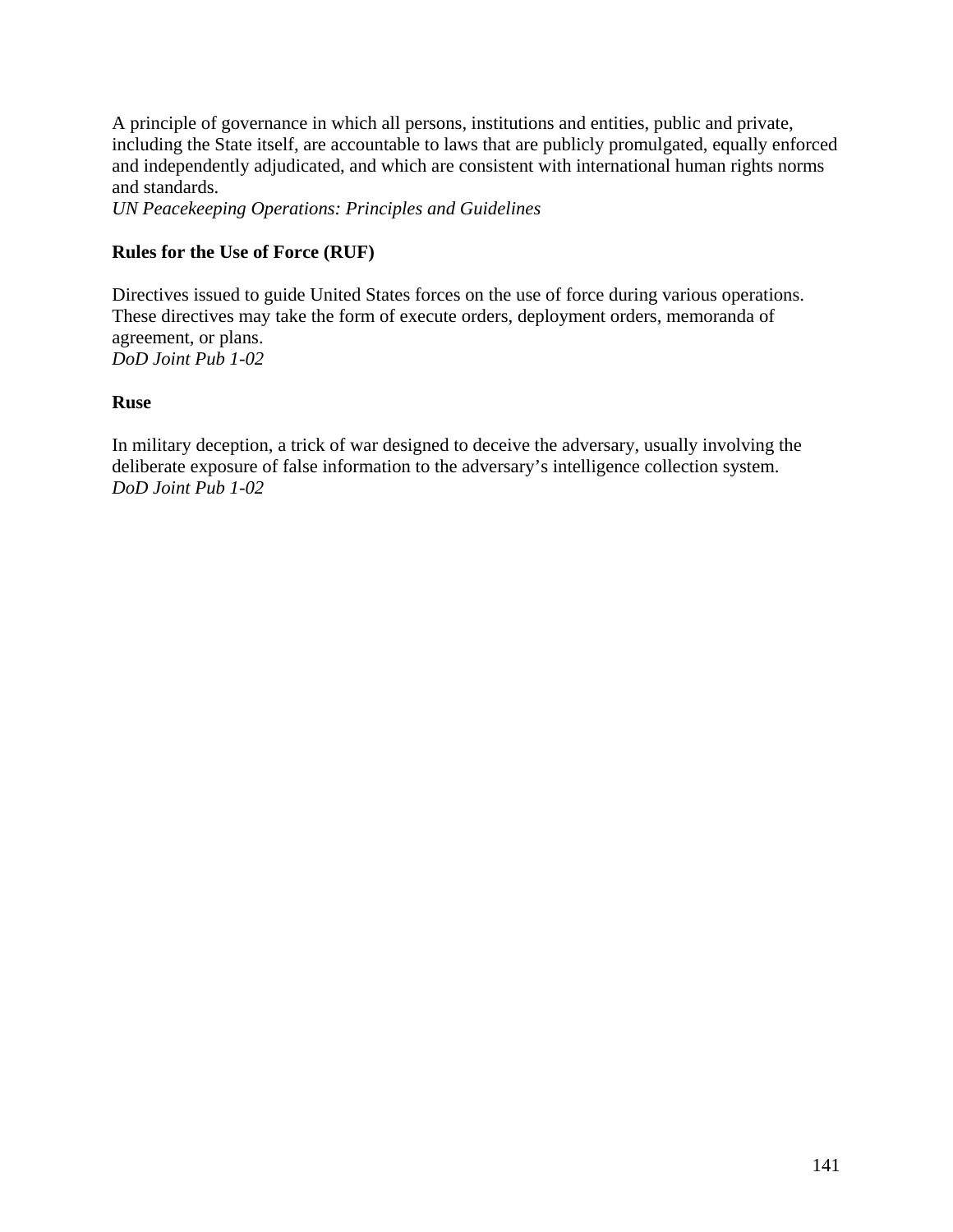#### **Sabotage**

An act or acts with intent to injure, interfere with, or obstruct the national defense of a country by willfully injuring or destroying, or attempting to injure or destroy, any national defense or war materiel, premises, or utilities, to include human and natural resources. *DoD Joint Pub 1-02* 

#### **Safe Area (Safety Zones)**

A designated area in hostile territory that offers the evader or escapee a reasonable chance of avoiding capture and of surviving until he or she can be evacuated. *DoD Joint Pub 1-02*

Areas, zones, or locations established to protect civilians during a time of conflict. The terms and conditions of establishing safety zones are governed by the law of armed conflict. *UN-CMCoord Glossary: Civil-Military Coordination Section* 

#### **Safe Haven**

1. Designated area(s) to which noncombatants of the United States Government's responsibility and commercial vehicles and materiel may be evacuated during a domestic or other valid emergency.

2. Temporary storage provided to Department of Energy classified shipment transporters at Department of Defense facilities in order to assure safety and security of nuclear material and/or nonnuclear classified material. Also includes parking for commercial vehicles containing Class A or Class B explosives.

3. A protected body of water or the well deck of an amphibious ship used by small craft operating offshore for refuge from storms or heavy seas. *DoD Joint Pub 1-02* 

#### **Sanctions**

Actions typically taken by countries to influence the behavior of other parties. Sanctions can be diplomatic (reduction of diplomatic ties, for example), economic (embargoes, freezing of assets), personal (targeted travel bans), or cultural (limits on educational exchanges). The effectiveness of sanctions has been much debated, as have the detrimental effects on innocent civilians. *USIP Peace Terms*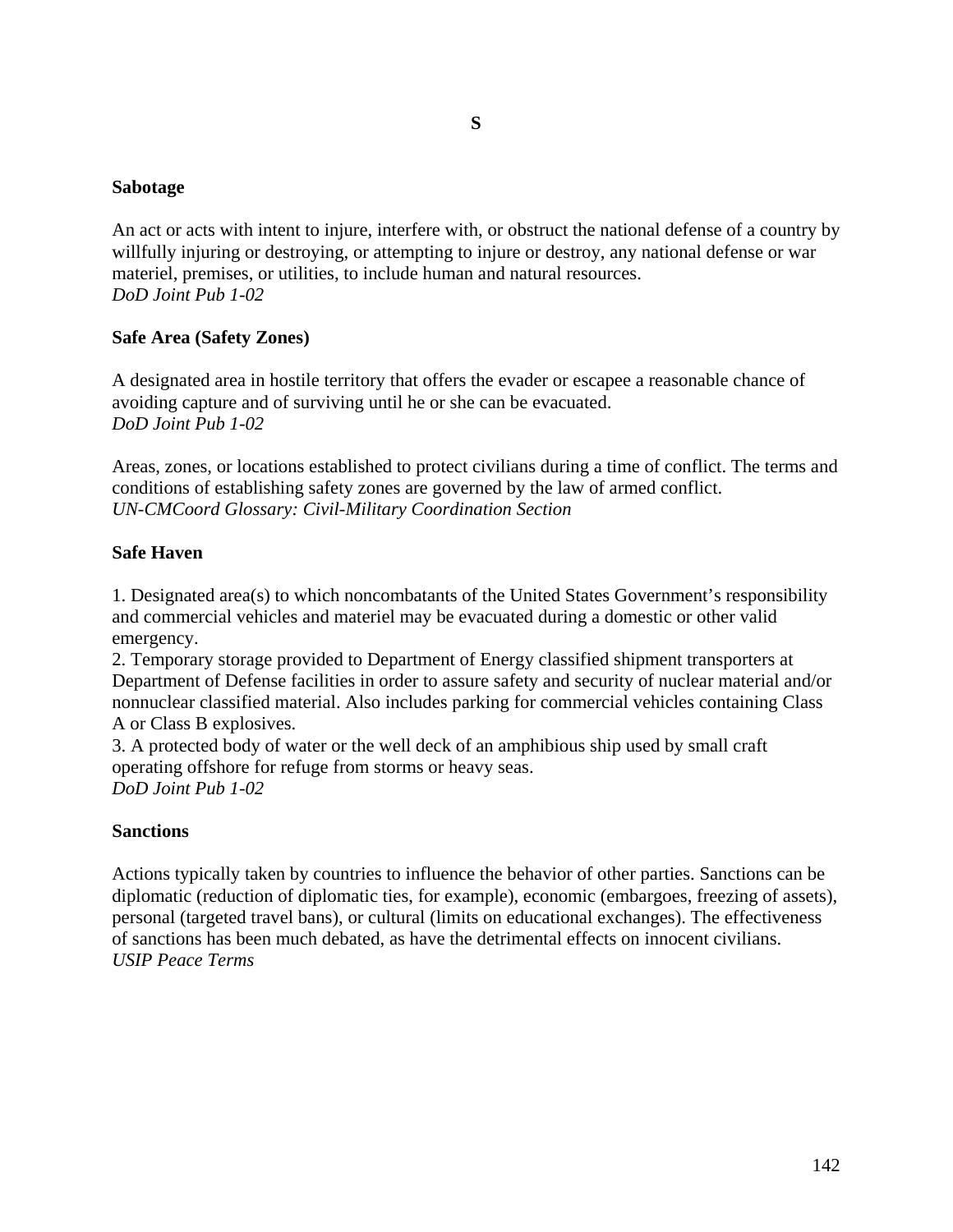## **Sanctuary**

A nation or area near or contiguous to the combat area that, by tacit agreement between the warring powers, is exempt from attack and therefore serves as a refuge for staging, logistic, or other activities of the combatant powers. *DoD Joint Pub 1-02* 

#### **Scale-up Problem**

Most negotiations and other conflict resolution processes occur among a small group of people. In intergroup, inter-organizational, and international conflicts, these negotiators represent a large number of other people, not just themselves. Getting those people – the constituents – to agree to the settlement developed by the negotiators is often a problem, as they have not gone through the same trust-building and understanding-improving process that the negotiators have experienced. We refer to this as the "scale-up problem," as the small group understandings and trust must be "scaled up" to the larger population if peacebuilding is to be effective. *U of C: International Online Training Program Glossary* 

#### **Scoping**

Scoping is the process of determining who else is involved in a conflict and what their interests, needs, and positions are. It also involves the determination of external constraints that affect the situation and any other factors that define the conflict situation beyond one's own view of the conflict.

*U of C: International Online Training Program Glossary* 

#### **Search and Rescue (SAR)**

The use of aircraft, surface craft, submarines, and specialized rescue teams and equipment to search for and rescue distressed persons on land or at sea in a permissive environment. *DoD Joint Pub 1-02* 

#### **Sector**

An area designated by boundaries within which a unit operates, and for which it is responsible. *NATO AAP-6*

#### **Secure**

In an operational context, to gain possession of a position or terrain feature, with or without force, and to make such disposition as will prevent, as far as possible, its destruction or loss by enemy action.

*DoD Joint Pub 1-02*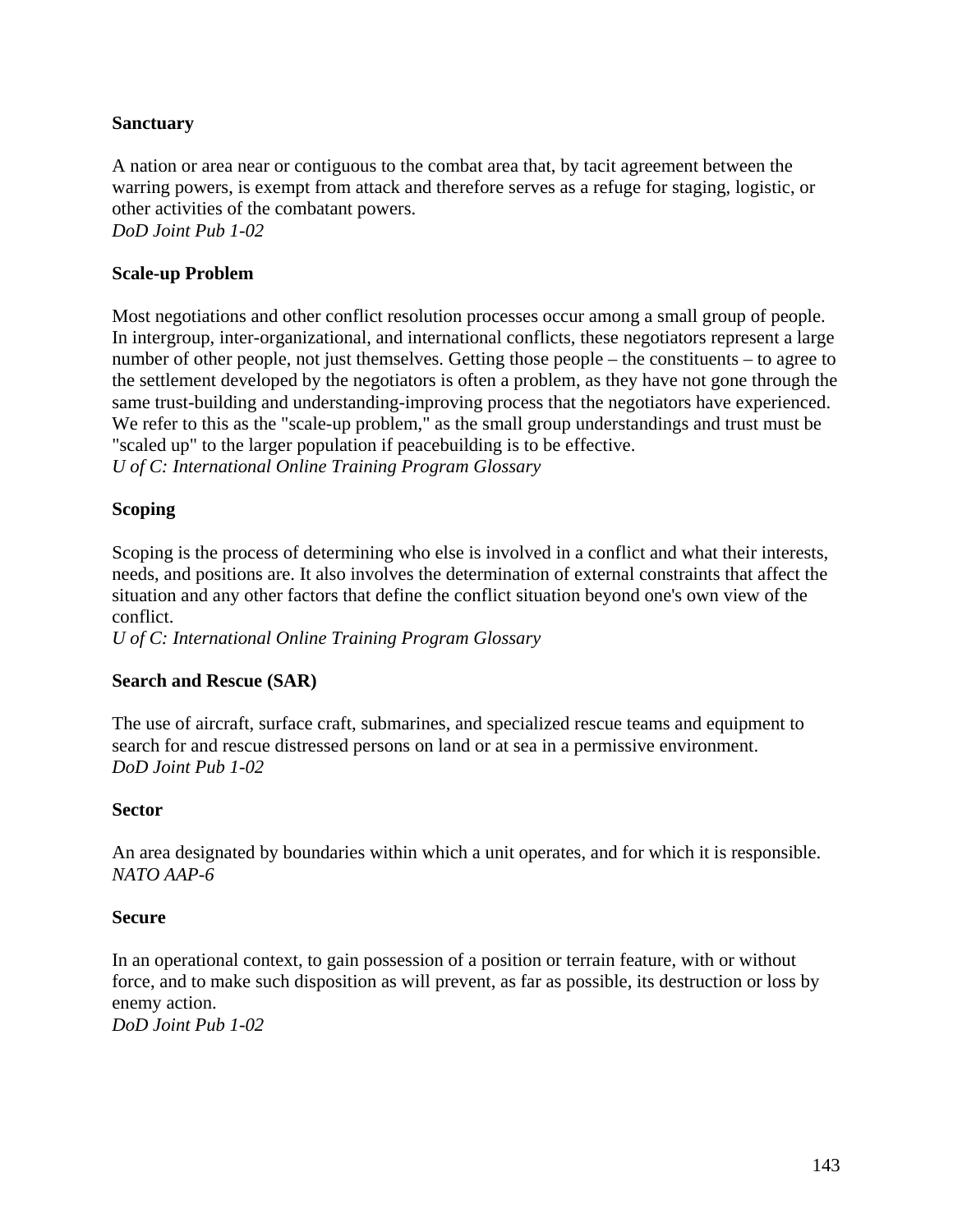## **Security**

1. Measures taken by a military unit, activity, or installation to protect itself against all acts designed to, or which may, impair its effectiveness.

2. A condition that results from the establishment and maintenance of protective measures that ensure a state of inviolability from hostile acts or influences.

3. With respect to classified matter, the condition that prevents unauthorized persons from having access to official information that is safeguarded in the interests of national security. *DoD Joint Pub 1-02* 

1. The condition achieved when designated information, materiel, personnel, activities and installations are protected against espionage, sabotage, subversion and terrorism, as well as against loss or unauthorized disclosure.

2. The measures necessary to achieve protection against espionage, sabotage, subversion and terrorism, as well as against loss or unauthorized disclosure.

3. The organizations responsible for protecting against espionage, sabotage, subversion and terrorism, as well as against loss or unauthorized disclosure. *NATO AAP-6* 

## **Security Assistance**

Group of programs authorized by the Foreign Assistance Act of 1961, as amended, and the Arms Export Control Act of 1976, as amended, or other related statutes by which the United States provides defense articles, military training, and other defense-related services by grant, loan, credit, or cash sales in furtherance of national policies and objectives. *DoD Joint Pub 1-02* 

## **Security Cooperation**

All Department of Defense interactions with foreign defense establishments to build defense relationships that promote specific US security interests, develop allied and friendly military capabilities for self-defense and multinational operations, and provide US forces with peacetime and contingency access to a host nation. *DoD Joint Pub 1-02* 

## **Security Countermeasures**

Those protective activities required to prevent espionage, sabotage, theft, or unauthorized use of classified or controlled information, systems, or material of the Department of Defense. *DoD Joint Pub 1-02* 

## **Security Intelligence**

Intelligence on the identity, capabilities, and intentions of hostile organizations or individuals who are or may be engaged in espionage, sabotage, subversion, or terrorism. *DoD Joint Pub 1-02*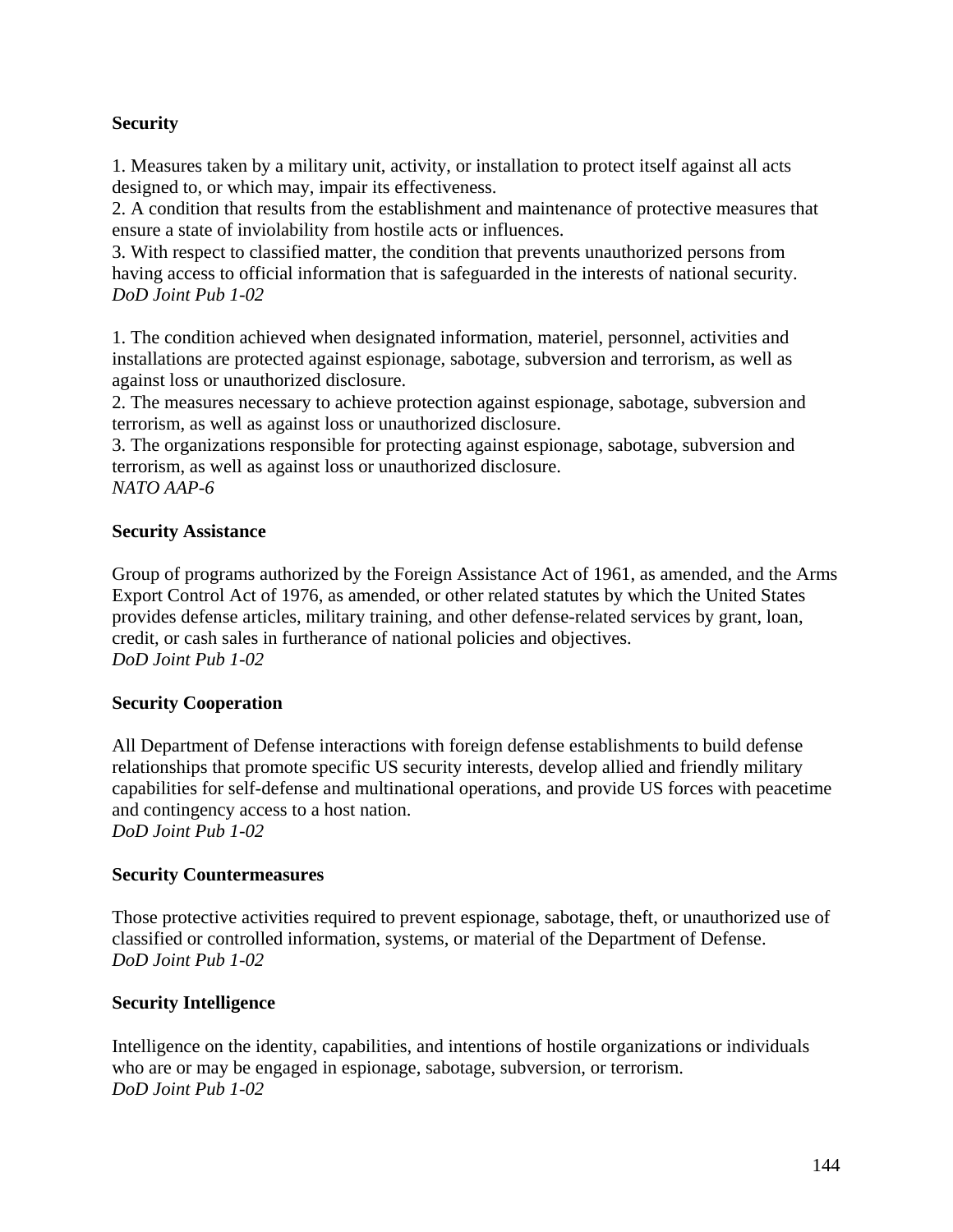#### **Security Sector**

The security sector is defined as those who are, or should be, responsible for protecting the state and communities within the state. This includes military, paramilitary, intelligence, border control, and police services as well as those civilian structures responsible for oversight and control of the security forces and for the administration of justice. *USIP Peace Terms*

#### **Security Sector Reform (SSR)**

The set of policies, plans, programs, and activities that a government undertakes to improve the way it provides safety, security, and justice. *USIP Guiding Principles*

#### **Self-Defense**

A commander has the authority and obligation to use all necessary means available and to take all appropriate action to defend that commander's unit and other US forces in the vicinity from a hostile act or hostile intent. Force used should not exceed that which is necessary to decisively counter the hostile act or intent and ensure the continued safety of US forces or other persons and property they are ordered to protect. US forces may employ such force in self-defense only so long as the hostile force continues to present an imminent threat. *DoD Joint Pub 1-02* 

#### **Self-Determination**

The principle that an individual, community, or a government has the right to determine its own course of affairs without outside interference. This principle is often used by governments to oppose foreign influence in its internal affairs, while other groups frequently use it to justify a change of government or nationalist causes. *USAID Glossary on Violent Conflict*

The right of a people to determine their own political status. That could mean full independence, or it could mean a greater degree of autonomy and linguistic or religious identity within an existing state *USIP Peace Terms*

## **Self-Reliance**

Reliance on one's own capabilities, judgment, resources, and skills in a bid to enhance political, economic, social, cultural, attitudinal, and moral independence. Countries may also desire selfreliance in particular aspects such as food production, labor, and skills. *USAID Glossary on Violent Conflict*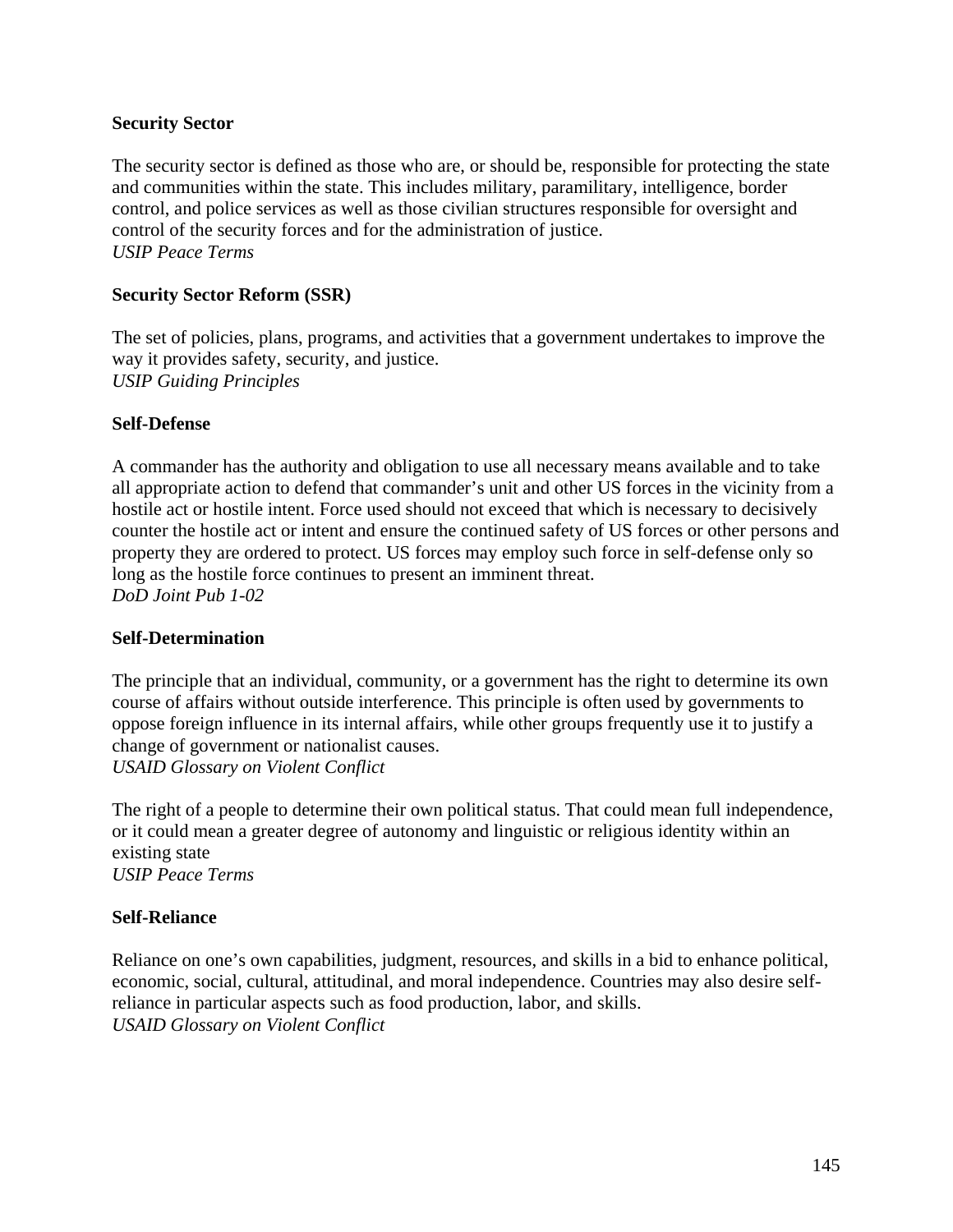## **Sensitive**

Requiring special protection from disclosure that could cause embarrassment, compromise, or threat to the security of the sponsoring power. May be applied to an agency, installation, person, position, document, material, or activity. *DoD Joint Pub 1-02*

#### **Separatism**

A movement by a region or territory or ethnic group to break away from a country of which it is a part. For example, since the fall of communism, separatism has broken out in many regions in Europe, where groups of people with a distinct cultural identity have sought to free themselves from the larger nation that formerly contained them. *USAID Glossary on Violent Conflict* 

#### **Seventh Floor**

Department of State terminology referring to the Secretary of State, the Deputy Secretary and the Under Secretaries. *DoS Glossary of Government Acronyms* 

#### **Shadowing**

To observe and maintain contact (not necessarily continuously) with a unit or force. *DoD Joint Pub 1-02* 

#### **Show of Force**

An operation designed to demonstrate US resolve that involves increased visibility of US deployed forces in an attempt to defuse a specific situation that, if allowed to continue, may be detrimental to US interests or national objectives. *DoD Joint Pub 1-02* 

#### **Side Payment**

A payment made to a party or parties to induce them to join an agreement. Such inducements frequently take the form of aid or trade preferences. *USIP Peace Terms*

#### **Sixth Floor**

State Department terminology referring to the next lower echelon within the Department; i.e., the Assistant Secretary level. *DoS Glossary of Government Acronyms*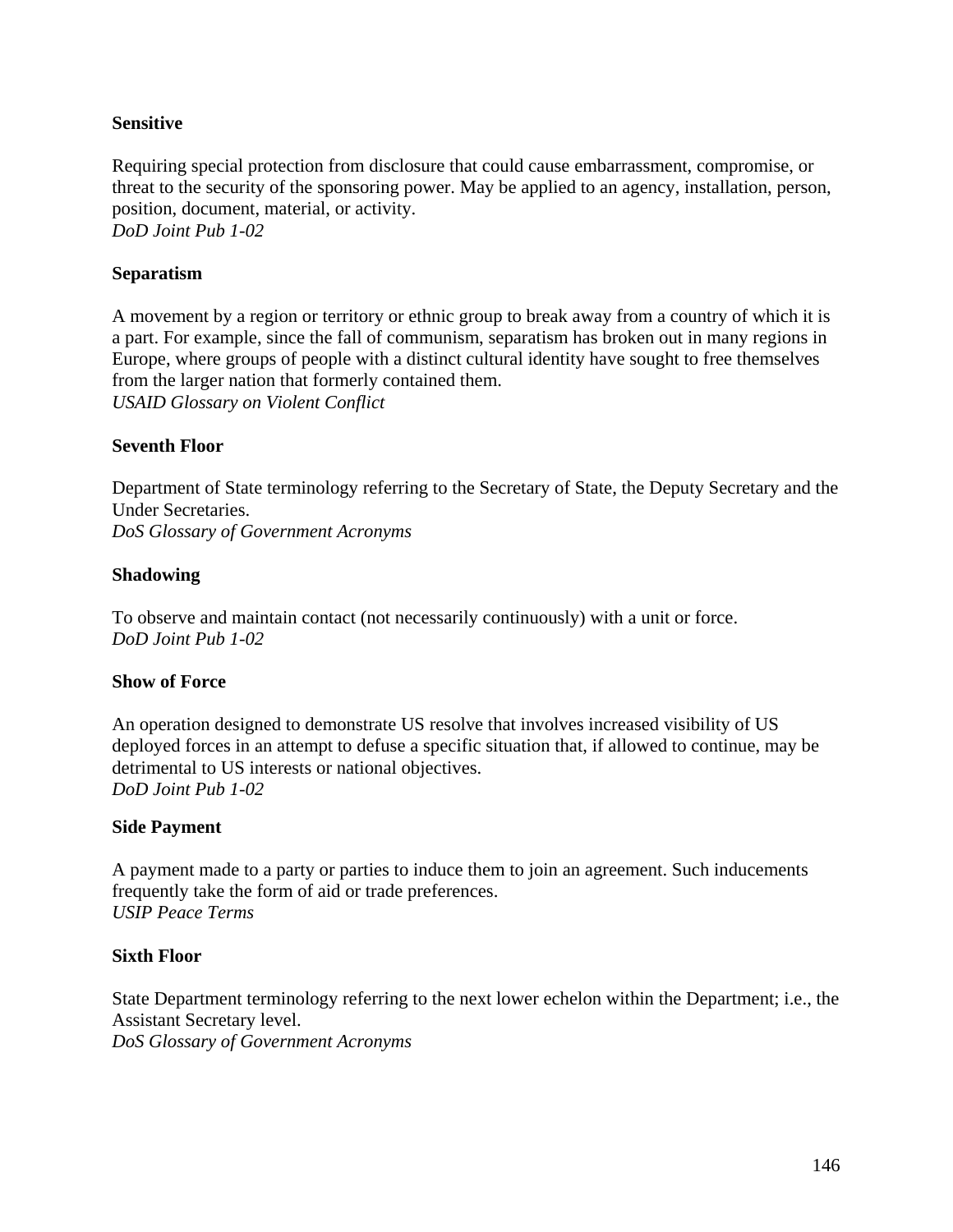#### **Small Arms**

Man portable, individual, and crew-served weapon systems used mainly against personnel and lightly armored or unarmored equipment. *DoD Joint Pub 1-02* 

Weapons capable of being carried and operated by one individual, such as pistols, rifles, light machine guns, and rocket-propelled grenades. *USAID Glossary on Violent Conflict* 

#### **Social Capital**

The resources that create a strong network of institutionalized relationships in society. These connections between individuals and between social networks facilitate civic engagement and encourage bargaining, compromise, and pluralistic politics, as well as contributing to economic and social development.

*USIP Peace Terms*

#### **Social Conflict**

Social conflict is a contentious interactive process between two or more interdependent social actors in which there is either a real or perceived divergence of interest, or a belief that the current aspirations of the various social actors involved cannot be achieved simultaneously. The term "social actors" is used to refer to groups of individuals with a shared sense that their interests are incompatible with those of another group or groups, and that believe that they can advance their interests by acting together.

*American Friends Service Committee Glossary* 

#### **Social Constructionism**

A perception of an individual, group, or idea that is constructed through cultural and social practices but appears to be 'natural' or 'the way things are.' For example, the idea that women "naturally" like to do housework is a social construction because this idea appears "natural" due to its historical repetition rather than being "true" in any essential sense. *USAID Glossary on Violent Conflict* 

#### **Social Context**

The social relationships that exist in a community at the time the conflict occurs. *U of C: International Online Training Program Glossary* 

#### **Social Indicators**

Non-economic measures of development, such as life expectancy at birth, infant mortality rate, or literacy rate. *USAID Glossary on Violent Conflict*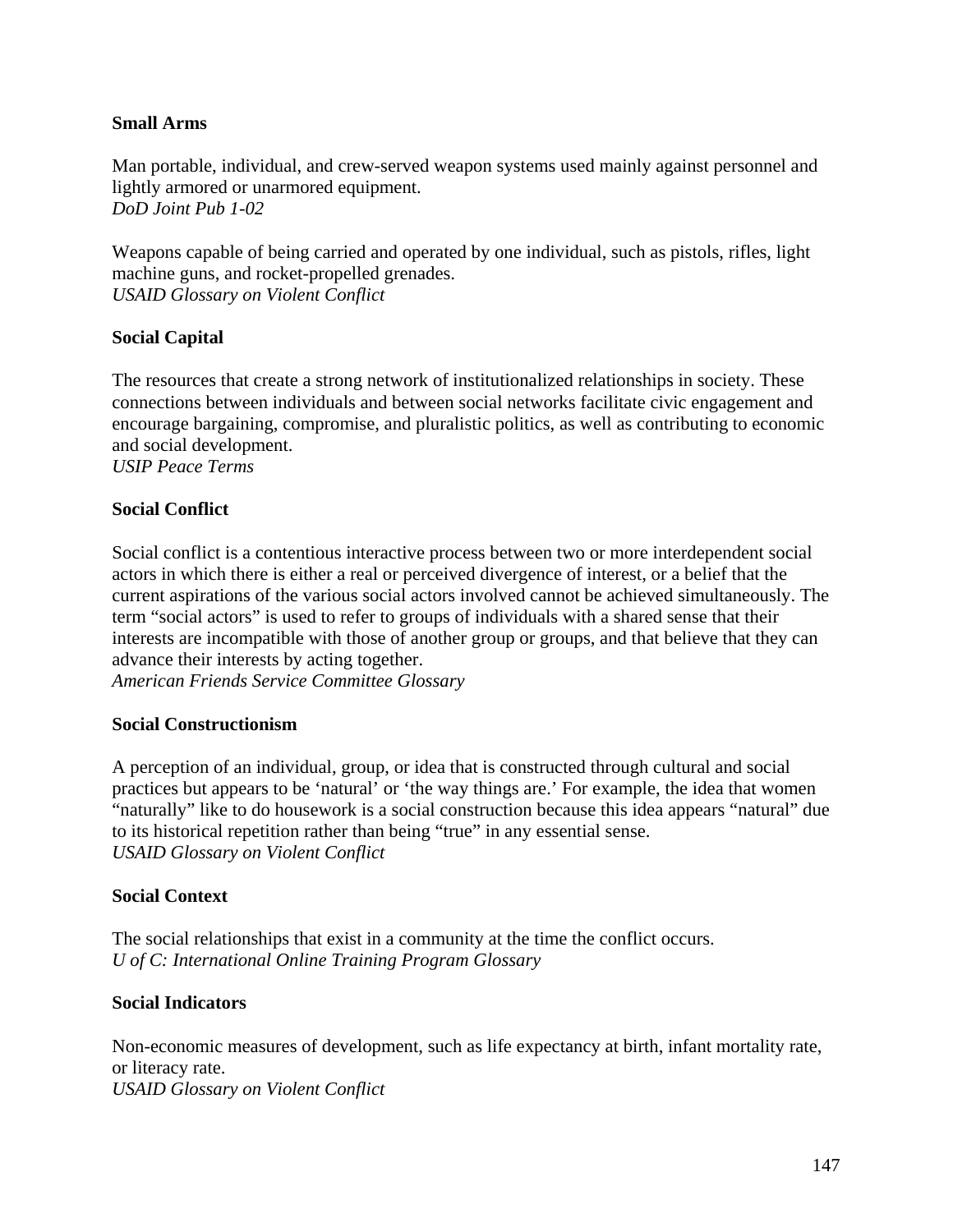## **Social Justice**

A condition of society where political, religious, cultural, and civil rights enjoy full protection; there is little or no political or social discrimination; all individuals are free to participate in political processes and society; basic human needs are met for all residents and resources are distributed fairly; rule of law and security are guaranteed. *USAID Glossary on Violent Conflict*

#### **Soft Bargaining**

This is a term used to refer to very cooperative, conciliatory bargaining that focuses primarily on reaching an agreement and not making the other side upset. Fisher and Ury contrast it with adversarial, competitive bargaining that assumes that the opponent is an enemy to be defeated, rather than a partner to be worked with cooperatively. They contrast both these approaches with a third approach, principled negotiation, which is neither hard nor soft, but rather integrative in its approach.

*U of C: International Online Training Program Glossary* 

#### **Source**

1. A person, thing, or activity from which information is obtained.

2. In clandestine activities, a person (agent), normally a foreign national, in the employ of an intelligence activity for intelligence purposes.

3. In interrogation activities, any person who furnishes information, either with or without the knowledge that the information is being used for intelligence purposes. In this context, a controlled source is in the employment or under the control of the intelligence activity and knows that the information is to be used for intelligence purposes. An uncontrolled source is a voluntary contributor of information and may or may not know that the information is to be used for intelligence purposes.

*DoD Joint Pub 1-02* 

#### **Sovereignty**

The principle of non-interference in the affairs of independent and self-governing states. In practice, however, states often allow sovereignty to be breached through, for example, international covenants or trade agreements. *USIP Study Guide* 

#### **Special Agent**

A person, either United States military or civilian, who is a specialist in military security or the collection of intelligence or counterintelligence information. *DoD Joint Pub 1-02*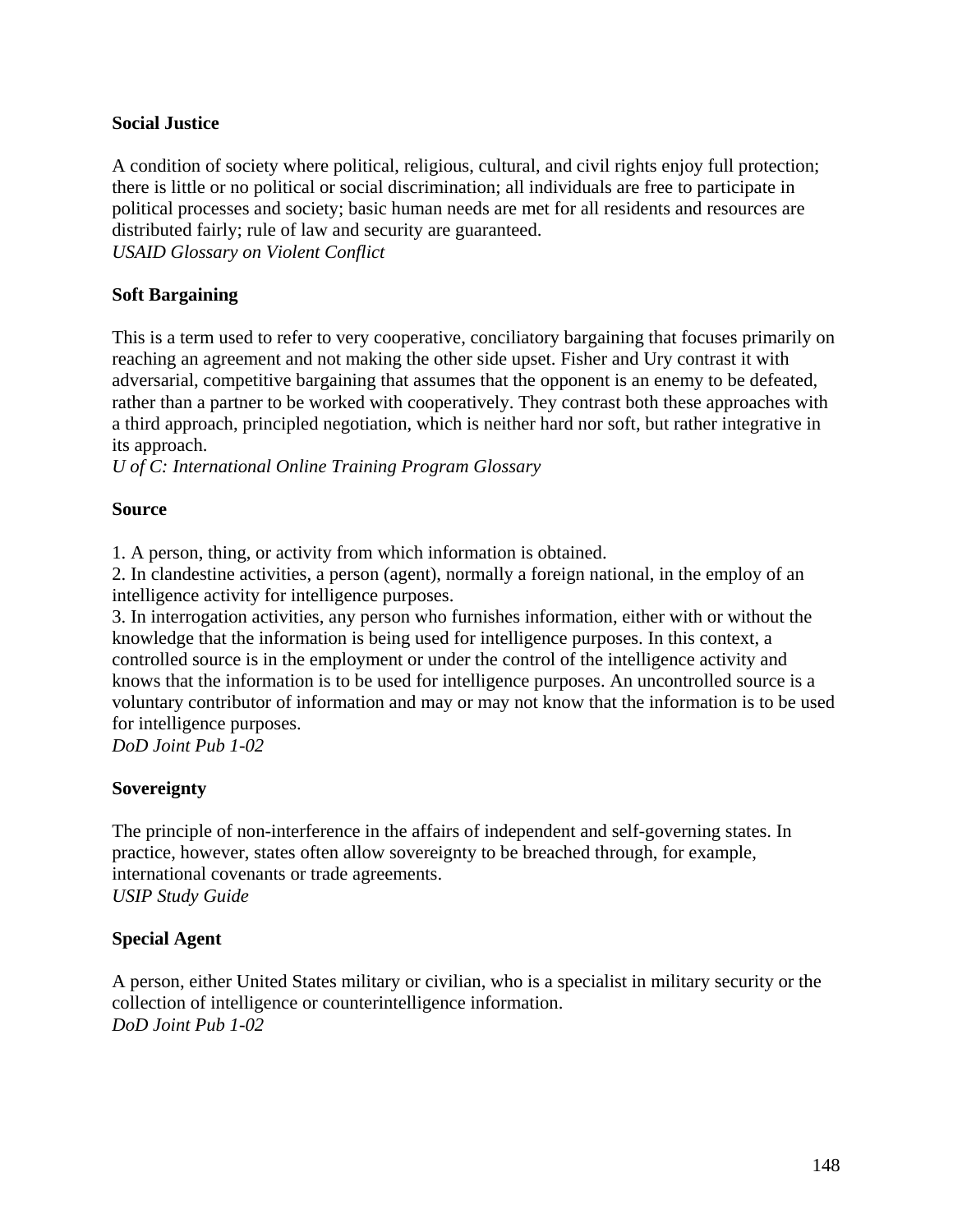#### **Special Operations**

Operations conducted in hostile, denied, or politically sensitive environments to achieve military, diplomatic, informational, and/or economic objectives employing military capabilities for which there is no broad conventional force requirement. These operations often require covert, clandestine, or low visibility capabilities. Special operations are applicable across the range of military operations. They can be conducted independently or in conjunction with operations of conventional forces or other government agencies and may include operations through, with, or by indigenous or surrogate forces. Special operations differ from conventional operations in degree of physical and political risk, operational techniques, mode of employment, independence from friendly support, and dependence on detailed operational intelligence and indigenous assets.

*DoD Joint Pub 1-02*

Military activities conducted by specially designated, organized, trained and equipped forces using operational techniques and modes of employment not standard to conventional forces. These activities are conducted across the full range of military operations independently or in coordination with operations of conventional forces to achieve political, military, psychological and economic objectives. Politico-military considerations may require clandestine, covert or discreet techniques and the acceptance of a degree of physical and political risk not associated with conventional operations.

*NATO AAP-6*

## **Special Operations Forces (SOF)**

Those Active and Reserve Component forces of the Military Services designated by the Secretary of Defense and specifically organized, trained, and equipped to conduct and support special operations. *DoD Joint Pub 1-02* 

#### **Spoilers**

Individuals or parties who believe that the peace process threatens their power and interests and will therefore work to undermine it. *USIP Guiding Principles*

#### **Spoiling Attack**

A tactical maneuver employed to seriously impair a hostile attack while the enemy is in the process of forming or assembling for an attack. Usually employed by armored units in defense by an attack on enemy assembly positions in front of a main line of resistance or battle position. *DoD Joint Pub 1-02*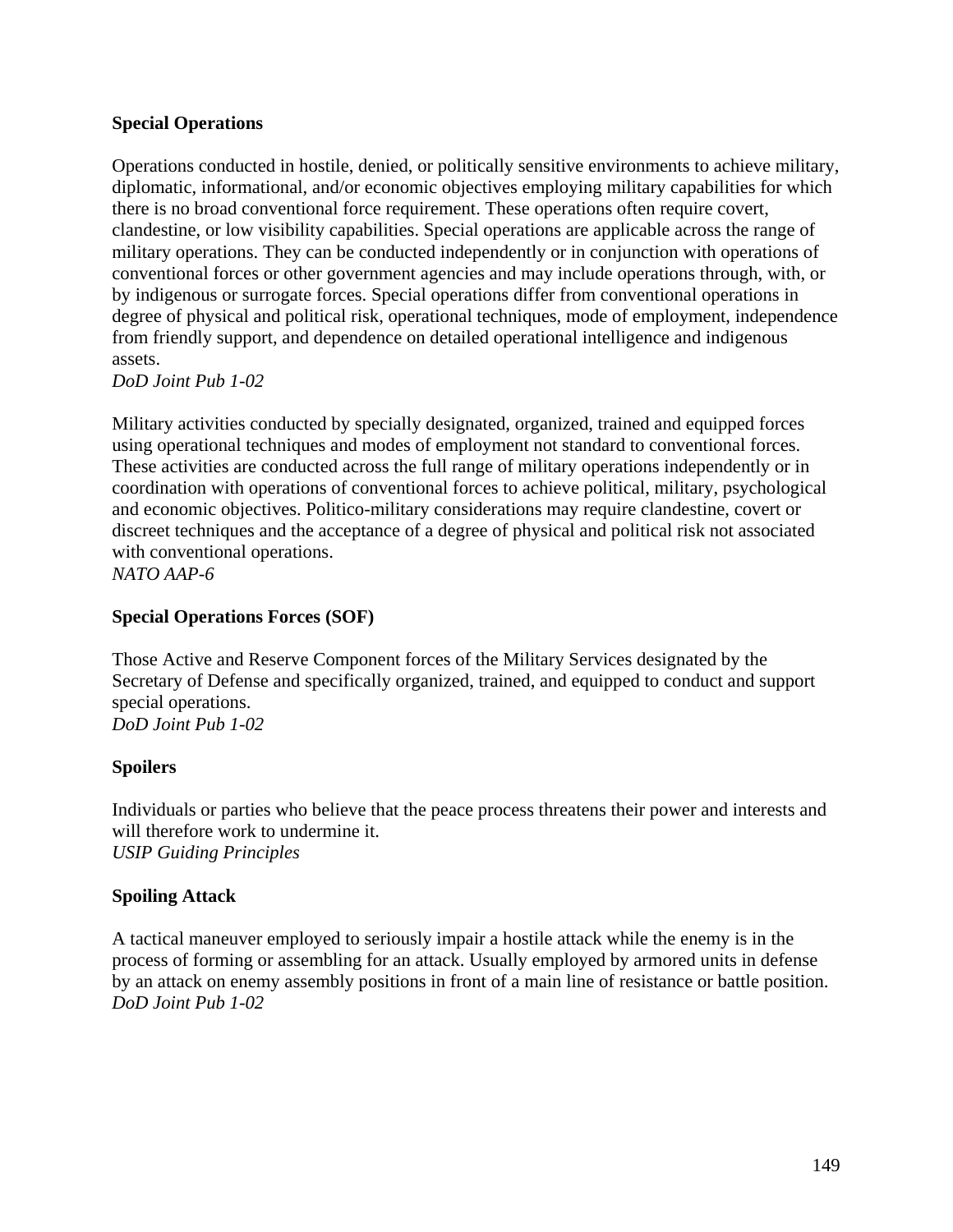#### **Stable Peace**

Stable peace is the situation in which two countries do not even consider war to be an acceptable or possible option for dispute resolution between them. It is contrasted with unstable peace in which countries are at peace but think that war is possible at a future time. *U of C: International Online Training Program Glossary* 

#### **Stability**

A characteristic of a state or a nation that determines its likelihood to continue or last. The tendency of such a state or a nation to recover from perturbations and resist sudden change or deterioration. *USIP Guiding Principles*

## **Stability Operations**

An overarching term encompassing various military missions, tasks, and activities conducted outside the United States in coordination with other instruments of national power to maintain or reestablish a safe and secure environment, provide essential governmental services, emergency infrastructure reconstruction, and humanitarian relief. *DoD Joint Pub 1-02* 

## **Stabilization**

Ending or preventing the recurrence of violent conflict and creating the conditions for normal economic activity and nonviolent politics. *USIP Guiding Principles*

## **Stakeholders**

Stakeholders are people who will be affected by a conflict or the resolution of that conflict. It includes current disputants, and also people who are not currently involved in the conflict but might become involved because they are likely to be affected by the conflict or its outcome sometime in the future.

*U of C: International Online Training Program Glossary* 

#### **Standardization**

The process by which the Department of Defense achieves the closest practicable cooperation among the Services and Department of Defense agencies for the most efficient use of research, development, and production resources, and agrees to adopt on the broadest possible basis the use of: A. common or compatible operational, administrative, and logistic procedures; B. common or compatible technical procedures and criteria; C. common, compatible, or interchangeable supplies, components, weapons, or equipment; and D. common or compatible tactical doctrine with corresponding organizational compatibility. *DoD Joint Pub 1-02*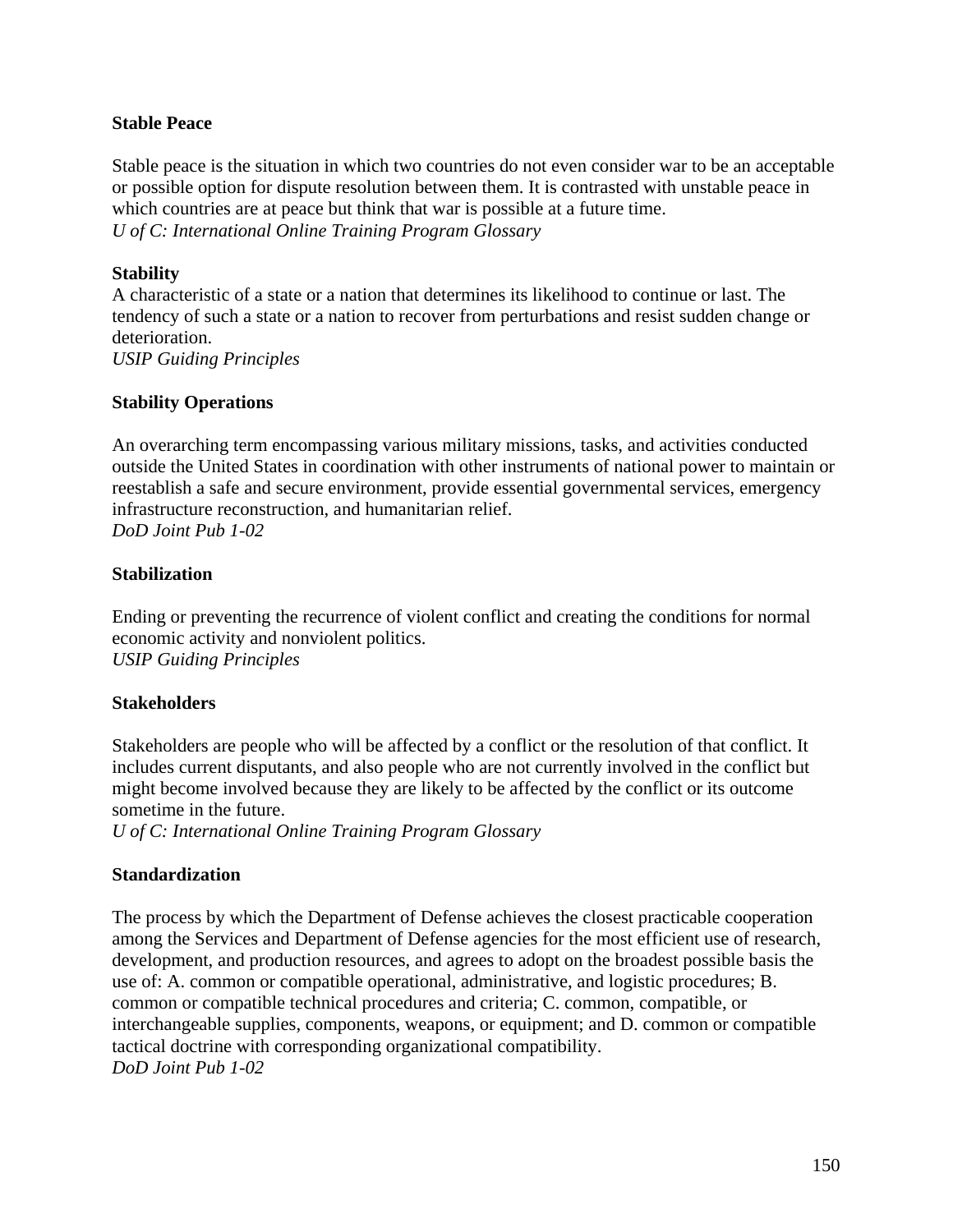## **Standing Operating Procedure (SOP)**

A set of instructions covering those features of operations which lend themselves to a definite or standardized procedure without loss of effectiveness. The procedure is applicable unless ordered otherwise.

*DoD Joint Pub 1-02* 

## **State Capacity**

A country's ability to maximize its prosperity and stability, to exert de facto control over its territory, to protect its population from predation, and to adapt to diverse crises. In other words, it is the capability of the government to satisfy the state's most important needs: survival, protection of citizens from physical harm as a result of internal and external predation, economic prosperity and stability, effective governance, territorial integrity, and power and ideological projection.

*USAID Glossary on Violent Conflict*

## **State Failure**

The collapse of central authority. State failure can be manifested by revolutionary wars (sustained military conflict between insurgents and central governments aimed at displacing the regime); ethnic wars (secessionist civil wars, rebellions, protracted communal warfare and sustained episodes of mass protest by politically organized communal groups); genocides and politicides (sustained policies by states or their agents); civil wars by contending authorities that result in the deaths of a substantial portion of members of communal or political groups; or adverse or disruptive regime transitions (major, abrupt shifts in patterns of governance, including state collapse, periods of severe instability, and shifts towards authoritarian rule. *USAID Glossary on Violent Conflict*

## **State Responsibility**

The principle that States bear primary responsibility for the functions of protecting the physical security and lives of their citizens and promoting their welfare. During complex emergencies occurring within their territories, this includes initiating, organizing, coordinating , and implementing humanitarian assistance programs. State responsibility also means that national political authorities are responsible to the citizens internally and to the international community through the UN, and are accountable for their acts of commission and omission. *UN-CMCoord Glossary: Civil-Military Coordination Section*

## **State Sovereignty**

A concept that signifies the legal identity of states in international law and provides order, stability and predictability in international relations since sovereign states are regarded equal, regardless of comparative size or wealth. Sovereignty is not a grant to states of unlimited power to do all that is not expressed forbidden by international law rather, it entails the totality on international rights and duties recognized by international law. The principle of sovereign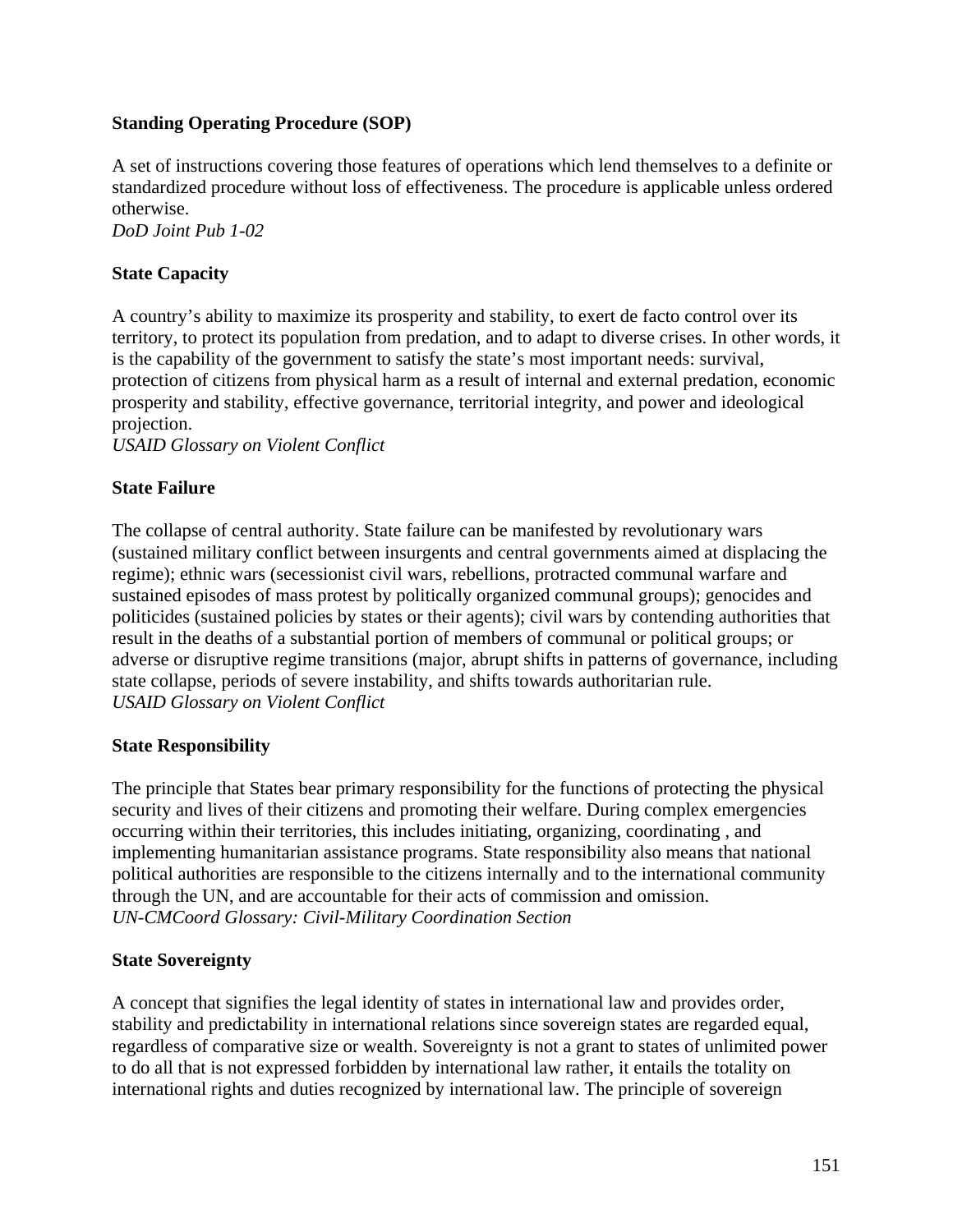equality of states is enshrined in Article 2.1 of the UN Charter and means that sovereign state is empowered to exercise exclusive and total jurisdiction within its territorial borders without intervention from other states (principles of non-intervention). Membership of the UN is viewed as the final symbol of independent sovereign statehood and the seal of acceptance into the community of nations.

*UN-CMCoord Glossary: Civil-Military Coordination Section* 

## **Stateless Person**

Civilian who has been denationalized or whose country of origin cannot be determined or who cannot establish a right to the nationality claimed. *DoD Joint Pub 1-02* 

## **Status-of-Forces Agreement (SOFA)**

An agreement that defines the legal position of a visiting military force deployed in the territory of a friendly state. Agreements delineating the status of visiting military forces may be bilateral or multilateral. Provisions pertaining to the status of visiting forces may be set forth in a separate agreement, or they may form a part of a more comprehensive agreement. These provisions describe how the authorities of a visiting force may control members of that force and the amenability of the force or its members to the local law or to the authority of local officials. *DoD Joint Pub 1-02*

## **Strategic Advantage**

The overall relative power relationship of opponents that enables one nation or group of nations effectively to control the course of a military or political situation. *DoD Joint Pub 1-02* 

## **Strategic Concept**

The course of action accepted as the result of the estimate of the strategic situation. It is a statement of what is to be done in broad terms sufficiently flexible to permit its use in framing the military, diplomatic, economic, informational, and other measures which stem from it. *DoD Joint Pub 1-02* 

## **Strategic Direction**

The common thread that integrates and synchronizes the activities of the Joint Staff, combatant commands, Services, and combat support agencies. As an overarching term, strategic direction encompasses the processes and products by which the President, Secretary of Defense, and Chairman of the Joint Chiefs of Staff provide strategic guidance in the form of various strategic products.

*DoD Joint Pub 1-02*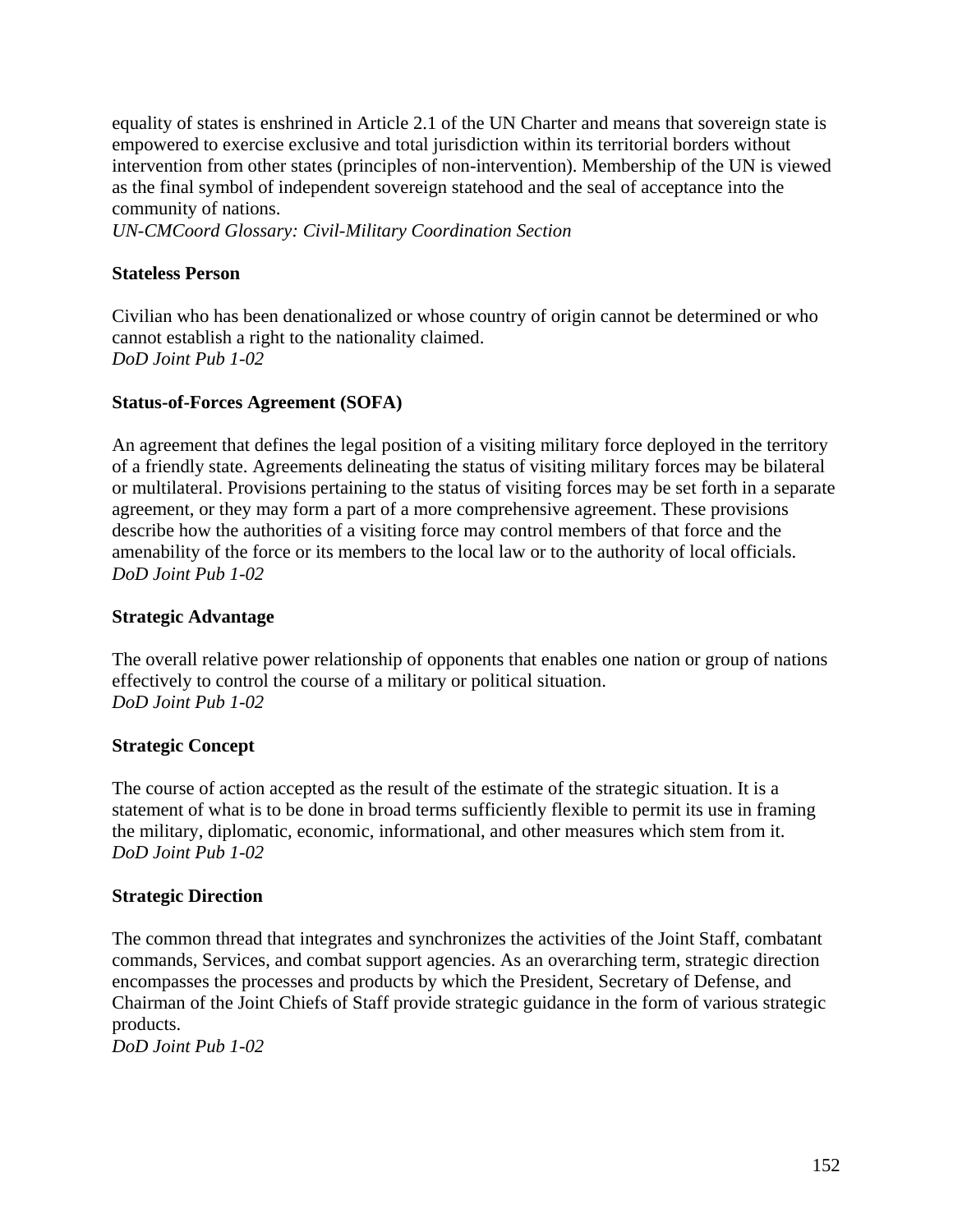## **Strategic Estimate**

The estimate of the broad strategic factors that influence the determination of missions, objectives, and courses of action. The estimate is continuous and includes the strategic direction received from the President, Secretary of Defense, or the authoritative body of an alliance or coalition.

*DoD Joint Pub 1-02* 

## **Strategic Intelligence**

Intelligence required for the formation of policy and military plans at national and international levels. Strategic intelligence and tactical intelligence differ primarily in level of application, but may also vary in terms of scope and detail. *DoD Joint Pub 1-02* 

## **Strategic Level of War**

The level of war at which a nation …determines national or multinational (alliance or coalition) strategic security objectives and guidance, and develops and uses national resources to achieve these objectives. Activities at this level establish national and multinational military objectives; sequence initiatives; define limits and assess risks for the use of military and other instruments of national power; develop global plans or theater war plans to achieve those objectives; and provide military forces and other capabilities in accordance with strategic plans. *DoD Joint Pub 1-02* 

## **Strategic Mobility**

The capability to deploy and sustain military forces worldwide in support of national strategy. *DoD Joint Pub 1-02* 

## **Strategic Vulnerability**

The susceptibility of vital instruments of national power to being seriously decreased or adversely changed by the application of actions within the capability of another nation to impose. Strategic vulnerability may pertain to political, geographic, economic, informational, scientific, sociological, or military factors. *DoD Joint Pub 1-02* 

## **Strategy**

1. A prudent idea or set of ideas for employing the instruments of national power in a synchronized and integrated fashion to achieve theater, national, and/or multinational objectives. 2. The art and science of developing and employing instruments of national power in a synchronized and integrated fashion to achieve theater, national, and/or multinational objectives. *DoD Joint Pub 1-02*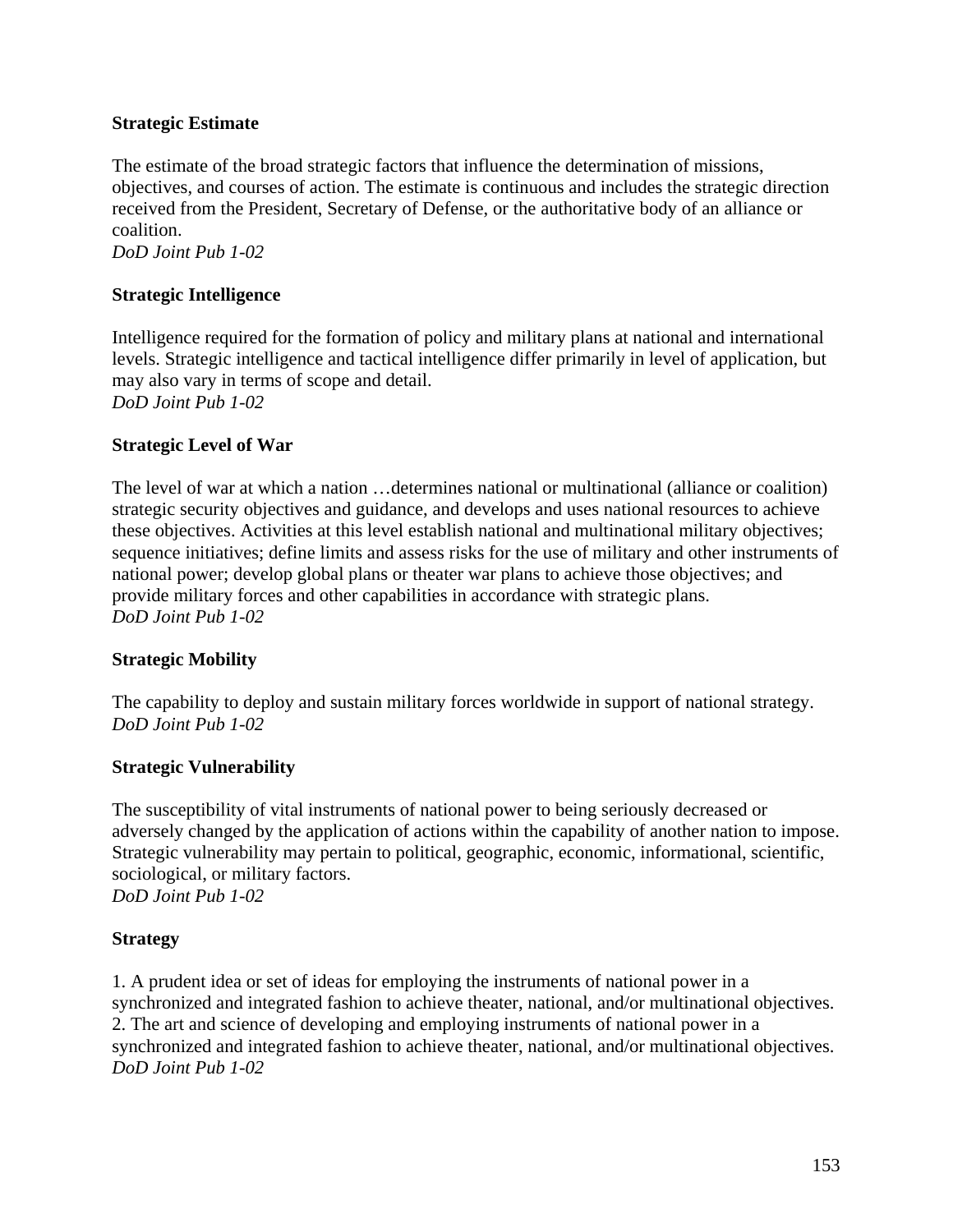## **Structural Violence**

An important but insufficiently appreciated means by which government policies result in large numbers of deaths: the creation or tolerance of harmful social conditions. While impaired health and life expectancies may result from what we might term behavioral violence, less explicit structural violence can have the same effects. Situations in which a group of people suffer because they are denied resources to meet their basic needs. *USAID Glossary on Violent Conflict*

#### **Subversion**

Action designed to undermine the military, economic, psychological, or political strength or morale of a regime. *DoD Joint Pub 1-02*

#### **Support**

1. The action of a force that aids, protects, complements, or sustains another force in accordance with a directive requiring such action.

2. A unit that helps another unit in battle.

3. An element of a command that assists, protects, or supplies other forces in combat. *DoD Joint Pub 1-02*

#### **Support to Counterinsurgency**

Support provided to a government in the military, paramilitary, political, economic, psychological, and civic actions it undertakes to defeat insurgency. *DoD Joint Pub 1-02* 

#### **Support to Insurgency**

Support provided to an organized movement aimed at the overthrow of a constituted government through use of subversion and armed conflict. *DoD Joint Pub 1-02* 

#### **Surveillance**

The systematic observation of aerospace, surface or subsurface areas, places, persons, or things, by visual, aural, electronic, photographic, or other means. *NATO AAP-6*

#### **Survivability**

Concept which includes all aspects of protecting personnel, weapons, and supplies while simultaneously deceiving the enemy. Survivability tactics include building a good defense;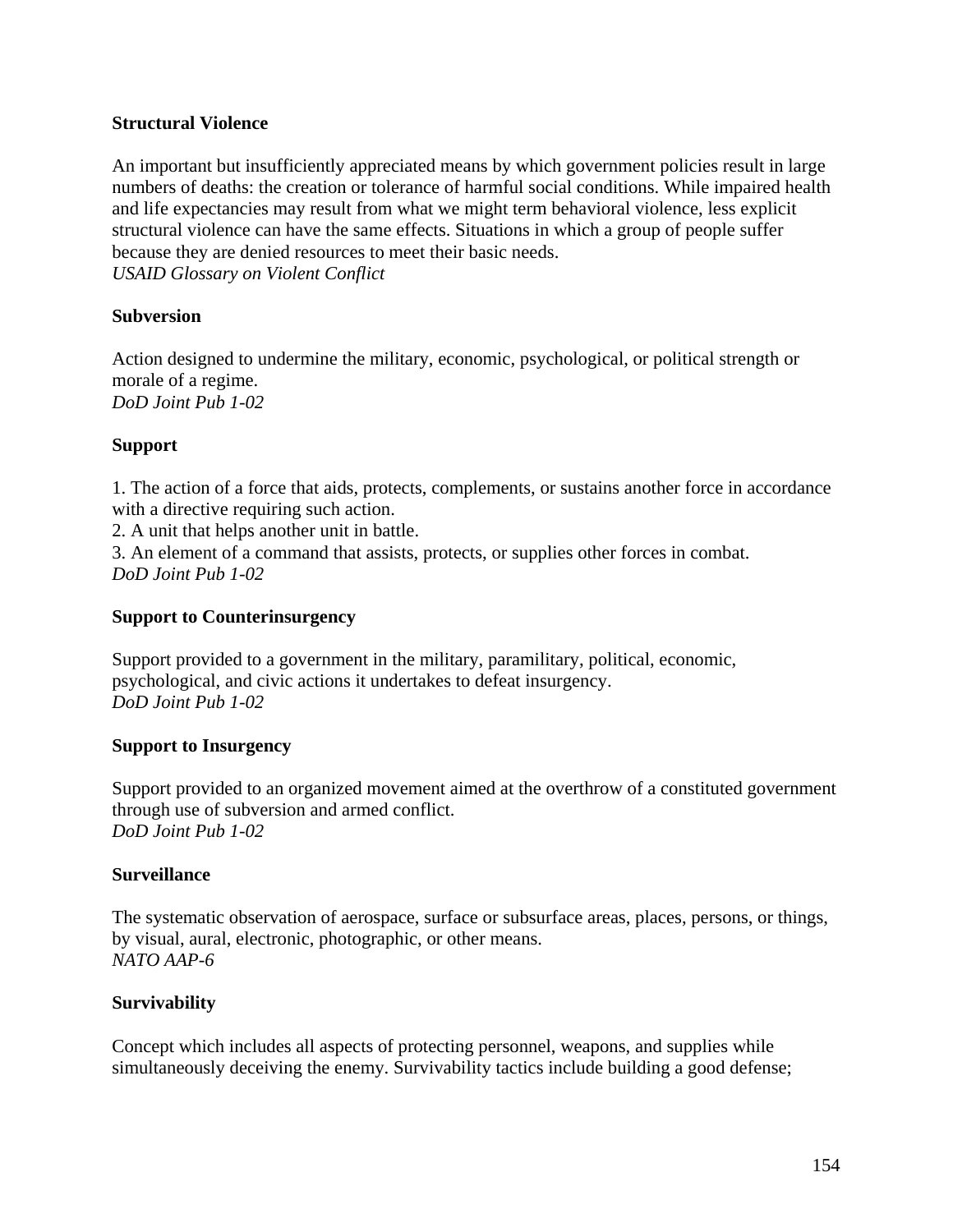employing frequent movement; using concealment, deception, and camouflage; and constructing fighting and protective positions for both individuals and equipment. *DoD Joint Pub 1-02* 

## **Survival, Evasion, Resistance, and Escape (SERE)**

Actions performed by isolated personnel designed to ensure their health, mobility, safety, and honor in anticipation of or preparation for their return to friendly control. *DoD Joint Pub 1-02* 

## **Suspect**

1. In counterdrug operations, a track of interest where correlating information actually ties the track of interest to alleged illegal drug operations.

2. An identity applied to a track that is potentially hostile because of its characteristics, behavior, origin, or nationality.

*DoD Joint Pub 1-02* 

## **Sustainable Peace**

The existence of peaceful and cooperative relationships among groups in society that are sustainable from one generation to the next. Effective processes that empower people and strengthen their capacity to participate in the economic, social and political life of their communities, thereby increasing their capacity to attain economic and social well-being for themselves and their families are prerequisites for sustainable peace. In other words, sustainable peace depends upon improvements in human security and better conditions for human development.

*American Friends Service Committee Glossary* 

## **Sustainable Security**

The ability of a society to solve its own law and order problems and security from external threats peacefully without an external administration or military presence. The standard by which one measures sustainability security is the existence of the immutable core of a state, specifically four core institutions: a competent domestic police force and corrections system; an efficient and functioning civil service or professional bureaucracy; an independent judicial system that works under the rule of law; and a professional and disciplined military accountable to a legitimate civilian authority.

*USAID Glossary on Violent Conflict* 

## **Sustainability**

In general, the ability to maintain something indefinitely. In capacity building, sustainability means creating capacity that will remain in place and effective even after the initiative ends or the intervener departs. In development, it means meeting the needs of the present without compromising the ability of future generations to meet their own needs. In the context of natural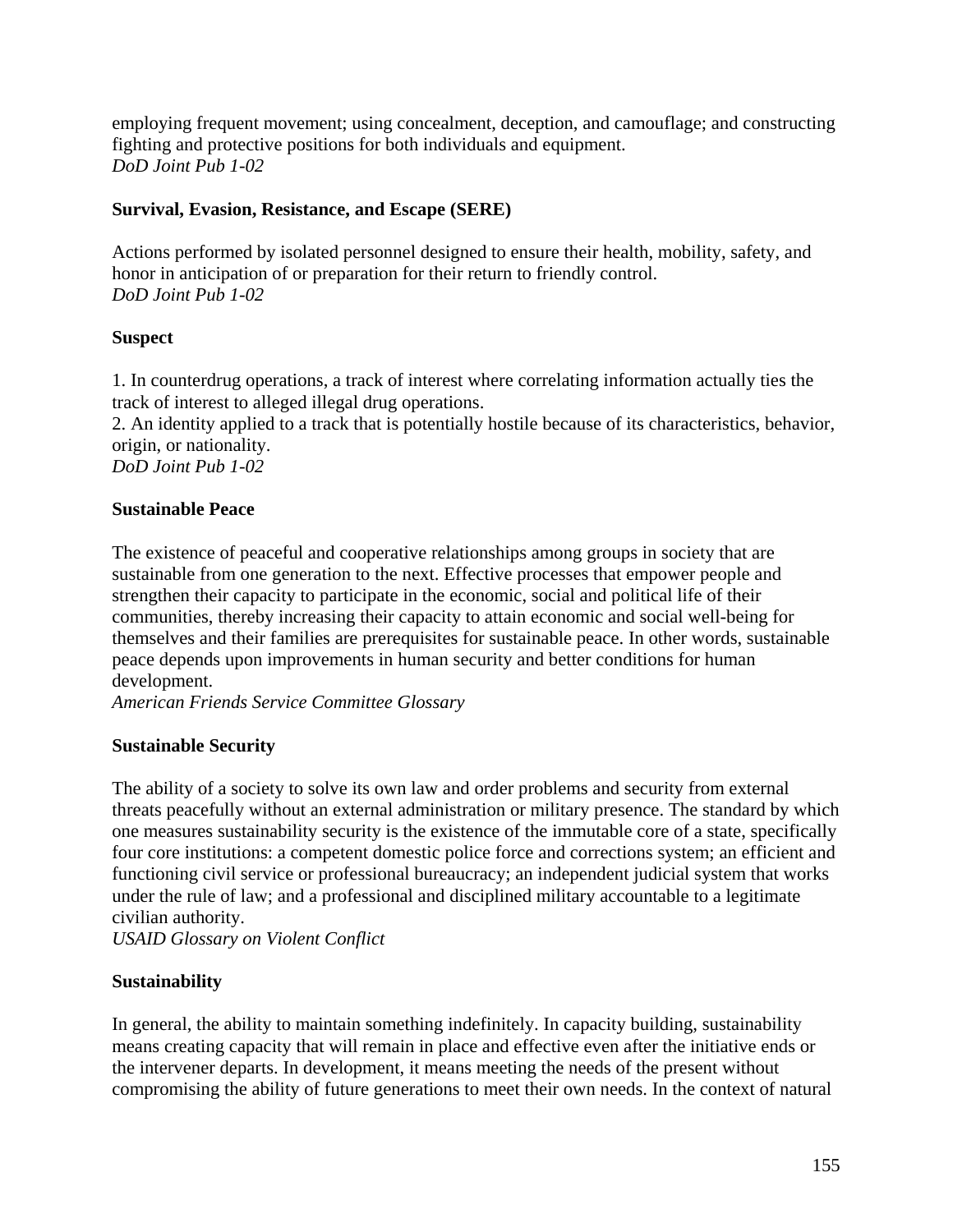resources, sustainability refers to harnessing natural resources without depleting them. In the broader context of the environment, it means satisfying basic human needs while maintaining environmental quality. *USIP Peace Terms*

#### **Systems Support Contractors**

Contract personnel, normally with high levels of technical expertise, hired to support specific military systems. *DoD Joint Pub 1-02*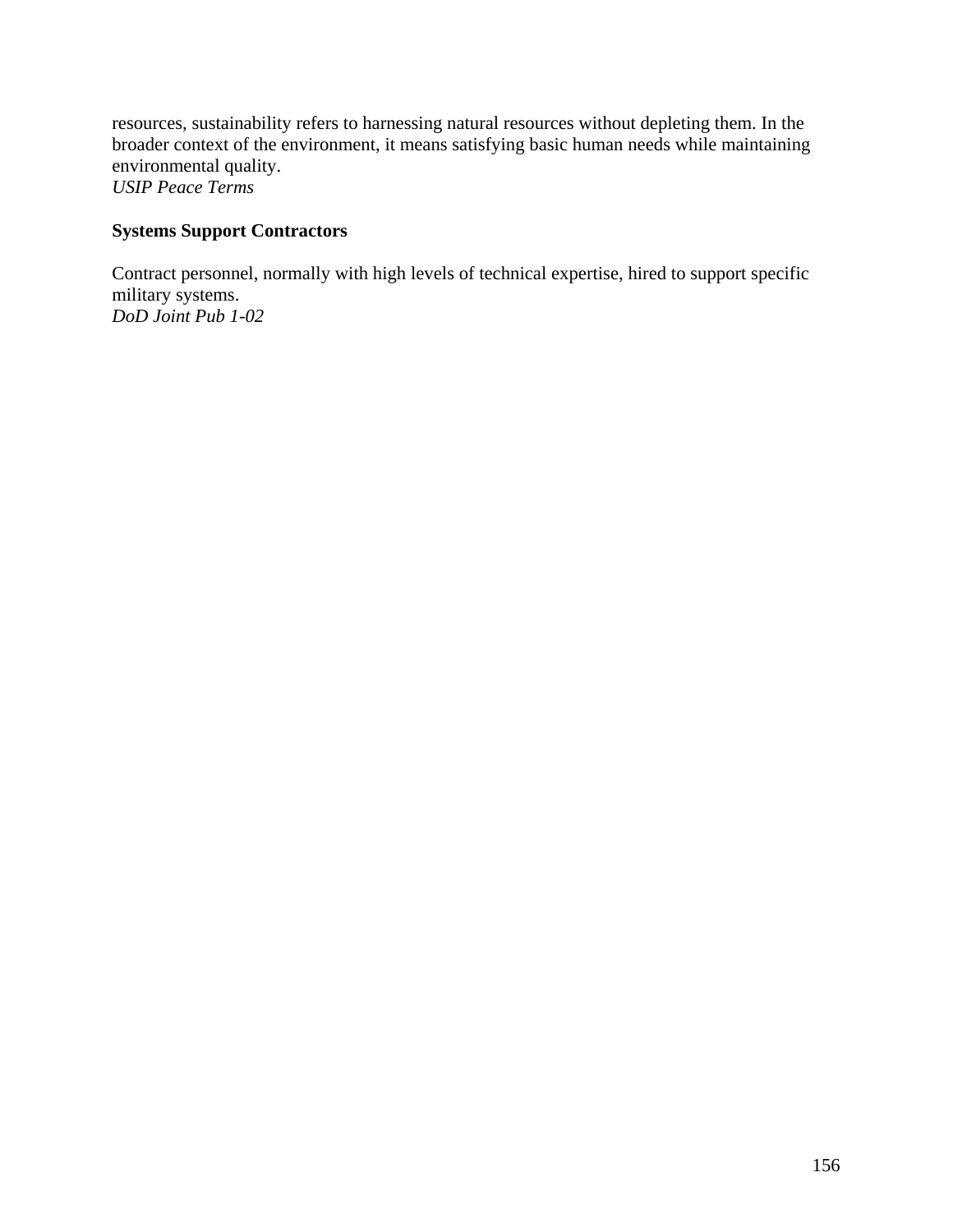#### **Tactical Air Support**

Air operations carried out in coordination with surface forces and which directly assist land or maritime operations. *DoD Joint Pub 1-02* 

#### **Tactical Escalation**

The intentional escalation of a conflict, when one (or multiple) parties escalate a conflict on purpose to try to mobilize support for their own side. *U of C: International Online Training Program Glossary*

#### **Tactical Level of War**

The level of war at which battles and engagements are planned and executed to achieve military objectives assigned to tactical units or task forces. Activities at this level focus on the ordered arrangement and maneuver of combat elements in relation to each other and to the enemy to achieve combat objectives. *DoD Joint Pub 1-02* 

#### **Tactical Intelligence**

Intelligence required for the planning and conduct of tactical operations. *DoD Joint Pub 1-02* 

#### **Tactical Security**

In operations, the measures necessary to deny information to the enemy and to ensure that a force retains its freedom of action and is warned or protected against an unexpected encounter with the enemy or an attack. *DoD Joint Pub 1-02* 

#### **Tactics**

The employment and ordered arrangement of forces in relation to each other. *DoD Joint Pub 1-02* 

#### **Target**

1. An entity or object considered for possible engagement or other action.

2. In intelligence usage, a country, area, installation, agency, or person against which intelligence operations are directed.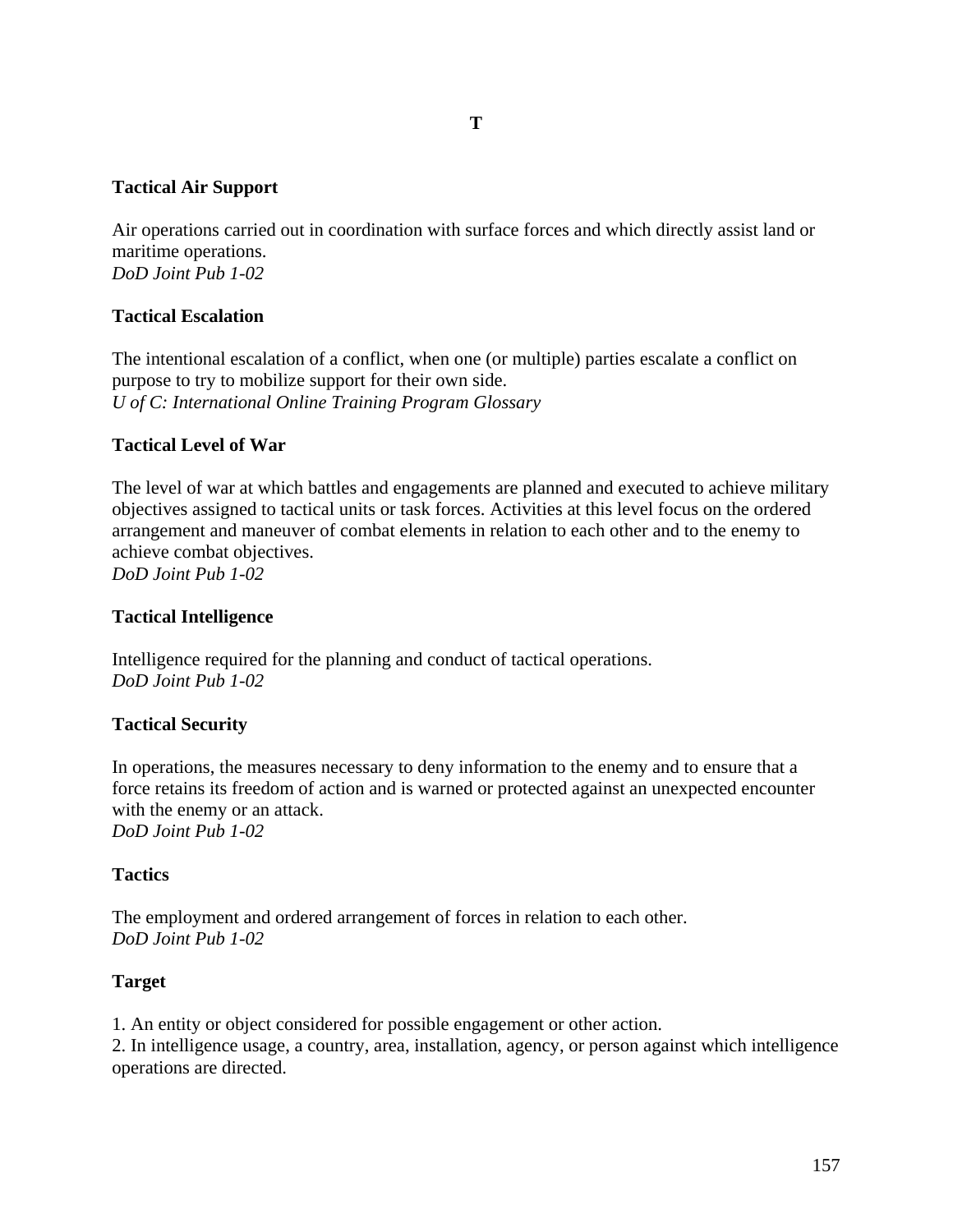3. An area designated and numbered for future firing. 4. In gunfire support usage, an impact burst that hits the target. *DoD Joint Pub 1-02* 

## **Task Force**

1. A temporary grouping of units, under one commander, formed for the purpose of carrying out a specific operation or mission.

2. A semi-permanent organization of units, under one commander, formed for the purpose of carrying out a continuing specific task.

3. A component of a fleet organized by the commander of a task fleet or higher authority for the accomplishment of a specific task or tasks.

*DoD Joint Pub 1-02* 

## **Techniques**

Non-prescriptive ways or methods used to perform missions, functions, or tasks. *DoD Joint Pub 1-02*

## **Terrorism**

The calculated use of unlawful violence or threat of unlawful violence to inculcate fear; intended to coerce or to intimidate governments or societies in the pursuit of goals that are generally political, religious, or ideological. *DoD Joint Pub 1-02* 

The use of violence, typically against civilians, for the purpose of attracting attention to a political cause, encouraging others to join in, or intimidating opponents into concessions. Some terrorists aim to produce a harsh reaction by their opponents that will in turn generate support for the terrorists' issues. *USIP Peace Terms* 

*Editor's Note: There is little international consensus on the strict definition of this term. In academic circles terrorism is widely defined as the fear-inducing use of violence or threats of violence, employed by clandestine individual, group or state actors, for idiosyncratic, criminal or political purposes. The immediate human victims of violence are generally chosen to serve as message generators. Through threats, fear, violence, coercion, intimidation or propaganda, the aim is to manipulate adversaries into meeting political or ideological demands. Most authorities identify terrorism as a criminal activity, subject to civil law.* 

## **Terrorist**

An individual who commits an act or acts of violence or threatens violence in pursuit of political, religious, or ideological objectives. *DoD Joint Pub 1-02*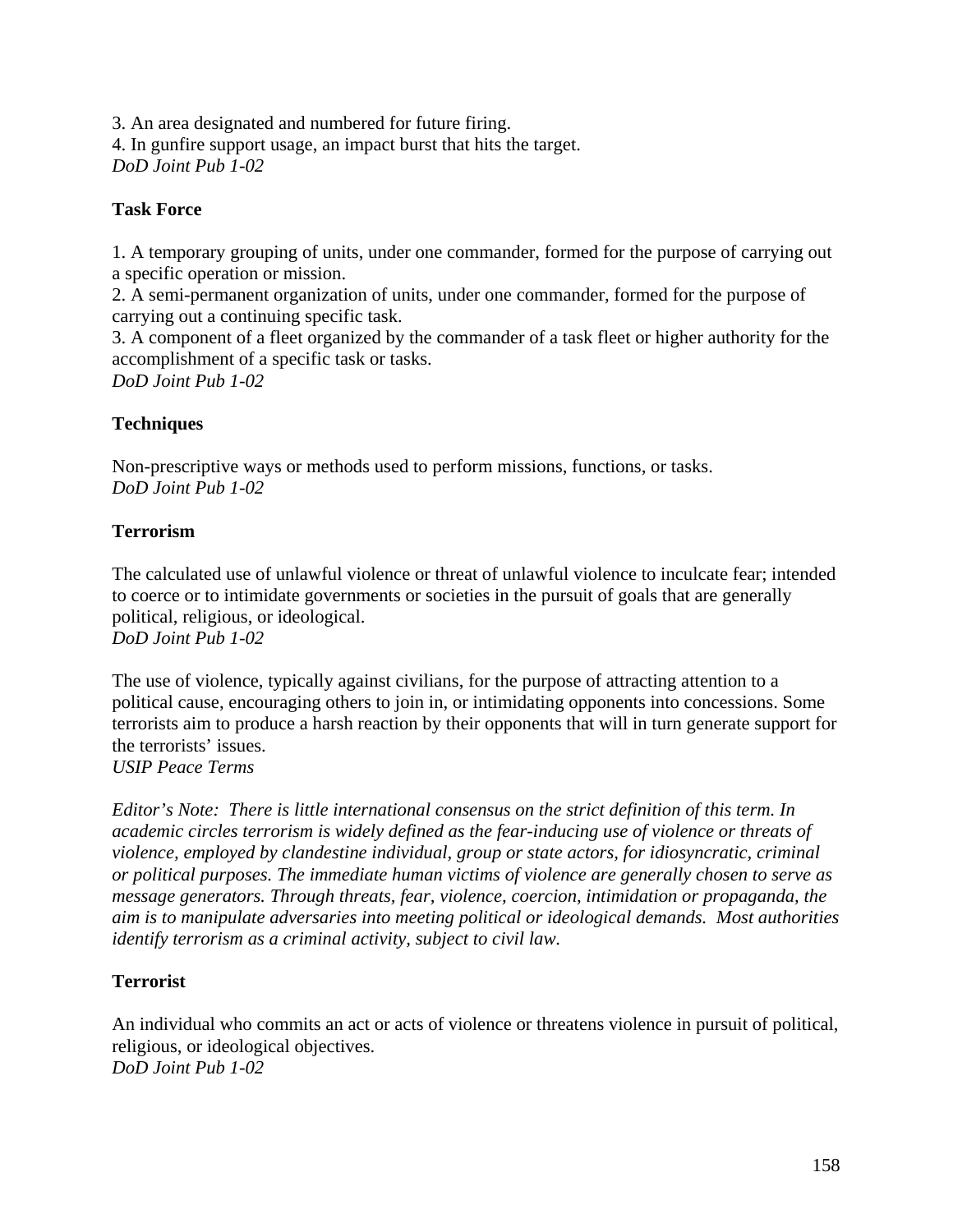## **Terrorist Group**

Any number of terrorists who assemble together, have a unifying relationship, or are organized for the purpose of committing an act or acts of violence or threaten violence in pursuit of their political, religious, or ideological objectives. *DoD Joint Pub 1-02* 

## **Terrorist Threat Level**

An intelligence threat assessment of the level of terrorist threat faced by US personnel and interests in a foreign country. The assessment is based on a continuous intelligence analysis of a minimum of five elements: terrorist group existence, capability, history, trends, and targeting. Threat levels should not be confused with force protection conditions. Threat level assessments are provided to senior leaders to assist them in determining the appropriate local force protection condition.

*DoD Joint Pub 1-02* 

## **Theater of Operations**

An operational area defined by the geographic combatant commander for the conduct or support of specific military operations. Multiple theaters of operations normally will be geographically separate and focused on different missions. Theaters of operations are usually of significant size, allowing for operations in depth and over extended periods of time. *DoD Joint Pub 1-02*

## **Theater of War**

Defined by the Secretary of Defense or the geographic combatant commander, the area of air, land, and water that is, or may become, directly involved in the conduct of war. A theater of war does not normally encompass the geographic combatant commander's entire area of responsibility and may contain more than one theater of operations. *DoD Joint Pub 1-02*

## **Theater Security Cooperation Plan (TSCP)**

Strategic planning document intended to link combatant-commander-planned regional engagement activities with national strategic objectives, thus supporting the engagement portion of the National Security Strategy and National Military Strategy. *DoD Joint Pub 1-02* 

## **Theater Strategy**

Concepts and courses of action directed toward securing the objectives of national and multinational policies and strategies through the synchronized and integrated employment of military forces and other instruments of national power. *DoD Joint Pub 1-02*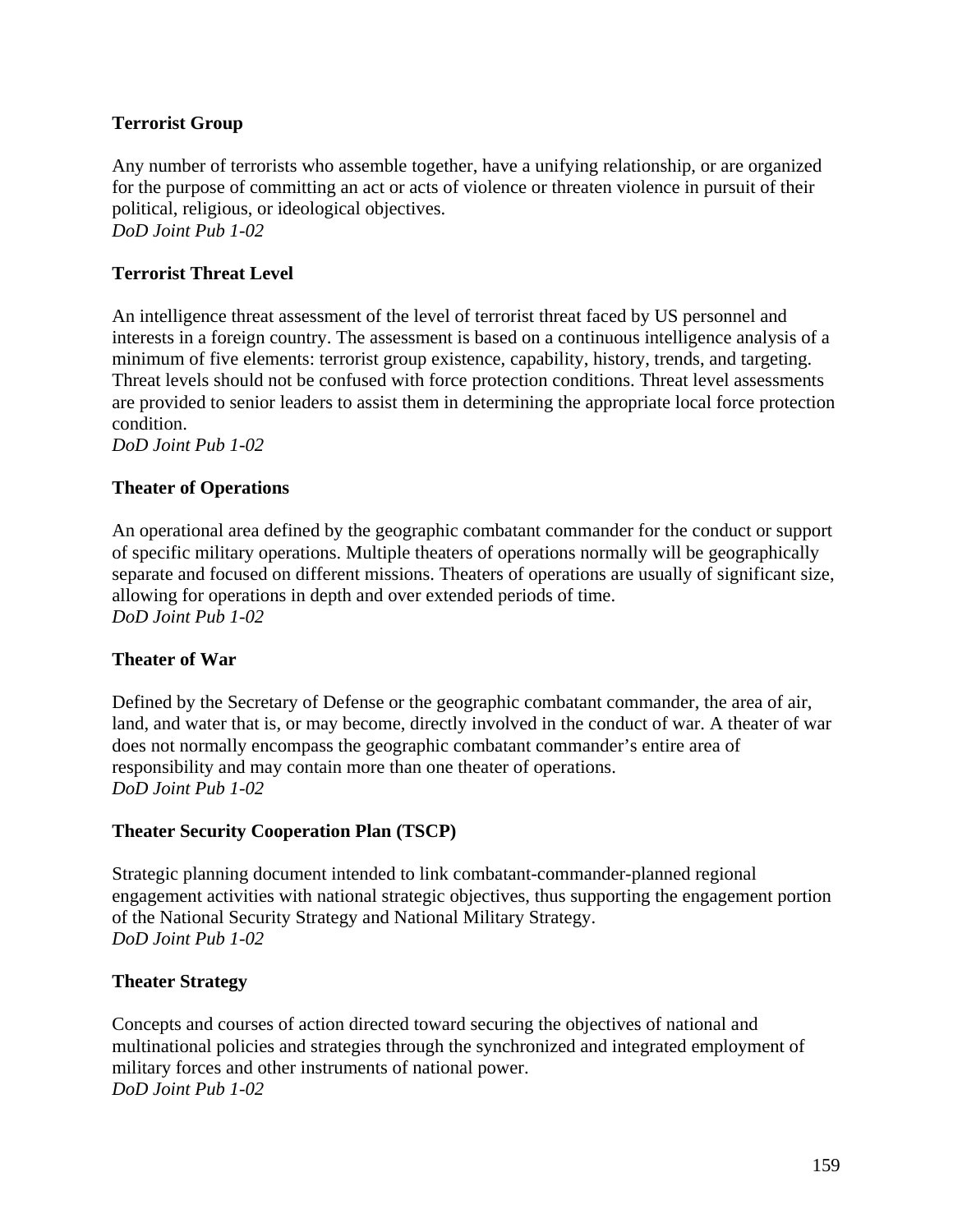## **Theater Support Contract**

A type of contingency contract that is awarded by contracting officers in the operational area serving under the direct contracting authority of the Service component, special operations force command, or designated joint head of contracting activity for the designated contingency operation.

*DoD Joint Pub 4-10* 

#### **Theater Support Contractors**

Contract personnel hired in, and operating in, a specific operational area. *DoD Joint Pub 1-02*

#### **Third Party**

An individual or group that gets involved to help disputants resolve their problem, typically as mediators, arbitrators, or conciliators. Third parties can be insiders or outsiders, impartial or partial. Neutrality is required in some cases, but the ability to put pressure on one or both sides through carrots or sticks can be useful. *USIP Peace Terms* 

#### **Threat Analysis**

In antiterrorism, a continual process of compiling and examining all available information concerning potential terrorist activities by terrorist groups which could target a facility. A threat analysis will review the factors of a terrorist group's existence, capability, intentions, history, and targeting, as well as the security environment within which friendly forces operate. Threat analysis is an essential step in identifying probability of terrorist attack and results in a threat assessment.

*DoD Joint Pub 1-02* 

#### **Torture**

As defined by Title 18, US Code, Section 2340, it is any act committed by a person acting under color of law specifically intended to inflict severe physical or mental pain or suffering (other than pain or suffering incidental to lawful sanctions) upon another person within his custody or physical control. "Severe mental pain or suffering" means the prolonged mental harm caused by or resulting from: (a) the intentional infliction or threatened infliction of severe physical pain or suffering; (b) the administration or application, or threatened administration or application, of mind-altering substances or other procedures calculated to disrupt profoundly the senses or personality; (c) the threat of imminent death; or (d) the threat that another person will imminently be subjected to death, severe physical pain or suffering, or the administration or application of mind-altering substances or other procedures calculated to disrupt profoundly the senses or personality.

*DoD Joint Pub 1-02*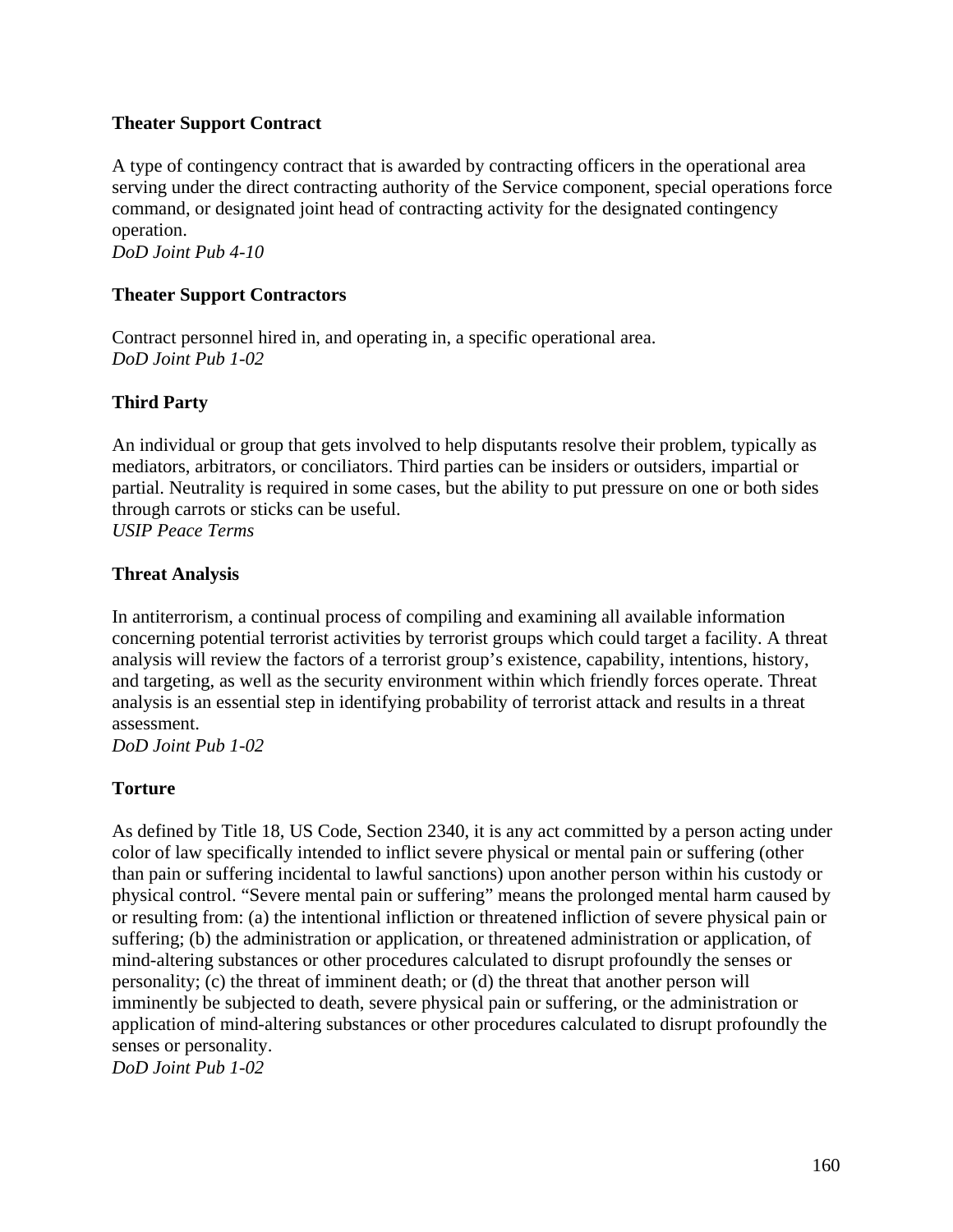## **Track Management**

Defined set of procedures whereby the commander ensures accurate friendly and enemy unit and/or platform locations, and a dissemination procedure for filtering, combining, and passing that information to higher, adjacent, and subordinate commanders. *DoD Joint Pub 1-02* 

## **Track I Diplomacy**

Formal discussions typically involving high-level political and military leaders and focusing on cease-fires, peace talks, and treaties and other agreements. Third-party interveners are almost always official—a government or international organization, for example. *USIP Peace Terms* 

## **Track II Diplomacy**

Unofficial dialogue and problem-solving activities aimed at building relationships and encouraging new thinking that can inform the formal process. Track II activities typically involve influential academic, religious, and NGO leaders and other civil society actors who can interact more freely than high-ranking officials. The range of unofficial interveners is similarly broad—religious institutions, academics, former government officials, nongovernmental organizations, and think tanks, among others. *USIP Peace Terms* 

## **Track III Diplomacy**

People-to-people diplomacy undertaken by individuals and private groups to encourage interaction and understanding between hostile communities and involving awareness raising and empowerment within these communities. Normally focused at the grassroots level, this type of diplomacy often involves organizing meetings and conferences, generating media exposure, and political and legal advocacy for marginalized people and communities. *USIP Peace Terms* 

## **Train**

1. A service force or group of service elements that provides logistic support, e.g., an organization of naval auxiliary ships or merchant ships or merchant ships attached to a fleet for this purpose; similarly, the vehicles and operating personnel that furnish supply, evacuation, and maintenance services to a land unit.

2. Bombs dropped in short intervals or sequence. *DoD Joint Pub 1-02* 

## **Transit State**

Any State whose territory, including its airspace and/or the territorial waters, are traversed for the delivery of IDRA. *UN-CMCoord Glossary: Civil-Military Coordination Section*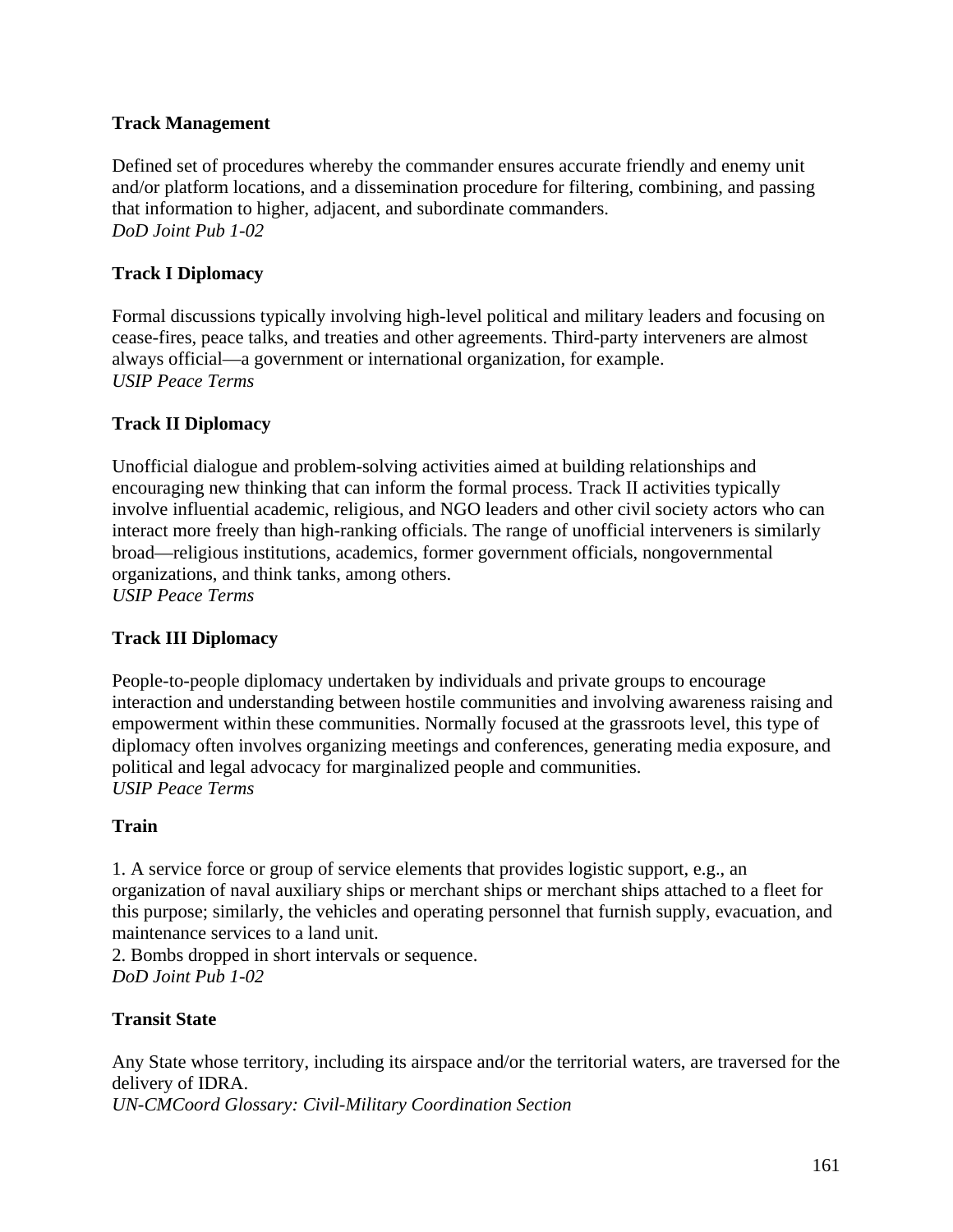## **Transition**

The hand-over of responsibilities between a non-United Nations led peace operation to a United Nations peacekeeping operation; or from the latter to other United Nations or non-United Nations actors upon the successful completion of its mandate. *UN Peacekeeping Operations: Principles and Guidelines* 

## **Transitional Administration**

A transitional authority often arising from a negotiated peace process and established by the UN Security Council to assist a country during a government regime change or passage to independence. It typically consists of three segments: 1) public administration, including civilian police; 2) humanitarian assistance; and 3) UN Peacekeeping Force, e.g. East Timor (UNTAET) or Kosovo (UNMIK). *UN-CMCoord Glossary: Civil-Military Coordination Section* 

#### **Transnational Actors**

Actors whose actions cross borders. They include intergovernmental organizations, multinational corporations, international nongovernmental organizations, and many religious organizations, as well as international terrorist networks and criminal networks. *USIP Peace Terms*

#### **Transparency**

Connotes the conduct of public business in a manner that affords stakeholders wide accessibility to the decision-making process and the ability to effectively influence it. *USAID Glossary on Violent Conflict*

#### **Transportability**

The capability of material to be moved by towing, self-propulsion, or carrier via any means, such as railways, highways, waterways, pipelines, oceans, and airways. *DoD Joint Pub 1-02* 

#### **Treason**

Violation of the allegiance owed to one's sovereign or state; betrayal of one's country. *DoD Joint Pub 1-02* 

#### **Triggering Events**

A triggering event is an event that initiates a conflict. It can be minor – a simple statement that is misinterpreted, or a careless mistake. Or it can be major – for instance, the assassination of Archduke Ferdinand was supposedly the "triggering event" that started World War I. *U of C: International Online Training Program Glossary*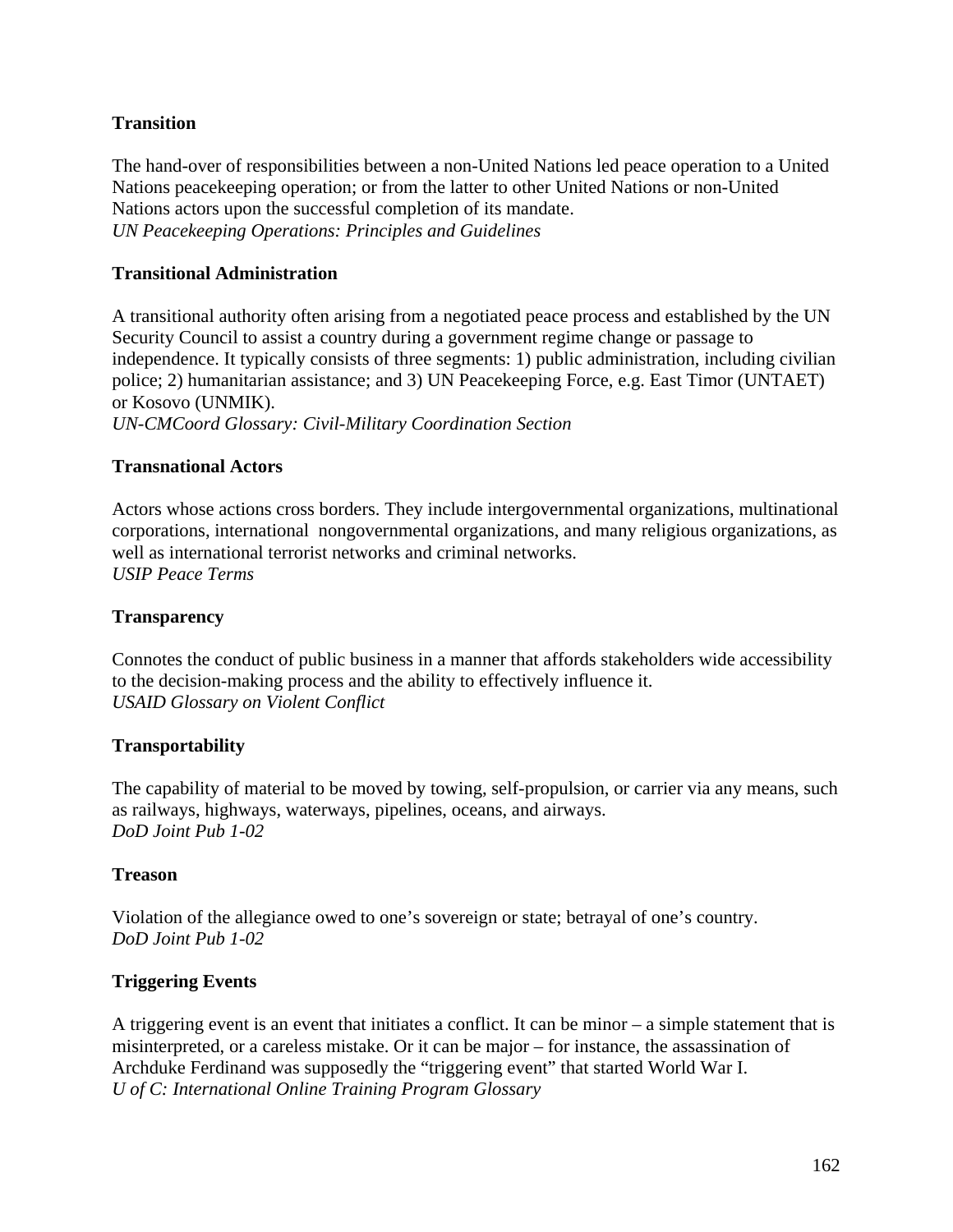## **Truth Commission**

A non-judicial, temporary, fact-finding body which focuses on bringing to light past human rights violations and war crimes. The Truth Commission is usually entitled to grant (partial) amnesty in exchange for full testimony. By bringing alleged perpetrators from all conflict parties together in the presence of former victims or their relatives, a healing and reconciliation process is assumed to become possible.

*USAID Glossary on Violent Conflict*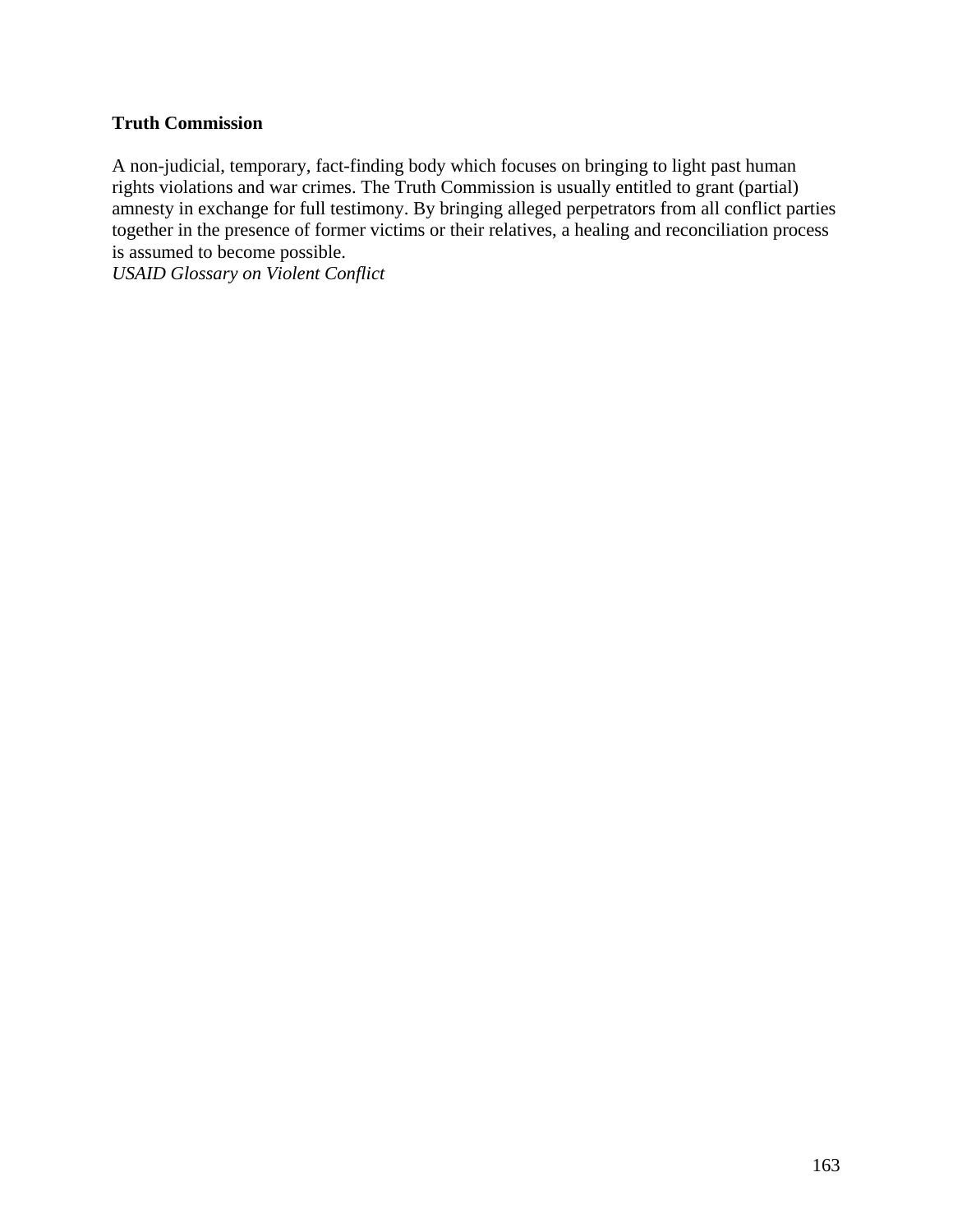#### **Uncertain Environment**

Operational environment in which host government forces, whether opposed to or receptive to operations that a unit intends to conduct, do not have totally effective control of the territory and population in the intended operational area. *DoD Joint Pub 1-02* 

#### **Unexploded Explosive Ordnance**

Explosive ordnance which has been primed, fused, armed or otherwise prepared for action, and which has been fired, dropped, launched, projected, or placed in such a manner as to constitute a hazard to operations, installations, personnel, or material and remains unexploded either by malfunction or design or for any other cause. *DoD Joint Pub 1-02* 

#### **Unconventional Warfare (UW)**

A broad spectrum of military and paramilitary operations, normally of long duration, predominantly conducted through, with, or by indigenous or surrogate forces who are organized, trained, equipped, supported, and directed in varying degrees by an external source. It includes, but is not limited to, guerrilla warfare, subversion, sabotage, intelligence activities, and unconventional assisted recovery. *DoD Joint Pub 1-02* 

#### **Underdevelopment**

An economic situation in which there are persistent low levels of living in conjunction with absolute poverty, low income per capita, low rates of economic growth, low consumption levels, poor health services, high death rates, high birthrates, dependence on foreign economies, and limited freedom to choose among activities that satisfy human wants. *USAID Glossary on Violent Conflict*

#### **Unified Action**

The synchronization, coordination, and/or integration of the activities of governmental and nongovernmental entities with military operations to achieve unity of effort. *DoD Joint Pub 1-02* 

#### **Unity of Effort**

Coordination and cooperation toward common objectives, even if the participants are not necessarily part of the same command or organization – the product of successful unified action. *DoD Joint Pub 1-02*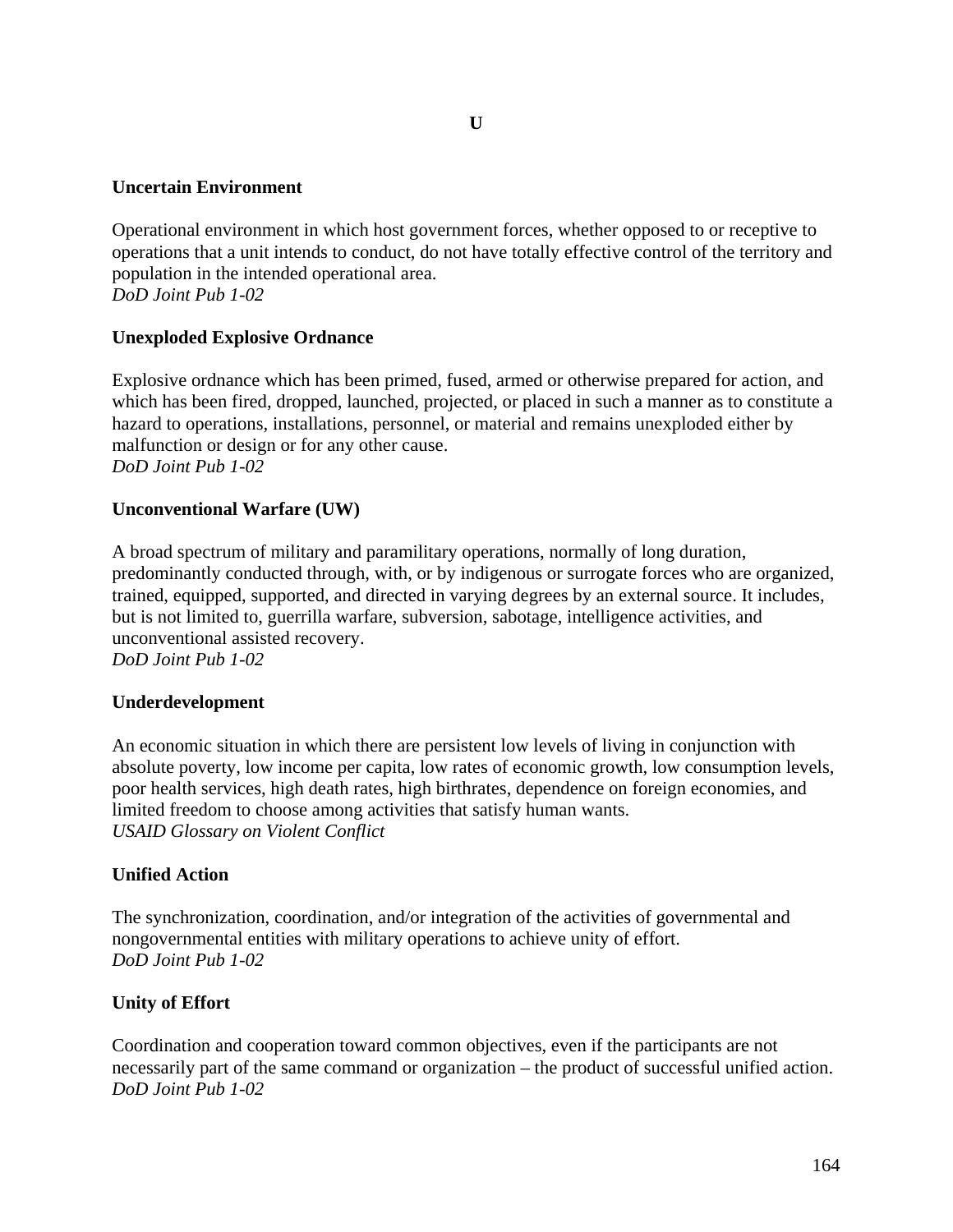The outcome of coordination and cooperation among all actors, even when the participants come from many different organizations with diverse operating cultures. *USIP Guiding Principles* 

## **Unstable Peace**

A situation characterized by a general level of tension and suspicion among parties. Aspects include diffuse political instability, uncertainty, distrust, and anomie; growing levels of systematic frustration; and increasing social and political cleavages along sectarian lines. *USAID Glossary on Violent Conflict*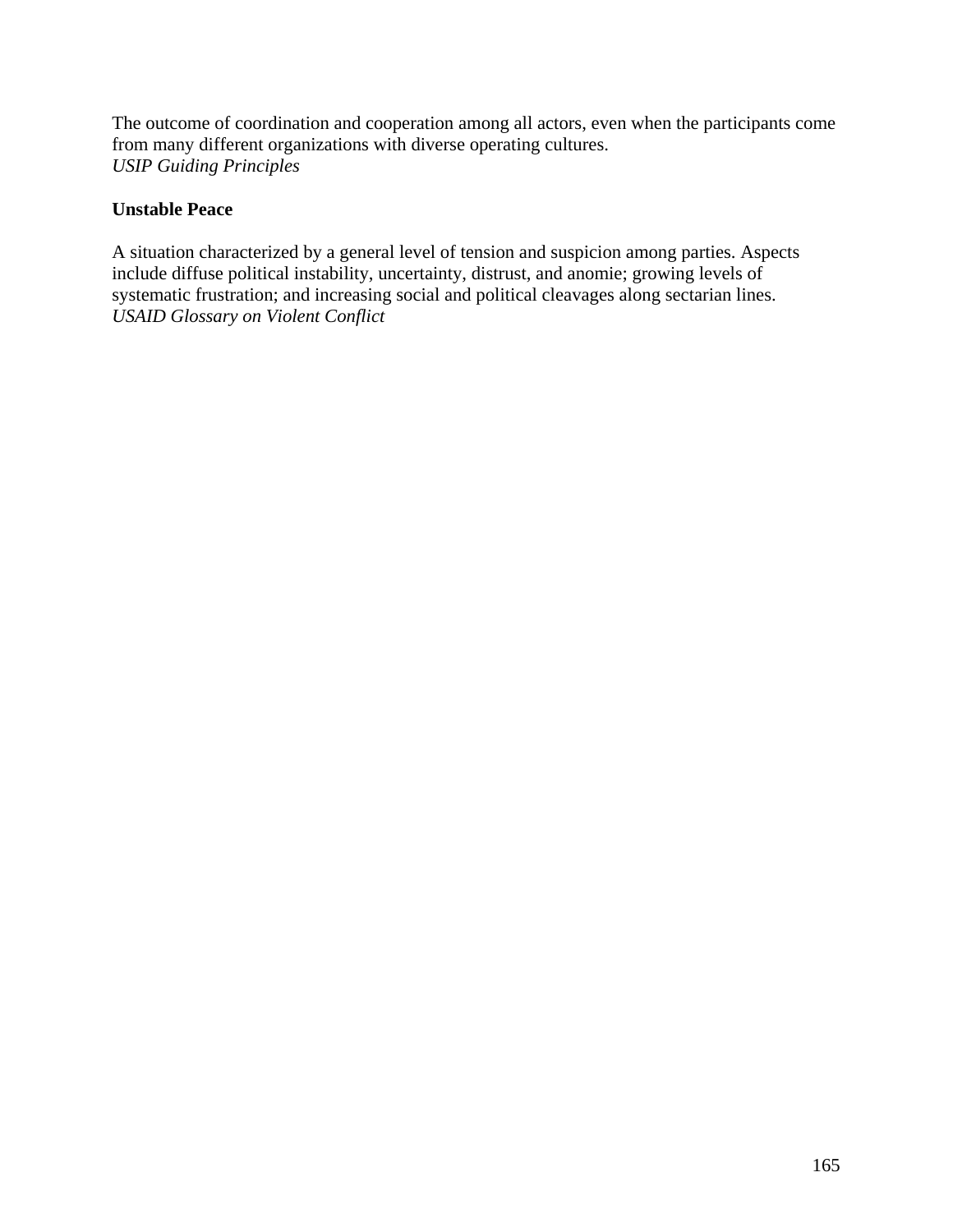#### **Value Differences**

Value differences are differences in people's fundamental beliefs about what is good and bad, right and wrong. When people's values differ significantly, the resulting conflict is often very hard to resolve, as people are not willing to change or compromise their fundamental values and beliefs.

*U of C: International Online Training Program Glossary* 

#### **Values**

Values are the ideas we have about what is good and what is bad, and how things should be. We have values about family relationships (regarding, for instance, the role of the husband with respect to the wife), about work relationships (regarding, for instance, how employers should treat employees) and about other personal and relationships issues (regarding, for example, how children should behave towards adults, or how people should follow particular religious beliefs). *U of C: International Online Training Program Glossary* 

#### **Violence**

Psychological or physical force exerted for the purpose of threatening, injuring, damaging, or abusing people or property. In international relations, violent conflict typically refers to a clash of political interests between organized groups characterized by a sustained and large-scale use of force. Structural violence refers to inequalities built into the social system, for example, inequalities in income distribution.

## *USIP Peace Terms*

Behavior involving physical force intended to hurt, damage, or kill someone or something. *Oxford Dictionary* 

#### **Violent Conflict**

A clash of political interests between organized groups characterized by a sustained and largescale use of force. *USIP Guiding Principles*

#### **Vital National Interests**

Issues of broad, overriding importance to the survival, safety, and vitality of the nation. Examples might include: protect the homeland; provide border security and control the flow of illegal aliens into the U.S.; reduce terrorism to a tolerable threshold; contain further proliferation of weapons of mass destruction; improve the environment; reduce national drug addiction to a tolerable threshold.

*Lidy and Langberg*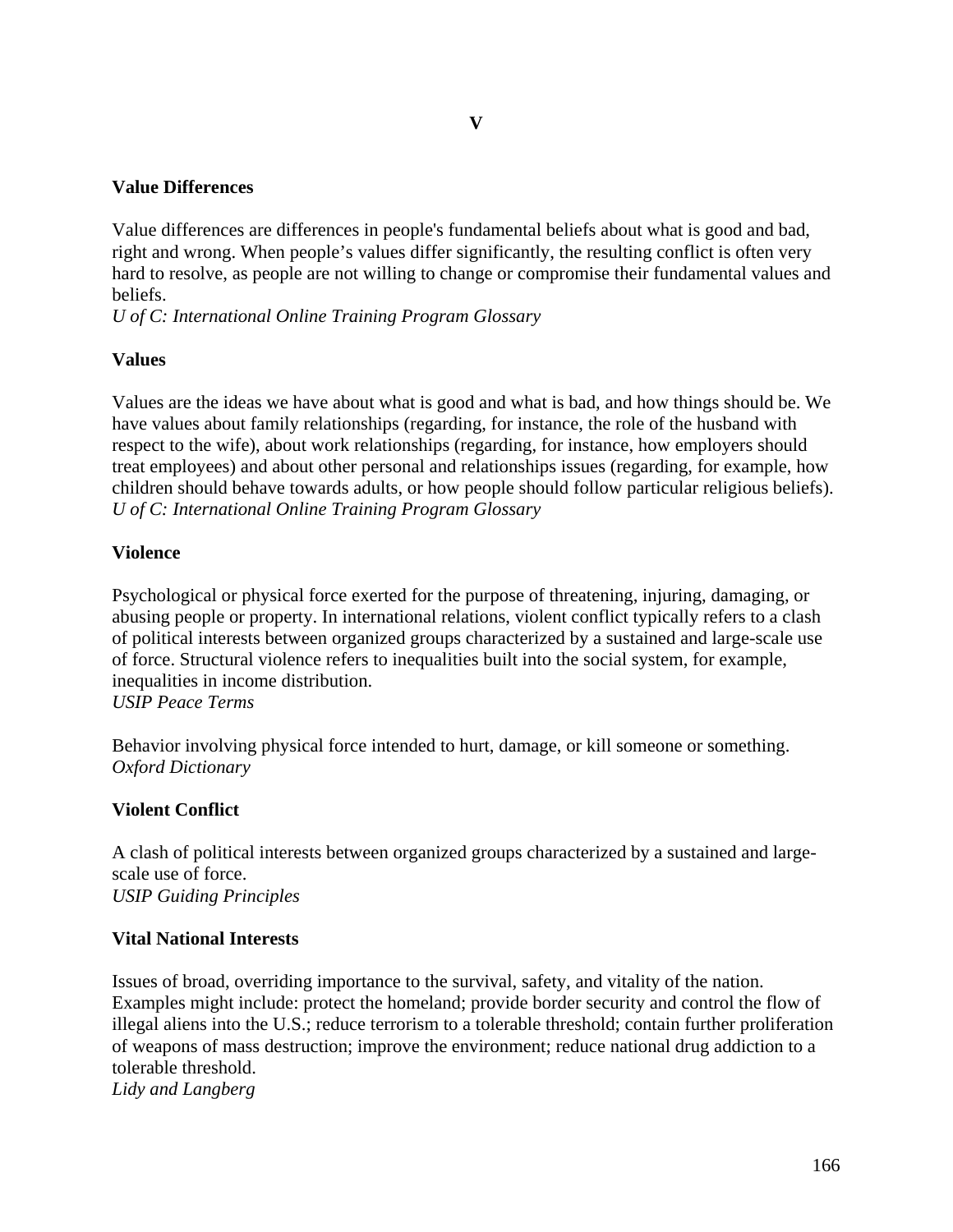## **Vulnerability**

1. The susceptibility of a nation or military force to any action by any means through which its war potential or combat effectiveness may be reduced or its will to fight diminished.

2. The characteristics of a system that cause it to suffer a definite degradation (incapability to perform the designated mission) as a result of having been subjected to a certain level of effects in an unnatural (man-made) hostile environment.

3. In information operations, a weakness in information system security design, procedures, implementation, or internal controls that could be exploited to gain unauthorized access to information or an information system.

*DoD Joint Pub 1-02*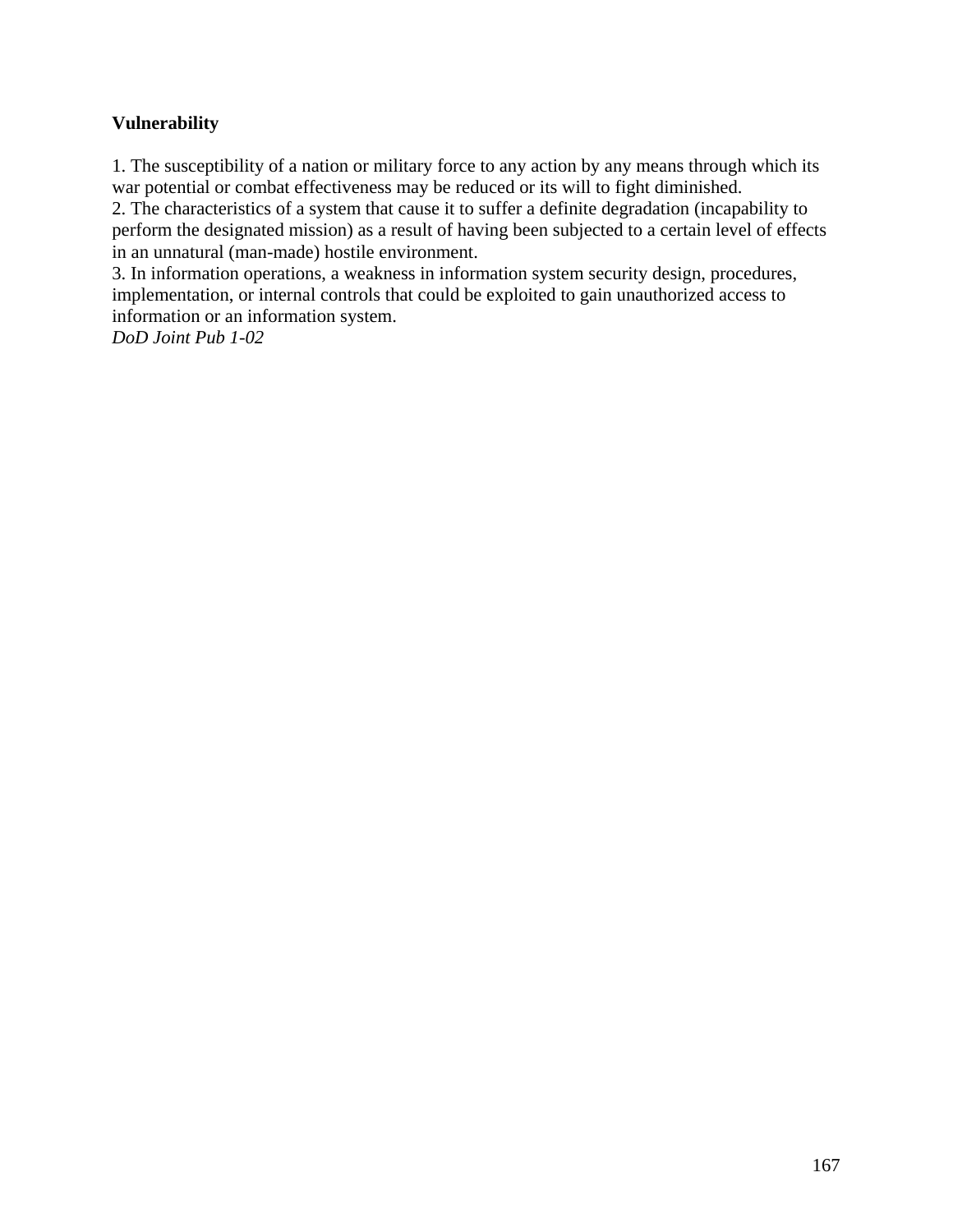#### **War**

Clausewitz famously described war as the "continuation of politics by other means." War is sustained fighting between conventional military forces, paramilitary forces, or guerrillas. It may vary from low-intensity but continuing conflict or civil anarchy to all-out "hot" war. Some sources say that an armed conflict must cause 1,000 or more reported battle deaths in a calendar year to be considered a war. Conventional war uses the arsenal of official armed forces (for example, small arms, bombs, missiles) but excludes the use of weapons of mass destruction. Limited war is war for objectives declared by those conducting it to be narrow and limited. *USIP Peace Terms* 

A state of armed conflict between different nations or states or different groups within a nation or state.

*Oxford Dictionary*

#### **War Crimes**

Crimes committed during armed conflict in violation of the laws of war or international humanitarian law, described more fully in the Rome Statute of the International Criminal Court, Article 8. Most war crimes are perpetrated against noncombatant and civilian populations; they include murder, torture, deportation, rape, the taking of hostages, and forced labor. *USIP Peace Terms* 

#### **Weapons of Mass Destruction (WMD)**

Weapons that are capable of a high order of destruction and/or of being used in such a manner as to destroy large numbers of people. Weapons of mass destruction can be high-yield explosives or nuclear, biological, chemical, or radiological weapons, but exclude the means of transporting or propelling the weapon where such means is a separable and divisible part of the weapon. *DoD Joint Pub 1-02* 

#### **White Propaganda**

Propaganda disseminated and acknowledged by the sponsor or by an accredited agency thereof. *DoD Joint Pub 1-02* 

#### **Whole-of-Government Approach**

An approach that integrates the collaborative efforts of the departments and agencies of the U.S. government to achieve unity of effort toward a shared goal. *U.S. Army FM 3-07*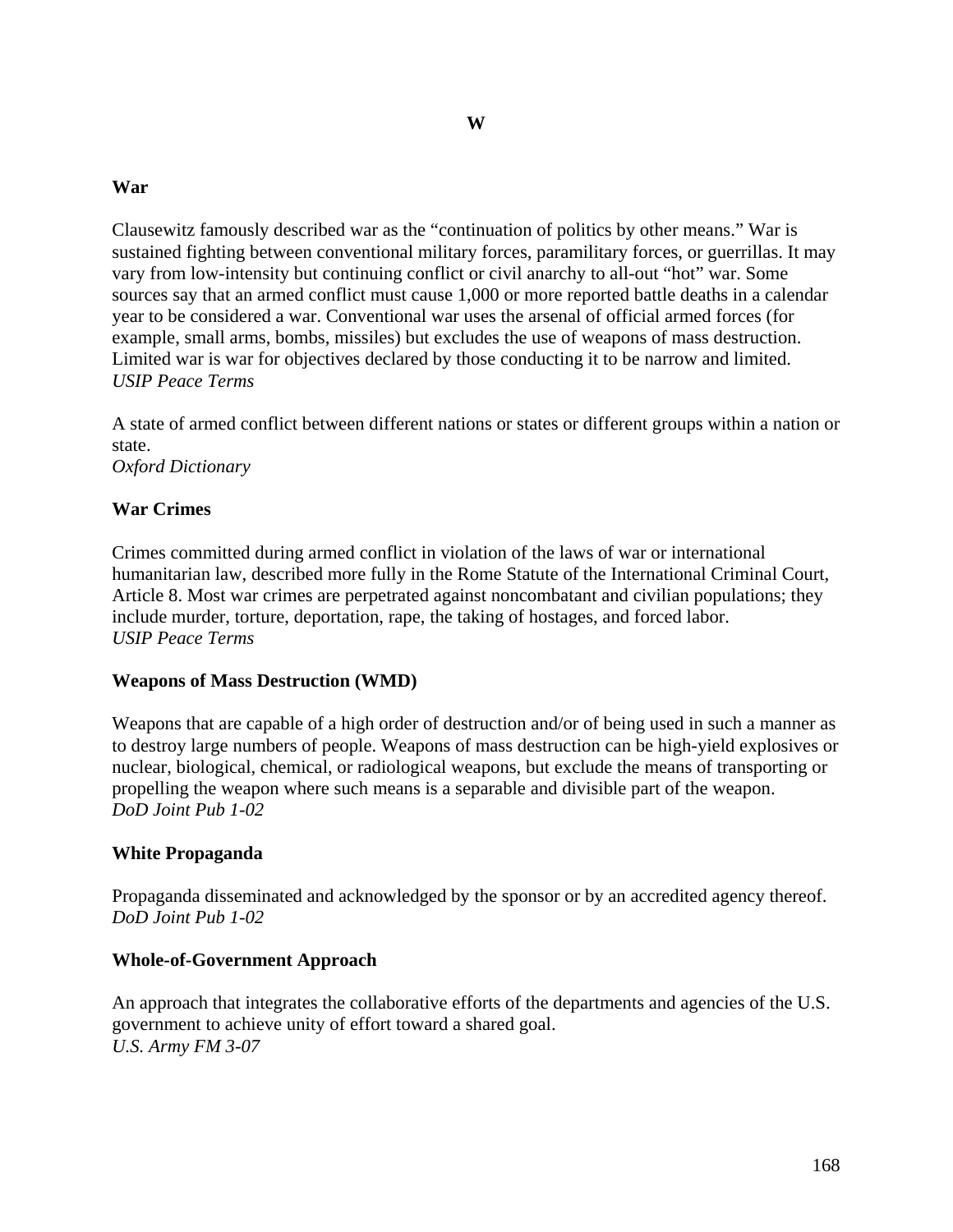An approach that integrates the collaborative efforts of the departments and agencies of a government to achieve unity of effort toward a shared goal. Also known as interagency approach. The terms unity of effort and unity of purpose are sometimes used to describe cooperation among all actors, government and otherwise. *USIP Peace Terms*

## **Win-Lose Approach**

This is the approach to conflict taken by people who view the opponent as an adversary to be defeated. It assumes that in order to win, the opponent must lose. This is opposite to the win-win approach to conflict that assumes that if the disputants cooperate, a solution which provides a victory for all sides can be found.

*U of C: International Online Training Program Glossary* 

## **Win-Lose Outcome**

A win-lose or zero-sum outcome means that one side wins only if the other side loses; it is an adversarial approach. *USIP Peace Terms*

## **Win-Win Approach**

This is the approach to conflict taken by people who want to find a solution that satisfies all the disputants. In win-win bargaining, the disputing parties try to cooperate to solve a joint problem in a way that allows both parties to "win." This is contrasted with the win-lose (adversarial) approach to conflicts that assumes that all opponents are enemies and that in order to win a dispute, the opponent must lose.

*U of C: International Online Training Program Glossary*

## **Win-Win Outcome**

A win-win or positive-sum outcome means everyone wins, usually through cooperation and joint problem solving. *USIP Peace Terms* 

## **World View**

A world view is a person's fundamental image of the world – one's set of core beliefs about how their social environment is put together. It involves one's fundamental values about what is good and bad; it involves beliefs about who does what and why; it involves assumptions about what causes events and what those events might later cause. World views are closely linked with a person's sense of identity. People see themselves as part of some groups and not part of others, of having a particular role to play in society, and particular relationships with others. One's image of who one is results from one's fundamental image of the world and one's image of how one relates to other people in it.

*U of C: International Online Training Program Glossary*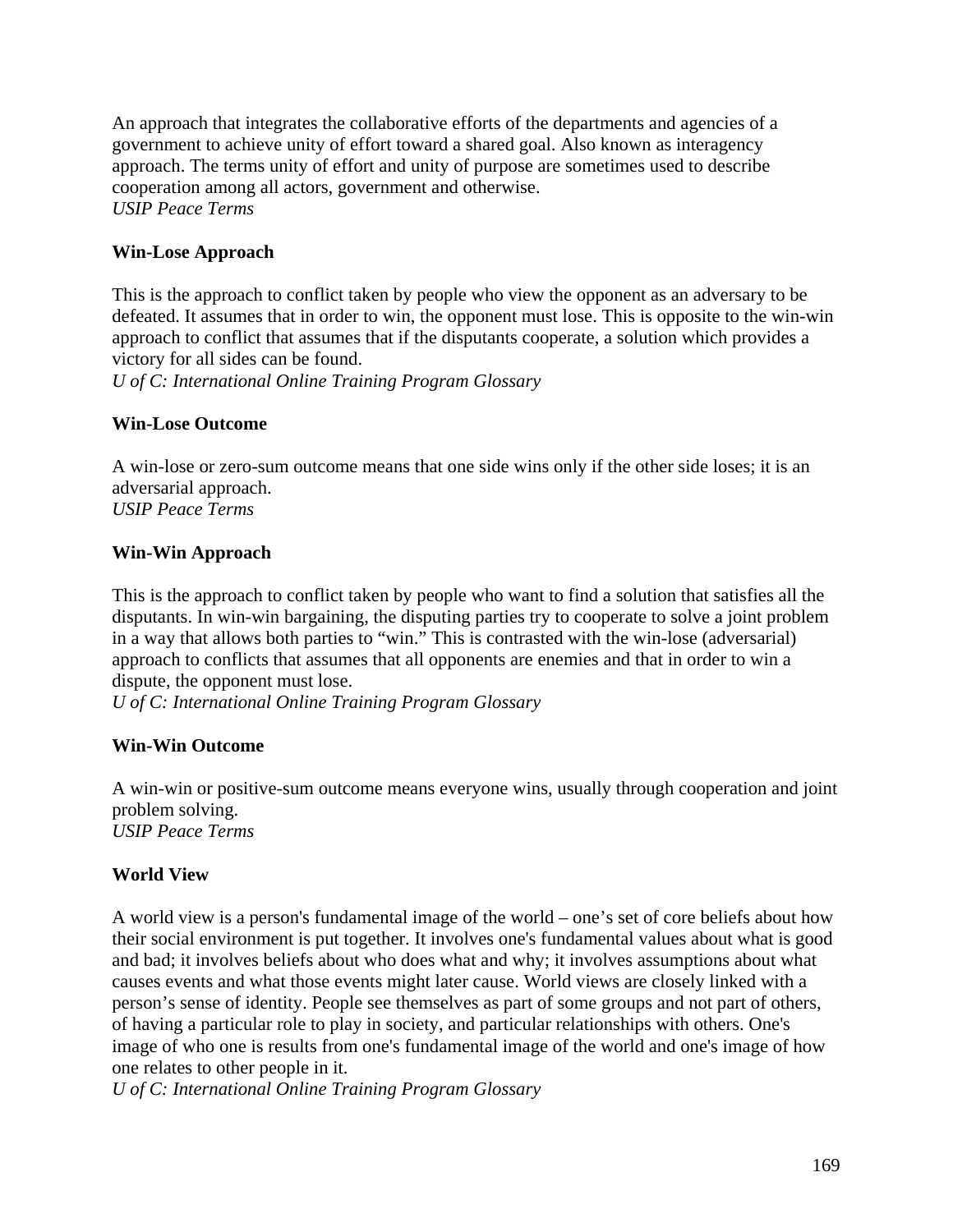## **Working Group**

An enduring or ad hoc organization within a joint force commander's headquarters formed around a specific function whose purpose is to provide analysis to users. The working group consists of a core functional group and other staff and component representatives. *DoD Joint Pub 1-02* 

## **Wounded in Action (WIA)**

A casualty category applicable to a hostile casualty, other than the victim of a terrorist activity, who has incurred an injury due to an external agent or cause. The term encompasses all kinds of wounds and other injuries incurred in action, whether there is a piercing of the body, as in a penetration or perforated wound, or none, as in the contused wound. These include fractures, burns, blast concussions, all effects of biological and chemical warfare agents, and the effects of an exposure to ionizing radiation or any other destructive weapon or agent. The hostile casualty's status may be categorized as "very seriously ill or injured," "seriously ill or injured," "incapacitating illness or injury," or "not seriously injured." *DoD Joint Pub 1-02*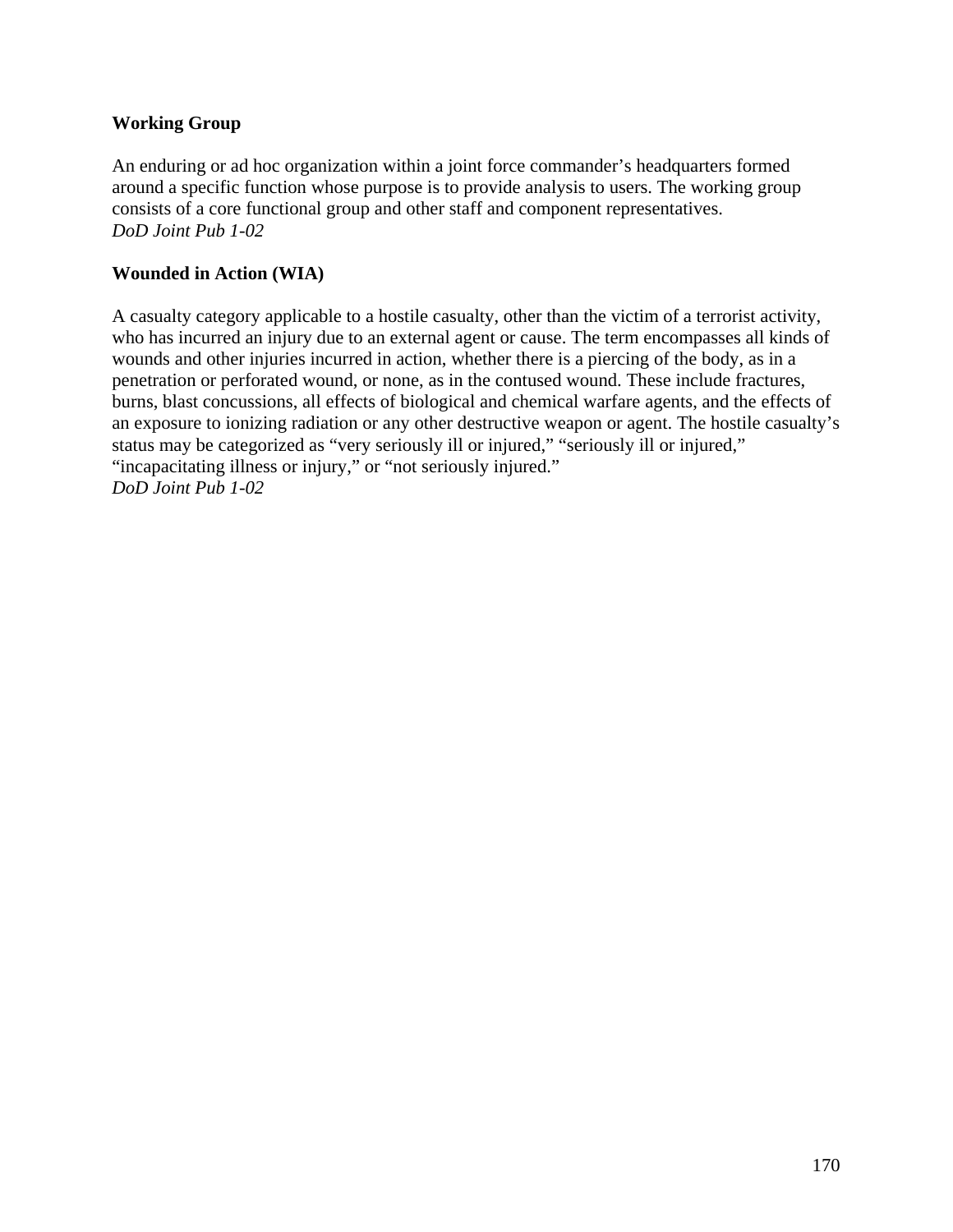## **XYZ**

#### **Zero-Sum Situations**

Zero-sum situations are situations in which the only way one side can get ahead (or get more of something) is if the other side gets less. This occurs when there is a finite amount of a resource to be distributed, and together the parties want more than is available. In this situation, no side can get what they want unless the other side gets less than they want. This is also referred to as winlose situations.

*U of C: International Online Training Program Glossary* 

## **Zone of Action**

A tactical subdivision of a larger area, the responsibility of which is assigned to a tactical unit; generally applied to offensive reaction. *NATO AAP-6*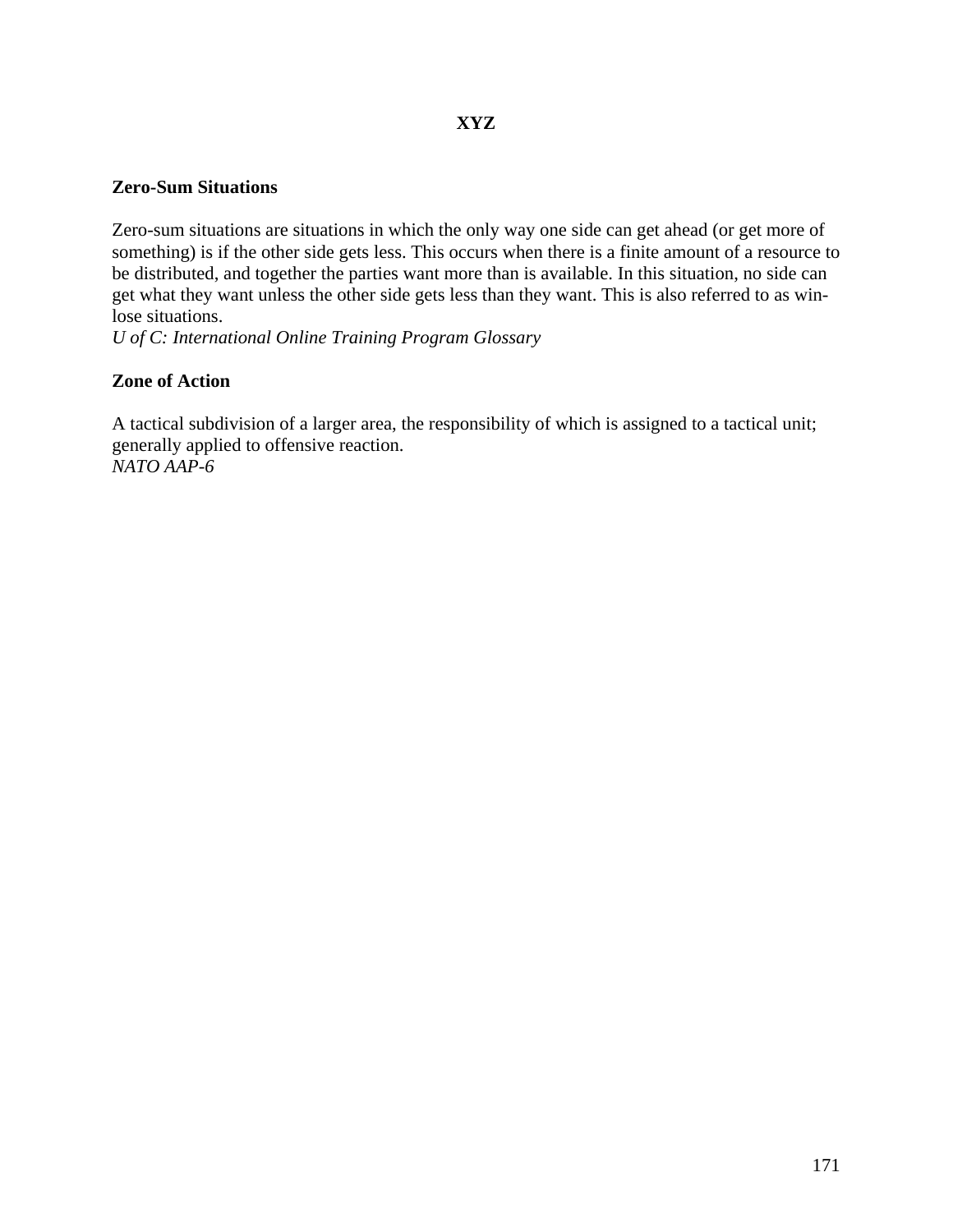# **List of Acronyms and Abbreviations**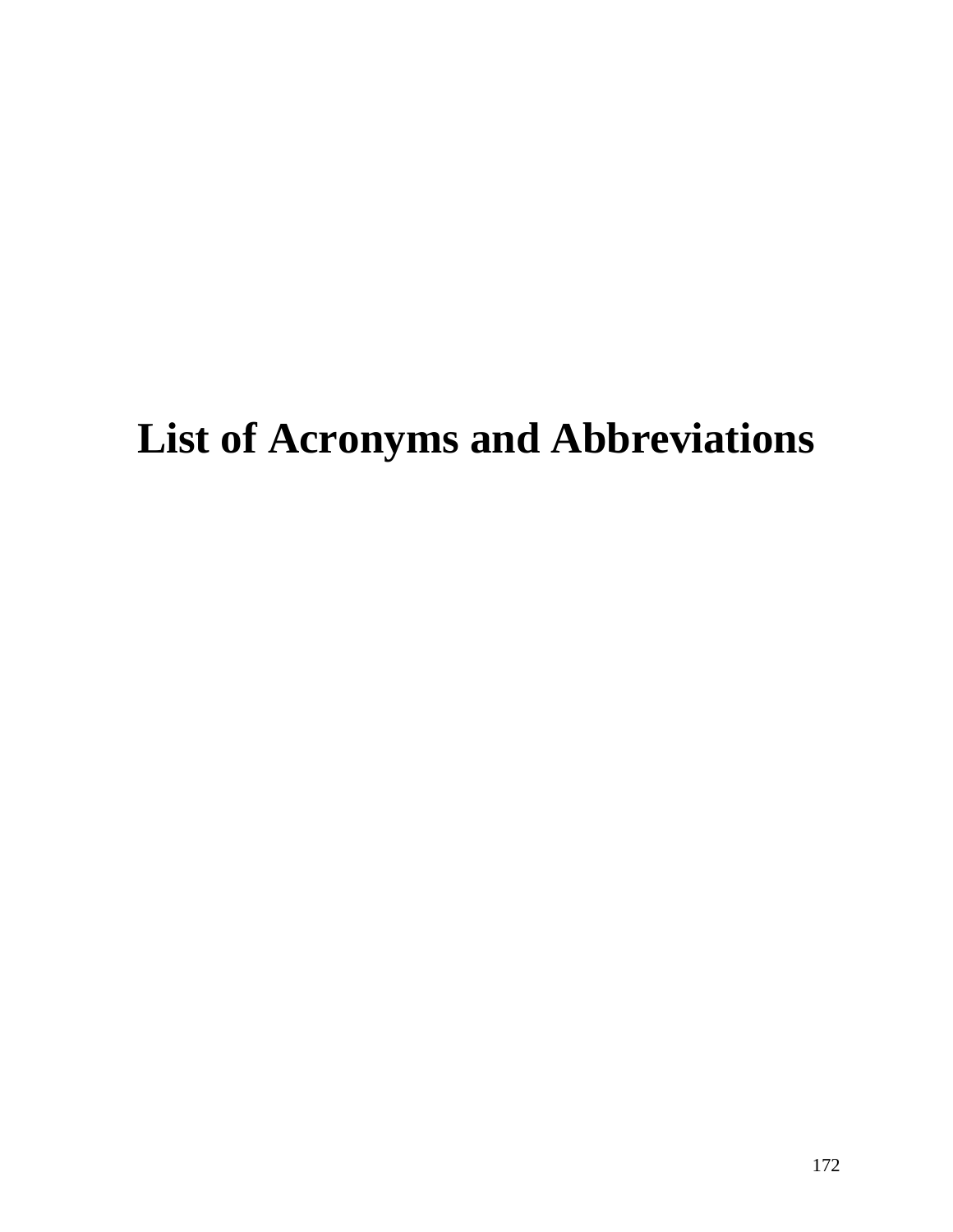## **Acronyms and Abbreviations**

| <b>3-D</b> Defense, Diplomacy, Development                                                            |
|-------------------------------------------------------------------------------------------------------|
| A-100 Orientation training program for new Foreign Service Officers of the Department of State        |
| <b>AA</b> Assessment Agent                                                                            |
| AAFSW Associates of the American Foreign Service Worldwide                                            |
| <b>ABN</b> Airborne                                                                                   |
| <b>AC Bureau of Arms Control</b>                                                                      |
| A&D Accounting and Disbursing System – overseas financial management system                           |
| <b>ACDA</b> Arms Control and Disarmament Agency                                                       |
| <b>ACS</b> American Citizens Services                                                                 |
| <b>ADCON</b> Administrative Control                                                                   |
| <b>ADM/ADMIN</b> Administrative Section overseas (includes HRO, FMO, GSO, IMO, IPC, MED)              |
| <b>ADST</b> Association for Diplomatic Studies and Training                                           |
| AF Bureau of African Affairs, Department of State                                                     |
| <b>AFGE</b> American Federation of Government Employees                                               |
| <b>AFM</b> American Family Member                                                                     |
| <b>AFRICOM</b> (United States) Africa Command                                                         |
| <b>AFSA</b> American Foreign Service Association                                                      |
| <b>AFSPA</b> American Foreign Service Protective Association Health Plan                              |
| <b>AGR</b> Agricultural Section overseas                                                              |
| <b>ALDAC</b> All Diplomatic and Consular Posts                                                        |
| <b>AMADS</b> Automated Message Distribution System – Department of State message processing<br>system |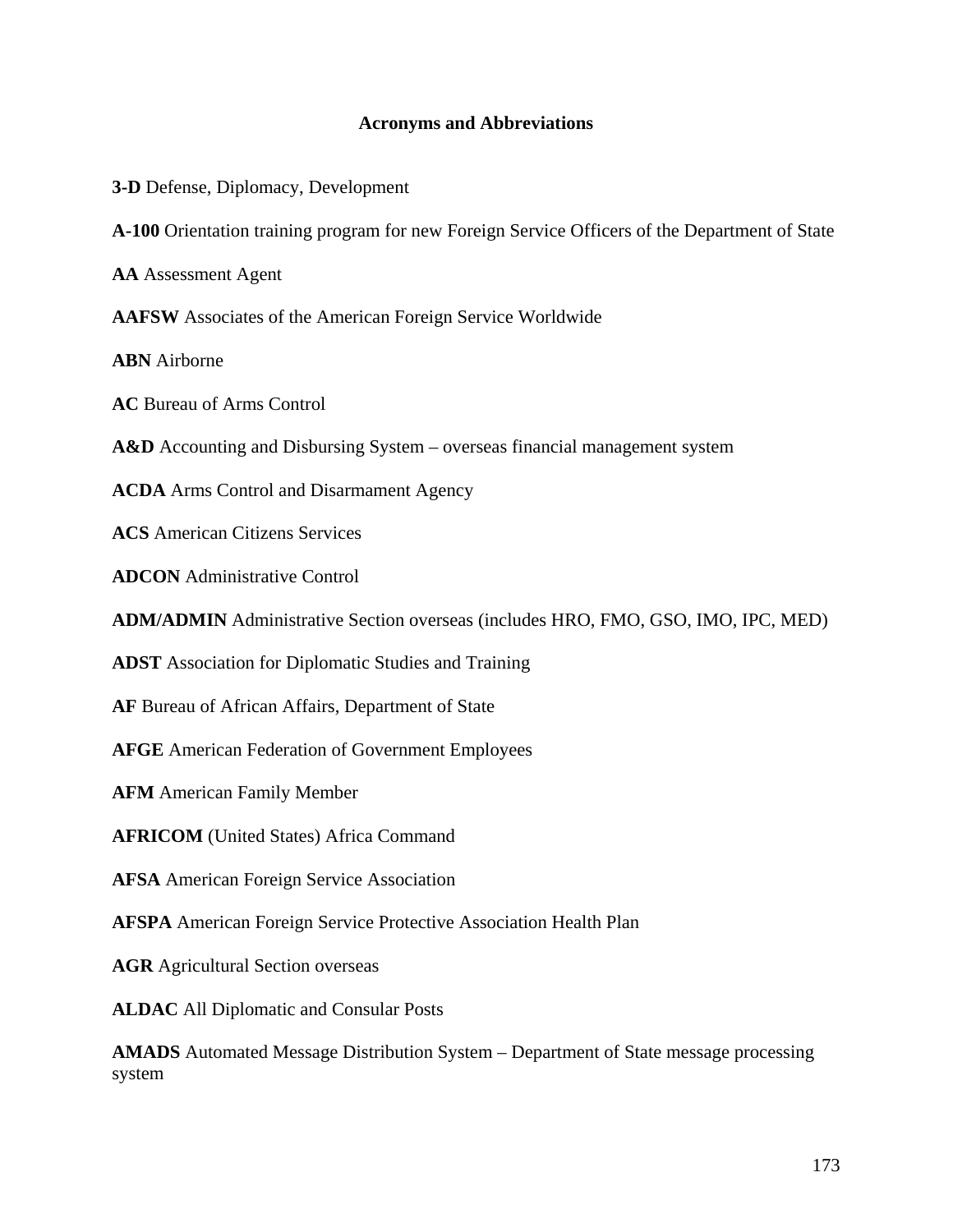**AMB E&P** Ambassador Extraordinary and Plenipotentiary – representing a head of state and with full powers

**AMCIT** See Consul

**A/OS** Office of Overseas Schools, Department of State

**APEC** Asia-Pacific Economic Cooperation forum

**APHIS** Animal Plant and Health Inspection Service, U.S. Department of Agriculture

**APO** Army Post Office

**AO** Area of Operations

**AOI** Area of Interest

**AOL** Area of Limitation

**AOR** Area of Responsibility

**AOS** Area of Separation

**ASOS** Advanced Security Overseas Seminar

**AT** Antiterroism

**AV** Asset Visibility

**AWAL** Around the World in a Lifetime – a Foreign Service teen organization

**B&F** Budget and Fiscal Section in some overseas missions – newer name is Financial Management Office (FMO)

**BCC** Beltsville Communications Center

**BDA** Battle Damage Assessment

**BIMC** Beltsville Information Management Center.

**Biodata** Biographic Data

**BPP** Bureau Performance Plan – budget planning tool for bureaus

**Branch Post** Post outside the capital city, also called constituent post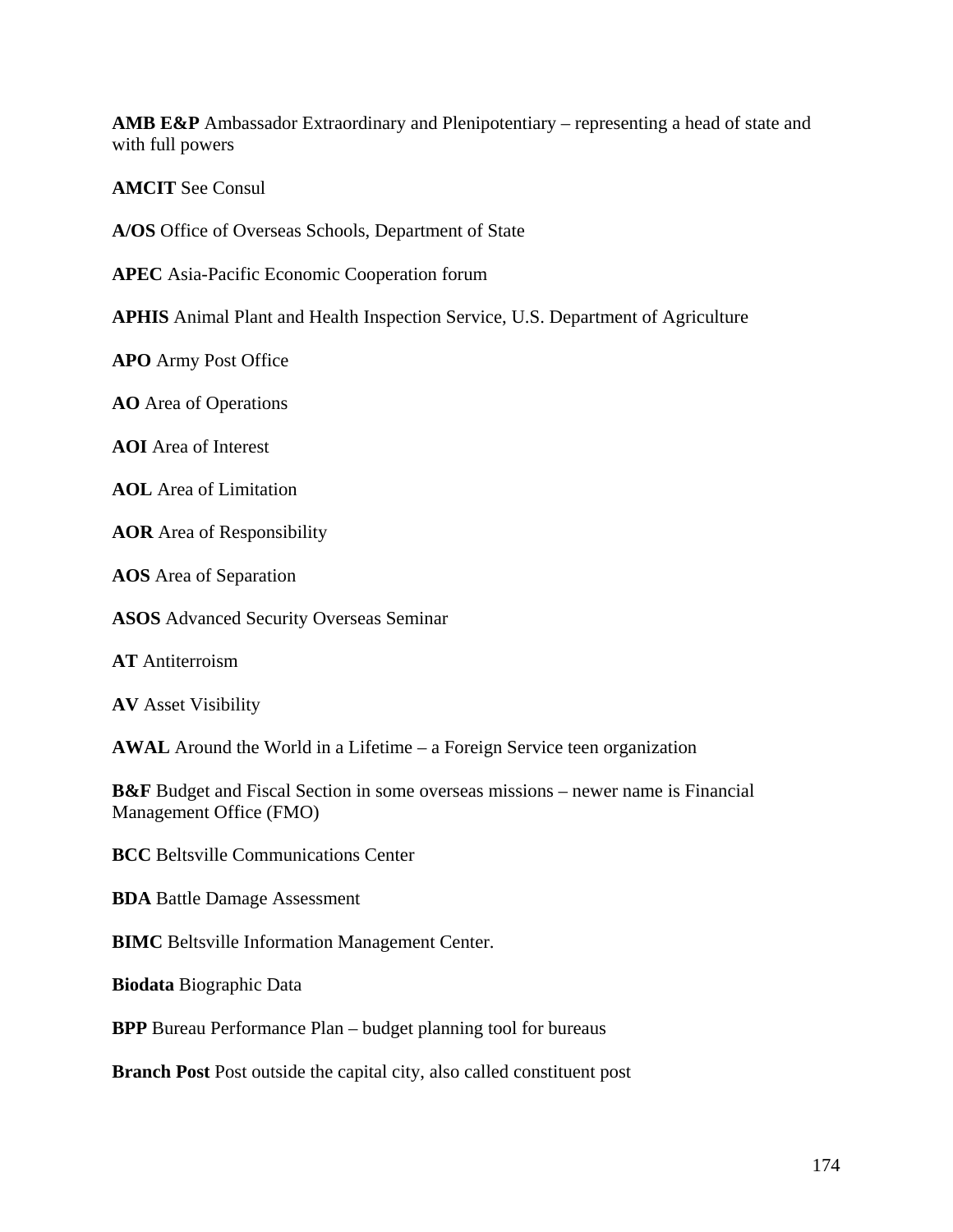## **BZ** Buffer Zone

| C <sub>2</sub> Command and Control                                                  |
|-------------------------------------------------------------------------------------|
| CA Bureau of Consular Affairs, Department of State                                  |
| <b>CA</b> Civil Administration                                                      |
| <b>CA</b> Civil Affairs, Department of Defense                                      |
| <b>CAO</b> Cultural Affairs Officer in Public Diplomacy section of Embassy          |
| <b>CAS</b> Close Air Support                                                        |
| <b>CBNR</b> Chemical, Biological, Nuclear, Radiological Weapons of Mass Destruction |
| <b>CBT</b> Combating Terrorism                                                      |
| <b>CCO</b> Complex Contingency Operations                                           |
| CCO Center for Complex Operations, National Defense University                      |
| <b>CD</b> Counterdrug                                                               |
| <b>CDA/CDO</b> Career Development and Assignments/Career Development Officer        |
| <b>CENTCOM</b> (United States) Central Command                                      |
| <b>CERF</b> Central Emergency Response Fund                                         |
| <b>CFMS</b> Central Financial Management System                                     |
| <b>CFC</b> Combined Federal Campaign                                                |
| <b>CG</b> Consul General                                                            |
| <b>CI</b> Counterintelligence                                                       |
| <b>CIA</b> Central Intelligence Agency                                              |
| <b>CIO</b> Chief Information Officer                                                |
| <b>CLO</b> Community Liaison Office                                                 |
| <b>CM</b> Consequence Management                                                    |
|                                                                                     |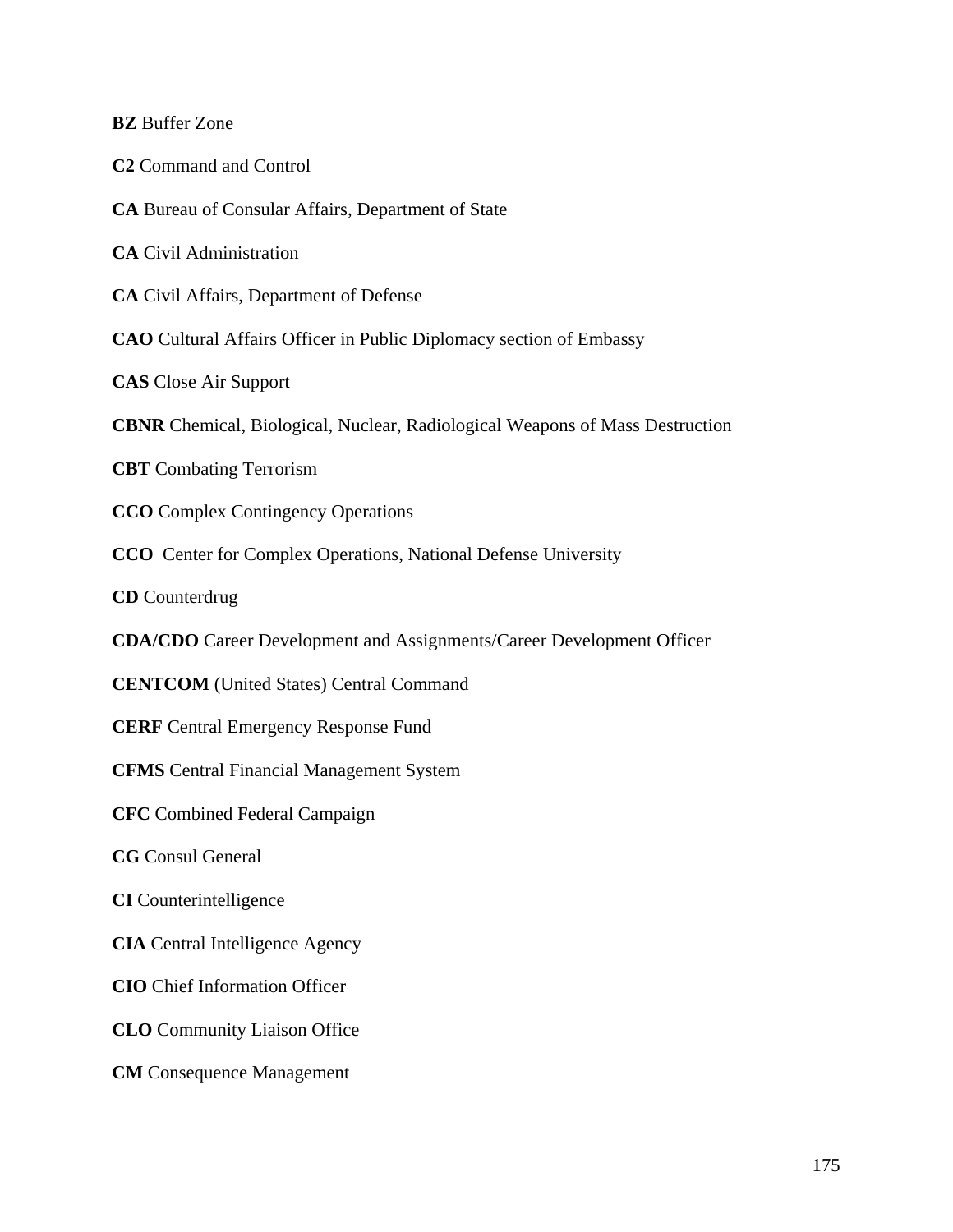**CME** Crisis Management Exercise

**CIMIC** Civil-Military Cooperation

**CML** Civil-Military Liaison

**CMO** Civil-Military Operations

**CMOC** Civil-Military Operations Center

**CNO** Chief of Naval Operations

**CNO** Computer Network Operations

**COA** Course of Action

**CODEL** Congressional Delegation

**COG** Center of Gravity

**COIN** Counterinsurgency

**COM** Chief of Mission

**COMINT** Communications Intelligence

**COMPUSEC** Computer Security – government term for data security

**COMSEC** Communications Security – policy/procedures to protect communications

**CON** Consular Section overseas

**CONGEN** Consulate-General

**CONOFF** Consular Officer

**CONUS** Continental United States

**COOP** Continuity of Operations

**COSPO** Community Open Source Project Office – intelligence community system manager

**CPO** Commications Program Officer

**CrM** Crisis Management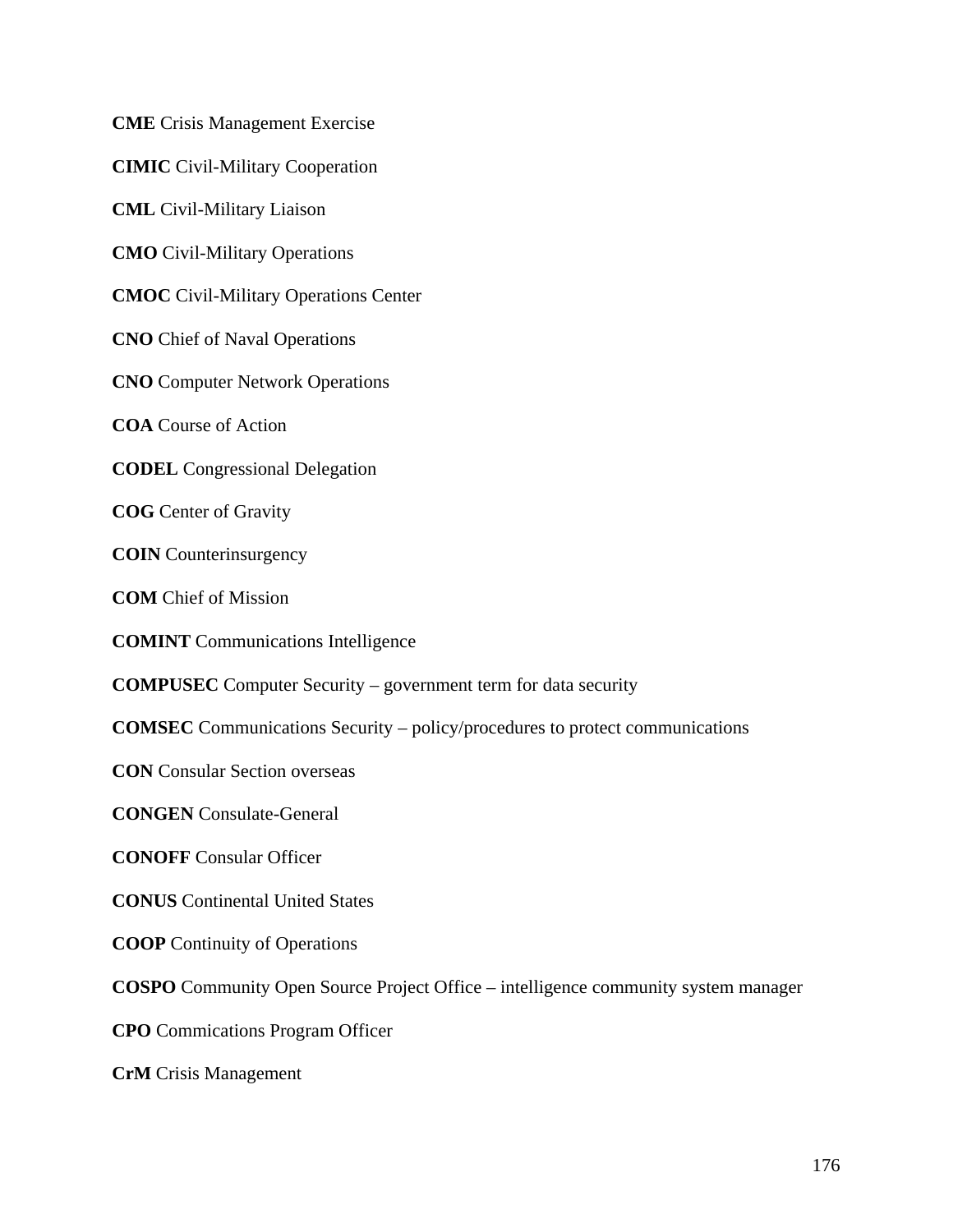| <b>CS</b> Civil Service                                                                      |
|----------------------------------------------------------------------------------------------|
| <b>CS</b> Civil Support                                                                      |
| <b>CS</b> Combat Support                                                                     |
| <b>CSAR</b> Combat Search and Rescue                                                         |
| <b>CT</b> Counterterrorism                                                                   |
| <b>CW</b> Chemical Warfare                                                                   |
| <b>DA</b> Direct Action                                                                      |
| <b>DACOR</b> Diplomatic and Consular Officers Retired.                                       |
| <b>DART</b> Disaster Assistance Response Team                                                |
| DAS Deputy Assistant Secretary, Department of State, Department of Defense, etc.             |
| <b>DC</b> Dislocated Civilian                                                                |
| <b>DDR</b> Disarmament, Demobilization, and Reintegration                                    |
| <b>DCM</b> Deputy Chief of Mission                                                           |
| <b>D&amp;CP</b> Diplomatic and Consular Programs (1019) - Department of State funding source |
| <b>DEA</b> Drug Enforcement Administration                                                   |
| <b>DFID</b> (U.K.) Department for International Development                                  |
| DG Director General of the Foreign Service                                                   |
| <b>DIA</b> Defense Intelligence Agency                                                       |
| <b>DISA</b> Defense Information Systems Agency                                               |
| <b>DOD</b> Department of Defense                                                             |
| <b>DOE</b> Department of Energy                                                              |
| <b>DOJ</b> Department of Justice                                                             |
| <b>DOS</b> Department of State                                                               |
|                                                                                              |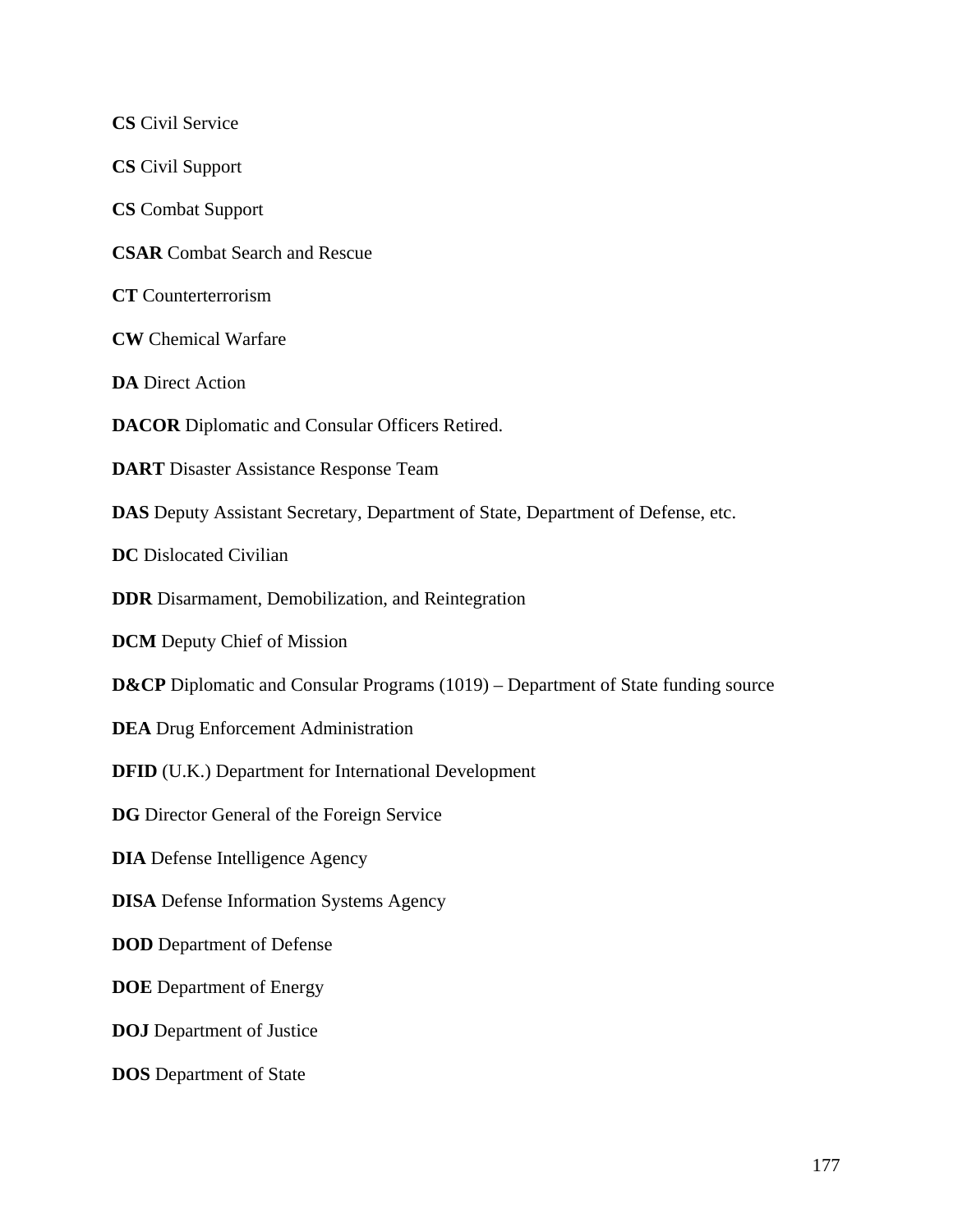**DOSNET** Department of State email network

**DPM** Diplomatic Pouch and Mail

**DPO** Deputy Principal Officer – generic term for the number two at a Foreign Service post, whether Embassy or Consulate

**DRL** Bureau of Democracy, Human Rights, and Labor, Department of State

**DS** Bureau of Diplomatic Security, Department of State

**DS** Direct Support

**DUSTWUN** Duty Status - Whereabouts Unknown

**DSTC** Diplomatic Security Training Center

**EA** Electronic Attack

**EAP** Bureau of East Asian and Pacific Affairs, Department of State

**EAC** An embassy's Emergency Action Committee (see CME)

**EB** Bureau of Economic and Business Affairs, Department of State

**EBO** Effects-Based Operations

**EC** Enemy Combatant

**ECA** Bureau of Educational and Cultural Affairs, Deparment of State

**ECON** Economic Section overseas

**ECOSOC** Economic and Social Council, United Nations

**ECS** Employee Consultation Service

**E&E** Emergency & Evacuation – used in security planning

**EFM** Eligible family member

**EH** Explosive Hazard

**EOD** Explosive Ordnance Disposal

**E.O.** Executive Order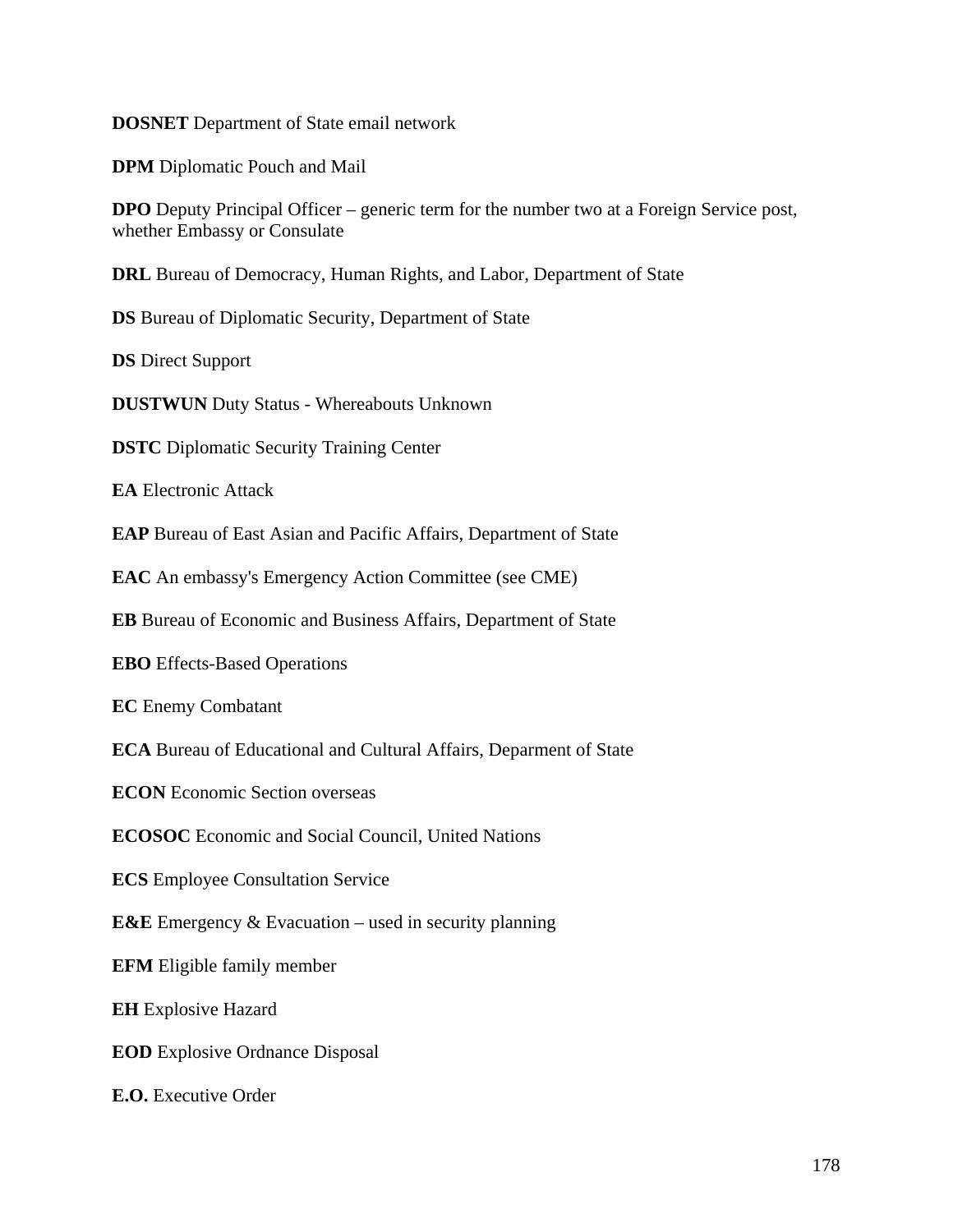**EP** Electronic Protection

**ERC** Emergency Relief Coordinator

**ERS** Electronic Receipt System – part of the Diplomatic Pouch & Mail system

**ES** Electronic Warfare Support

**ETA** Estimated Time of Arrival

**ETD** Estimated Time of Departure

**EU** European Union

**EUCOM** (United States) European Command

**EUR** Bureau of European and Canadian Affairs, Department of State

**EVT** Emergency Visitation Travel

**EW** Electronic Warfare

**EX** Executive Office

**FAC** Foreign Affairs Community

**FAH** Foreign Affairs Handbook

**FAM** Foreign Affairs Manual – the general (and authoritative) guide, in many volumes, for Foreign Service procedures

**FARA** Foreign Affairs Recreation Association

**FAS** Foreign Agricultural Service, Department of Agriculture

**FASA** Federal Acquisition Streamlining Act – USG procurement guidelines

**FBI** Federal Bureau of Investigation

**FBO** Forward Operating Base

**FCC** Federal Communications Commission

**FCO** Federal Coordinating Officer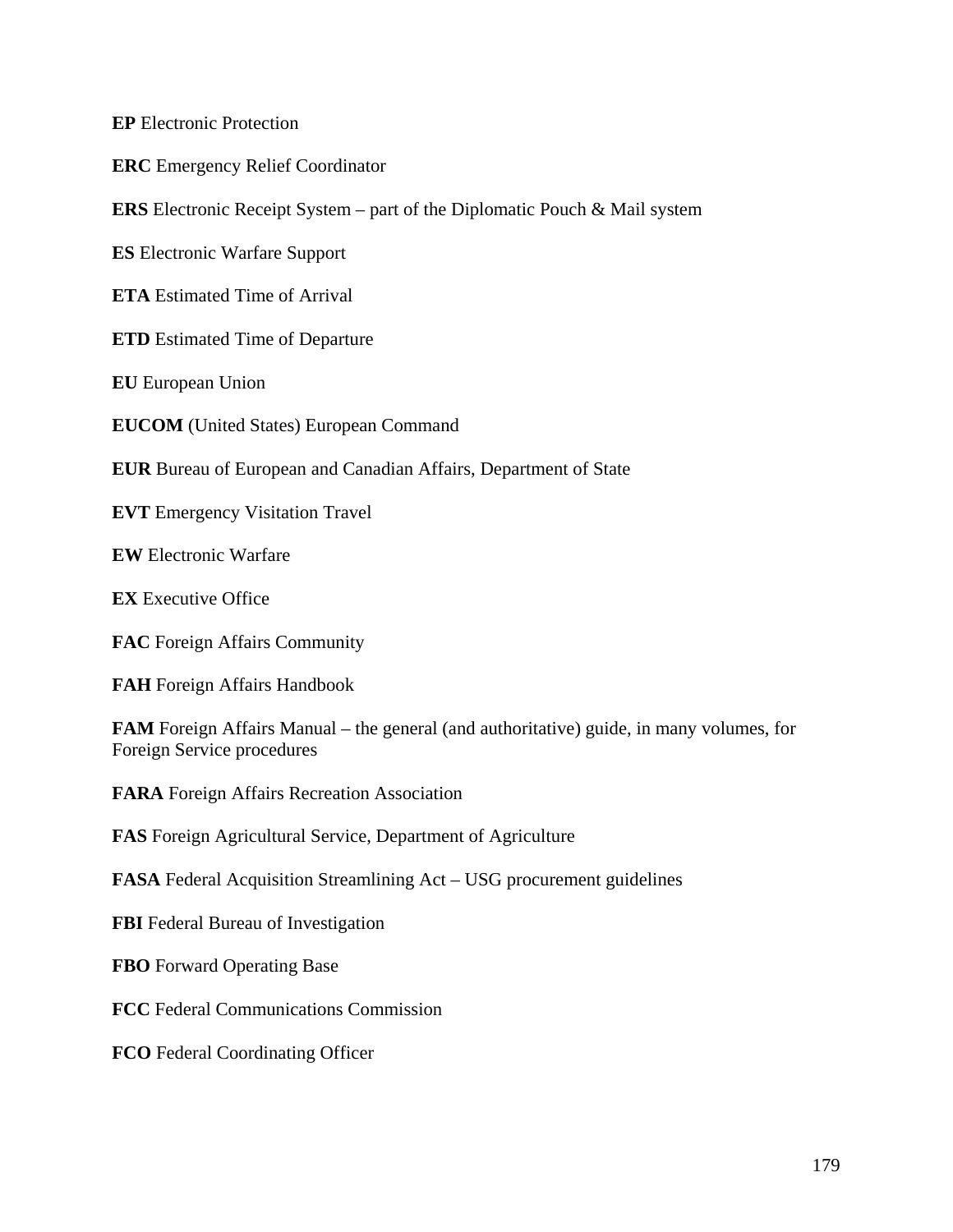**FCS** Foreign Commercial Service, Department of Commerce – provides Commercial Attaches to missions abroad

**FHA** Foreign Humanitarian Assistance

**FID** Foreign Internal Defense

**FLO** Family Liaison Office, Department of State

**FMA** Family Member Appointment – Department of State hiring mechanism

**FMC** Financial Management Center – budget and fiscal offices at 19 large embassies

**FMLA** Family and Medical Leave Act

**FMO** Financial Management Office – unit of administrative section in Department of State post overseas; formerly B&F

**FMP** Bureau of Finance and Management Policy, Department of State

**FNS** Foreign Nation Support

**FOB** Forward Operating Base

**FOIA** Freedom of Information Act

**FP** Force Protection

**FPO** Fleet (Navy) Post Office

**FSAN** Foreign Service Assignment Notebook – published by the FSI Transition Center

**FSC** Financial Service Center – three financial centers supporting FS posts

**FSI** Foreign Service Institute, Department of State

**FSN** Foreign Service National – a non-American employed by a Foreign Service Post abroad, usually from the host country; important as staff members in every section

**FSO** Foreign Service Officer

**FSPS** Foreign Service Pension System

**FSRDS** Foreign Service Retirement and Disability System

**FSYF** Foreign Service Youth Foundation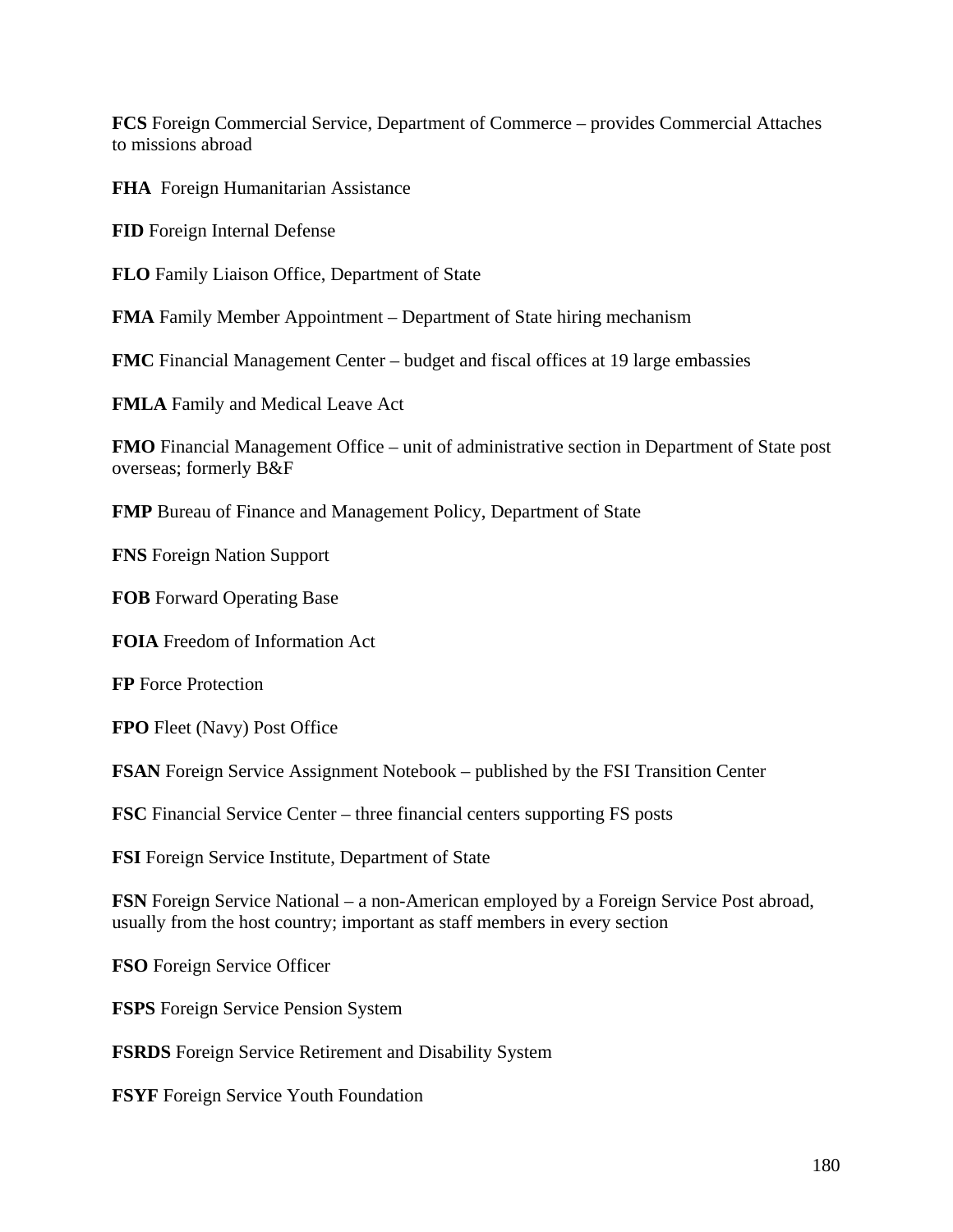**FTE** Full Time Equivalent

**FY** Fiscal Year

**GAO** General Accounting Office

- **GBL** Government Bill of Lading
- **GCP** Geospatial-Intelligence Contingency Package
- **GLS** Geographic Learning Site

**GPO** Government Printing Office

**GS** General Schedule – designation for Civil Service jobs

**GSA** General Services Administration – USG agency providing goods and services

**GSO** General Services Officer in an overseas mission

**GTR** Government Travel Request

**GW** Guerilla Warfare

**GWACs** Government-Wide Agency Contracts – procurement vehicle any agency can use

**HCA** Humanitarian and Civic Assistance

**HCO** Humanitarian Operations Center

**HCN** Host country national

**HHE** Household Effects

**HL** Home Leave

**HN** Host Nation

**HNS** Host Nation Support

**HOC** Humanitarian Operations Center

**HPT** High-Payoff Target

**HR** Bureau of Human Resources, Department of State.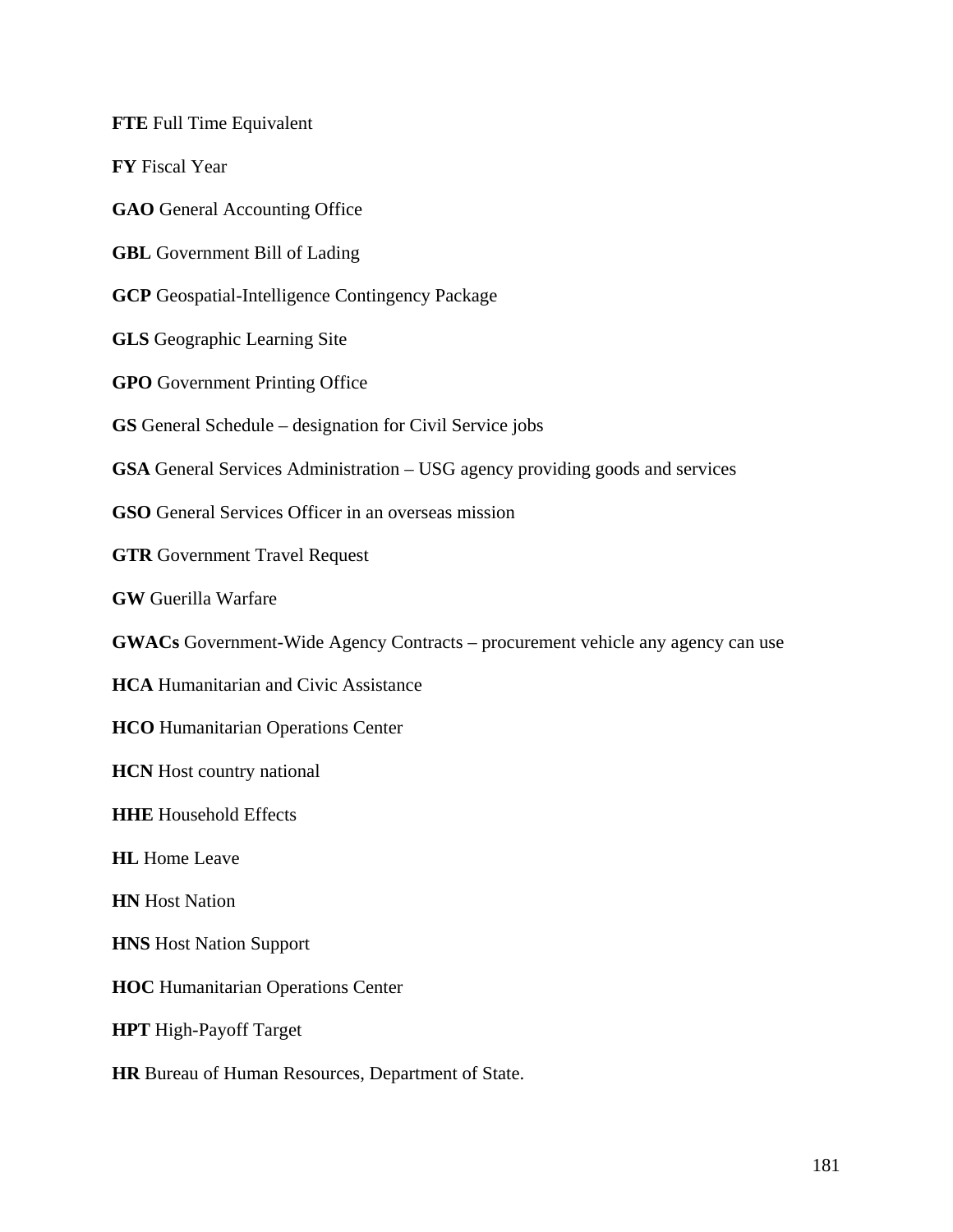### **HRO** Human Resources Officer – formerly Personnel Officer

**HRP** High-Risk Personnel

**HS** Homeland Security

**HSTA** Home Service Transfer Allowance

**HTS** Human Terrain System

**HUMINT** Human Intelligence

**HUMINT** Human Resources Intelligence

**HVT** High-Value Target

**IASC** Inter-Agency Standing Committee – mechanism for inter-agency coordination of humanitarian assistance

**IAWG** Interagency Working Group

**IC** Intelligence Community

**ICASS** International Cooperative Administrative Support Service

**ID** Identification

**IDAD** Internal Defense and Development

**IDP** Internally Displaced Person

**IDRA** International Disaster Relief Assistance

**IED** Improvised Explosive Device

**IG** Inspector General, Department of State

**IGO** Intergovernmental Organization

**IM** Information Management

**IMO/IPO** Information Management/Programs/Office of administrative section that handles computer systems and communications (classified and unclassified)

**IMS** Information Management Specialist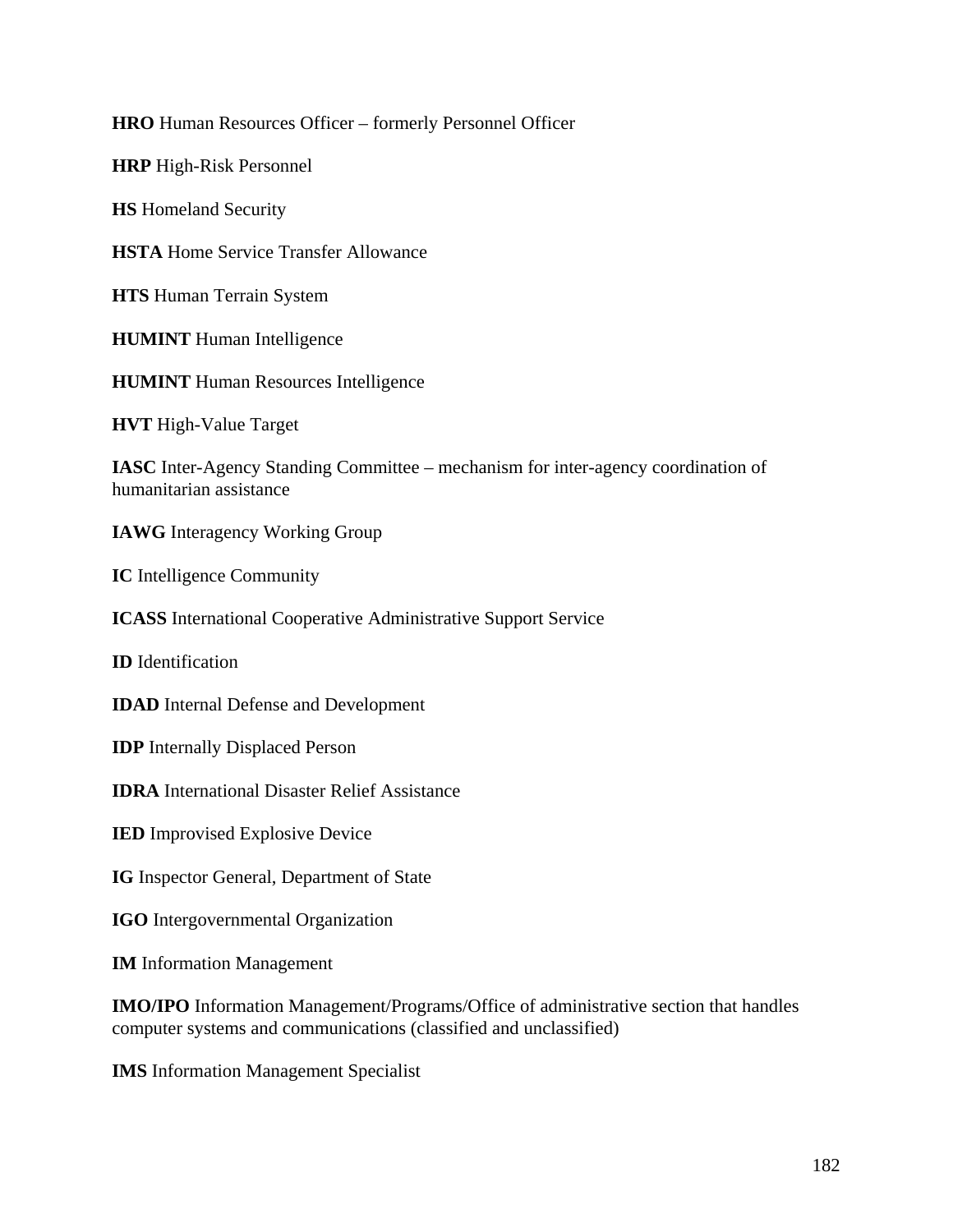**IMTS** Information Management Technical Specialist

**INL** Bureau of International Narcotics and Law Enforcement, Department of State

**INR** Bureau of Intelligence and Research, Department of State

**INRISS** INR Intelligence Support System

**INS** Immigration and Naturalization Service

**INTELINK** Intelligence Community Network – IC classified data network

**IO** Bureau of International Organization Affairs, Department of State

**IO** Information Operations

**IPC** Information Program Center – post computer processing area

**IRM** Bureau of Information Resource Management, Department of State

**ISAF** International Security Assistance Force

**IW** Irregular Warfare

**IWAG** Interagency Working Group

**JCET** Joint Combined Exchange Training

**JCMOTF** Joint Civil-Military Operations Task Force

**JCS** Joint Chiefs of Staff

**JFC** Joint Force Commander

**JFC** Joint Functional Concept

**JFCOM** (United States) Joint Forces Command

**JIACG** Joint Interagency Coordination Group

**JLOC** Joint Logistics Operations Centre

**JMAC** Joint Mission Analysis Centre

**JMET** Joint Mission-Essential Task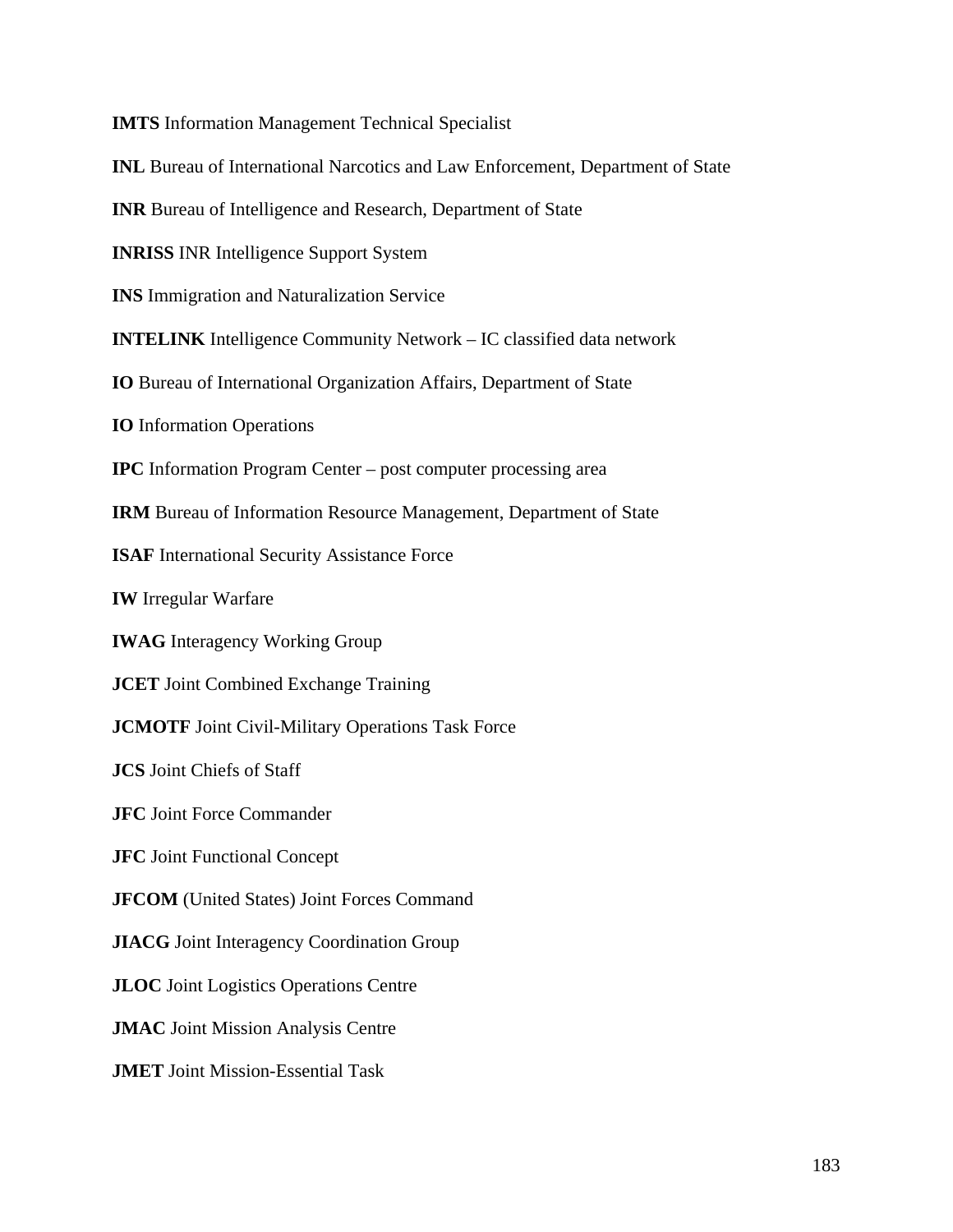**JOA** Joint Operations Area

**JOC** Joint Operations Center

**JP** Joint Publication

**JS** Joint Staff

**JSOA** Joint Special Operations Area

**JUSMAAG/MAAG** Joint U.S. Military Assistance and Advisory Mission/Military Assistance Advisory Mission

**KIA** Killed in Action

**KSA** Knowledge, Skills, and Abilities

**LGF** Local Guard Force – diplomatic post security group

**LM** Office of Logistics Management

**LMR** Land Mobile Radio – radio used by post security groups

**LMS** School of Leadership and Management, Foreign Service Institute

**LOA** Letter of Assist

**LOO** Lines of Operation

**LWOP** Leave Without Pay

**M** Office of the Undersecretary for Management, Department of State

**MAAG** Military Assistance Advisory Group

**MACA** Military Assistance to Civil Authorities

**Main State** Department of State offices located in Washignton, DC

**MAP** Military Assistance Program

**MEA** Munitions Effectiveness Assessment

**MED** Office of Medical Services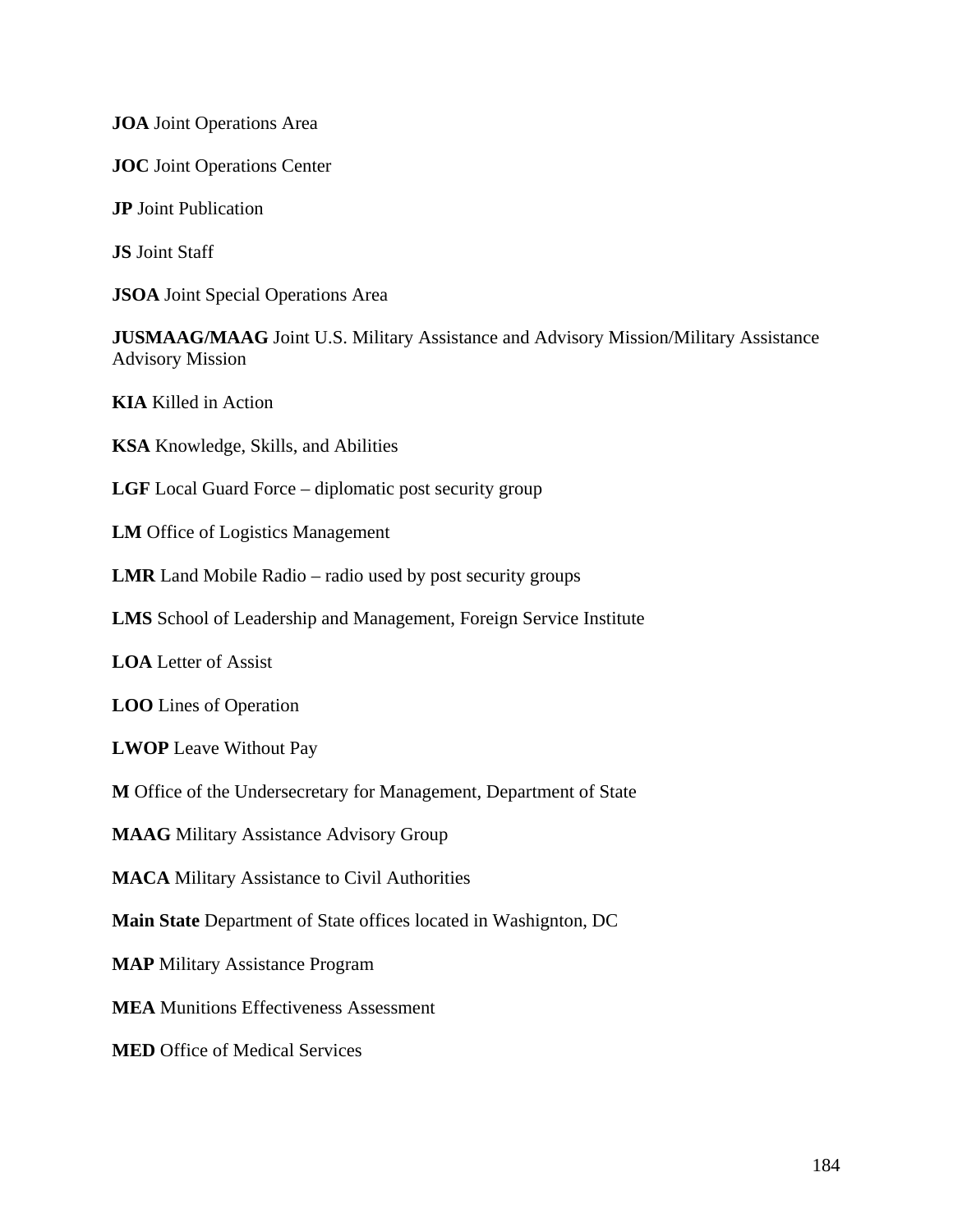**MEMCON** Memorandum of Conversation recounting the details of an official conversation with a foreign contact or official, traditionally sent by pouch (although most cable reports of calls and meetings are also MEMCONS)

**MFA** Minister and/or Ministry of Foreign Affairs

**MIA** Missing in Action/Missing

**MILDEC** Military Deception

**MNF** Multinational Force

**MOB** Mobilization

**MOP** Measure of Performance

**MED** Medical Services, Department of State

**MOH** Member of Household – an individual who falls outside the Department's legal and statutory definition of family member

**MPP** Mission Performance Plan – budget planning tool for missions

**NAS** Narcotics Affairs Section – embassy anti-drug section

**NAI** Named Area of Interest

**NATO** North Atlantic Treaty Organization

**NDS** National Defense Strategy

**NEA** Bureau of Near Eastern Affairs, Department of State

**NEOs** Noncombatant Evacuation Operations

**NGO** Non-Governmental Organization

**NHCS** Non-hostile Casualty

**NIE** National Intelligence Estimate

**NIV** Non-Immigrant Visa

**NMS** National Military Strategy

**NORTHCOM** (United States) Northern Command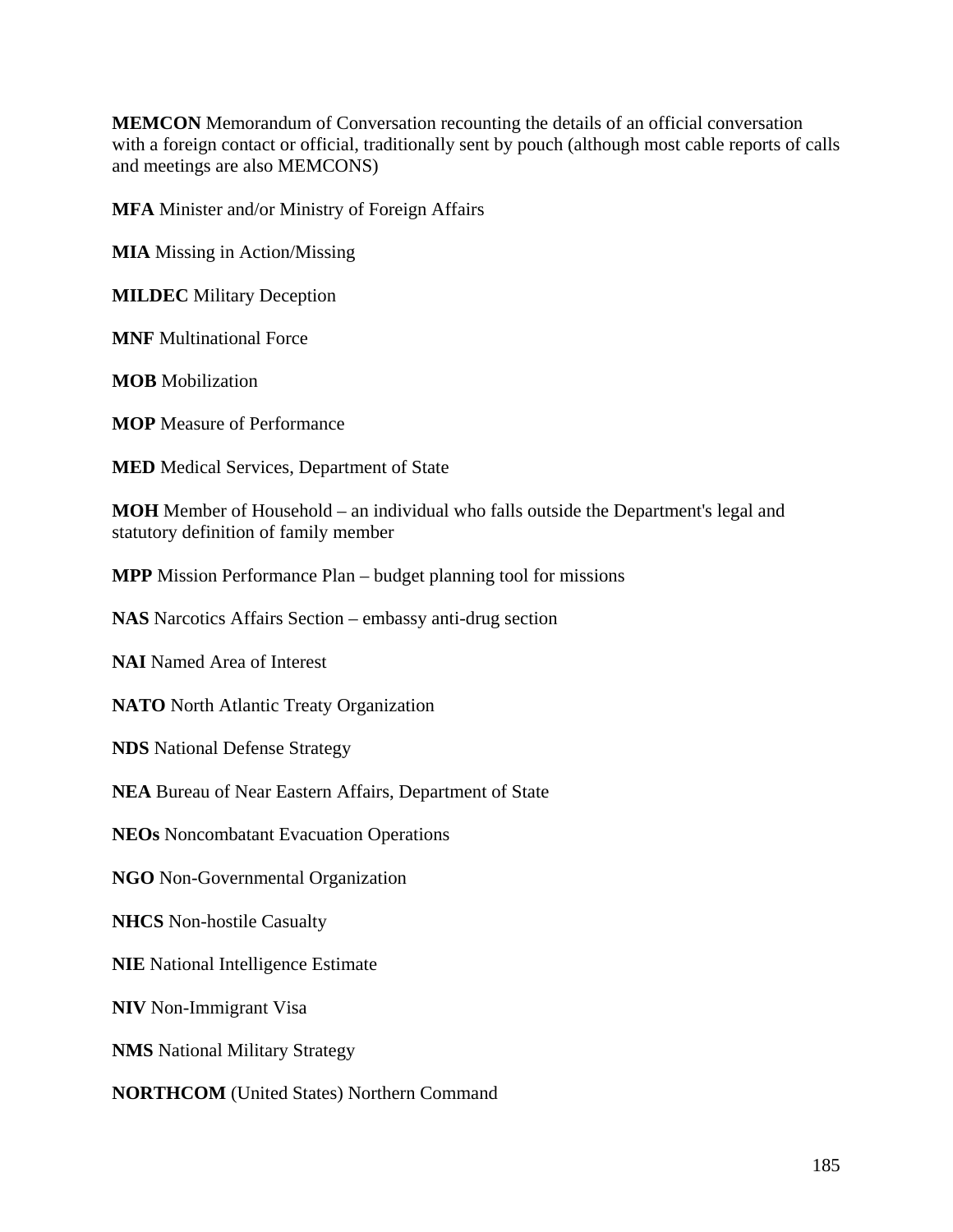**NSA** National Security Agency

**NSC** National Security Council

**NSS** National Security Strategy

**OA** Operational Area

**OB** Order of Battle

**OBC** Overseas Briefing Center, Foreign Service Institute

**OBO** Overseas Buildings Operations (formerly FBO)

**OCHA** Office for the Coordination of Humanitarian Affairs, United Nations

**OCS** Overseas Citizens Service

**OECD** Organization of Economic Cooperation and Development

**OES** Bureau of Oceans and International Environmental and Scientific Affairs, Department of State

**OGA** Other Government Agency

**OIG** Office of the Inspector General, Department of State

**OMB** Office of Management and Budget

**OMS** Office Management Specialist (formerly Foreign Service secretary)

**OOB** Order of Battle

**OP3** Overt Peacetime Psychological Operations Programs

**OpenNet** Online resources available only on the Department of State intranet

**OPSEC** Operations Security

**OPLAN** Operations Plan

**ORE** Official Residence Expense – a special account for funding official expenses of the Ambassador's (Chief of Mission) residence

**OSAC** Overseas Schools Advisory Council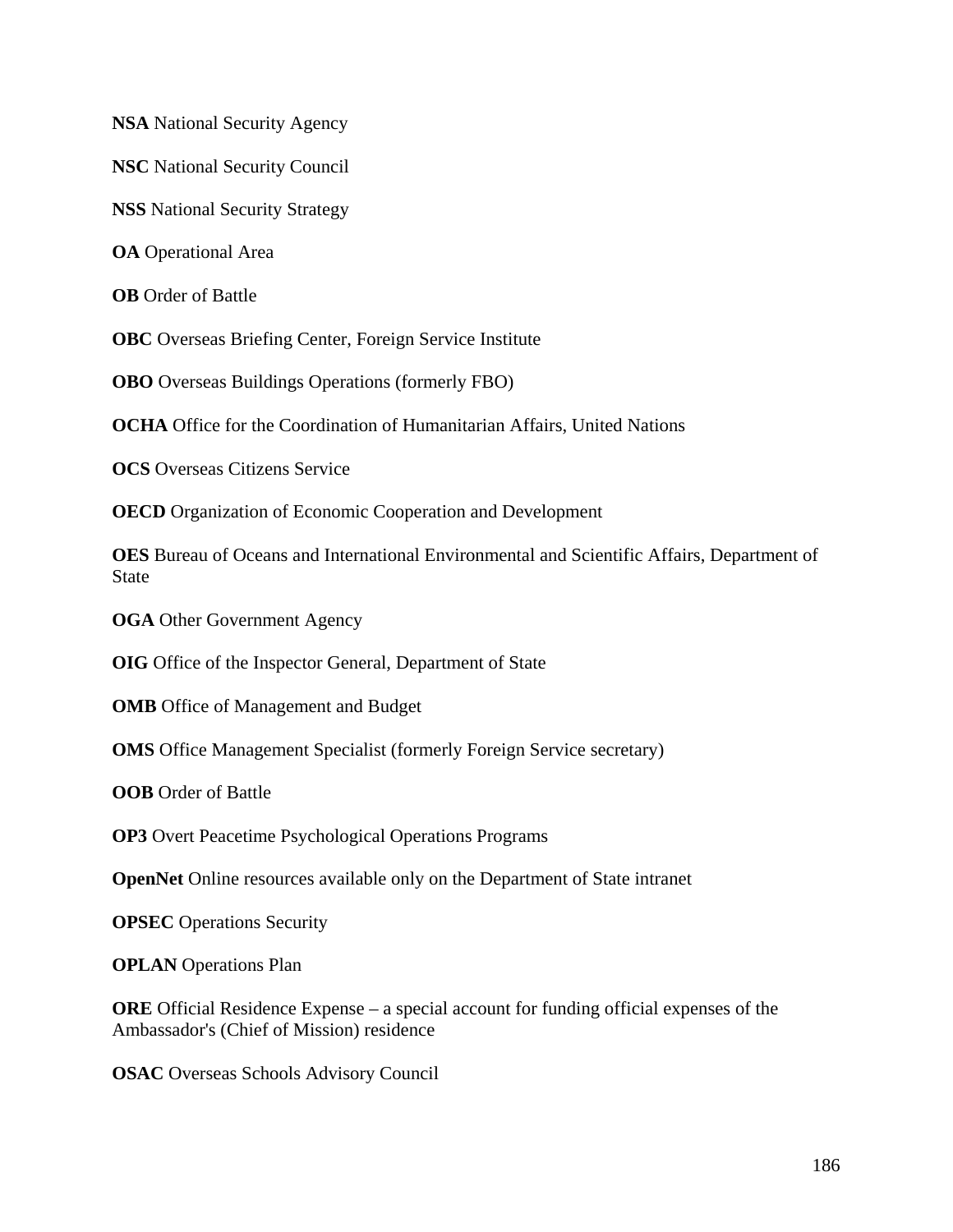**OSAC** Overseas Security Advisory Council

**OSCE** Organization for Security and Co-operation in Europe

**PACOM** (United States) Pacific Command

**PA** Public Affairs

**PAO** Public Affairs Officer

**PAR Participatory Action Research** 

**PAR** Population at Risk

**PB** Peacebuilding

**PC** Peace Corps

**PC Rep** Peace Corps Representative

**PCV** Peace Corps Volunteer

**PDD** Presidential Decision Directive

**PERMREP** See COM

**PIT** Part-time/Intermittent/Temporary employee – formerly applied to most dependent employment slots and is now obsolete (per Department directive)

**PK** Peace Keeping or Peacekeeping

**PL 480** Public Law 480 dealing with the overseas sale of surplus agricultural products

**PM** Bureau of Political-Military Affairs, Department of State

**PMFs** Private Military Firms

**PMP** Prevention, Mitigation and Preparedness

**PN** Partner Nation

**PNG** Persona Non Grata

**PO** Peace Operations or Peacekeeping Operation

**POL** Political Section overseas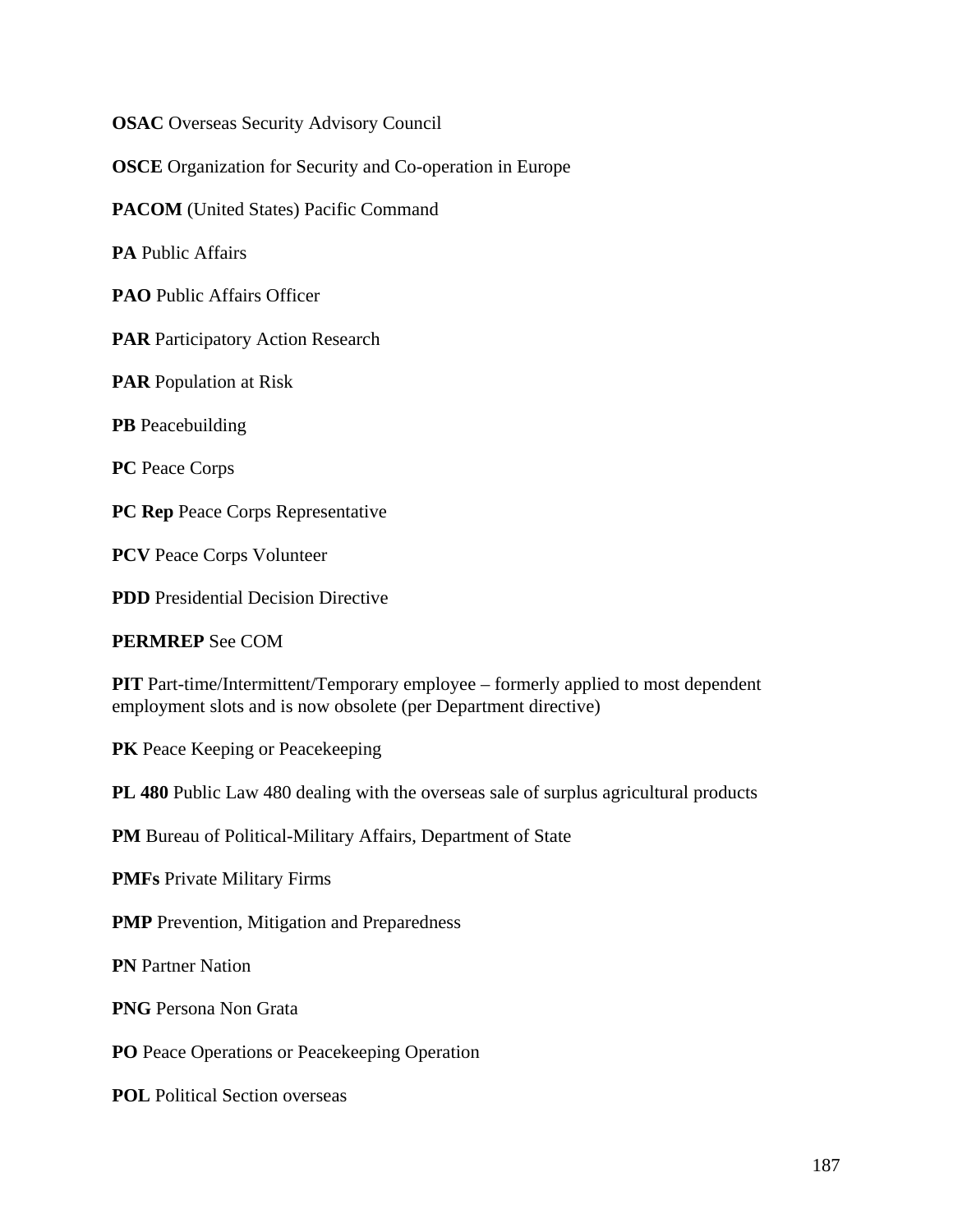#### **POLCONS** See Counselor

**POTUS** President of the United States

**POV** Privately Owned Vehicle

**POW** Prisoner of War

**PRM** Bureau of Population, Refugees, and Migration, Department of State

**PRT** Provincial Reconstruction Team

**PSC** Personal Services Contract

**PSO** Post Security Officer

**PSYOP** Psychological Operations

**PUA** Participatory Urban Appraisal

**PW** Prisoner of War

**QRF** Quick Response Force

**R&R** Rest and recuperation leave

**RCA** Riot Control Agent

**RCSO** Regional Computer Security Officer

**RECON** Reconnaissance

**REFTEL** Reference Telegram

**RFE/RL** Radio Free Europe and Radio Liberty

**RFSC** Regional Financial Service Center

**RM** Risk Management

**RMO** Regional Medical Officer

**ROE** Rules of Engagement

**RPSO** Regional Procurement Service Office – overseas logistics support center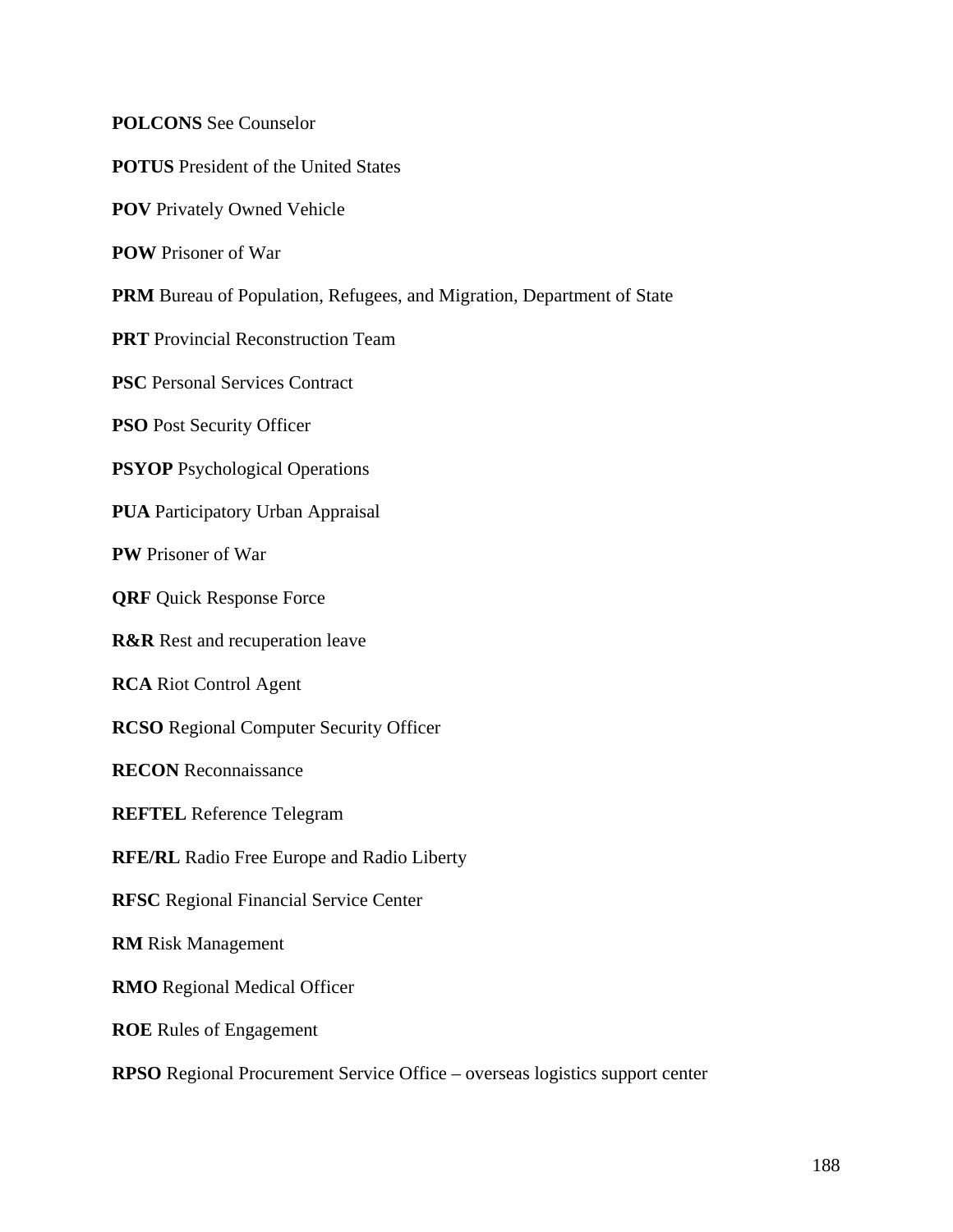| <b>RSO</b> Regional Security Officer – reports directly to the Deputy Chief of Mission |
|----------------------------------------------------------------------------------------|
| <b>RUF</b> Revolutionary United Front                                                  |
| <b>RUF</b> Rules for the Use of Force                                                  |
| <b>S&amp;E</b> Salary & Expenses                                                       |
| <b>SA</b> Security Assistance                                                          |
| <b>SAIT</b> School of Applied Information Technology at the Foreign Service Institute  |
| <b>SAR</b> Search and Rescue                                                           |
| <b>S/CPR</b> Chief of Protocol                                                         |
| <b>SEA</b> Subsistence Expense Allowance                                               |
| <b>SEP</b> Special Embassy Program                                                     |
| <b>SERE</b> Survival, Evasion, Resistance, and Escape                                  |
| <b>SFS</b> Senior Foreign Service                                                      |
| SLS School of Language Studies, Foreign Service Institute                              |
| <b>SMA</b> Separate Maintenance Allowance                                              |
| <b>SN</b> Strategic National                                                           |
| <b>SO</b> Special Operations                                                           |
| <b>SO</b> Strategic Objective                                                          |
| <b>SOCOM</b> (United States) Special Operations Command                                |
| <b>SOF</b> Special Operations Forces                                                   |
| <b>SOFA Status-of-Forces Agree</b>                                                     |
| <b>SOP</b> Standard Operating Procedure                                                |
| <b>SOS</b> Security Overseas Seminar                                                   |
| <b>SOUTHCOM</b> (United States) Southern Command                                       |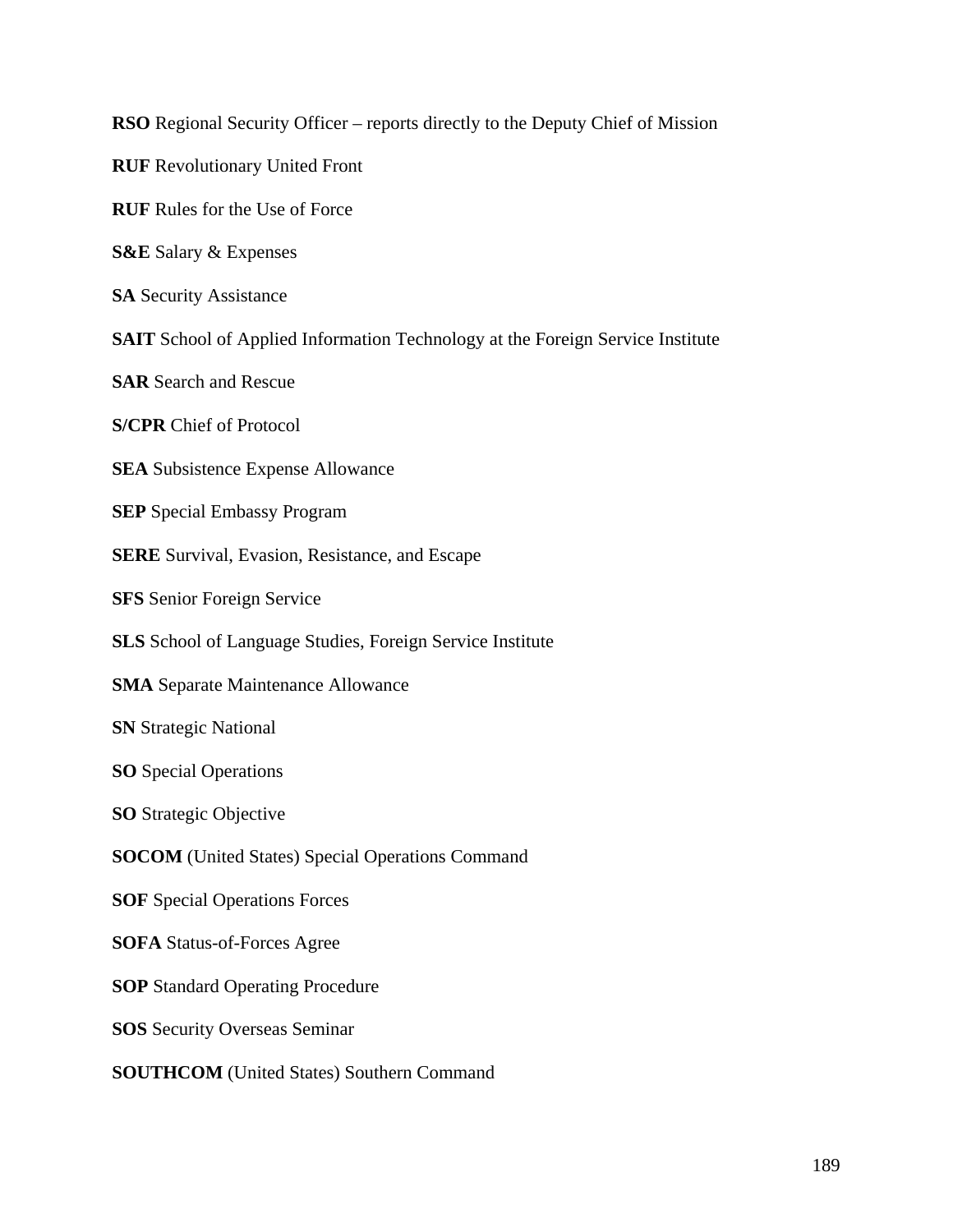**S/P** Policy Planning Staff

**SPAS** School of Professional and Area Studies, Foreign Service Institute

**SR** Standardized Regulations

**S/S** Executive Secretariat

**SSR** Security Sector Reform

**ST** Strategic-Theater

**STAFFDEL** See CODEL

**STRARTCOM** (United States) Strategic Command

**TCN** Third Country National – a citizen of a country other than the United States or the host country

**TDY** Temporary Duty

**TF** Task Force

**TM** Travel Message

**TQSA** Temporary Quarters Subsistence Allowance

**TRANCOM** (United States) Transportation Command

**TSCP** Theater Security Cooperation Plan

**TSP** Thrift Savings Plan

**UAB** Unaccompanied Air Baggage

**UCP** Unified Command Plan

**UNCT** United Nations Country Team

**UNESCO** United Nations Education, Scientific, and Cultural Organization

**USAID** United States Agency for International Development

**USDA** United States Department of Agriculture

**USG** United States Government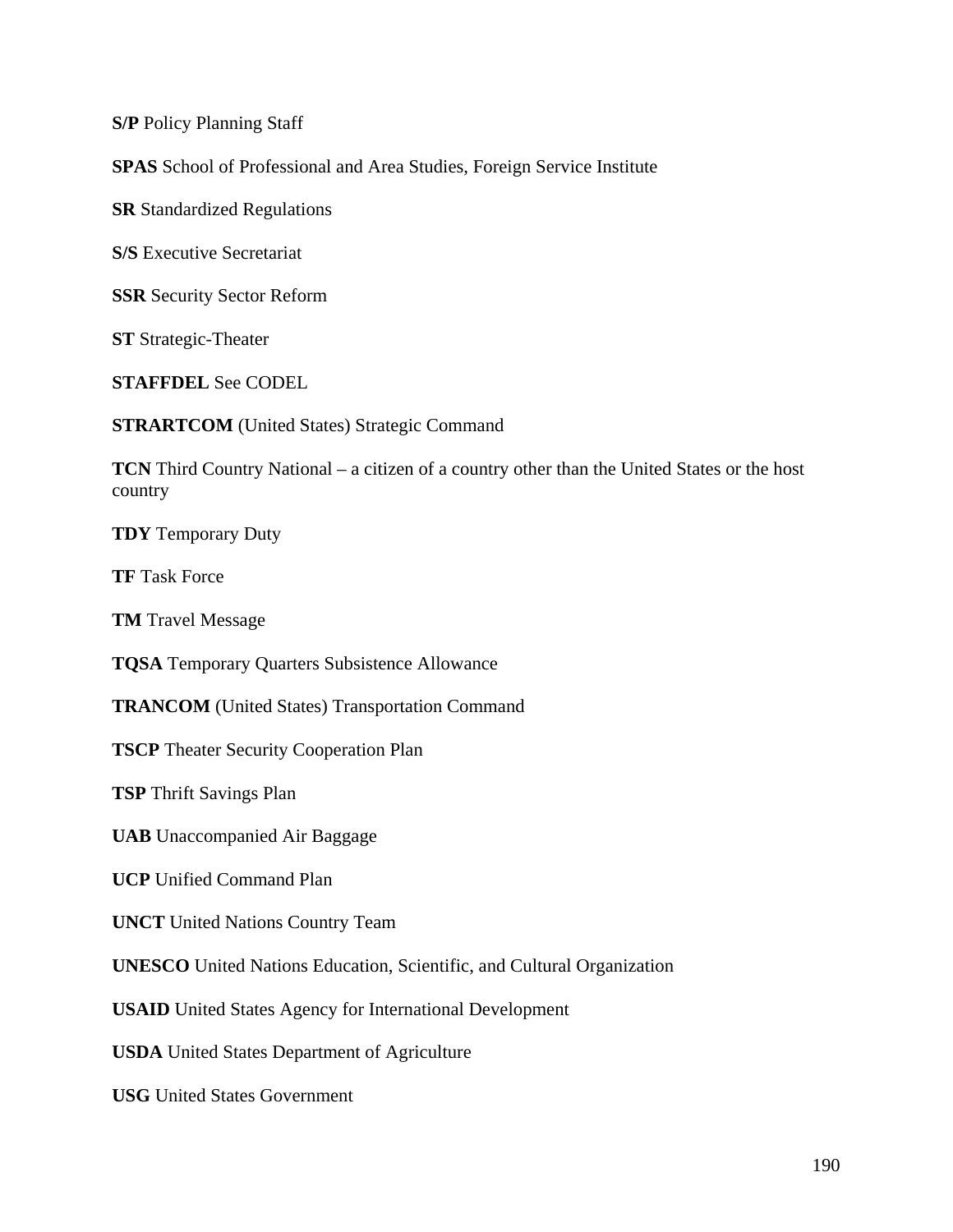**USEU** U.S. Mission to the European Union

**USIA** United States Information Agency – former foreign affairs agency incorporated into the Department of State in 1999

**USNATO** U.S. Mission to the North Atlantic Treaty Organization

**USO** Unit Security Officer

**USTR** U.S. Trade Representative's office

**USUN** United States Mission to the United Nations

**UW** Unconventional Warfare

**UXO** Unexploded Explosive Ordnance

**VIP** Very Important Person

**WAE** When Actually Employed – generally a retiree who returns to work for short periods

**WG** Working Group

**WHA** Bureau of Western Hemisphere Affairs, Department of State (formerly ARA)

**WHO** World Health Organization, United Nations

**WIA** Wounded in Action

**WMD** Weapons of Mass Destruction

**WTO** World Trade Organization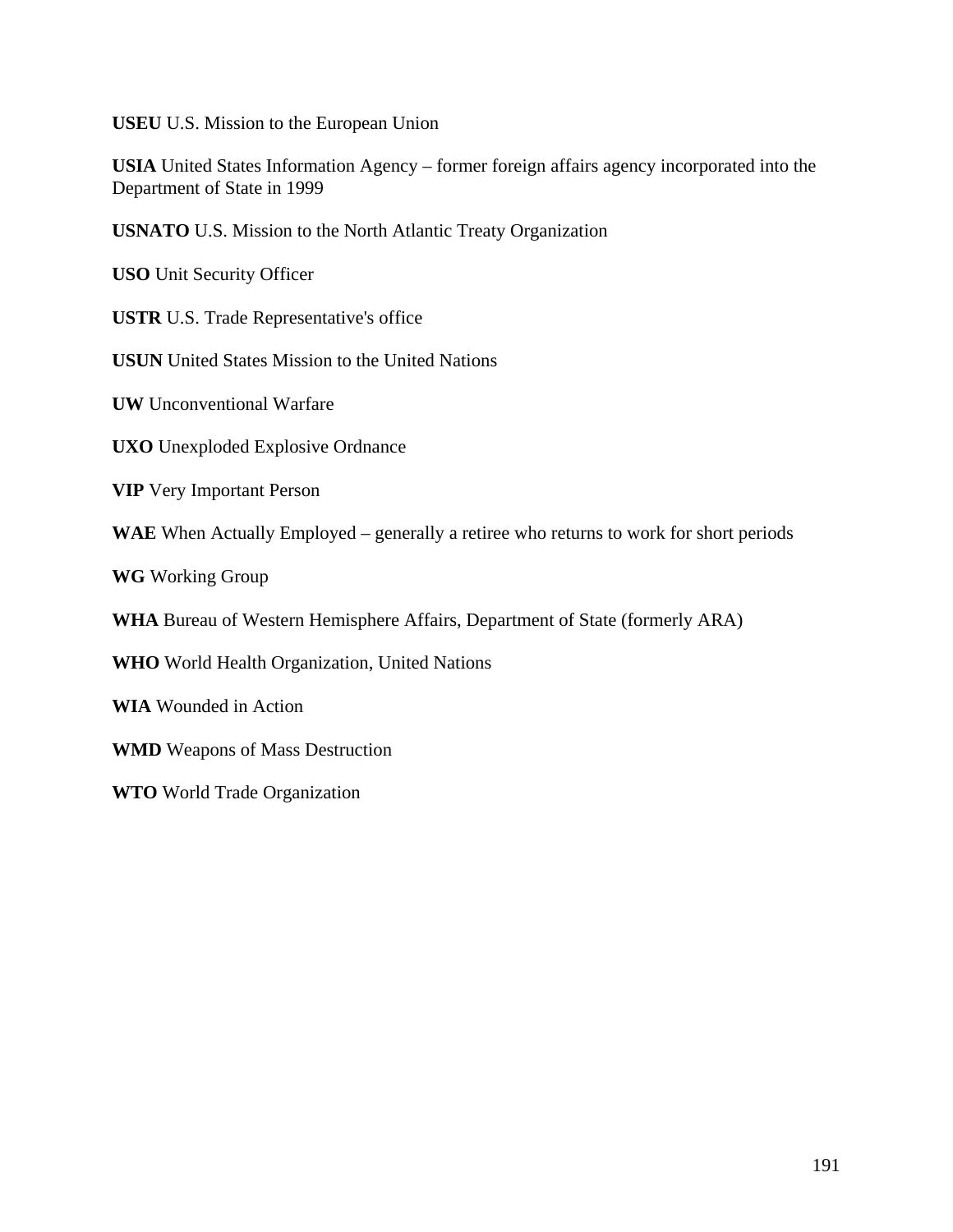# Sources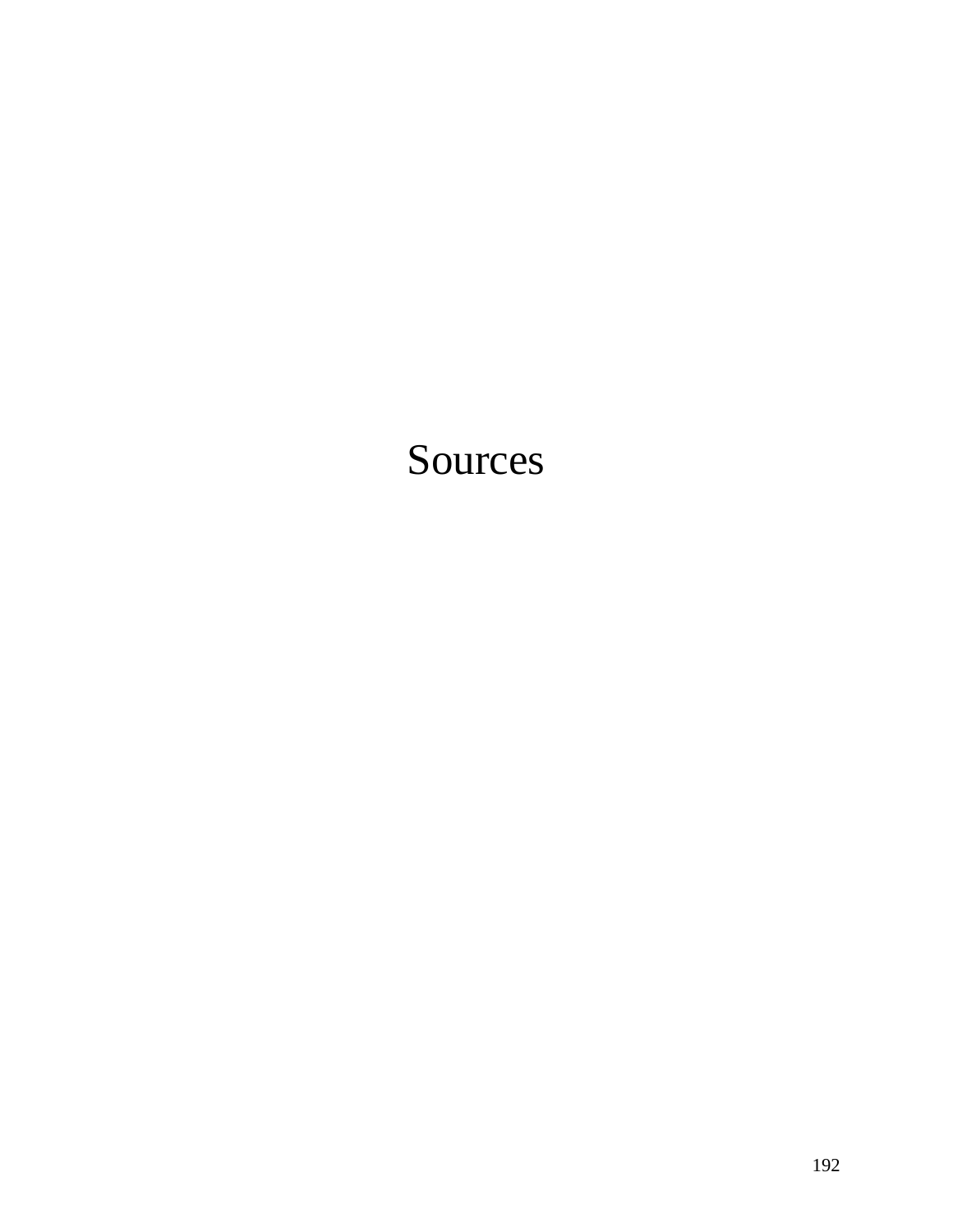#### **Sources**

Allison, Graham T. and Douglas Dillon (The Commission on America's National Interests). 2000. *America's National Interests.* Cambridge, UK.

American Friends Service Committee. 2007. *IPLAC Glossary*. New York.

Arriagada, Irma. and Godoy, Lorena. 2000. "Prevention of repression? The false dilemma of citizen security." *Cepal Review* 70: 111- 136.

Associates of the American Foreign Service Worldwide. 2009. [http://www.aafsw.org/.](http://www.aafsw.org/)

- Breton, Margot. 1994. "On the meaning of empowerment and empowerment-oriented social work practice." *Social Work with Groups* 17 (3): 23-37.
- Civil-Military Coordination Center of Excellence. 2007. *CIMIC Abbreviation Definition Guide.* Lonnekerveldweg, Netherlands
- Commission on Human Security. 2003. *Final Report of the Commission on Human Security.* http://www.humansecurity-chs.org/finalreport/index.html.
- Freeman, Chas. W. 2010. *Diplomat's Dictionary (2d Ed.).* Washington: United States Institute of Peace
- Gallinetti, Jon A. and Carlos Pascual. 2005. *United States Joint Forces Command J7 Pamphlet Version 1.0: US Government Draft Planning Framework for Reconstruction, Stabilization, and Conflict Transformation.* Norfolk: US Joint Forces Command.

International Alert. 1998. *Code of Conduct: Conflict Transformation Work.* London.

- International Committee of the Red Cross. 1977**.** *Protocol Additional to the Geneva Conventions of 12 August 1949, and relating to the Protection of Victims of International Armed Conflicts (Protocol I), 8 June 1977.* Geneva
- Joint Chiefs of Staff. 2009. *Chairman of the Joint Chiefs of Staff Instruction (CJCSI) 5120.02.* Washington.

\_\_\_\_\_\_\_. 2008. *Chairman of the Joint Chiefs of Staff Instruction (CJCSI) 3500.01.* Washington.

\_\_\_\_\_\_\_. 2008. *Chairman of the Joint Chiefs of Staff Manual (CJCSM) 3500.04D.* Washington.

Keane, John. 1996. *Reflection on Violence.* Cambridge: Cambridge University Press.

Kincaid, A. Douglas. 2000. "Demilitarization and security in El Salvador and Guatemala: Convergences of success and crisis." *Journal of Inter-American Studies and World Affairs* 42, no. 4: v-58.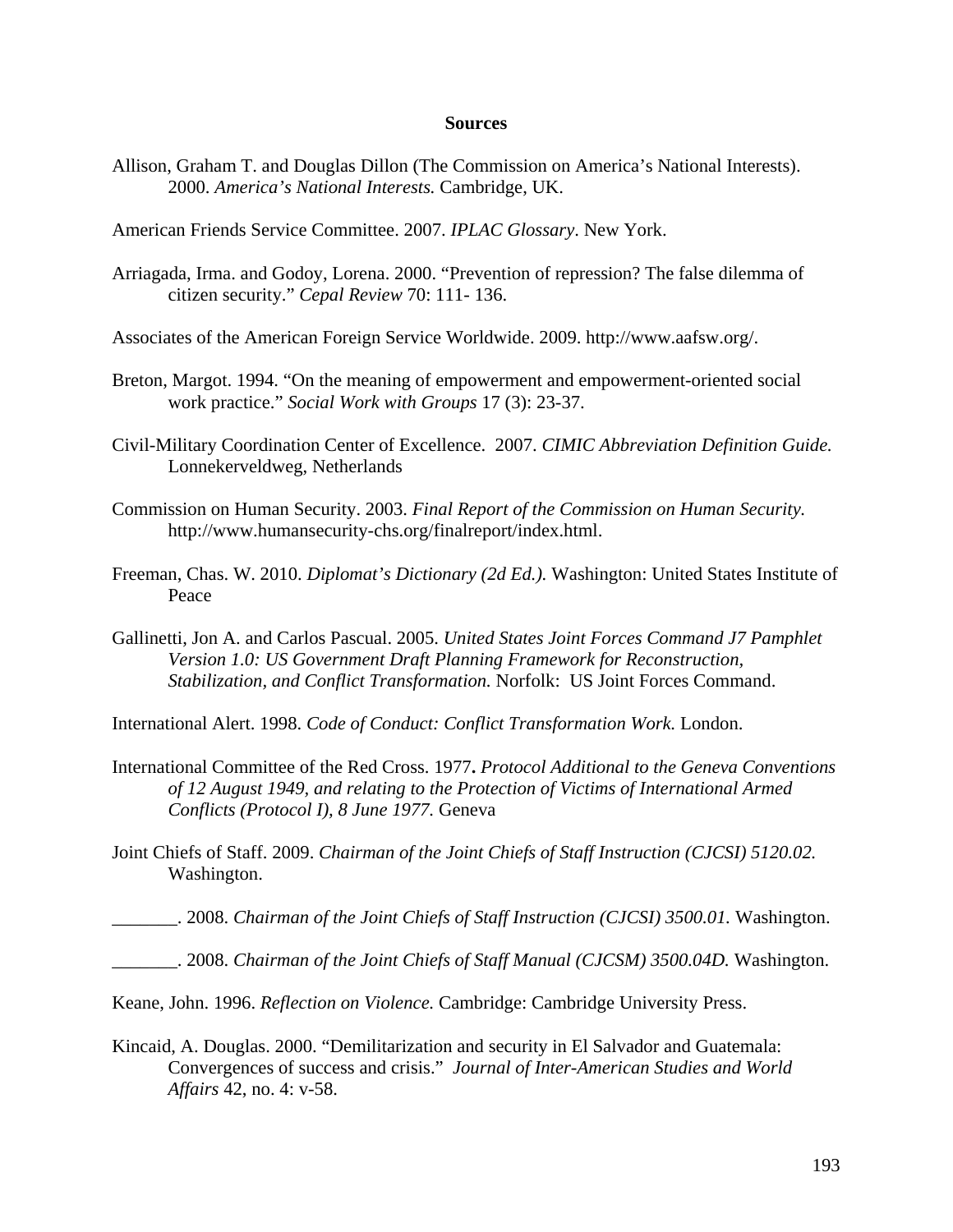Lederach, John P. 2005. *The Moral Imagination.* New York: Oxford University Press.

\_\_\_\_\_\_\_. 2003. *The Little Book of Conflict Transformation.* Intercourse: Good Book.

Lidy, A. Martin and Daniel R. Langberg. 2009. *Glossary of Key Civilian and Military Terms for National Security Management.* Alexandria: Institute for Defense Analysis.

Merriam-Webster. 2009. *Merriam-Webster Collegiate Dictionary*. Springfield: Merriam.

- MORS Special Workshop: U.S. Irregular Warfare (IW) Analysis Workshop. 2009. *Irregular Warfare Glossary (IW).* MacDill AFB.
- Moser, Caroline and Cathy Mcllwaine. 1999. "Participatory urban appraisal and its application for research on violence." *Environment and Urbanization* 11(2): 203-226.
- Multinational Interoperability Council Coalition. 2005. *Multinational Interoperability Council Coalition Planning Guide.* Washington.
- Multinational Planning Augmentation Team. 2010. *Multinational Force Standing Operating Procedures (MNF SOP).* Honolulu.
- National Security Council. 1997. *PDD/NSC 56 Managing Complex Contingency Operations.* Washington.
- North Atlantic Treaty Organization Standardization Agency. 2009. *NATO Glossary of Terms and Definitions, AAP-6.* Brussels.
- Nye, Joseph S. 2008. *Understanding International Conflicts: An Introduction to Theory and History.* New York: Pearson Longman.
- Organization for Economic Co-operation and Development (OECD). 2002. *Glossary of Key Terms in Evaluation and Results Based Management.* Paris: OECD Publications.
- Pruitt, D.G. and J.Z Rubin. 1986. *Social Conflicts: Escalation, Stalemate and Settlement.* Boston: McGraw-Hill
- Ramsbotham, Oliver; Tom Woodhouse; and Hugh Miall. 2009. *Contemporary Conflict Resolution (2d Ed.)*. Malden, MA: Polity Press

Schirch, Lisa. 2010. *3-D Security Initiative*. http://www.3dsecurity.org/.

Schuller, Tom. 2000. "The complementary roles of human and social capital." *Canadian Journal of Policy Research* 21(1): 25–35.

\_\_\_\_\_\_\_. 1999. *The Journey Toward Reconciliation.* Scottdale: Herald Press.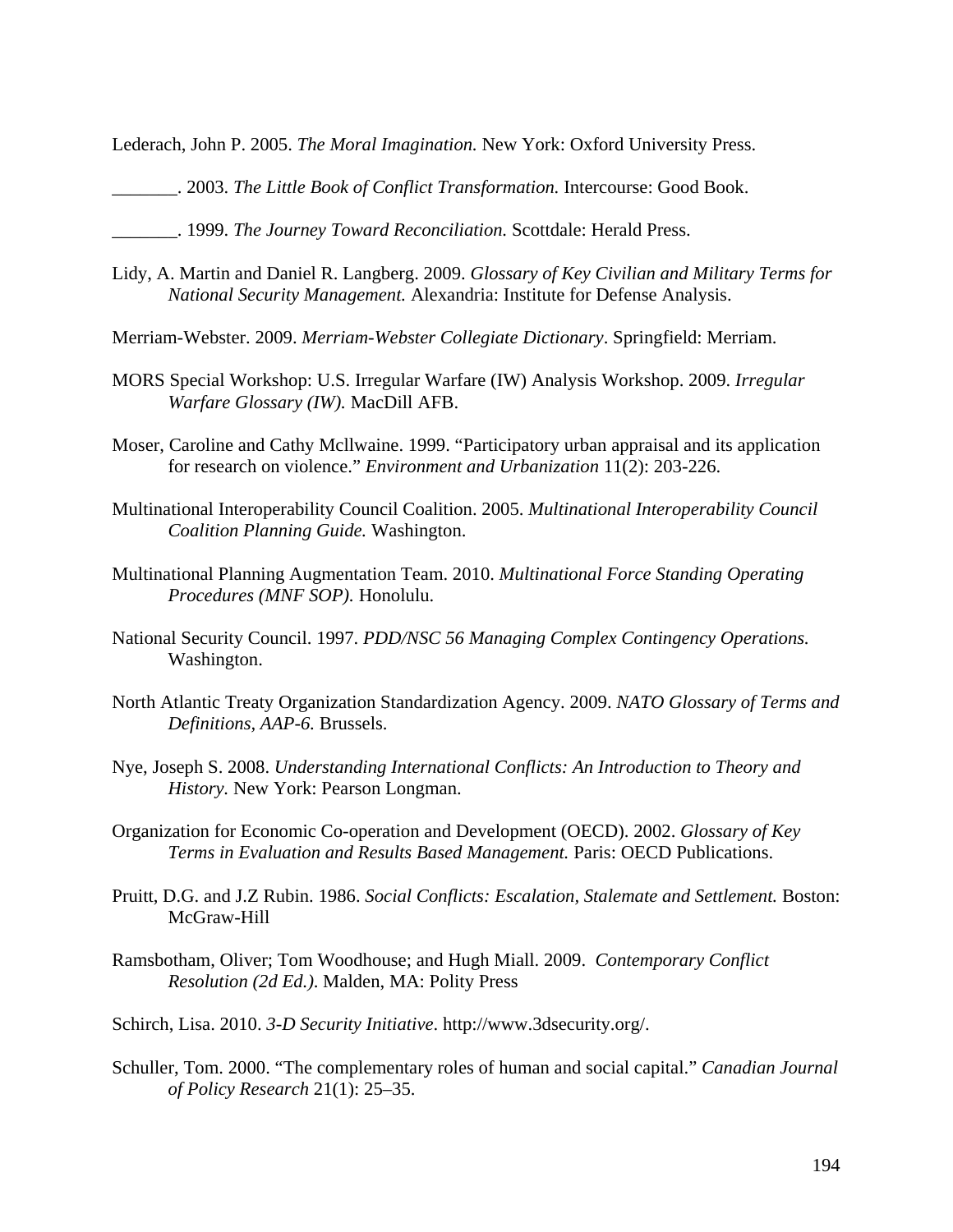Secretary of Defense. 2007. *Report to Congress on the Implementation of DoD Directive 3000.05 Military Support for Stability, Security, Transition and Reconstruction (SSTR) Operations.* Washington.

Sen, Amartya. 1999. *Development as Freedom.* Oxford: Oxford University Press.

- Simpson, John (ed.). 2010. *Oxford English Dictionary*. Oxford: Oxford University Press.
- United Kingdom Department for International Development (UK DFID). 2009. *DFID Glossary.*  Crown copyright. http://www.dfid.gov.uk/About-DFID/Glossary/.
- United Kingdom Ministry of Defense. 2004. *Joint Warfare Publication 5-00: Joint Operations Planning (JWP 5-00).* Shrivenham.
- United Nations. 2010. UN Department of Political Affairs. http://www.un.org/Depts/dpa/electoral.html.
- \_\_\_\_\_\_\_. 2010. UN Development Program. http://www.undp.org/.
- \_\_\_\_\_\_\_. 2010. UN Disarmament, Demobilization, and Reintegration (DDR) Resource Center. http*://*www.unddr.org/
- \_\_\_\_\_\_\_. 2009. *UN Guiding Principles on Internal Displacement*. New York.
- \_\_\_\_\_\_\_. 2008. *UN-CMCoord Glossary: Civil-Military Coordination Section.* Geneva.
- \_\_\_\_\_\_\_. 2008. *UN Peacekeeping Operations: Principles and Guidelines.* New York.
	- \_\_\_\_\_\_\_. 2007. UN High Commissioner for Refugees. *UNHCR Handbook for Emergencies, Third Edition.* Geneva.
	- \_\_\_\_\_\_\_. 2006. UN Department of Peacekeeping Operations. *DPKO Draft Directive on Civil-Military Liaison in UN Integrated Mission*. New York.

\_\_\_\_\_\_\_. 2000. UN Development Program. *A Human Rights-based Approach to Development Programming in UNDP- Adding the Missing Link.* New York.

- \_\_\_\_\_\_\_. 1998. *Glossary of UN Peacekeeping Terms.* New York.
- United Nations Associations in Canada. 2009. *Foreign Affairs and International Trade Canada.* Ottawa.
- United States Agency for International Development (USAID). 2009. *Glossary of ADS Terms.* Washington.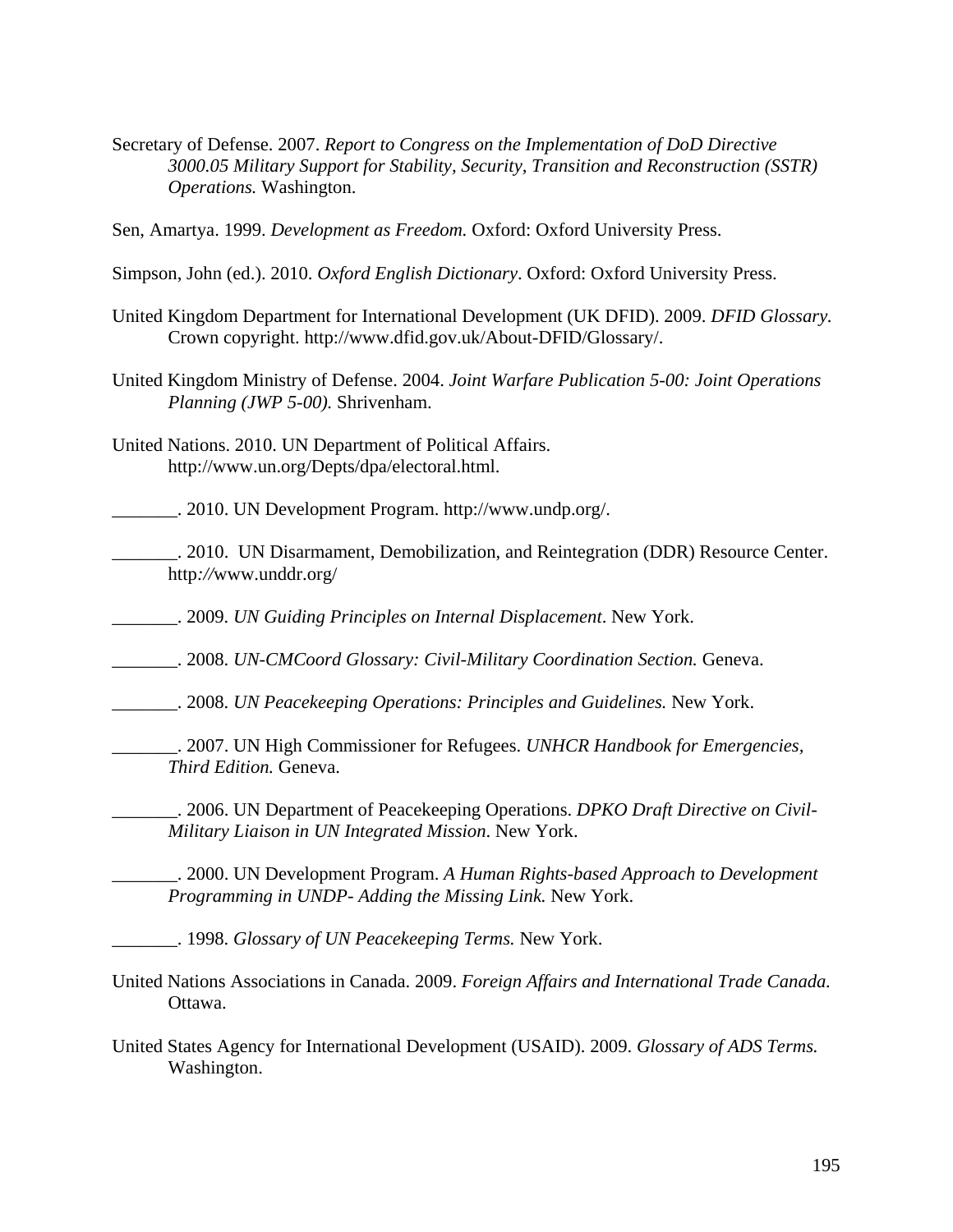\_\_\_\_\_\_\_. 2009. *Glossary of Evaluation Terms*. Washington.

\_\_\_\_\_\_\_. 2005. *Field Operations Guide for Disaster Assessment and Response* (v.4). Washington.

\_\_\_\_\_\_\_. 2001. *A Glossary on Violent Conflict: Terms and Concepts Used in Conflict Prevention, Mitigation, and Resolution in the Context of Disaster Relief and Sustainable Development, 4th ed*. Washington.

United States Army. 2008. *Field Manual 3-07: Stability Operations*. Washington.

\_\_\_\_\_\_\_. 2006. *Field Manual 3-24: Counterinsurgency.* Washington.

\_\_\_\_\_\_\_. 2004. *Field Manual 2-0: Intelligence.* Washington.

\_\_\_\_\_\_\_. 2003. *Field Manual 6-0: Mission Command: Command and Control of Army Forces.* Washington.

\_\_\_\_\_\_\_. 2001. *Field Manual 3-0: Operations*. Washington.

\_\_\_\_\_\_\_. 2000. *Field Manual 41-10: Civil Affairs Operations*. Washington.

- United States Congress. 2008. *National Defense Authorization Act for 2009 (NDAA09); Section 1031.* Washington.
- United States Department of Defense (DoD). 2009. *Joint Publication 1-02: Dictionary of Military and Associated Terms.* Washington.

\_\_\_\_\_\_\_. 2008. *DoD Directive 7045.20.* Washington.

\_\_\_\_\_\_\_. 2008. *Joint Publication 4-10: Operational Contract Support.* Washington.

\_\_\_\_\_\_\_. 2008. *DoD Directive 3000.07.* Washington.

\_\_\_\_\_\_\_. 2007. *Joint Publication 2-0: Joint Intelligence*. Washington.

\_\_\_\_\_\_\_. 2006. *Joint Publication 3-08: Interagency, Intergovernmental Organization, and Nongovernmental Organization Coordination During Joint Operations Vol I*. Washington.

\_\_\_\_\_\_\_. 2006. *Building Partnership Capacity Roadmap*. Washington

United States Department of Homeland Security (DHS). 2008. *National Response Framework.* Washington.

\_\_\_\_\_\_\_. 2008. *The Integrated Planning System.* Washington.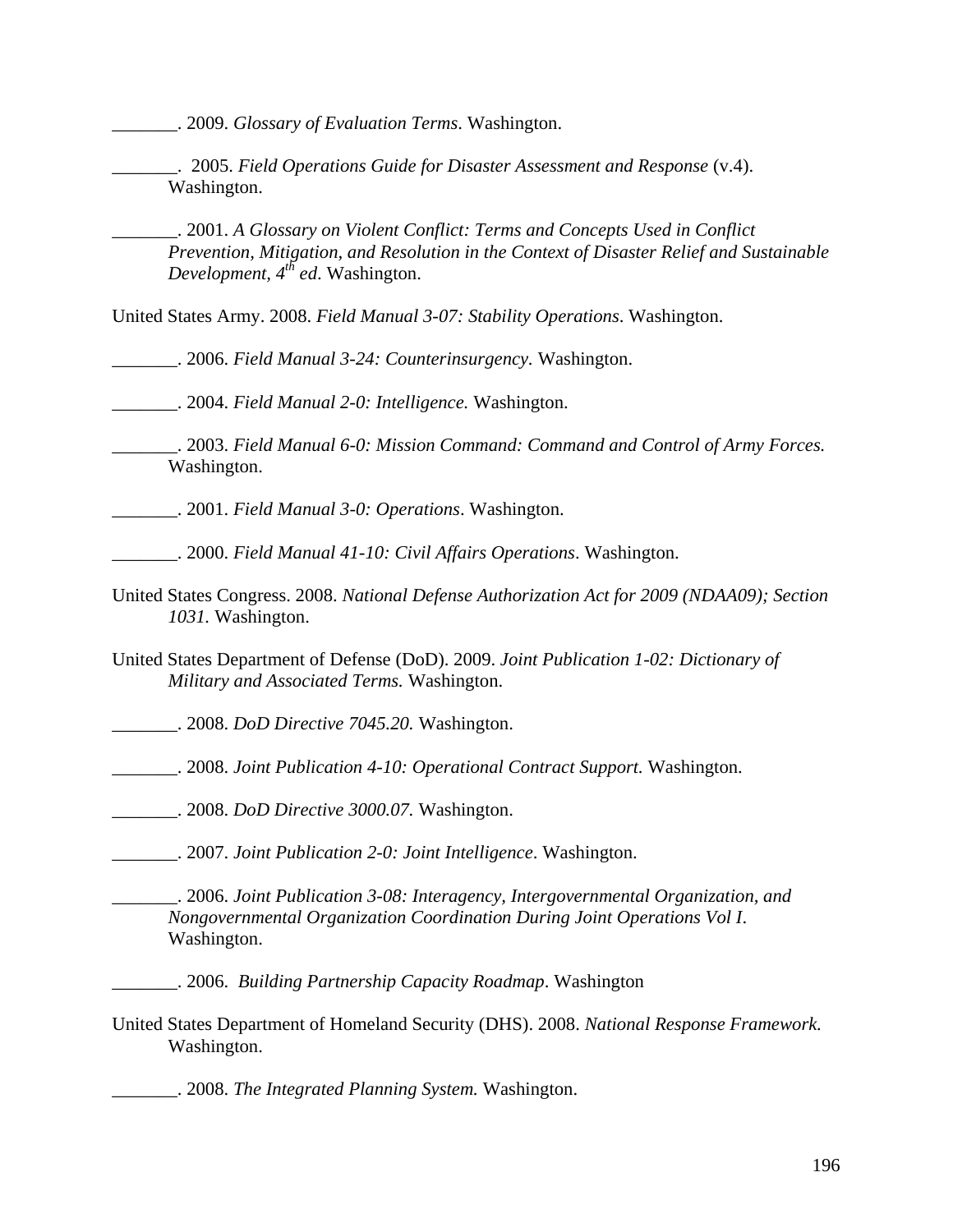\_\_\_\_\_\_\_. 2004. *National Incident Management System (NIMS).* Washington.

United States Department of State (DoS). Website: www.state.gov

\_\_\_\_\_\_\_. 2010. *State Department Resources for Foreign Service Families: Glossary of Government Acronyms*. http://www.aafsw.org/state/glossary1.htm.

\_\_\_\_\_\_\_. 2006. *Office of the Coordinator for Stabilization and Reconstruction (SCRS): Lessons Learned DDR in Reconstruction and Stabilization Operations*. Washington.

\_\_\_\_\_\_\_. 2001. *Foreign Affairs Handbook, Volume 12 Handbook 7.* Washington.

- United States Government Accountability Office. 2005. *A Glossary of Terms Used in the Federal Budget Process (GAO-05-734SP)*.
- United States Institute of Peace (USIP). 2011. *Peace Terms: Glossary of Terms for Conflict Management and Peacebuilding*. Washington.

\_\_\_\_\_\_\_. 2010. *Guiding Principles for Stabilization and Reconstruction.* Washington.

- \_\_\_\_\_\_\_. 2008. *A Study Guide Series on Peace and Conflict: Confronting Crimes Against Humanity.* Washington.
- University of Colorado (UofC) Conflict Research Consortium. 1998. *International Online Training Program on Intractable Conflict Glossary.* http://www.colorado.edu/conflict/peace/glossary.htm.